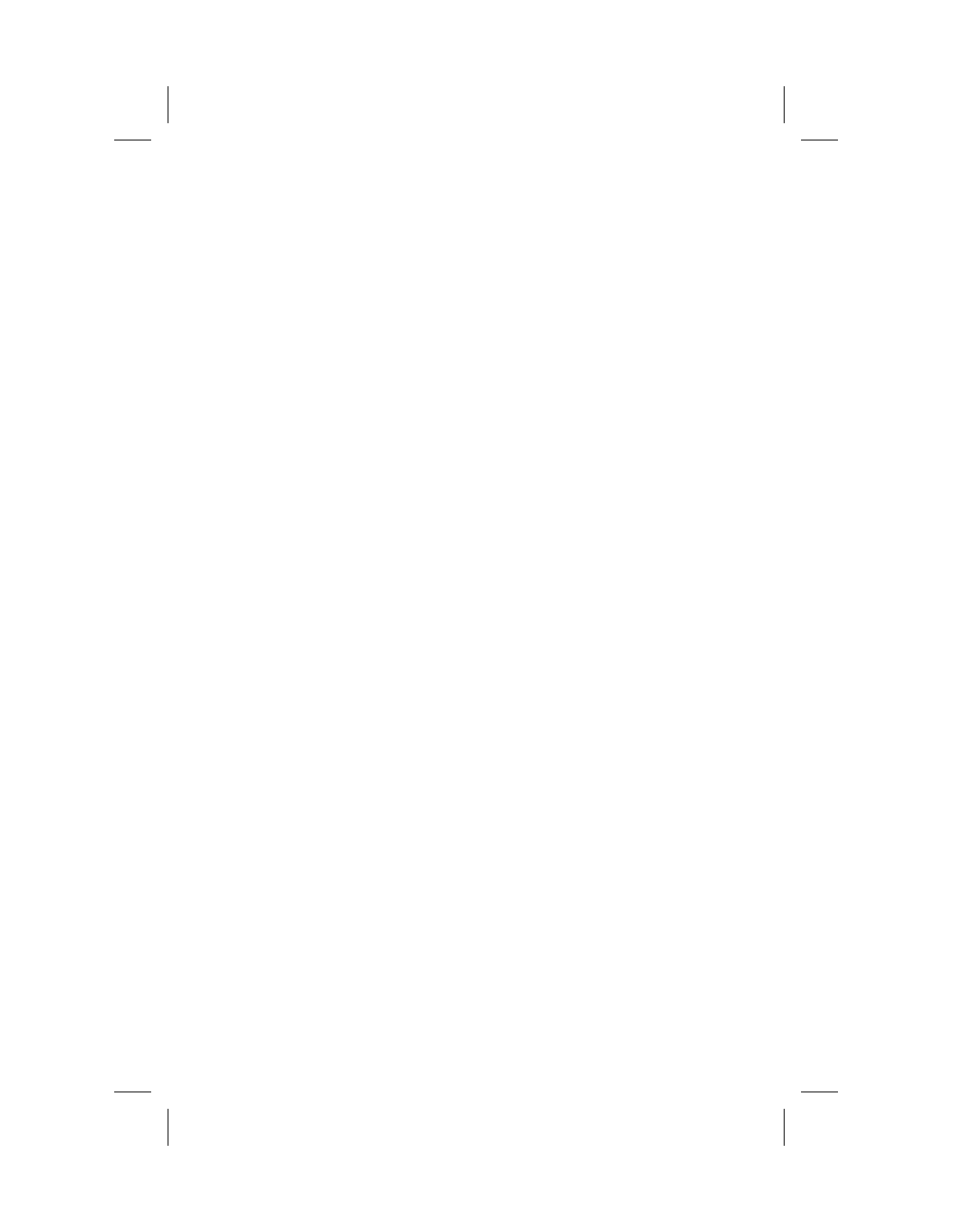# **Occasional Celebrations**

**of the Anglican Church of Canada**

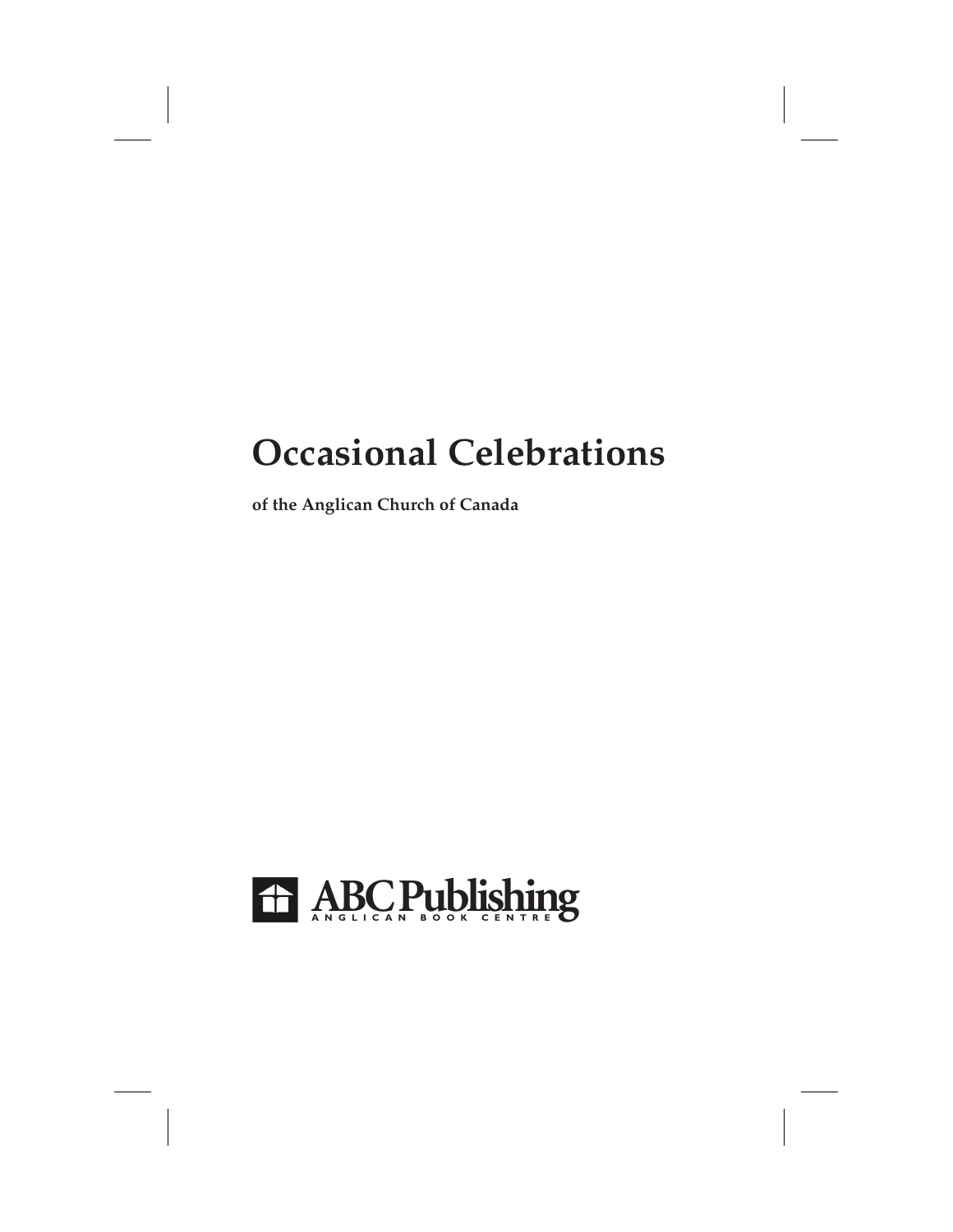

ABC Publishing, Anglican Book Centre General Synod of the Anglican Church of Canada 80 Hayden Street, Toronto, ON Canada M4Y 3G2 abcpublishing@national.anglican.ca www.abcpublishing.com www.pathbooks.com

Copyright ©1992 by the General Synod of the Anglican Church of Canada

All rights reserved. Individual owners of this book may copy sections of it for use in liturgical events, except for those sections (clearly marked in the body of the text) which may be copied only with the written permission of publishers who hold copyright. Copies must bear the acknowledgement, "Excerpted from *Occasional Celebrations*, copyright © 1992 by the General Synod of the Anglican Church of Canada and published by ABC Publishing, Anglican Book Centre, 80 Hayden Street, Toronto M4Y 3G2." Large-scale copying, copying for distribution beyond use in specific liturgical events, and copying for sale are prohibited without written permission.

Acknowledgements and copyrights appear on pages 9–11, which constitute a continuation of the copyright page.

#### **Canadian Cataloguing in Publication Data**

Anglican Church of Canada Occasional celebrations

ISBN 0-921846-51-7

1. Anglican Church of Canada – Liturgy – Texts.

I. Anglican Church of Canada. Doctrine and Worship Committee. II. Title.

BX5616.A54 1992 264'.03 C92-093994-5

Typeset by Jay Tee Graphics Ltd.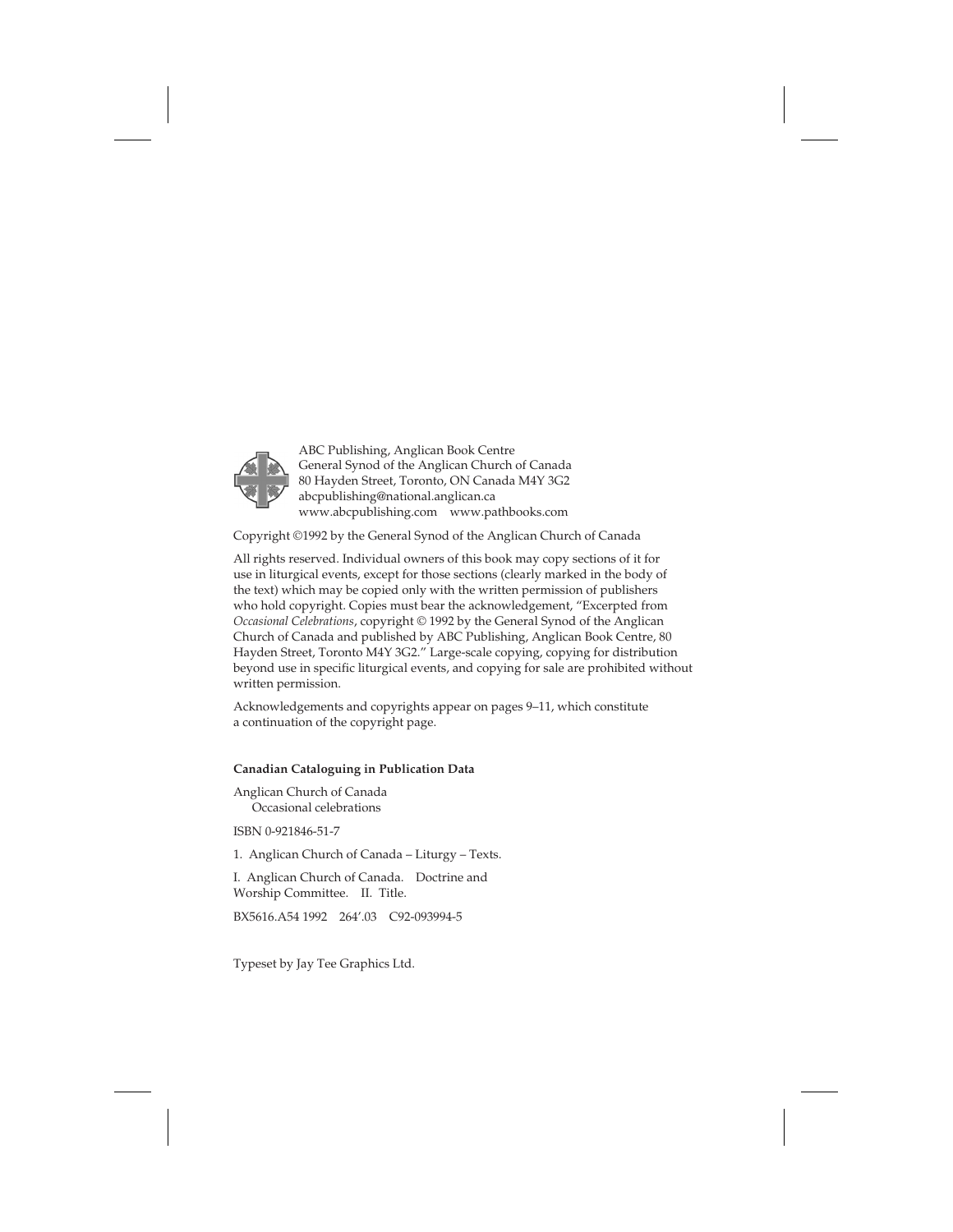#### **Table of Contents**

**[Introduction](#page-6-0)** 7 [New Texts 8](#page-7-0) [Acknowledgements 9](#page-8-0)

#### **[Seasons and Festivals](#page-12-0)** A

[Advent Festival of Readings and Music A2](#page-13-0) [Christmas Festival of Readings and Music A13](#page-24-0) [Easter Festival of Readings and Music A23](#page-34-0) [Advent Wreath A34](#page-45-0)

#### **[Liturgies of Membership](#page-46-0)** B

[Public Welcome of New Members to a Congregation B2](#page-47-0) [When Members Leave a Congregation B4](#page-49-0) [Guidelines on Worship Involving Christians and People of Other](#page-51-0) Faith Traditions B6 [Guidelines for Interfaith Dialogue B11](#page-56-0) [Prayers for Interfaith Gatherings B15](#page-60-0)

#### **[Liturgies Relating to Marriage](#page-64-0)** C

[Renewal of Marriage Vows or On the Anniversary of a](#page-65-0) Marriage C2 [Blessing of a Civil Marriage—Form I C6](#page-69-0) [Blessing and Celebration After a Civil Marriage—Form II C14](#page-77-0) [At the Ending of a Marriage C24](#page-87-0) [Marriage Between a Christian and a Person of Another Faith](#page-94-0) Tradition C31

#### **[Liturgies Relating to Death and Burial](#page-106-0)** D

[Burial of One Who did Not Profess the Christian Faith D2](#page-107-0) [Burial of a Stillborn Child D7](#page-112-0) [After a Miscarriage or a Stillbirth D9](#page-114-0)

#### **[Installation and Commissioning](#page-118-0)** E

Celebration of a New Ministry  $-A$  E2 Celebration of a New Ministry —  $B$  E11 [Form of Institution E19](#page-136-0) [Installation of a Dean E22](#page-139-0) [Installation of a Diocesan Officer E25](#page-142-0) [Blessing or Commissioning for Service in Mission E27](#page-144-0) [Commissioning for Lay Ministries in the Church E31](#page-148-0) [The Welcoming and Seating of a Bishop in the Cathedral E34](#page-151-0)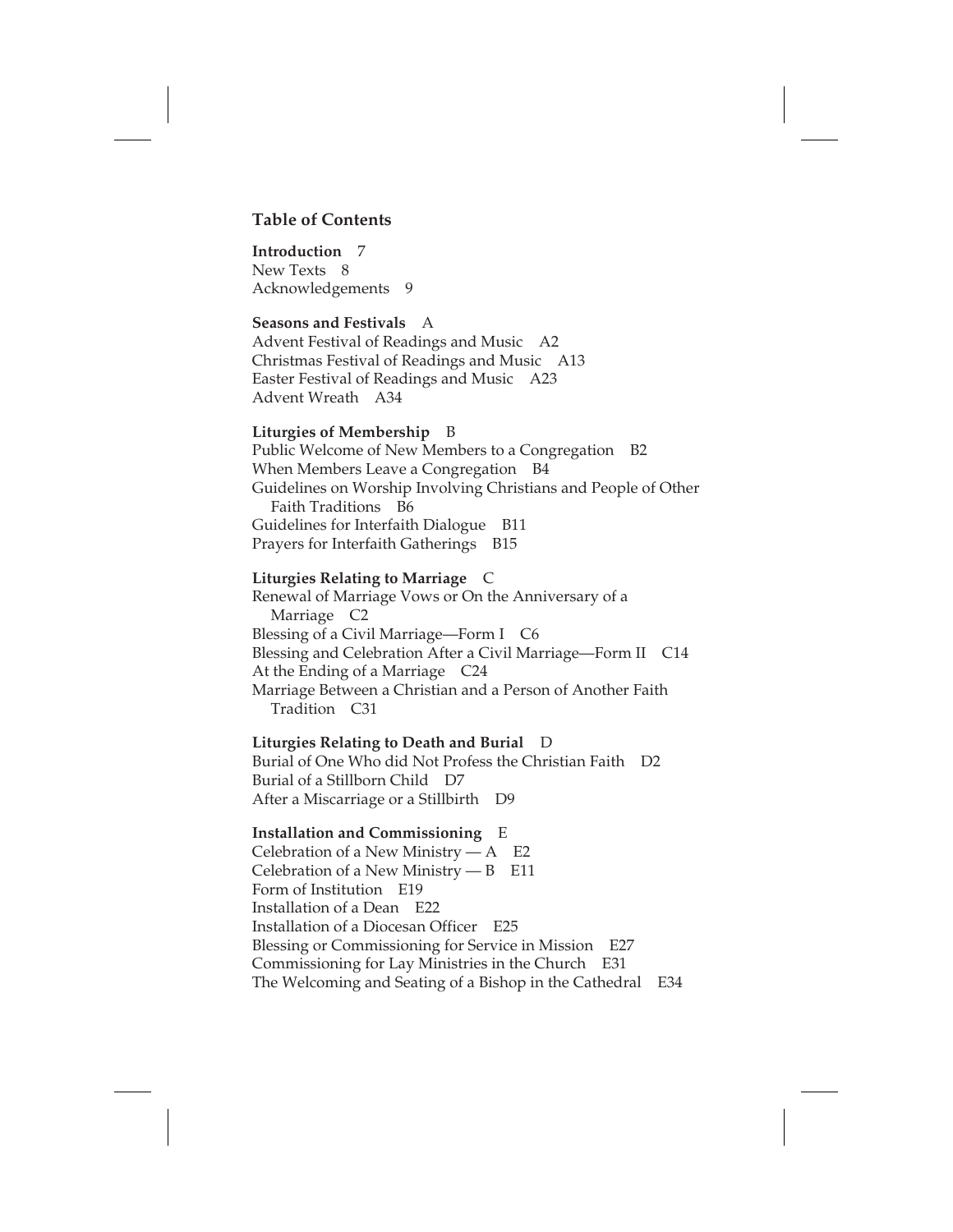**[Blessings and Prayers for the Created Order](#page-158-0)** F [Blessing F2](#page-159-0) [Blessing of a Church or Chapel F12](#page-169-0) [Blessing of a Family F30](#page-187-0) [Prayers in a New Place of Residence F35](#page-192-0) [Blessing of a Home F41](#page-198-0) [Blessing of Home Animals F45](#page-202-0) [Blessing of Farm Animals F48](#page-205-0) [Blessing of Fisheries F52](#page-209-0) [Blessing of Forests and Forestry F56](#page-213-0) [Blessing of Mines F60](#page-217-0) [Blessing of Seeds at Planting Time F64](#page-221-0) [Prayer for the Environment F68](#page-225-0)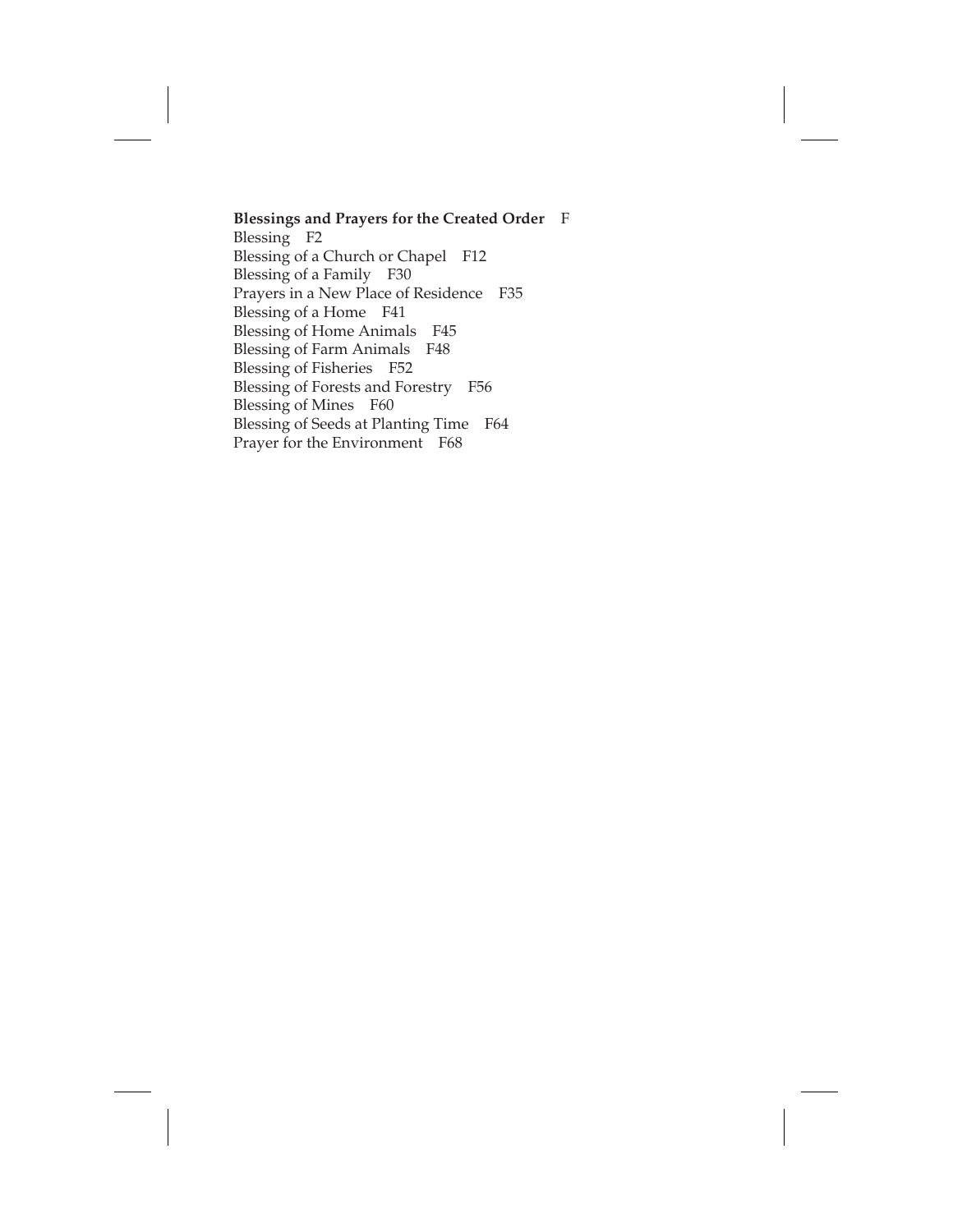## <span id="page-6-0"></span>**Introduction**

*The Book of Alternative Services* of the Anglican Church of Canada was published in 1985. Like *The Book of Common Prayer* it contains the frequently used liturgical texts which the church needs for its everyday and ongoing life. However, there are other events and occasions when people want to pray together for which texts are also required. This book is intended to meet that need.

The forms provided in this book should be regarded as models and not as rigid scripts whose details must be followed exactly. These texts should be used as the basis of adaptation which evokes the liturgical creativity of the local church. For instance, the material provided for each of the seasonal festivals of readings and music is much more abundant than any congregation could use on one occasion. Similarly, the section devoted to the subject of blessing provides not only suggestions for those who wish to write their own forms of blessing but also theological reflection on the principles involved.

This book also bears witness to the fact that the liturgical process is always unfinished, not least because that process reflects subtle movements in the church's understanding. For instance, the rite of induction has been the subject of some discussion (even disagreement) in the church in recent years. Opinions on its purpose and nature have varied. This division of opinion finds expression in the two forms of induction offered here, reflecting two different (but legitimate) approaches to the relationship of minister, congregation, and the common task.

This book is published in looseleaf form to facilitate ongoing expansion and change. In the course of time new texts will undoubtedly be created and some of the texts in the book may be replaced. This collection does not exhaust new possibilities.

This book was prepared by a number of members of a number of committees over a period of some years. It reflects the styles and emphases of several authors. Its variety complements the variety in unity which may be found throughout the church. It is the task of congregations and their liturgical leaders to make these rites their own in ways which are appropriate to their contexts.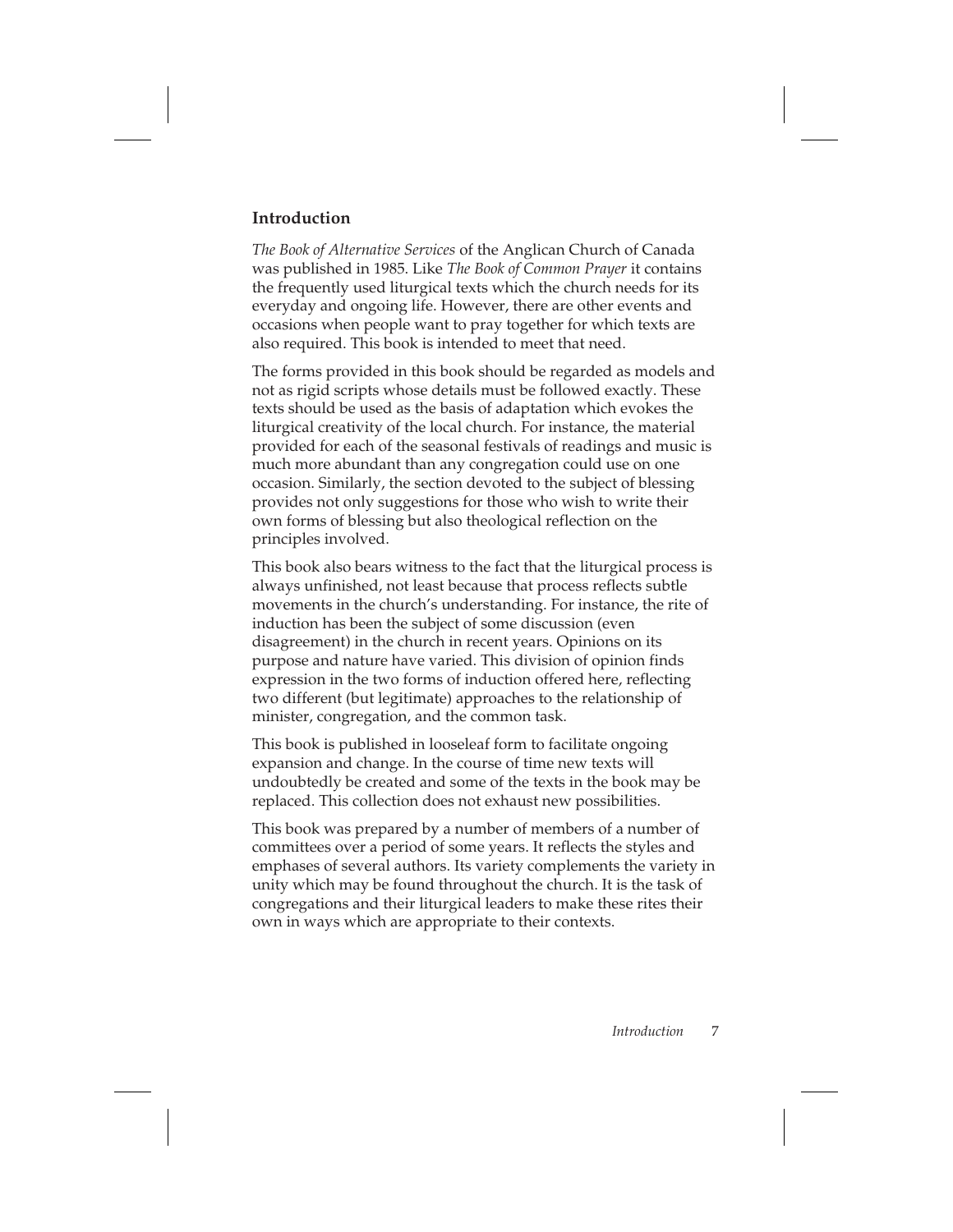#### <span id="page-7-0"></span>**New Texts 1995**

During the triennium ending with the 1995 session of the General Synod, the Doctrine and Worship Committee prepared three texts to be included in the collection already published as *Occasional Celebrations.* These are, "The Welcoming and Seating of a bishop in the Cathedral," "After a Miscarriage or a Stillbirth," and "The Celebration and Blessing of the Marriage of a Christian and a Person of Another Faith Tradition." The latter liturgical text is supplied as a model illustrating Guidelines on marriage between a Christian and a person of another faith tradition which were developed jointly by members of the Inter- Church Inter- Faith Relations Committee and the Doctrine and Worship Committee. All of these texts were approved by the National Executive Council and are to be used under the authorization of the bishop.

#### **New Texts 2001**

"Prayers for Interfaith Gatherings"

"Guidelines on Worship Involving Christians and People of Other Faith Traditions" and "Guidelines for Interfaith Dialogue"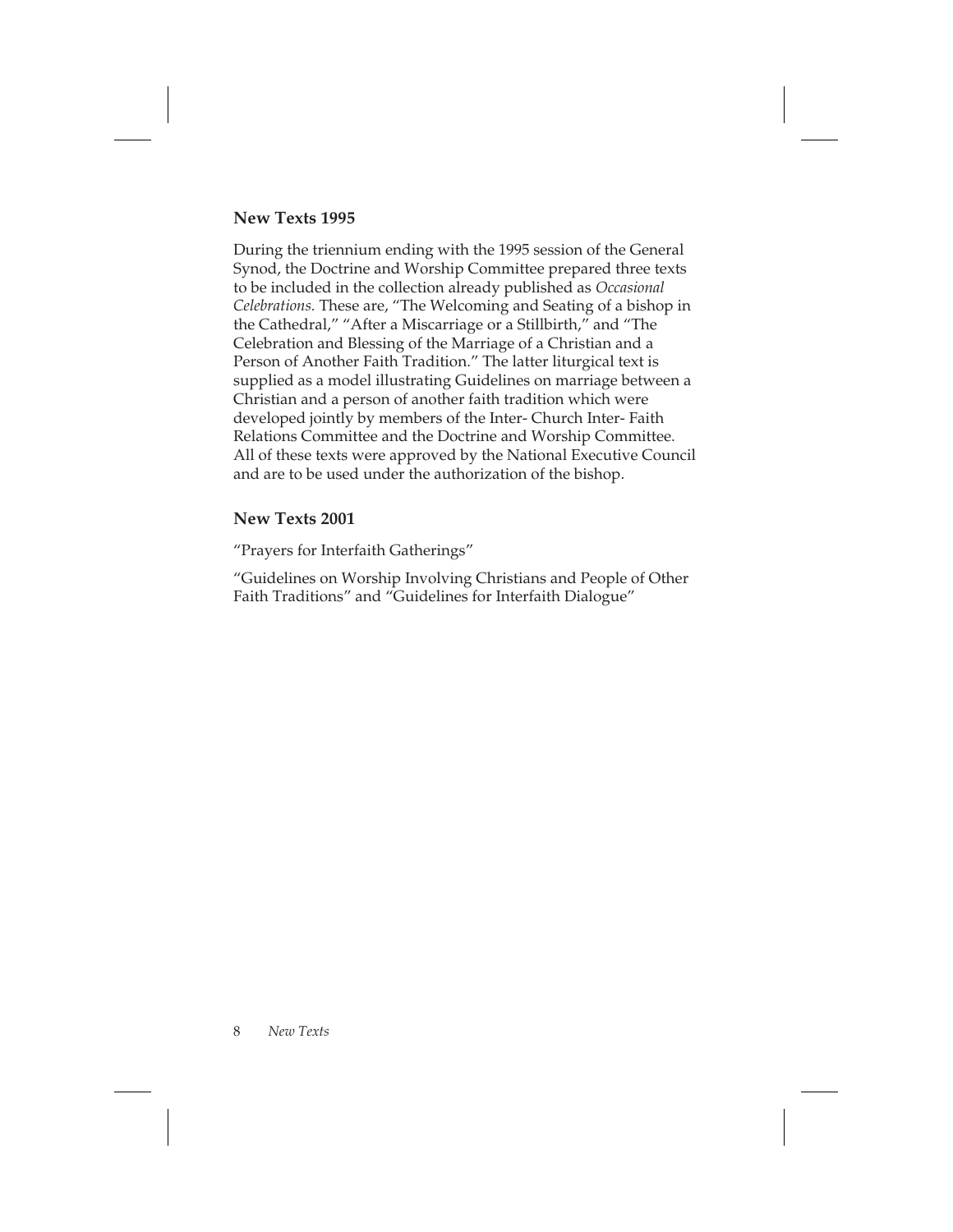### <span id="page-8-0"></span>**Acknowledgements**

Advent Litany on p. A10 is taken from *Praise in All Our Days*, © 1983, Cassell PLC, London, and used with permission. This material cannot be reproduced without specific application to Cassell PLC.

Incarnation Litany on p. A20 is adapted from *Praise God in Song*, published 1979 by G.I.A. Publications, Inc., 7404 S. Mason Ave., Chicago, IL 60638 USA www.giamusic.com 800-442-1358

A Bidding for Easter on p. A24 is adapted from a paraphrase of the Exsultet from Gabe Huck, *The Three Days*, © 1981, Liturgy Training Publications, Chicago, Illinois.

The prayer ("Almighty and eternal God") on p. A25 is taken from the English translation of *The Roman Missal* © copyright 1973, International Committee on English in the Liturgy, Inc. All rights reserved.

The text of the introduction to Prayers for Interfaith Gatherings on p. B15 is taken from *Book of Blessings*, Copyright © 1988 by United States Catholic Conference, Washington, D.C. and used with permission. All rights reserved.

The texts of the invocations beginning "Blessed are you, Lord, God of all creation" and "In you, Lord our God" on p. B16 are taken from *Book of Blessings*, Copyright © 1988 by United States Catholic Conference, Washington, D.C. and used with permission. All rights reserved.

The English translation of "Gracious God" on p. B16 is adapted from *A Book of Prayers*, © 1982, International Committee on English in the Liturgy, Inc. All rights reserved.

The Aaronic blessing ("May the Lord bless you and take care of you") on p. B17 is taken from *The Good News Bible* (Today's English Version), copyright © The American Bible Society 1966, 1971 and 1976. Used by permission of the Canadian Bible Society.

The blessing ("may the power of God keep you") on p. C5 is taken from A New Zealand Prayer Book. *He Karakia Mihinare o Aotearoa*, © 1989, the Church of the Province of New Zealand, and used with permission.

At the Ending of a Marriage is based in part on "A Service for the ending of a marriage" in Anne Tanner, *Treasures of Darkness*, copyright © 1990, Anglican Book Centre, Toronto, Canada. Used with permission.

The prayer beginning "God of grace and glory" on p. D4 is adapted from "For a Dead Person" from *Your Word is Near* by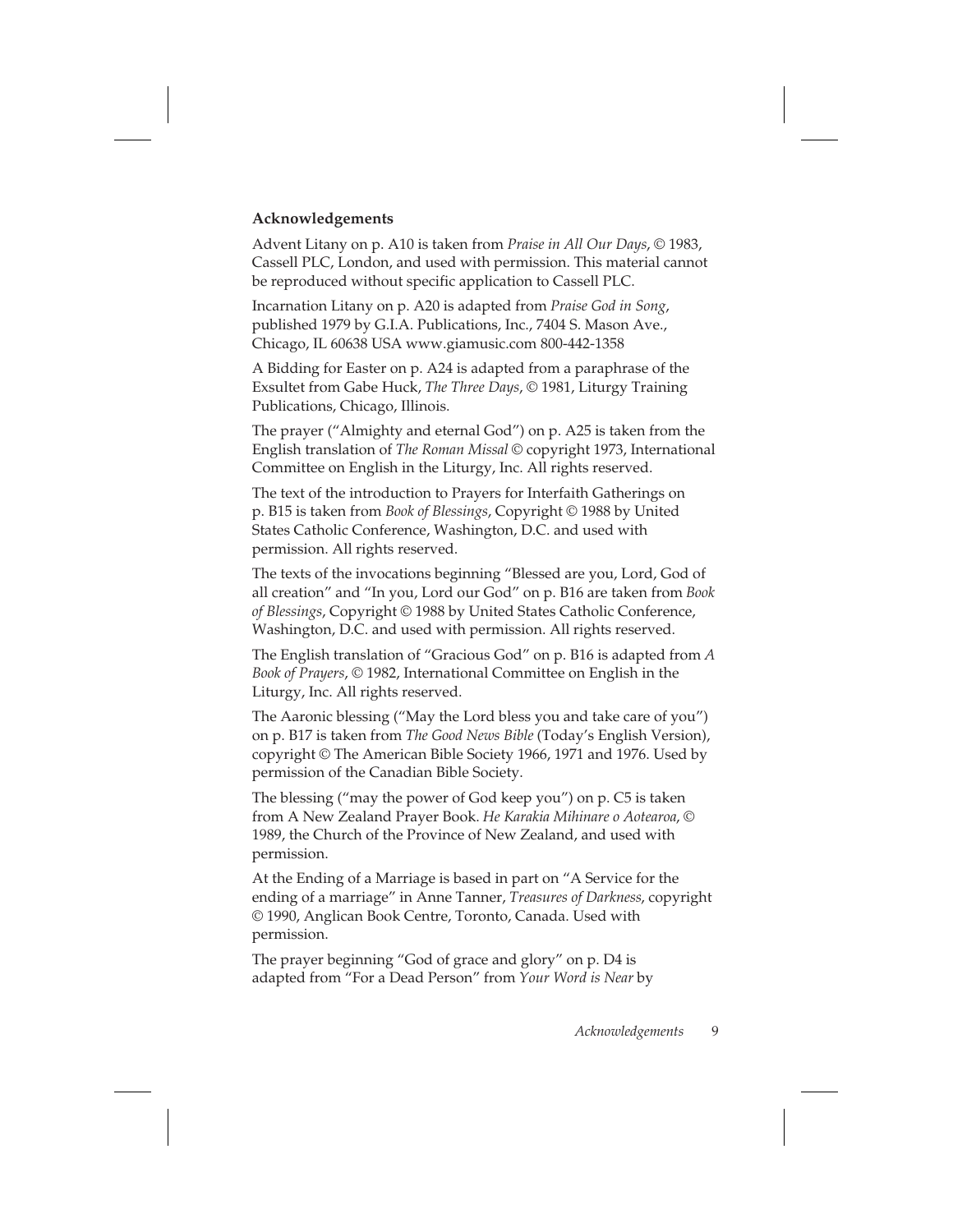The prayer beginning "God of grace and glory" on p. D4 is adapted from "For a Dead Person" from *Your Word is Near* by Huub Oosterhuis, © 1968 by the Missionary Society of St Paul the Apostle in the State of New York. Used by permission of Paulist Press.

The celebrant's introduction to the Commissioning for Lay Ministries in the Church on p. E32 is taken from *The Book of Occasional Services*. 1991 of the Episcopal Church of the United States of America, © 1991 by the Church Pension Fund, and used with permission.

The passage from Numbers 6 on p. F3 is taken from *The Good News Bible* (Today's English Version), copyright © The American Bible Society 1966, 1971 and 1976. Used by permission of the Canadian Bible Society.

Prayers in a New Place of Residence, on pp. F36ff, was adapted from *The Book of Occasional Services*. 1991 of the Episcopal Church of the United States of America, © 1991 by the Church Pension Fund, and used with permission.

The blessing ("Blessed are you, O God") on p. F54 is adapted from a text taken from *Book of Blessings*, Copyright © 1988 by the United States Catholic Conference, Washington, D.C. and used with permission. All rights reserved.

The English translation of the dismissal texts "Go in peace" and " Let us bless" on p. F55 are from *The Roman Missal*, © 1973, International Committee on English in the Liturgy, Inc. All rights reserved.

The canticle ("A new hymn we sing to our God") on p. F57 is from Judith 16.13–15. The adapted text is taken from the *New American Bible*, Copyright © 1970 by the Confraternity of Christian Doctrine, Washington, D.C. and used with permission. All rights reserved.

The canticle on p. F61 is based on Sirach 42.15b–22, 25b from the New Revised Standard Version of the Bible, copyright © 1989 by the Division of Christian Education of the National Council of the Churches of Christ in the USA, and used by permission.

The prayer ("Blessed are you, God of planting and of harvest") on pp. F66–F67 is taken from the English translation of *The Liturgy of the Hours* © 1974, International Committee on English in the Liturgy, Inc. All rights reserved.

The prayers ("Lord God, joy marks your presence" and "God our Father, you have created us as your people") on p. F72 are taken from the English translation of *The Liturgy of the Hours* © 1974,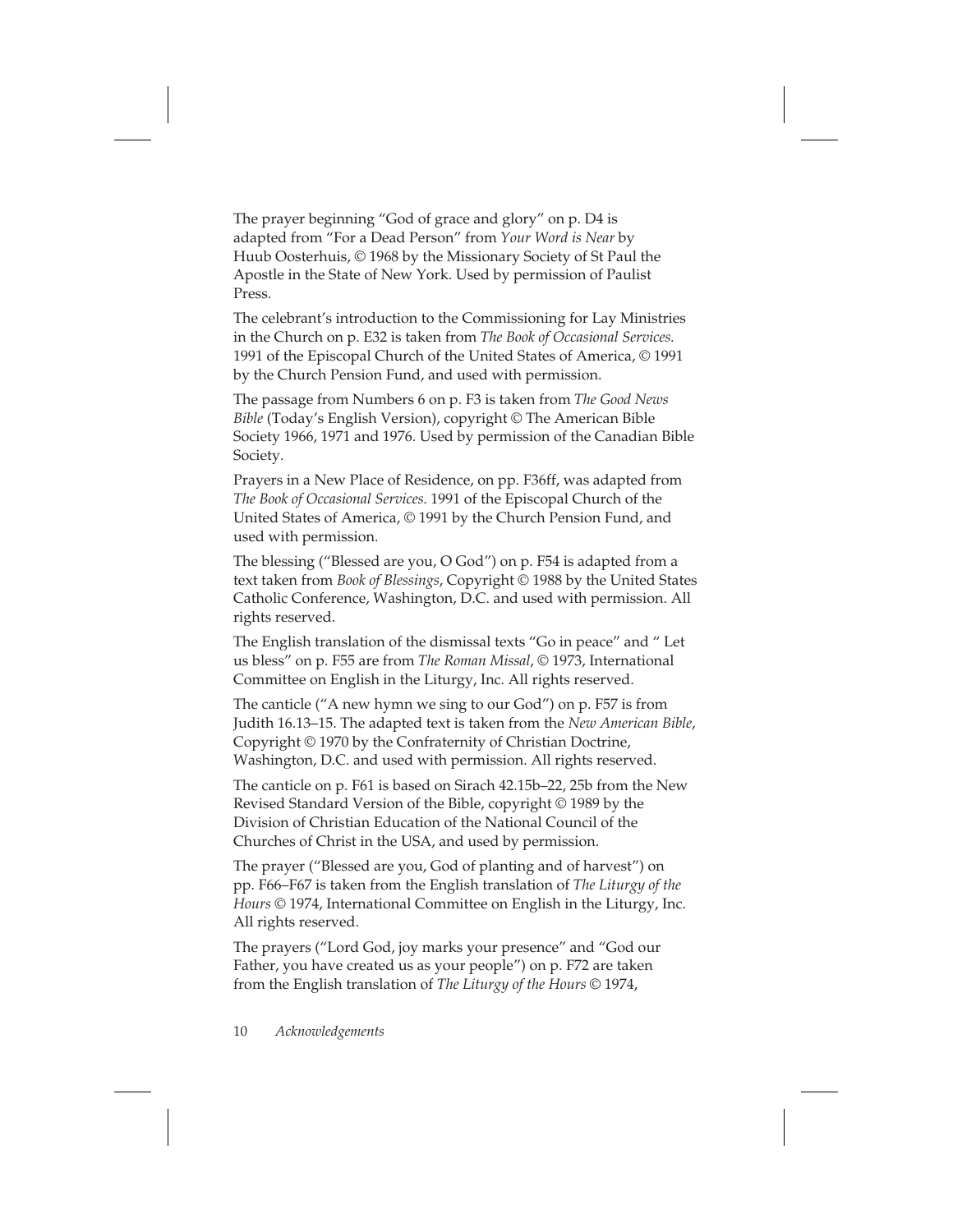International Committee on English in the Liturgy, Inc. All rights reserved.

If, through inadvertence, anything has been published without permission, the publishers ask that the omission be excused and agree to make proper acknowledgement in future printings after notice has been received.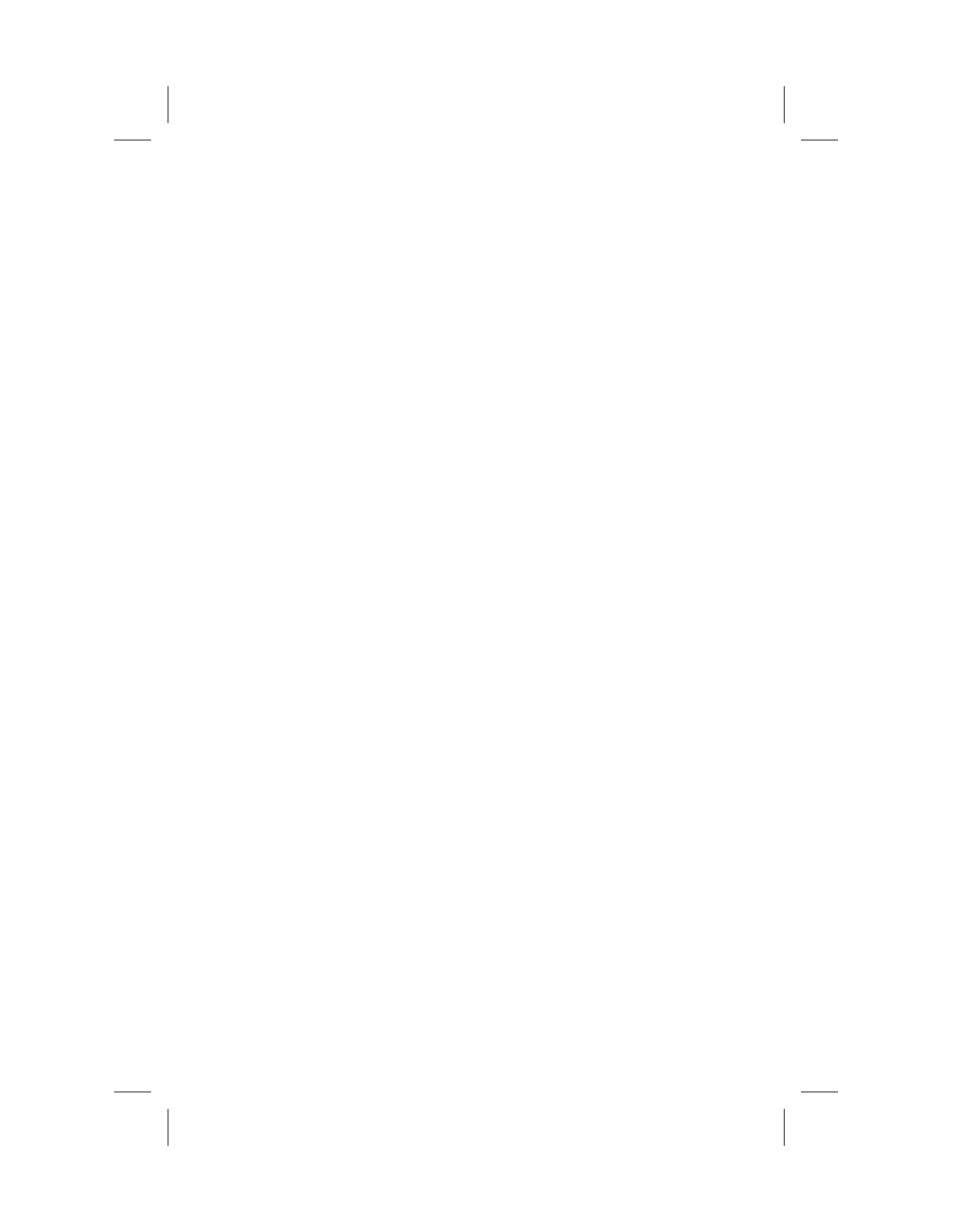# <span id="page-12-0"></span>**Seasons and Festivals**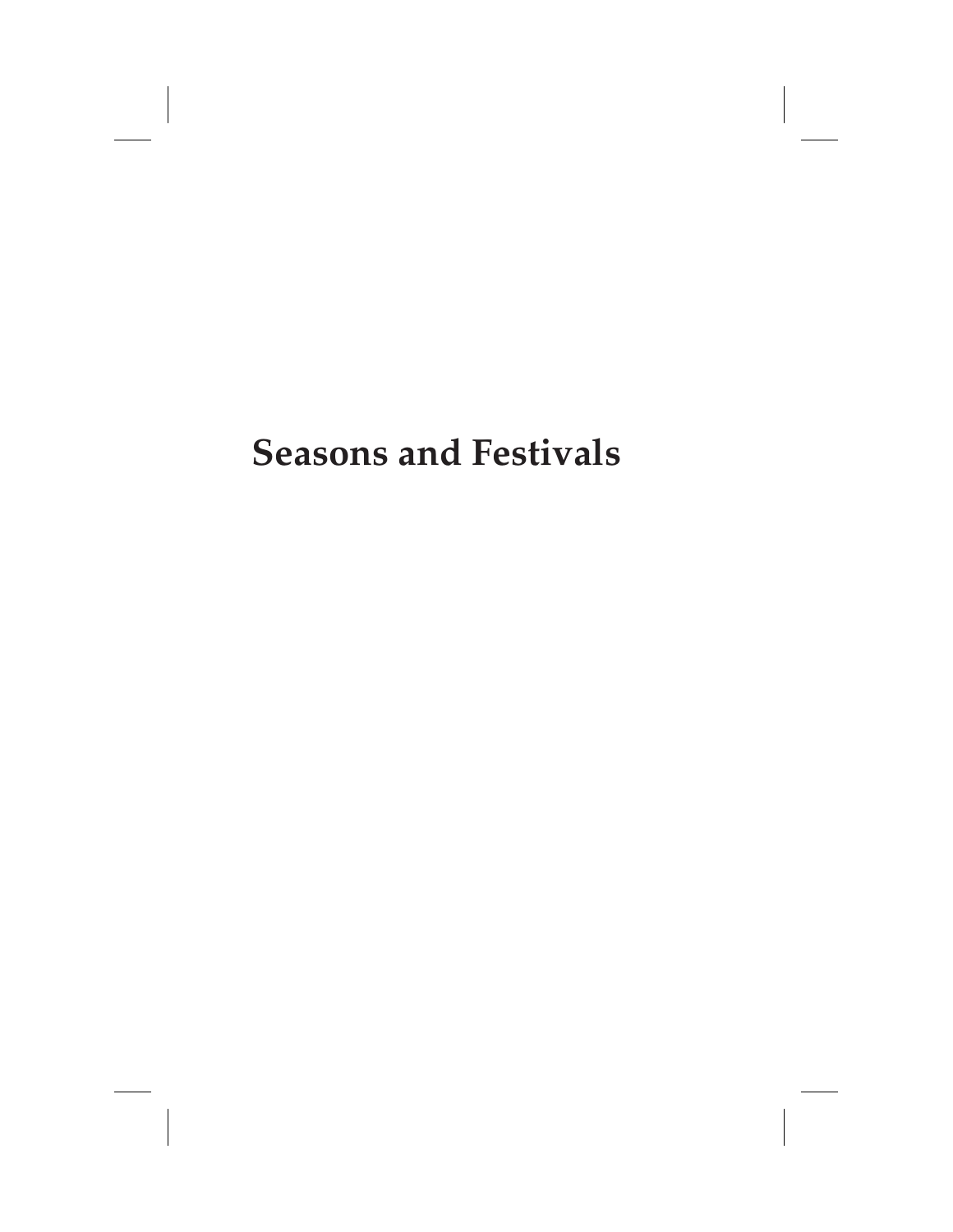## <span id="page-13-0"></span>**Advent Festival of Readings and Music**

### **Concerning the Occasion**

*When an Advent Festival of Readings and Music takes place in the evening it may be introduced by Introductory Responses No. 1 (p. 96 in* The Book of Alternative Services*), the lighting of the Advent wreath, and the Advent Thanksgiving for Light (p. 63 in* The Book of Alternative Services*). The service may continue with a bidding prayer (example follows), and readings interspersed with thematically related seasonal hymns, carols, canticles, responsories, and anthems. It may conclude with the Advent Litany, an appropriate collect, the Lord's Prayer, and a seasonal blessing.*

*When an Advent Festival of Readings and Music is held in the morning or early afternoon, it may begin with the lighting of the Advent wreath (p. A34 in* Occasional Celebrations*), the Advent Introductory Responses (p. 96 in* The Book of Alternative Services*), and Psalm 24 or Psalm 67 or another psalm appointed for the Advent season. The service may then continue as described above.*

*When an Advent Festival of Readings and Music is combined with the eucharist, a selection of readings interspersed with thematically related seasonal hymns, carols, canticles, responsories, and anthems may be used as the Proclamation of the Word. The Advent Litany (p. 119 in* The Book of Alternative Services*) may be used as the Prayers of the People. The Lord's Prayer is used only after the eucharistic prayer.*

*The following material may be adapted as appropriate. Traditional vigil services consist of at least three readings and not more than nine readings. When an Advent Festival of Readings and Music is combined with the eucharist, the final reading, at least, is from one of the Gospels.*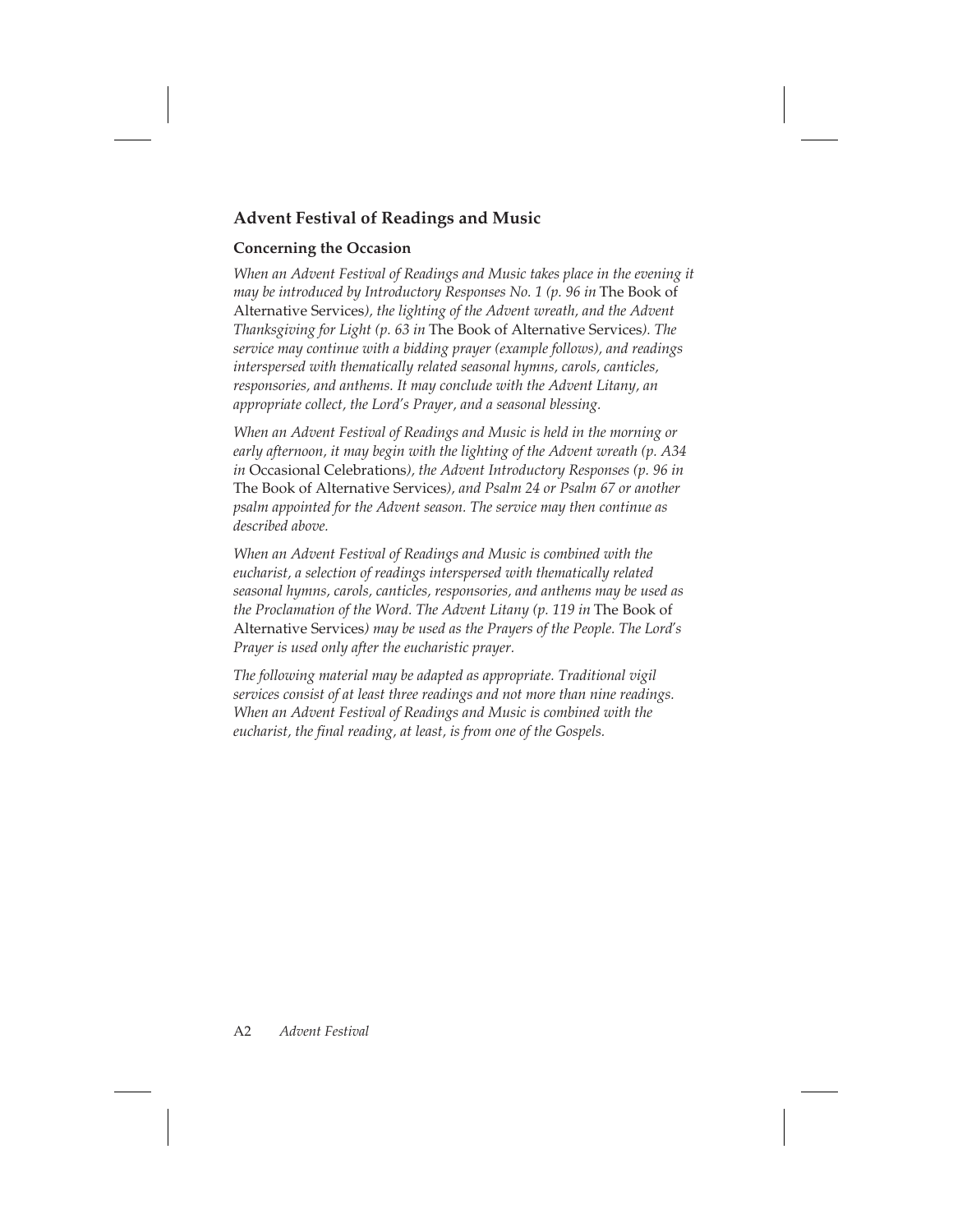# **Advent Festival of Readings and Music**

## **A Bidding for Advent**

My sisters and brothers in Christ, in these days of shadow and of hope let it be our duty and delight to listen to the story of our faith, and hear again the prophets' words of blessing and doom. And, as we prepare to celebrate again the birth of Jesus Christ as a baby, let us remember that he also comes to judge the just and the unjust, and to establish the reign of equity and peace.

*In the following section, two or three phrases may be chosen which will match some of the readings which will follow. The language and order may be adapted as required.*

As we hear the reading of God's holy word, let us

reflect on the time of our rebellion *Genesis 3*

respond to the call to prepare the way of the Lord *Isaiah 40*

rejoice in the promise that all, from the greatest to the least, will come to know our God *Jeremiah 31*

join with the prophet as he calls out to God to rend the heavens and come down *Isaiah 64*

listen as Isaiah is called to be God's messenger to the people *Isaiah 6*

hear Micah's call to justice, kindness, and a humble walk with God *Micah 6*

find hope in the promise that the blind will see, the deaf hear, the lame dance, and the silent burst into song *Isaiah 35*

respond to the invitation to put on the robe of righteousness as we anticipate the joy which is coming to us *Baruch 5*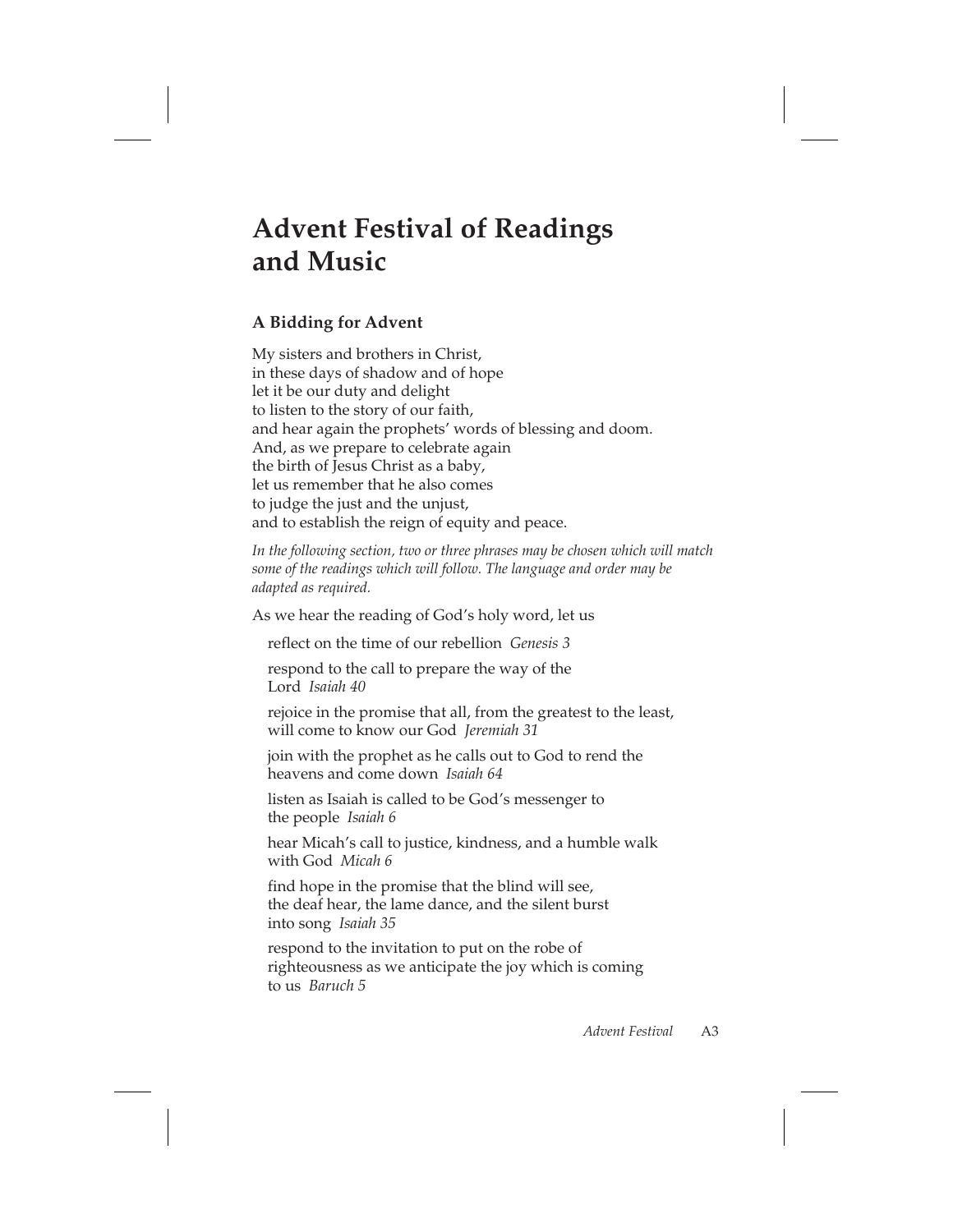receive with joy the promise of the coming of the one who will judge with righteousness and equity *Isaiah 11*

await with eagerness the creation of the new heaven and the new earth. *Isaiah 65.1*

### *The bidding continues.*

Let us remember that the Lord of Glory experienced the pain of life and death, and pray for the sick, the poor, the oppressed, the anxious, the weary, and the bereaved.

And remembering the promise that he shall reign for ever and ever,

let us pray for the rulers of the nations, for peace and justice on earth, for the unity and mission of the Church, that we may be a sign of the age to come.

With longing in our hearts for God's reign of peace, let us hear again the story of Christ's coming, and join with Mary and Joseph, and all our forebears in faith, in offering our worship.

*Silence may be kept before the first reading.*

# **The Readings**

*Festivals of Readings and Music are based historically on liturgies composed of nine readings, but fewer readings are often chosen. Usually each reading is read by a different person.*

*The lessons may be read in the same manner as in the Daily Offices (pp. 51 and 67 in* The Book of Alternative Services*), or they may be read without introduction or conclusion. Each reading may be followed by a period of silence, a prayer, or both, and then by an appropriate musical response.*

**1** *Genesis 2.4b–9,15–25 (In the day that the Lord God made the earth and the heavens)*

## **Prayer**

Creating God, you call us to live in harmony with nature, one another, and with you.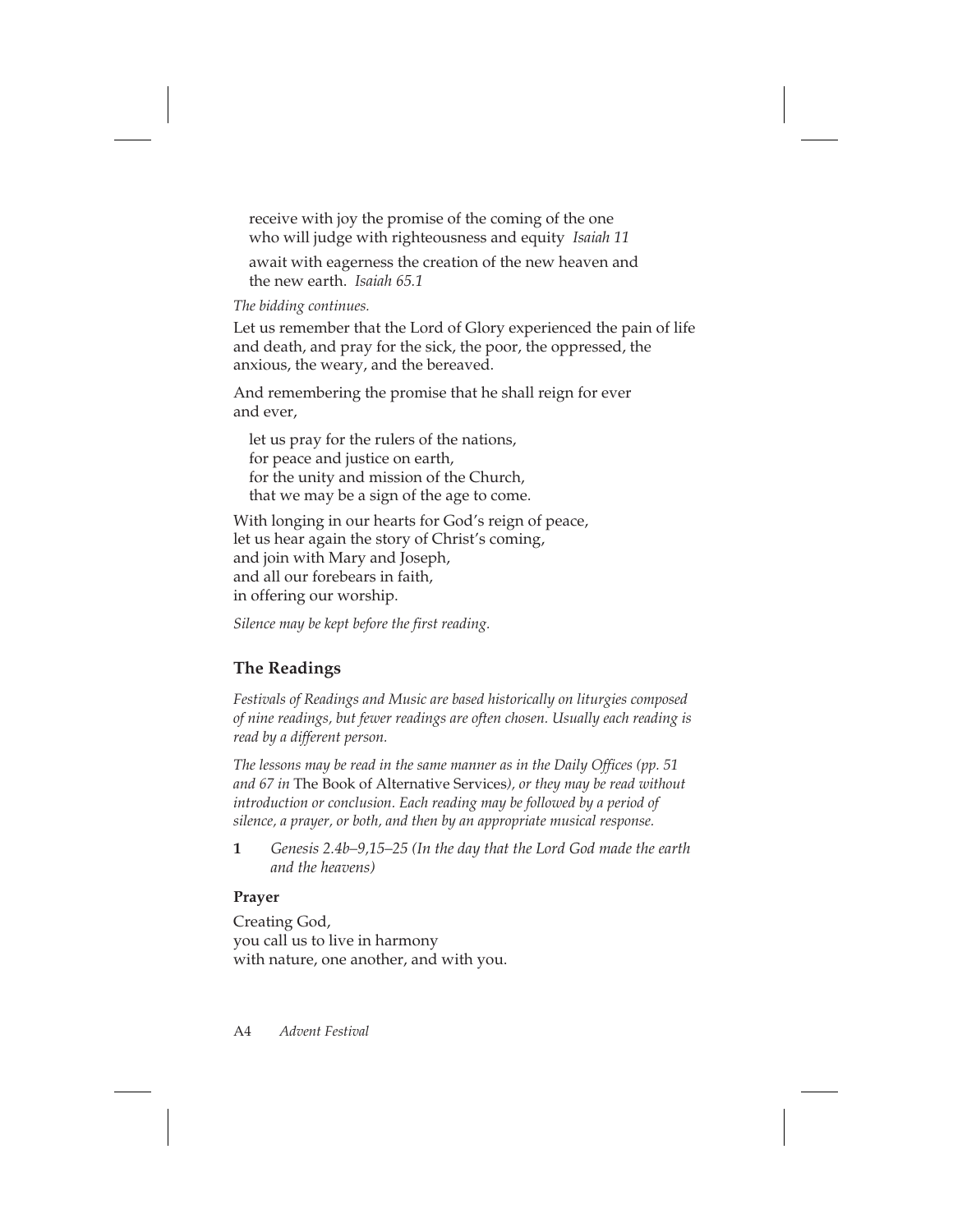Now fix our eyes upon the one in whom your purpose for the world has been revealed, Jesus Christ our Lord, who lives and reigns with you and the Holy Spirit, for ever and ever. **Amen**.

**2** *Genesis 3.1–20 (The eyes of both were opened, and they knew that they were naked)*

#### **Prayer**

Almighty God, to you all hearts are open, all desires known, and from you no secrets are hidden. Cleanse the thoughts of our hearts by the inspiration of your Holy Spirit, that we may perfectly love you, and worthily magnify your holy name; through Christ our Lord. **Amen**.

**3** *Isaiah 40.1–11 (Comfort, O comfort my people) or Isaiah 49.8–13 (The Lord has comforted his people)*

### **Prayer**

God our hope, hear again the cry of exiles, imprisoned in a dark land of war, hunger, and intolerance. Come among us with strength and healing and bring us back to the world of your just and holy purpose. We ask this through Jesus Christ the Lord, who lives and reigns with you and the Holy Spirit, now and for ever. **Amen**.

**4** *Jeremiah 31.31–34 (I will put my law within them, and I will write on their hearts)*

#### **Prayer**

God of new beginnings, write your law within our hearts that we may love as freely as we think and breathe, and serve as naturally as children play. Make us heralds of your new creation,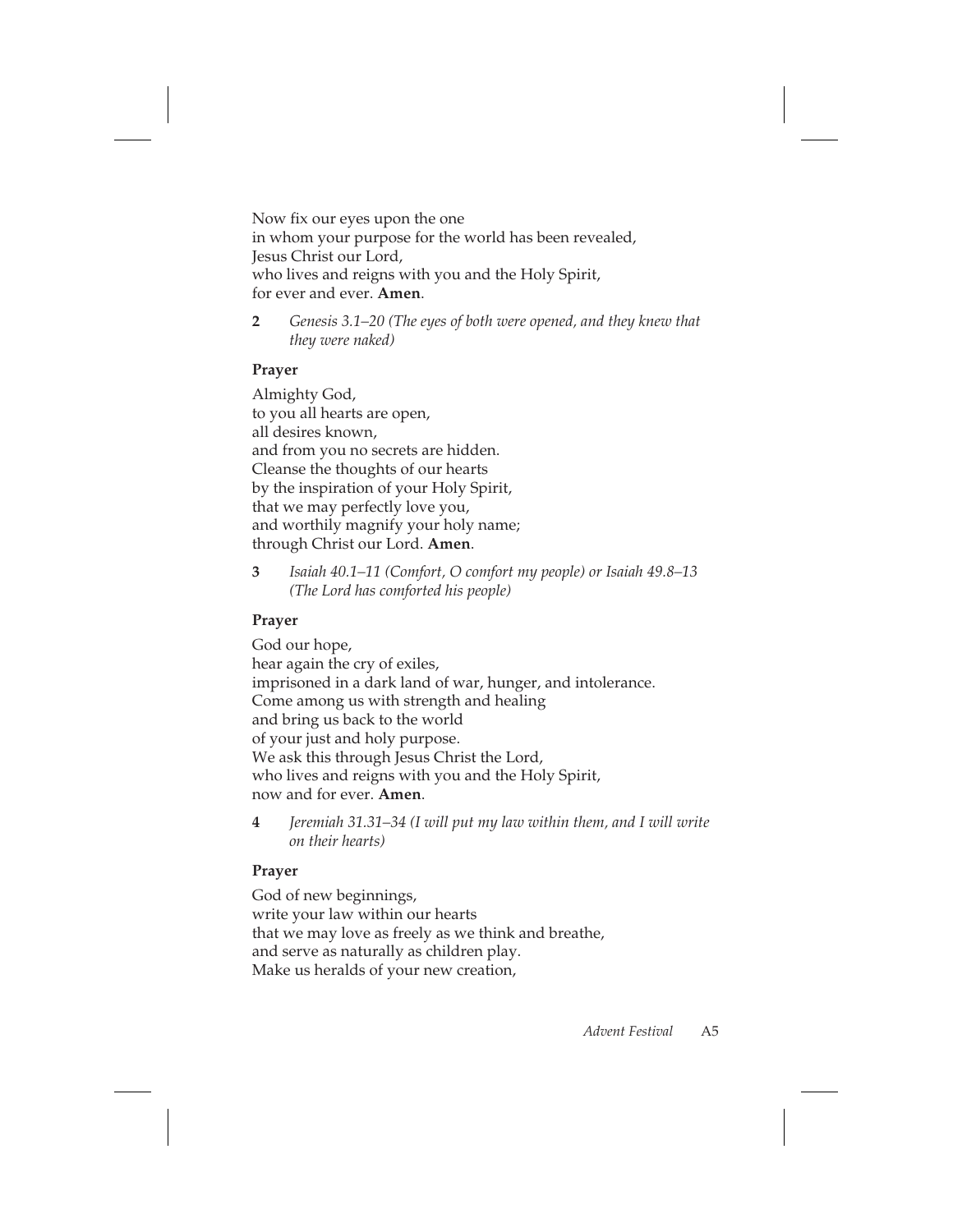made known to us in Jesus Christ our Lord, who lives and reigns with you and the Holy Spirit, one God, now and for ever. **Amen**.

**5** *Isaiah 64.1–9a (Tear open the heavens and come down)*

## **Prayer**

O just Judge of all the world, when the dark power of evil threatens your creation, may we, through your strength within us, maintain the sure knowledge of your love and mercy, which we see in your Son Jesus Christ our Lord. **Amen**.

**6** *Isaiah 6.1–11 (I saw the Lord sitting on a throne, high and lofty)*

# **Prayer**

Holy God, centre of life and goodness, touch our lips with the cleansing fire of your Word, that we may speak peace to warriors, and words of care to those who waste the treasure of creation. Assist us to proclaim to people everywhere the way of selfless love, offered and made known in Jesus Christ our Lord. **Amen**.

**7** *Micah 6.6–8 (To do justice, and to love kindness, and to walk humbly with your God)*

# **Prayer**

God of our longing, we cannot earn the wholeness we desire, nor win your healing grace by offering back the bounty we receive. Give us, we pray, hearts to learn your will, and wills to do your pleasure in works of justice and of peace. We ask this in the name of Jesus Christ the Lord. **Amen**

**8** *Isaiah 35.1–10 (The* desert *shall rejoice and blossom)*

# **Prayer**

Creating and renewing God, giving life in all its fullness,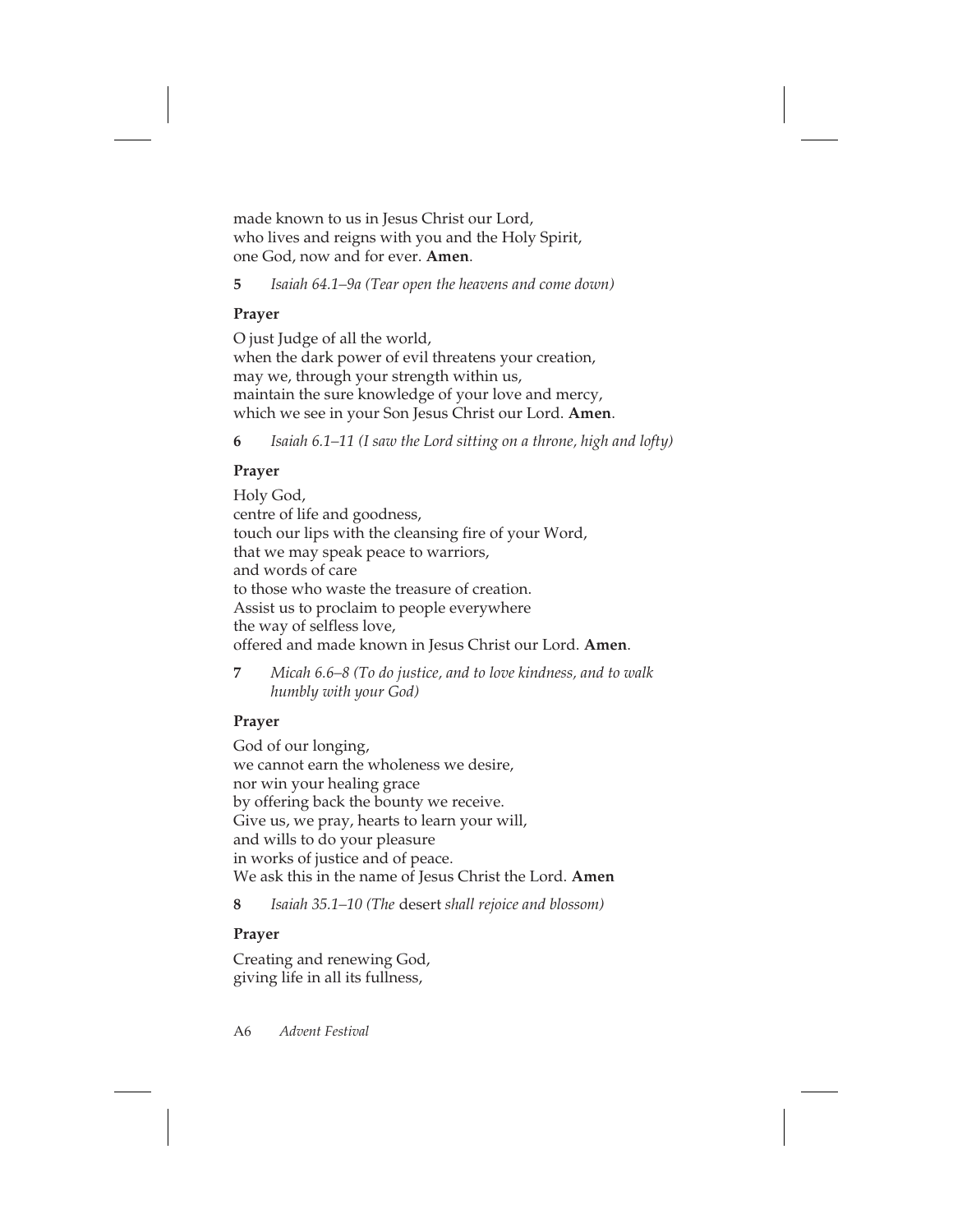bring, we pray, all the children of this earth to the freedom of your holy purpose. May we see your beauty and glory in seas and lakes washed clean, in fields of plenty and forests strong, and in humanity made whole in body, mind, and mutual care, in the pattern of Jesus Christ our Saviour. **Amen**.

#### **Prayer**

God of pilgrims, look with tender pity on your daughters and sons dispersed by selfishness and greed, and lead us from war and want by the pathways of justice and peace. We ask this in the name of Jesus Christ the Lord, who lives and reigns with you and the Holy Spirit, now and for ever. **Amen**.

#### **Prayer**

God of small beginnings, you bring strength out of weakness and hope out of fear. By the power of your Spirit make us, your children, followers and partners in the grand design of your kingdom of love, rooted and revealed in Jesus Christ our Lord, who lives and reigns with you and the Holy Spirit, one God, for ever and ever. **Amen**.

**11** *Isaiah 11.1–9 (The earth will be full of the knowledge of the Lord as the waters cover the sea)*

#### **Prayer**

God our salvation, who by water and the Holy Spirit delivered us from sin

**<sup>9</sup>** *Baruch 4.36–5.9 (See your children gathered from west and east, at the word of the Holy One)*

**<sup>10</sup>** *Micah 5.2–4 (From you shall come forth for me one who is to rule in Israel)*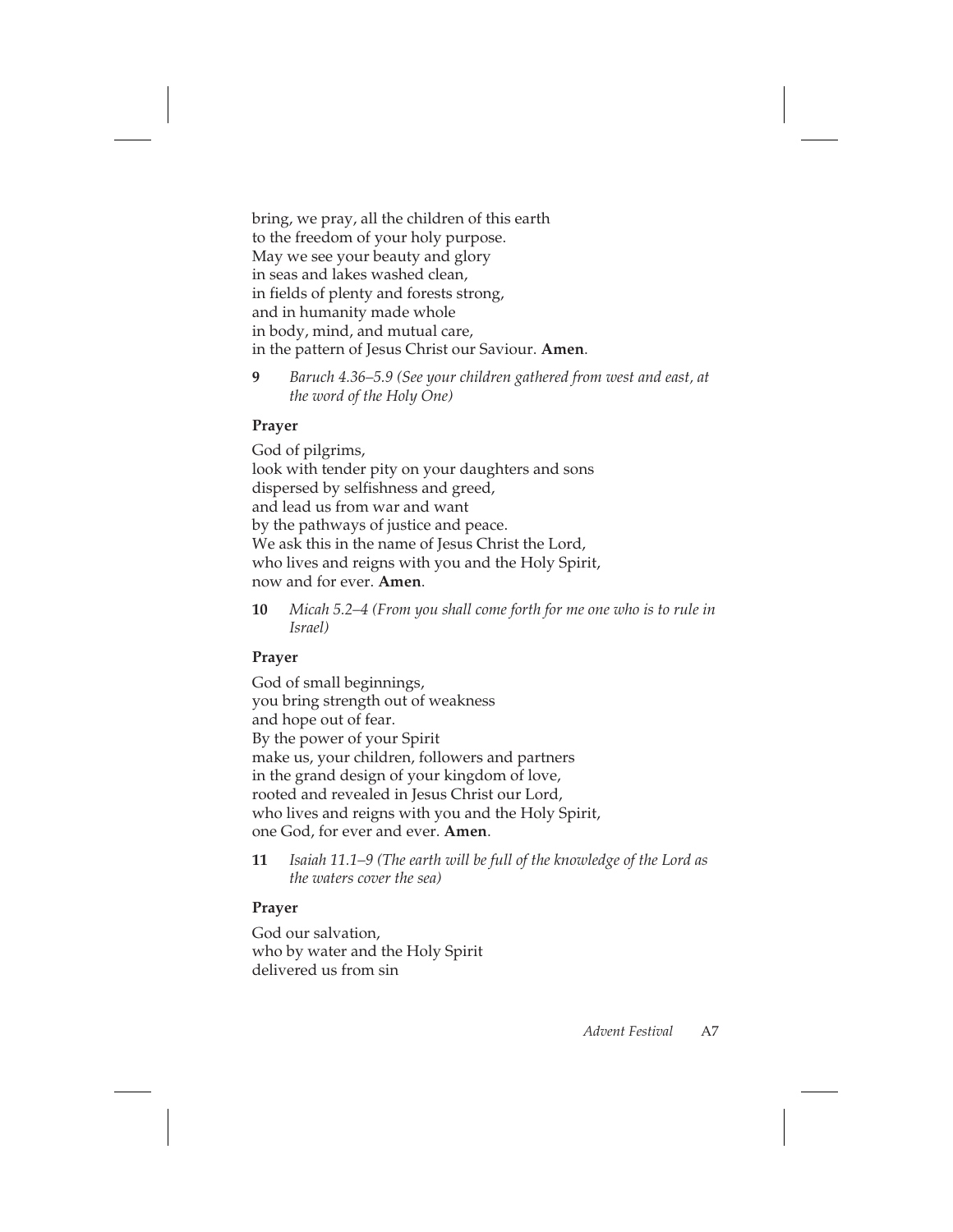and raised us to the new life of grace, give us an inquiring and discerning heart, the courage to will and to persevere, a spirit to know and to love you, and the gift of joy and wonder in all your works. We ask this in the name of Jesus Christ the Lord, who lives and reigns with you and the Holy Spirit, now and for ever. **Amen**.

**12** *Zephaniah 3.14–20 (At that time I will bring you home, at the time when I gather you)*

#### **Prayer**

God of our exile, we pray for peace in a world of war, for health in a world of hunger, for harmony in a world of discord. Bring us home to the world as you would have it be, subject to the reign of your love and grounded in the mutual care of your children. We ask this in the name of Jesus Christ the Lord, who lives and reigns with you and the Holy Spirit, one God, now and for ever. **Amen**.

**13** *Isaiah 65.17–25 (For I am about to create new heavens and a new earth)*

#### **Prayer**

God of gentleness and peace, teach our hands to shun the tools of violence and our minds to conceive the paths of peace, that we may know with thanksgiving the joy of your generosity, made known to us in Jesus Christ our Lord, who lives and reigns with you and the Holy Spirit, one God, now and for ever. **Amen**.

**14** *Luke 1.5–25 (Do not be afraid, Zechariah, for your prayer has been heard. Your wife Elizabeth will bear you a son, and you will name him John)*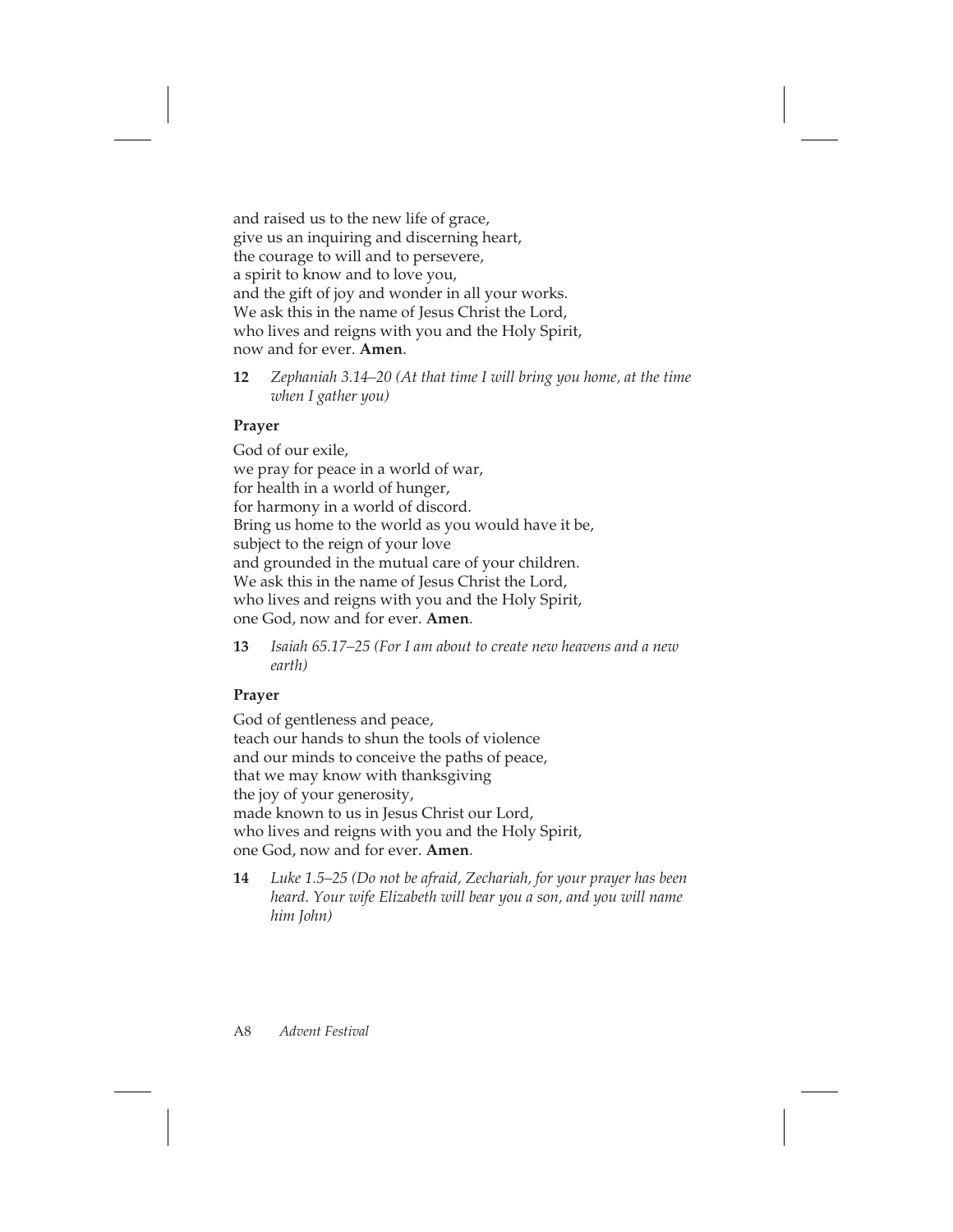## **Prayer**

Almighty God you called John the Baptist to give witness to the coming of your Son and to prepare his way. Give your people wisdom to see your purpose, and openness to hear your will, that we too may witness to Christ's coming and so prepare his way; through your Son Jesus Christ our Lord, who lives and reigns with you and the Holy Spirit, one God, now and for ever. **Amen**.

**15** *Luke 1.26–38 (Greetings, favoured one! The Lord is with you!)*

## **Prayer**

Pour your grace into our hearts, O Lord, that we who have known the incarnation of your Son Jesus Christ, announced by an angel to the Virgin Mary, may by his cross and passion be brought to the glory of his resurrection; who lives and reigns with you, in the unity of the Holy Spirit, one God, now and for ever. **Amen**.

**16** *John 1.1–14 (The Word became flesh and lived among us … full of grace and truth)*

## **Prayer**

Eternal Wisdom, creating, ordering, and saving, we give thanks that we have seen you in the selfless love of Jesus Christ. Now reign within our minds and hearts, and mobilize our wills, that by your power and through our hands this world may be re-made to be the garden and the city of your glory. We ask this in the name of Jesus Christ. **Amen**.

*A brief sermon or reflection on the readings may be given.*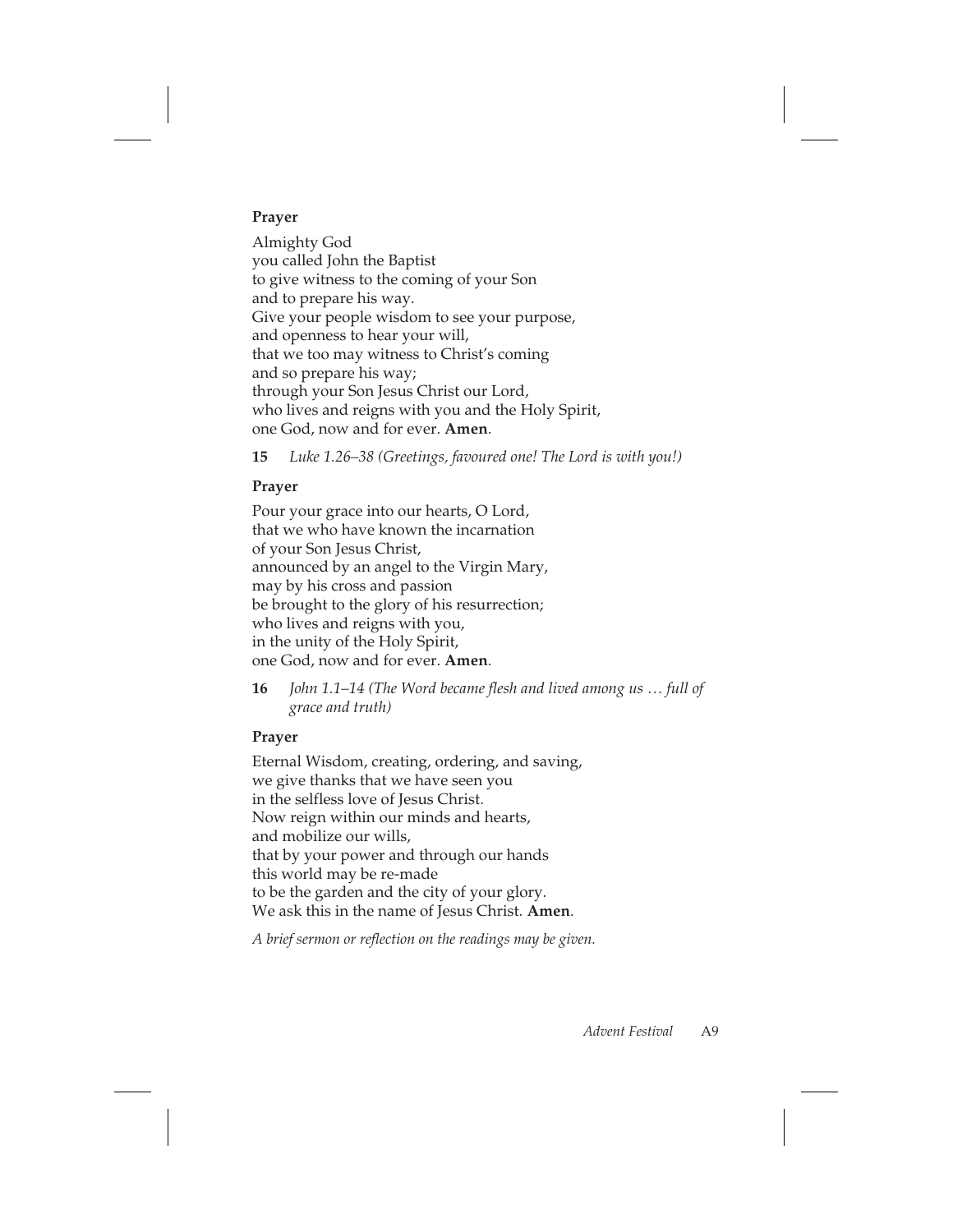## **Advent Litany\***

(In joyful expectation let us pray to our Saviour and Redeemer, saying, "Lord Jesus, come soon!")

O Wisdom, from the mouth of the Most High, you reign over all things to the ends of the earth: come and teach us how to live.

#### **Lord Jesus, come soon!**

O Lord, and head of the house of Israel, you appeared to Moses in the fire of the burning bush and you gave the law on Sinai: come with outstretched arm and ransom us.

#### **Lord Jesus, come soon!**

O Branch of Jesse, standing as a sign among the nations, all kings will keep silence before you and all peoples will summon you to their aid: come, set us free and delay no more.

#### **Lord Jesus, come soon!**

O Key of David and sceptre of the house of Israel, you open and none can shut; you shut and none can open: come and free the captives from prison.

#### **Lord Jesus, come soon!**

O Morning Star, splendour of the light eternal and bright Sun of righteousness: come and enlighten all who dwell in darkness and in the shadow of death.

#### **Lord Jesus, come soon!**

O King of the nations, you alone can fulfil their desires: Cornerstone, you make opposing nations one: come and save the creature you fashioned from clay.

#### **Lord Jesus, come soon!**

O Emmanuel, hope of the nations and their Saviour: come and save us, Lord our God.

#### **Lord Jesus, come soon!**

*\*This litany, taken from* Praise in All Our Days*, cannot be reproduced without specific application to the publisher, Cassell PLC, Villiers House, 41/47 Strand, London WC2N 51E, England.*

*Silence may be kept.*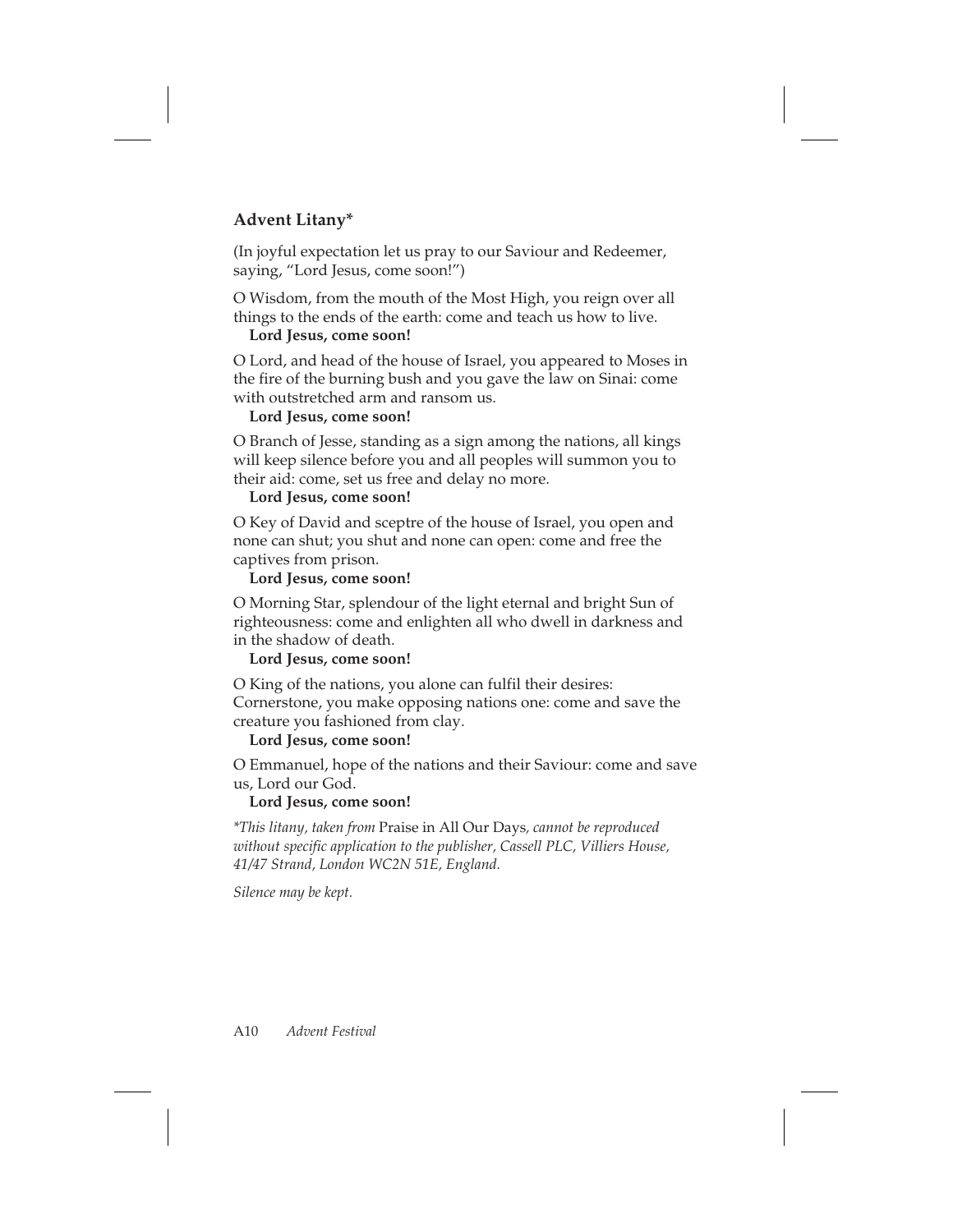#### **Collect**

Almighty God, give us grace to cast away the works of darkness and put on the armour of light, now in the time of this mortal life in which your Son Jesus Christ came to us in great humility, that on the last day, when he shall come again in his glorious majesty to judge both the living and the dead, we may rise to the life immortal; through him who lives and reigns with you and the Holy Spirit, one God, now and for ever. **Amen**.

#### *Then the leader shall say,*

|        | With longing in our hearts for the reign of Christ, |
|--------|-----------------------------------------------------|
|        | let us offer our prayer                             |
|        | to the Source of our salvation.                     |
| All    | Our Father in heaven,                               |
|        | hallowed be your name,                              |
|        | your kingdom come,                                  |
|        | your will be done,                                  |
|        | on earth as in heaven.                              |
|        | Give us today our daily bread.                      |
|        | Forgive us our sins                                 |
|        | as we forgive those who sin against us.             |
|        | Save us from the time of trial,                     |
|        | and deliver us from evil.                           |
|        | For the kingdom, the power,                         |
|        | and the glory are yours,                            |
|        | now and for ever. Amen.                             |
| Or     |                                                     |
| Leader | And now, as our Saviour Christ has taught us,       |
|        | we are bold to say,                                 |
| All    | Our Father, who art in heaven,                      |
|        | hallowed be thy name,                               |
|        | thy kingdom come,                                   |
|        | thy will be done,                                   |
|        | on earth as it is in heaven.                        |
|        |                                                     |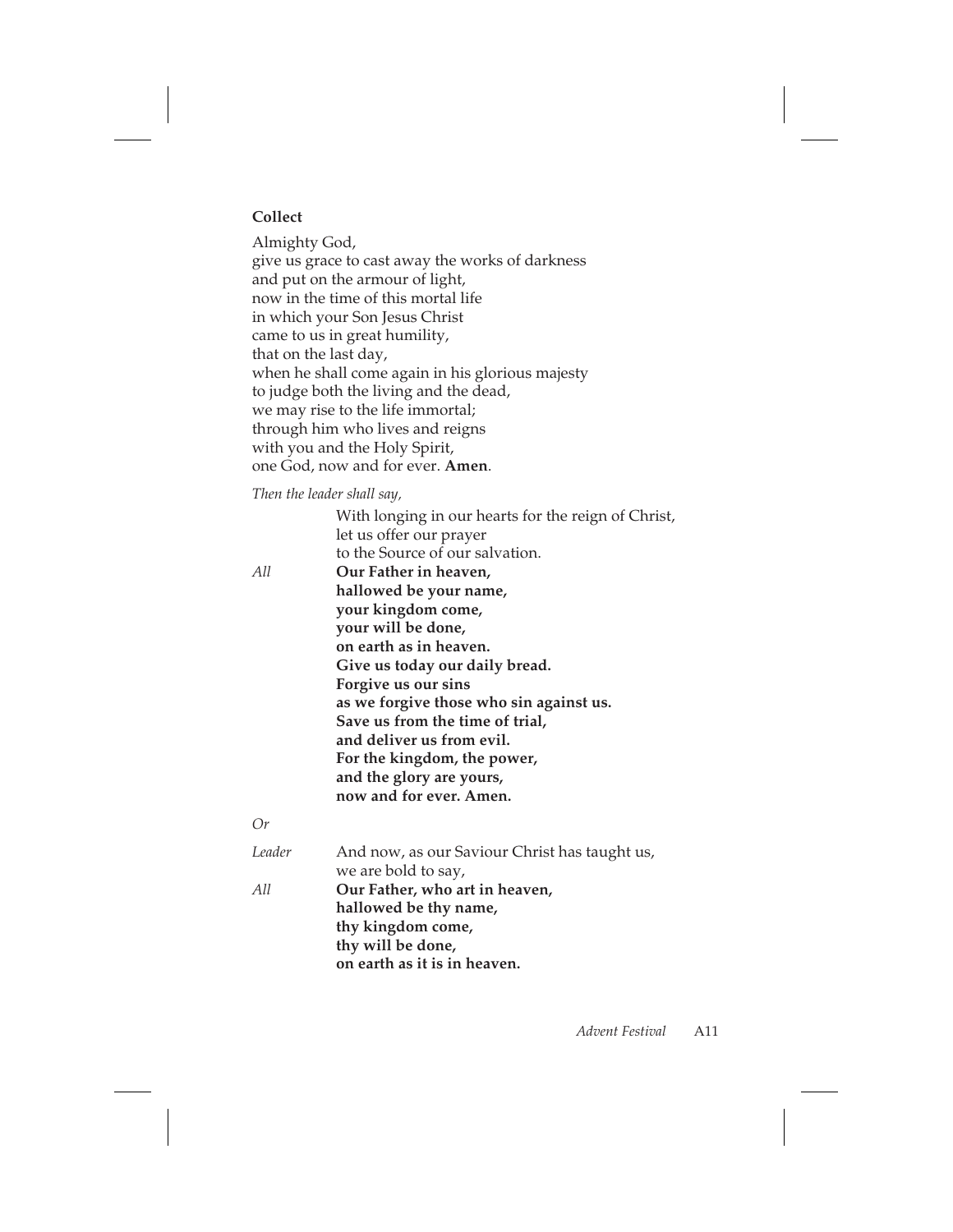**Give us this day our daily bread. And forgive us our trespasses, as we forgive those who trespass against us. And lead us not into temptation, but deliver us from evil. For thine is the kingdom, the power, and the glory, for ever and ever. Amen**.

#### **Blessing**

Be steadfast in faith, joyful in hope, and untiring in love all the days of your life; and the blessing of God almighty, the Father, the Son, and the Holy Spirit, be among you and remain with you always. **Amen**.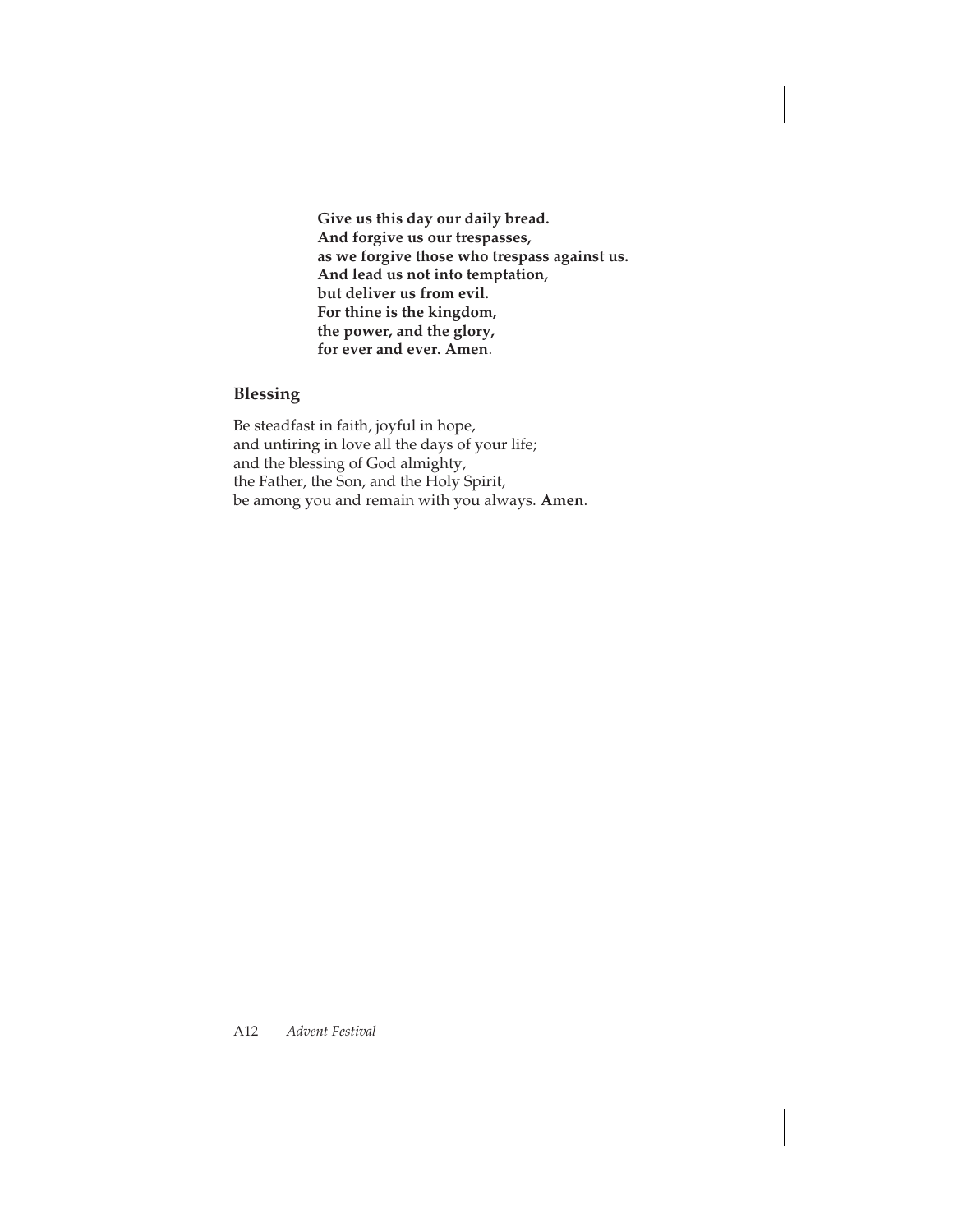## <span id="page-24-0"></span>**Christmas Festival of Readings and Music**

#### **Concerning the Occasion**

*A Christmas Festival of Readings and Music may be held at any time during the Christmas season.*

*When a Christmas Festival of Readings and Music takes place in the evening it may begin with the Service of Light (p. 61 in the* The Book of Alternative Services*) or with Introductory Responses No. 2 or No. 3 (p. 96 in* The Book of Alternative Services*) followed by the Christmas and Epiphany Thanksgiving for Light (p. 64 in* The Book of Alternative Services*). The service may continue with a bidding (example follows), and readings interspersed with thematically related seasonal hymns, carols, canticles, responsories, and anthems. It may conclude with the Incarnation Litany, an appropriate collect, the Lord's Prayer, and a seasonal blessing.*

*When a Christmas Festival of Readings and Music is held in the morning or early afternoon, it may begin with the Introductory Responses for the Incarnation or for Christmas and Epiphany (p. 96 in* The Book of Alternative Services*) and an appropriate hymn or canticle. The service may then continue as described above.*

*When a Christmas Festival of Readings and Music is combined with the eucharist, a selection of readings interspersed with thematically related seasonal hymns, carols, canticles, responsories, and anthems may be used as the Proclamation of the Word. The Incarnation Litany (p. 120 in* The Book of Alternative Services*) may be used as the Prayers of the People. The Lord's Prayer is used only after the eucharistic prayer.*

*The following material may be adapted as appropriate. Traditional vigil services consist of at least three readings and not more than nine readings. When a Christmas Festival of Readings and Music is combined with the eucharist, the final reading, at least, is from one of the Gospels.*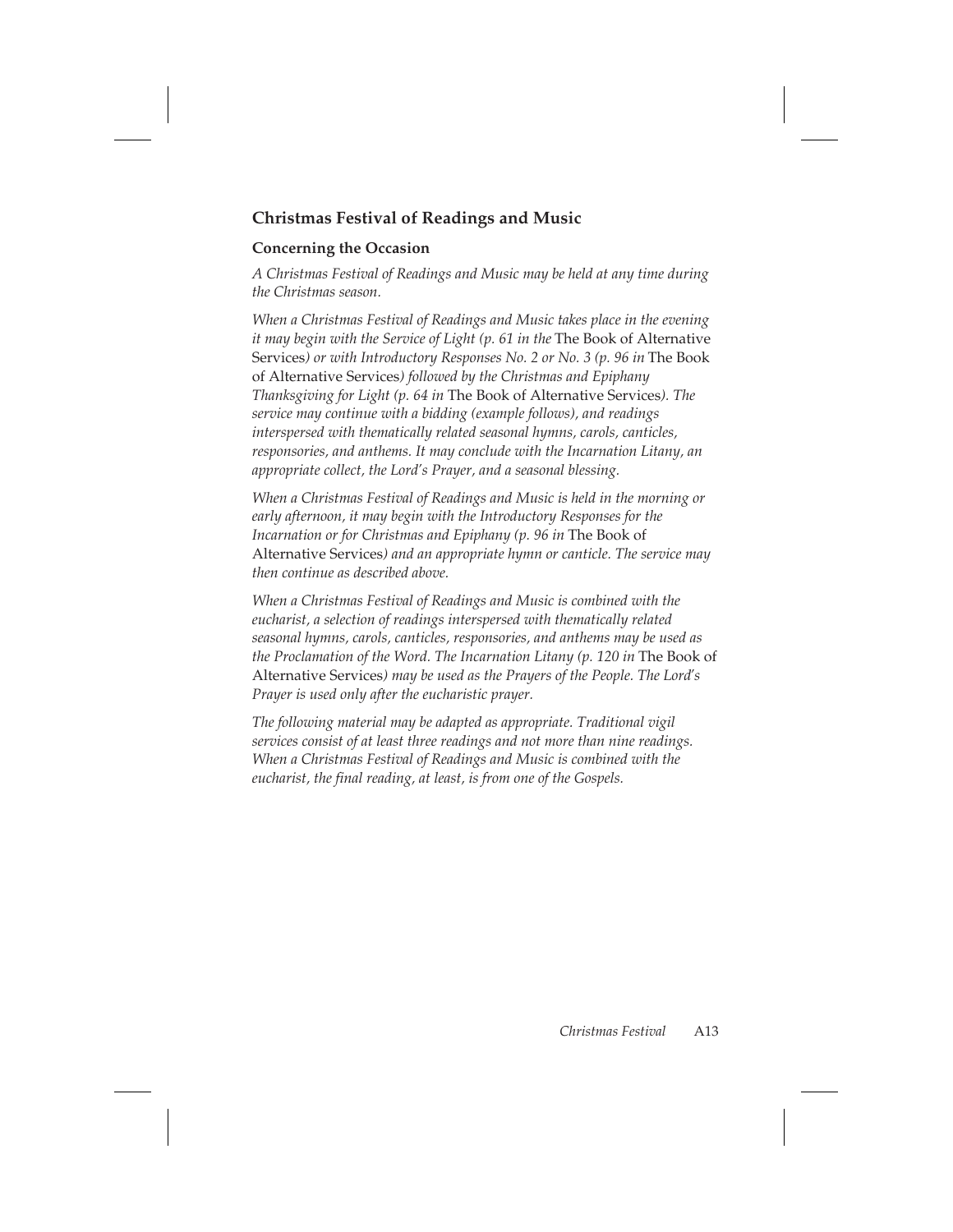# **Christmas Festival of Readings and Music**

## **A Bidding for Christmas**

My sisters and brothers in Christ, in this season when we celebrate the birth of Jesus, let it be our duty and delight to hear once more the message of the angels and go in heart and mind to Bethlehem to see the Son of God lying in a manger.

*In the following section, two or three phrases may be chosen which will match some of the readings which follow. The language and order may be adapted as required.*

As we hear the reading of God's holy word, let us

reflect on the time of our rebellion against the creator of the universe *Genesis 3*

rejoice that the glory of the Lord has been revealed *Isaiah 40*

find comfort in the promise that the blind will see, the deaf hear, the lame dance, and the silent burst into song *Isaiah 35*

find new hope in the promise that God is with us *Isaiah 7*

join with Mary, the favoured handmaid, and offer ourselves in service to God's holy and saving purpose for the world *Luke 1*

magnify the God of mercy who breaks the power of tyrants and exalts the humble *Luke 1*

bless the name of the God of our salvation who brings the dawn of forgiveness and salvation to those who live in the shadow of death and despair *Luke 1*

raise our voices with the messenger who announces good news of great joy to all people *Luke 2*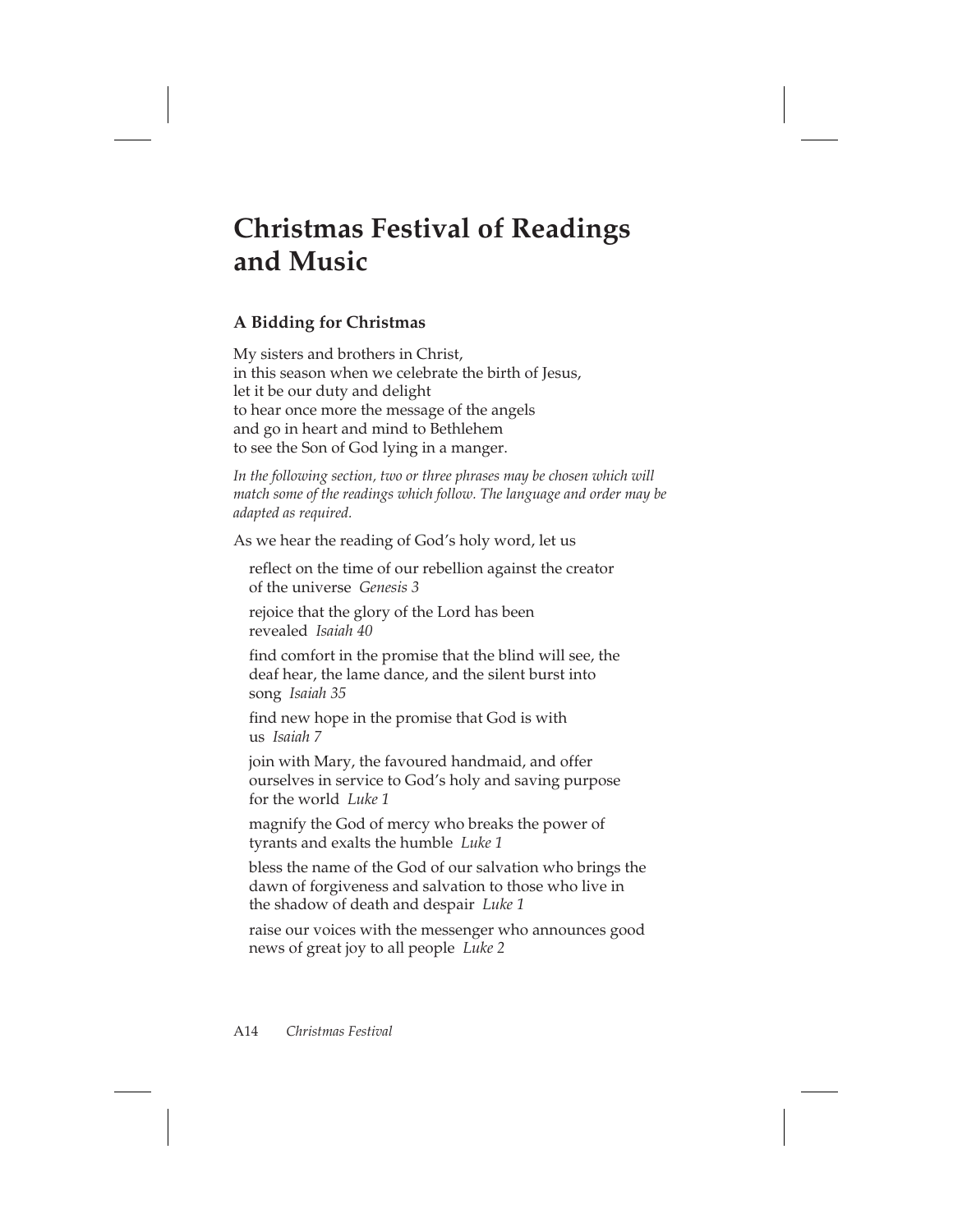give thanks to the one whose power has made us the children of God *John 1*

*The bidding continues.*

As we mark once more the mystery of the Word made flesh, let us join with the song of angels and saints and make this place ring with our carols and hymns of praise.

But first, let us remember the poverty of the birth of the Prince of Peace, and pray for the poor, the cold, the hungry, and those among us who find that there is no room for them at the inn.

Let us remember the flight of the Holy Family into Egypt, and pray for the oppressed, refugees, the isolated, and those on the edges of our society.

Let us remember that the Lord of Glory experienced the pain of life and death, and pray for the sick, the anxious, the weary, and the bereaved.

And remembering the promise that he shall reign for ever and ever,

let us pray for the rulers of the nations, for peace and justice on earth, for the unity and mission of the Church, that we may be a sign that God's rule on earth has already begun.

With joy in our hearts, let us hear again the story of the birth of Christ, and join with Mary and Joseph, with shepherds and wise men, and with all our forebears in faith in offering our worship.

*Silence may be kept before the first reading.*

## **The Readings**

*Festivals of Readings and Music are based historically on liturgies composed of nine readings, but fewer readings are often chosen. Usually each reading is read by a different person.*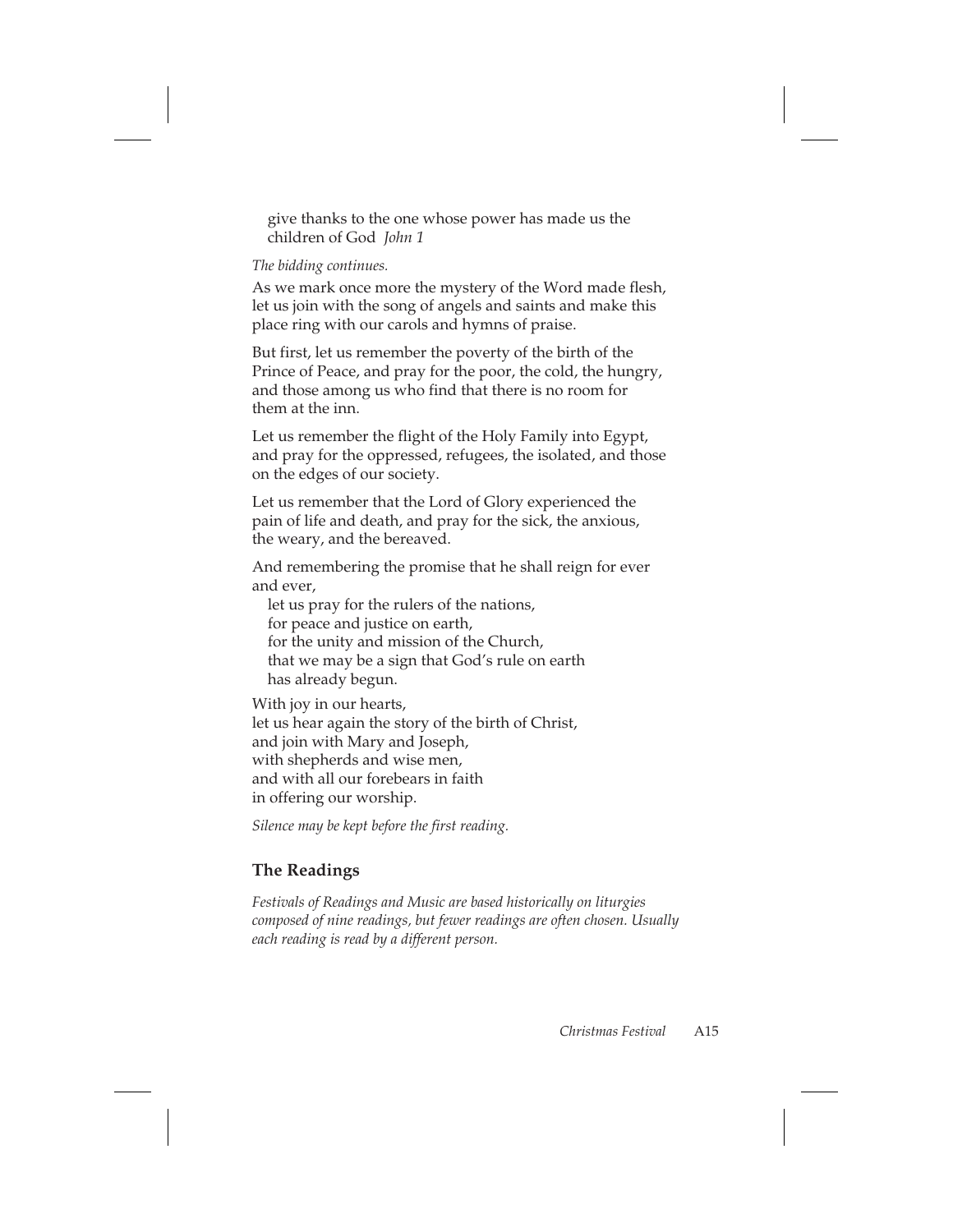*The lessons may be read in the same manner as in the Daily Offices (pp. 51 and 67 in* The Book of Alternative Services*), or they may be read without introduction or conclusion. Each reading may be followed by a period of silence, a prayer, or both, and then by an appropriate musical response.*

**1** *Genesis 2.4–9,15–25 (These are the generations of the heavens and the earth when they were created)*

## **Prayer**

Creating God, you call us to live in harmony with nature, with one another, and with you. Now fix our eyes upon the one in whom your purpose for our world has been revealed, Jesus Christ our Lord, who lives and reigns with you and the Holy Spirit, for ever and ever. **Amen**.

**2** *Genesis 3.1–20 (The eyes of both were opened, and they knew that they were naked)*

## **Prayer**

Almighty God, to you all hearts are open, all desires known, and from you no secrets are hidden. Cleanse the thoughts of our hearts by the inspiration of your Holy Spirit, that we may perfectly love you, and worthily magnify your holy name; through Christ our Lord. **Amen**.

**3** *Isaiah 40.1–11 (Comfort, O comfort my people, says your God)*

## **Prayer**

God of freedom, give the strength of hope to those who suffer oppression in body, mind, or human dignity. Let them hear the vanguard of your coming grace, and give them the wholeness you intend for all your children.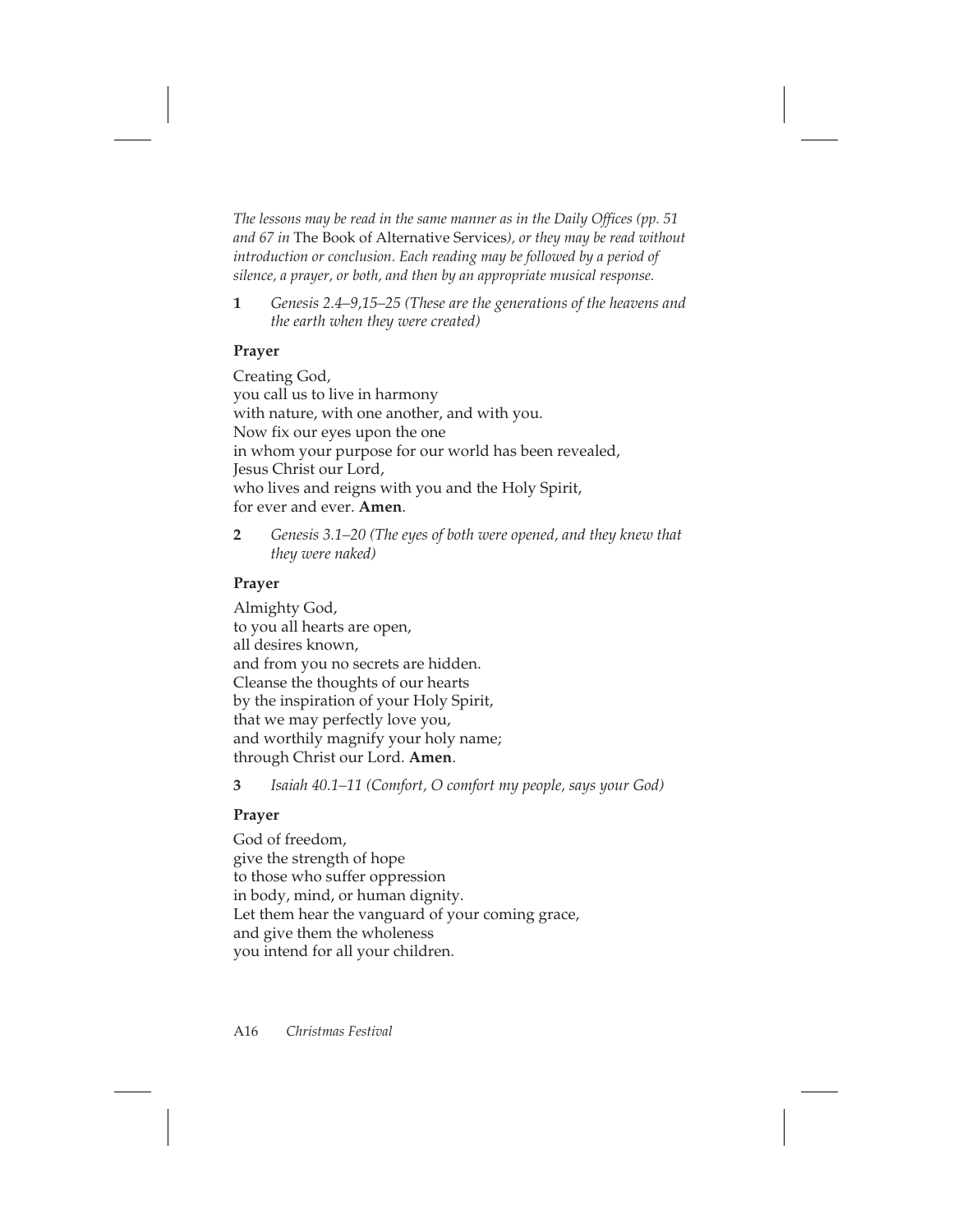We ask this in the name of your Servant, Jesus Christ, the sign of your presence and the pioneer of our salvation, who lives and reigns with you and the Holy Spirit, one God, for ever and ever. **Amen**.

**4** *Isaiah 35.1–10 (Then the eyes of the blind shall be opened)*

## **Prayer**

Hope of the desperate and strength of the weak, you give streams in the desert of wasted lives, and abundant future to cities made desolate. Hear our prayer for the exiles of our time, the prisoners of poverty and tyranny, the victims of illness, waste, and hunger. Come among us as new life for all the world. We ask this in the name of Jesus Christ, Word made flesh and hope revealed. **Amen**.

**5** *Isaiah 7.10–15 (The young woman is with child and shall bear a son, and shall name him Immanuel)*

## **Prayer**

God of hope, look upon those who live with despair as their companion. Give them signs of your healing presence and of your eternal purpose of salvation. We ask this in the name of Jesus Christ the Lord, who lives and reigns with you and the Holy Spirit, now and for ever. **Amen**.

**6** *Luke 1.5–25 (Elizabeth will bear you a son, and you will name him John)*

## **Prayer**

Almighty God, who sent your servant John the Baptist to prepare your people to welcome the Messiah, inspire us, the ministers and stewards of your truth, to turn our disobedient hearts to you, that when the Christ shall come again to be our judge, we may stand with confidence before his glory; who is alive and reigns with you and the Holy Spirit, one God, now and for ever. **Amen**.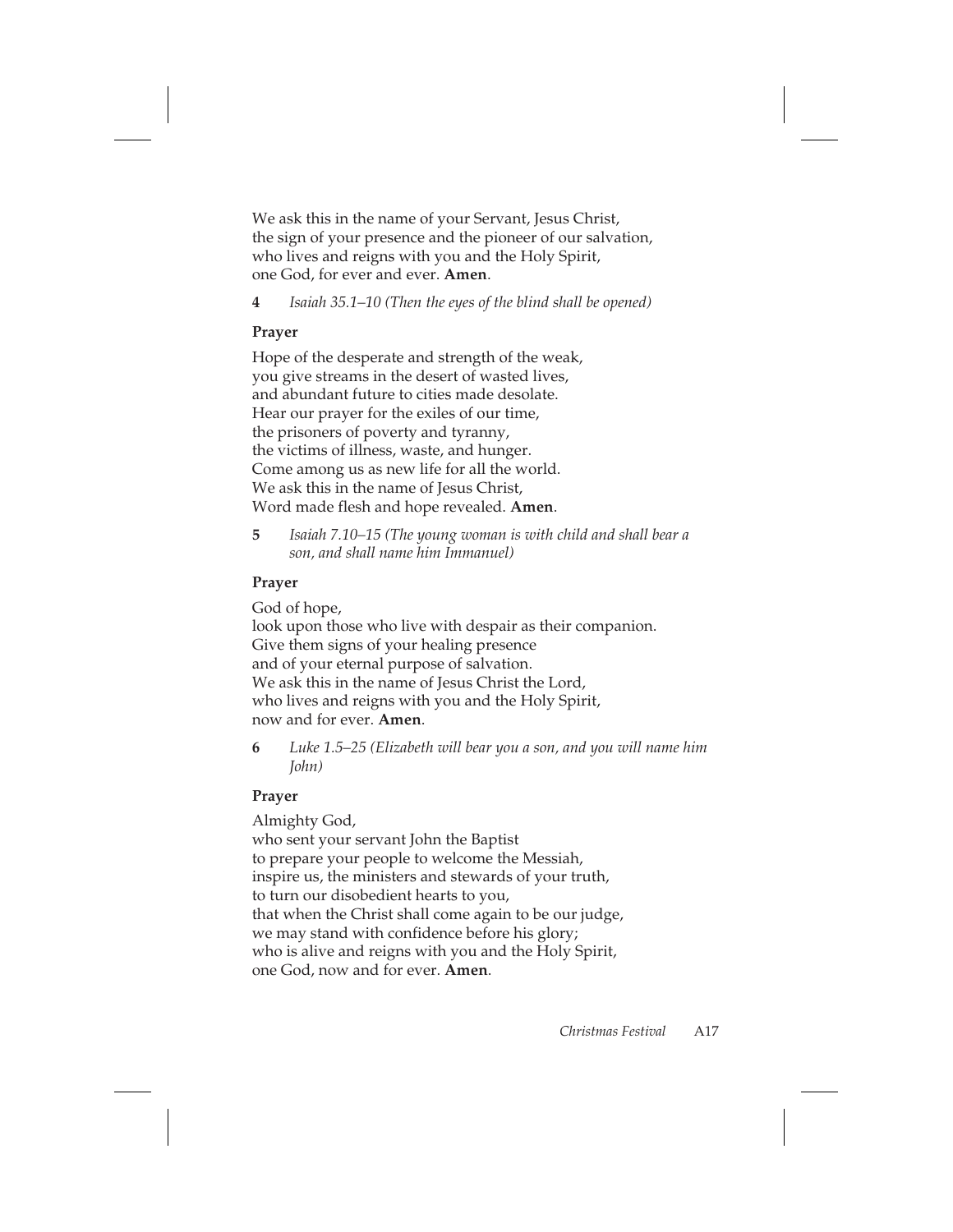## **Prayer**

Pour your grace into our hearts, O Lord, that we who have known the incarnation of your Son Jesus Christ, announced by an angel to the Virgin Mary, may by his cross and passion be brought to the glory of his resurrection; who lives and reigns with you, in the unity of the Holy Spirit, one God, now and for ever. **Amen**.

**8** *Luke 1.39–46 or 1.39-56 (My soul magnifies the Lord)*

## **Prayer**

Almighty God, who looked with favour on your servant Mary, and called her to be the mother of your Son, nurture in us the humility and gentleness that found favour in your sight, that with her we may proclaim the greatness of your name and find the mercy you show to those who fear you; through Jesus Christ our Lord, who lives and reigns with you and the Holy Spirit, one God, for ever and ever. **Amen**.

**9** *Luke 1.57–80 (Blessed be the Lord God of Israel, for he has looked favourably on his people and redeemed them)*

## **Prayer**

Almighty God, you called John the Baptist to give witness to the coming of your Son and to prepare his way. Give your people wisdom to see your purpose, and openness to hear your will, that we too may witness to Christ's coming and so prepare his way; through your Son Jesus Christ our Lord, who lives and reigns with you and the Holy Spirit, one God, now and for ever. **Amen**.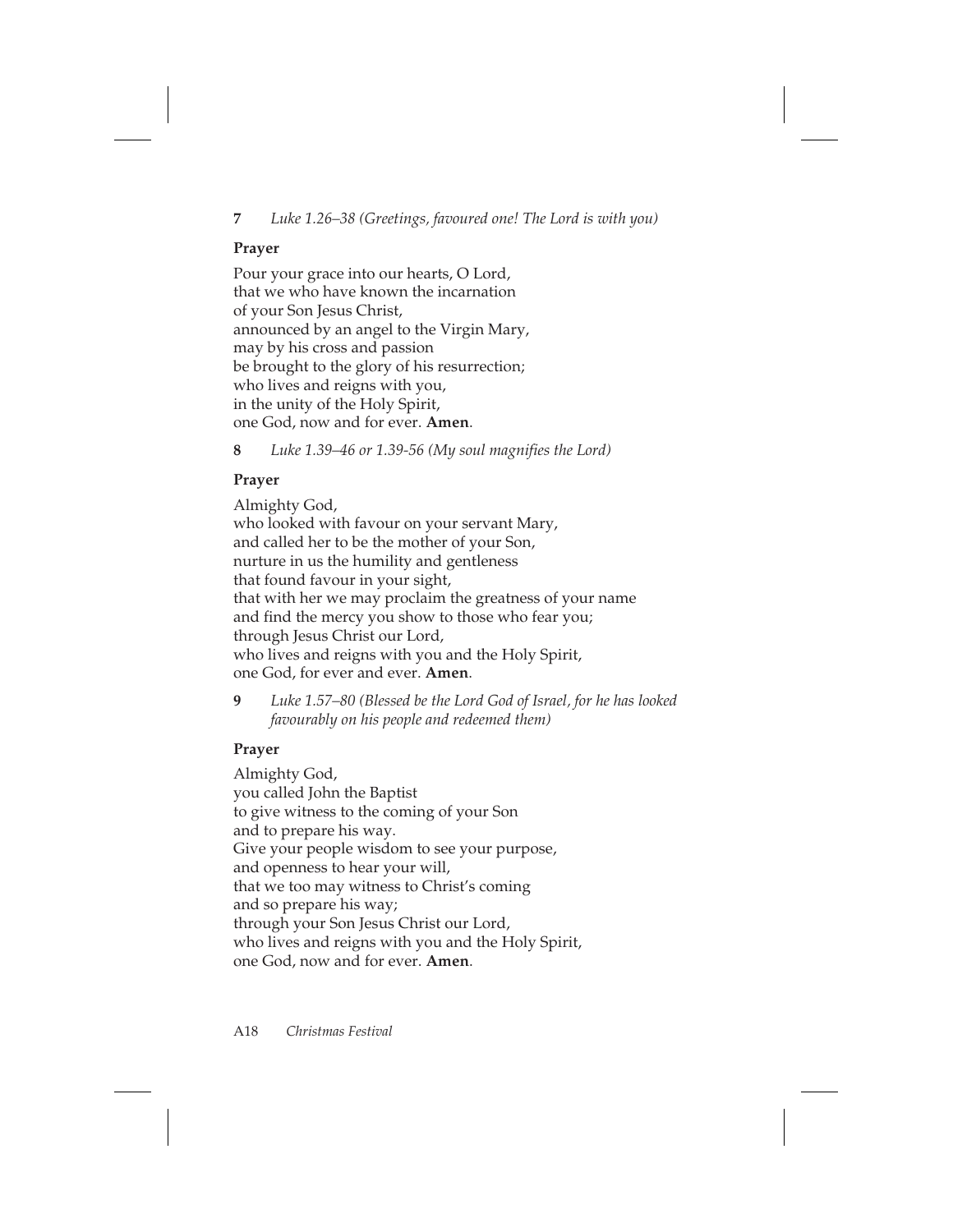**10** *Luke 2.1–20 (To you is born this day in the city of David a Saviour, who is the Messiah, the Lord)*

### **Prayer**

O God our Father, whose Word has come among us in the Holy Child of Bethlehem, may the light of faith illumine our hearts and shine in our words and deeds; through him who is Christ our Lord, who lives and reigns with you and the Holy Spirit, one God, now and for ever. **Amen**.

**11** *Luke 2.21–35 (My eyes have seen your salvation)*

## **Prayer**

Almighty God, you have shed upon us the new light of your incarnate Word. May this light, enkindled in our hearts, shine forth in our lives; through Jesus Christ our Lord, who lives and reigns with you, in the unity of the Holy Spirit, one God, now and for ever. Amen.

**12** *Hebrews 1.1–12 (In these last days God has spoken to us by a Son)*

## **Prayer**

O God of unchangeable power and eternal light, look favourably on your whole Church, that wonderful and sacred mystery. By the effectual working of your providence, carry out in tranquillity the plan of salvation. Let the whole world see and know that things which were cast down are being raised up, and things which had grown old are being made new, and that all things are being brought to their perfection by him through whom all things were made, your Son Jesus Christ our Lord; who lives and reigns with you,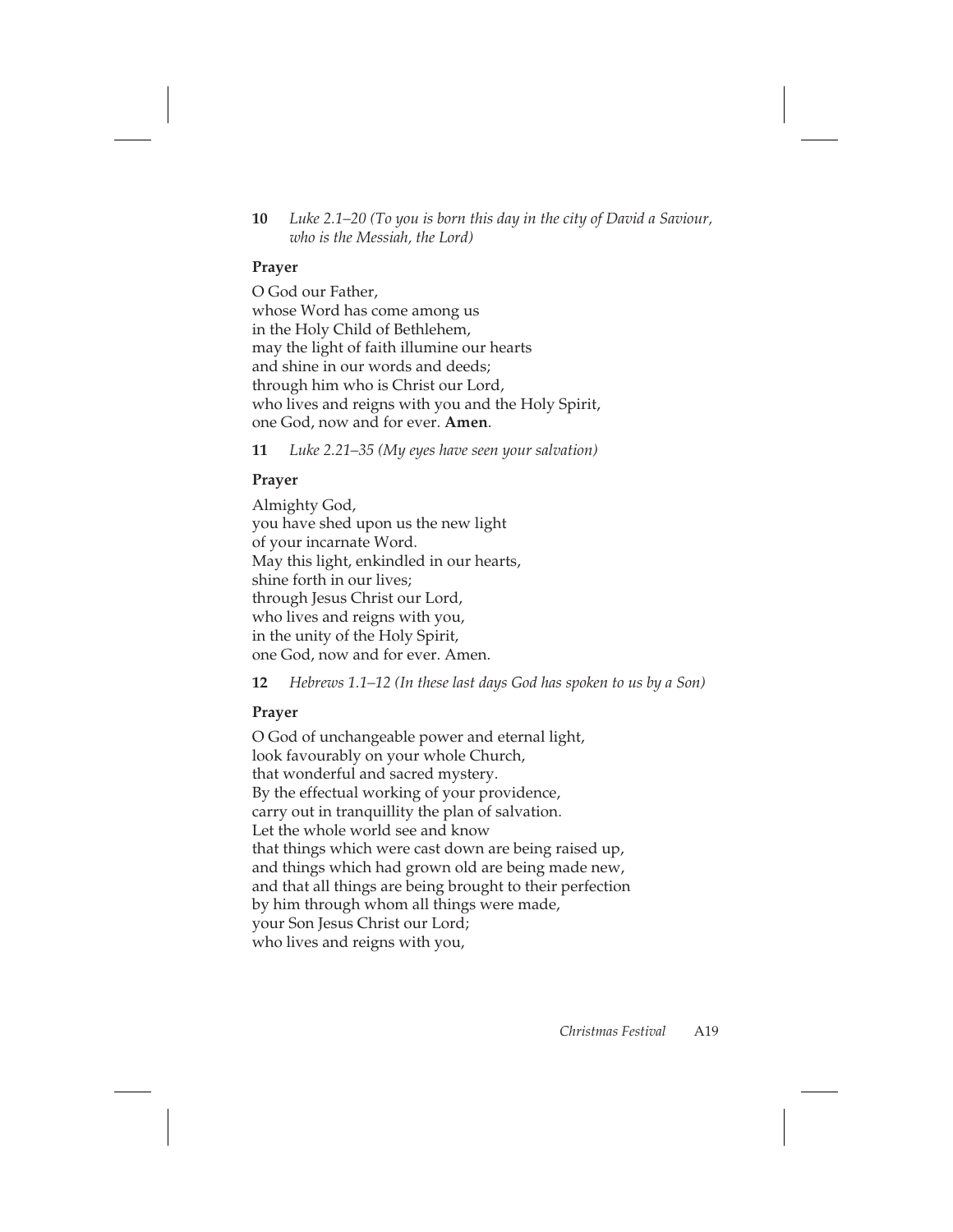in the unity of the Holy Spirit, one God, for ever and ever. **Amen**.

**13** *John 1.1–18 (To all who received him, who believed in his name, he gave power to become children of God)*

## **Prayer**

Eternal Wisdom, creating, ordering, and saving, we give you thanks that we have seen you in the selfless love of Jesus Christ. Now reign within our minds and hearts, and mobilize our will, that by your power and through our hands this world may be re-made to be the garden and the city of your glory. We ask this in the name of Jesus Christ. **Amen**.

*A brief sermon or reflection on the readings may be given.*

## **Incarnation Litany\***

(In joy and humility let us pray to the creator of the universe, saying, "Lord, grant us peace.")

By the good news of our salvation brought to Mary by the angel, hear us, O Lord.

**Lord, grant us peace.**

By the mystery of the Word made flesh, hear us, O Lord. **Lord, grant us peace.**

By the birth in time of your timeless Son, hear us, O Lord. **Lord, grant us peace.**

By the manifestation of your radiant glory to the shepherds and magi, hear us, O Lord,

**Lord, grant us peace.**

By the submission of the maker of the world to Mary and Joseph of Nazareth, hear us, O Lord.

**Lord, grant us peace.**

By the baptism of the Son of God in the river Jordan, hear us, O Lord.

**Lord, grant us peace.**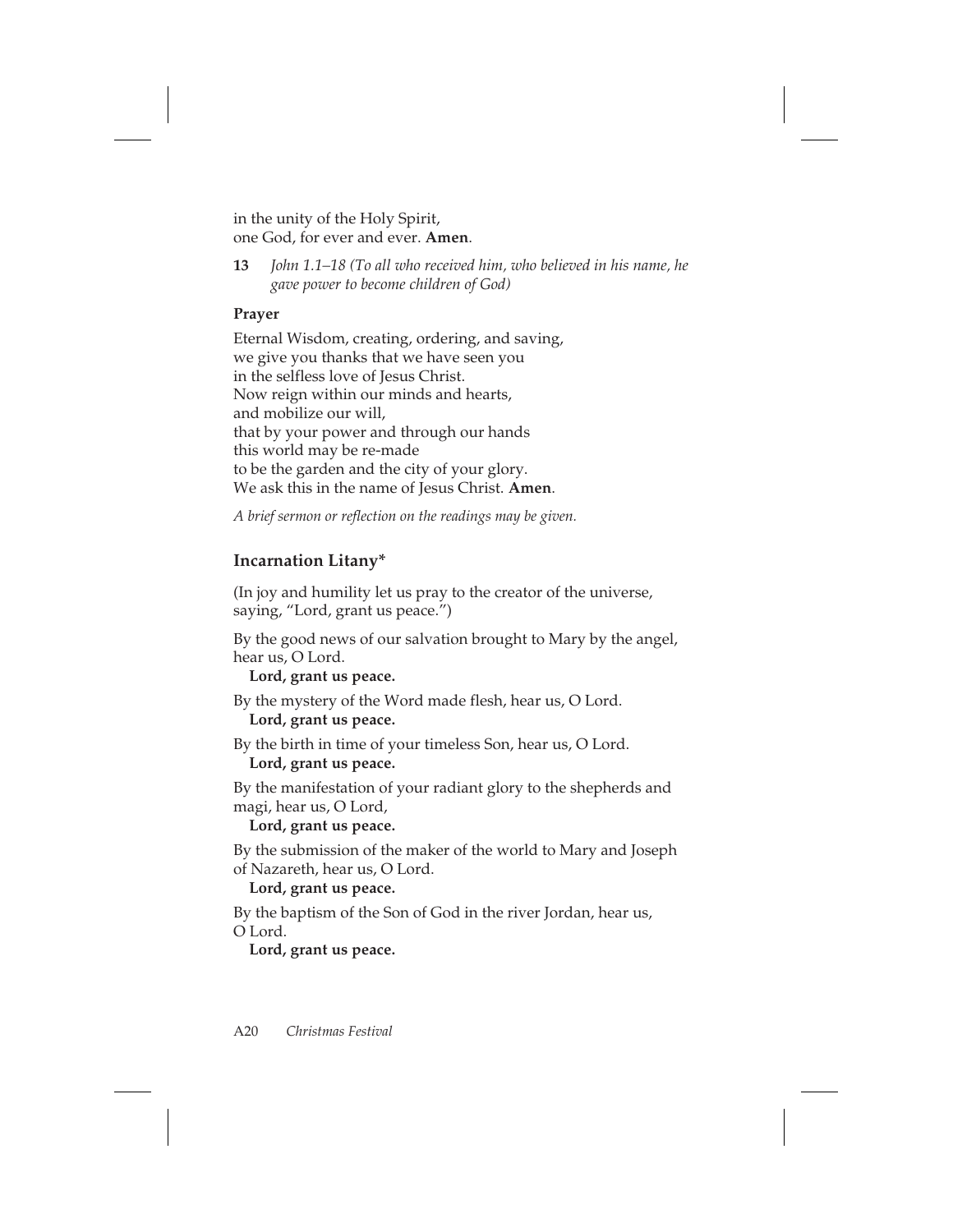Grant that the kingdoms of this world may become the kingdom of our Saviour Jesus Christ; hear us, O Lord.

#### **Lord, grant us peace.**

*Silence may be kept.*

## **Collect**

Almighty God, you wonderfully created and yet more wonderfully restored our human nature. May we share the divine life of your Son Jesus Christ, who humbled himself to share our humanity, and now lives and reigns with you and the Holy Spirit, one God, now and for ever. **Amen**.

*Then the leader shall say,*

|        | With joy in our hearts, let us gather our prayers in the<br>words our Saviour taught us. |
|--------|------------------------------------------------------------------------------------------|
| All    | Our Father in heaven,                                                                    |
|        | hallowed be your name,                                                                   |
|        | your kingdom come,                                                                       |
|        | your will be done,                                                                       |
|        | on earth as in heaven.                                                                   |
|        | Give us today our daily bread.                                                           |
|        | Forgive us our sins                                                                      |
|        | as we forgive those who sin against us.                                                  |
|        | Save us from the time of trial,                                                          |
|        | and deliver us from evil.                                                                |
|        | For the kingdom, the power,                                                              |
|        | and the glory are yours,                                                                 |
|        | now and for ever. Amen.                                                                  |
| Or     |                                                                                          |
| Leader | And now, as our Saviour Christ has taught us,<br>we are bold to say,                     |
| All    | Our Father, who art in heaven,                                                           |
|        | hallowed be thy name,                                                                    |
|        | thy kingdom come,                                                                        |
|        | thy will be done,                                                                        |
|        | on earth as it is in heaven.                                                             |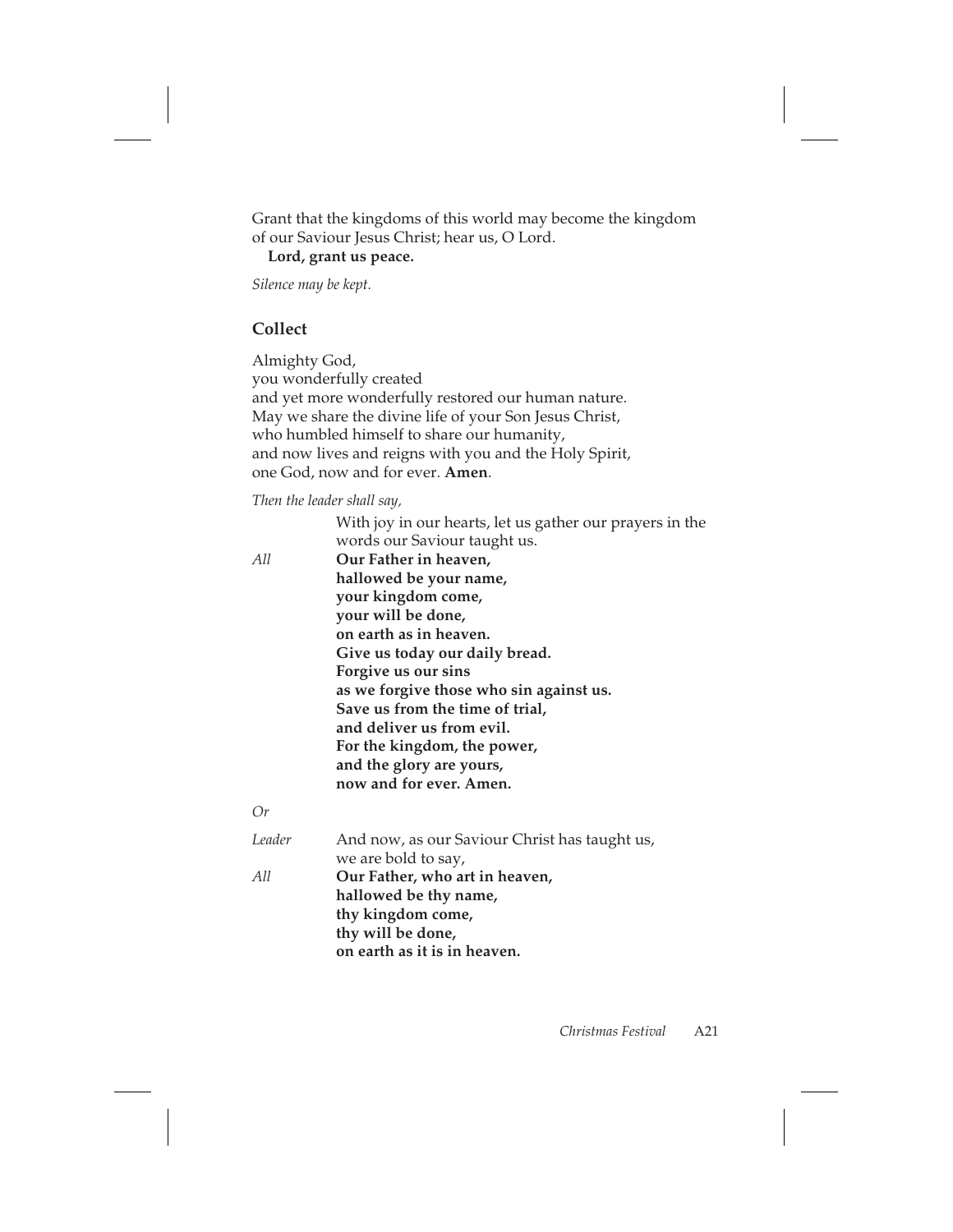**Give us this day our daily bread. And forgive us our trespasses, as we forgive those who trespass against us. And lead us not into temptation, but deliver us from evil. For thine is the kingdom, the power, and the glory, for ever and ever. Amen.**

#### **Blessing**

May the God of infinite goodness scatter the darkness of sin and brighten your hearts with holiness; and the blessing of God almighty, the Father, the Son, and the Holy Spirit, be among you and remain with you always. **Amen**.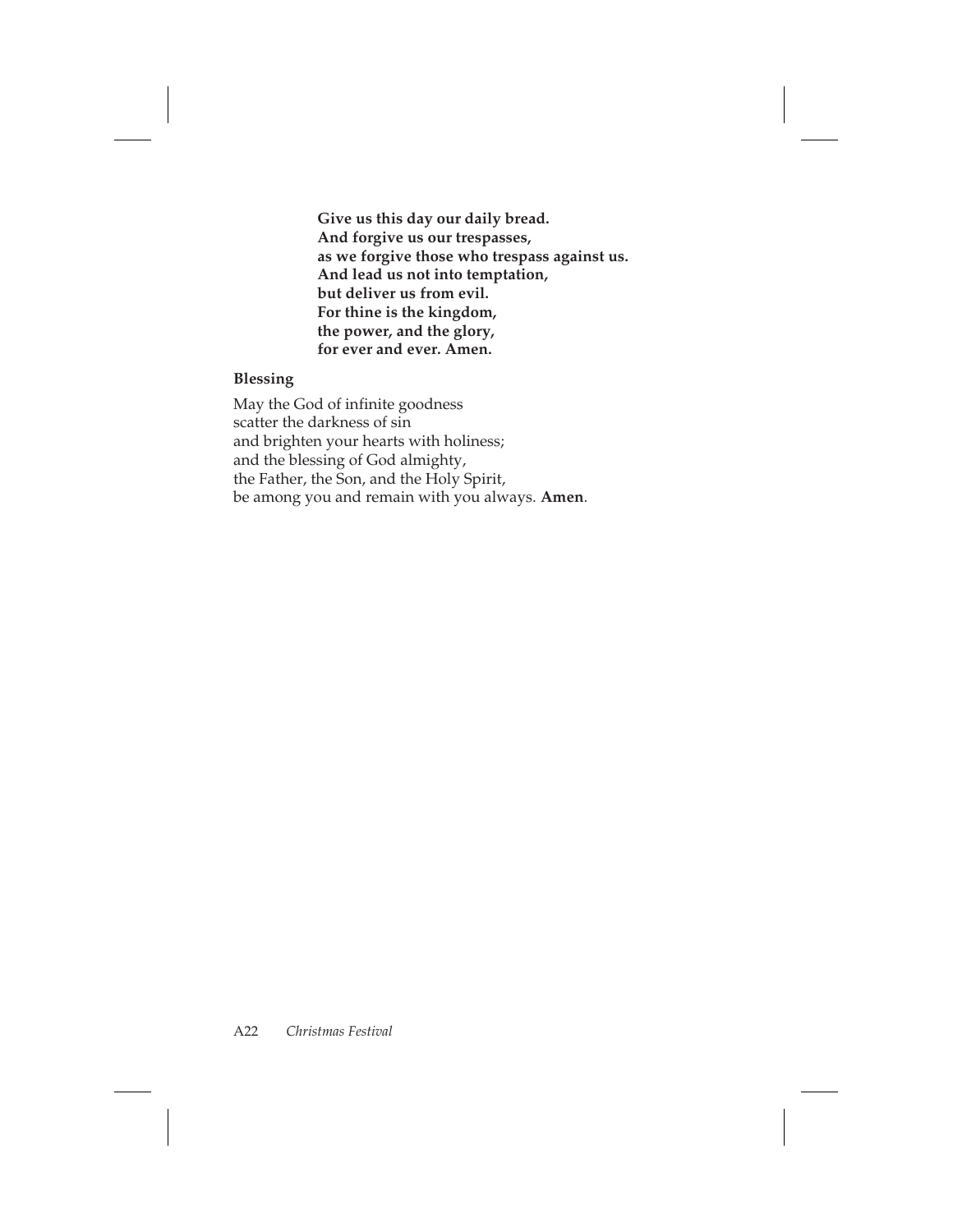## <span id="page-34-0"></span>**Easter Festival of Readings and Music**

#### **Concerning the Occasion**

*An Easter Festival of Readings and Music may be held at any time during the Easter season, except that it shall not replace the Easter Vigil.*

*When an Easter Festival of Readings and Music takes place in the evening, it may begin with the Service of Light (p. 61 in* The Book of Alternative Services*). Christ our Passover (p. 50 in* The Book of Alternative Services*) or The Song of Moses (Canticle 1 on p. 75 in* The Book of Alternative Services*) or Jesus Christ is Lord (Canticle 22 on p. 91f in* The Book of Alternative Services*) may replace O Gracious Light. The Resurrection Thanksgiving on p. 65 in* The Book of Alternative Services *follows. The service may continue with a bidding (example follows), and readings interspersed with thematically related seasonal hymns, carols, canticles, responsories, and anthems. It may conclude with the Easter Litany, an appropriate collect, the Lord's Prayer, and a seasonal blessing.*

*When an Easter Festival of Readings and Music is held in the morning or early afternoon, it may begin with the Resurrection Introductory Responses p. 97 in* The Book of Alternative Services*) and an appropriate hymn or canticle. The service may then continue as described above.*

*When an Easter Festival of Readings and Music is combined with the eucharist, the service begins with the Easter greeting (p. 185 in* The Book of Alternative Services*). A selection of readings interspersed with thematically related seasonal hymns, canticles, responsories, and anthems may be used as the Proclamation of the Word. The Easter Litany may be used as the Prayers of the People. The Lord's Prayer is used only after the eucharistic prayer.*

*The following material may be adapted as appropriate. Traditional vigil services consist of at least three readings and not more than nine readings. When an Easter Festival of Readings and Music is combined with the eucharist, the final reading, at least, is from one of the Gospels.*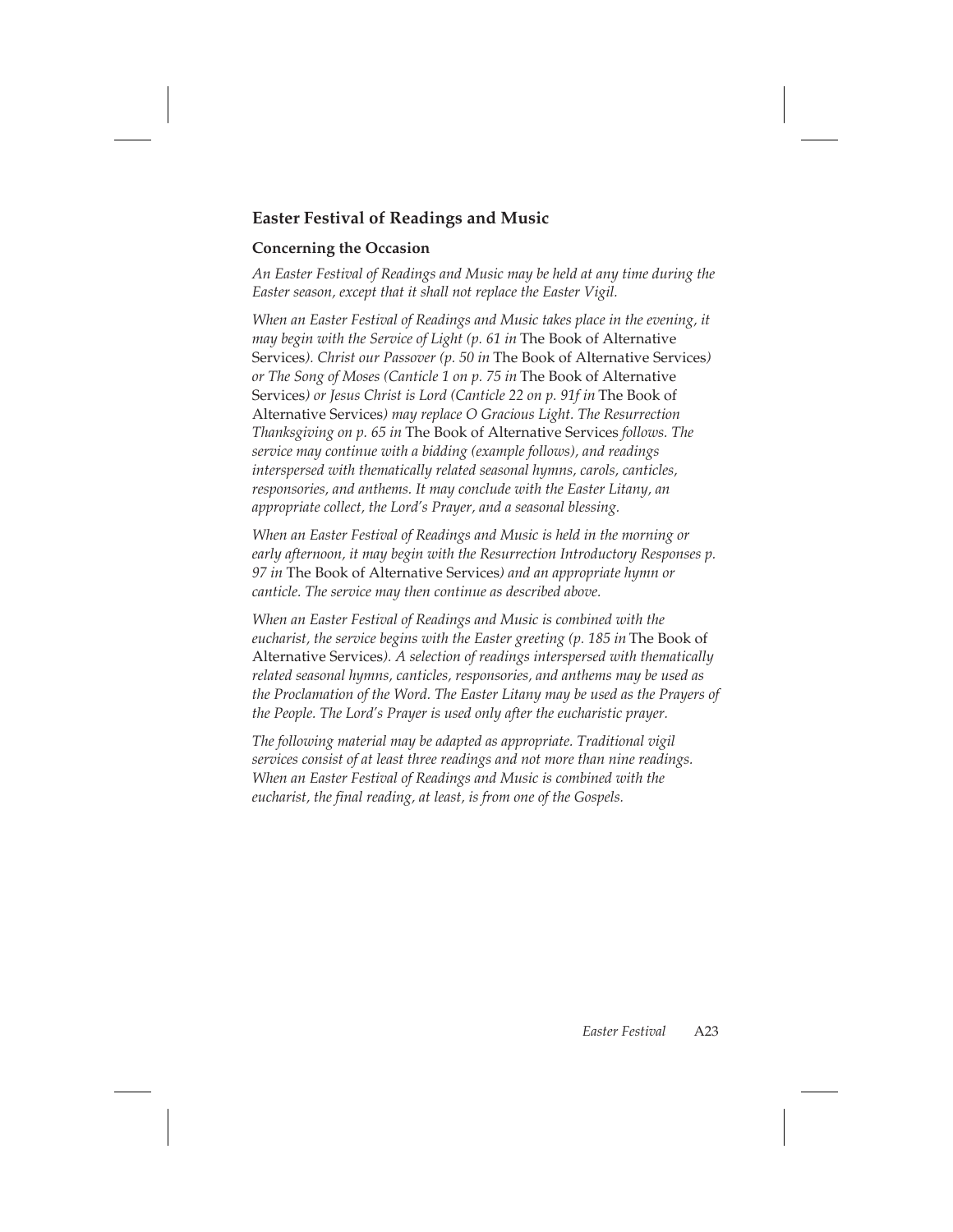# **Easter Festival of Readings and Music**

## **A Bidding for Easter**

My sisters and brothers, as we celebrate Christ's rising from the dead, let us call the whole universe to share our joy: heaven, earth, men, women, children, mountains, prairies, oceans, rivers, birds and beasts, wild and tame, everything that moves, stands, grows, or sits still.

Out of darkness has come light, out of bitter sweet, out of evil good. For evil scatters, shame runs away, innocence blooms once more, we sing in our chains, we embrace in our fear, we kneel in deep quietude, we thrill in stillness.

As we hear the story of our salvation, speech fails. In silence and in music let us bring before the Source of life and light our awe and wonder, our joy and laughter, our thanks and praise, our everlasting adoration.

*Silence may be kept before the first reading.*

# **The Readings**

*Festivals of Readings and Music are based historically on liturgies composed of nine readings, but fewer readings are often chosen. Usually each reading is read by a different person.*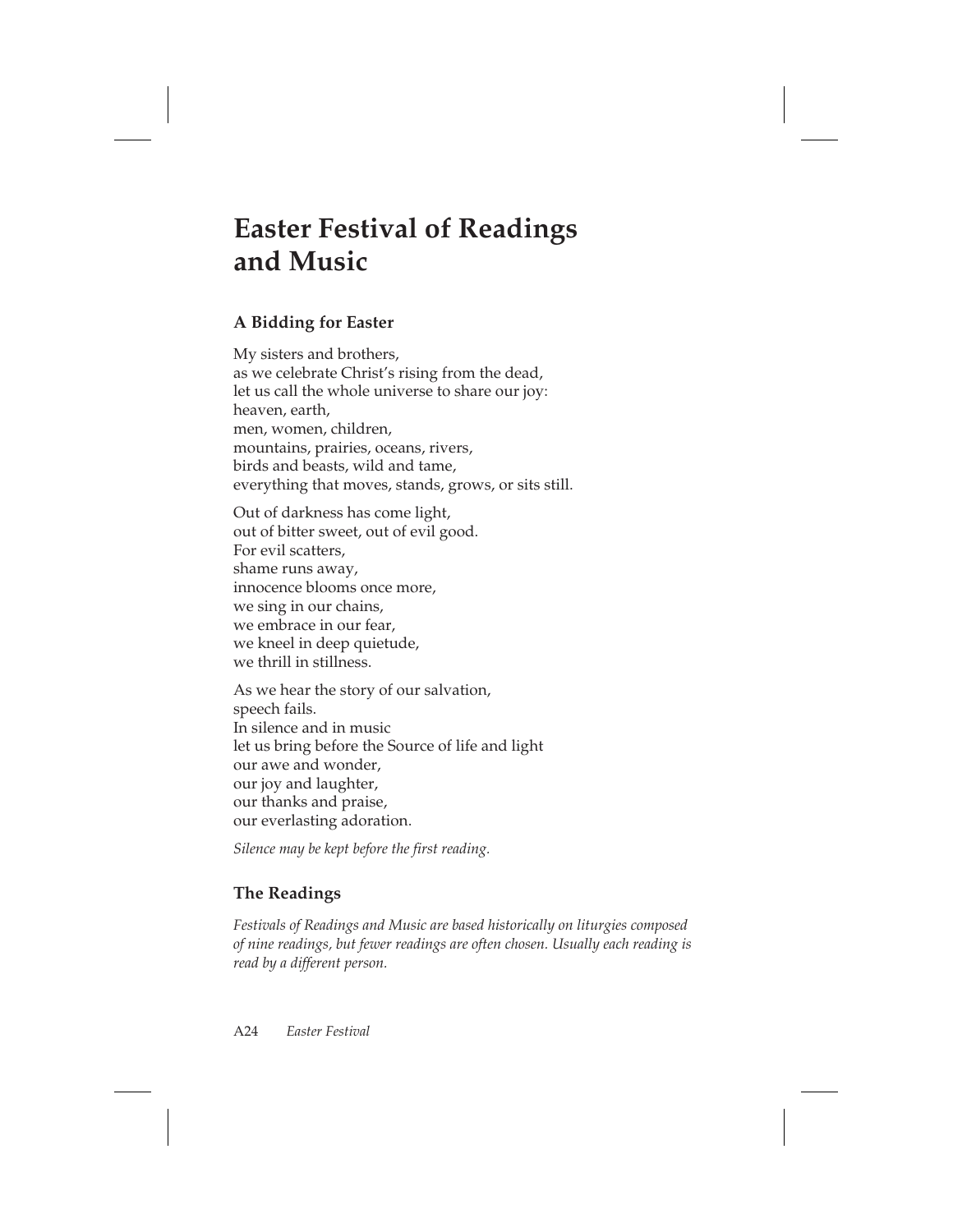*The lessons may be read in the same manner as in the Daily Offices (pp. 51 and 67 in* The Book of Alternative Services*), or they may be read without introduction or conclusion. Each reading maybe followed by a period of silence, a prayer, or both, and then by an appropriate musical response.*

**1** *Genesis 1.1–5 or Genesis 1.1—2.4 (In the beginning God … created the heavens and the earth)*

### **Prayer**

Almighty and eternal God, you created all things in wonderful beauty and order. Help us now to perceive how still more wonderful is the new creation, by which in the fullness of time you redeemed your people through the sacrifice of our Passover, Jesus Christ, who lives and reigns for ever and ever. **Amen**.

**2** *Exodus 14.19–31 (Thus the Lord saved Israel that day)*

### **Prayer**

God of steadfast love, your wonderful deeds of old shine forth even to our own day. By the power of your mighty arm you once delivered your chosen people from slavery under Pharaoh, to be a sign for us of the salvation of all nations by the water of baptism. Grant that all the peoples of the earth may be numbered among the offspring of Abraham, and rejoice in the inheritance of Israel. We ask this through Jesus Christ our Lord. **Amen**.

**3** *Isaiah 35.1–10 (A highway shall be there … and the ransomed of the Lord shall return)*

### **Prayer**

Praise to you, God of our salvation. Your generous gifts surpass all that we can ask or imagine. You have delivered us from the exile of sin and restored us to new life in Jesus Christ our Saviour. Glory and honour and praise to you for ever and ever. **Amen**.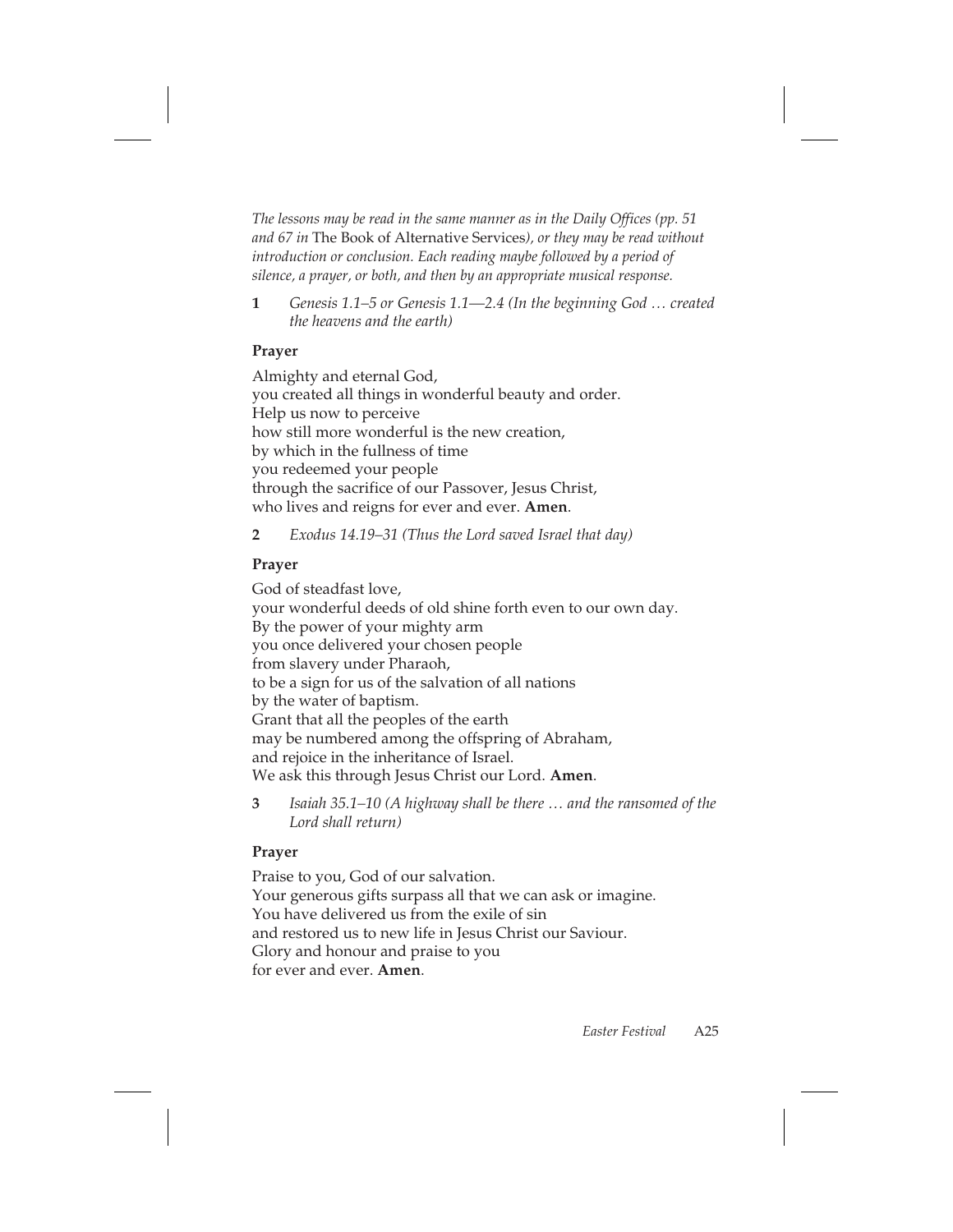**4** *Ezekiel 37.1–14 (I am going to open your graves. and I will bring you back to the land)*

## **Prayer**

Living God, by the Passover of your Son you have brought us out of sin into righteousness, out of death into life. Grant to those who are sealed by your Holy Spirit the will and power to proclaim you to all the world; through Jesus Christ our Lord. **Amen**.

**5** *Jeremiah 31.10–14 (He who scattered Israel will gather)*

## **Prayer**

Glory to you, Jesus Christ, our good shepherd. In the waters of baptism you give us new birth, at your table you nourish us with heavenly food, and in your goodness and mercy you guide us beyond the terrors of evil and death to your Father's home to dwell in eternal light. Glory to you for ever. **Amen**.

**6** *Zephaniah 3.14–20 (At that time I will bring you home … when I restore your fortunes before your eyes)*

## **Prayer**

O God of unchangeable power and eternal light, look favourably on your whole Church, that wonderful and sacred mystery. By the effectual working of your providence, carry out in tranquillity the plan of salvation. Let the whole world see and know that things which were cast down are being raised up, and things which had grown old are being made new, and that all things are being brought to their perfection by him through whom all things were made, your Son Jesus Christ our Lord. **Amen**.

**7** *1 Corinthians 15.1–11,20–28,51–58 (Death has been swallowed up in victory)*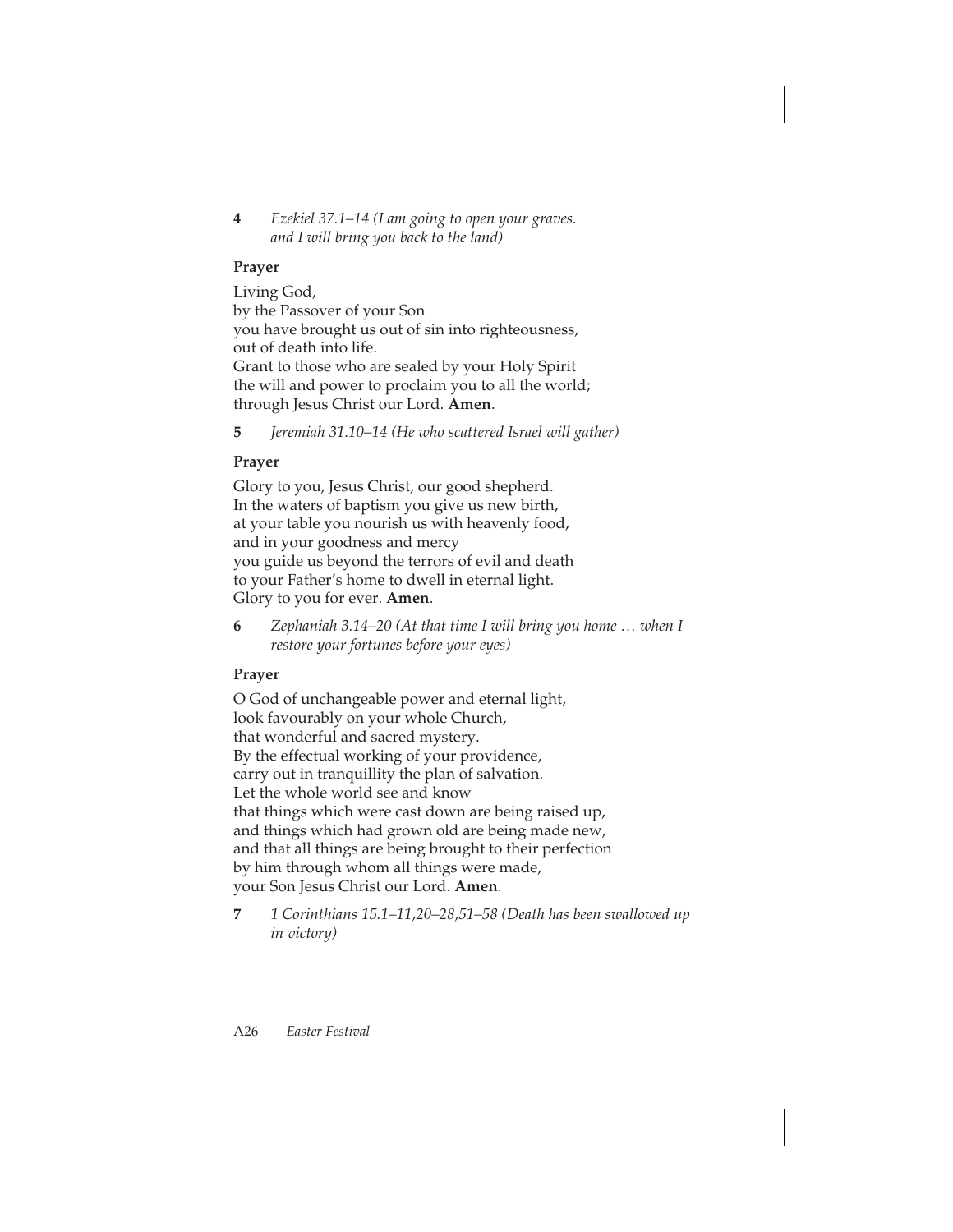### **Prayer**

O God, who brought your people out of slavery with a mighty hand, strengthen us to take our stand with you beside the oppressed of the world, that in the victory of Christ every fetter of body, mind, and spirit may be broken, and the whole human family, restored to your image, may sing your praise in joy, freedom, and peace; through the same Jesus Christ our Lord. **Amen**.

**8** *Romans 8.35–39 (We are more than conquerors through him who loved us)*

## **Prayer**

Blessed are you, O God, through the weakness of Jesus Christ you have bound us to yourself. By his weakness you have given us the victory, by his humility you have raised us up, you sustain us by your love. Glory and praise to you for ever and ever. **Amen**.

**9** *Colossians 3.1–4,12–17 (So if you have been raised with Christ, seek the things that are above)*

### **Prayer**

Merciful God, you have prepared for those who love you riches beyond imagination. Pour into our hearts such love toward you, that we, loving you above all things, may obtain your promises, which exceed all that we can desire; through Jesus Christ our Lord, who is alive and reigns with you and the Holy Spirit, one God, now and for ever. **Amen**.

**10** *1 Peter 1.3–8,21 (He has given us a new birth into a living hope through the resurrection of Jesus Christ)*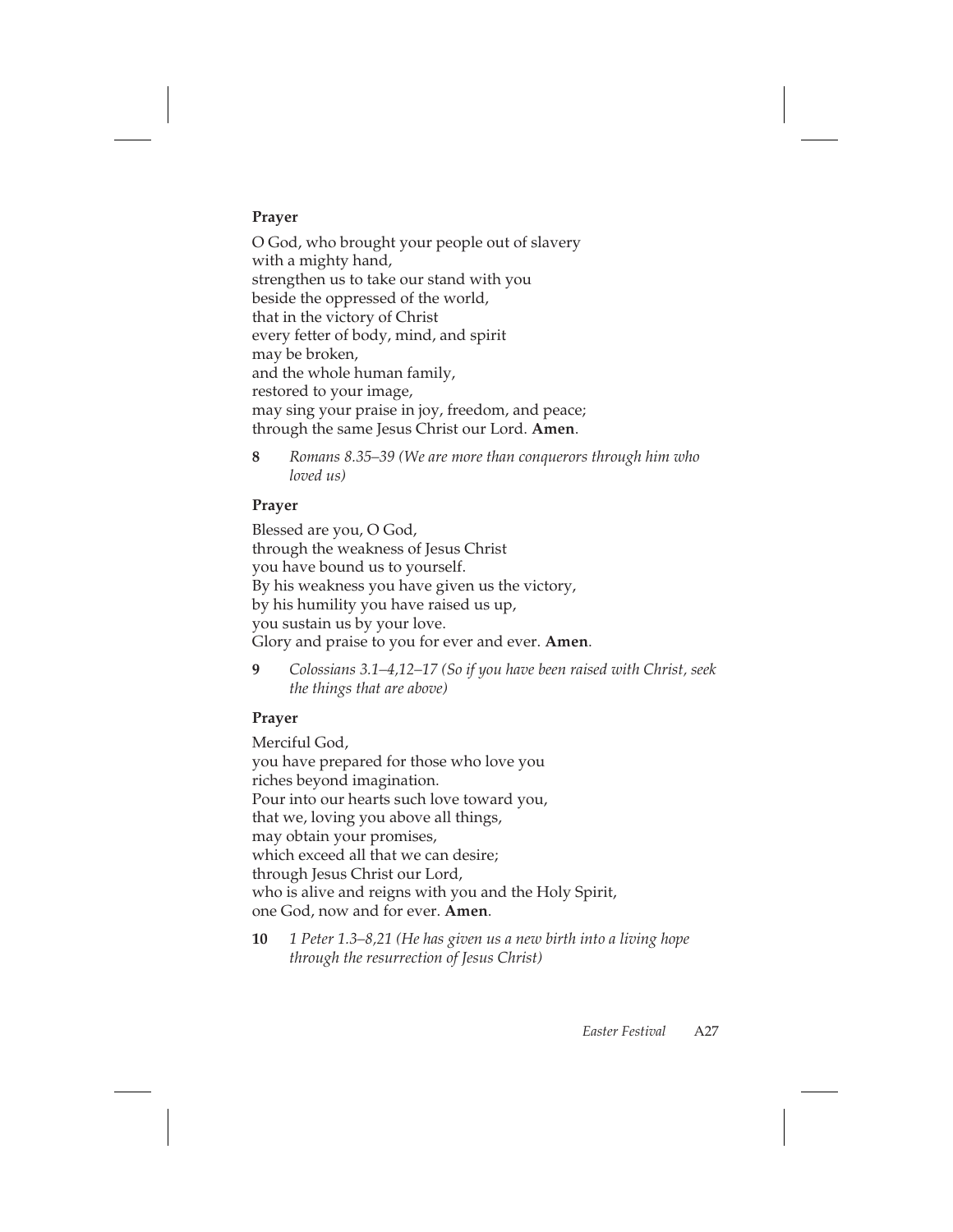### **Prayer**

God of our salvation, in the time of trial keep our eyes fixed on you, that we may always be ready to give voice to the living hope in which we are reborn, through Jesus Christ the Lord. **Amen**.

## **Prayer**

God, source and future of the earth, enlighten our hope by the vision of your holy city. Be among us as our light and our temple, our solace and our eternal life; we ask this through Jesus Christ the pioneer of our salvation, who lives and reigns with you and the Holy Spirit, one God, for ever and ever. **Amen**.

**12** *John 6.35–40 (I am the bread of life)*

## **Prayer**

Almighty God, your Son Jesus Christ fed the hungry with the bread of his life and the word of his kingdom. Renew your people with your heavenly grace, and in all our weakness sustain us by your true and living bread, who lives and reigns with you and the Holy Spirit, one God, now and for ever. **Amen**.

**13** *John 11.17–27 (I am the resurrection and the life)*

## **Prayer**

Almighty God, your Son came into the world to free us all from sin and death. Breathe upon us with the power of your Spirit, that we may be raised to new life in Christ, and serve you in holiness and righteousness all our days; through the same Jesus Christ, our Lord. **Amen**.

**<sup>11</sup>** *Revelation 21.1–7 (I saw … the new Jerusalem, coming down out of heaven from God)*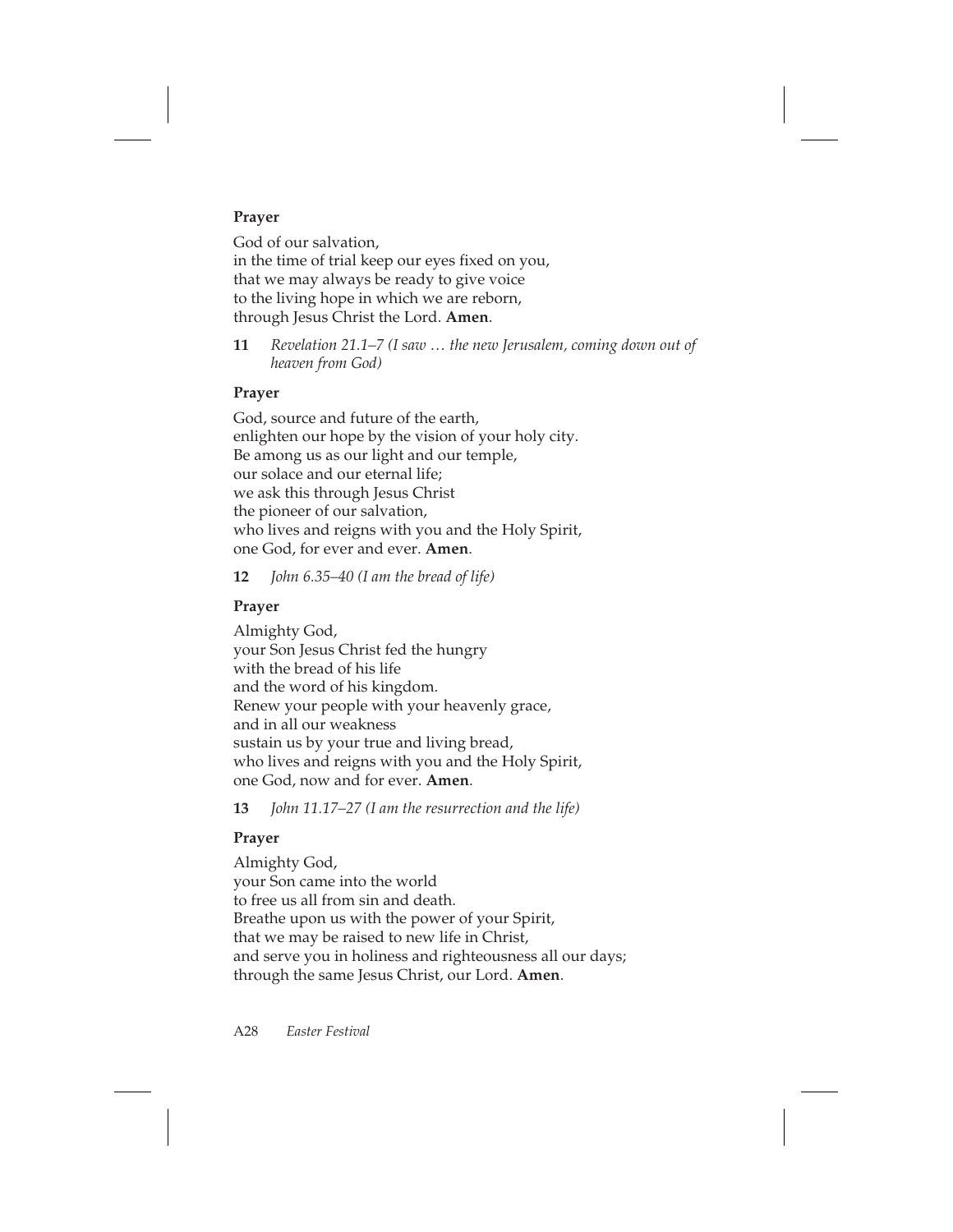*One of the following narratives of the resurrection may be read, and may be followed by an appropriate prayer.*

- **14** *Matthew 28.1–10 (He is not here; for he has been raised, as he said)*
- **15** *Mark 16.1–8 (He has been raised, he is not here)*
- **16** *Luke 24.1–9 (Why do you look for the living among the dead?)*
- **17** *John 20.1–18 (I have seen the Lord)*

## **Prayer**

Almighty and eternal God, the strength of those who believe and the hope of those who doubt, may we, who have not seen, have faith and receive the fullness of Christ's blessing, who is alive and reigns with you and the Holy Spirit, one God, now and for ever. **Amen**.

*The following are resurrection appearances.*

**18** *Luke 24.13–35 (He had been made known to them in the breaking of the bread)*

## **Prayer**

O God,

your Son made himself known to his disciples in the breaking of bread.

Open the eyes of our faith,

that we may see him in his redeeming work, who is alive and reigns with you and the Holy Spirit, one God, now and for ever. **Amen**.

**19** *Luke 24.36–53 (You are witnesses of these things)*

## **Prayer**

O God of peace, who brought again from the dead our Lord Jesus Christ, that great shepherd of the sheep, by the blood of the eternal covenant, make us perfect in every good work to do your will, and work in us that which is well-pleasing in your sight; through Jesus Christ our Lord. **Amen**.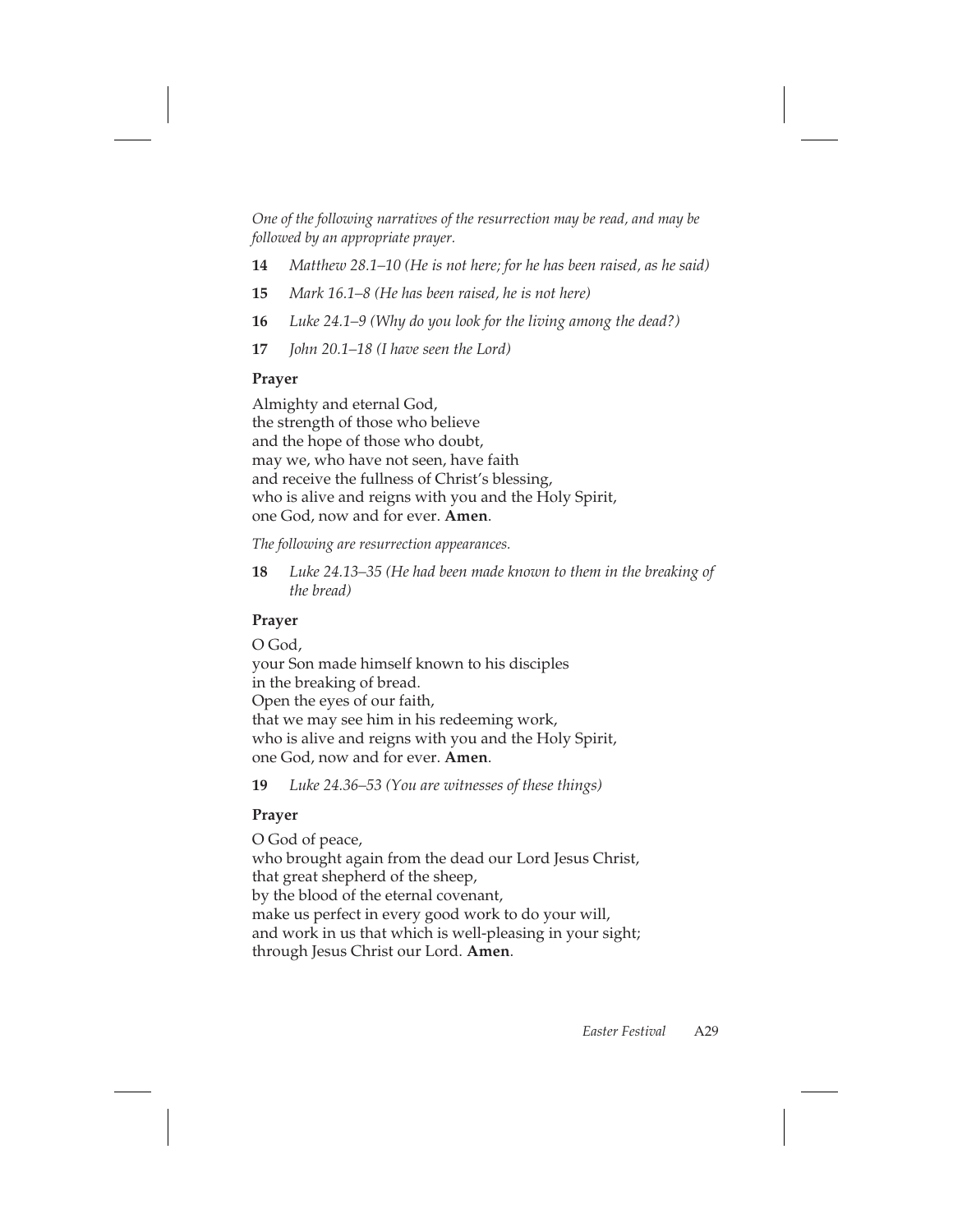**20** *Matthew 28.16–20 (All authority in heaven and on earth has been given to me)*

## **Prayer**

God of new and abundant life, fill us with the Spirit of love, and unite us in faith, that we may be witnesses to the resurrection and show your glory to all the world, in the name of Jesus Christ the risen Lord. **Amen**.

**21** *John 20.19–29 (Peace be with you)*

## **Prayer**

Lord Jesus Christ, you said to your apostles, "Peace I give to you; my own peace I leave with you." Regard not our sins, but the faith of your Church, and give to us the peace and unity of that heavenly city, where with the Father and the Holy Spirit you live and reign, now and for ever. **Amen**.

**22** *John 21.1–14 (They knew it was the Lord)*

## **Prayer**

God of new beginnings, we give you thanks for Jesus Christ, the sunrise of our human race, who calls us to share in his eternal banquet. Give us grace to hearken gladly to his call. We ask this in his name and for his sake. **Amen**.

**23** *John 21.15–19 (Follow me)*

## **Prayer**

Almighty God, your Son Jesus Christ is the way, the truth, and the life. Give us grace to love one another and walk in the way of his commandments, who lives and reigns with you and the Holy Spirit, one God, now and for ever. **Amen**.

*A brief sermon or reflection on the readings may be given.*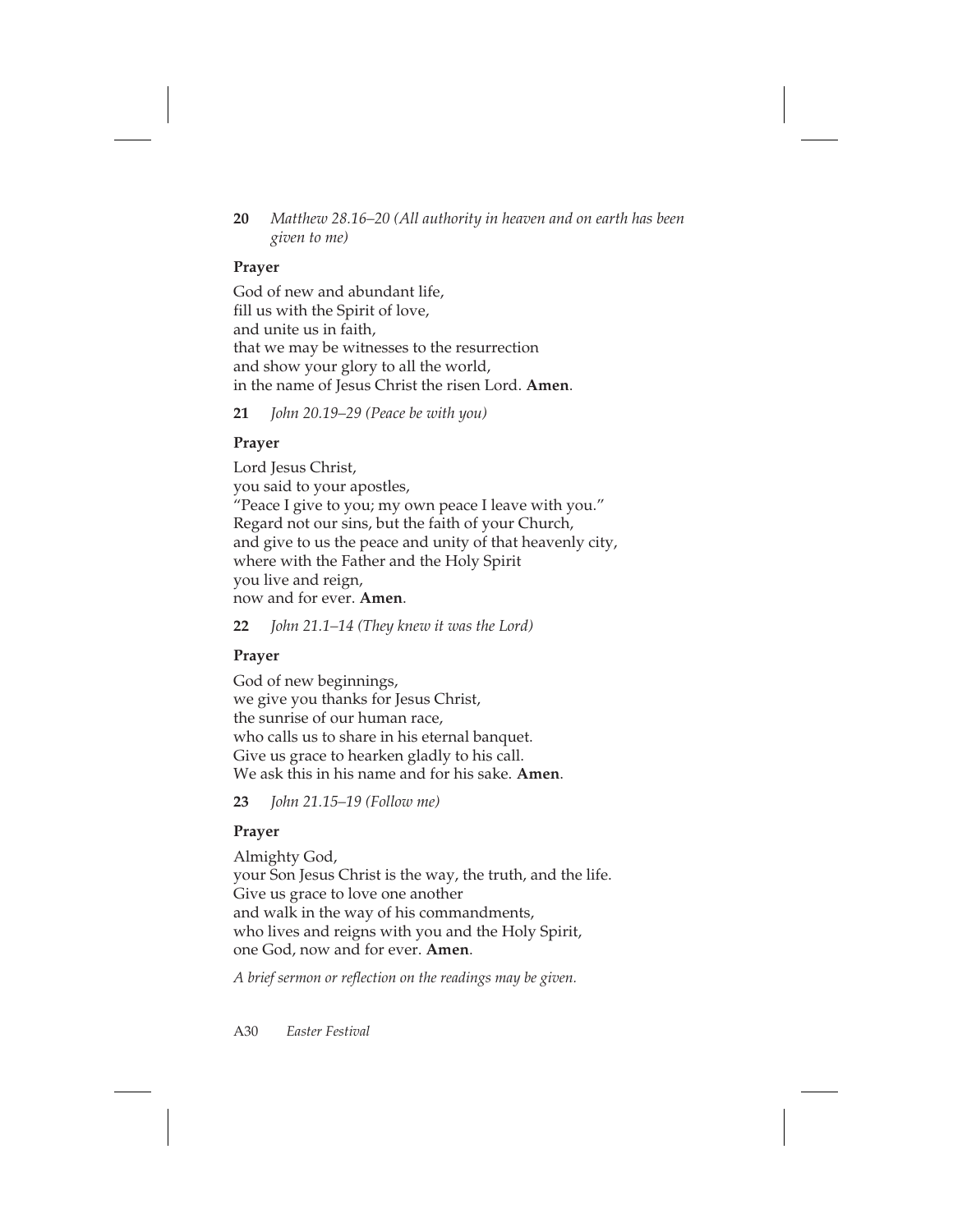## **Easter Litany**

(In joy and hope let us pray to the source of all life, saying, " Hear us, Lord of glory!")

That we may be filled with the joy of Christ's holy and life-giving resurrection, let us pray to the Lord.

### **Hear us, Lord of glory!**

That Christians who are persecuted and oppressed may find fresh strength in the Easter Gospel, let us pray to the Lord.

### **Hear us, Lord of glory!**

That we may find grace to be subject to one another in Christian love, let us pray to the Lord.

### **Hear us, Lord of glory!**

That we may discover new and just ways of sharing the goods of the earth with those who lack food, work, or shelter, let us pray to the Lord.

### **Hear us, Lord of glory!**

That through the grace of God the human family will abolish war and destructive exploitation of the earth, that all may live in peace and plenty, let us pray to the Lord.

### **Hear us, Lord of glory!**

That those who are sick, weak, and dying may be comforted and strengthened by the power of the risen Christ, let us pray to the Lord.

### **Hear us, Lord of glory!**

That God will send the fire of the Holy Spirit upon us, that we may bear faithful witness to Christ's resurrection, let us pray to the Lord.

### **Hear us, Lord of glory!**

*Silence may be kept.*

## **Collect**

Lord of life and power, through the mighty resurrection of your Son, you have overcome the old order of sin and death and have made all things new in him.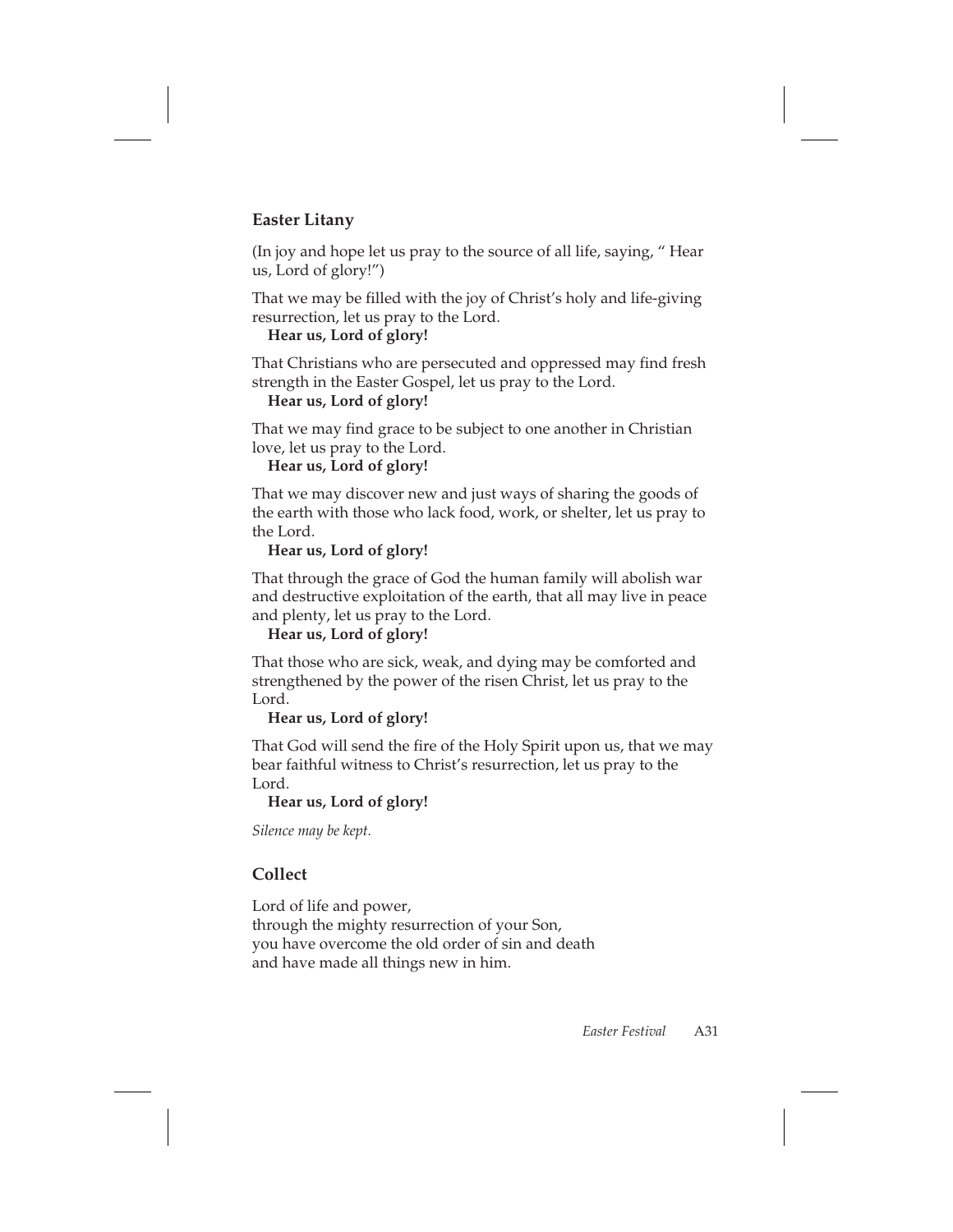May we, being dead to sin and alive to you in Jesus Christ, reign with him in glory, who with you and the Holy Spirit is alive, one God, now and for ever. **Amen**.

*Then the leader shall say,*

|        | With joy in our hearts for the victory of Christ,<br>let us complete our prayer<br>to the God of our salvation. |
|--------|-----------------------------------------------------------------------------------------------------------------|
| All    | Our Father in heaven,                                                                                           |
|        | hallowed be your name,                                                                                          |
|        | your kingdom come,                                                                                              |
|        | your will be done,                                                                                              |
|        | on earth as in heaven.                                                                                          |
|        | Give us today our daily bread.                                                                                  |
|        | Forgive us our sins                                                                                             |
|        | as we forgive those who sin against us.                                                                         |
|        | Save us from the time of trial,                                                                                 |
|        | and deliver us from evil.                                                                                       |
|        | For the kingdom, the power,                                                                                     |
|        | and the glory are yours,                                                                                        |
|        | now and for ever. Amen.                                                                                         |
| Or     |                                                                                                                 |
| Leader | And now, as our Saviour Christ has taught us,                                                                   |
| All    | we are bold to say,                                                                                             |
|        | Our Father, who art in heaven,                                                                                  |
|        | hallowed be thy name,                                                                                           |
|        | thy kingdom come,                                                                                               |
|        | thy will be done,<br>on earth as it is in heaven.                                                               |
|        | Give us this day our daily bread.                                                                               |
|        | And forgive us our trespasses,                                                                                  |
|        | as we forgive those who trespass against us.                                                                    |
|        | And lead us not into temptation,                                                                                |
|        | but deliver us from evil.                                                                                       |
|        | For thine is the kingdom,                                                                                       |
|        | the power, and the glory,                                                                                       |
|        | for ever and ever. Amen.                                                                                        |
|        |                                                                                                                 |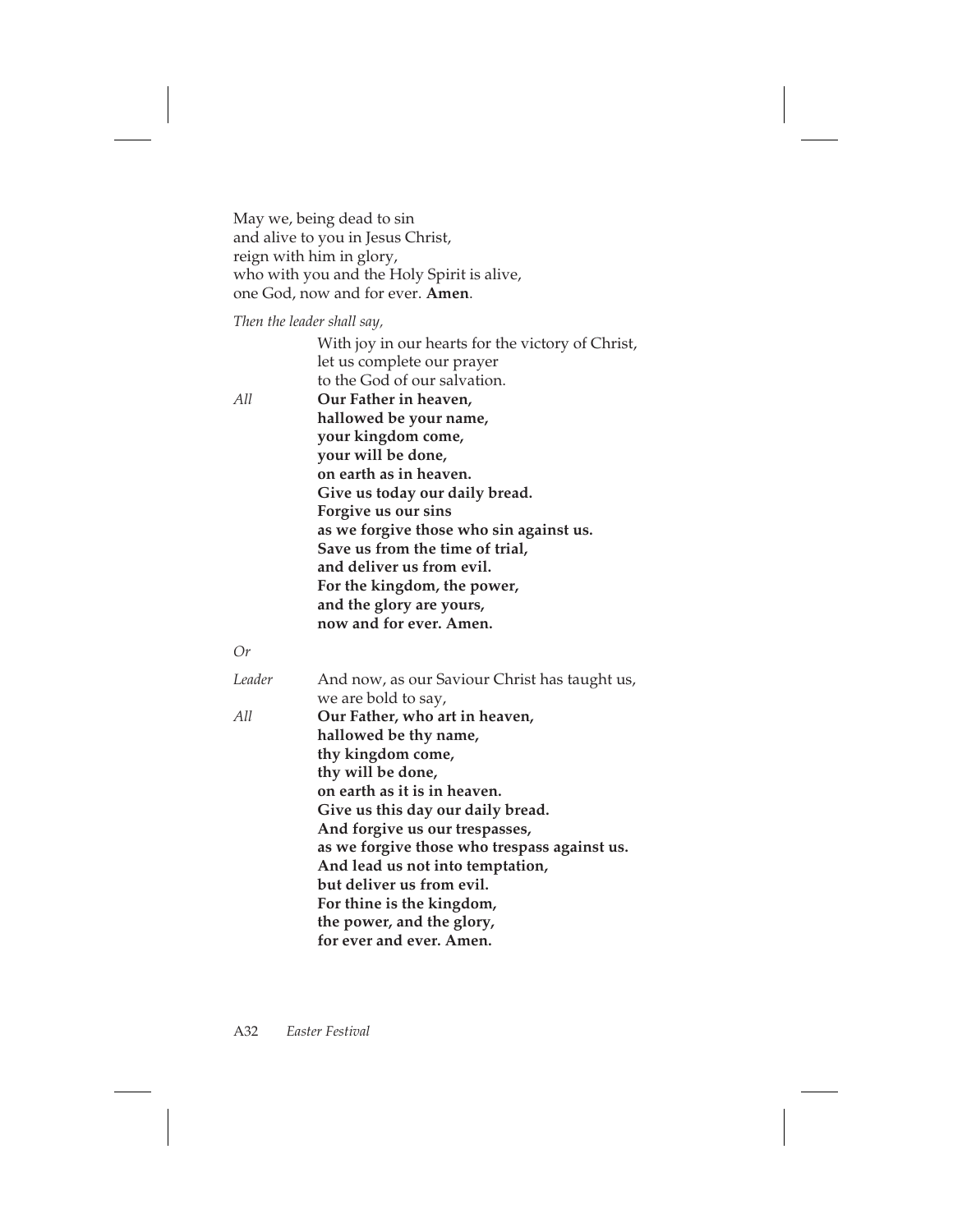## **Blessing**

May the God of peace who brought again from the dead our Lord Jesus, the great shepherd of the sheep, by the blood of the eternal covenant, equip you with everything good that you may do his will, working in you that which is pleasing in his sight, through Jesus Christ; to whom be glory for ever and ever. **Amen**.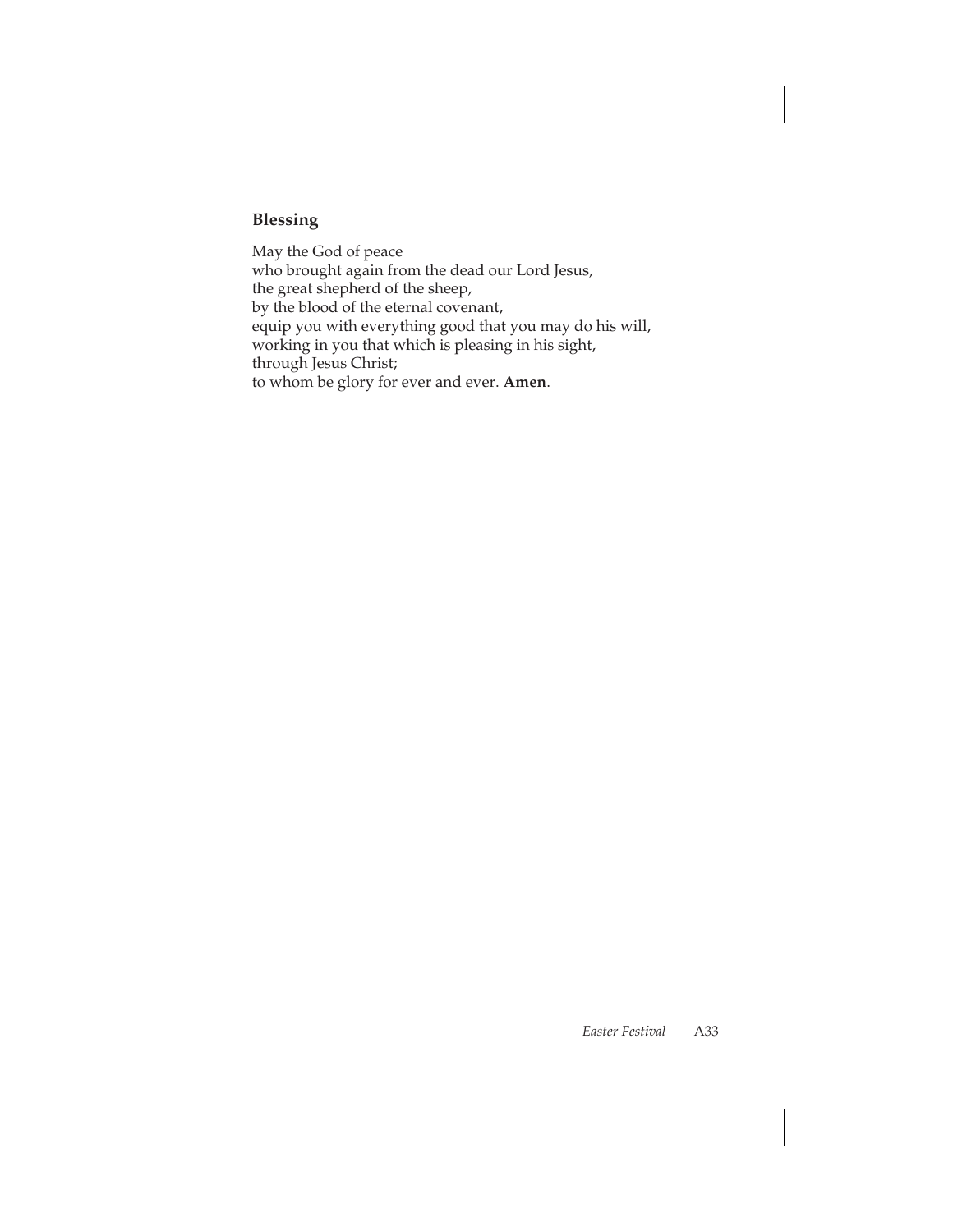## **Advent Wreath**

The Advent wreath marks the passage of the weeks of the season of Advent. It was originally devised to encourage family observance of Advent and was introduced to congregational worship only to provide a model for family use.

The lighting of one, two, three, then four candles during the weeks of Advent is a reminder that we await Jesus Christ, the Light of the World. To wait for Jesus is to be ready to meet him in all the ways he comes. It is important that Christians observe Advent not only as a time of preparation for Christmas but also in realization that Christ's coming kingdom stands in judgement over the injustices of our present world.

When the Advent wreath is used in church, the appropriate number of candles is lit before the liturgy begins. No special prayers, readings, or ceremonies normally accompany the lighting of the Advent candles. When the Service of Light is used at Evening Prayer during Advent, the wreath may be the symbolic focus of the service as described on p. 60 of *The Book of Alternative Services*.

The Advent wreath is an appropriate focus for devotions at home during Advent, especially when people gather for the main meal of the day. The order for Home Prayers (pp. 686f in *The Book of Alternative Services*) is recommended. When scripture passages are to be read, one of the lessons of the day in the Daily Office Lectionary (pp. 450ff) may be used. When young children are present some other plan of bible reading or bible stories may be helpful.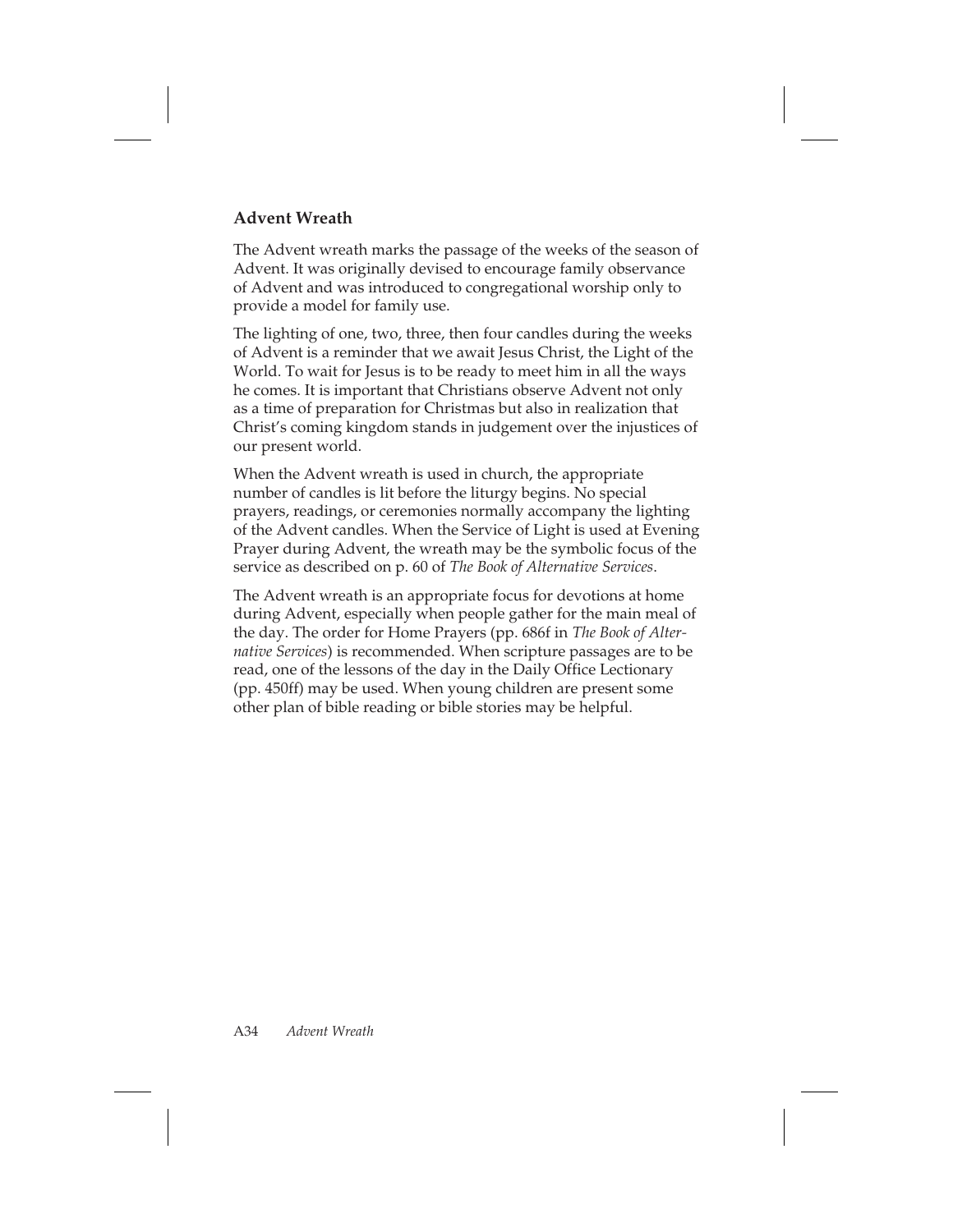# **Liturgies of Membership**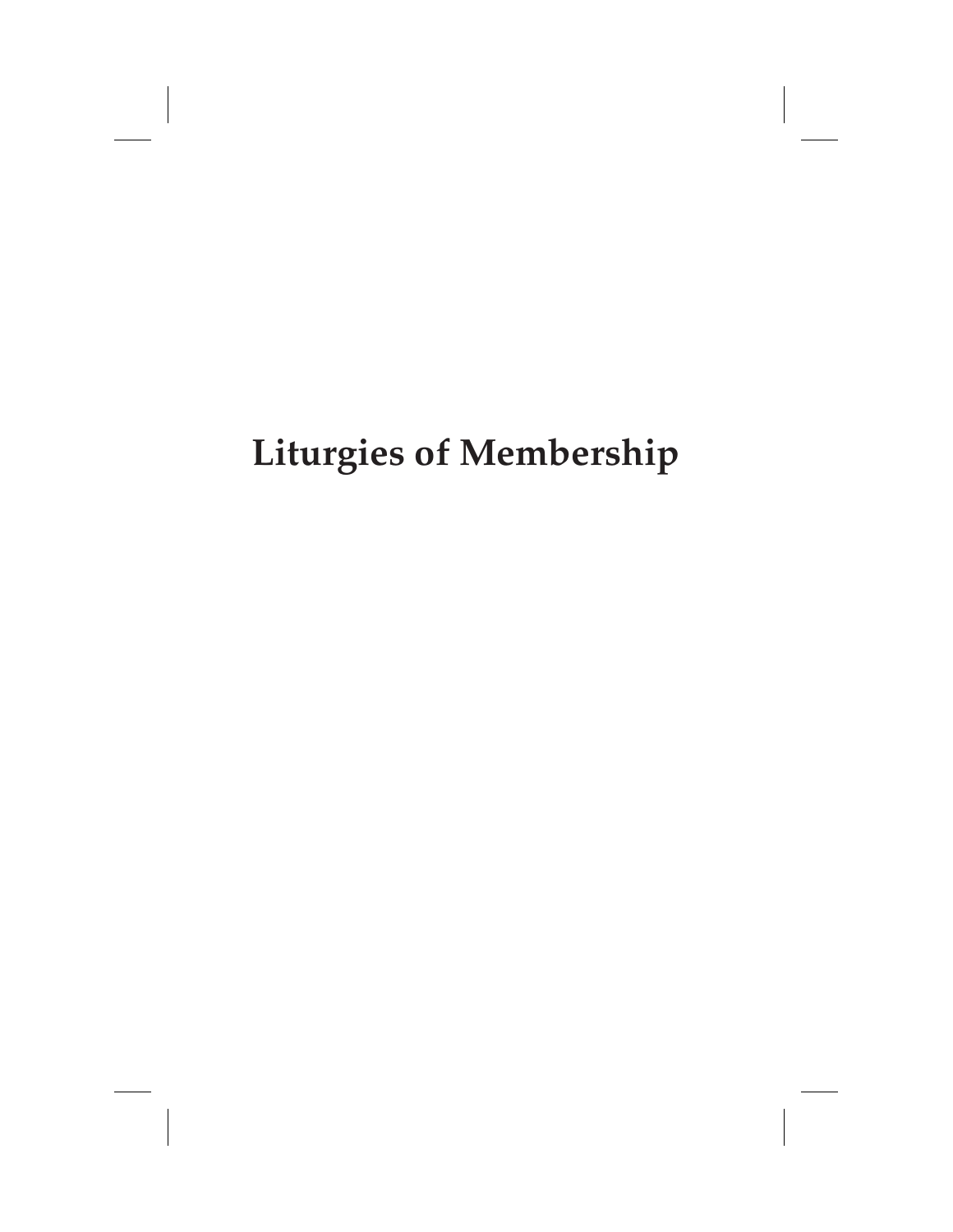## **Public Welcome of New Members to a Congregation**

### **Concerning the Occasion**

*If it is desired to welcome new members to a congregation publicly, it is suitable that they be introduced in the following manner.*

*Immediately before the Peace, the new members are introduced briefly, preferably by a member of the congregation, and may be asked to come forward.*

*The celebrant then begins the exchange of the Peace, in the course of which those who have been introduced are greeted personally by the celebrant and members of the congregation as convenient.*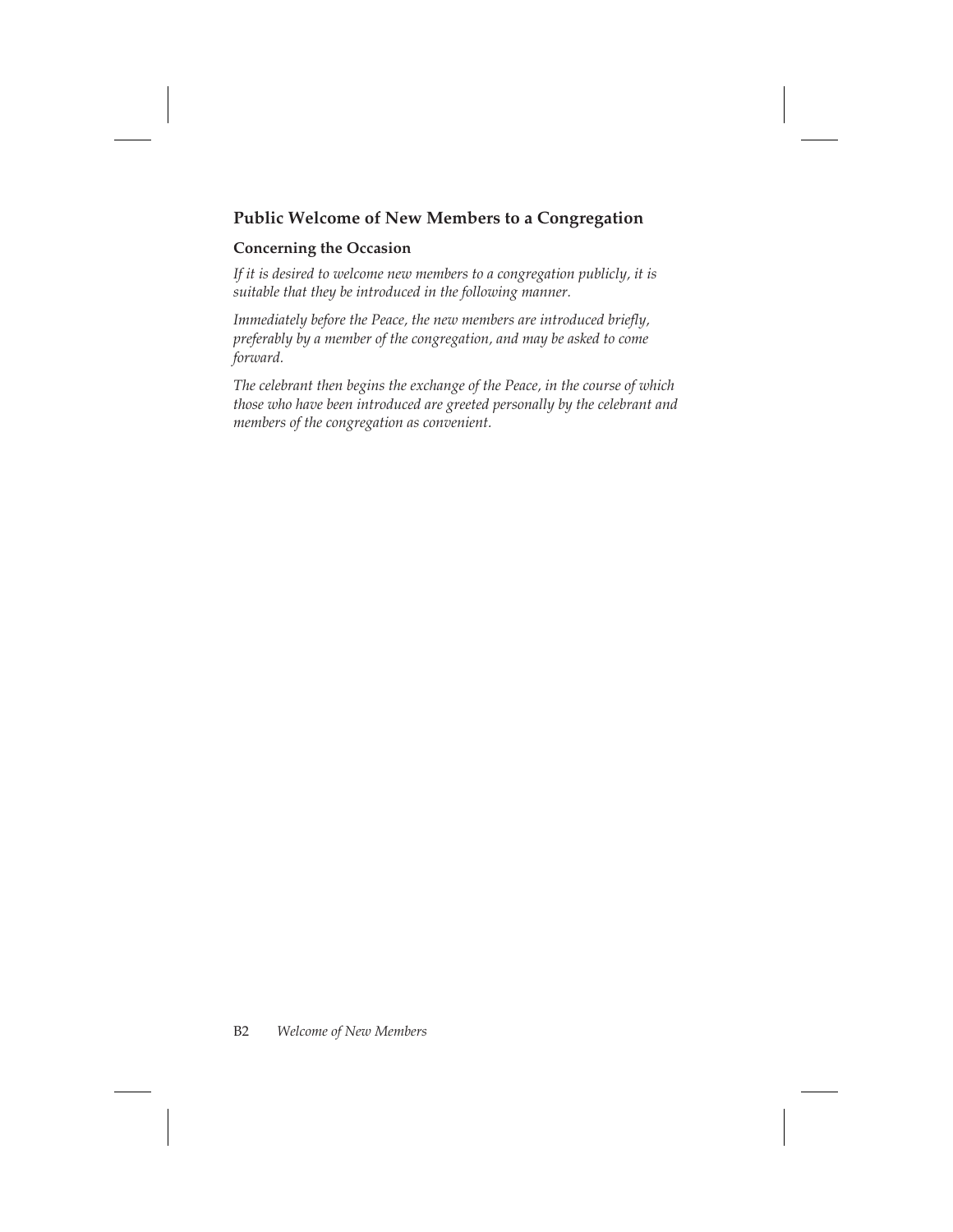## **Public Welcome of New Members to a Congregation**

*The following petitions may be included in the Prayers of the People.*

*The following petition may be added after the third petition in the first Litany, or after the first petition in the sixth Litany (*The Book of Alternative Services*, pp. 110 and 115 respectively).*

For our community and for *NN* (*or N*) who *are* new among us, let us pray to the Lord.

*The following petition maybe added after the second petition in the third Litany (*The Book of Alternative Services*, p. 113).*

We pray for the community of faith gathered here, that we may welcome and support *NN* (*or N*) who *have* recently come among us.

#### **Lord, hear our prayer.**

*The following petition may be added as part of the fifth petition in the fourth Litany (*The Book of Alternative Services*, p. 114).*

We pray for one another, especially for *NN* (*or N*) who *have* entered our faith community: may we always be united in service and love.

**Lord, hear and have mercy.**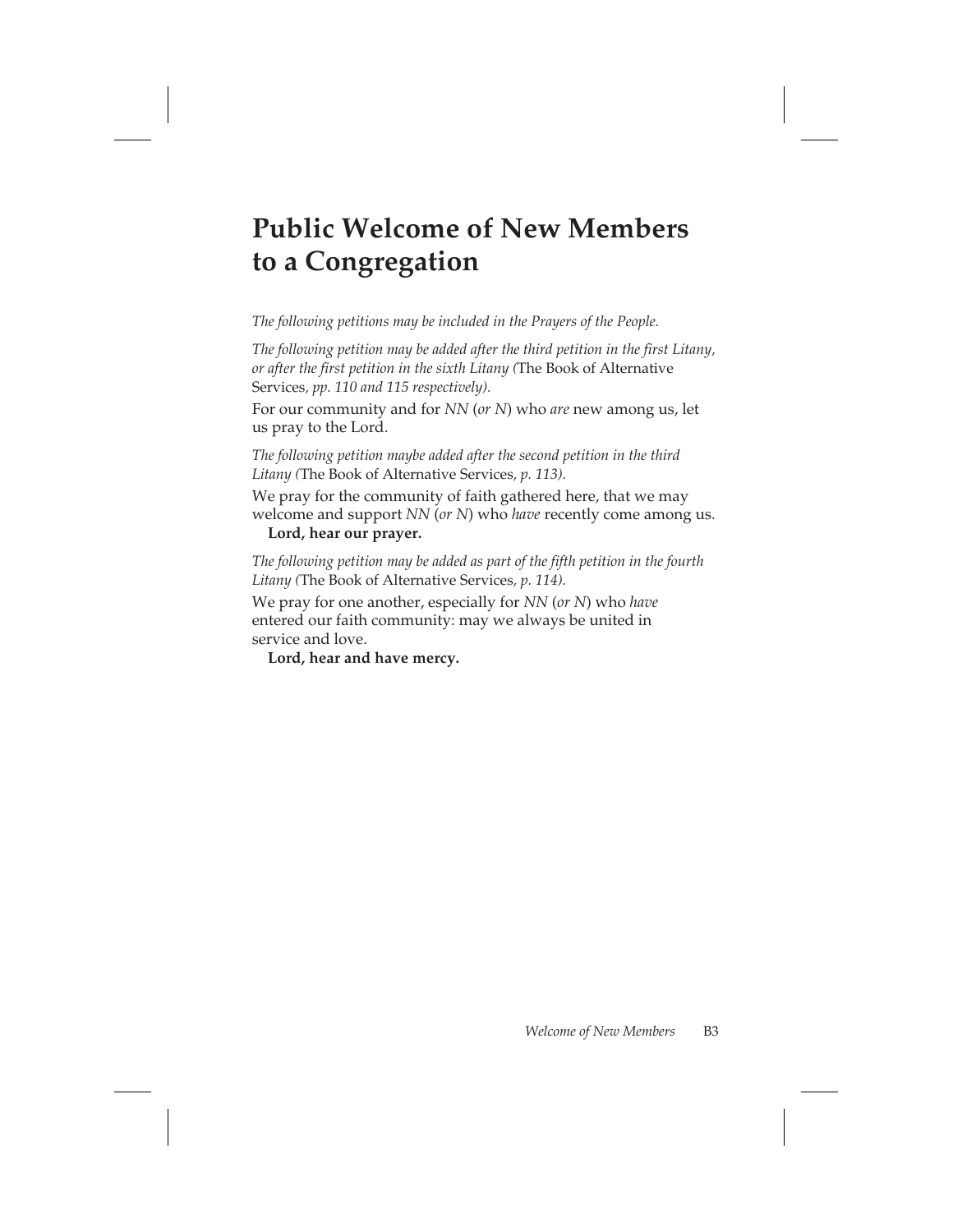## **When Members Leave a Congregation**

### **Concerning the Occasion**

*When members are leaving a congregation, it is suitable that, on their last Sunday, the fact be mentioned before the Prayers of the People, and that they be prayed for by name in those Prayers.*

*They are greeted personally by the celebrant and lay officials of the congregation at the time of the Peace, or at the end of the service.*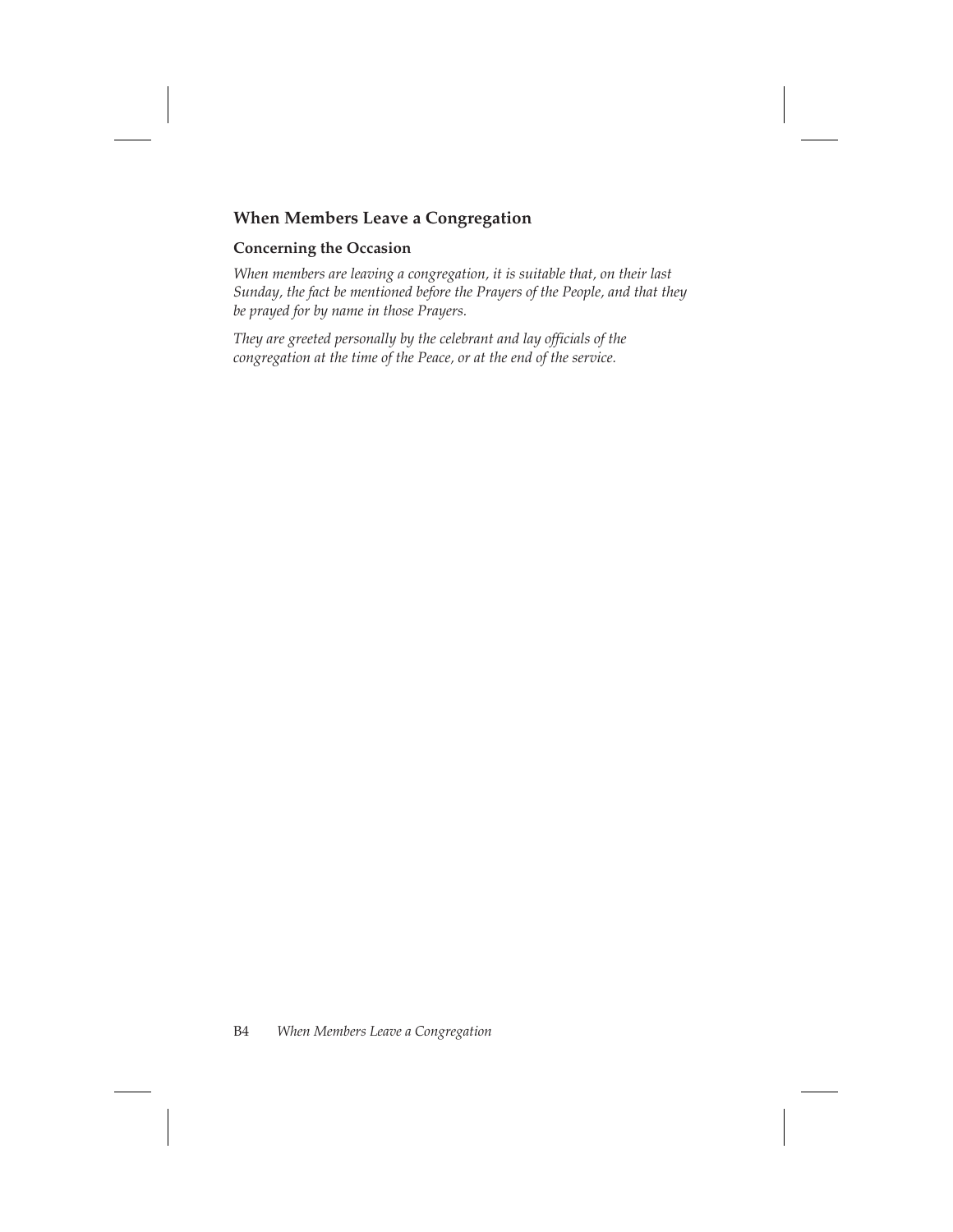## **When Members Leave a Congregation**

*The following petitions may be included in the Prayers of the People.*

*The following petition maybe added after the third petition in the first Litany, or after the first petition in the sixth Litany (*The Book of Alternative Services*, pp. 110 and 115 respectively).*

For this community and for *NN* (*or N*) who are leaving us, that we may always be united in service and love, let us pray to the Lord.

*The following petition maybe added after the second petition in the third Litany (*The Book of Alternative Services*, p. 113).*

We pray for the community of faith gathered here, and for *NN* (*or N*) who are leaving us: may they find welcome and support in a new community.

#### **Lord, hear our prayer.**

*The following petition may be added as part of the fifth petition in the fourth Litany (*The Book of Alternative Services*, p. 114).*

We pray for one another, especially for *NN* (*or N*) who are leaving: may we always be united in service and love.

**Lord, hear and have mercy.**

*See also, "For a Member Leaving Home,"* The Book of Alternative Services*, p. 696.*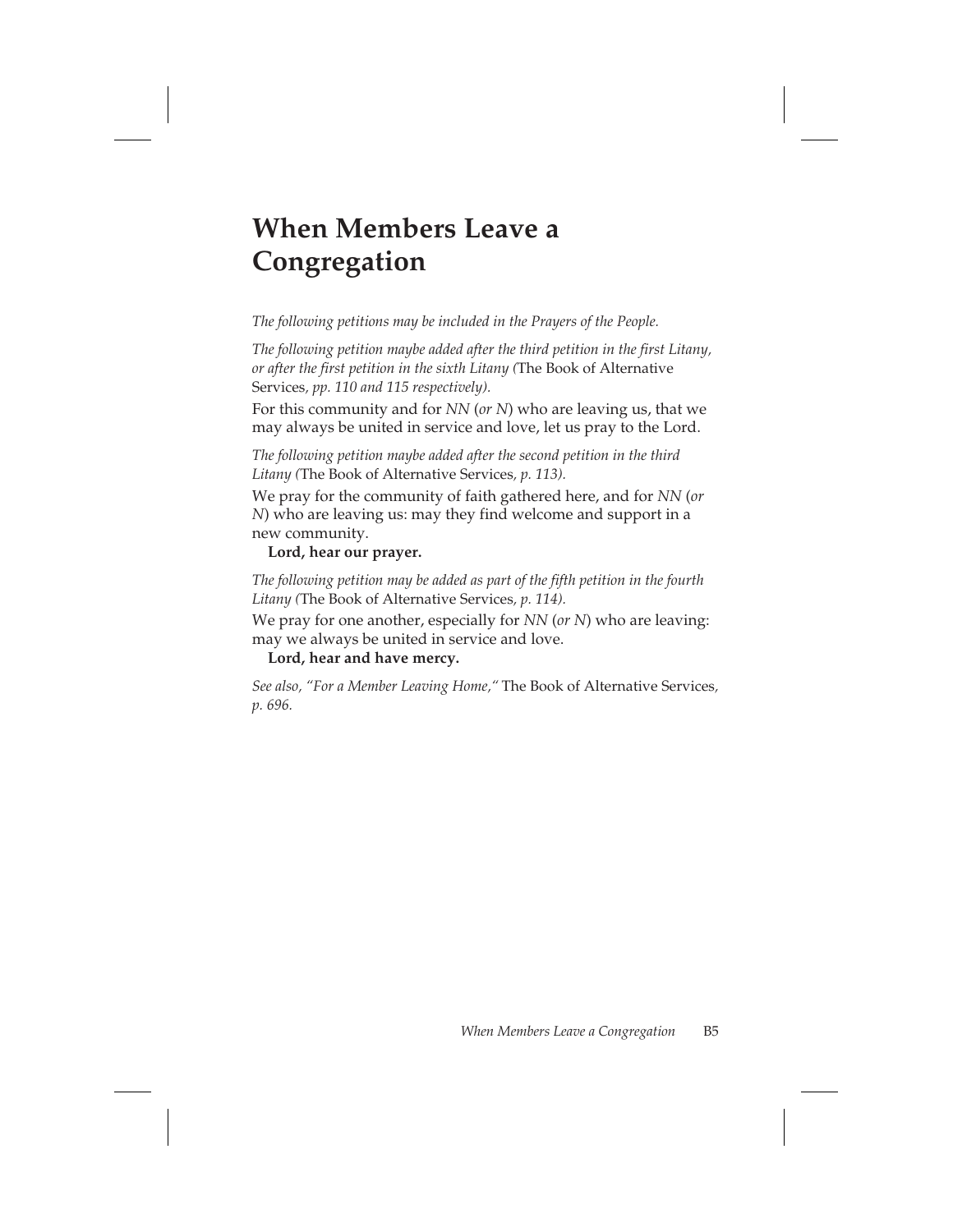## **Guidelines on Worship Involving Christians and People of Other Faith Traditions**

## **Historical**

Anglicans are increasingly invited to participate in worship with people of other faith traditions, in the context of a multi-cultural society and also against the background of growing dialogue with representatives of some other faith traditions. Guidelines for interfaith dialogue were commended to the Church by the General Synod in 1986 $^1$ . Interfaith dialogue is a long process and it is not always easy for a number of reasons: it lacks the definable goal of corporate union that characterizes Christian ecumenism; it is not an appropriate forum for Christian evangelism (with which it is sometimes confused); the histories of the various faith communities have sometimes included distortion, mutual condemnation, and persecution; sometimes it is hard to find a common language to speak of the divine; cultural presuppositions may be confused with religious practice and thought by both Christians and others; some Christians question the need for dialogue when the real agenda is, for them, conversion. These and other difficulties should be acknowledged. Our dialogue partners face the same problems. Dialogue must be open, honest, and realistic, and we should not avoid difficult issues simply to avoid disagreement. Mere sentimentalism can, in the long run, be destructive of good relationships.

At the same time, dialogue has proven to be rewarding for both partners in many situations. We come to understand our own tradition better when we have to articulate it to others, and our partners may frequently reflect back to us elements of our tradition that we have neglected. Dialogue may be a forum in which prejudice may be overcome and the past may be healed. In a world in which inter-religious tension often leads to violence, the presence of dialogue among these traditions is a sign of hope.

<sup>1</sup> *Guidelines for Interfaith Dialogue*, Ecumenical Office of the Anglican Church of Canada, 80 Hayden Street, Toronto, ON M4Y 3G2, 1988.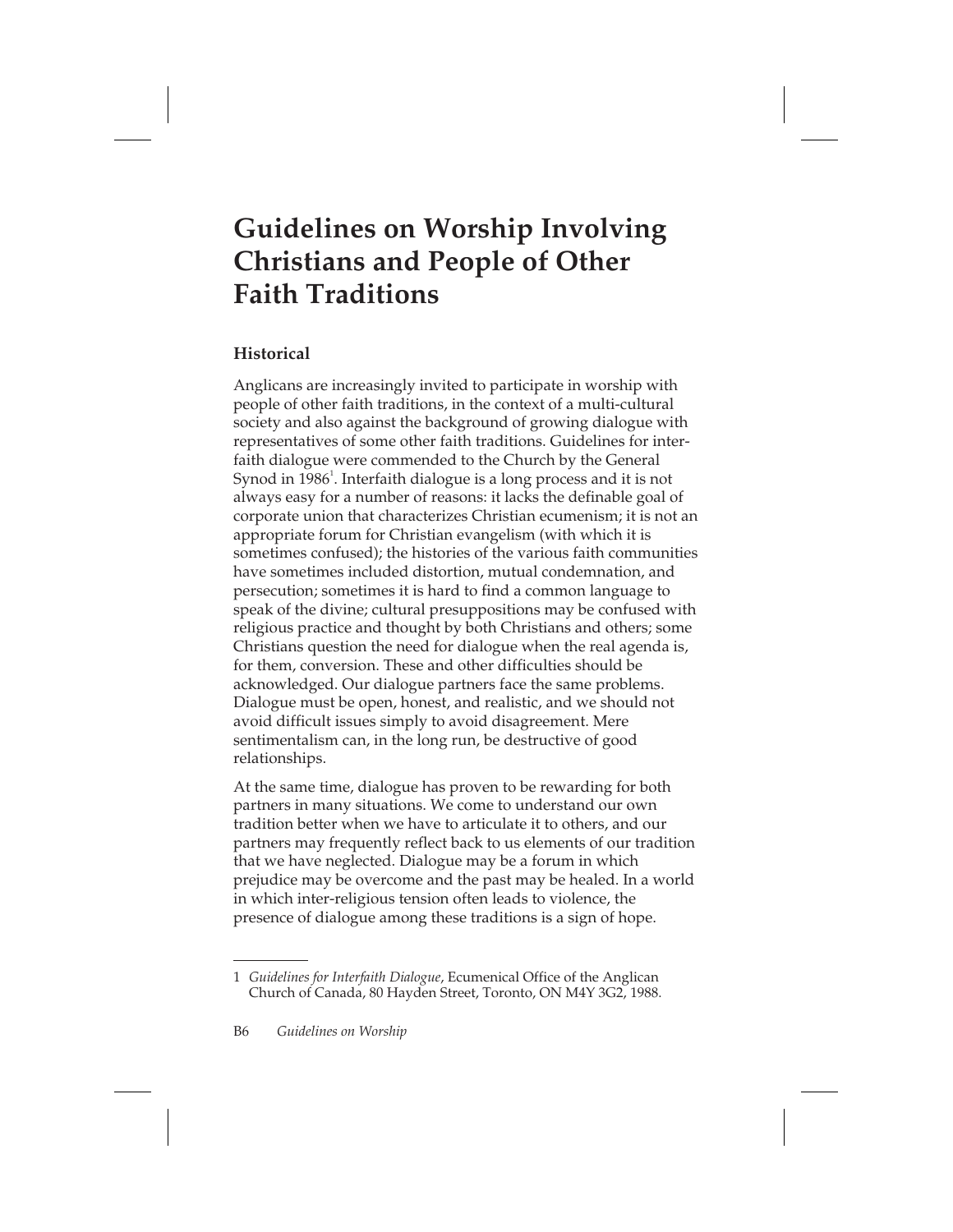## **Contexts**

In the course of dialogue partners are frequently drawn to worship together, which may raise new difficulties and opportunities. But increasingly, interfaith worship takes place in a variety of contexts:

- civic events on commemorative occasions;
- special events celebrating community needs identified by the religious communities or arising from their response to the expressed concerns of the larger community;
- special liturgies at the time of crises and disasters;
- worship at multi-faith events organized by religious communities;
- the installation of professional caregivers in clinical, academic, and correctional institutions;
- in the programs of other organizations that wish to have a religious expression in their events.

As a multi-cultural society grows, other contexts will present themselves. These guidelines are offered to help Anglicans reflect on the issues raised by these opportunities and their practical implications for worship events.

## **Theological**

When people of faith gather to worship together we do so understanding ourselves to be in relationship to the ultimate mystery of the source and end of being, which Christians name as the Triune God, although others name that reality in other terms. Christians who participate in worship with members of other traditions do so in acknowledgement of the possibility that the presence of God may be mediated through traditions other than their own.

Worship includes symbolic actions, words, and objects, which may mediate the presence of God even to those to whom they are unfamiliar. This may be true for Christians of the symbols of other faiths. At the same time, symbols may also be startling and may block this mediation, which has happened with Christian symbols even within Christianity and may happen with Christian symbols in other faith communities as well as with their symbols for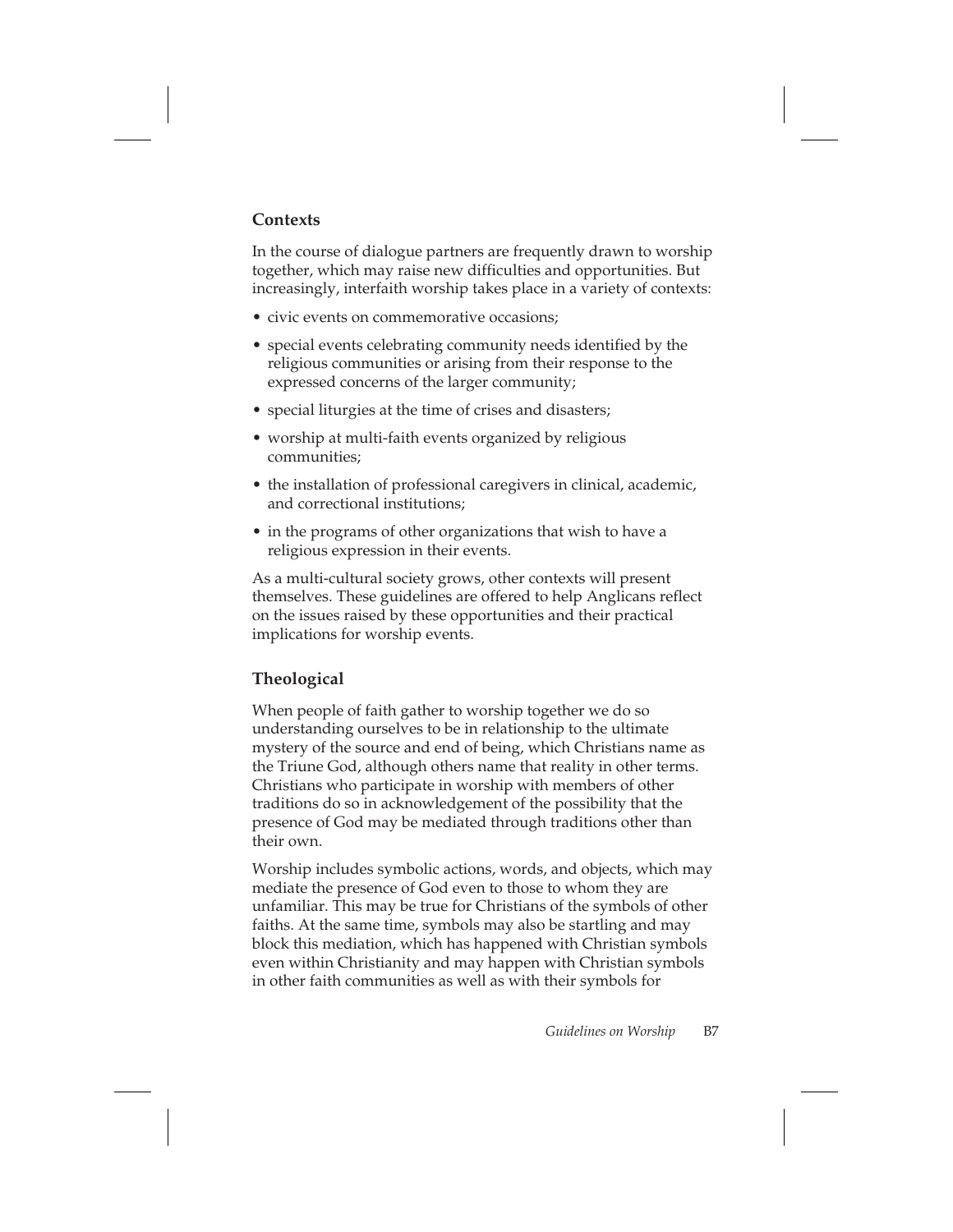Christians. It is important to remember that symbols are never the objects of worship but are expressions of worship, in which the aspirations and experiences of the worshippers may be focused and enlarged. Worship may take both outer and inner forms: in some traditions symbolic and ritual actions are central, while in other traditions mediation and contemplation are the primary form of worship activity.

The primary purpose of interfaith worship is not to educate one another in our various forms of worship (important as that may be), but to stand together in relationship to the ultimate mystery and to one another in a given context. This combination of dimensions means that we are bound together not only before the ultimate mystery but also in a community of ethical responsibility.

We are at a crossroads in history and we cannot predetermine the effects of dialogue. We cannot establish a fixed theological tradition in which we make judgements about other traditions. As we enter a process of dialogue and approach relationships of worship, it may be helpful to ask ourselves questions like these:

- What is our theology of ritual?
- What is our theology of symbols? What is the significance of symbolic objects in our own tradition and how does that relate to the symbolic objects of other traditions?
- Can we see ourselves united in prayer beyond the words and symbols we are using?
- Can we, in worship, affirm the particularity of Christ and be involved at the same time in events which express God's purpose in all people? Can we live with this ambiguity? Can our partners?
- Some Christians assume that all worship is to God through Christ, which presents problems in traditions that have no developed theology of the identity of God and do not accept the mediation of Jesus Christ.

Religion and culture are always intimately related, whether they reflect or confront one another. When religion reflects the culture of its context, the cultural elements are very difficult to discern. People seldom recognize that their religious practice may reinforce their cultural assumptions. Those involved in interfaith worship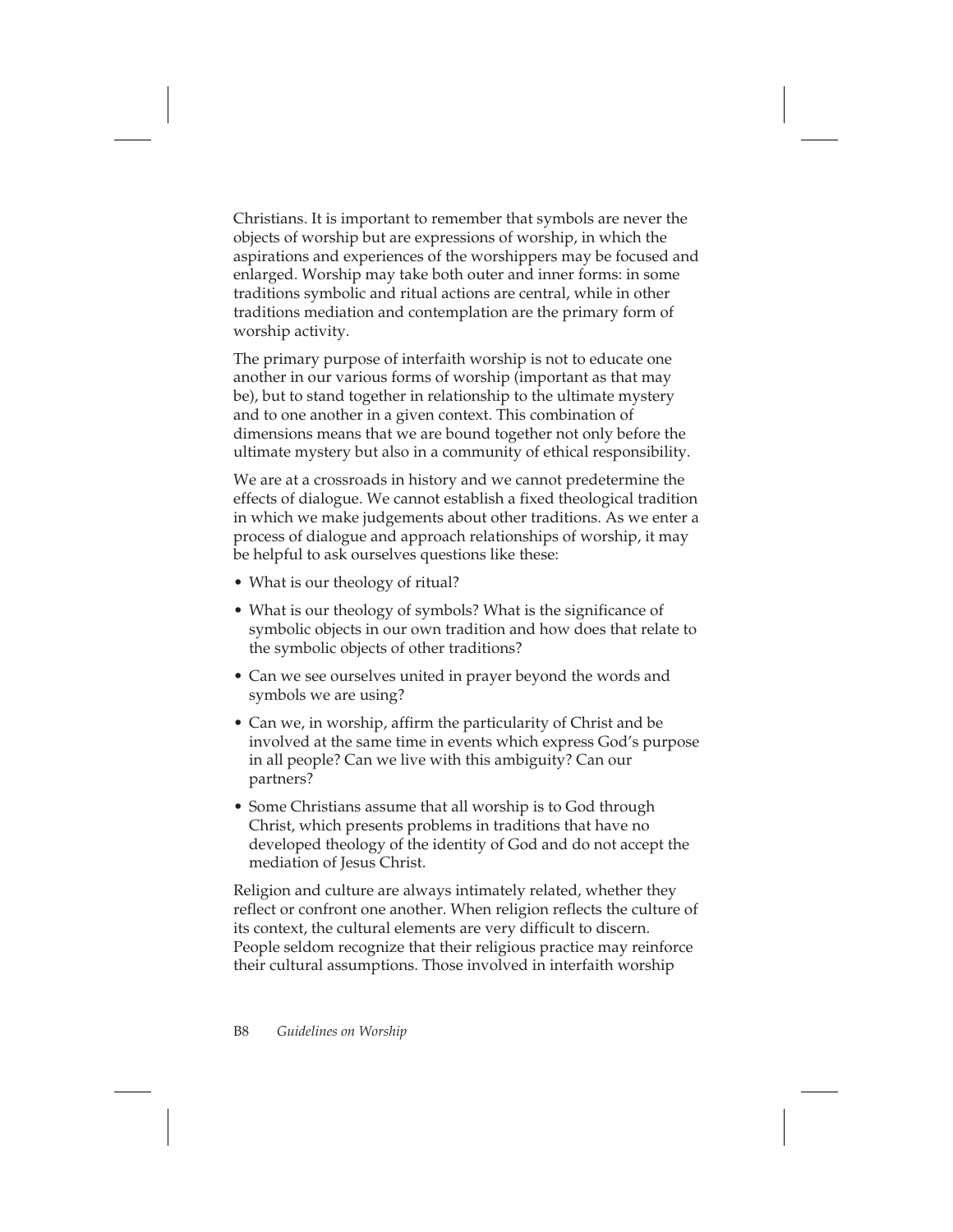should be sensitive to the cultural dimensions of their own religious practice, as well as those of others.

## **Models**

There are three models of interfaith worship: exclusive, inclusive, and pluralistic. The exclusive model, in which worship is the expression of only one faith tradition, is not true multi-faith worship. The inclusive or integrated model seeks to find a common expression with which representatives of the various traditions are comfortable. In the pluralist model the different traditions and practices of the respective groups are brought together side by side in a single act of worship. In either of these latter two models it should be the responsibility of members of a faith tradition to identify those aspects of their own practice that should be used in interfaith worship; those outside a tradition should not impose its elements on the community event.

## **Guidelines for Planning**

- Care needs to be taken that planners and leaders of interfaith events represent their traditions authentically. Anglicans who find themselves as Christian representatives on an interfaith planning committee should attempt to represent the sensitivities of the broader Christian community.
- Interfaith worship events should be planned by representatives of all of the traditions that will be involved.
- Sufficient time should be taken to allow mutual understanding and respect to grow.
- Some events (e.g., commemorative civic events) may take six months to a year to plan.
- Community building should be encouraged.
- Those involved should be encouraged to develop a brief, clear statement of their faith as preparation for planning.
- Planners should formulate clearly the purpose of the event.
- Planners should be sensitive to the appropriateness of the location and its symbolic decoration, especially if it is necessary to use a religious building for a civic event.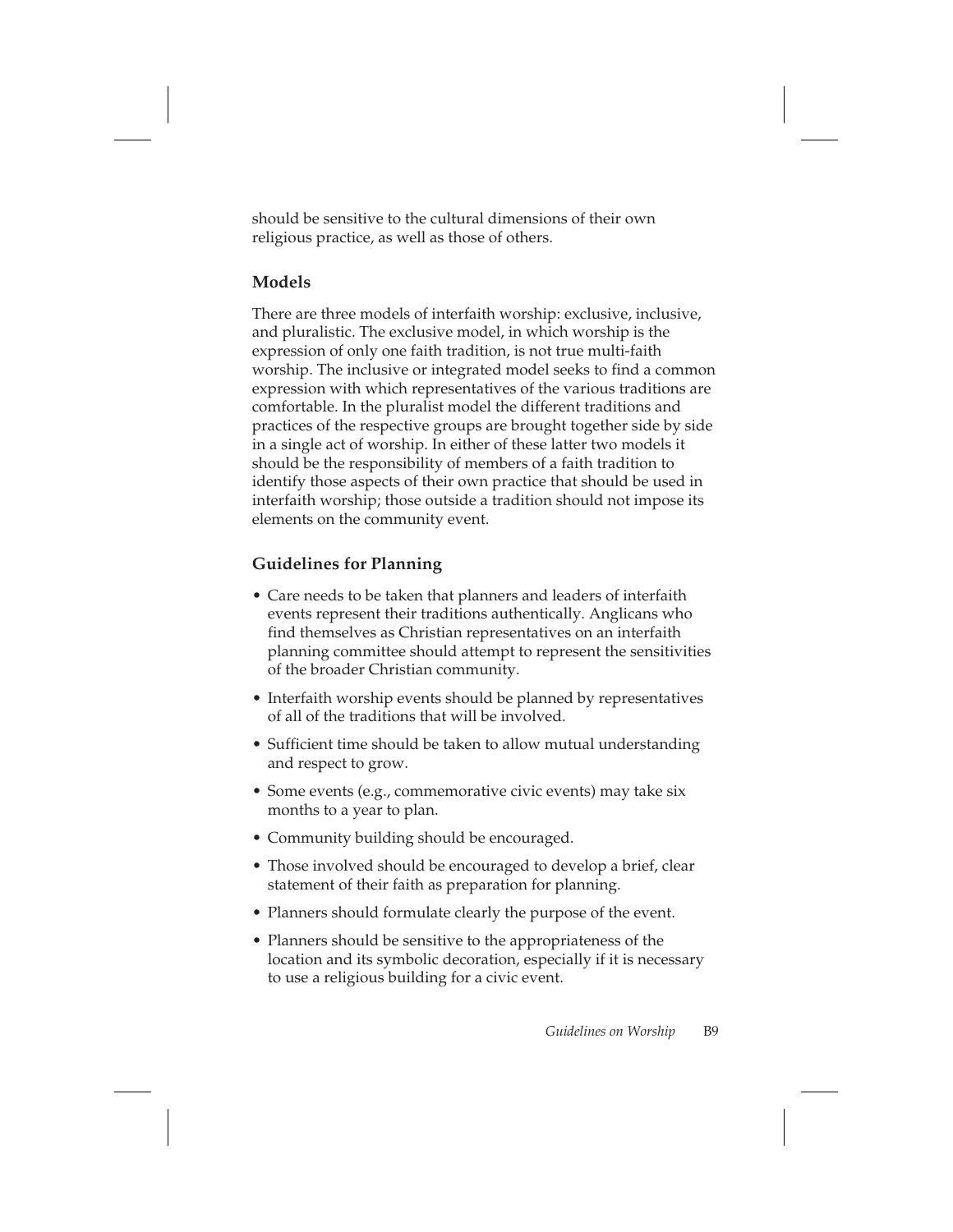- When symbols proper to one faith tradition are used in an interfaith worship event, care should be taken to explain them to members of other traditions.
- Symbols, including language, that are likely to cause great discomfort should not be used.

## **Participation**

Participation in the worship of another tradition does not indicate consent or agreement but respect. Leaders of particular traditions should indicate appropriate levels of participation in their rites; participants should make their own decisions on the level of participation appropriate to them as an act of their own informed consciences. Christians may not wish to participate in certain prayers, to consume sacred foods, or perform certain gestures.

Participants should be sensitive to matters of dress (e.g., removal of shoes and covering of the head), deportment, and the possibility of gender separation. They should seek education in the practice of a faith tradition before attending, by consulting members of the faith tradition, their public library, or other informed sources.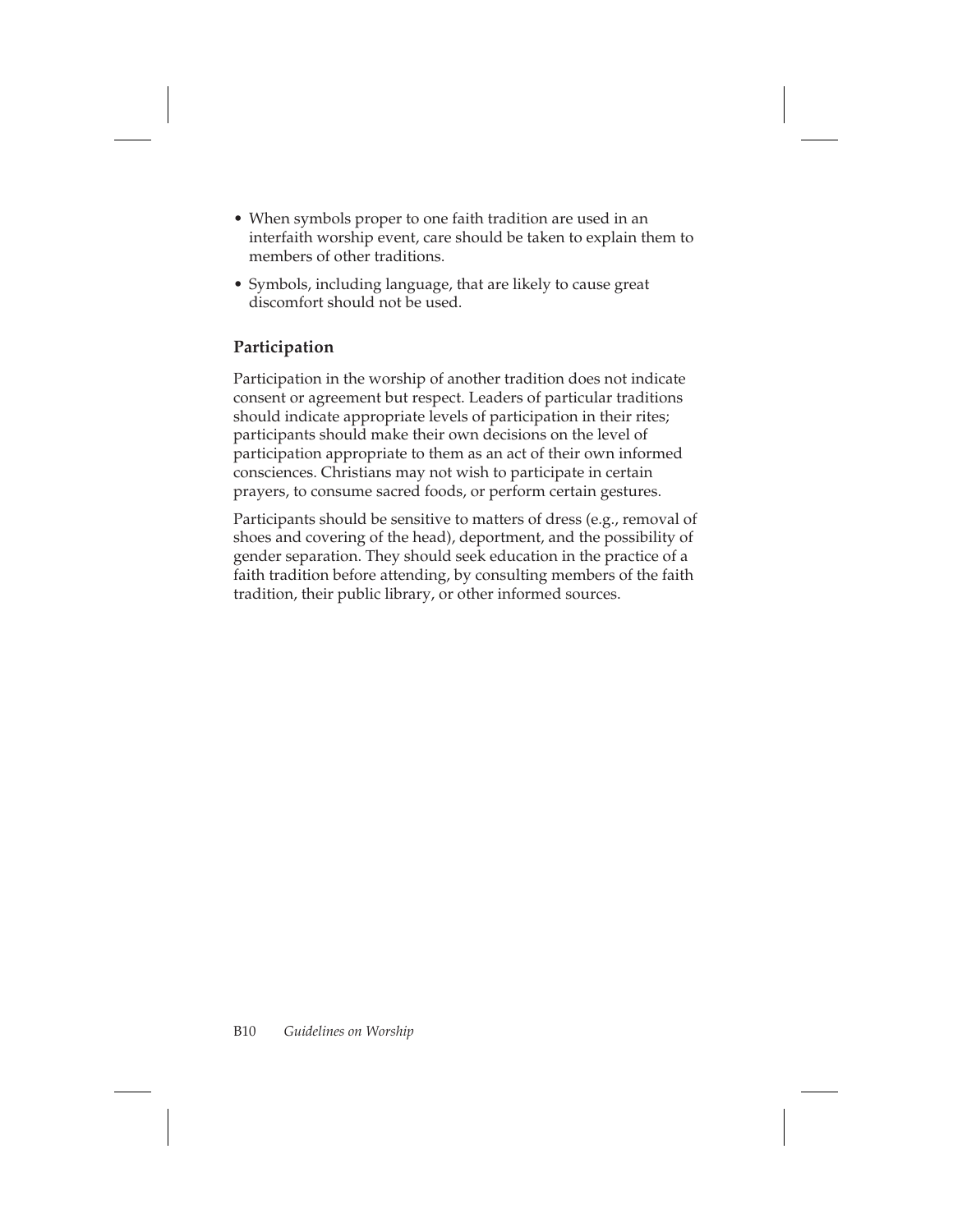## **Guidelines for Interfaith Dialogue**

The following *Guidelines for Interfaith Dialogue* were produced October 1988 by the Ecumenical Office, Anglican Church of Canada, 80 Hayden Street, Toronto, ON M4Y 3G2.

## **Guidelines for Interfaith Dialogue**

These guidelines are offered to Canadian Anglicans as they seek to reach out to their neighbours of other faiths. Our approach has two separate, but inter-related aspects: dialogue, which includes growing in our knowledge of each other and a mutual sharing of spiritual insights; and common action which would involve joint efforts to deal with issues related to life together in society, but might also include activities of a devotional nature.

#### **A The Path of Dialogue**

- **1 Meet the people themselves and get to know their traditions.** In many Canadian communities there are places of worship of the world's great religions. Several of these religious communities have national or regional organizations, and frequently people with responsibility for interfaith dialogue and cooperation. There are also bodies that have as their purpose the fostering of better relationships among people of different faith communities.
- **2 Wherever possible, engage in dialogue ecumenically.** When we seek to explain ourselves to others the differences between Christians take on a different perspective. An ecumenical approach to dialogue allows us to focus on those things which are essential in Christian teaching. While individual approaches need not be discouraged, a ministerial or local council of churches might well be the appropriate body to initiate dialogue. Generally, dialogue is best done by representatives of several churches at the same time.
- **3 Allow others to speak for themselves.** Too often stereotypes have kept us apart from people of other faiths. One obvious way of avoiding this is to let the dialogue partners describe themselves, as we expect to speak for ourselves. This is not to say that our listening must always be uncritical. Our questions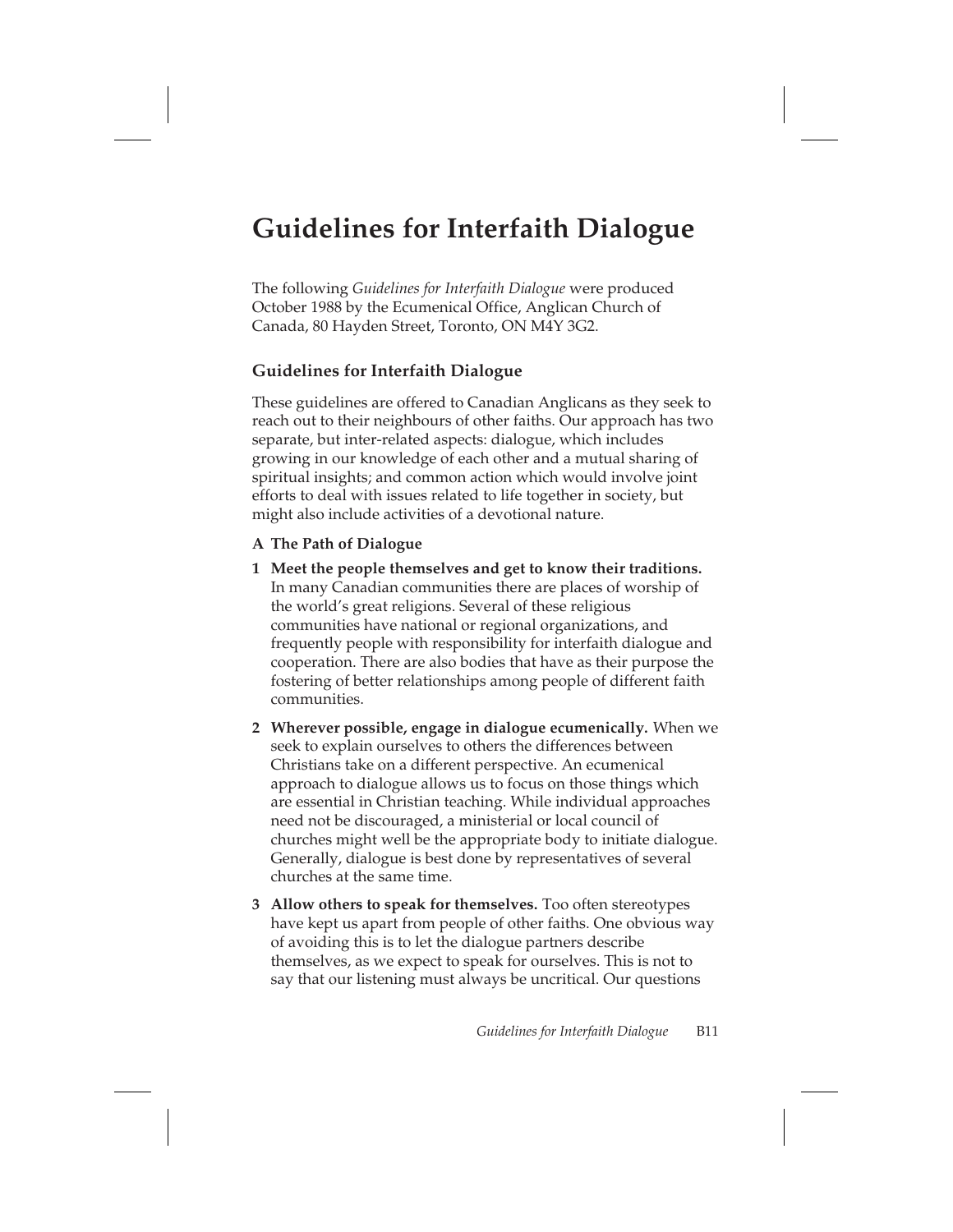will only be accepted as we show that we want to learn and understand. One way to ensure this kind of balance is to involve dialogue partners in the planning process itself.

- **4 Be aware of other loyalties.** We always bring into relationships a cluster of theological commitments and cultural loyalties. An awareness of this can avoid unrealistic expectations, and can help focus on central rather than peripheral issues. Acknowledgement of our own and others' loyalties can pave the way to deeper sharing.
- **5 Prepare carefully for the dialogue.** No dialogue venture will be successful without sensitive planning and preparation.
	- a It is important to approach others with the same kind of respect we would wish to be accorded. They cherish their beliefs and practices as deeply as we do our own, however different they may appear to us.
	- b Every religious tradition, including our own, has unworthy adherents and unpleasant episodes in its history. True dialogue is not possible if only the best of one tradition is contrasted with the worst of others.
	- c Issues of separation must be addressed as well as those of unity. Dialogue is not furthered when painful or difficult areas are glossed over. However, this should not be done with an attitude of superiority or solely in an effort to air grievances. It should include an awareness of our own contribution to division and misunderstanding.
	- d By engaging in dialogue Christians are not being asked to compromise their faith that God was revealed in the person of Christ. Their understanding of their own faith should be clear, so that the Christian perspective can be fairly presented to dialogue partners. Dialogue, however, should not be a subtle form of proselytizing, but an occasion for mutual sharing.

#### **B The Path of Common Action**

#### **1 Deal with issues related to living together as part of the human community.**

This may well be the basis upon which dialogue begins. Our planet is too small and the problems confronting it too great for people of faith to attempt to work in isolation or from a position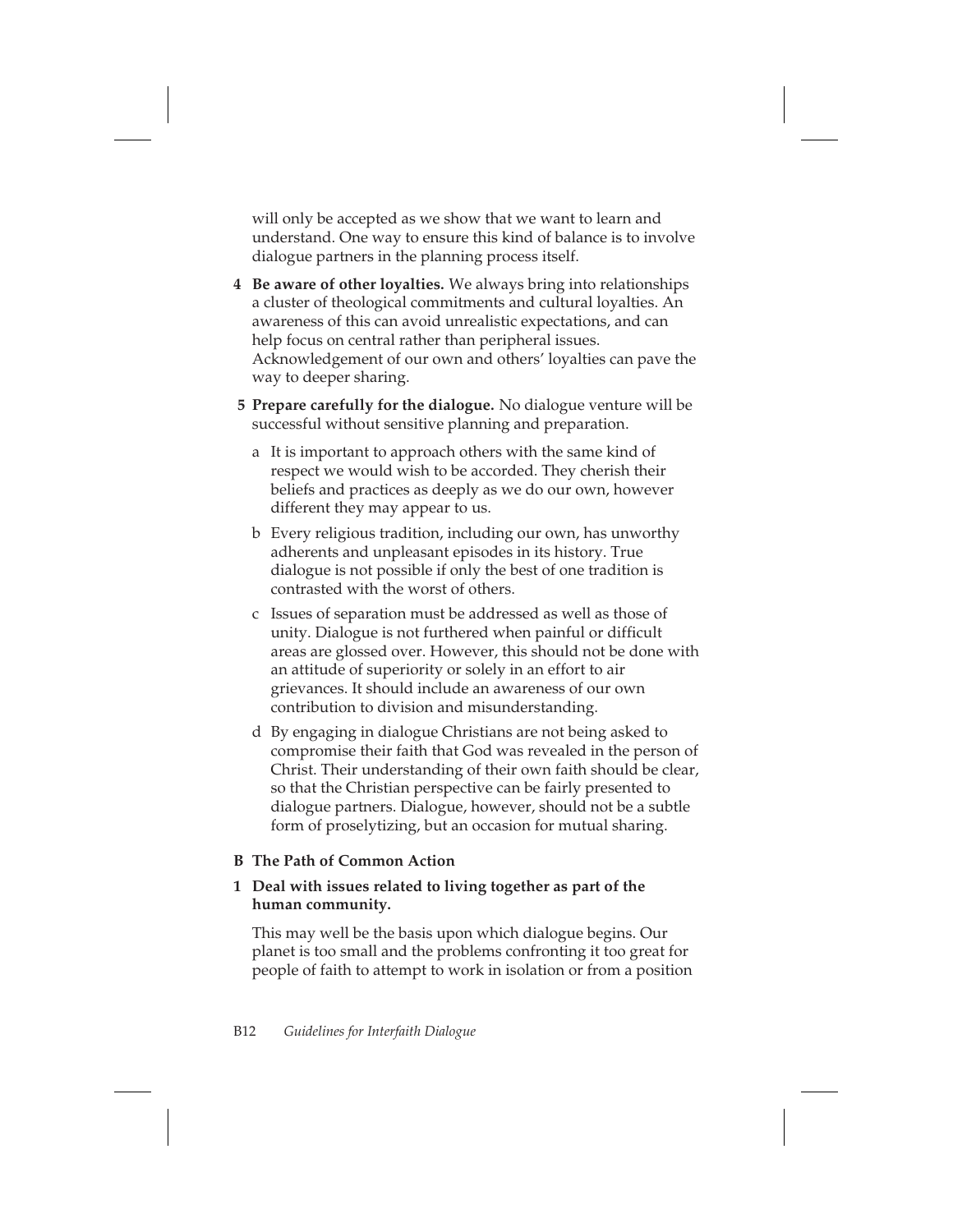of conflict. Some matters on which interfaith cooperation is possible include:

- a Joint approaches to government on matters of economic, social, political, and cultural concern.
- b Urging respect for human rights and religious freedom not only for ourselves but for others also.
- c Coordinated efforts to deal with global issues such as world peace, the environment, or hunger.

#### **2 Foster efforts at education and communication between people of different faiths.**

Education is both a consequence of and a way into interfaith dialogue. The effort to learn and understand will bring us into closer contact, while that contact will lead us to want to share our learning with others.

- a In our pluralist society it is important that people have an appreciation of the rich religious heritage of those who make up our community. People are pleased, for example, when their major religious festivals are acknowledged. These can provide the occasion for learning more about the faith concerned.
- b Sustained contact with people of other faiths can begin to break down false images with which many of us have grown up, and to which we are still often exposed. Efforts should be made to challenge such stereotypes wherever they may be encountered, including those in our own educational and liturgical material.
- c Among the places on which such educational efforts can be focused are: schools, universities, and other institutions for adult education, seminaries, and church schools.
- d Inaccurate media coverage of minority religious groups can be detrimental. Positive relations should be developed with the media, so that their potential for increasing public awareness about people of different faiths can be fully utilized.
- e Efforts should also be made to sensitize travellers to the religious traditions of the countries they visit, and to encourage them to share their experiences on their return.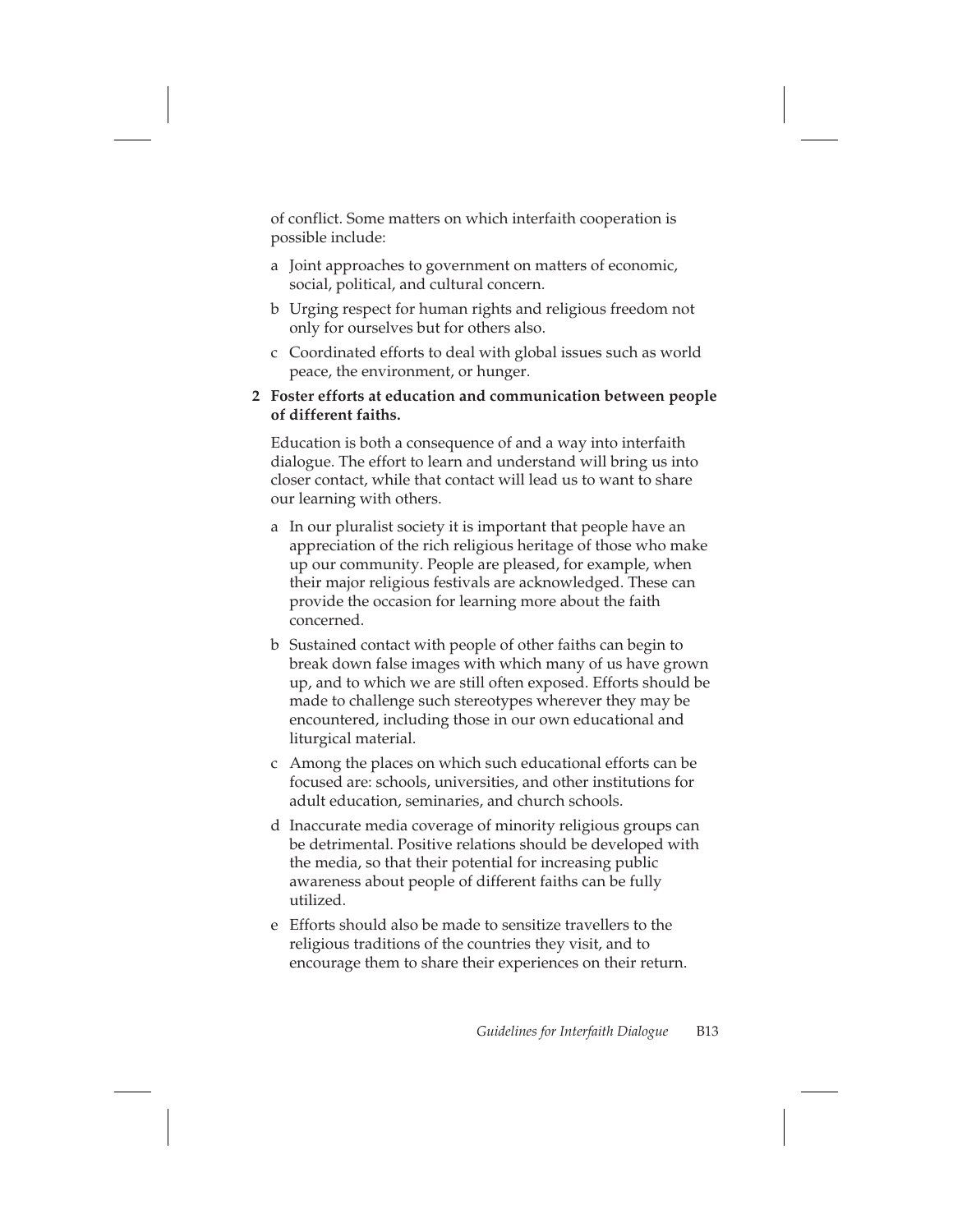f Representatives of other faith groups should be consulted, and where possible involved, in the preparation of educational material that touches on their history, beliefs, and practices.

### **3 Share spiritual insights and approaches.**

There is much that religious people can share of their spiritual insights in an atmosphere of learning and openness. However, people of other traditions are no more anxious than we are to engage in acts of worship which blur very real differences of theology or worldview. Neither do they relish the appropriation by others of their religious symbols or sacred texts.

- a Attendance at another community's acts of worship should always be accompanied by careful preparation and an opportunity to ask questions afterward, preferably answered by members of that tradition.
- b Christians who are present during the worship of another faith community may be unable to participate fully in everything that is said and done, but they should attend with the attitude that the event is an important part of the spiritual life of the participants.
- c Prayer for people of other religious traditions is valuable, especially during times of particular need or when it is for better relationships with them. Some Christians feel that they should pray for the conversion of others to Christ, while others would argue that this should not be done. In any event it is God who converts people. Christians themselves are far from fully understanding or obeying God's will. It is inappropriate to single out any one religious group as being in particular need of conversion in a way that fosters prejudice against them.

Because the encounter with each group is distinctive there can be one set of guidelines which will cover all situations. Until our encounters reach the point of allowing each party to express freely its sense of spiritual reality, the meeting is more likely to be curious than serious. The simplest instruction may well be that of St. Augustine, based on Jesus' twofold commandment, which is to love God and do what you will. Love, in the sense of mutuality, means that as we would share what is most precious to us, the gift in Christ Jesus, so we must invite others to share their treasures with us.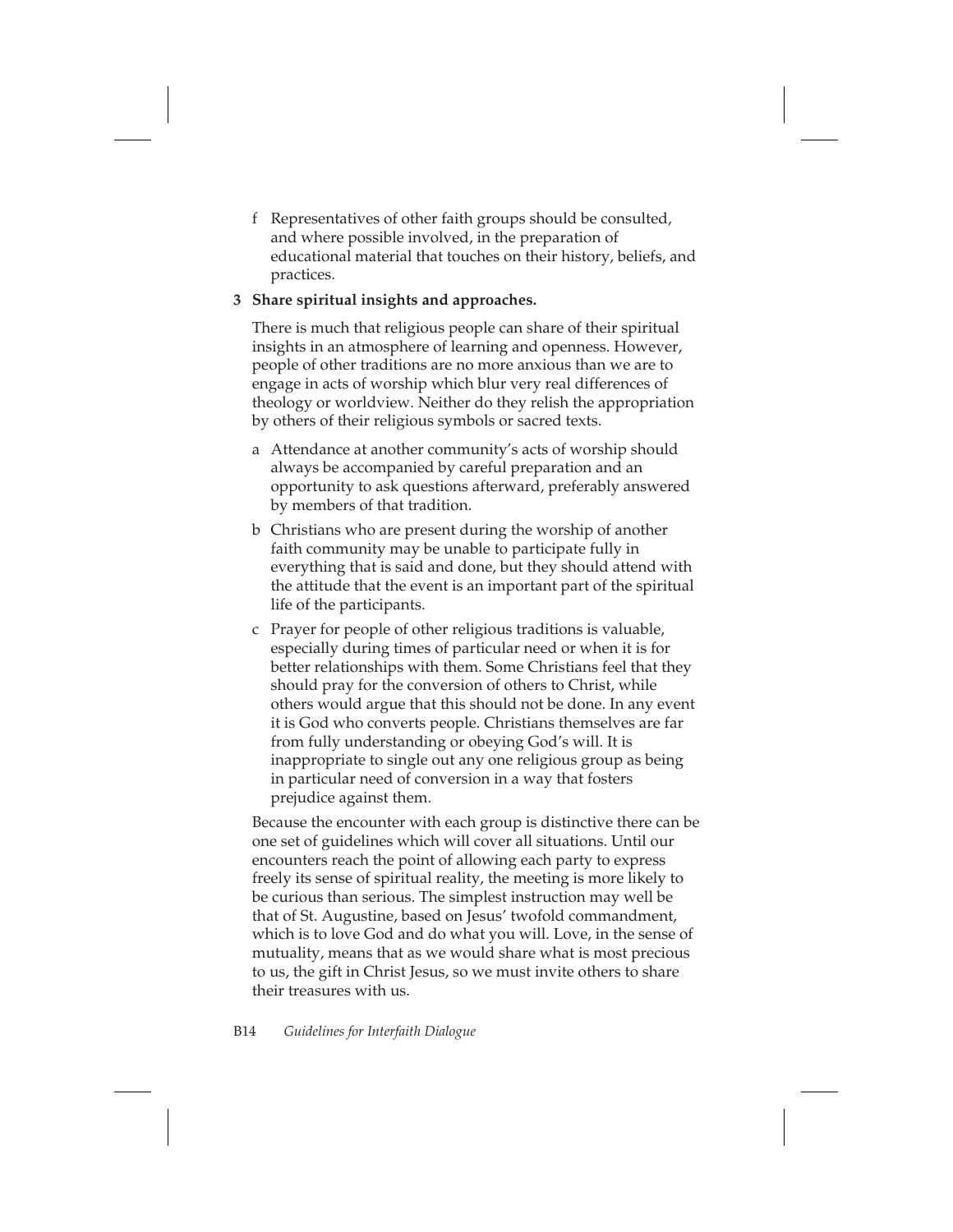## **Prayers for Interfaith Gatherings**

The society in which we live is increasingly described as "multicultural." This means not only that our own church is composed more and more of people of many racial and cultural backgrounds, but also that we are surrounded by people who are nurtured in other religious traditions. We may expect to share with Jews, Hindus, Sikhs, Muslims, Buddhists, and others in social and civic occasions when it is appropriate for prayer to be offered in terms which are accessible to all those who seek and find God in creation and in the experience of transcendence. Such prayer may include invocations at the beginning of a ceremony or conference, blessings, and thanksgiving before and after sharing food. The following prayers are provided for such occasions, and also as models for those who must prepare prayers for particular circumstances.

## **Concerning the Occasion**

*These prayers may be used at meetings of Christians and people of other religious traditions. Other prayers may be used, but care should be taken to ensure that they are not offensive to any who are present.*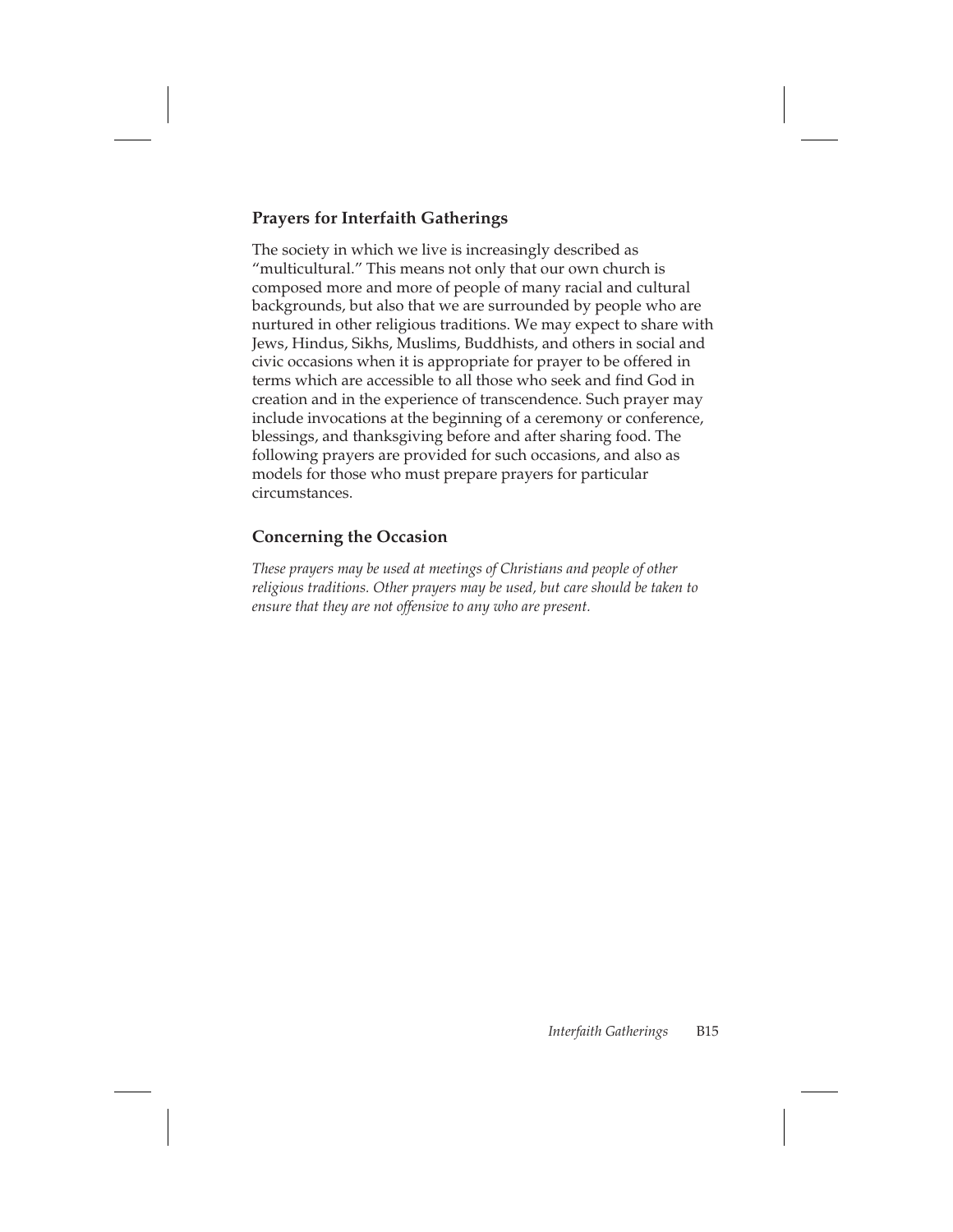## **Prayers for Interfaith Gatherings**

### **Invocations**

Blessed are you, Lord, God of all creation, whose goodness fills our hearts with joy. Blessed are you, who have brought us together this day to work in harmony and peace. Strengthen us with your grace and wisdom for you are God for ever and ever. **Amen**.

In you, Lord our God, all things have their beginning, continuation, and end. Grace us with your saving presence, aid us with your constant help and let us glorify you, now and for ever. **Amen**.

Gracious God, may everything we do begin with your inspiration and continue with your help, so that all our prayers and works may begin in you and by you be happily ended. Glory and praise to you, for ever and ever. **Amen**.

## **Blessings**

May the God of every grace and blessing grant you joy and peace. May you rejoice in God's protection, now and for ever. **Amen**.

May God strengthen you and bring your work to completion. May hope accompany your journey through the days to come. May God's abiding presence be with you all the days of your life. **Amen**.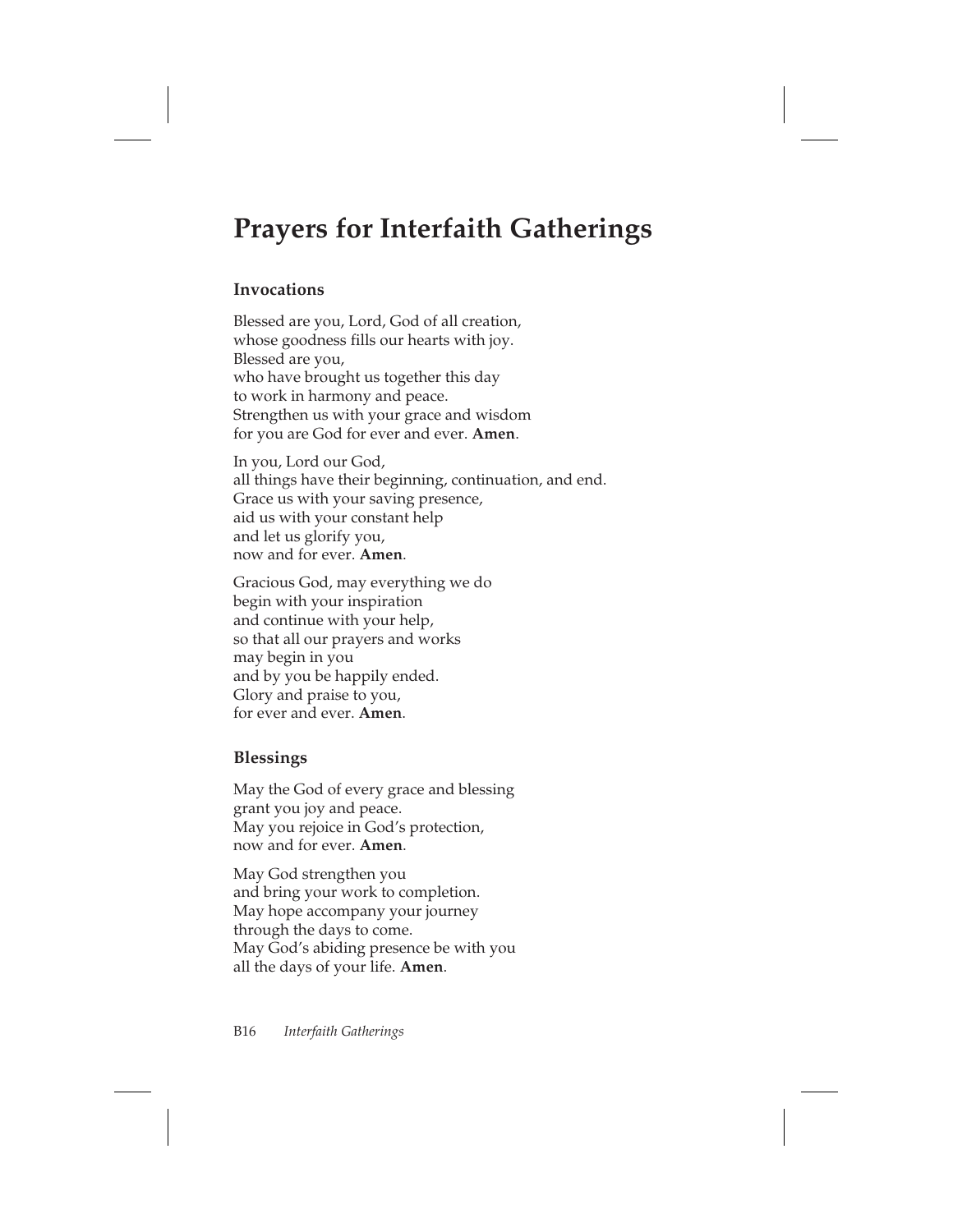May the Lord bless you and take care of you. May the Lord be kind and gracious to you; May the Lord look on you with favour and give you peace. **Amen**.

### **Grace at Meals**

Blessed are you, Lord our God, ruler of the universe; you give us food from the earth. **Amen**.

Creator of the universe, you give us this gift of food to nourish us and give us life. Bless this food that you have made and human hands have prepared. May it satisfy our hunger, and in sharing it together may we come closer to one another. Blessed are you for food and for life. **Amen**.

For what we are about to receive, may God make us truly thankful. **Amen**.

The eyes of all wait upon you, O Lord, **And you give them their food in due season.**

You open wide your hand **And satisfy the needs of every living creature.**

Bless, O Lord, this food to our use and bless us to your service, and make us ever mindful of the needs of others. **Amen**.

For this our daily food, and for every gift which comes from you, O God, we bless your holy name. **Amen**.

For these and all our blessings, God' s holy name be praised. **Amen**.

Lord, may our fellowship be the revelation of your presence and turn our daily bread into bread of life. **Amen**.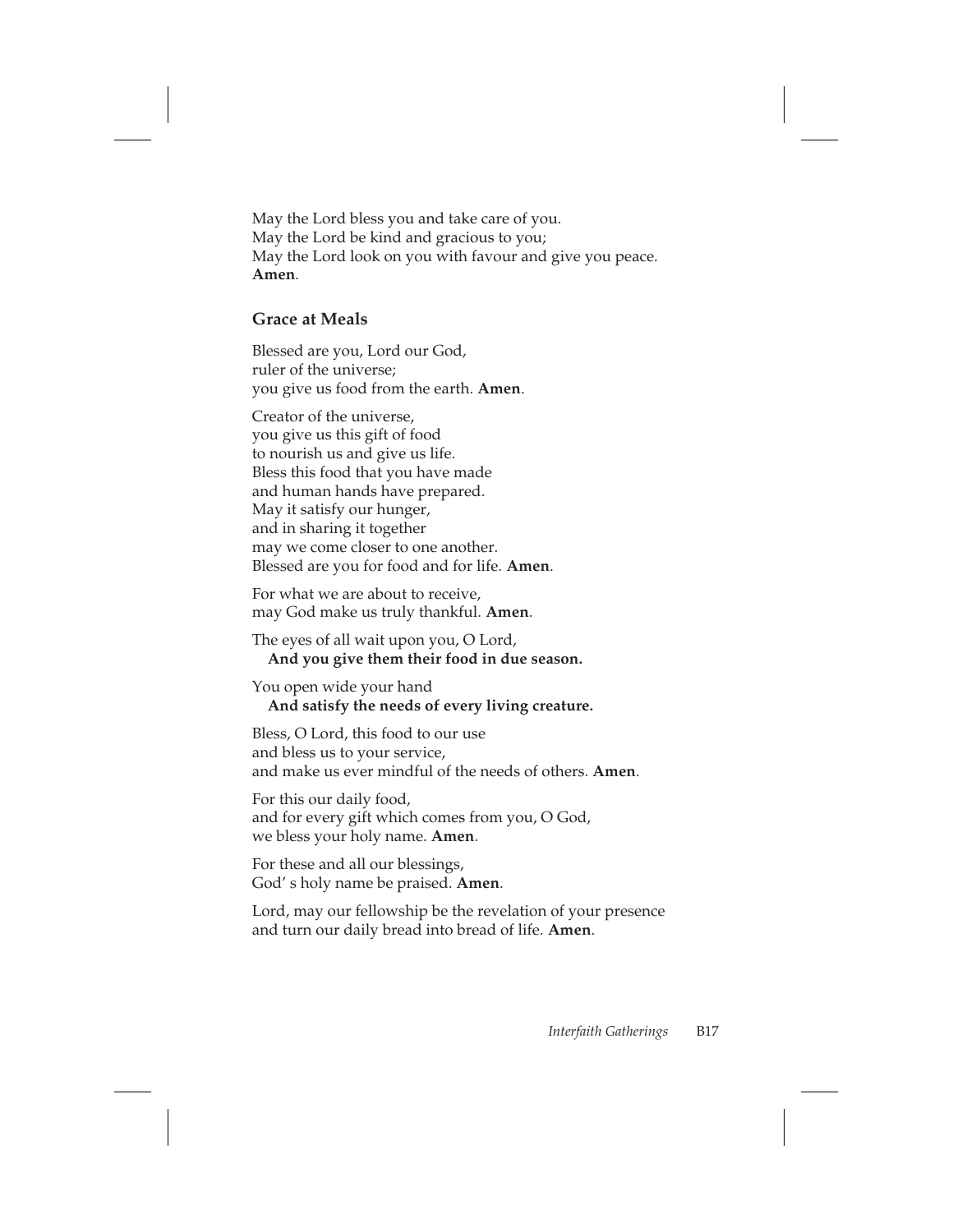*After a meal*

Blessed are you, Lord our God, ruler of the universe; we have shared of your bounty, and through your goodness we live. **Amen**.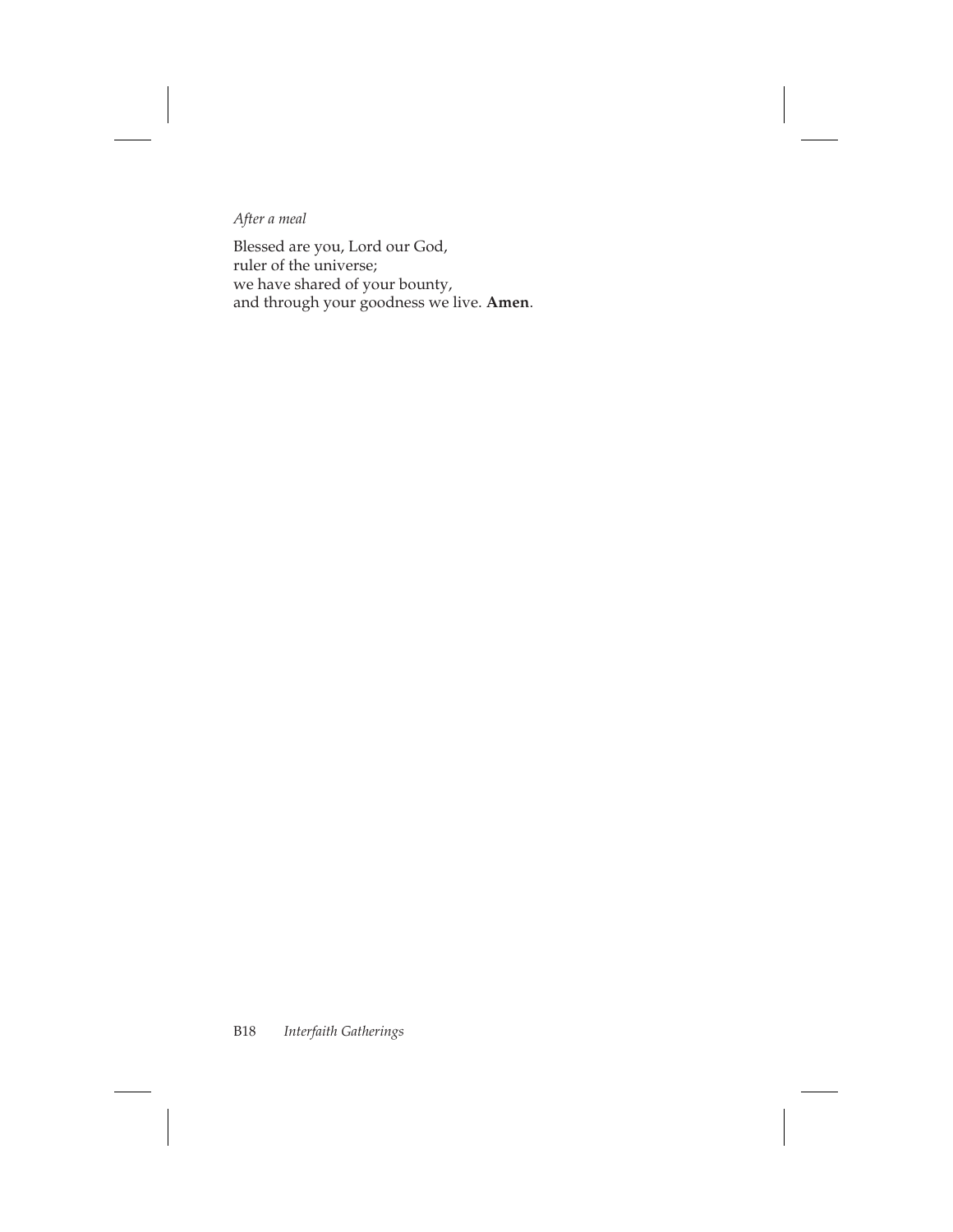# **Liturgies Relating to Marriage**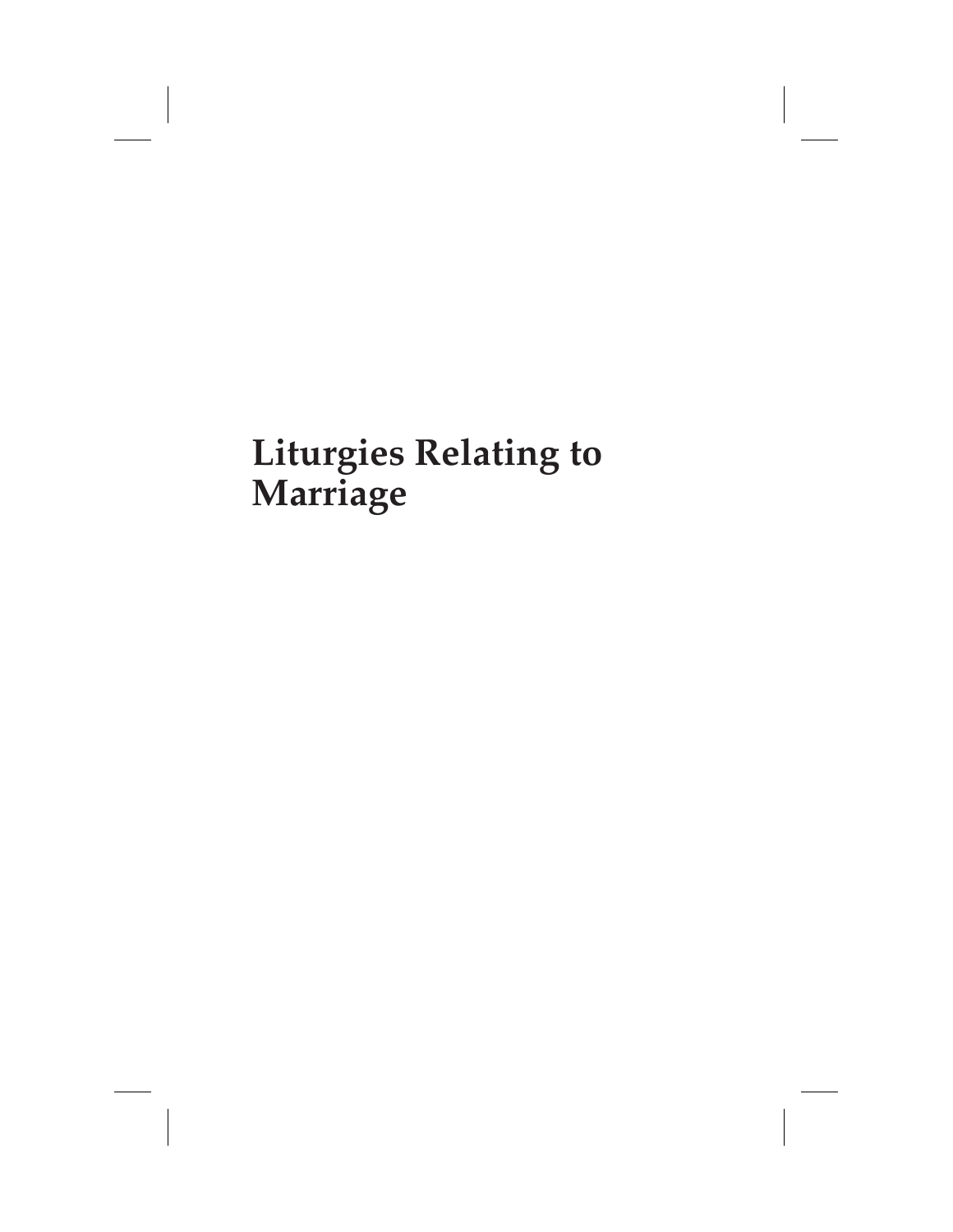## **Renewal of Marriage Vows or On the Anniversary of a Marriage**

### **Concerning the Service**

*The service may take place in the home with friends and family, or at a special church service. The service may occasionally be shortened and adapted to commemorate special anniversaries during the Prayers of the People, but is not to be used as the principal Sunday liturgy.*

*The eucharist may be celebrated.*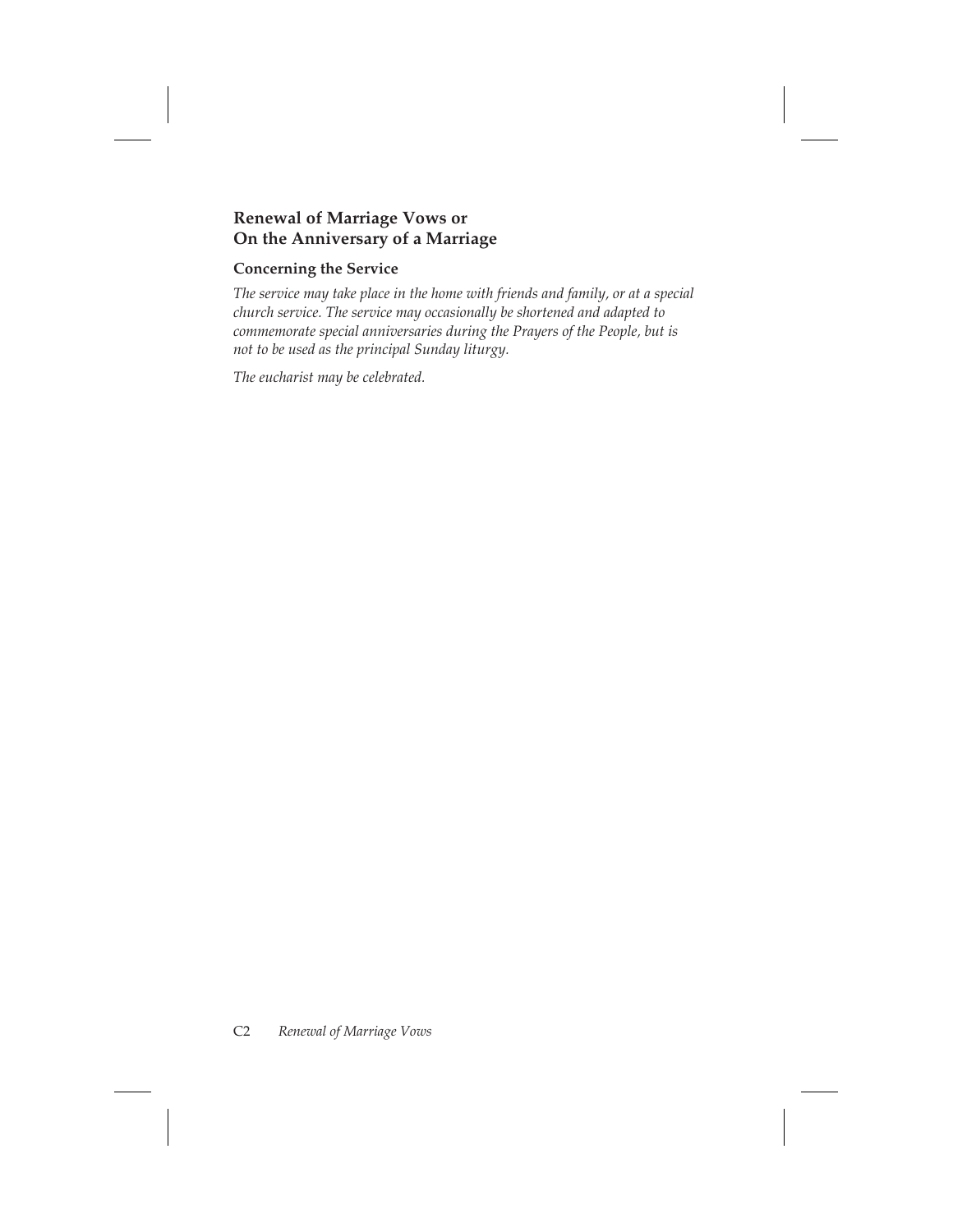## **Renewal of Marriage Vows or On the Anniversary of a Marriage**

## **The Gathering of the Community**

|           | The people stand. The celebrant greets the community.                                                                                                                                                                                                                                                                                                                                                                          |
|-----------|--------------------------------------------------------------------------------------------------------------------------------------------------------------------------------------------------------------------------------------------------------------------------------------------------------------------------------------------------------------------------------------------------------------------------------|
| Celebrant | The grace of our Lord Jesus Christ,<br>and the love of God,                                                                                                                                                                                                                                                                                                                                                                    |
|           | and the fellowship of the Holy Spirit,<br>be with you all.                                                                                                                                                                                                                                                                                                                                                                     |
| People    | And also with you.                                                                                                                                                                                                                                                                                                                                                                                                             |
|           | The celebrant may address the congregation in these or similar words.<br>Friends in Christ,<br>we are gathered together with $N$ and $N$<br>who have come today to give thanks<br>for God's blessing upon them,<br>and to reaffirm their marriage covenant.                                                                                                                                                                    |
|           | Let us pray.                                                                                                                                                                                                                                                                                                                                                                                                                   |
|           | Gracious and ever-living God,<br>look with favour on N and N<br>who come to renew the promises<br>they made at their wedding.<br>Grant them your blessing,<br>and assist them with your grace,<br>that with steadfast love<br>they may continue to honour<br>and keep their vows;<br>through Jesus Christ our Saviour,<br>who lives and reigns with you<br>in the unity of the Holy Spirit,<br>one God, now and forever. Amen. |
| Or        |                                                                                                                                                                                                                                                                                                                                                                                                                                |
|           | Grant, O God, in your love,<br>that $N$ and $N$ who now reaffirm the covenant<br>which they have made with each other,<br>may continue to grow<br>in loyalty, love, and forgiveness;                                                                                                                                                                                                                                           |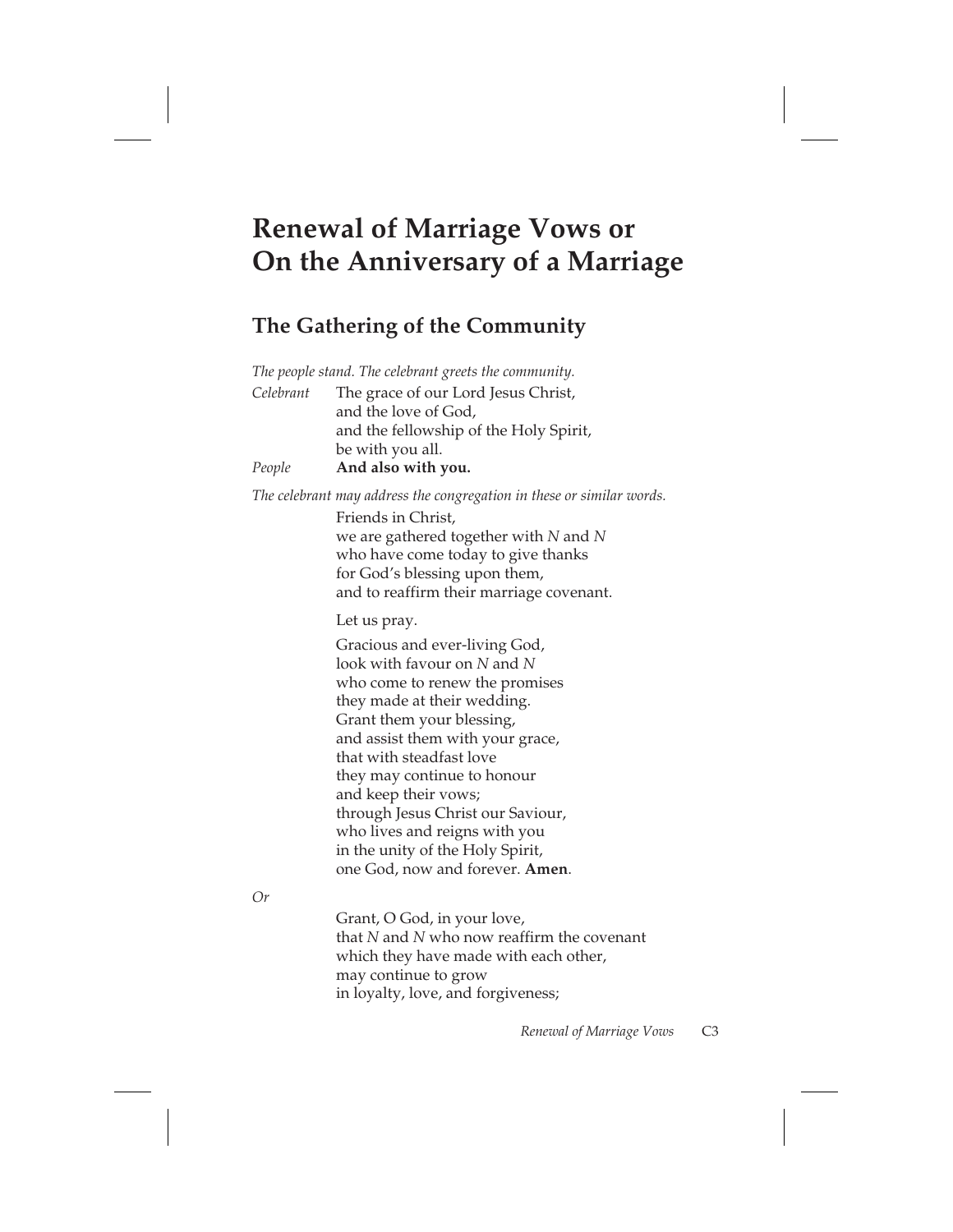and come at last to the eternal joys which you have promised through Jesus Christ our Lord; who lives and reigns with you, in the unity of the Holy Spirit, one God, now and forever. **Amen**.

## **The Proclamation of the Word**

## **The Readings**

*Two or more readings, including a Gospel reading, shall normally be read. Members of the family and friends of the husband and wife may read the lessons. A psalm, canticle, hymn, anthem or period of silence may follow the lessons. Suggested readings may be found in* The Book of Alternative Service*s (pp. 549–550). The readings and the response may be selected in consultation with the husband and wife.*

*A sermon may follow.*

*The husband and wife present themselves before the celebrant, who asks them in turn the following question, to which each immediately makes response.*

> *N*, do you here, in the presence of God and this congregation, renew the commitment you made when you bound yourself to *N* in holy marriage?

*Answer,*

I do.

*The husband and wife may say together,*

Gracious God, we remember with thanksgiving our vows of love and commitment to you and to each other in marriage. We pray for your continued blessing. May we learn from our joys and sorrows, and discover new riches in our life together in you. We ask this in the name of Jesus Christ our Lord. **Amen**.

*The celebrant then blesses them. The following form may be used.*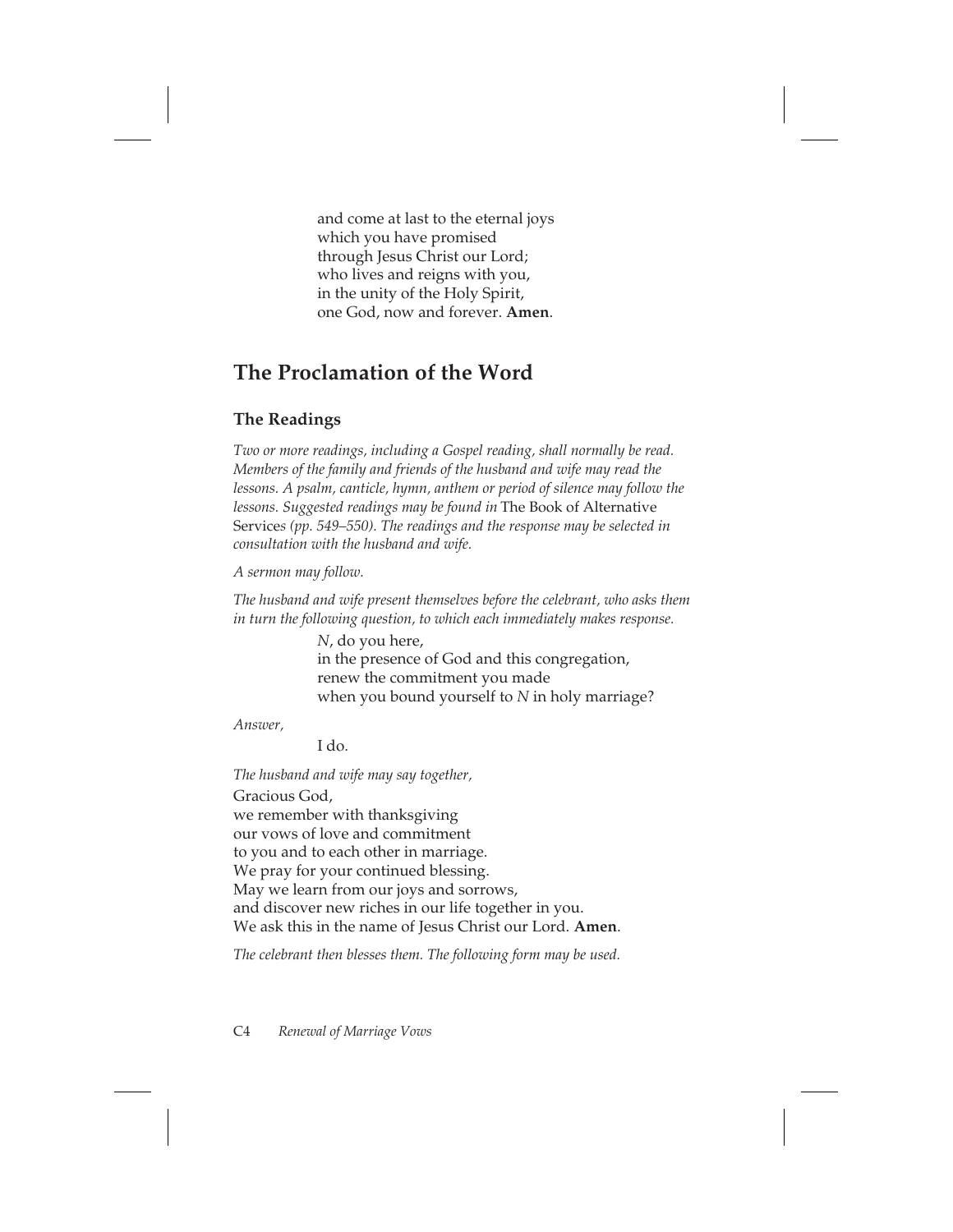*N* and *N*, may the power of God keep you, the love of God be in your life and work together, the grace of God strengthen your love that it may endure for ever. **Amen**.

## **The Prayers of the People**

*The Prayers of the People may be led by a friend or member of the family of the husband and wife, or by the celebrant, or another minister.*

*If the eucharist is celebrated, the gifts may be presented by the husband and wife.*

*If the eucharist is not celebrated, the Lord's Prayer and the Peace follow.*

\* \* \*

*When this form is used where there has been a reconciliation in a marriage, the celebrant may adapt it in consultation with the husband and wife. The following prayer may be said by the couple.*

God of peace,

forgive us as we forgive each other

for all the hurt we have brought into our lives.

Let your healing love

rest upon the wounds we have caused.

Deepen our love in a new understanding

for each other and for you.

We ask this in the name of Jesus Christ

who carried on his cross our discord and our grief. **Amen**.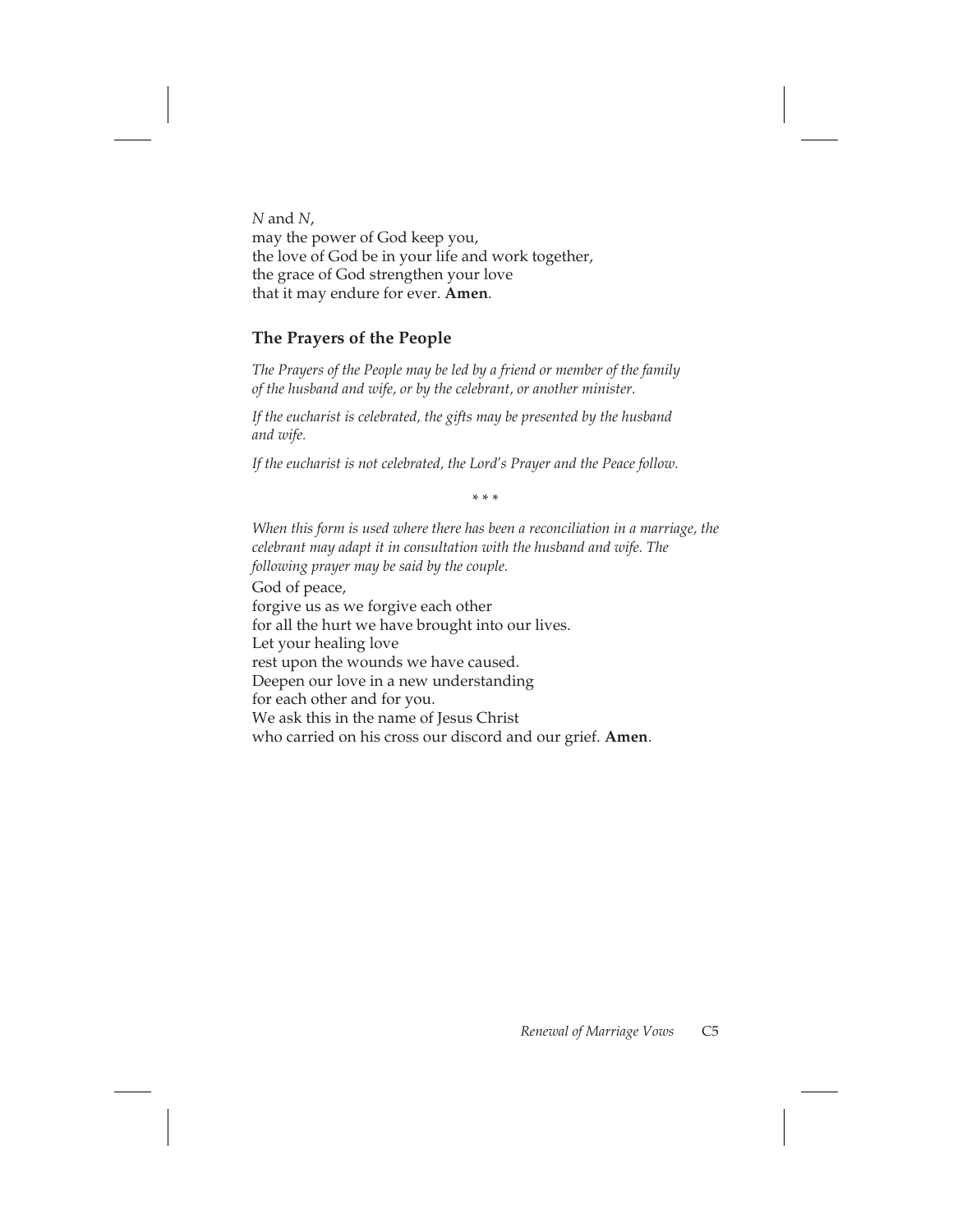## **Blessing of a Civil Marriage Form I**

According to Western Christian thought the ministers of marriage are the man and woman who marry each other. From the point of view of the church the role of an ordained minister in a marriage service is to pray for God's blessing on the marriage which the man and woman minister to each other. (From the point of view of the state the minister may have other civil functions to perform.) An ordained minister offers the prayer of blessing because he or she is the appointed leader of the congregation assembled for this particular act of worship.

The church recognizes the validity of marriages which have been solemnized in accordance with its understanding of marriage, whether or not the exchange of vows took place in the context of an act of worship at which one of its ordained ministers presided. A civil ceremony at which a man and woman took each other as husband and wife with the intention of lifelong commitment is a complete and valid wedding. People enter marriage through the forms of civil ceremonies for a variety of reasons: because of cultural differences, to appease families, because they were not practising Christians at the time. Sometimes they later wish to affirm the Christian nature of their marriage by a ceremony which culminates in a solemn prayer for God's blessing on the marriage.

There is an intimate relationship between the vows of marriage and prayers of blessing which may follow them, even when there is a considerable interval of time between the two events. Nothing that is done in the blessing of a civil marriage should reflect negatively on the original exchange of vows. The blessing of a civil marriage is not a second marriage. The marriage vows should not be repeated.

This service should not be used in contravention of diocesan regulations relating to remarriage after divorce.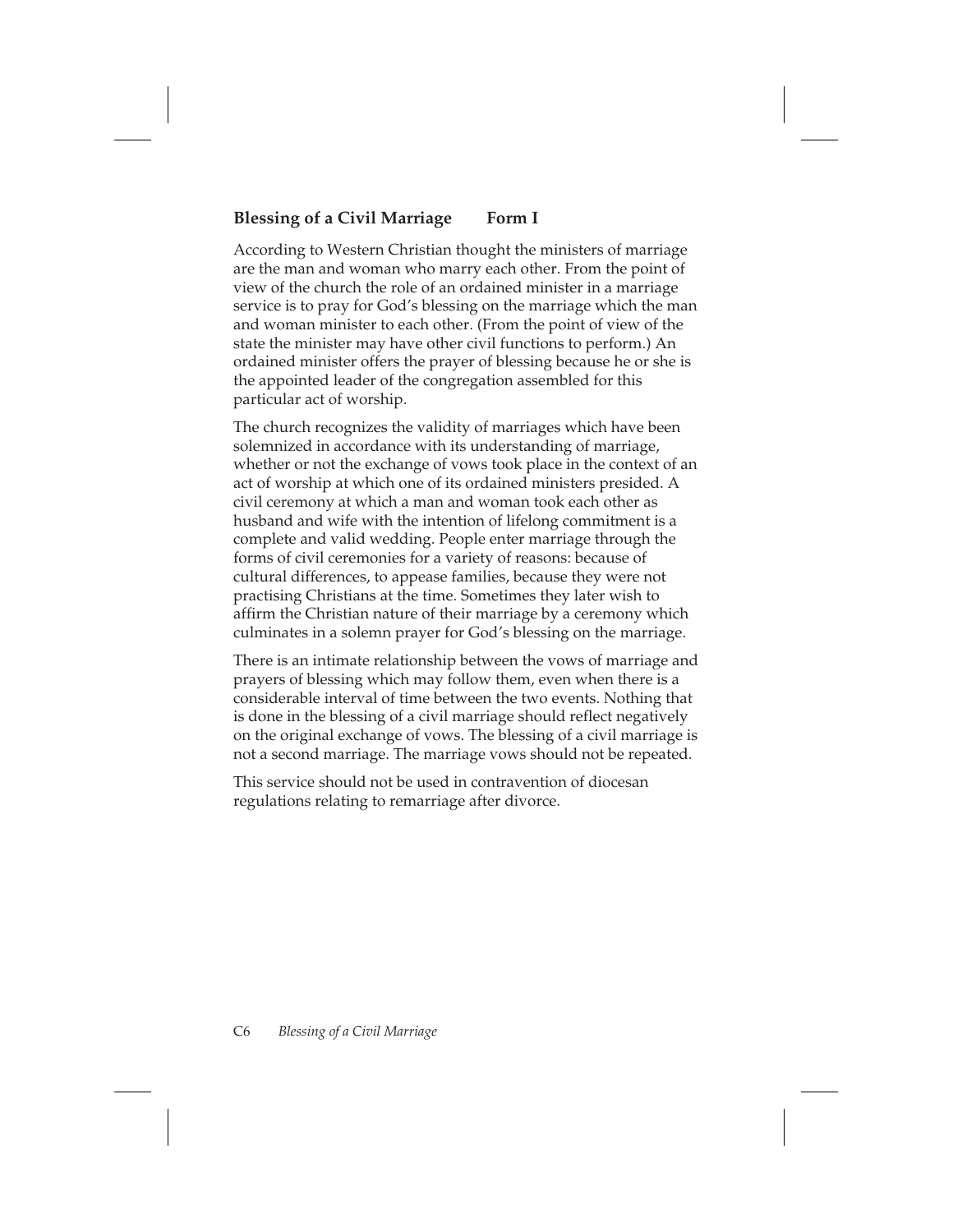## **Blessing of a Civil Marriage** Form I

## **The Gathering of the Community**

|          | The people stand. The celebrant greets the community. |  |
|----------|-------------------------------------------------------|--|
| Minister | The grace of our Lord Jesus Christ,                   |  |
|          | and the love of God,                                  |  |
|          | and the fellowship of the Holy Spirit,                |  |
|          | be with you all.                                      |  |
| People   | And also with you.                                    |  |
|          |                                                       |  |

*The celebrant may address the congregation in these or similar words.*

Friends in Christ we are gathered together with *N* and *N* who have come today to ask God to bless them and their marriage.

Let us pray. Gracious God, you have taught us through your Son that love is the fulfilling of the law. Grant to these your servants that loving one another they may continue in your love until their lives' end; through Jesus Christ our Lord.

*People* **Amen.**

## **The Proclamation of the Word**

### **The Readings**

*Two or more readings (one or more readings if the eucharist is not to be celebrated), including a Gospel reading, shall normally be read. Members of the family and friends of the husband and wife may read the lections. A psalm, canticle, hymn, anthem, or period of silence may follow the readings. Suggested readings may be found on pp. 549–550 in* The Book of Alternative Services*. The readings and the response shall be selected in consultation with the husband and wife.*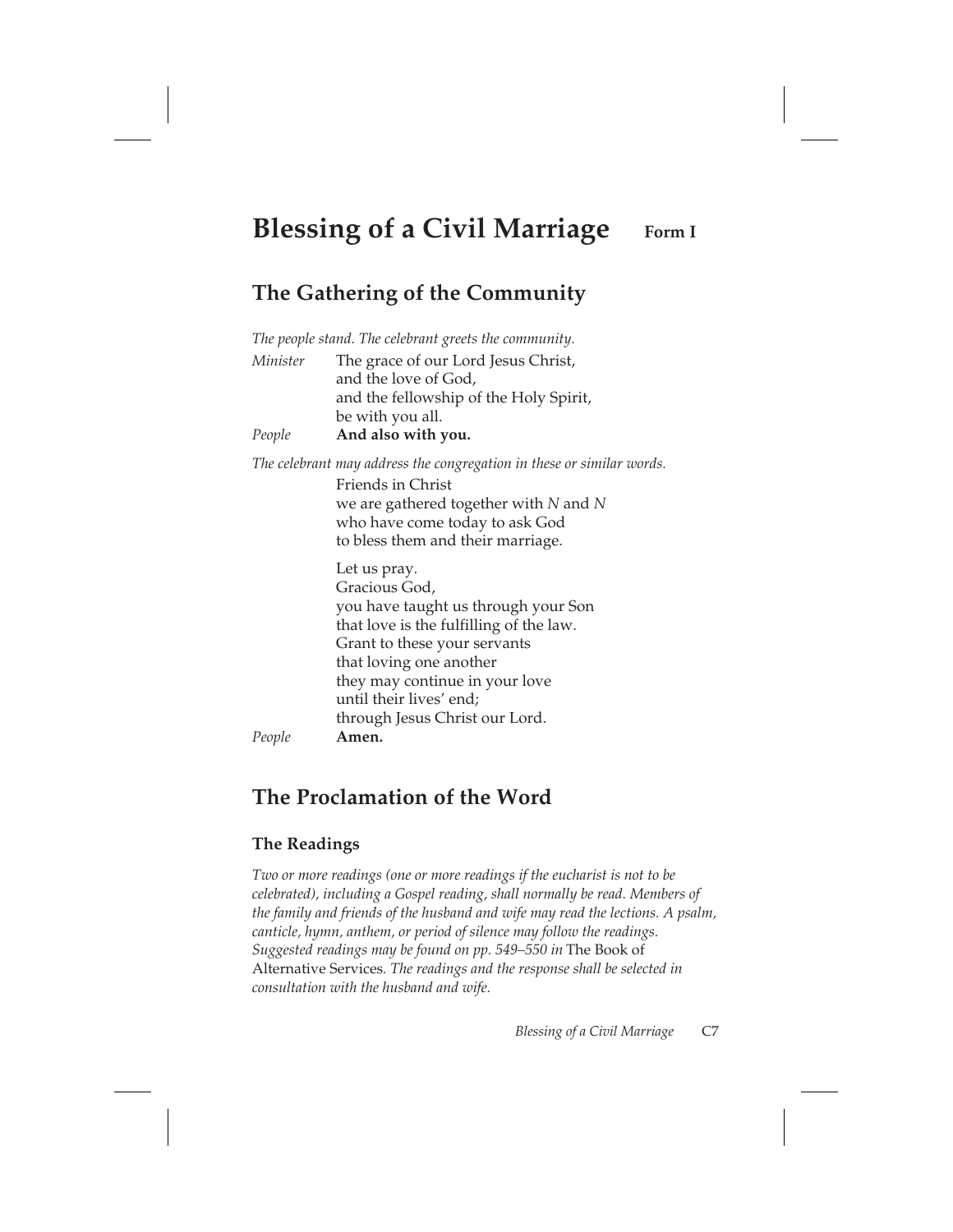*At the conclusion of readings from the Old Testament, and New Testament lections other than the Gospels, the reader says,*

The word of the Lord.

*People* **Thanks be to God.**

*Silence maybe kept. A psalm, hymn, or anthem may follow.*

*All stand for the Gospel.*

| Reader<br>People | The Lord be with you.<br>And also with you.                       |
|------------------|-------------------------------------------------------------------|
| Reader           | The Holy Gospel of our Lord Jesus Christ<br>according to $\ldots$ |
| People           | Glory to you, Lord Jesus Christ.                                  |

*At the conclusion of the Gospel, the reader says,*

The Gospel of Christ. *People* **Praise to you, Lord Jesus Christ.**

*A sermon may follow.*

*The husband and wife present themselves before the presiding minister, who asks them in turn the following question, to which each individually makes response.*

> *N* do you here, in the presence of God and of this congregation, affirm and renew the commitment you made when you bound yourself to *N* in holy marriage?

*Response* I do, and I ask God to bless our marriage.

## **The Prayers of the People**

*The Prayers of the People may be led by a friend or member of a family of the husband and wife, or by the celebrant or another minister.*

*Leader* Let us pray. Almighty God, in whom we live and move and have our being, look graciously upon the world which you have made and for which your Son gave his life, and especially on all whom you make to be one flesh in holy marriage. May their lives together be a sacrament of your love to this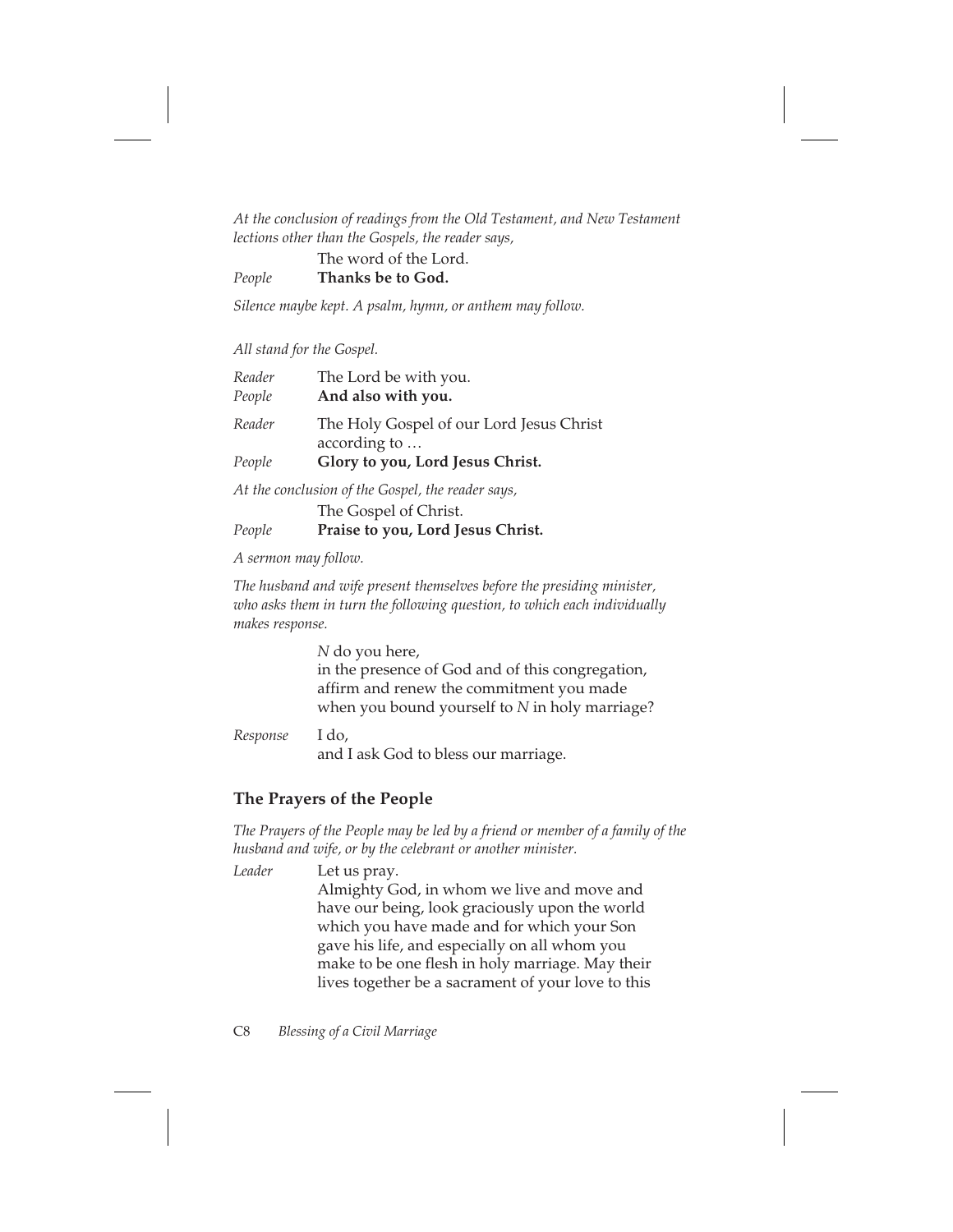| People           | broken world, so that unity may overcome<br>estrangement, forgiveness heal guilt, and joy<br>overcome despair.<br>Lord, in your mercy,<br>Hear our prayer.                               |
|------------------|------------------------------------------------------------------------------------------------------------------------------------------------------------------------------------------|
| Leader<br>People | May $N$ and $N$ so continue in marriage that the<br>strength of their love may enrich our common life<br>and be a sign of your faithfulness.<br>Lord, in your mercy,<br>Hear our prayer. |
|                  |                                                                                                                                                                                          |
| Leader           | May those who have come to join $N$ and $N$ in<br>prayer for God's blessing find their lives<br>strengthened and their loyalties confirmed.<br>Lord, in your mercy,                      |
| People           | Hear our prayer.                                                                                                                                                                         |

*Other suitable prayers may be offered.*

### **The Blessing of the Marriage**

*The people remain standing. The husband and wife kneel, and the celebrant says one of the following prayers.*

Most gracious God, we give you thanks for your tender love in sending Jesus Christ to come among us, to be born of a human mother, and to make the way of the cross to be the way of life. We thank you, also, for consecrating the union of man and woman in his name. By the power of your Holy Spirit, pour out the abundance of your blessing upon this man and this woman. Defend them from every enemy. Lead them into all peace. Let their love for each other be a seal upon their hearts, a mantle about their shoulders, and a crown upon their foreheads. Bless them in their work and in their companionship; in their sleeping and in their waking; in their joys and in their sorrows; in their life and in their death. Finally, in your mercy, bring them to that table where your saints feast for ever in your heavenly home; through Jesus Christ our Lord, who with you and the Holy Spirit lives and reigns, one God, for ever and ever.

*People* **Amen.**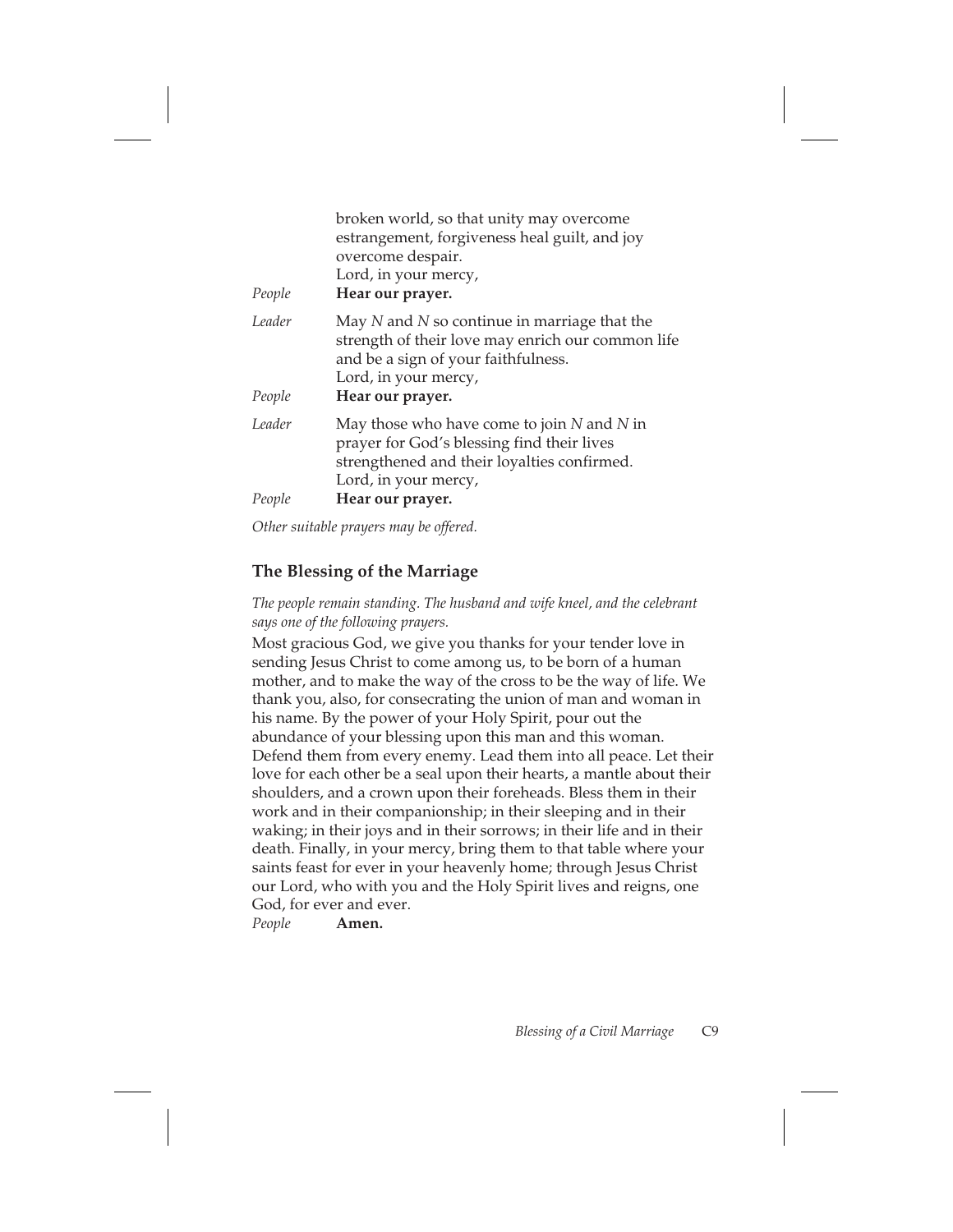*Celebrant* O God, you have so consecrated the covenant of marriage that in it is represented the spiritual unity between Christ and his Church. Send therefore your blessing upon these your servants, that they may so love, honour, and cherish each other in faithfulness and patience, in wisdom and true godliness, that their home may be a haven of blessing and peace; through Jesus Christ our Lord, who lives and reigns with you and the Holy Spirit, one God, now and for ever.

*The husband and wife still kneeling, the celebrant adds this blessing.*

God the Father, God the Son, God the Holy Spirit, bless, preserve, and keep you; the Lord look upon you with favour and fill you with all spiritual benediction and grace; that you may faithfully live together in this life, and in the age to come have life everlasting.

*People* **Amen.**

*If the eucharist is not to be celebrated, the Lord's Prayer (p. 211 in* The Book of Alternative Services*) is said at this time.*

*The congregation stands.*

### **The Peace**

*Celebrant* The peace of the Lord be always with you. *People* **And also with you.**

*Members of the congregation, husband and wife, ministers and people, may greet one another in the name of the Lord.*

### **The Celebration of the Eucharist**

### **The Preparation of the Gifts**

*If the eucharist is to be celebrated, the service continues with the preparation of the gifts. The bread and wine may be presented to the celebrant by the husband and wife.*

*Or*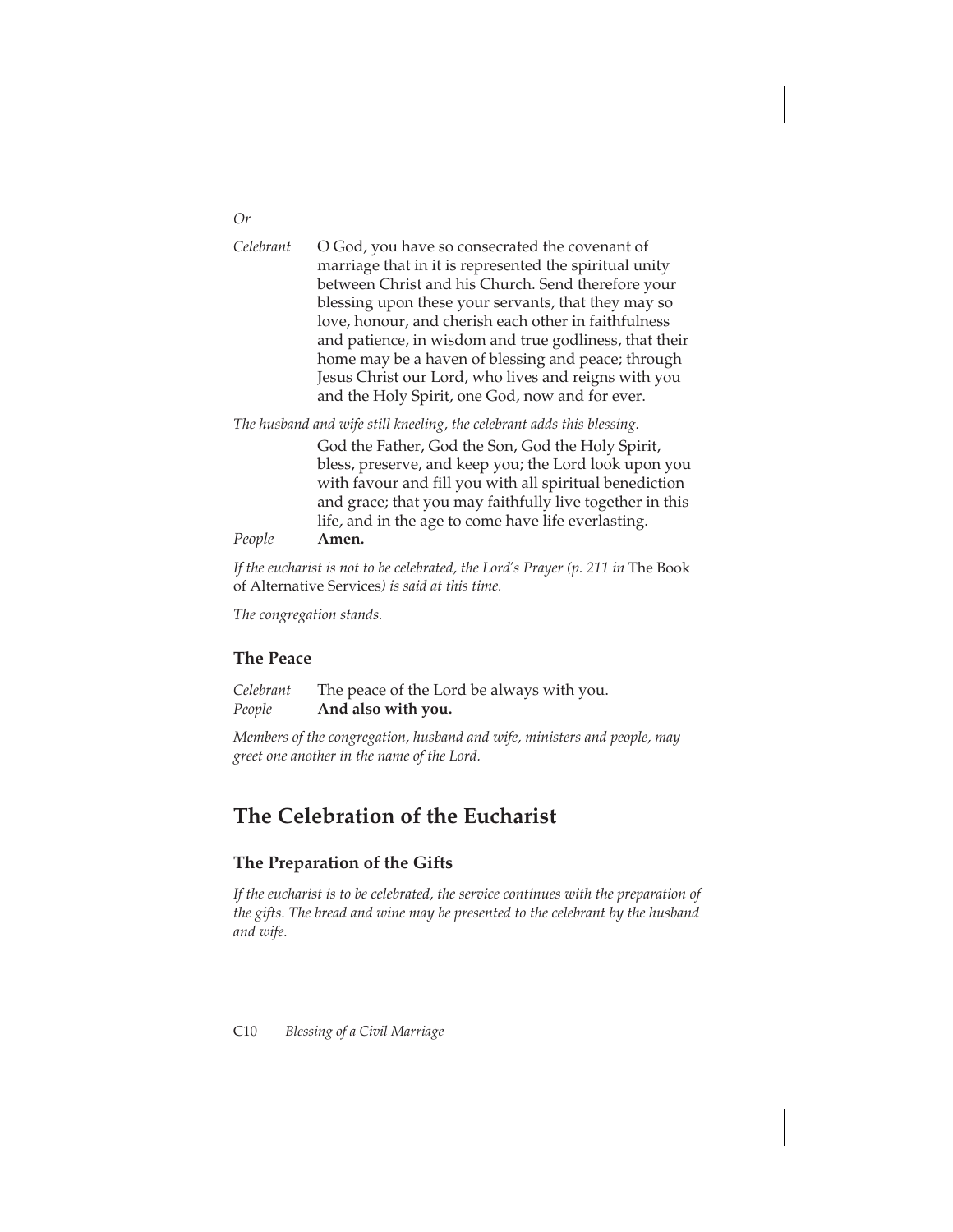### **The Prayer Over the Gifts**

*When the gifts have been prepared, the celebrant may say the Prayer over the Gifts, as follows.*

God of the covenant, hear our prayer, and accept all we offer you this day. You have made *N* and *N* one in the sacrament of marriage. May the mystery of Christ's unselfish love, which we celebrate in this eucharist, increase their love for you and for each other; through Christ our Lord. *People* **Amen.**

### **The Great Thanksgiving**

*The celebrant continues with the Great Thanksgiving. Either Eucharistic Prayer 1 on pp. 193–195 in* The Book of Alternative Services *or the eucharistic prayer on pp. 536–538 in* The Book of Alternative Services *is appropriate. At the conclusion of the Great Thanksgiving the Lord's Prayer is said.*

### **The Lord's Prayer**

| Celebrant | As our Saviour taught us, let us pray.  |
|-----------|-----------------------------------------|
| All       | Our Father in heaven,                   |
|           | hallowed be your name,                  |
|           | your kingdom come,                      |
|           | your will be done,                      |
|           | on earth as in heaven.                  |
|           | Give us today our daily bread.          |
|           | Forgive us our sins                     |
|           | as we forgive those who sin against us. |
|           | Save us from the time of trial,         |
|           | and deliver us from evil.               |
|           | For the kingdom, the power,             |
|           | and the glory are yours,                |
|           | now and for ever. Amen.                 |
|           |                                         |

*Or*

*Celebrant* And now, as our Saviour Christ has taught us, we are bold to say,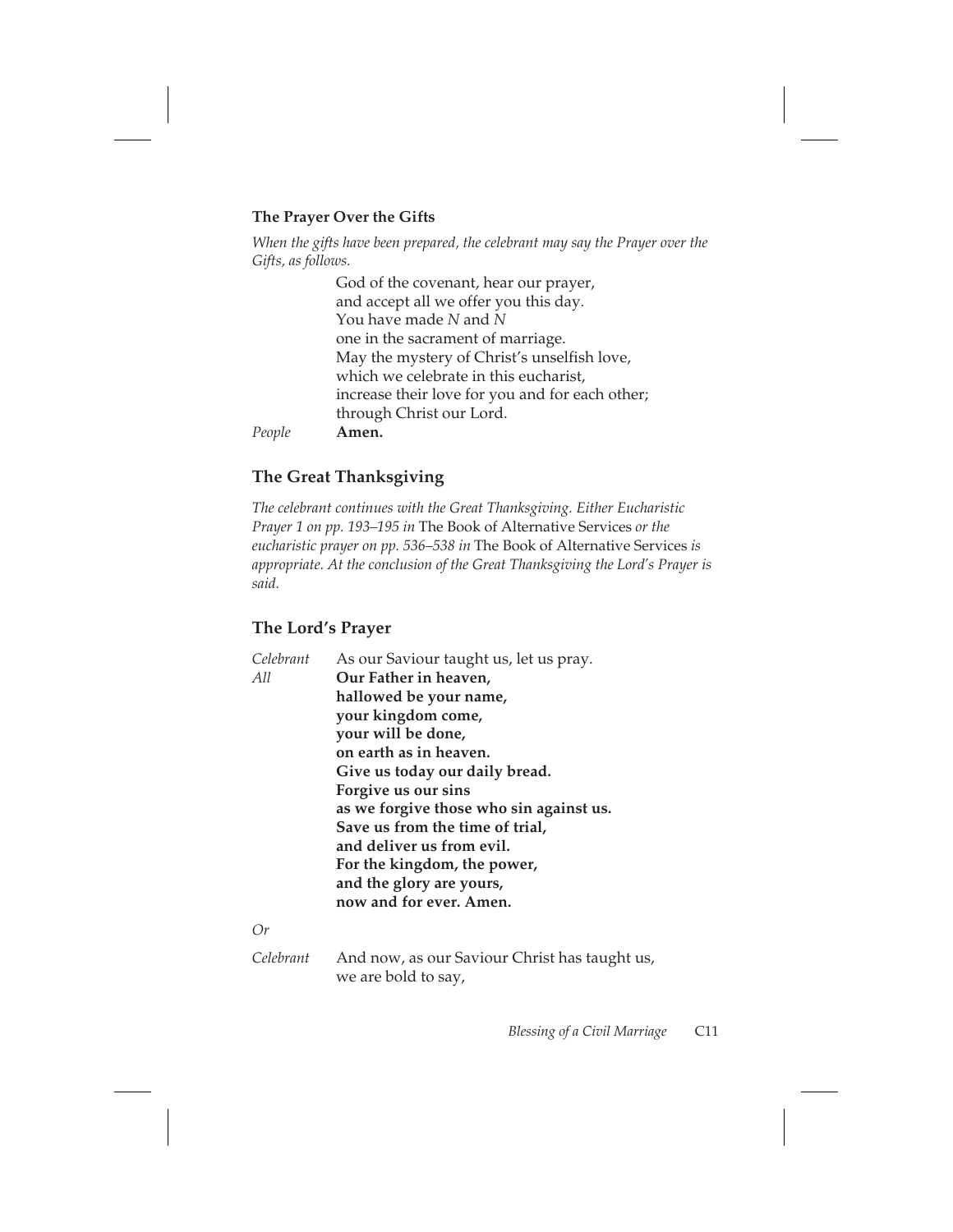*All* **Our Father, who art in heaven, hallowed be thy name, thy kingdom come, thy will be done, on earth as it is in heaven. Give us this day our daily bread. And forgive us our trespasses, as we forgive those who trespass against us. And lead us not into temptation, but deliver us from evil. For thine is the kingdom, the power, and the glory, for ever and ever. Amen.**

*Silence*

### **The Breaking of the Bread**

*The celebrant breaks the consecrated bread for distribution, and may say,*

We break the bread of life, and that life is the light of the world. *All* **God here among us, light in the midst of us, bring us to light and life.**

### **The Communion**

*The celebrant invites the people to share in communion and may say,*

*Celebrant* The gifts of God for the People of God. *People* **Thanks be to God.**

*The celebrant receives the sacrament first and then delivers it to the husband and wife, and to such of the congregation as wish to receive communion.*

*The sacrament is given with the following words.*

The body of Christ (given for you). The blood of Christ (shed for you).

*Or*

The body of Christ, the bread of heaven. The blood of Christ, the cup of salvation.

*The communicant responds each time, Amen.*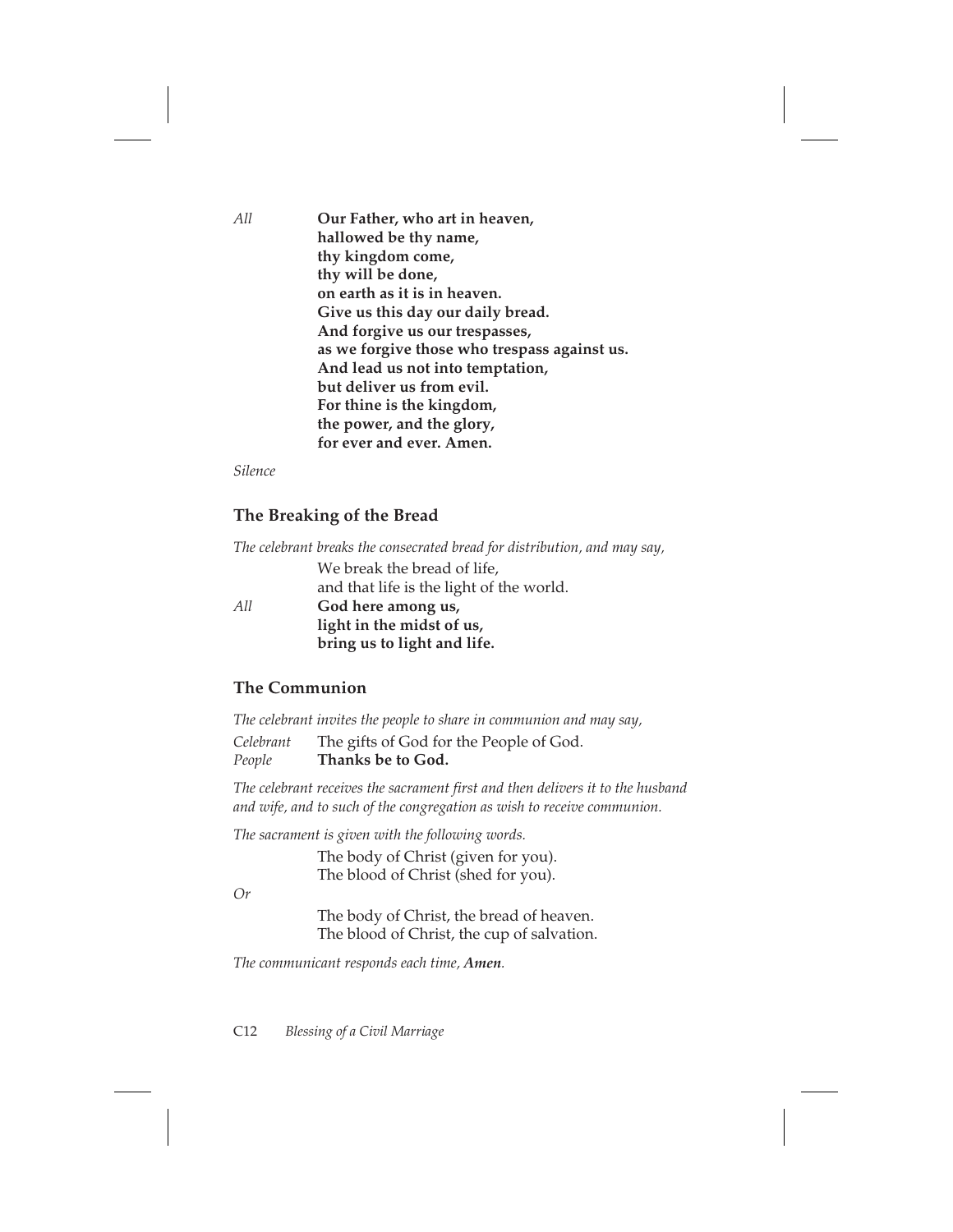### **Prayer after Communion**

*Celebrant* Let us pray.

*Standing, the congregation prays in silence. The celebrant then says,*

Gracious God, may *N* and *N*, who are bound together in these holy mysteries, continue in one heart and soul. May they live in fidelity and peace and obtain those eternal joys prepared for all who love you; through your Son, Jesus Christ the Lord. *People* **Amen.**

*Then the following doxology may be said.*

|           | Then the following abxology may be said.    |
|-----------|---------------------------------------------|
| Celebrant | Glory to God,                               |
| People    | whose power, working in us,                 |
|           | can do infinitely more                      |
|           | than we can ask or imagine.                 |
|           | Glory to God from generation to generation, |
|           | in the Church and in Christ Jesus,          |
|           | for ever and ever. Amen.                    |

### **Dismissal**

*The celebrant may bless the people. The deacon, or other leader, dismisses the people saying,*

| Leader | Go in peace to love and serve the Lord. |
|--------|-----------------------------------------|
| People | Thanks be to God.                       |

*From Easter Day through the Day of Pentecost,* **Alleluia** *may be added to the dismissal and the people's response.*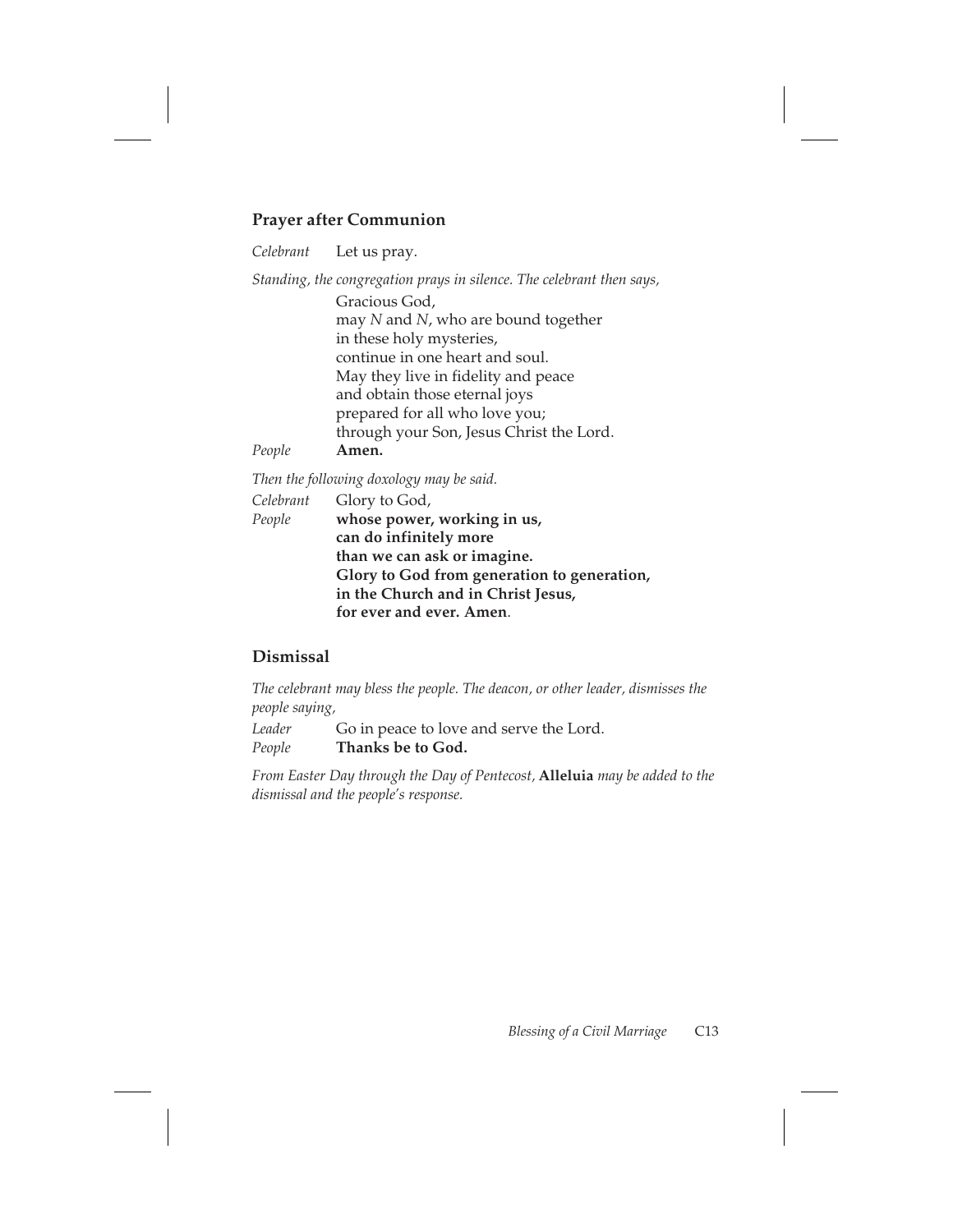### **Blessing and Celebration After a Civil Marriage Form II**

In 1964 *The Canadian Book of Occasional Offices* was published at the request of the House of Bishops. Among the rites contained in the book was "The Blessing of a Civil Marriage." At that time the rite was authorized for use when a priest was satisfied "that the Marriage is worthy of the Church's blessing." The rite was quite simple, with the priest asking the couple to promise lifelong fidelity, after which a series of prayers asked for God's grace and blessing of the marriage.

When *The Book of Alternative Services* was authorized for use in the Anglican Church of Canada, the Doctrine and Worship Committee of the General Synod recognized the need for a book of occasional celebrations in the spirit and language of the alternative rites. In 1992 *Occasional Celebrations of the Anglican Church of Canada* appeared with a short rite for the "Blessing of a Civil Marriage." Following the example of the 1964 book, the rite simply asked the couple to "affirm and renew the commitment" made in their marriage. A series of prayers for the couple then followed, concluding with the nuptial blessing and, if desired, the celebration of the eucharist.

The General Synod of 2001 requested that a new rite for the blessing and celebration of a civil marriage be produced for presentation at the General Synod of 2004. The Faith, Worship and Ministry Committee of General Synod reviewed the existing text and created a more expansive liturgy. General Synod 2004 resolved to "authorize the *Blessing and Celebration After a Civil Marriage* (between a man and a woman) for use where permitted by the local Ordinary. The title, "Blessing and Celebration After a Civil Marriage" reflects the church's recognition of the validity of marriages that have been solemnized in accordance with its understanding of marriage, whether or not the exchange of vows took place in the context of an act of worship presided over by an ordained minister. (The role of an ordained minister in the marriage service is to pray for God's blessing on the marriage. The ministers of the marriage are the man and the woman who marry each other.)

Members of the Ministry and Worship Working Group 2001–2004: the Rt. Rev'd Fred Hiltz, the Ven. Jane Humphreys, Mr. Dion Lewis, the Rev'd Michael Mills, Canon Murray Still, the Very Rev'd Peter Wall.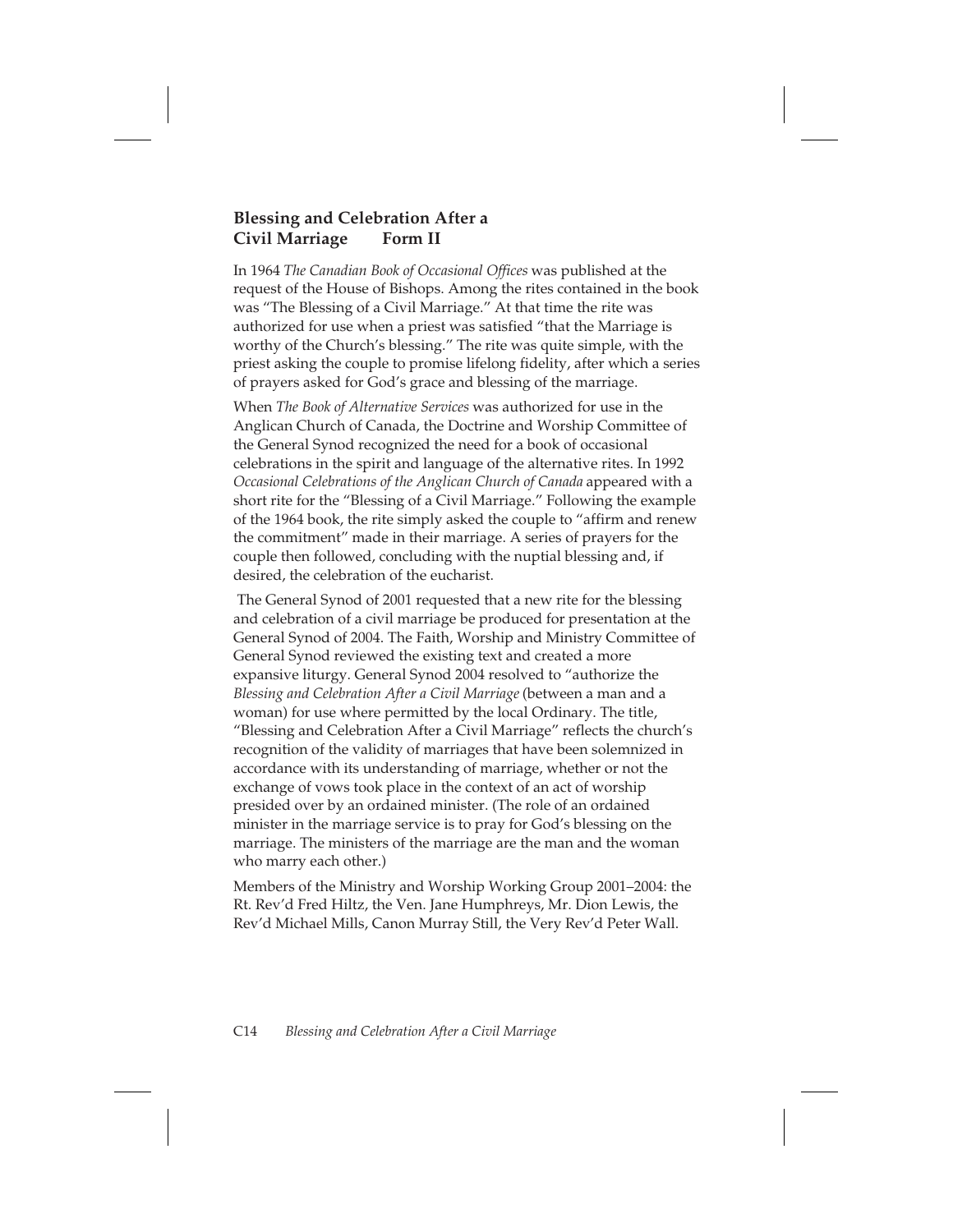## **Blessing and Celebration After a Civil Marriage Form II**

### **The Gathering of the Community**

*The people stand. The couple stands before the presiding minister (presider), who shall be a priest or a bishop.*

| Presider<br>People | The grace of our Lord Jesus Christ,<br>and the love of God,<br>and the fellowship of the Holy Spirit,<br>be with you all.<br>And also with you.                                                                                                                                            |
|--------------------|--------------------------------------------------------------------------------------------------------------------------------------------------------------------------------------------------------------------------------------------------------------------------------------------|
| Presider           | Dear Friends, we have come together in the<br>presence of God to celebrate the marriage of<br>N and N and to rejoice with them.                                                                                                                                                            |
|                    | Marriage is a gift of God and a means of his grace,<br>in which man and woman become one flesh. It is<br>God's purpose that, as husband and wife give<br>themselves to each other in love, they shall grow<br>together and be united in that love, as Christ is<br>united with his Church. |
|                    | The union of man and woman in heart, body, and<br>mind is intended for their mutual comfort and<br>help, that they may know each other with delight<br>and tenderness in acts of love [and that they may<br>be blessed in the procreation, care, and upbringing<br>of children].           |
|                    | In marriage, husband and wife give themselves to<br>each other, to care for each other in good times<br>and in bad. They are linked to each other's families,<br>and they begin a new life in the community.                                                                               |
|                    | It is a way of life that all should reverence, and<br>none should undertake lightly.                                                                                                                                                                                                       |
|                    |                                                                                                                                                                                                                                                                                            |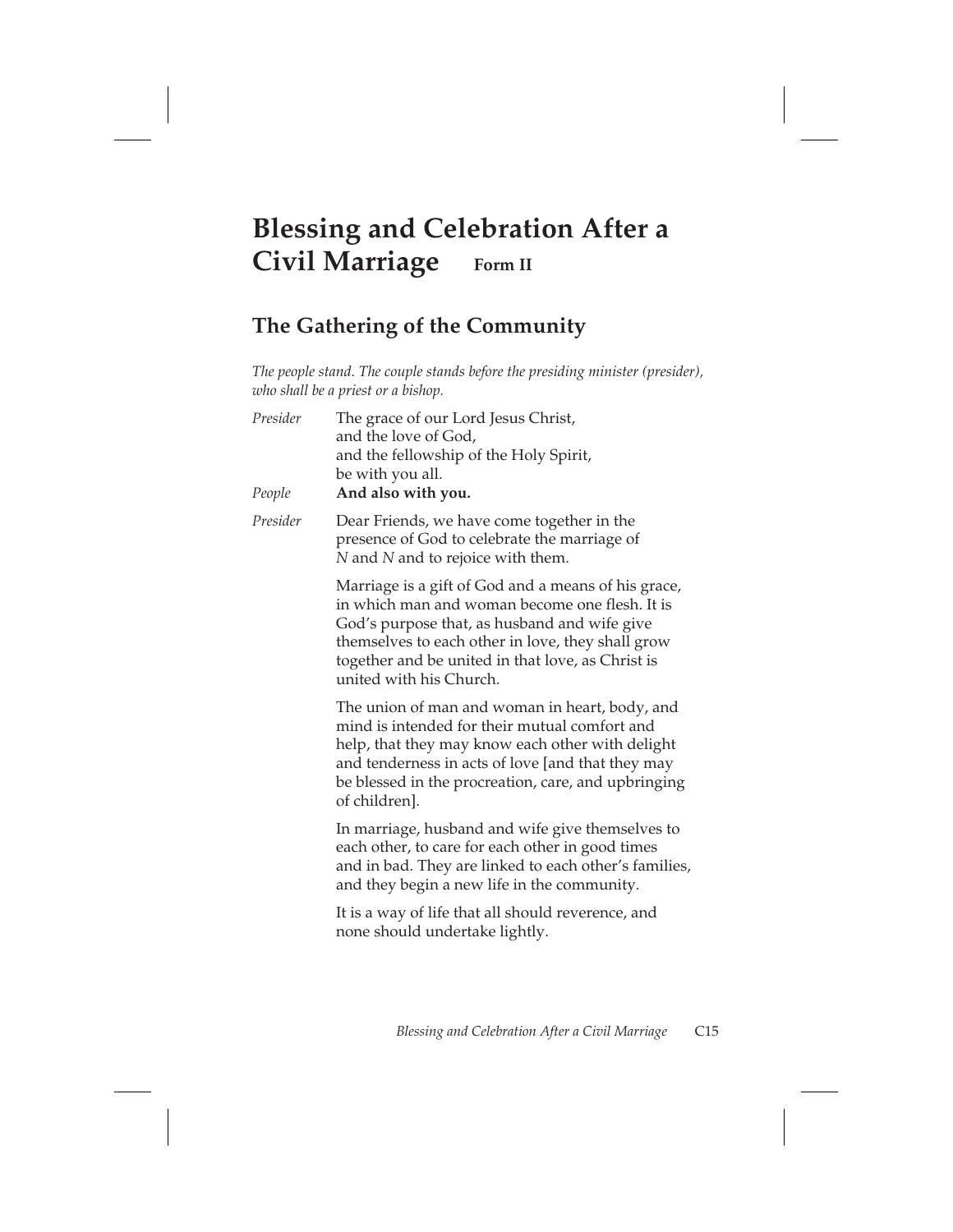|        | We pray with them that by God's help N and<br>N may fulfill his purpose for the whole of<br>their earthly life together. |
|--------|--------------------------------------------------------------------------------------------------------------------------|
|        | Let us pray.                                                                                                             |
|        | God our Father,<br>you have taught us through your Son                                                                   |
|        | that love is the fulfilling of the law.                                                                                  |
|        | Grant to these your servants                                                                                             |
|        | that loving one another,<br>they may continue in your love                                                               |
|        | until their lives' end;                                                                                                  |
|        | through Jesus Christ our Lord.                                                                                           |
| People | Amen.                                                                                                                    |

### **The Proclamation of the Word**

*Two or three readings, including a Gospel reading, shall normally be read. Members of the family and friends of the couple may read lessons. A psalm, canticle, hymn, anthem, or period of silence may follow the lessons. Suggested readings may be found on p. 549 (BAS). The readings and the response shall be selected in consultation with the couple.*

*At the conclusion of readings from the Old Testament and the New Testament writings other than the Gospels, the reader says,*

|        | The word of the Lord.                             |
|--------|---------------------------------------------------|
| People | Thanks be to God.                                 |
|        | All stand for the Gospel.                         |
| Reader | The Holy Gospel of our Lord Jesus Christ          |
|        | according to                                      |
| People | Glory to you, Lord Jesus Christ.                  |
|        | At the conclusion of the Gospel, the reader says, |
|        | The Gospel of Christ.                             |

*People* **Praise to you, Lord Jesus Christ.**

*A sermon may follow.*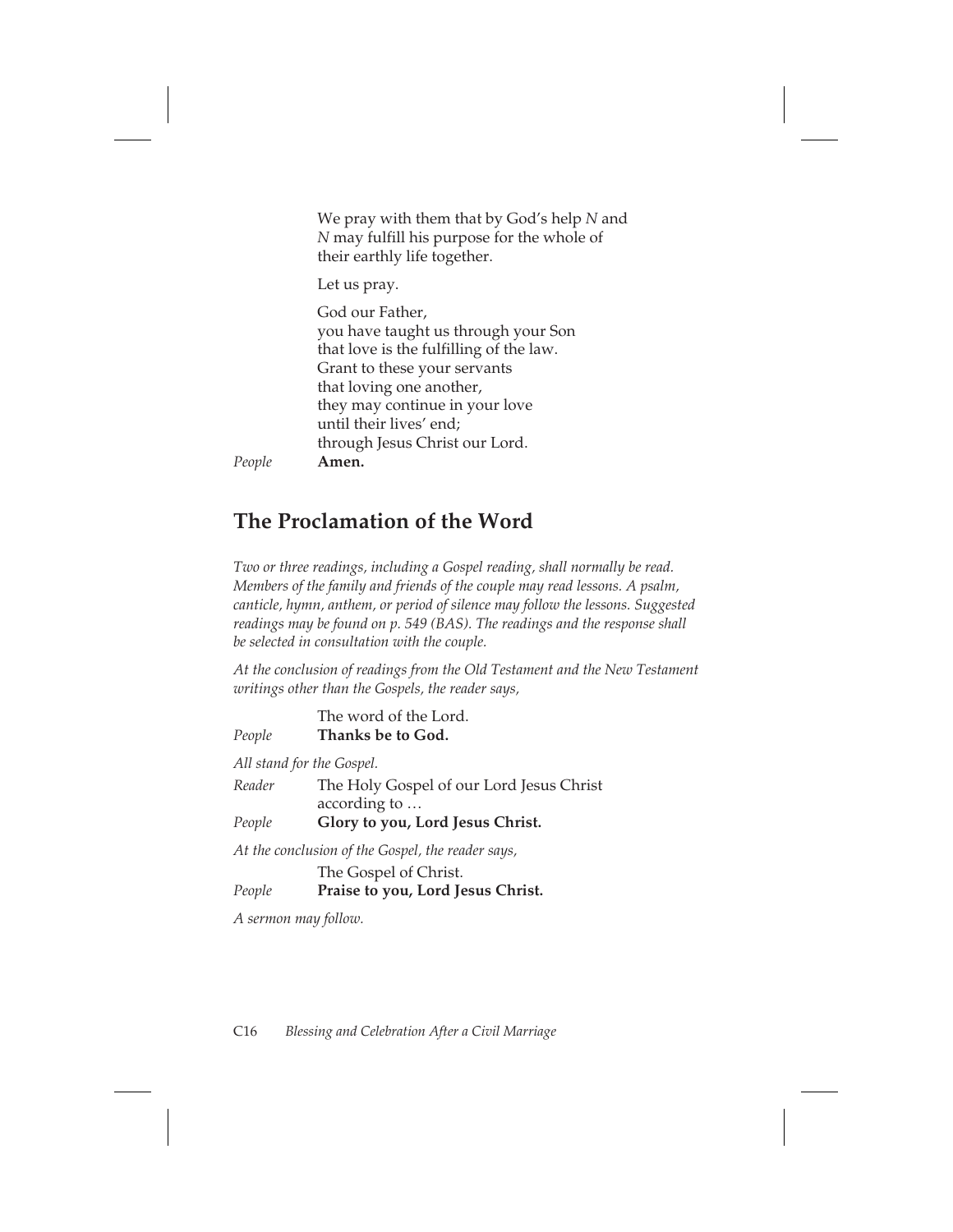### **The Blessing of the Marriage**

*The couple present themselves before the presiding minister, who asks them in turn the following question, to which each individually makes response.*

> *N*, do you here, in the presence of God and of this congregation, affirm and renew the commitment you made when you bound yourself to *N* in marriage?

*Response* I do.

*Then the couple shall say together,*

Acknowledging our union to be lifelong, until we are parted by death, we ask God to bless our marriage.

*The people remain standing. The couple kneels, and the presiding minister says one of the following prayers.*

> Most gracious God, we give you thanks for your tender love in sending Jesus Christ to come among us, to be born of a human mother, and to make the way of the cross to be the way of life. We thank you, also, for consecrating the union of man and woman in his name.

By the power of your Holy Spirit, pour out the abundance of your blessing upon this man and this woman.

Defend them from every enemy. Lead them into all peace. Let their love for each other be a seal upon their hearts, a mantle about their shoulders, and a crown upon their foreheads.

Bless them in their work and in their companionship; in their sleeping and in their waking; in their joys and in their sorrows; in their life and in their death.

Finally, in your mercy, bring them to that table where your saints feast for ever in your heavenly home; through Jesus Christ our Lord, who with you and the Holy Spirit lives and reigns, one God, for ever and ever.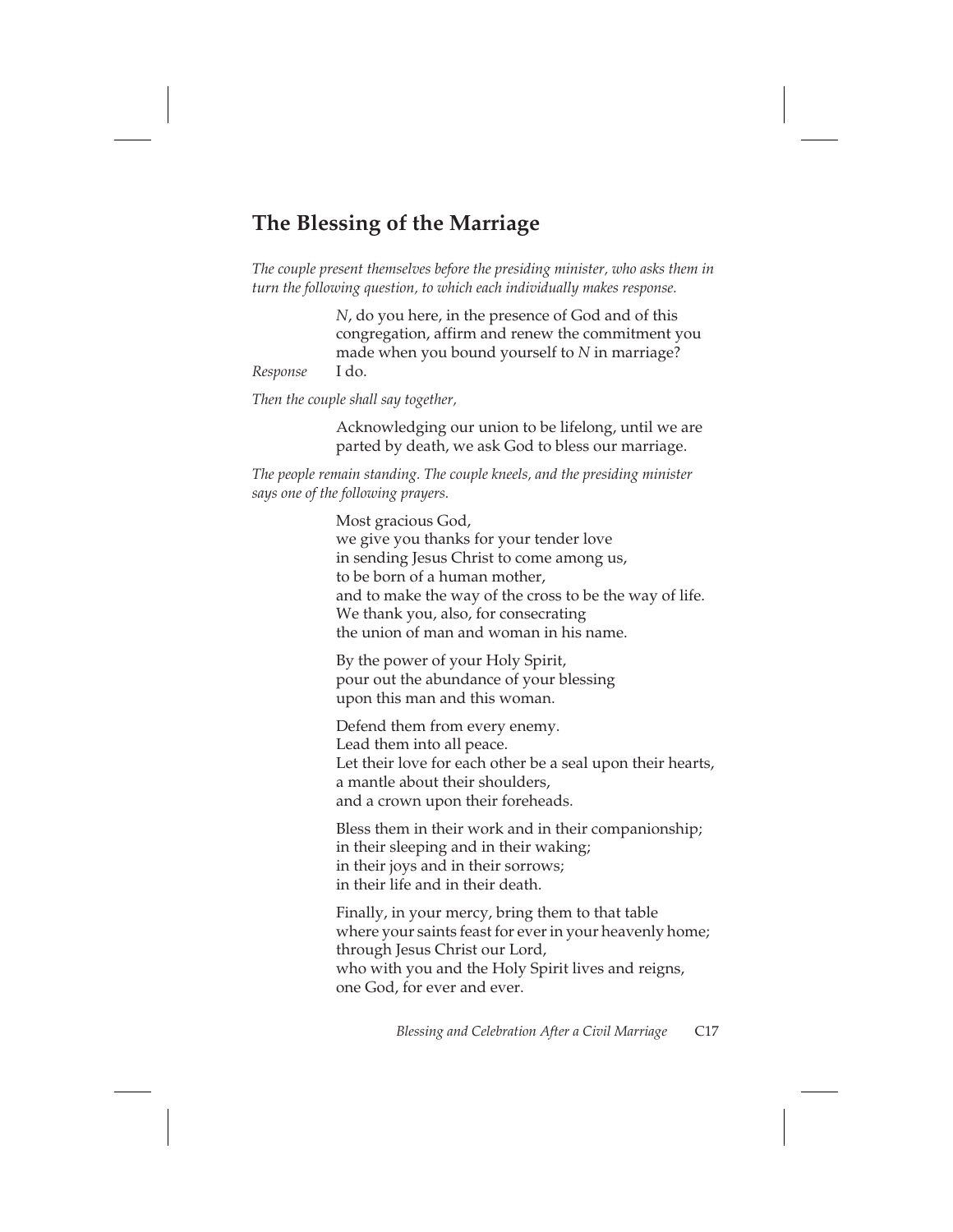| People | Amen.                                                                                                                                                                                                                                                                                                                                                       |
|--------|-------------------------------------------------------------------------------------------------------------------------------------------------------------------------------------------------------------------------------------------------------------------------------------------------------------------------------------------------------------|
| Or     | O God.<br>you have so consecrated the covenant of marriage<br>that in it is represented the spiritual unity<br>between Christ and his Church.                                                                                                                                                                                                               |
|        | Send therefore your blessing upon these servants,<br>that they may so love, honour, and cherish each other<br>in faithfulness and patience,<br>in wisdom and true godliness,<br>that their home may be a haven of blessing and peace;<br>through Jesus Christ our Lord,<br>who lives and reigns with you and the Holy Spirit,<br>one God, now and for ever. |
| People | Amen.                                                                                                                                                                                                                                                                                                                                                       |

### **The Giving and Receiving of Rings**

*If rings are to be given and received, the presiding minister receives the rings and addresses the congregation in these or similar words.*

> Dear friends in Christ, let us ask God to bless these rings.

*The community may pray silently. The presiding minister then says,*

Blessed are you, God of steadfast love, source of our joy and end of our hope. Bless these rings given and received that they may be symbols of the vow and covenant *N* and *N* have made in holy marriage, through Jesus Christ our Lord.

*People* **Amen.**

*Each places the ring on the ring-finger of the other's hand and says,*

*N*, I give you this ring as a symbol of my vow. With all that I am and all that I have, I honour you in the name of God.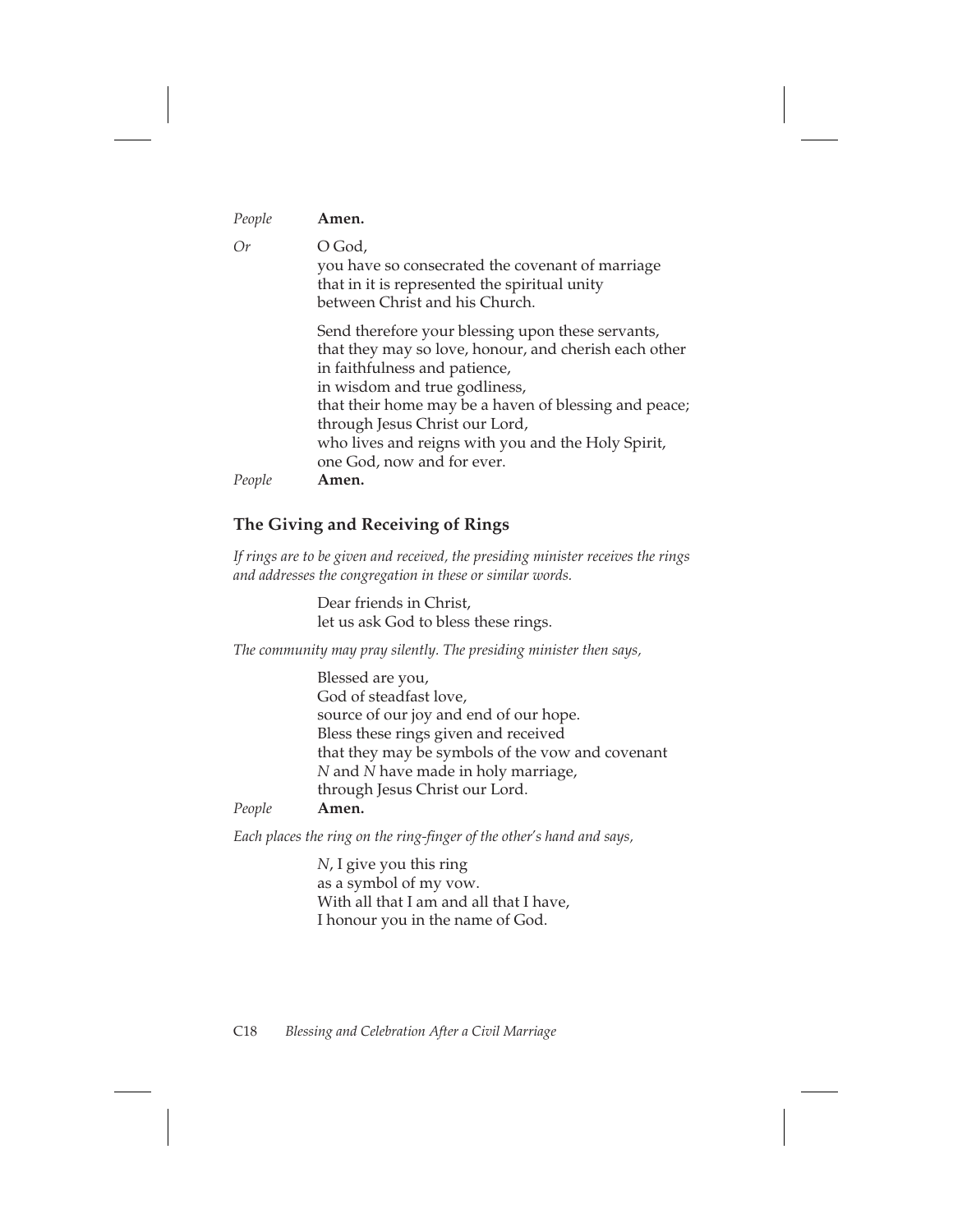*The presiding minister adds this blessing.*

God the Father, God the Son, God the Holy Spirit, bless, preserve, and keep you; the Lord look upon you with favour and fill you with all spiritual benediction and grace; that you may faithfully live together in this life, and in the age to come have life everlasting.

*People* **Amen.**

*The couple join right hands.*

Those whom God has joined together let no one put asunder. *People* **Amen.**

### **The Prayers of the People**

*The Prayers of the People may be led by a friend or member of a family of the husband and wife, or by the presiding minister or another minister.*

*Leader* Let us pray.

|        | Almighty God,<br>in whom we live and move and have our being,<br>look graciously upon the world which you have made<br>and for which your Son gave his life,<br>and especially on all whom you make<br>to be one flesh in holy marriage.<br>May their lives together<br>be a sacrament of your love to this broken world,<br>so that unity may overcome estrangement,<br>forgiveness heal guilt,<br>and joy overcome despair. |
|--------|-------------------------------------------------------------------------------------------------------------------------------------------------------------------------------------------------------------------------------------------------------------------------------------------------------------------------------------------------------------------------------------------------------------------------------|
| People | Lord, in your mercy,<br>Hear our prayer.                                                                                                                                                                                                                                                                                                                                                                                      |
| Leader | May $N$ and $N$ so live together<br>that the strength of their love<br>may enrich our common life<br>and become a sign of your faithfulness.                                                                                                                                                                                                                                                                                  |
| People | Lord, in your mercy,<br>Hear our prayer.                                                                                                                                                                                                                                                                                                                                                                                      |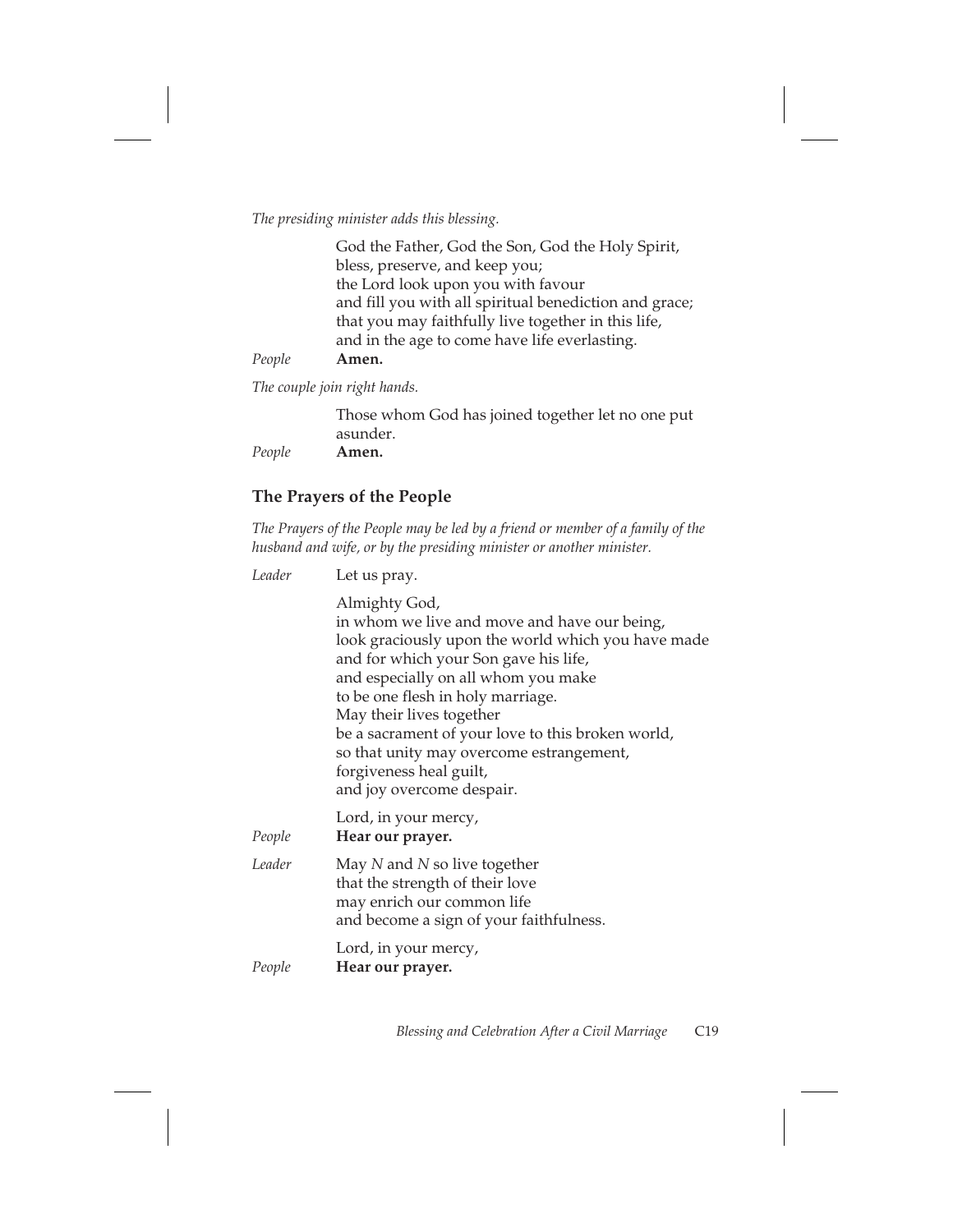| [Leader | May they receive the gifts and heritage of children<br>and the grace to bring them up to know and love you.                                |
|---------|--------------------------------------------------------------------------------------------------------------------------------------------|
| People  | Lord, in your mercy,<br>Hear our prayer.]                                                                                                  |
| Leader  | May their home be a place of truth, security, and love;<br>and their lives an example of concern for others.                               |
| People  | Lord, in your mercy,<br>Hear our prayer.                                                                                                   |
| Leader  | May those who have come to join<br>N and N in asking for God's blessing<br>find their lives strengthened<br>and their loyalties confirmed. |
| People  | Lord, in your mercy,<br>Hear our prayer.                                                                                                   |

*If the eucharist is not to be celebrated, the Lord's Prayer (p. C21) is said at this time.*

*The congregation stands.*

#### **The Peace**

*Presider* The peace of the Lord be always with you.<br>*People* **And also with you.** *People* **And also with you.**

*Members of the congregation, the couple, ministers and people, may greet one another in the name of the Lord.*

### **The Celebration of the Eucharist**

### **The Preparation of the Gifts**

*If the eucharist is to be celebrated, the service continues with the preparation of the gifts. The bread and wine may be presented by the couple.*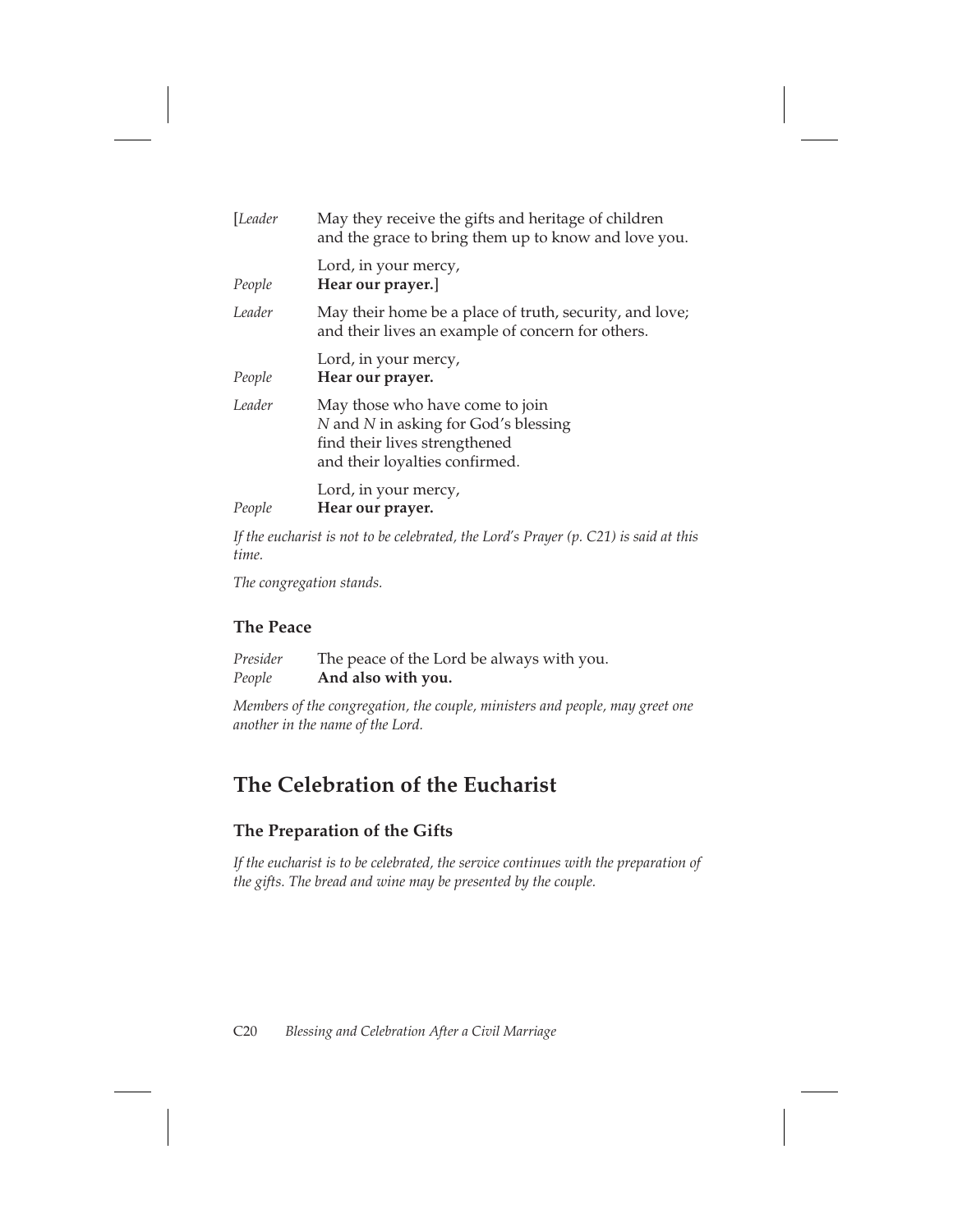#### **The Prayer over the Gifts**

*When the gifts have been prepared, the celebrant may say the Prayer over the Gifts, as follows.*

God of the covenant, hear our prayer, and accept all we offer you this day. You have made *N* and *N* one in the sacrament of marriage. May the mystery of Christ's unselfish love, which we celebrate in this eucharist, increase their love for you and for each other; through Jesus Christ our Lord. *People* **Amen.**

**The Great Thanksgiving**

*The celebrant continues with the Great Thanksgiving. Eucharistic Prayer 1 on pp. 193–195 in* The Book of Alternative Services *is appropriate. At the conclusion of the Great Thanksgiving, the Lord's Prayer is said.*

### **The Lord's Prayer**

| Celebrant | As our Saviour taught us, let us pray.  |
|-----------|-----------------------------------------|
| All       | Our Father in heaven,                   |
|           | hallowed be your name,                  |
|           | your kingdom come,                      |
|           | your will be done,                      |
|           | on earth as in heaven.                  |
|           | Give us today our daily bread.          |
|           | Forgive us our sins                     |
|           | as we forgive those who sin against us. |
|           | Save us from the time of trial,         |
|           | and deliver us from evil.               |
|           | For the kingdom, the power,             |
|           | and the glory are yours,                |
|           | now and for ever. Amen.                 |
|           |                                         |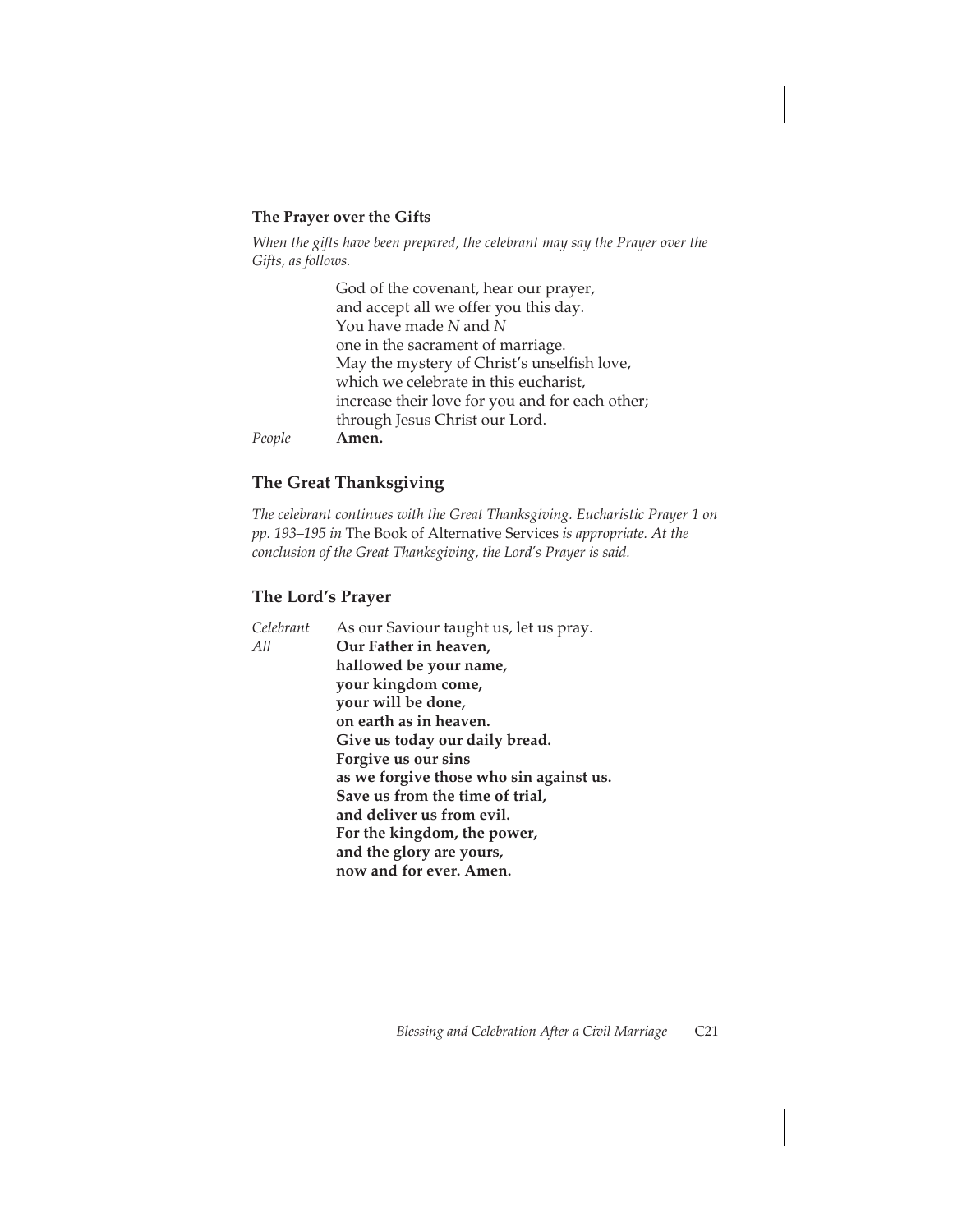| Celebrant | And now, as our Saviour Christ has taught us,<br>we are bold to say,                                                                                                                                                                                                                         |
|-----------|----------------------------------------------------------------------------------------------------------------------------------------------------------------------------------------------------------------------------------------------------------------------------------------------|
| All       | Our Father, who art in heaven,<br>hallowed be thy name,<br>thy kingdom come,<br>thy will be done,<br>on earth as it is in heaven.<br>Give us this day our daily bread.<br>And forgive us our trespasses,<br>as we forgive those who trespass against us.<br>And lead us not into temptation, |
|           | but deliver us from evil.<br>For thine is the kingdom,<br>the power, and the glory,<br>for ever and ever. Amen.                                                                                                                                                                              |
|           |                                                                                                                                                                                                                                                                                              |

*Silence*

*Or*

### **The Breaking of the Bread**

*The celebrant breaks the consecrated bread for distribution, and may say,*

|     | We break the bread of life,              |
|-----|------------------------------------------|
|     | And that life is the light of the world. |
| All | God here among us,                       |
|     | light in the midst of us,                |
|     | bring us to light and life.              |

### **The Communion**

*The celebrant invites the people to share in communion and may say,*

*Celebrant* The gifts of God for the People of God. *People* **Thanks be to God.**

*The celebrant receives the sacrament first and then delivers it to the husband and wife, and to such of the congregation as wish to receive communion.*

*The sacrament is given with the following words,*

The body of Christ (given for you). The blood of Christ (shed for you).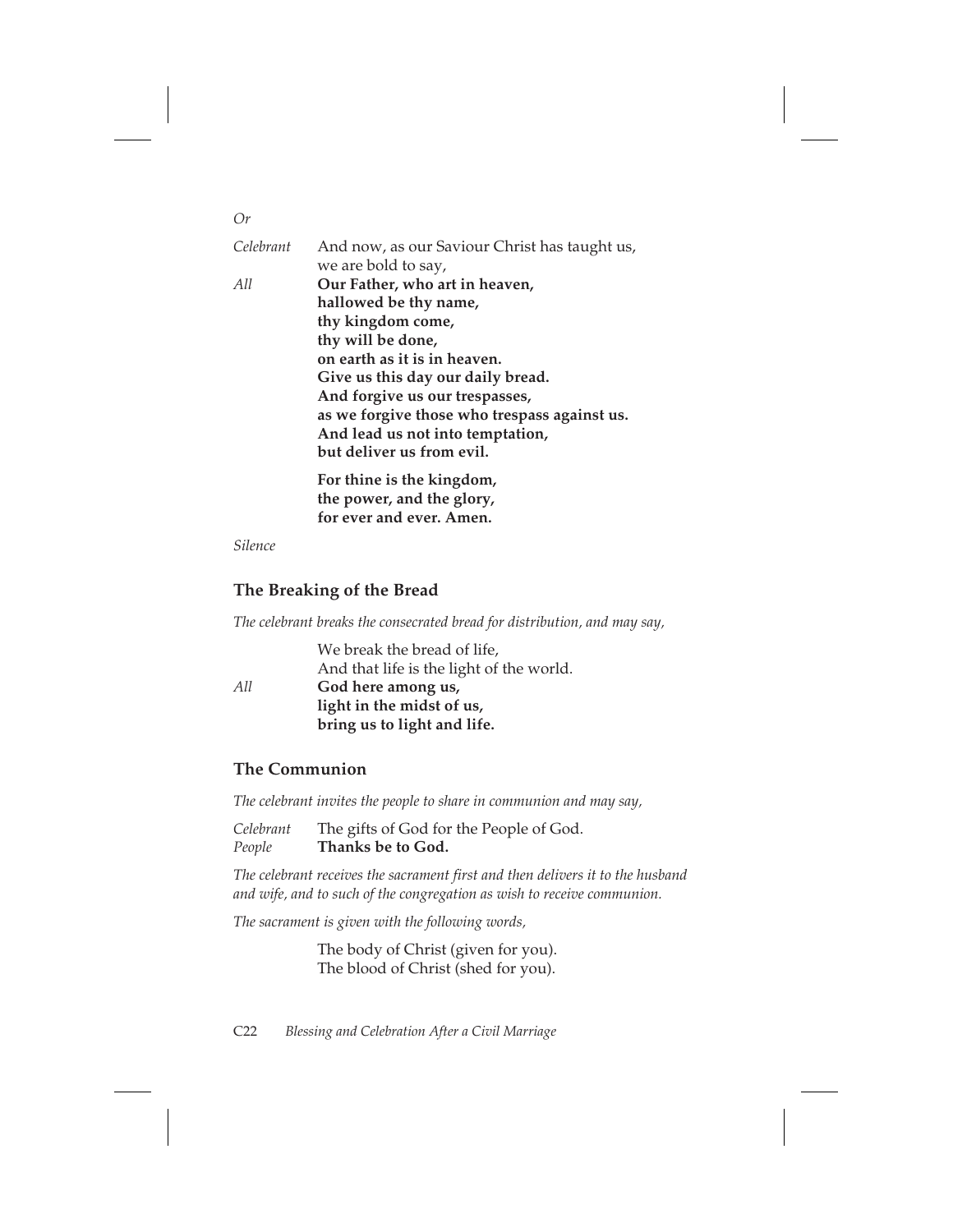*Or* The body of Christ, the bread of heaven. The blood of Christ, the cup of salvation.

*The communicant responds each time,* **Amen.**

### **Prayer after Communion**

*Celebrant* Let us pray.

*Standing, the congregation prays in silence. The celebrant then says,*

Gracious God, may *N* and *N*, who are bound together in these holy mysteries, continue in one heart and soul. May they live in fidelity and peace and obtain the eternal joys prepared for all who love you; through your Son, Jesus Christ the Lord. *People* **Amen.**

*Then the following doxology may be said.*

| Celebrant | Glory to God,                               |
|-----------|---------------------------------------------|
| People    | whose power, working in us,                 |
|           | can do infinitely more                      |
|           | than we can ask or imagine.                 |
|           | Glory to God from generation to generation, |
|           | in the Church and in Christ Jesus,          |
|           | for ever and ever. Amen.                    |

### **Dismissal**

*The celebrant may bless the people. The deacon, or other leader, dismisses the people saying,*

| Leader | Go in peace to love and serve the Lord. |
|--------|-----------------------------------------|
| People | Thanks be to God.                       |

*From Easter Day through the Day of Pentecost,* **Alleluia** *may be added to the dismissal and the people's response.*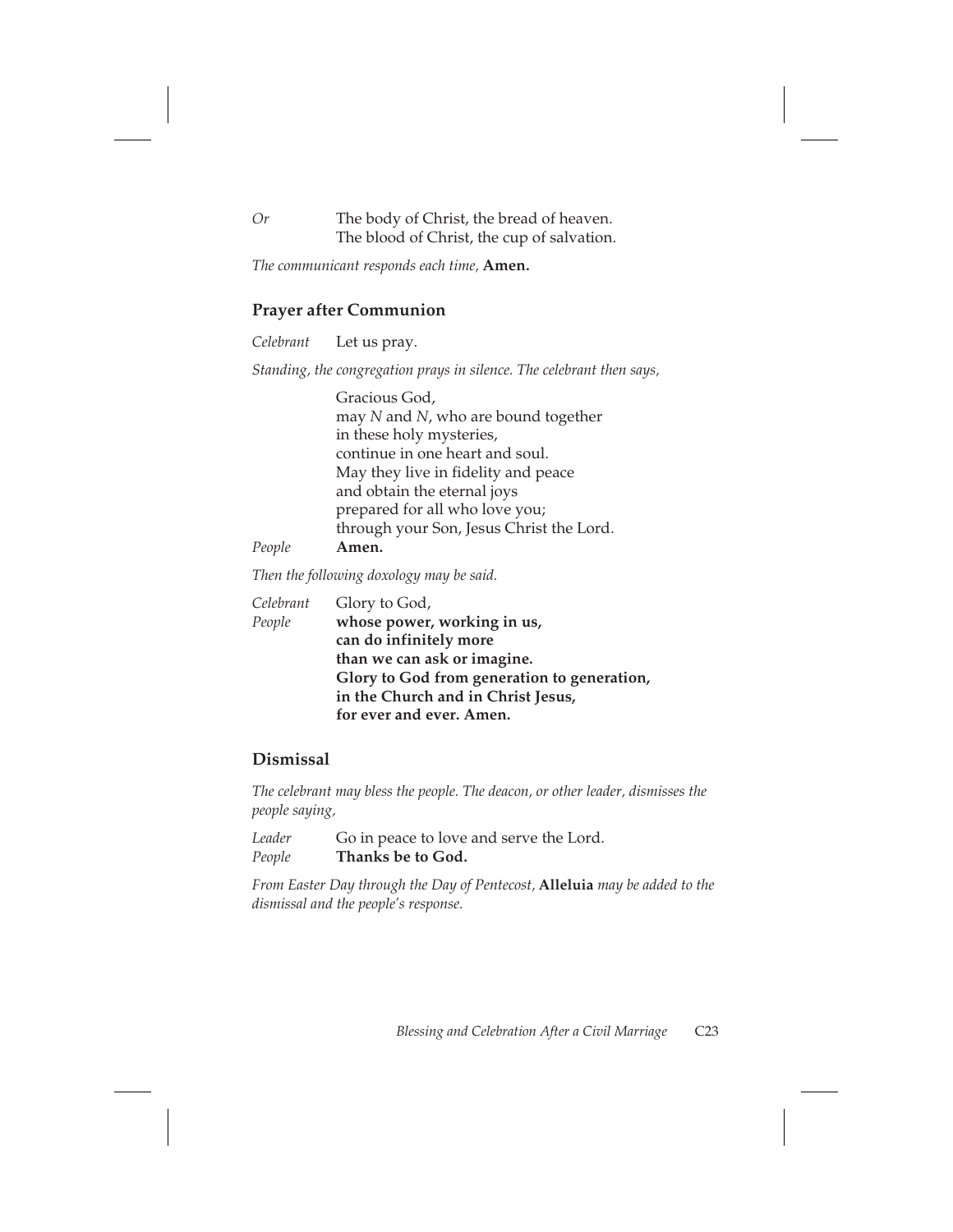### **At the Ending of a Marriage**

The Anglican Church of Canada understands marriage to be a life-long, binding relationship of love, commitment, and support. At the same time the church recognizes that some marriages falter and die. The present practice of the church reflects belief that Christians should support and minister to those whose marriages have failed, both during the time of distress and grief which accompanies divorce, and later if they seek to marry again. This practice is consistent with the ministry of Jesus who "did not break a bruised reed or quench a smouldering wick," (Mt 12.20) but who met people in their alienation and brokenness and offered healing and wholeness.

The service which follows is not intended to encourage divorce or to promote an indifferent attitude to marriage breakdown. It is intended to provide for a particular model of pastoral care which may be requested by some people whose marriage has died and has, consequently, ended in divorce. This service is not for everyone; it is for those who ask for it. They will be people who are deeply conscious of the solemn purpose with which they entered marriage and of the spiritual dimension of the vows they once took, and who wish to acknowledge the collapse and end of their marriage before God and their fellow-Christians in a similarly solemn form, and to pray for healing, wholeness, and new life.

One of the functions of religious rites, in times of crisis, is to provide for passage from peril to hope. Such rites generally consist of three parts: a moment of separation in which the particular situation is recognized, a moment of transition in which movement from past failure to future hope is described, and a moment of reintegration into the larger community. The rite offered here is intended to conform to this classical pattern, and in specifically Christian terms.

The text which follows may be adapted as pastoral situations require. It may be important to provide opportunity for the acknowledgement of bitterness, anger, or guilt in terms more personal than a generalized text can suggest. At the same time, those who use this text should remember that its ultimate purpose is to provide for the prayerful choice of new life where death might otherwise prevail (see Dt 30.19 and Jn 10.10) and for the deliberate embrace of the future as opportunity for love and service.

When the eucharist is celebrated in conjunction with this service, Eucharistic Prayer 4 in *The Book of Alternative Services is* particularly appropriate.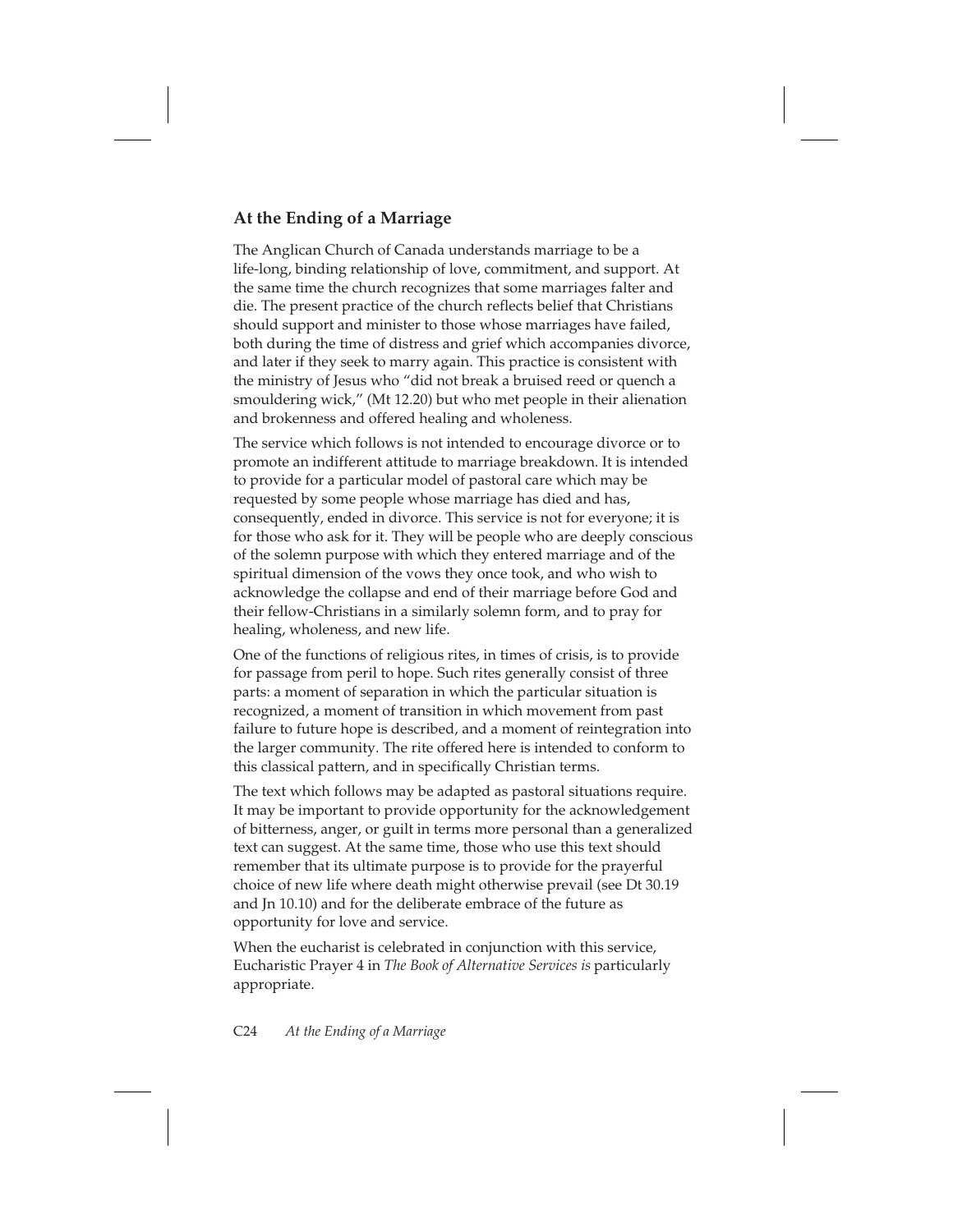## **At the Ending of a Marriage**

### **The Gathering of the Community**

|                  | The leader greets the community.                                                                                                                                                                                                                                                                                                         |
|------------------|------------------------------------------------------------------------------------------------------------------------------------------------------------------------------------------------------------------------------------------------------------------------------------------------------------------------------------------|
| Leader<br>People | The grace of our Lord Jesus Christ<br>and the love of God,<br>and the fellowship of the Holy Spirit<br>be with you all.<br>And also with you.                                                                                                                                                                                            |
| Leader           | Dear friends in Christ,<br>we have come here today with $N$ ,<br>to acknowledge before God<br>that <i>his/her</i> marriage has ended.                                                                                                                                                                                                    |
|                  | Marriage is intended as a lifelong commitment,<br>in which husband and wife<br>give themselves to each other,<br>to care for each other in good times and bad.<br>They are linked to each other's families,<br>and they begin a new life together<br>in the community.                                                                   |
|                  | Sometimes, however, despite good efforts,<br>human frailty destroys marriage,<br>changing mutual comfort and help<br>into brokenness and pain.                                                                                                                                                                                           |
|                  | When a marriage ends in this way,<br>memories are tarnished.<br>and hopes and dreams are dashed.<br>Many people are affected,<br>family relationships may end,<br>friends are saddened,<br>and a time of mourning ensues.<br>It is to acknowledge this,<br>and to pray for healing and wholeness,<br>that we gather here with $N$ today. |
|                  | Let us pray.                                                                                                                                                                                                                                                                                                                             |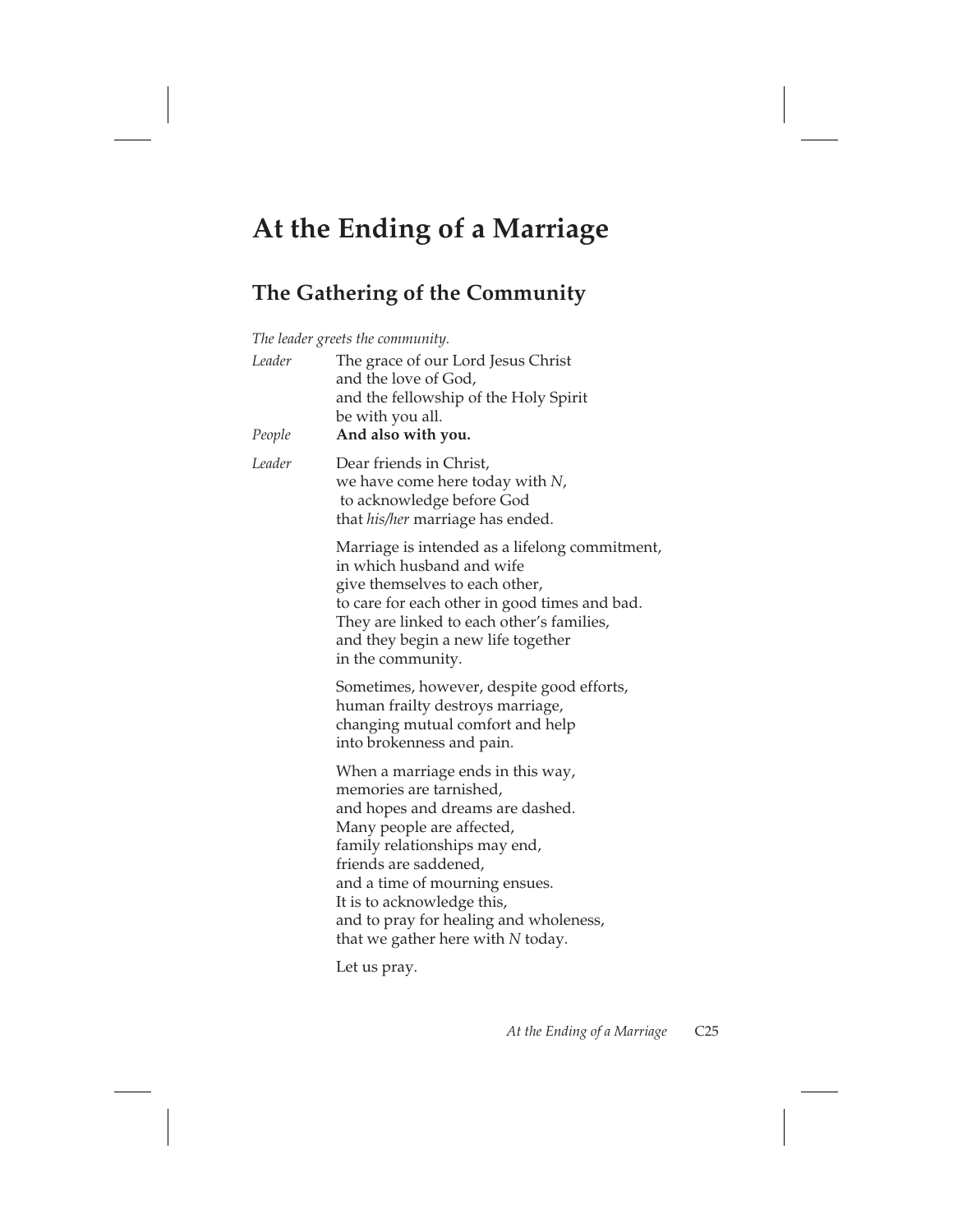Almighty God, you enlighten every heart. Give comfort and healing to your people gathered here today. Enable us, with *N*, to acknowledge what has been lost, and to turn to you in faith and hope, trusting in the new life that lies ahead, through Jesus Christ our Lord. **Amen**.

### **The Proclamation of the Word**

### **The Readings**

*One or more passages of scripture may be read, such as Ec 3.1–8, Lam 3.22–26, Rom 8.31–39, Mt 11.28–30. Psalms 23, 121, or 130 may be recited. If there is a celebration of the eucharist there shall be two readings, one of which shall be from the Gospels.*

*A time of reflection may follow.*

### **Intercessions and Thanksgivings**

*Intercessions or thanksgivings may be offered for all whose lives have been affected by this ending of a marriage*

*children*

*family and friends who are divided*

*supporting friends*

*the future.*

*All or part of the following forms may be used.*

*Leader* Let us pray for all whose lives have been affected by the ending of this marriage, saying, "Hear our prayer."

[*Leader* God of wisdom and understanding whose Son Jesus loved children and blessed them, bless the children of *N* and *N*. Strengthen them, calm their fears, heal their wounds.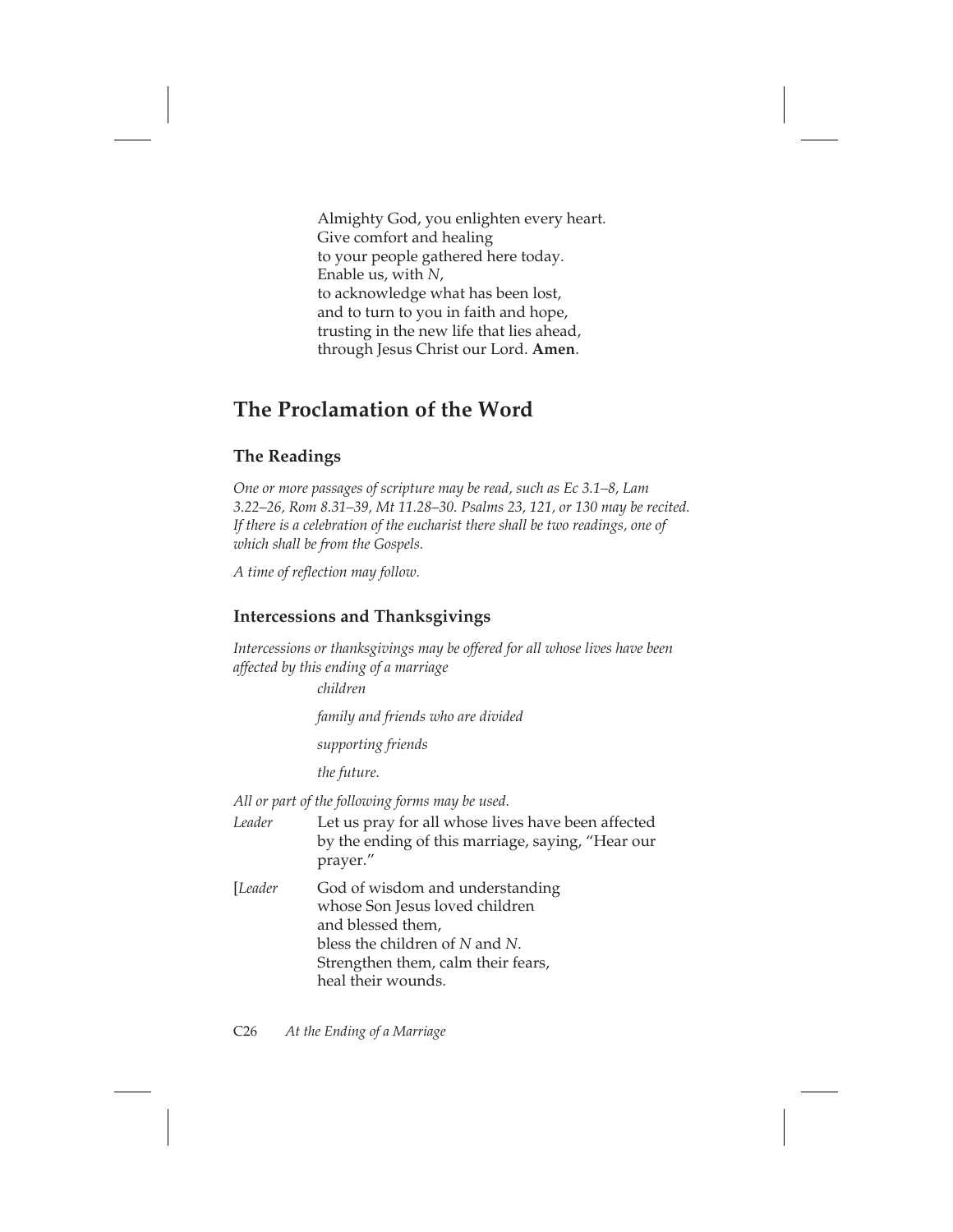| People | Help them to grow in the knowledge of your love.<br>Comfort them,<br>that they may know the newness of life<br>that can come from sadness and brokenness.<br>Keep them in your loving care, today and always.<br>Lord, in your mercy,<br>Hear our prayer.]                                                                                                                                                                                                                                                       |
|--------|------------------------------------------------------------------------------------------------------------------------------------------------------------------------------------------------------------------------------------------------------------------------------------------------------------------------------------------------------------------------------------------------------------------------------------------------------------------------------------------------------------------|
| Leader | God of compassion and healing,<br>we lift to you our grief<br>over relationships that have been broken.<br>We pray for friends and family<br>who have been divided by this divorce.<br>We ask you to bestow the blessing of your peace<br>on all who mourn.<br>We remember especially<br>sons, daughters, parents, grandparents,<br>aunts, uncles, cousins, and friends.<br>(We pray for $N$ as <i>he/she</i> grieves the loss<br>of the family from whom he/she has been<br>separated.)<br>Lord, in your mercy, |
| People | Hear our prayer.                                                                                                                                                                                                                                                                                                                                                                                                                                                                                                 |
| Leader | God of all goodness and mercy,<br>we thank you for the friendship and love<br>of those who have helped N<br>through the pain of ending this marriage.<br>We praise you for the gift of loving friends,<br>for their support and caring<br>in the grief and loneliness of separation.<br>Give us your healing wisdom<br>and fill our hearts with the comfort and grace<br>of your strengthening presence.<br>Lord, in your mercy,                                                                                 |
| People | Hear our prayer.                                                                                                                                                                                                                                                                                                                                                                                                                                                                                                 |

*This form of confession and absolution may follow.*

*Leader* Dear friends in Christ, God is steadfast in love and infinite in mercy. Let us confess our sins, confident in God's forgiveness.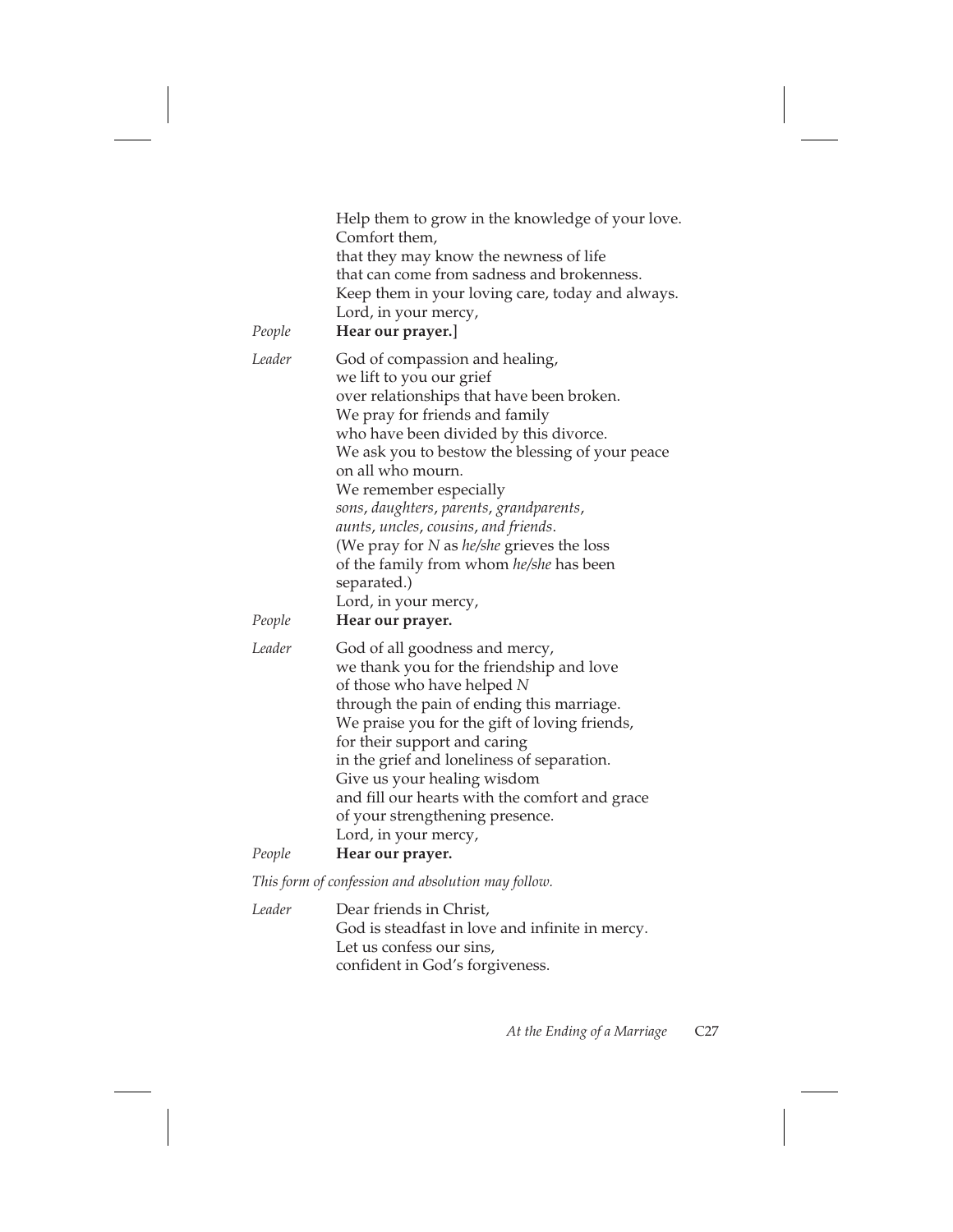#### *Silence is kept.*

| We have not loved you with our whole heart;    |
|------------------------------------------------|
| we have not loved our neighbours as ourselves. |
|                                                |
|                                                |
|                                                |
|                                                |
|                                                |
|                                                |
|                                                |
|                                                |
|                                                |
|                                                |
|                                                |
|                                                |
|                                                |

*A deacon or lay person using the preceding form substitutes* us *for* you *and* our *for* your*.*

*The divorced person may say in these or similar words,*

| People           | God of infinite comfort and wisdom,<br>the marriage I once entered has now ended.<br>I give thanks for all that was good,<br>and ask to learn from all that was not.<br>Help me to let go of all resentment.<br>By the power of your Holy Spirit,<br>give me new life in your service,<br>through Jesus Christ our Lord.<br>Amen. |
|------------------|-----------------------------------------------------------------------------------------------------------------------------------------------------------------------------------------------------------------------------------------------------------------------------------------------------------------------------------|
| Leader<br>People | N,<br>We share your sorrow,<br>we rejoice in your hope,<br>we pray for your new life.<br>May God strengthen you,<br>preserve, shelter, and keep you,<br>now and always. Amen.                                                                                                                                                     |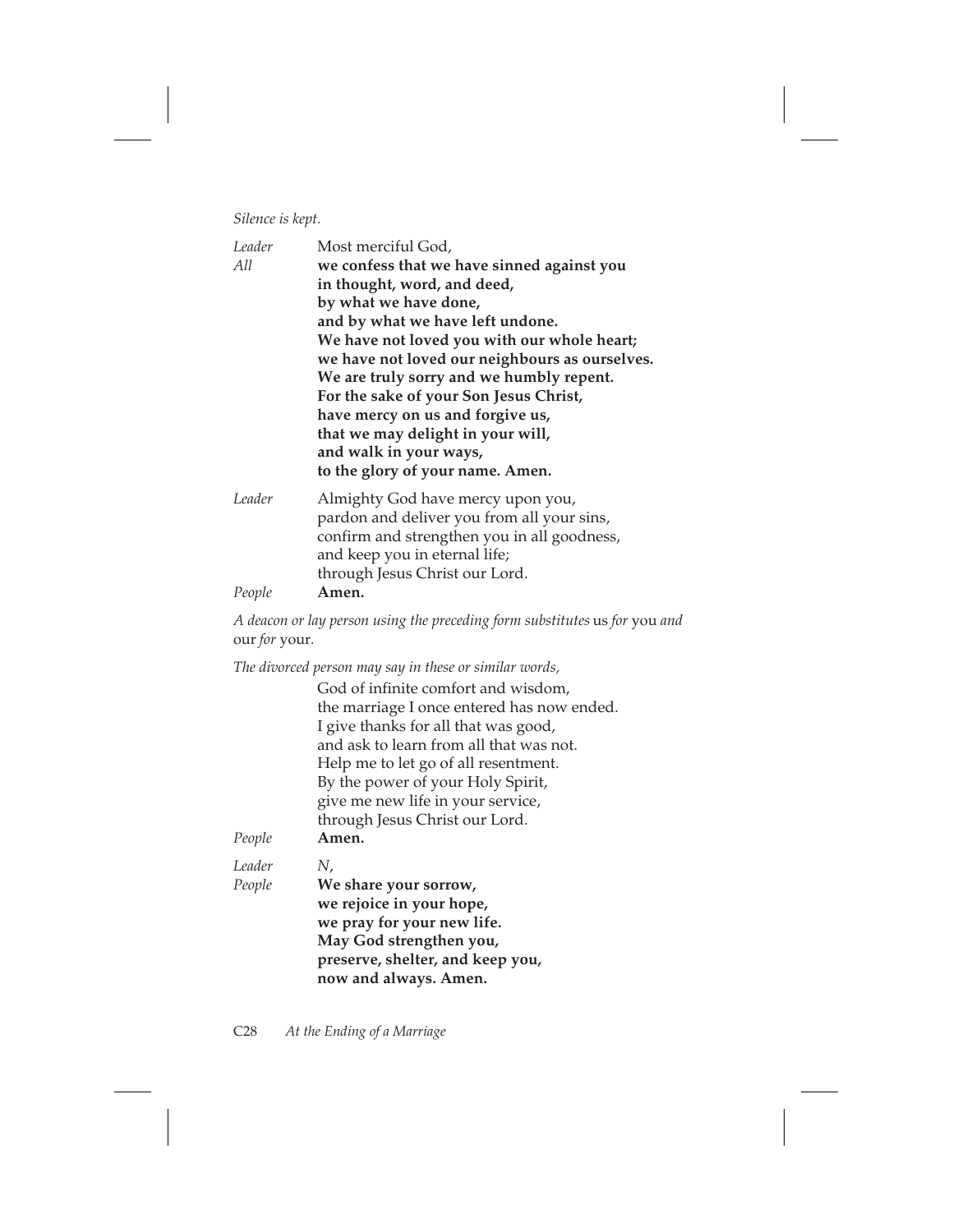### **The Peace**

*The Peace is exchanged. If the eucharist is to be celebrated the service continues with the preparation of the gifts. If the eucharist is not to be celebrated the service continues as follows.*

| Leader | Gathering our prayers and praises into one,   |
|--------|-----------------------------------------------|
|        | let us pray as our Saviour taught us.         |
| All    | Our Father in heaven,                         |
|        | hallowed be your name,                        |
|        | your kingdom come,                            |
|        | your will be done,                            |
|        | on earth as in heaven.                        |
|        | Give us today our daily bread.                |
|        | Forgive us our sins                           |
|        | as we forgive those who sin against us.       |
|        | Save us from the time of trial,               |
|        | and deliver us from evil.                     |
|        | For the kingdom, the power,                   |
|        | and the glory are yours,                      |
|        | now and for ever. Amen.                       |
| Or     |                                               |
| Leader | And now, as our Saviour Christ has taught us, |
|        | we are bold to say,                           |
| All    | Our Father, who art in heaven,                |
|        | hallowed be thy name,                         |
|        | thy kingdom come,                             |
|        | thy will be done,                             |
|        | on earth as it is in heaven.                  |
|        | Give us this day our daily bread.             |
|        | And forgive us our trespasses,                |
|        | as we forgive those who trespass against us.  |
|        | And lead us not into temptation,              |
|        | but deliver us from evil.                     |
|        | For thine is the kingdom,                     |
|        | the power, and the glory,                     |
|        | for ever and ever. Amen.                      |

### **Blessing**

*The leader dismisses the congregation with this blessing.*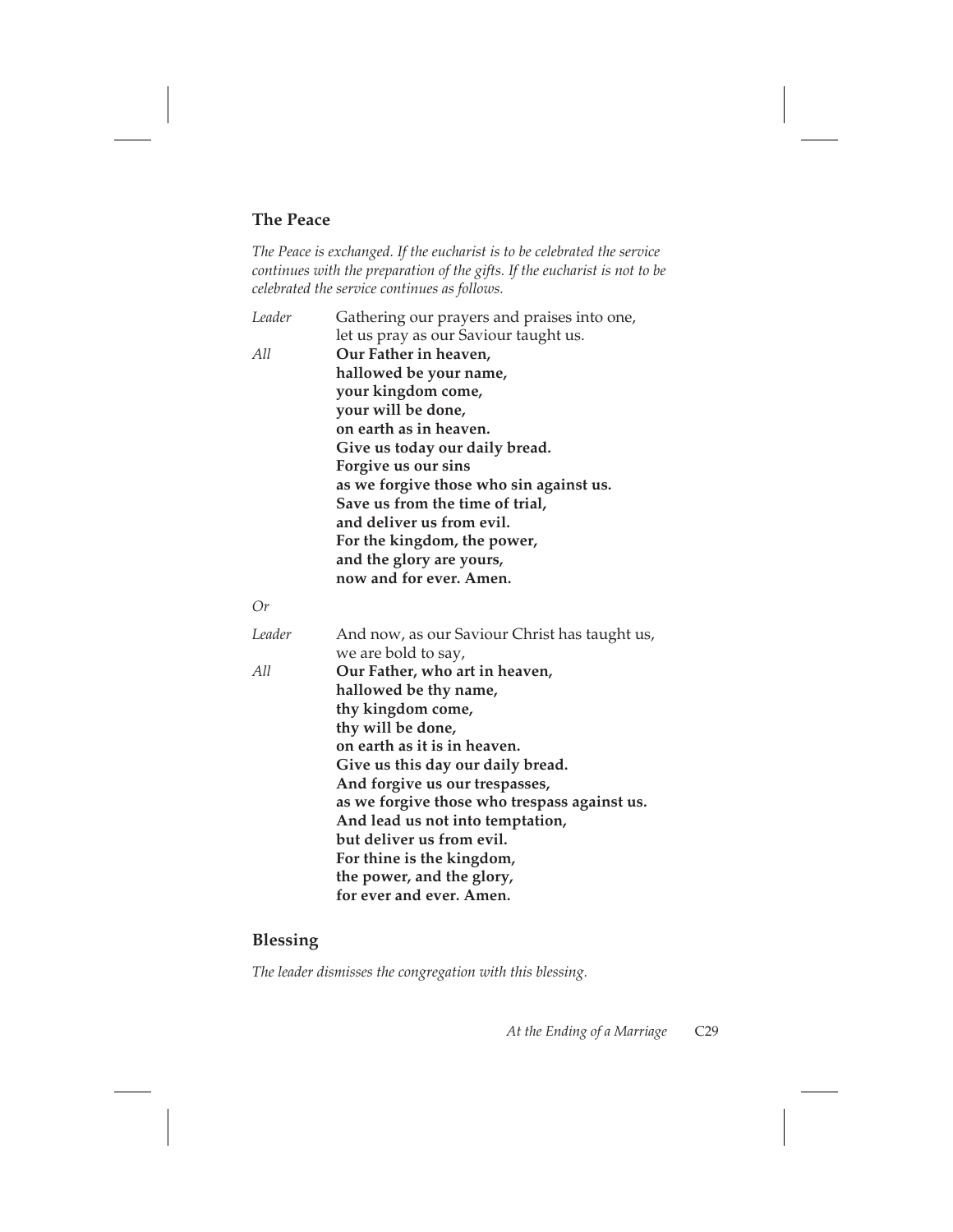God of care and mercy, be now and evermore our healing and our hope. In your great compassion, enable *N* to know and to feel that newness of life is your gift to all your children. Give to *N* the blessing of your love; equip *him/her* with everything good that *he/she* may do your will, through Jesus Christ our Lord. *People* **Amen.**

*"At the Ending of a Marriage" is based in part on "A Service for the ending of a marriage" in Anne Tanner,* Treasures of Darkness*, copyright ©1990, Anglican Book Centre, Toronto, Canada. Used with permission.*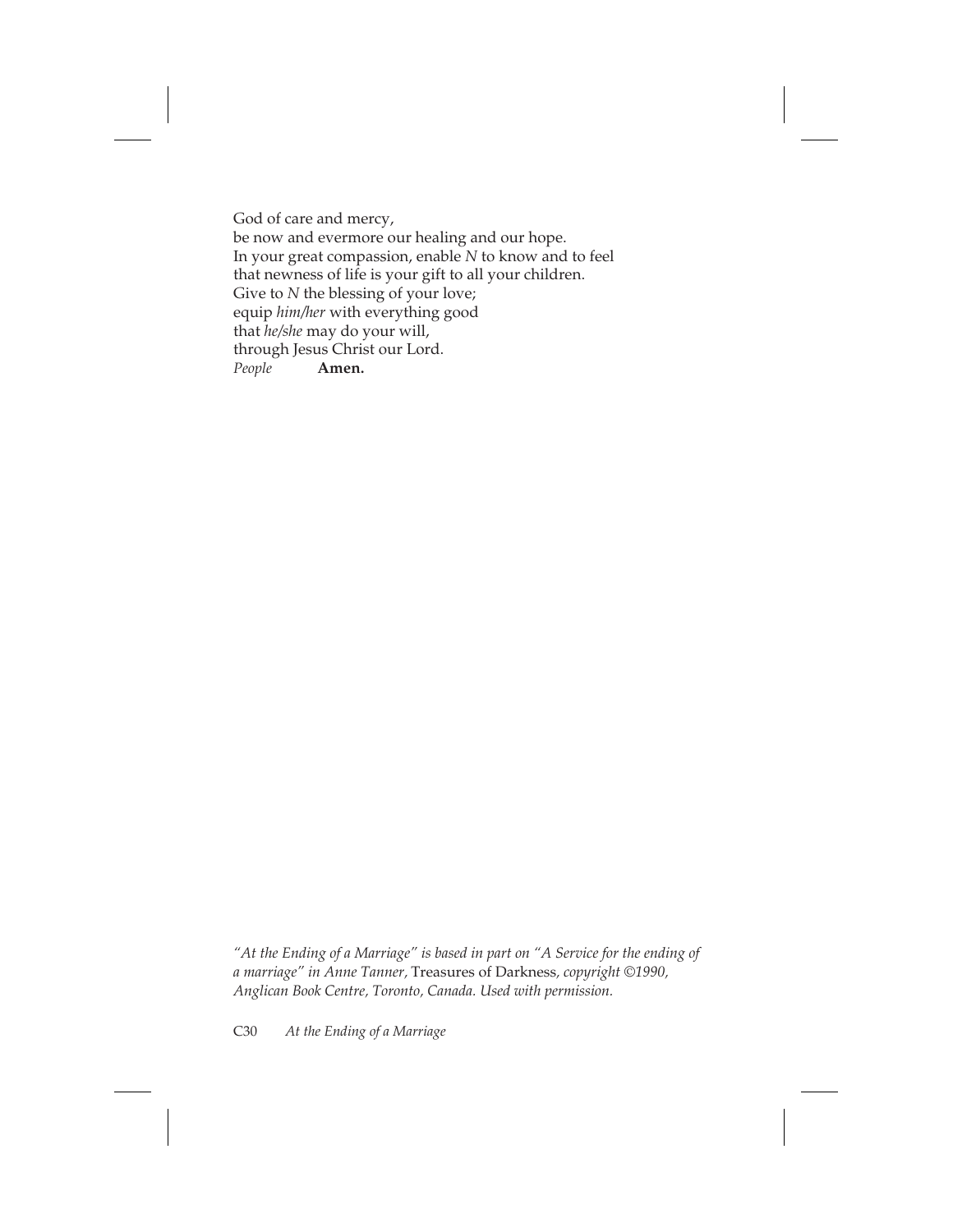### **Marriage Between a Christian and a Person of Another Faith Tradition**

### **Guidelines**

These guidelines are addressed primarily to bishops and priests.

#### **Preamble**

Canadian society, once considered Christian or at least nominally Christian, has become increasingly composed of persons of many faiths. Understandably, many people who meet one another in the more or less secular circumstances of ordinary life wish to many across faith boundaries. Such marriages may bring rich cross-cultural experience to the couples and their families and also contribute positively to the texture of a new and emerging society. On the other hand, they sometimes cause strain between the individuals and their own faith communities and this strain unchecked may sometimes affect the quality of the relationships themselves. Increasingly people who wish to marry across faith boundaries approach Anglican clergy for marriage rites. This places a responsibility on such clergy to assess the appropriateness of a marriage in a Christian setting, the design of a suitable liturgy, and the provision of adequate and responsible pastoral support.

### **Theological Considerations**

A Christian understanding of marriage is rooted in a Christian understanding of humanity. It is therefore better to speak of a "Christian understanding of marriage" rather than of "Christian marriage." A Christian understanding of marriage includes at least the free consent of a man and a woman to a loving relationship which is lifelong and exclusive. It is therefore open to all, whether or not they are Christians, even though Christian tradition and thought have a larger and richer vision of marriage than this minimal standard.

However, although marriage as understood by Christians is open to all, not all necessarily share that understanding. Where an understanding of marriage is in sharp conflict with a Christian understanding of marriage, the marriage of inter-faith partners in a Christian setting may not be appropriate.

In Western Christian theology the ministers of marriage are the couple themselves and this applies to the partners in an inter-faith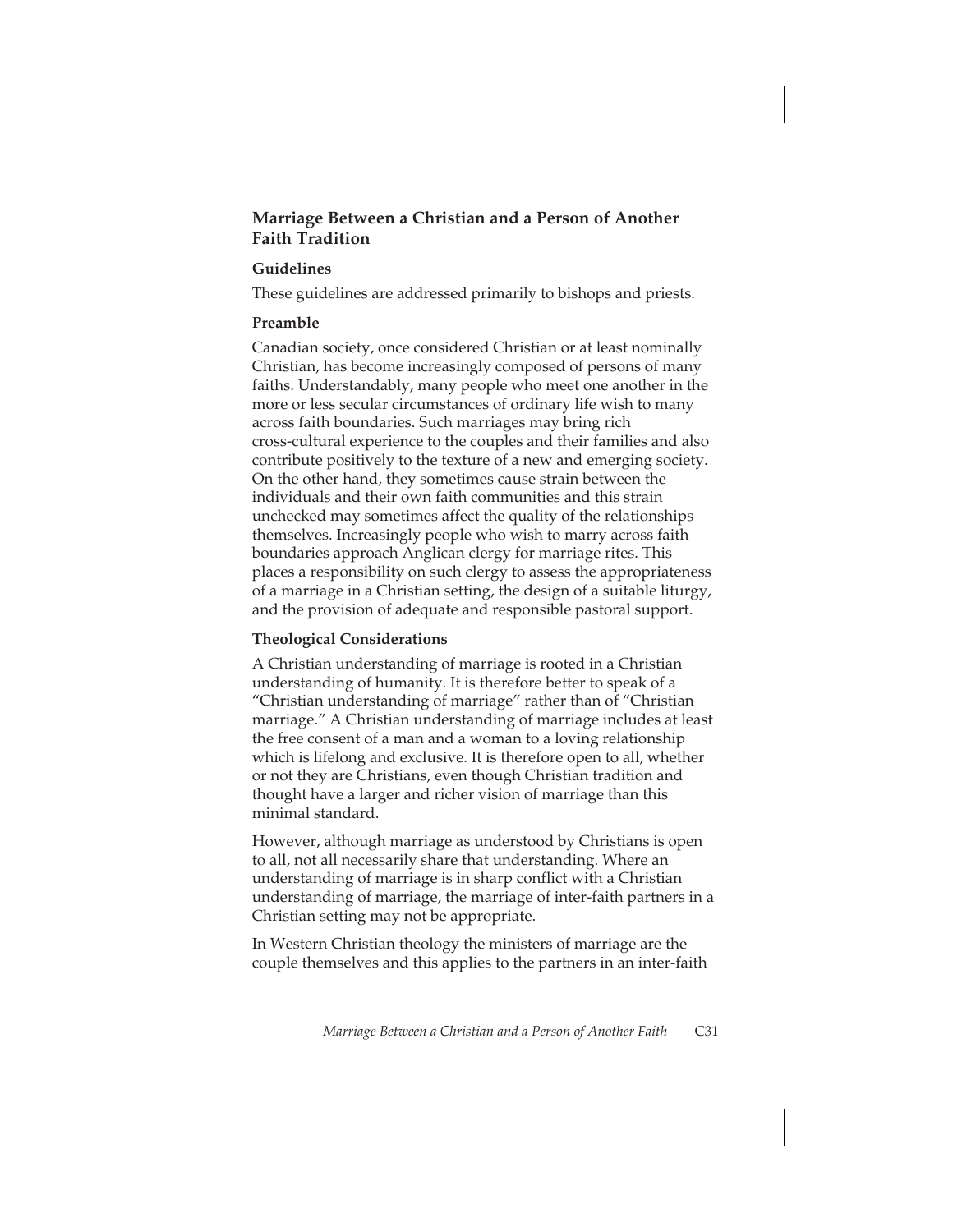marriage as well as to the marriage of two Christians; the church is present at marriage ceremonies to bless and support.

Each partner may bring diverse religious and theological understandings to their marriage. An inter-faith marriage involving a Christian should not question or deny the Christian understanding of marriage as it is reflected in such biblical passages as Mark 10.6–9, Ephesians 5.25–30, and also in the exhortations in the marriage rites of *The Book of Common Prayer* and *The Book of Alternative Services*.

### **Pastoral Considerations**

The following dimensions of pastoral care should be considered by clergy who are asked to preside at an inter-faith marriage.

Exploration of the cultural and religious assumptions of the couple, including

their understanding of the roles of men and women in their respective societies and the ways in which they expect these roles to be reflected in their relationship;

the broad outlines of their faith and world view;

their understanding of the nature of the family and of their responsibility to their children as a couple and as individual care-givers;

their attitude to divorce and their intention to remain in a lifelong union;

their understanding of financial considerations and the attitudes of their respective cultures to responsibility for earning and disposing of income;

sexuality;

the ways in which problems in a relationship may be faced and conflict may be resolved.

As with all marriages the priest should take note of the other points for discussion named in Canon XXI, Schedule E. In addition the priest should also discuss with the couple

the attitude of their respective families to their relationship and the ways in which they believe they can deal with anticipated tensions;

the kind of relationship they expect in their marriage;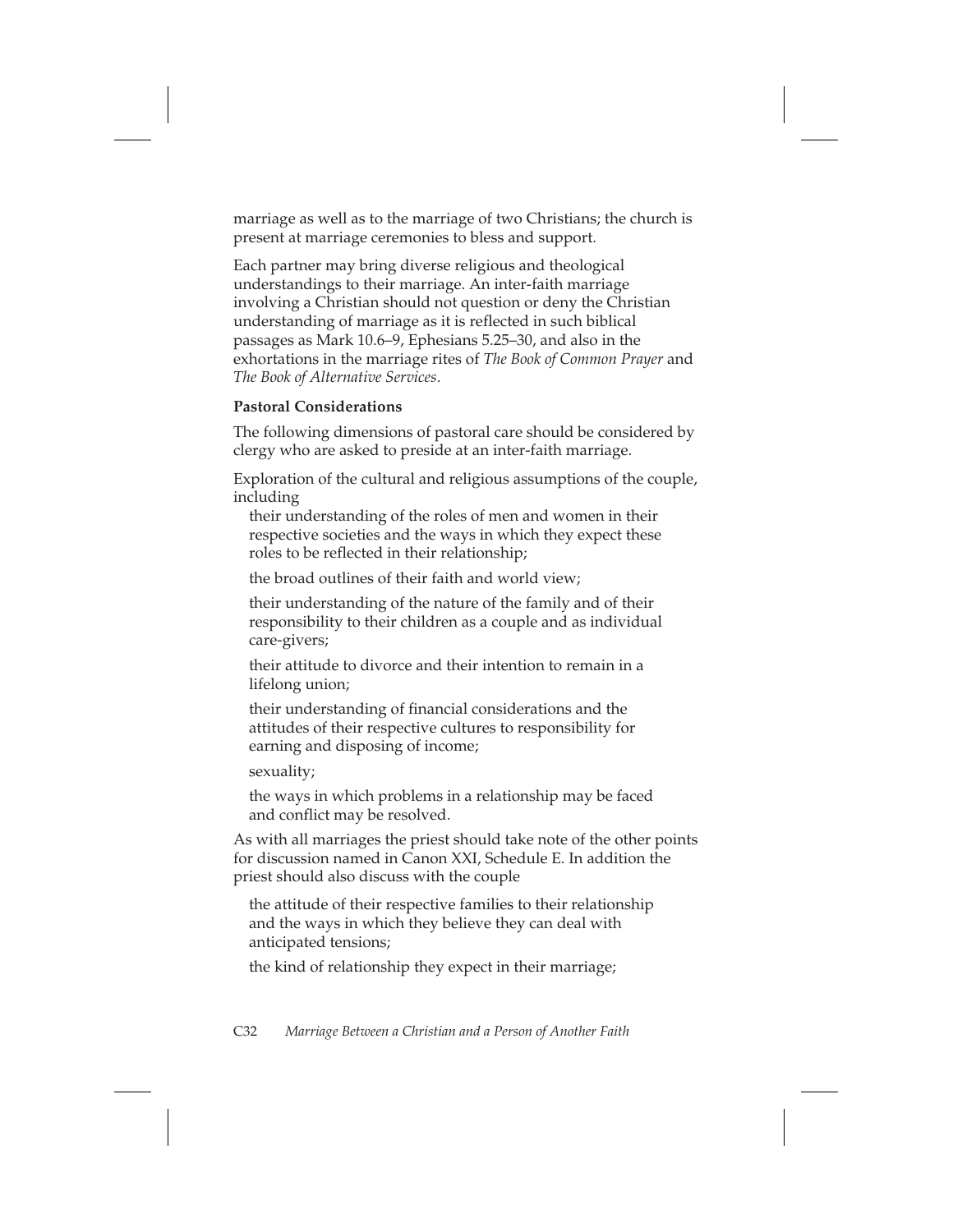their understanding of the nature of free consent in entering into a marriage relationship; $<sup>1</sup>$ </sup>

their willingness to learn sympathetically about the basic tenets and practice of each other's faith tradition;

whether they have begun a process towards a decision on the religious orientation and education of their children;

the participation of the family in the religious festivals of the partners' faith traditions, and especially the participation of the Christian partner in non-Christian rites;

the implications for their relationship should they move from a Western cultural setting to a non-Western or traditional context.

In the light of these and other conversations the priest and the couple must decide if it is appropriate for this marriage to be celebrated in church, recognizing that a decision to have the ceremony in a civil setting or in the context of the other faith community may be fitting. (A decision that a marriage ceremony in church is not appropriate in this case does not free an Anglican priest to circumvent the House of Bishops guidelines by presiding at a marriage ceremony in a domestic or outdoor setting.)

It should be noted that Canon XXI.I.10 of the Anglican Church of Canada, as well as the rubrics of *The Book of Alternative Services*, requires the bishop's permission for the marriage of two persons one of whom is not baptized, a rule which will apply in almost all cases of inter-faith marriage. Canon XXI.II.14 requires the bishop's permission for the modification of the Form of Solemnization of Matrimony in *The Book of Common Prayer*.

A priest who has presided at an inter-faith marriage has a continuing responsibility to support the husband and wife and their families.

If a couple decides to be married in the tradition of the non-Christian faith, the priest should offer such cooperation and support as the couple requests, and may participate in the rite, if welcomed, as knowledge of the tradition and conscience allow. This would involve some education in that tradition, which would also be important in offering ongoing pastoral care.

 $1.$  Canon XXLIII.17. $c$  defines consent in detail.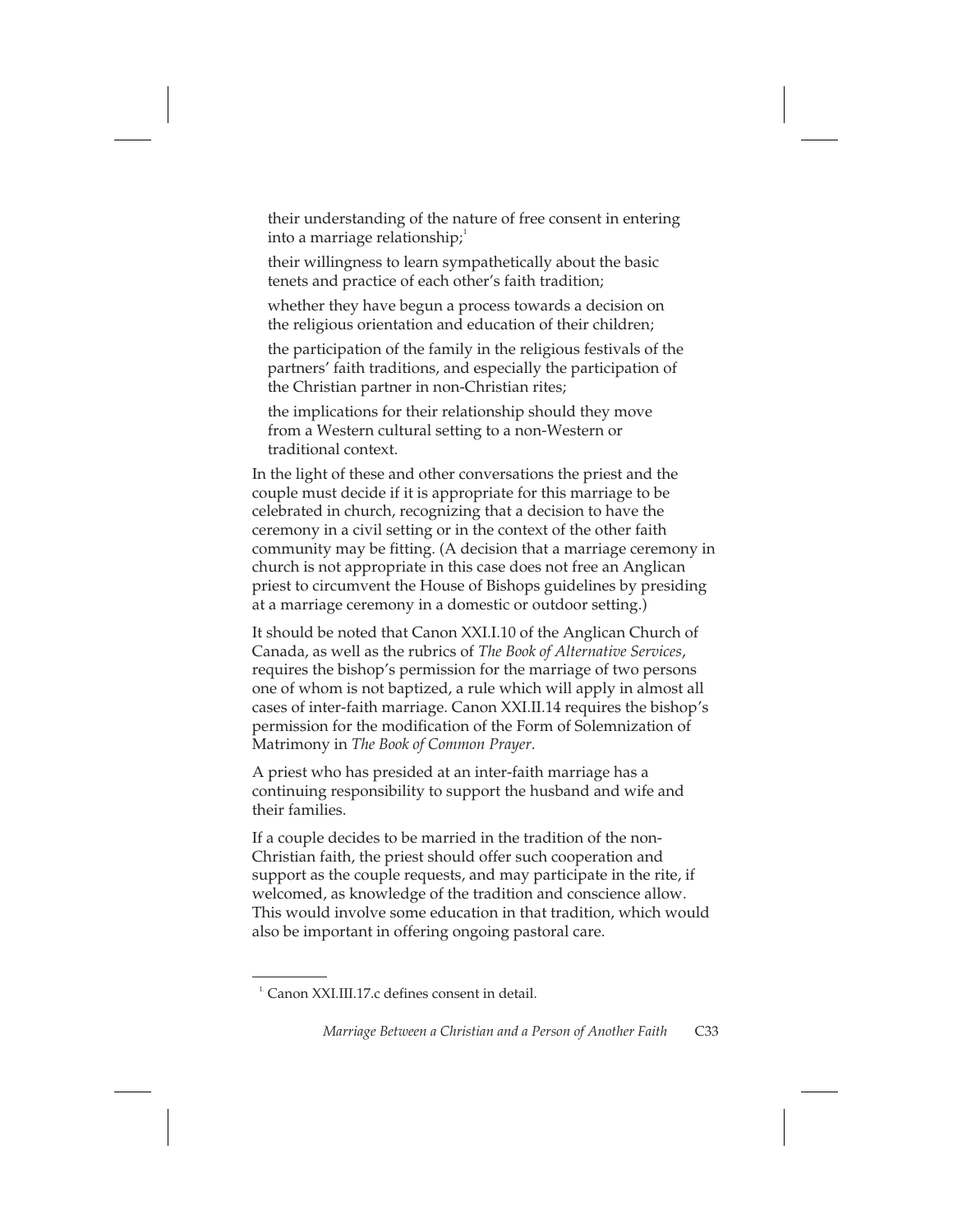### **Liturgical Considerations**

The partner of the other faith tradition may wish to have some changes made in the marriage rites of the Anglican Church of Canada to reflect personal and family sensitivities and to incorporate elements of rites from their own tradition.

*The Book of Common Prayer* does not in itself allow for such alteration, but Canon XXI.II.14 provides that, "The form may be used with such modifications as may be permitted by the bishop having jurisdiction where the marriage is to be solemnized. In the vow, the non-Christian may omit the words 'holy' and 'according to God's ordinance,' but no other change may be made to the vow or to the declaration of intention."

Within the framework of this limitation there is ample room for the design of a marriage liturgy which draws on the tradition of Christian marriage rites and is also sensitive and hospitable to the partner of the other faith tradition and that person's family.

An inter-faith marriage rite offered by the Anglican Church of Canada is, at base, Christian and Anglican. This means that the centrality of God is at the heart of the liturgy and language referring to God is always to be included. The Trinitarian and Christological context of the worship is implied but the expression of specific references may be omitted out of pastoral sensitivity to the partner of the other faith tradition. However, at least one reading from the Gospels is always to be included, and the Lord's Prayer is to be used.

The eucharist is not celebrated at an inter-faith marriage.

The rite consists of the following elements:

Greeting and exhortation Readings and opportunity for reflection Promises and vows (the wedding) Prayers of the People Blessing of the marriage Dismissal.

The marriage rite in *The Book of Alternative Services*, suitably adapted, is attached as the basis of inter-faith wedding services. As noted above, it may only be used in this or any other adapted form with the permission of the diocesan bishop. Suitable songs from the other faith tradition may be used between the readings or at other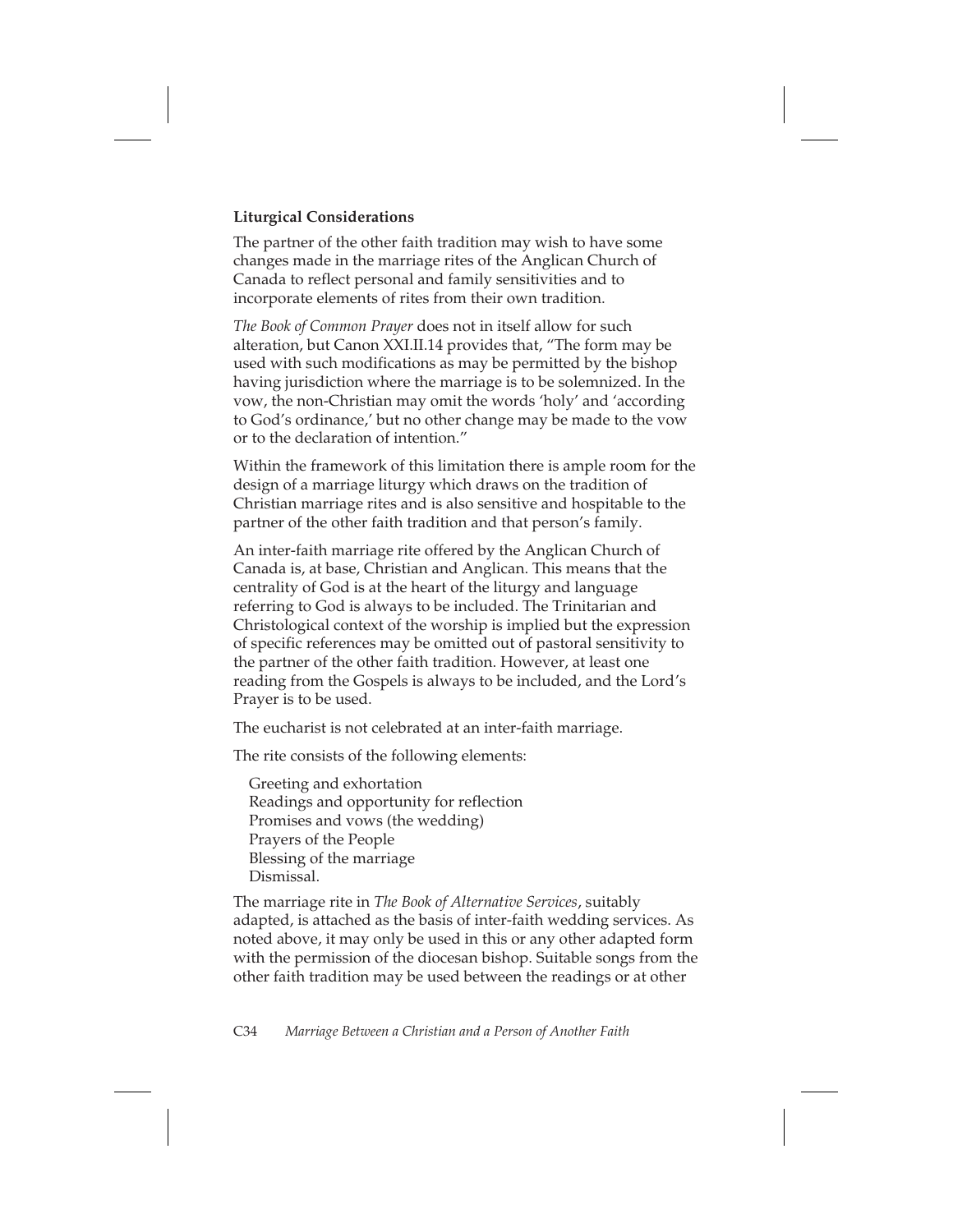points in the liturgy. Suitable ritual gestures drawn from the other tradition may be added, for instance to the ring ceremony. Prayers from other traditions may augment the Prayers of the People (although care should be taken to prevent the prayers from becoming too drawn out), and a religious leader of the other tradition may assist in leading them. It is important that songs, readings, and prayers from the other tradition should complement Christian devotion and serve to foster harmony among those involved. All these suggestions apply equally in principle to adaptation of *The Book of Common Prayer*.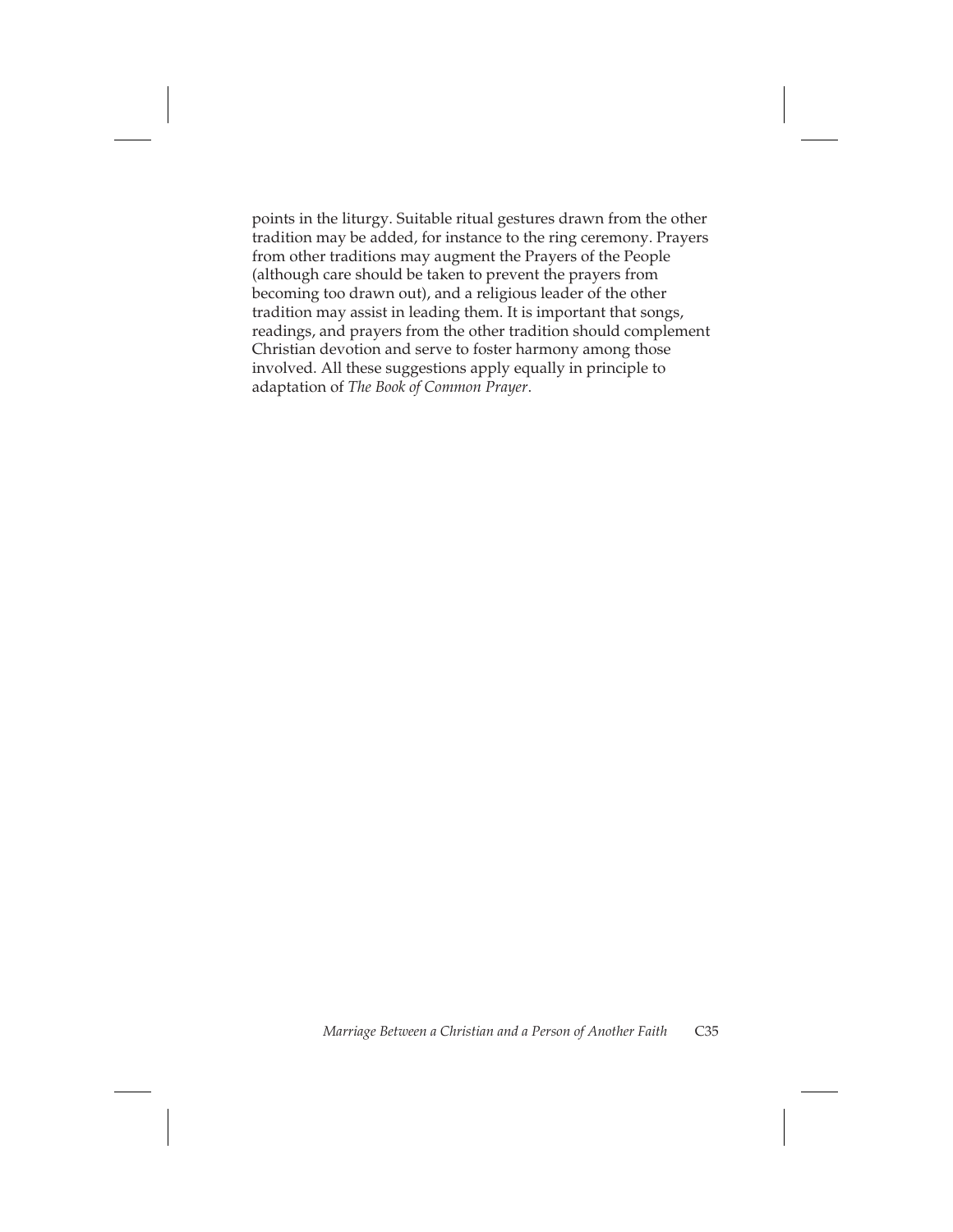## **The Celebration and Blessing of a Marriage Between a Christian and a Person of Another Faith Tradition**

### **The Gathering of the Community**

*The people stand. The bride and groom stand before the celebrant.*

*Celebrant* The grace and peace of God be with you all. *People* **And also with you.** *Celebrant* Dear friends, we have come together in the presence of God to witness the marriage of *N* and *N*, and to rejoice with them. Marriage is a gift of God and a means of grace, in which man and woman become one flesh. It is God's purpose that, as husband and wife give themselves to each other in love, they shall grow together and be united in that love. The union of man and woman in heart, body, and mind is intended for their mutual comfort and help, that they may know each other with delight and tenderness in acts of love [and that they may be blessed in the procreation, care, and upbringing of children]. In marriage, husband and wife give themselves to each other, to care for each other in good times and in bad. They are linked to each other's families, and they begin a new life together in the community. It is a way of life that all should reverence, and none should lightly undertake. If anyone present knows a reason why *N* and *N* may not lawfully marry, they must declare it now. *N* and *N*, if either of you knows a reason why you may not lawfully marry, you must declare it now.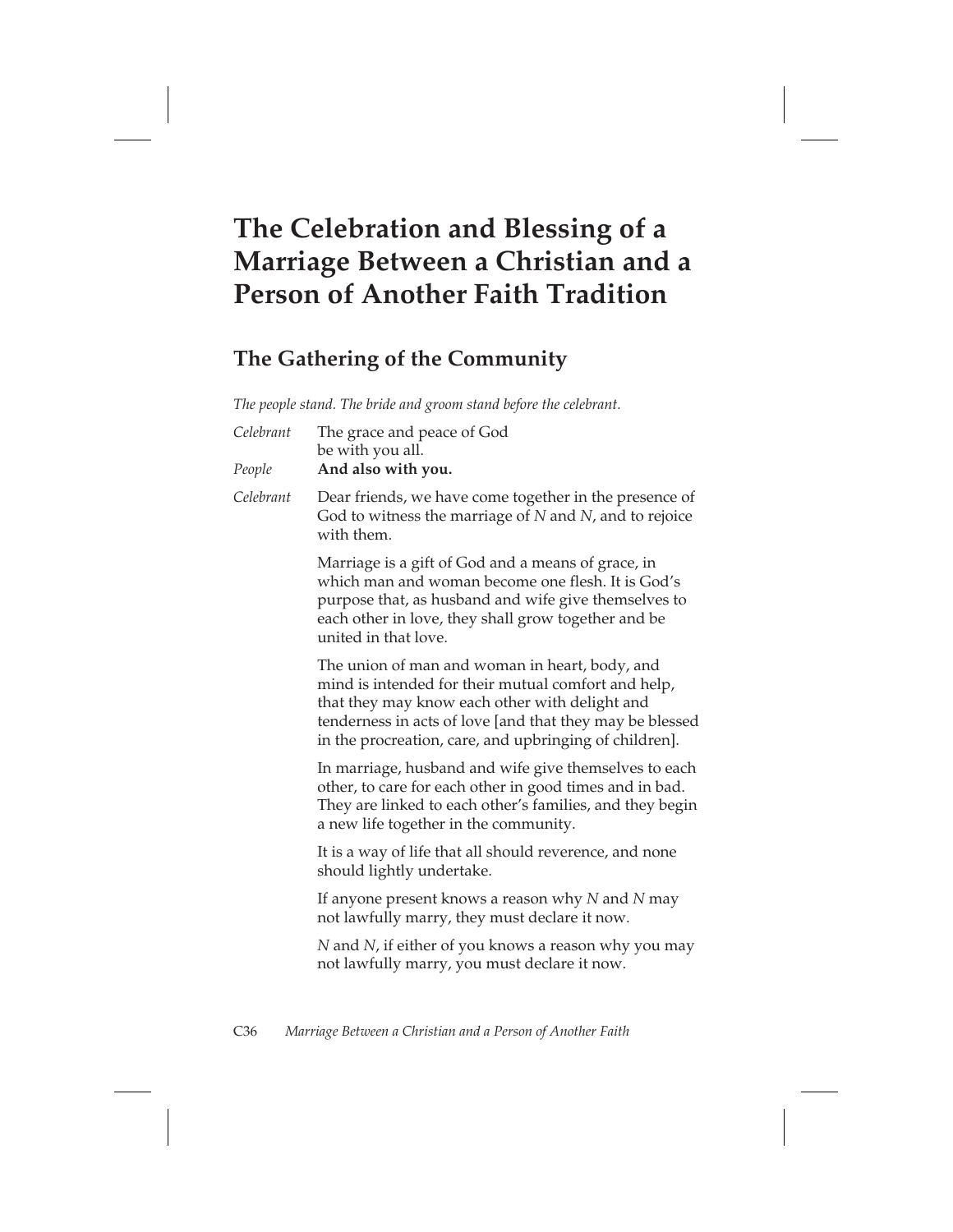*N* and *N* have come to enter this holy state. They have complied with Civil and Canon Law and have been duly prepared to enter into marriage. They will each give their consent to the other; they will exchange solemn vows, and in token of this, they will (each) give and receive a ring.

We pray with them that by grace they may fulfil God's purpose for the whole of their earthly life together.

Let us pray.

Holy God, you have taught us that those who love abide in the light of your presence. Grant to these your servants that loving one another they may grow in your grace and continue in your care until their lives' end. *People* **Amen.**

### **The Proclamation of the Word**

*One or more readings, including a Gospel reading, shall normally be read. Suitable readings from another faith tradition may be read. Members of the family and friends of the bride and groom may read lessons. Suggested readings may be found on p. 549 in* The Book of Alternative Services*. The readings shall be selected in consultation with the bride and groom.*

*After each reading silence may be kept. A psalm, canticle, hymn, or anthem may follow.*

### **The Wedding**

*The people stand. The celebrant says to the bridegroom,*

*N* will you give yourself to *N* to be her husband: to love her, comfort her, honour and protect her; and forsaking all others, to be faithful to her so long as you both shall live?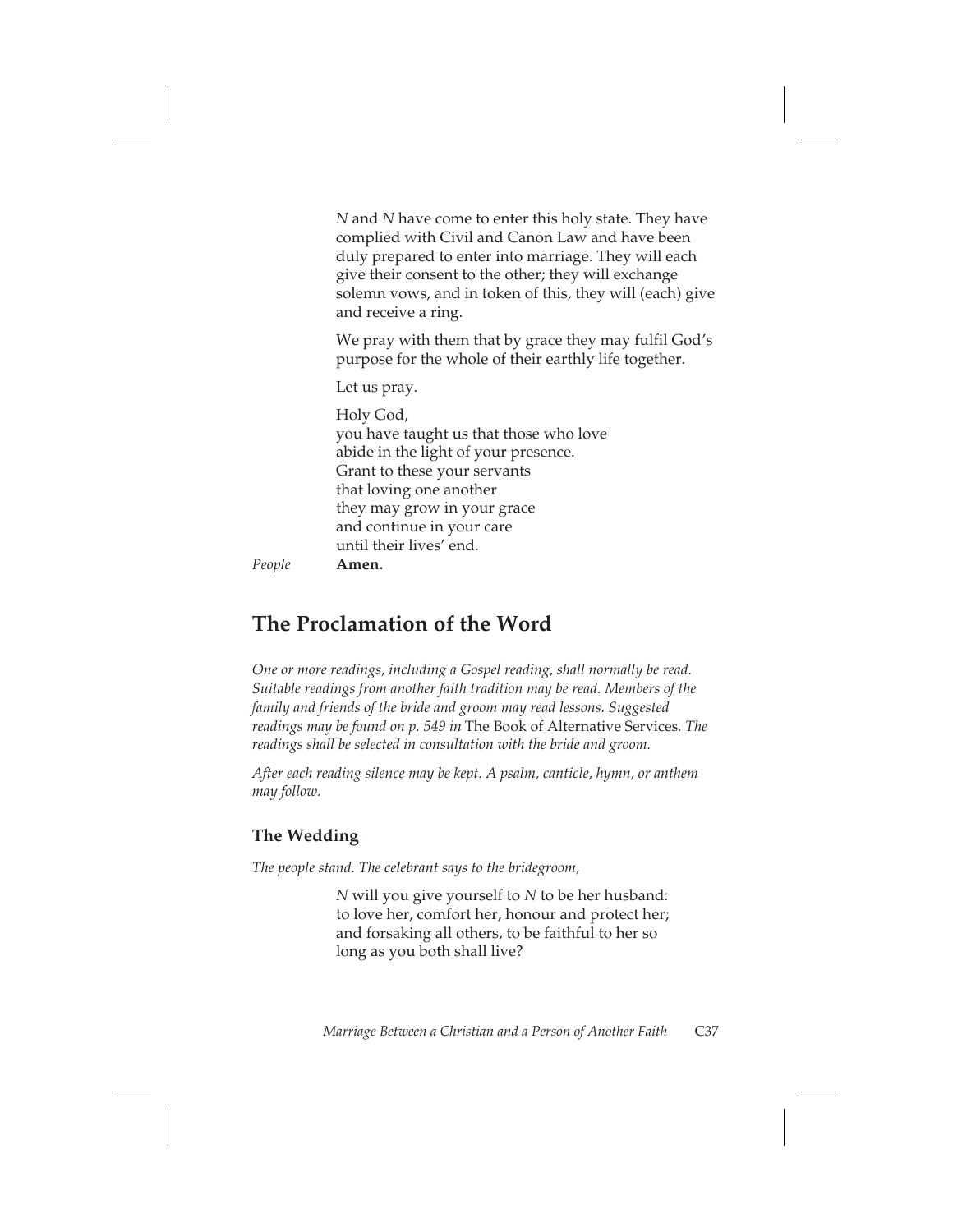*Bridegroom* I will.

*The celebrant says to the bride,*

*N* will you give yourself to *N* to be his wife: to love him, comfort him, honour and protect him; and forsaking all others, to be faithful to him so long as you both shall live?

*Bride* I will.

*The celebrant may address the following questions to the families of the bride and bridegroom.*

|        | Do you, members of the families of $N$ and $N$ , give your |
|--------|------------------------------------------------------------|
|        | blessing to this marriage?                                 |
| Answer | We do.                                                     |

*The celebrant addresses the following to all present.*

You are the witnesses to these vows now being made. Will you do all in your power to support and uphold this marriage?

*Answer* **We will.**

*The bride and bridegroom face each other and join hands.*

| Bridegroom          | I N take you N to be my wife,    |
|---------------------|----------------------------------|
|                     | to have and to hold              |
|                     | from this day forward;           |
|                     | for better, for worse            |
|                     | for richer, for poorer,          |
|                     | in sickness and in health        |
|                     | to love and to cherish           |
|                     | for the rest of our lives.       |
|                     | (according to God's holy law).   |
|                     | This is my solemn vow.           |
| <i><u>Bride</u></i> | I N take you N to be my husband, |
|                     | to have and to hold              |
|                     | from this day forward;           |
|                     | for better, for worse            |
|                     | for richer, for poorer,          |
|                     | in sickness and in health        |
|                     | to love and to cherish           |
|                     | for the rest of our lives,       |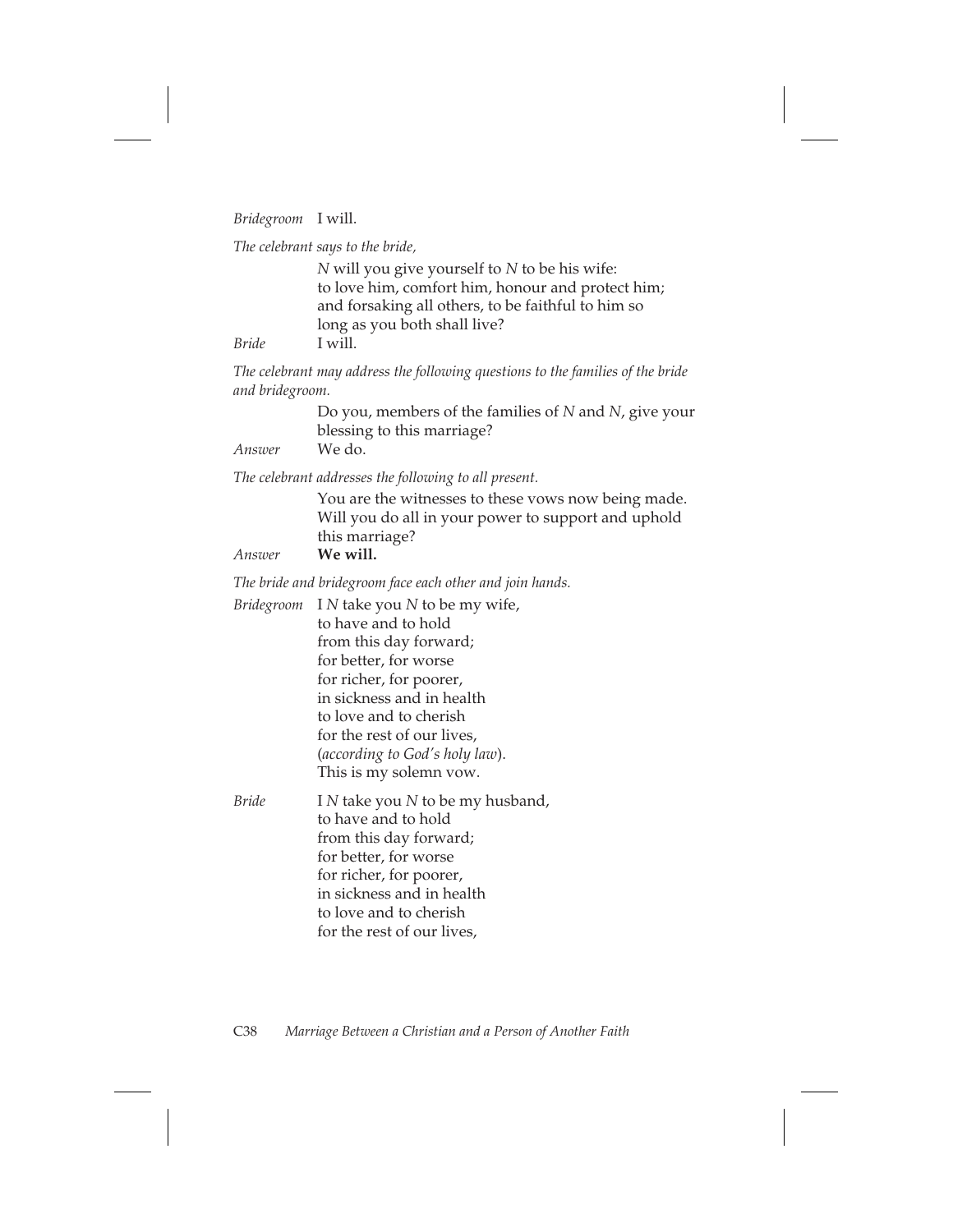(*according to God's holy law*). This is my solemn vow.

*They loose hands. The celebrant receives the ring(s) and addresses the congregation in these or similar words.*

> Dear friends, let us ask God to bless *this ring*, that *it* may be *a symbol* of the vow and covenant *N* and *N* have made this day.

*The community may pray silently. The celebrant then says,*

Blessed are you, God of steadfast love, source of our joy and end of our hope. Bless *this ring* given and received that *it* may be a symbol of the vow and covenant *N* and *N* have made this day. Blessed are you for ever.

#### *People* **Amen.**

*The bridegroom (and the bride in her turn) places the ring on the ring-finger of the other's hand and says,*

> *N*, I give you this ring as a symbol of my vow. With all that I am and all that I have I honour you in the name of God.

*The bride and bridegroom join right hands.*

*Celebrant N* and *N* have joined themselves to each other by solemn vows, signified by the joining of hands and the giving and receiving of *a ring*. I declare, in the name of God, that they are husband and wife.

> Those whom God has joined together let no one put asunder.

#### *People* **Amen.**

*The register may be signed at this time or at the end of the service.*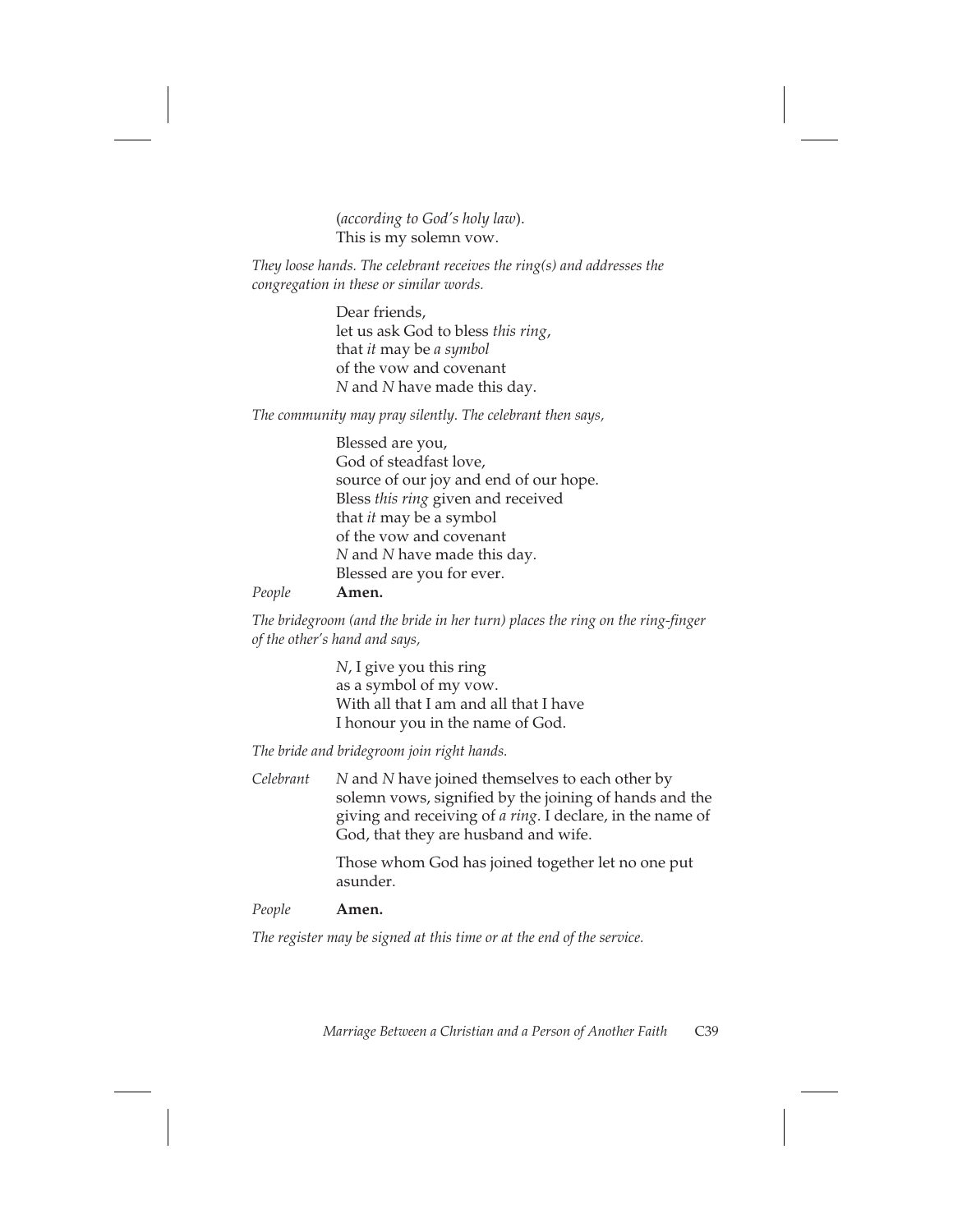### **The Prayers of the People**

*The Prayers of the People maybe led by a friend or member of the family or faith community of the bride or groom, or by the celebrant. The following form may be amended or replaced. Appropriate prayers from other traditions may be used.*

*Leader* Let us pray. Almighty God, in whom we live and move and have our being, look graciously upon the world which you have made, and especially on all whom you make to be one flesh in holy marriage. May their lives together be a sign of your love to this broken world, so that unity may overcome estrangement, forgiveness heal guilt, and joy overcome despair. Lord, in your mercy. *People* **Hear our prayer.** *Leader* May *N* and *N* so live together that the strength of their love may enrich our common life and become a sign of your faithfulness. Lord, in your mercy. *People* **Hear our prayer.** [*Leader* May they receive the gift and heritage of children and the grace to bring them up to know and love you. Lord, in your mercy. *People* **Hear our prayer.**] *Leader* May their home be a place of truth, security, and love; and their lives an example of concern for others. Lord, in your mercy. *People* **Hear our prayer.** *Leader* May those who have witnessed these vows find their lives strengthened and their loyalties confirmed.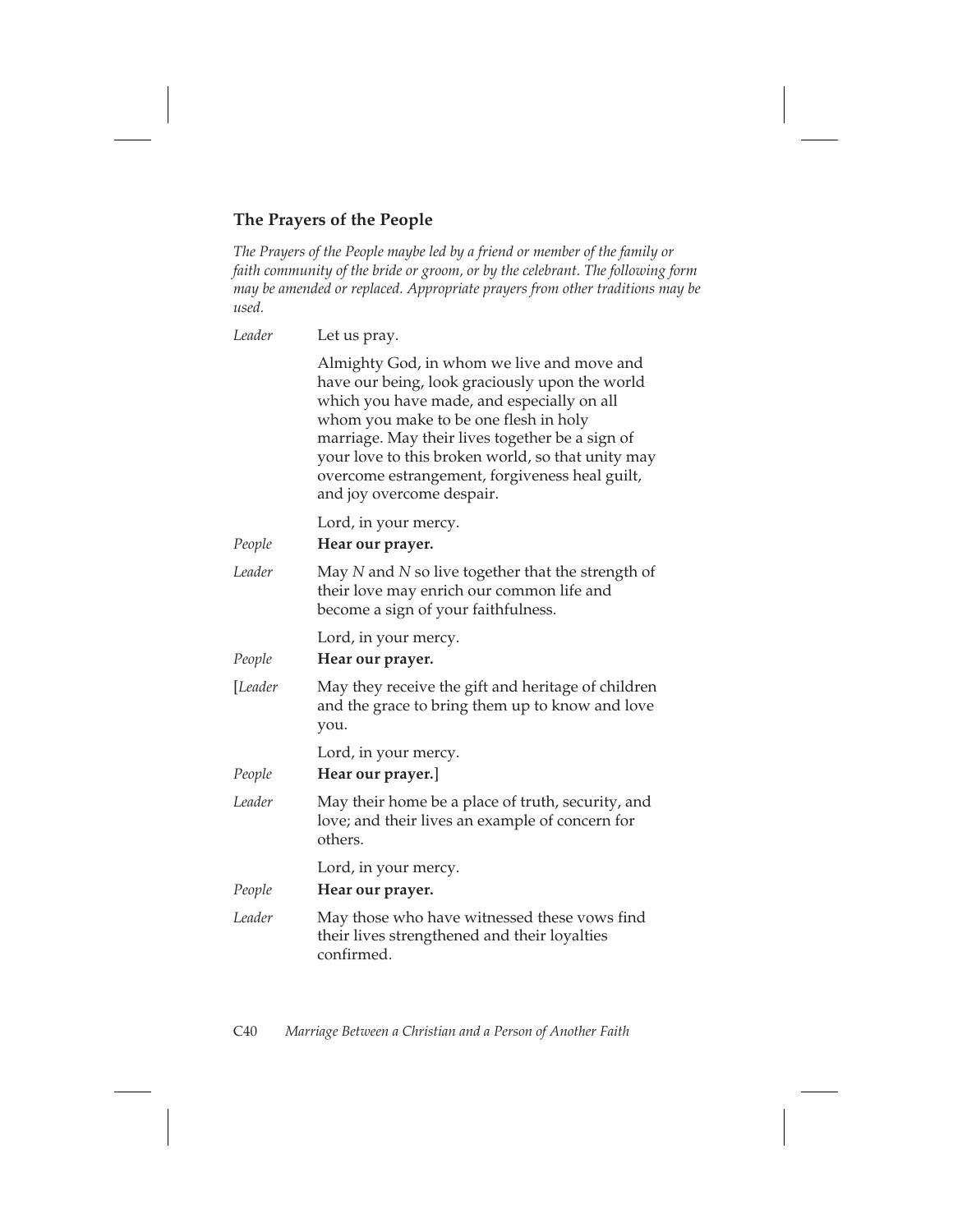Lord, in your mercy.

*People* **Hear our prayer.**

*Other suitable prayers may be used.*

### **The Lord's Prayer**

| Celebrant | Gathering our hopes and praises into one, let us offer<br>our prayer to God.                                                                                                                                                                                                                                                                                                                                    |
|-----------|-----------------------------------------------------------------------------------------------------------------------------------------------------------------------------------------------------------------------------------------------------------------------------------------------------------------------------------------------------------------------------------------------------------------|
| All       | Our Father in heaven,<br>hallowed be your name,<br>your kingdom come,<br>your will be done,<br>on earth as in heaven.<br>Give us today our daily bread.<br>Forgive us our sins<br>as we forgive those who sin against us.<br>Save us from the time of trial,<br>and deliver us from evil.<br>For the kingdom, the power,<br>and the glory are yours,<br>now and for ever. Amen.                                 |
| Or        |                                                                                                                                                                                                                                                                                                                                                                                                                 |
| Celebrant | And now, as Jesus Christ has taught us, we are bold to<br>say,                                                                                                                                                                                                                                                                                                                                                  |
| All       | Our Father, who art in heaven,<br>hallowed be thy name,<br>thy kingdom come,<br>thy will be done,<br>on earth as it is in heaven.<br>Give us this day our daily bread.<br>And forgive us our trespasses,<br>as we forgive those who trespass against us.<br>And lead us not into temptation,<br>but deliver us from evil.<br>For thine is the kingdom,<br>the power, and the glory,<br>for ever and ever. Amen. |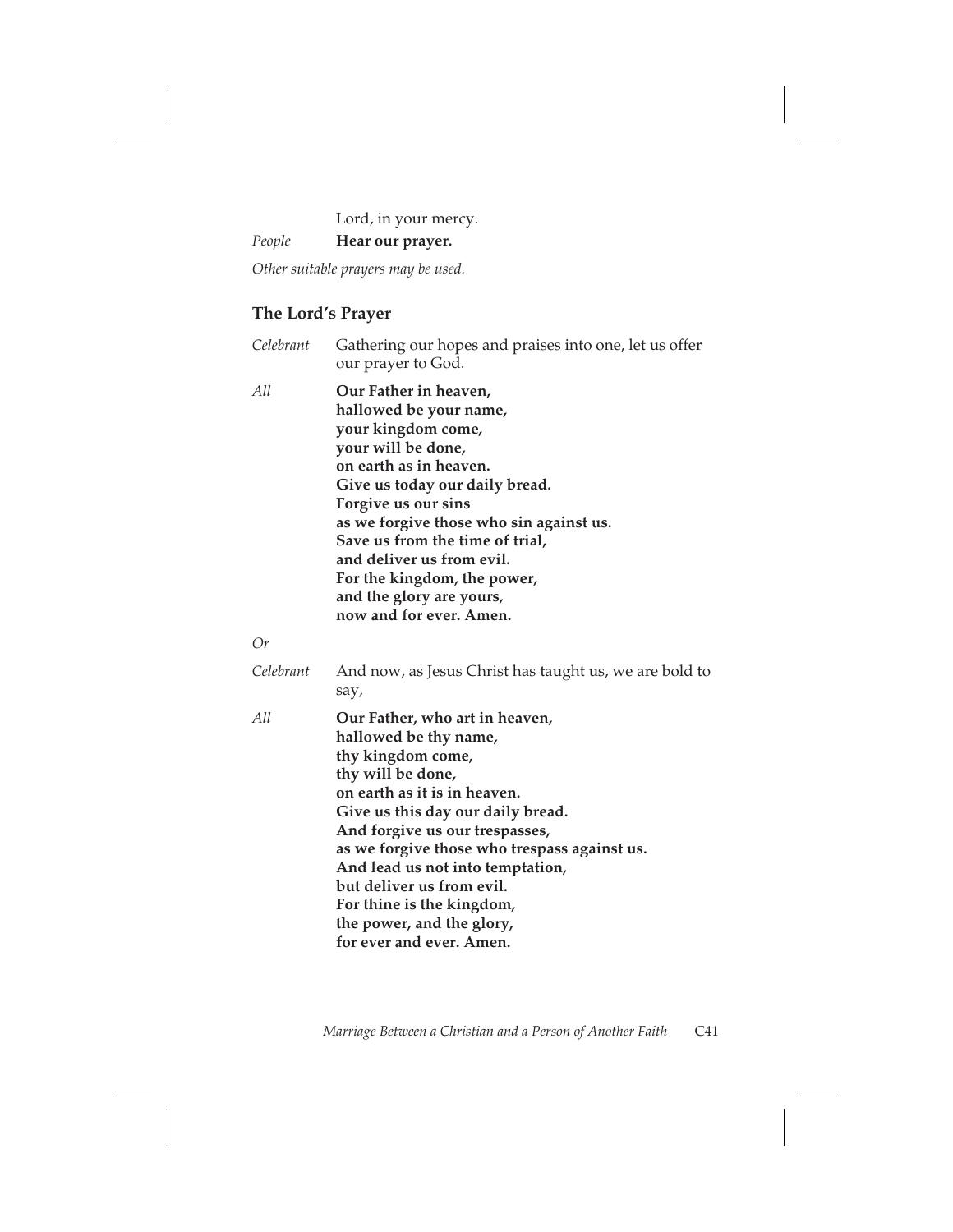### **The Blessing of the Marriage**

*The people remain standing. The husband and wife kneel and the celebrant says the following prayer.*

> Blessed are you, gracious God, creator of heaven and earth; we give you thanks and praise in the assembly of your people. You made us in your image: male and female you created us. You give us the gift of marriage and consecrate the union of man and woman. You call us to reflect your faithfulness as we serve one another in the bond of covenant love. By the power of your Holy Spirit, pour out the abundance of your blessing upon this man and this woman. Defend them from every enemy. Lead them into all peace. Let their love for each other be a seal upon their hearts, a mantle about their shoulders, and a crown upon their foreheads. Bless them in their work and in their companionship; in their sleeping and in their waking; in their joys and in their sorrows; in their life and in their death. Finally, in your mercy, bring them to that table of your holy mountain where you prepare the eternal feast for all peoples of the earth. Blessed are you for ever.

*People* **Amen.**

*The husband and wife still kneeling, the celebrant adds this blessing.*

The Lord bless you and keep you. The Lord's face shine upon you. The Lord look upon you with favour and give you peace, now and for ever.

*People* **Amen.**

### **The Peace**

*The husband and wife stand.*

*Celebrant* The peace of the Lord be always with you. *People* **And also with you.**

*The newly married couple may greet each other.*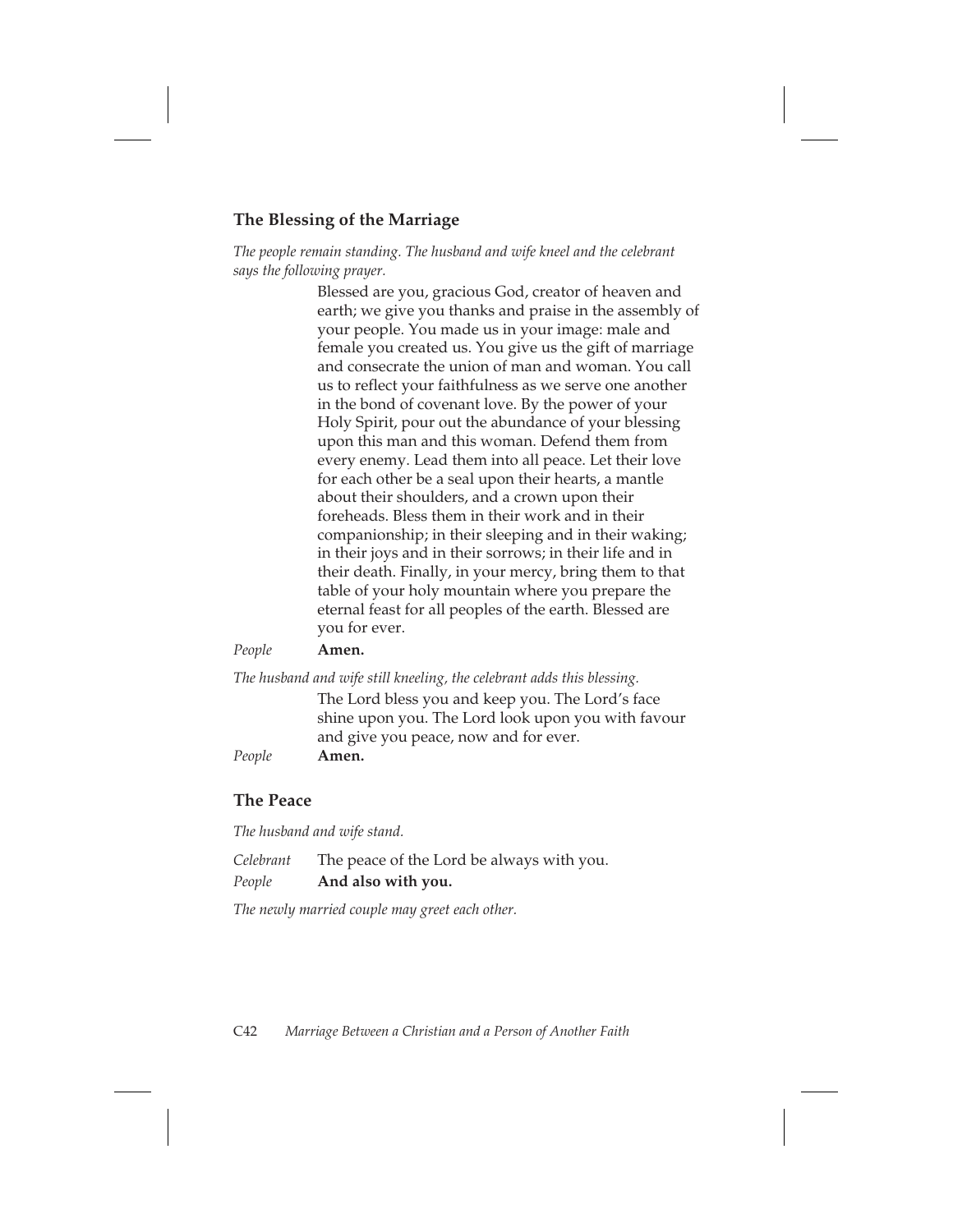# **Liturgies Relating to Death and Burial**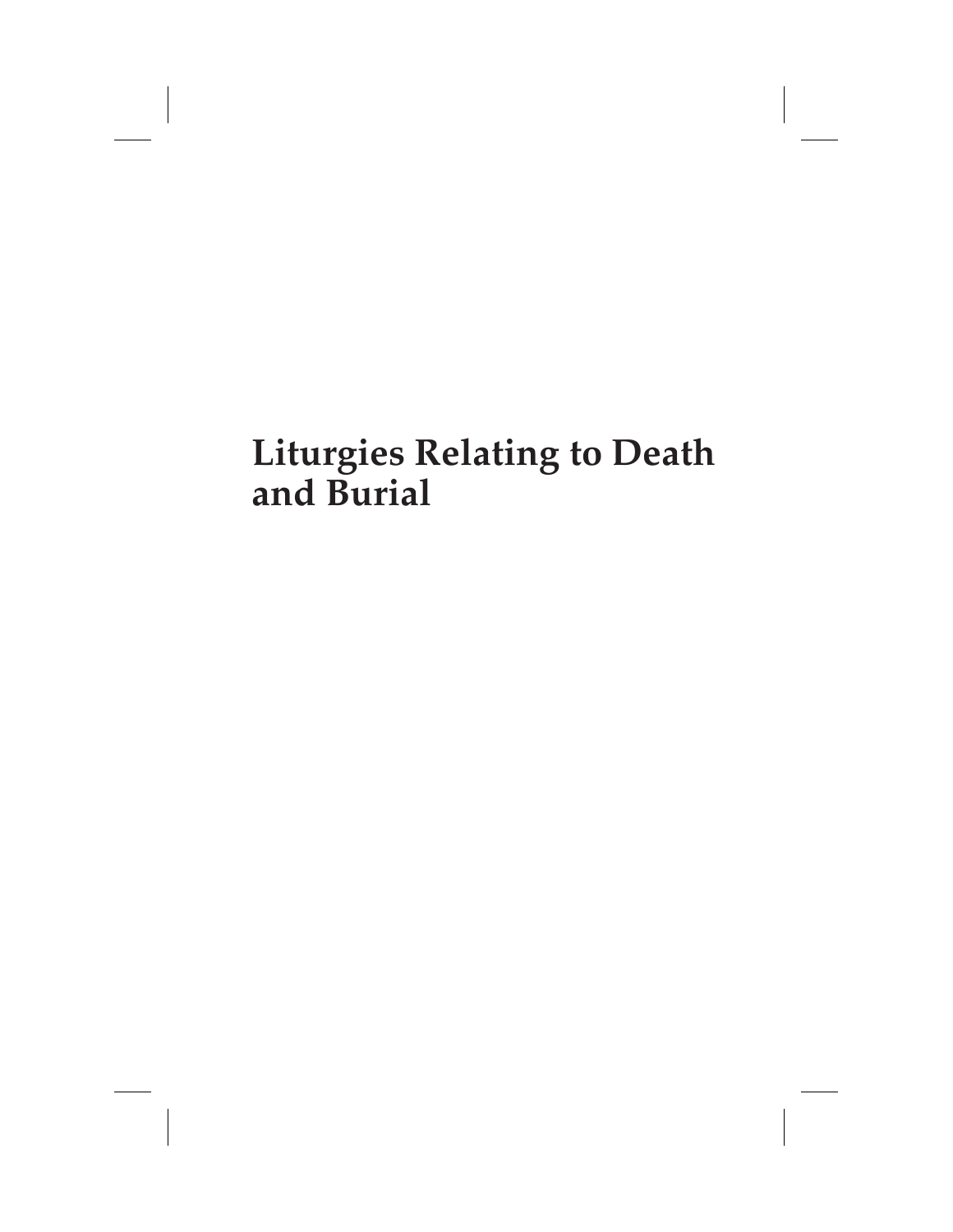### **Burial of One Who Did Not Profess the Christian Faith**

On occasion, members of the Christian community, or representatives of it, may be called upon to provide a funeral liturgy for a person who did not profess faith in Christ. This might be someone of another faith community, or a non-believer.

It should be remembered that the Church stands beside all people in need — with those who hold Christian faith, those who hold to another faith, and those who hold to no faith at all.

#### **Concerning the Occasion**

*Form 1 or Form 2 of the Funeral Liturgy (pp. 571ff in* The Book of Alternative Services*) may be creatively adapted to meet such a situation.*

*The choice of any material, for instance opening sentences, psalms, canticles, readings from both scriptural and other sources, music and prayers, should be undertaken with sensitivity and with the involvement of those who best knew the deceased.*

*A selection of prayers that may be helpful on such an occasion is provided. These prayers, as well as those found on pp. 601–603 of* The Book of Alternative Services*, may be adapted for use.*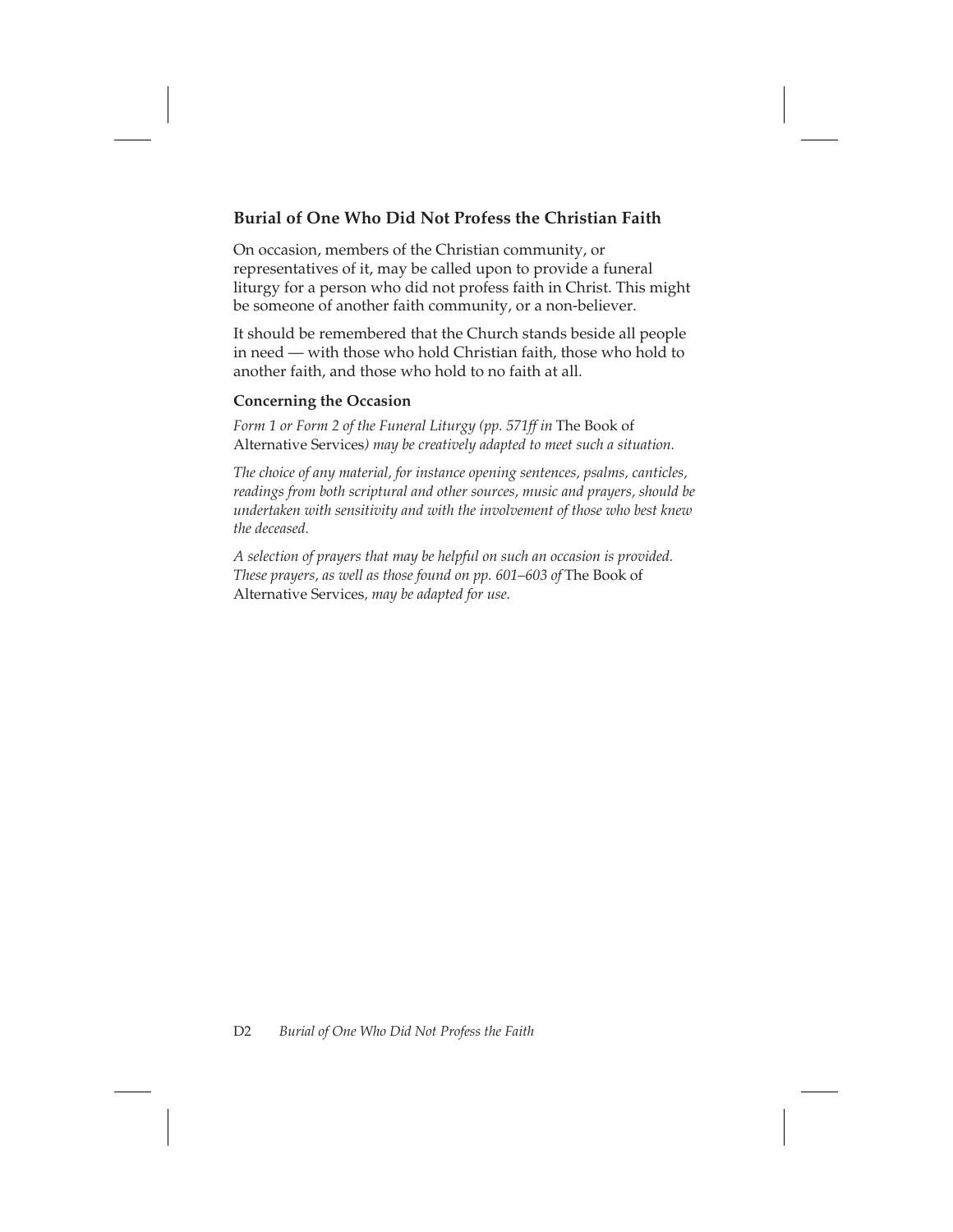# **Burial of One Who Did Not Profess the Christian Faith**

*The celebrant welcomes the congregation. At some appropriate time during the service members of the congregation may express thanksgiving for the gifts of the deceased, keeping in mind the integrity of the person who has died, as well as the needs of the family and other mourners.*

#### **Prayers**

#### **1**

Giver of life, you know and care for all people, whoever we are and whatever our thoughts of you. Speak your word to us, and come among us with love to give life to all, today and for ever. **Amen.**

#### **2**

God of mercy, do not turn from us as we look for words to pray to you. We call to you because you have promised that you will be with those in need. In your compassion, come near to heal and make all things new, now and always. **Amen**.

#### **3**

Loving God, we thank you that you are not indifferent to our joy and suffering, that your deepest care is for our lives and happiness, that your peace is our peace.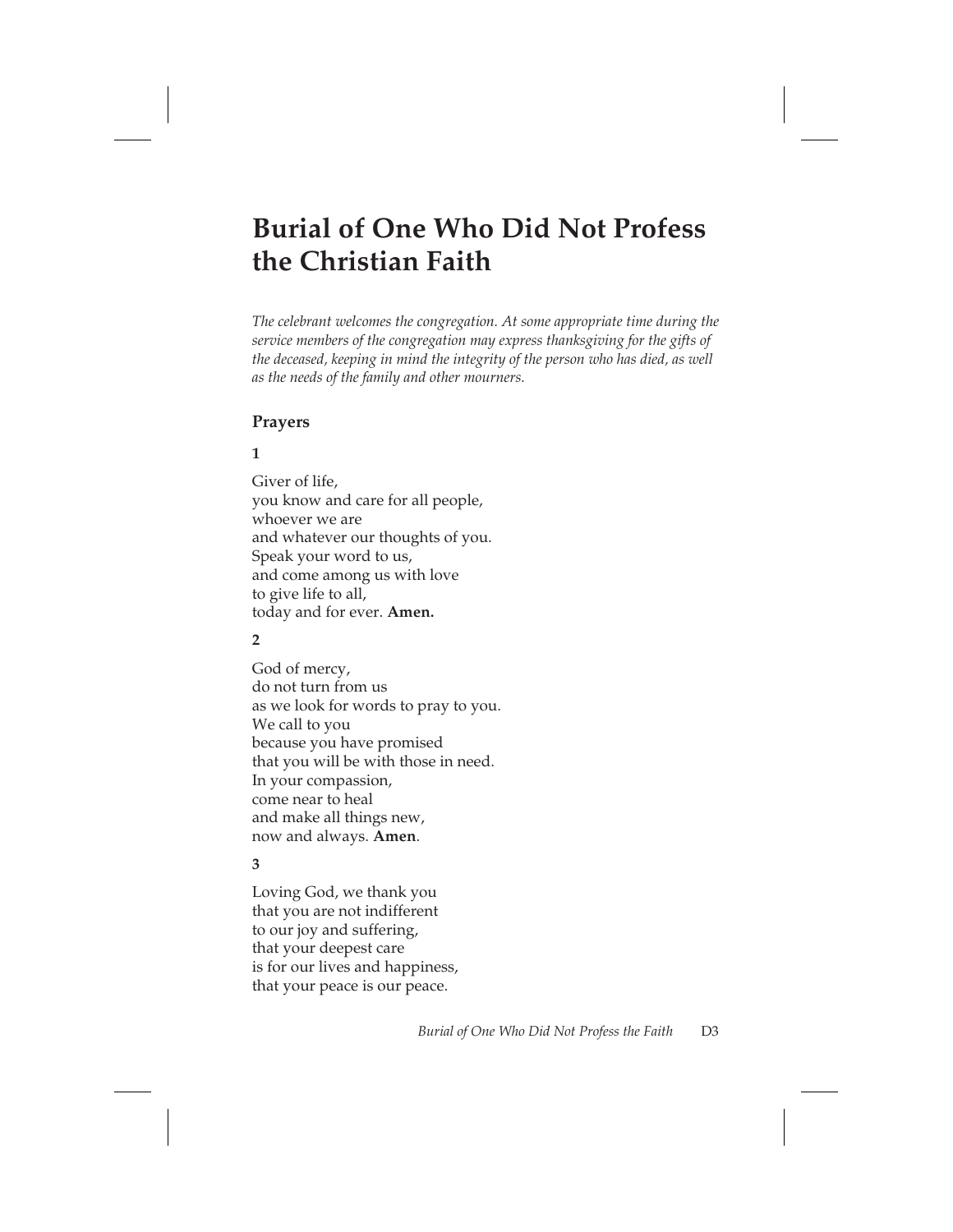Help us to grow in openness and trust. May we know your presence in the support we give one another, this day and every day. **Amen**.

#### **4**

God of grace and glory, we thank you for *N*, who was so near and dear to us, and who has now been taken from us.

We thank you for the friendship *he/she* gave and for the strength and peace *he/she* brought.

We thank you for the love *he/she* offered and received while *he/she* was with us on earth.

We pray that nothing truly good in this *man's/woman's* life will be lost, but will be of benefit to the world; that all that was important to *him/her* will be respected by those who follow; and that everything in which *he/she* was great will continue to mean much to us now that *he/she* is dead.

We ask you that *he/she* may go on living in *his/her* children, *his/her* family, and *his/her* friends; in their hearts and minds, in their courage and their consciences.

We ask you that we who were close to *him/her* may now, because of *his/her* death, be even closer to each other, and that we may, in peace and friendship here on earth, always be deeply conscious of your promise to be faithful to us in death.

We pray for ourselves, who are severely tested by this death, that we do not try to minimize this loss, or seek refuge from it in words alone, and also that we do not brood over it so that it overwhelms us and isolates us from others.

May God grant us courage and confidence in the new life of Christ. We ask this in the name of the risen Lord. **Amen**.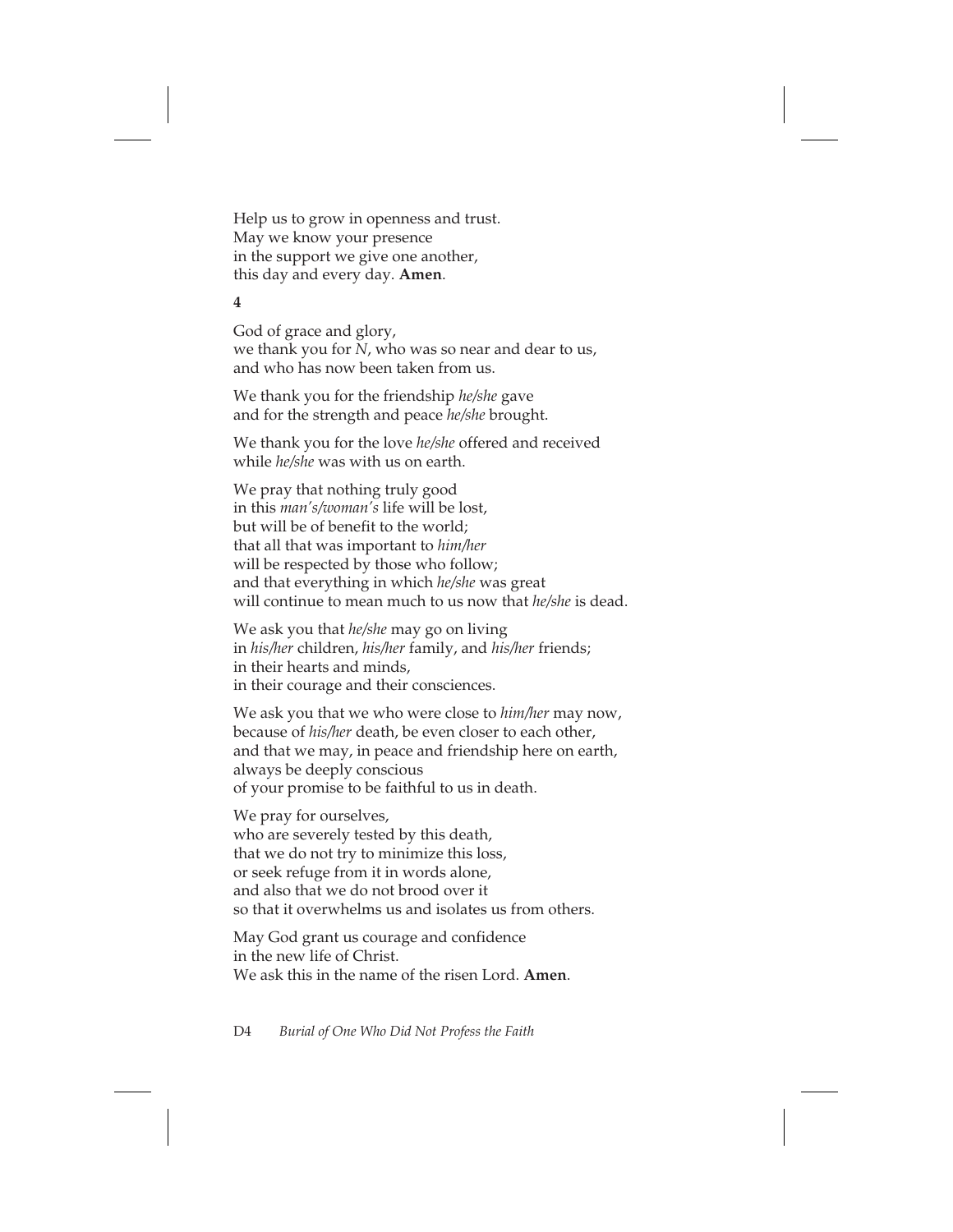*Many of the psalm prayers in* The Book of Alternative Services *are appropriate with suitable adaptation. The following are examples.*

#### **5**

Rescue us, O God for whom we wait, from the depths of depression and despair. May we trust in your mercy, know the fullness of your redemption, and share in the glory of your kingdom. **Amen**.

#### **6**

God of compassion and love, forgive our sins, relieve our misery, satisfy our longing, and fulfil all our hopes for peace. **Amen**.

#### **7**

Helper of the helpless, comfort of the afflicted, may your servants who stand in the midst of evil find strength in the knowledge of your presence, and praise you for the wonders of your love. **Amen**.

#### **8**

God of hope, in times of trouble save us from blind despair and help us to wait in confidence for the bloom of new life which, in the darkness, we cannot imagine. Hear us, Lord, when we cry to you. Calm our bodies and minds with the peace which passes understanding, and make us radiant with the knowledge of your goodness. **Amen**.

#### **9**

Gracious God, in the night of distress we forget the days of sun and joy. Even when we do not know your presence, preserve us from the dark torrent of despair. **Amen**.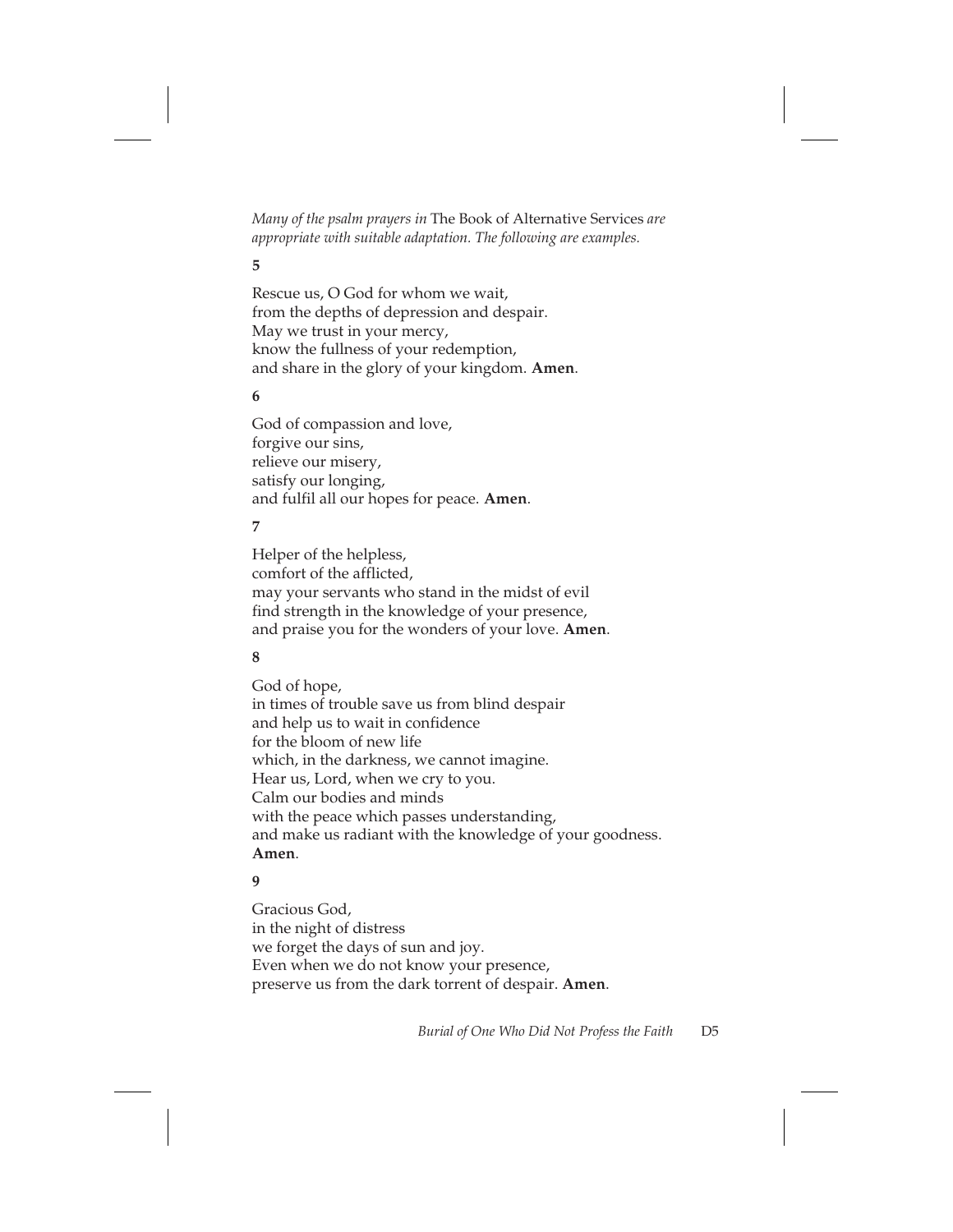God of mercy, deliver those who are weighed down by fear and sorrow, and give them joy and gladness in your presence. **Amen**.

*Psalm 139,1–17 may also be read.*

# **10**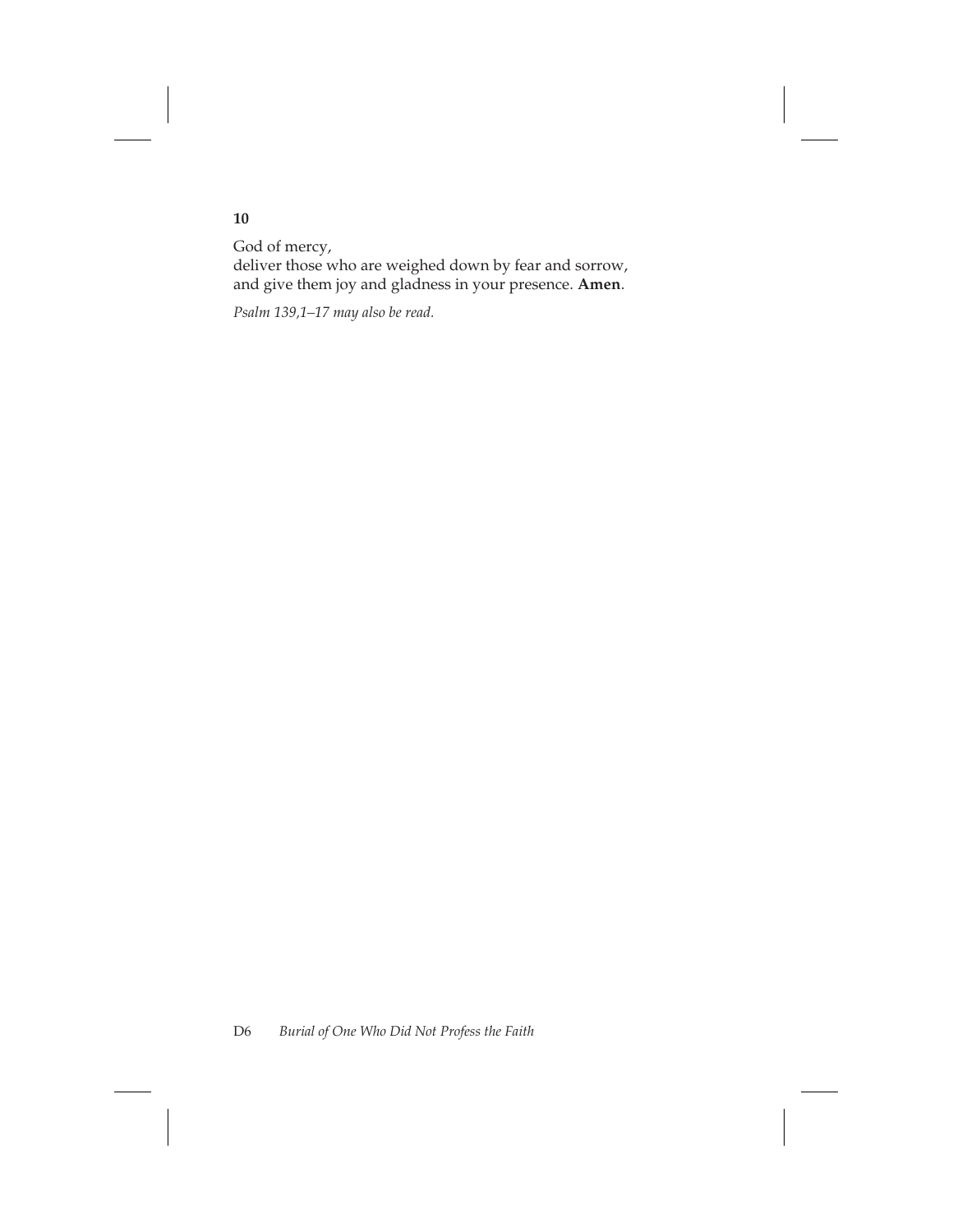### **Burial of a Stillborn Child**

#### **Concerning the Occasion**

*The Funeral Liturgy in* The Book of Alternative Services *may be adapted with pastoral discretion and sensitivity to suit the circumstances and place (home, hospital, church, cemetery).*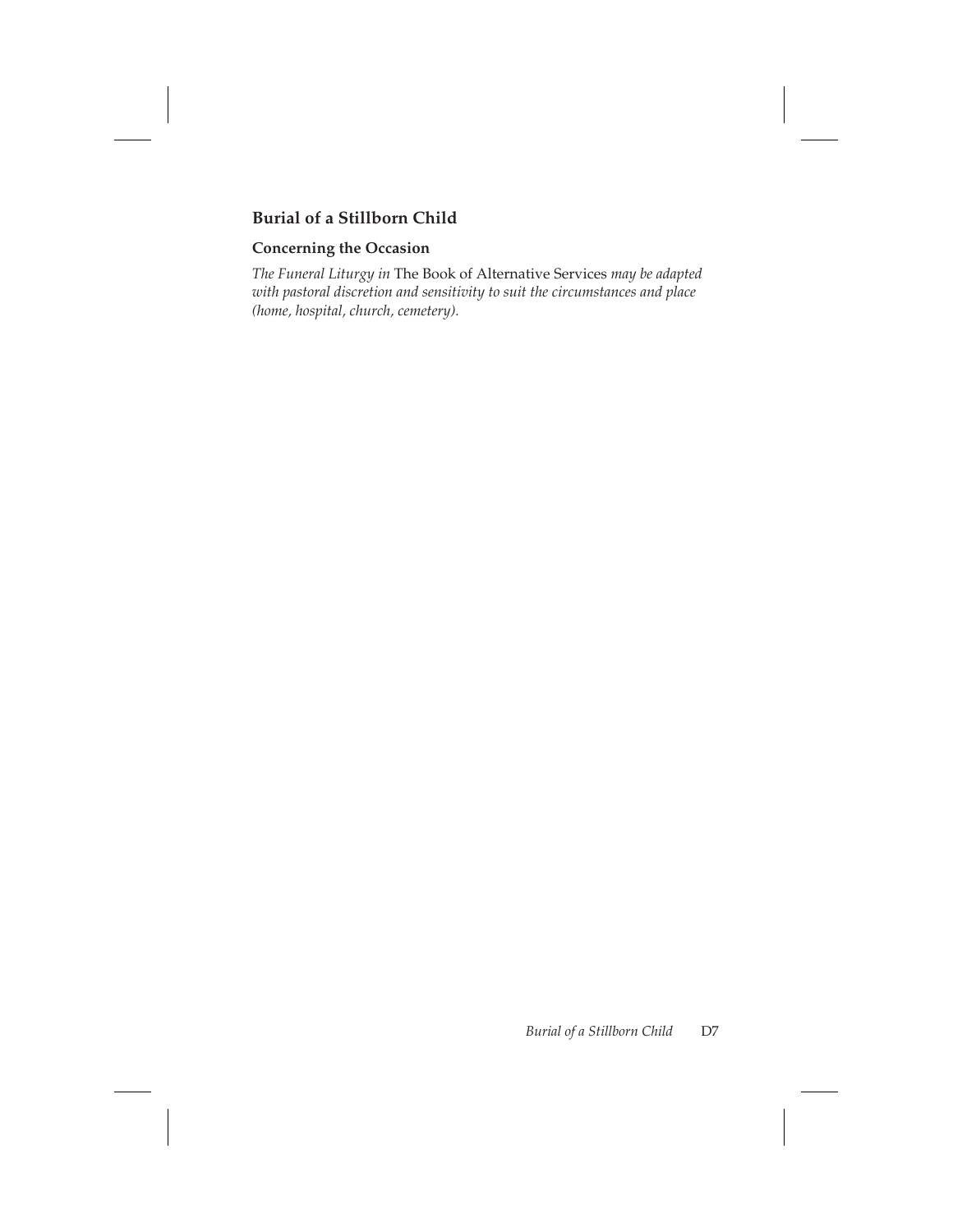# **Burial of a Stillborn Child**

#### *The following form of committal may be said.*

In sure and certain hope of resurrection to eternal life through our Lord Jesus Christ, we commit this body to the ground,\* earth to earth, ashes to ashes, dust to dust, in the name of the Father, and of the Son, and of the Holy Spirit. **Amen**.

\**Or* to be consumed by fire, *or* to its resting place.

*One or more of the following prayers may be said.*

Almighty God, Father of mercies and giver of comfort, deal graciously, we pray, with all who mourn, that, casting all their care on you, they may know the consolation of your love, through Jesus Christ our Lord. **Amen**.

Most merciful God, whose wisdom is beyond our understanding, deal graciously with *NN* (or *N*) in *their* grief. Surround *them* with your love, that *they* may not be overwhelmed by *their* loss, but have confidence in your goodness and strength to meet the days to come; through Jesus Christ our Lord. **Amen**.

Lord, listen to the prayers of those who put their trust in you. In their sorrow may they find hope in your infinite mercy. We ask this through Christ our Lord. **Amen**.

*The following, or a blessing, or another suitable dismissal, may be said.*

The grace of our Lord Jesus Christ, and the love of God, and the fellowship of the Holy Spirit, be with us all evermore. **Amen**.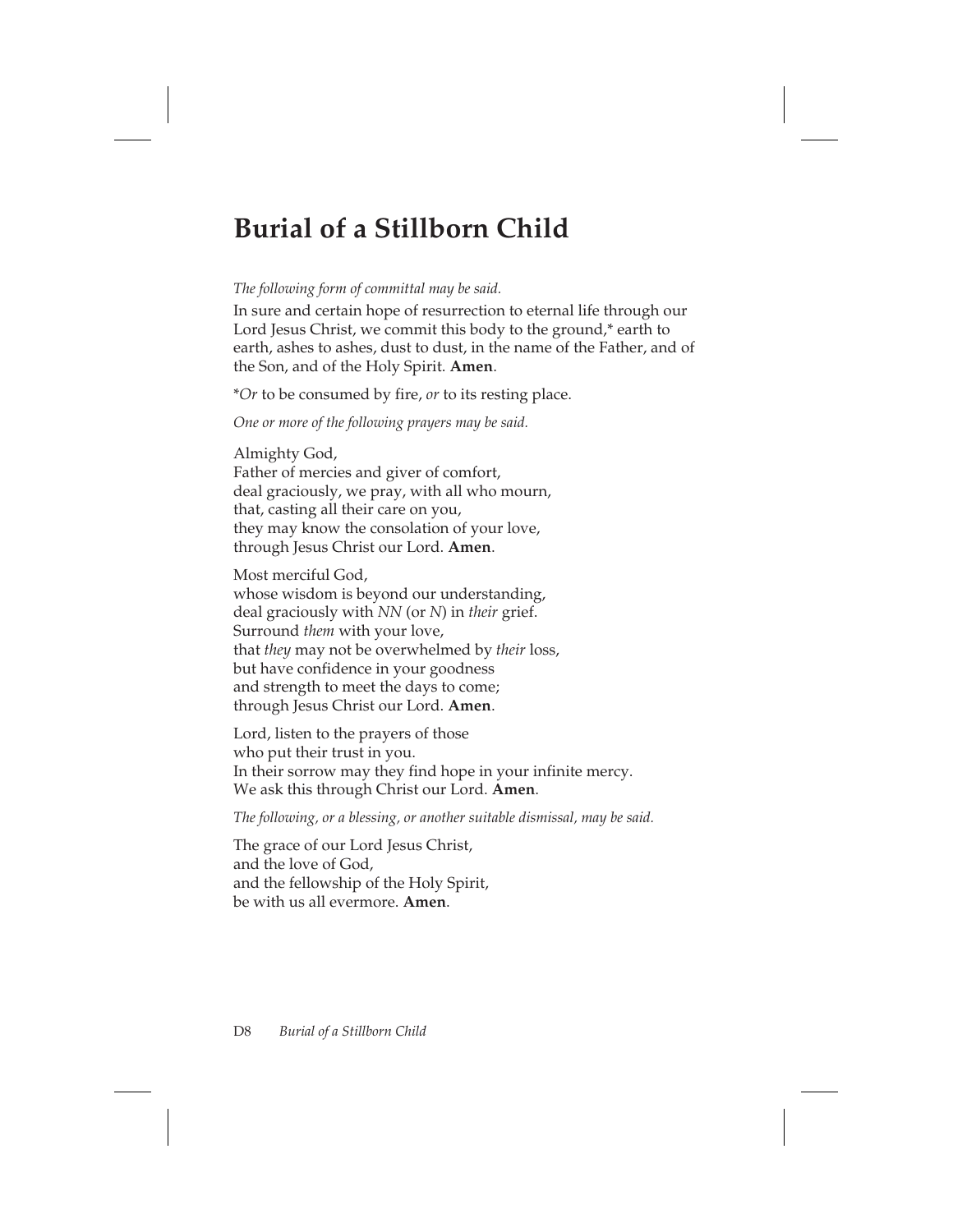# **After a Miscarriage or a Stillbirth**

### **Rationale**

The church has a responsibility to offer opportunity for grieving, healing, and affirming the life-giving gifts of God to parents who experience the pain and sorrow of a miscarriage or the birth of a stillborn child.

It is important that our words and actions acknowledge this loss. It is appropriate that the memory of this experience is not dismissed or taken lightly. Comments made to the parents should not burden them with guilt or false reassurances.

If there are other children in the family, they also should be enabled to enter into the mystery of this loss and, with their parents, hear the comforting assurance of God's presence and promise in Jesus Christ.

### **Concerning the Service**

*Pastoral care givers, particularly chaplains, should be prepared to offer prayers of comfort and consolation as soon as possible after the miscarriage or stillborn birth. Hospital procedures should include notifying chaplains of miscarriages and stillbirths, so that prayers may be offered in the clinical setting.*

*In the case of a miscarriage, special prayers and a particular Scripture passage may follow the main service on Sunday or be included in a week-day service. Other family members and close friends may be invited to attend and participate.*

*A service based on one of the funeral services in* The Book of Alternative Services *(pp. 576 or 589) may be appropriate in the case of a stillborn child. The liturgy should reflect sensitivity to the fact that the parents have lost their own expectations as well as the child's future. It may be helpful if the stillborn child is named.*

*A service of the Laying on of Hands and Anointing for the family may be adapted from the liturgy for Ministry to the Sick,* The Book of Alternative Services *(p. 554).*

### **Suitable Readings**

#### **Old Testament Readings**

| Is $66.7 - 14$   | (I will comfort you)                 |
|------------------|--------------------------------------|
| Jer $31.15 - 17$ | (Rachel is weeping for her children) |
| Ps 42            | (Where now is your God?)             |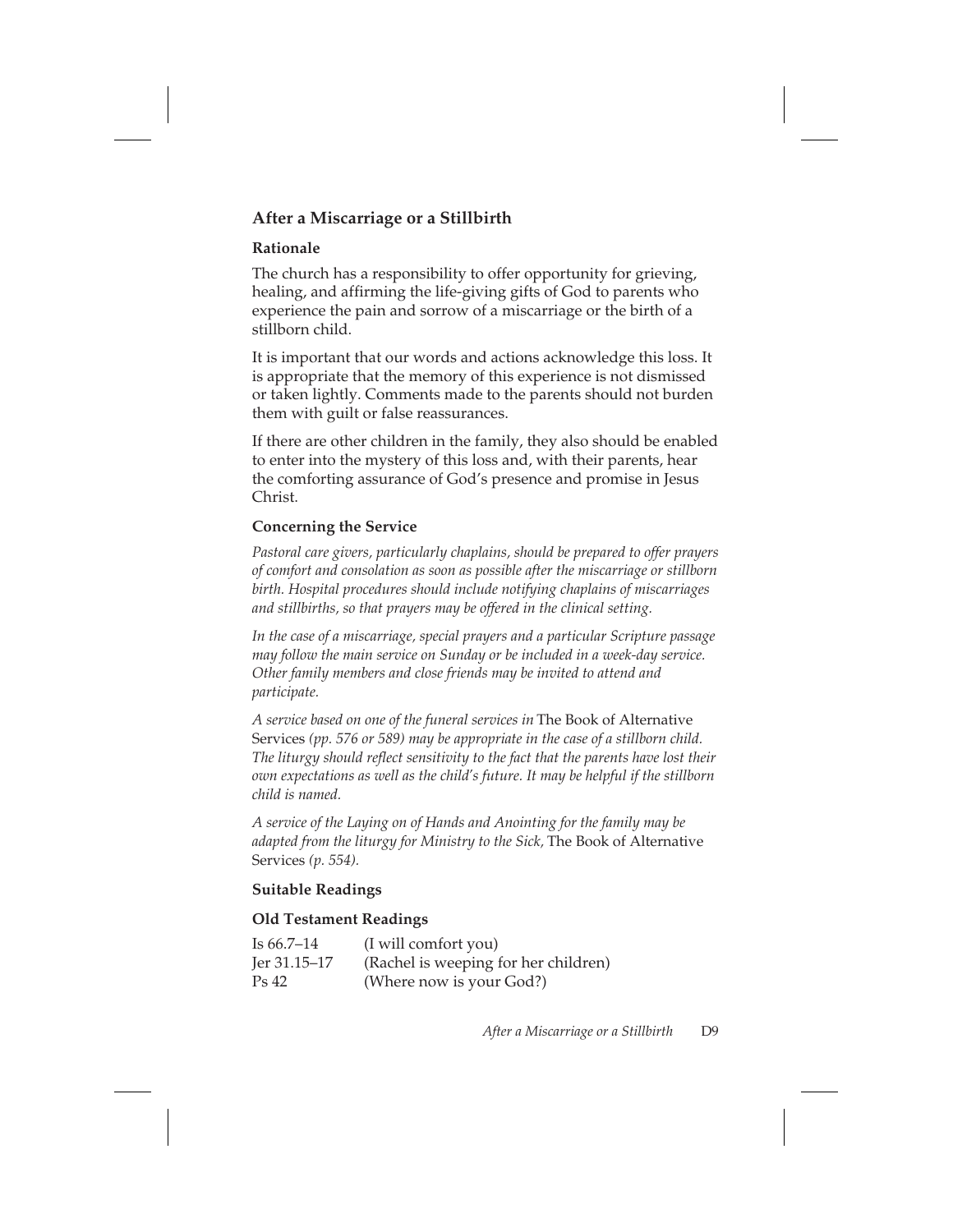| $Ps\,91.9-18$ | (He shall give his angels charge over you)             |
|---------------|--------------------------------------------------------|
| Ps 103.8-18   | (The Lord is full of compassion)                       |
| Ps 121        | (My help comes from the Lord)                          |
| $Ps$ 139.6–18 | (Where can I go from your spirit?)                     |
|               | Baruch 4.19–23 (I have put my hope in the Everlasting) |

#### **New Testament Readings**

| Rom 8.31–39  | (Nothing will separate us from the love of God) |
|--------------|-------------------------------------------------|
| 1 Jn $3.1-2$ | (We are God's children)                         |

#### **Gospel Readings**

| $Mt 5.1-10$     | (Blessed are those who mourn)                                 |
|-----------------|---------------------------------------------------------------|
|                 | Mt 18.1–5,10–14 (Not one of these little ones should be lost) |
| Mk 10.13–16     | (Let the little children come to me)                          |
| In $10.11 - 16$ | (I am the good shepherd)                                      |

#### **Prayers**

*These prayers should be adapted with pastoral discretion and sensitivity to suit the circumstances and place.*

Loving God, we come in shock and sadness. By grace and power you gave us opportunity to create new life; now we feel our human frailty. Hear our cries of disappointment and anger because of the loss of this new life. Be with us as we struggle to understand the mystery of life and death. Receive this little one into the arms of your mercy, to abide in your gracious and eternal love. May we give ourselves over to your tender care. In Jesus' name we pray. **Amen**. Holy God, we bring to you our pain and sorrow: we grieve the loss of a human life. Show compassion to this mother (*N*) and father (*N*), that they may be comforted by your presence and strengthened by your Spirit. Be with this family (*NN*, *other children*) as they mourn, and draw them close together in your healing love. May each of us know that in our pain you bring us comfort, in our sorrow you bring us hope, and in our dying you promise us new life. In Jesus' name we pray. **Amen**.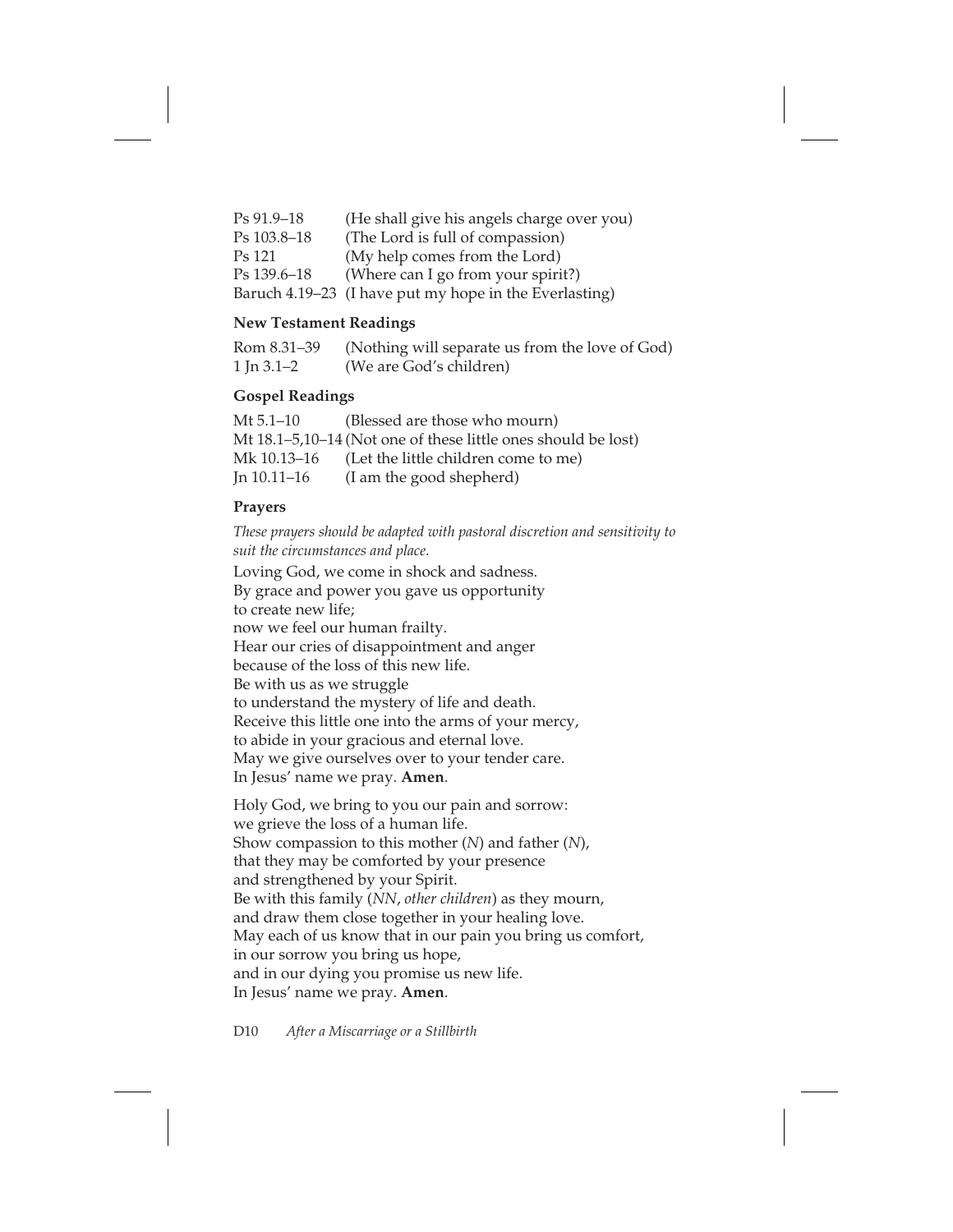*The mother and/or father may offer a personal prayer or reflection. The following may be found helpful as models.*

Creator God, our wombs bring new life to your world. My body and soul ache with pain for the loss of this child. Help me to understand where there is no understanding, strengthen me now in my vulnerability and weakness, and bring me peace that I may know more fully your presence and your salvation, in the name of Jesus, the child of Mary. **Amen**.

O God, you have loved *me* into being. Hear *my* cries for *my* loss. *I* wanted to bring new life into the world. Now *I* want to cry forever and wash your earth with *my* tears. Move *me* from this darkness and bring *me* to the light of your love and peace. In the name of Mary's son. **Amen**.

God of all creation, *I* wanted this child with all *my* heart, *my* soul, and *my* body. *I* feel guilty even though *I* am not to blame, *I* feel unworthy, and alone. Give *me* strength to trust in your faithfulness, make *me* open to the comfort of family and friends, and in time free *me* from the bondage of grief. Bless *me* with the desire and power to live again in joyful expectation. *I* ask this in the name of your Son, *my* friend and *my* Saviour. **Amen**.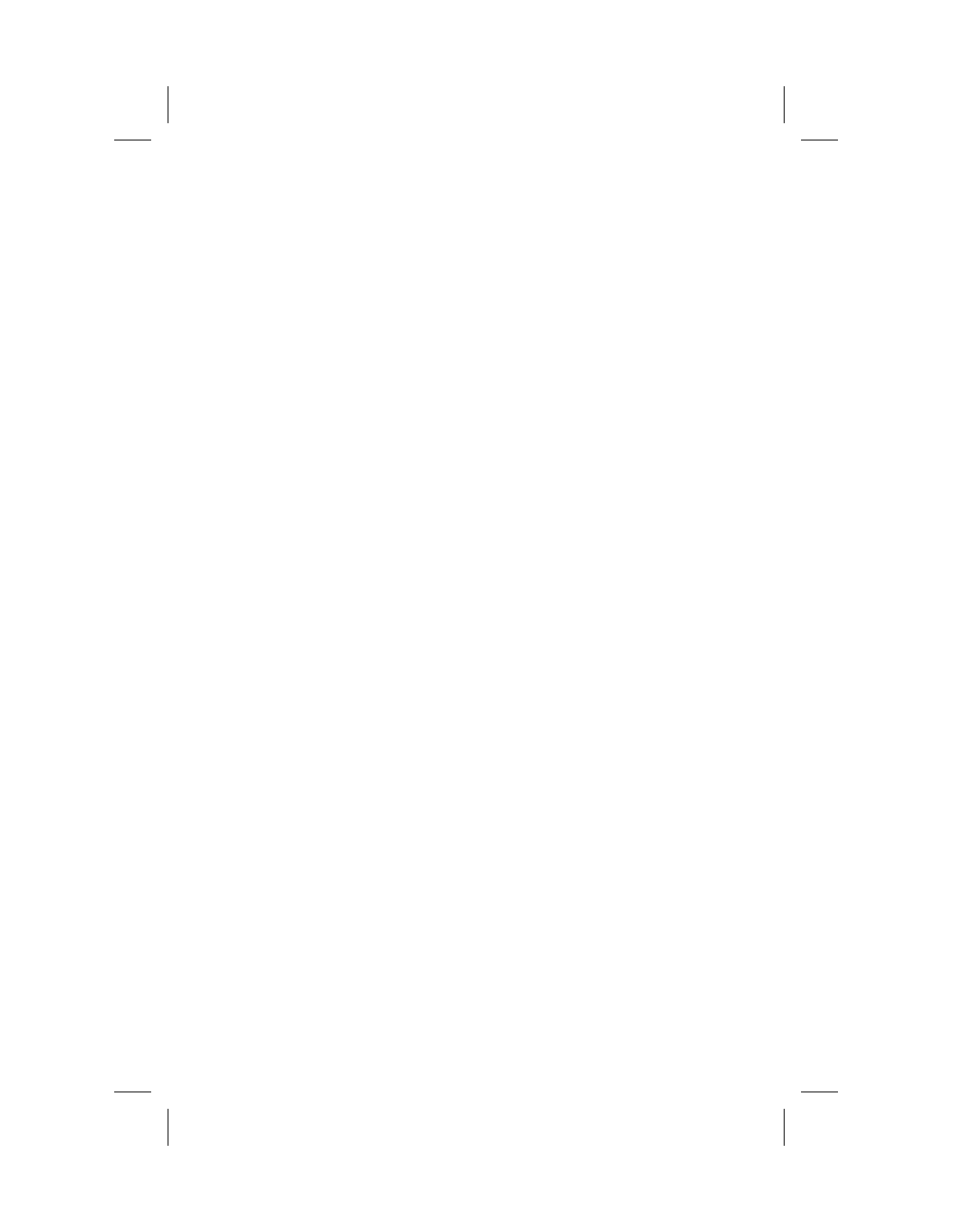# **Installation and Commissioning**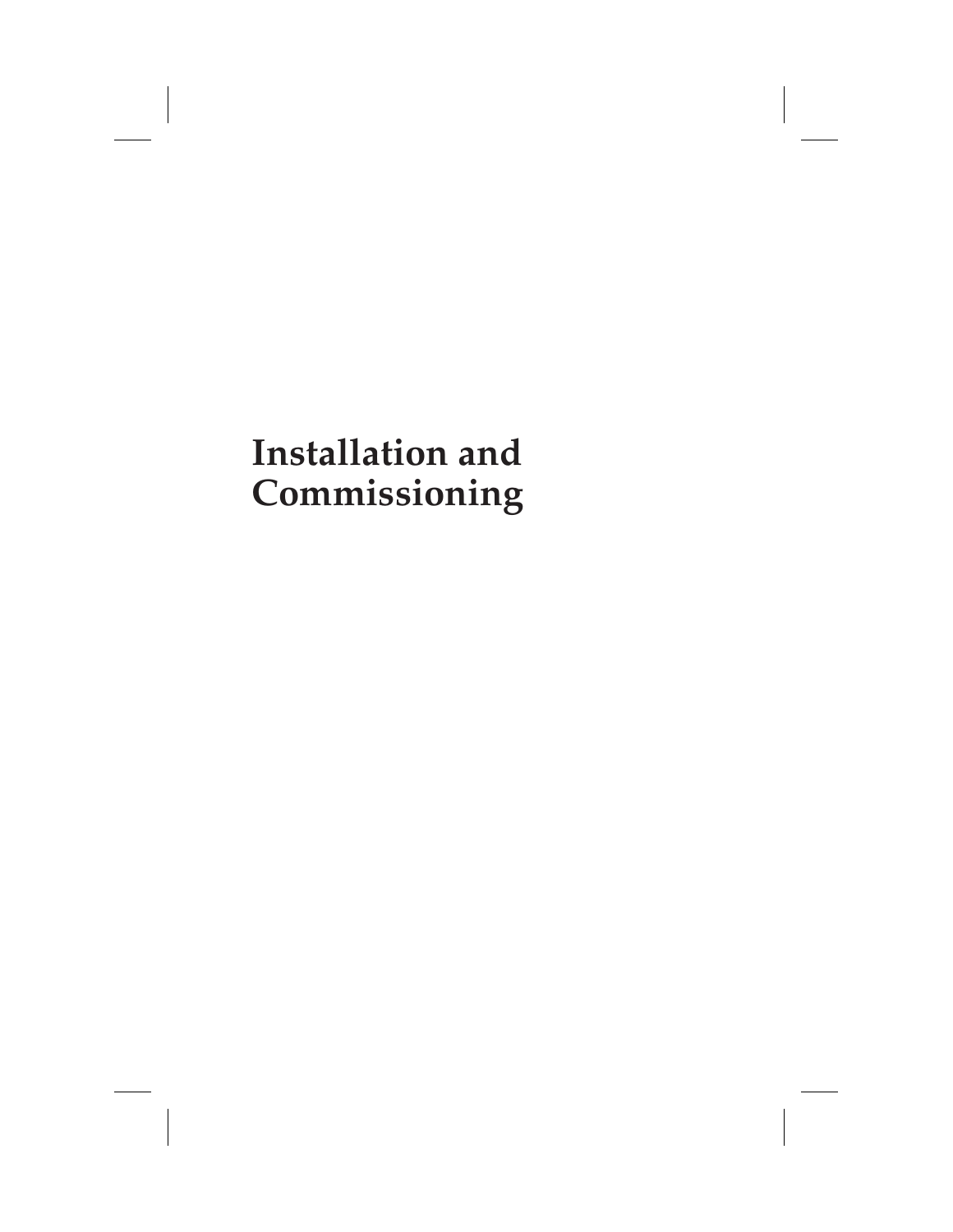# **Celebration of a New Ministry — A**

The installation of a new leader of ministry is a significant moment in the life of a community of faith. The new minister, whether priest, deacon, or lay person, has been chosen to teach and proclaim God's word, to lead in prayer and worship, and to guide in living according to the Gospel — in short, to equip the people to live out their baptismal ministry as God's royal priesthood.

The local community has a particular reference to specific people and concerns. It has its own traditions and customs which ought to be considered when planning the celebration. Usually, the celebration marks a new phase in a ministry of many years, and, therefore, ought to acknowledge the work which has gone on before.

The local community does not stand in isolation, but is linked to the ministry of the whole church. It is therefore desirable that, if possible, the bishop be the officiant. Together, the local community and new minister, with the bishop and the whole church, continue the ministry of the people of God.

#### **Concerning the Service**

*This service is intended for use at the installation of a person who has been given responsibility for leadership within a community of faith. It should take place as close in time as possible to the beginning date of the new ministry, and should occur at a time when the members of the community directly involved may conveniently attend.*

*The officiant is the bishop or the bishop's appointee. The bishop, when present, presides at the eucharist; otherwise, the new minister should preside, when that person is a priest.*

*Provision for involvement of the whole parish should be made when the ministry being celebrated is in a multi-point setting.*

*Due caution should be exercised in the use of the space available, e.g., in processions.*

*Psalms, canticles, and hymns may be sung at some of the following points: at the beginning of the service, between the readings, before and after the presentations, during the preparation of the gifts, and at the conclusion of the service.*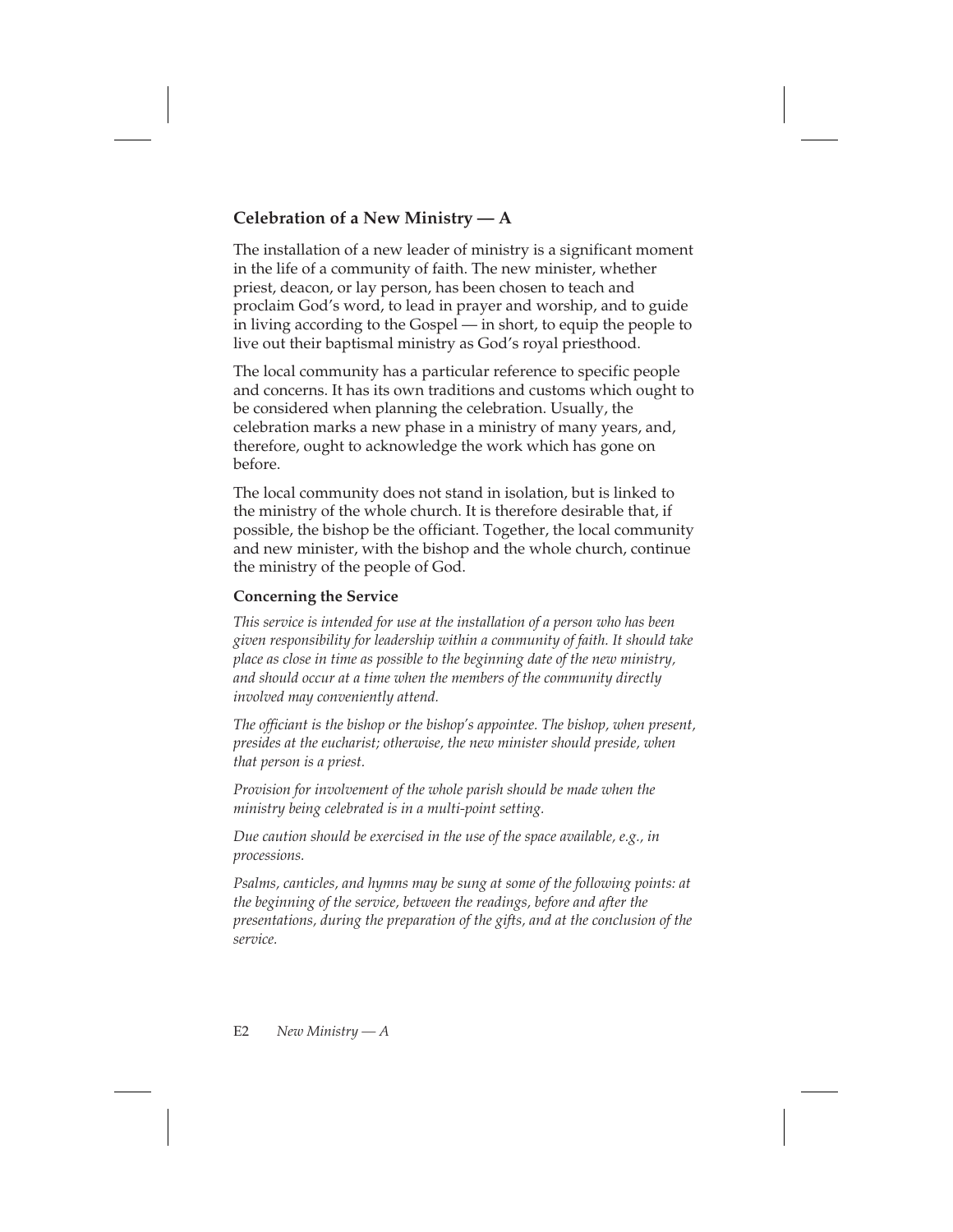*Symbols of the ministry may be chosen from among those suggested. Other appropriate symbols may be substituted. The symbols used should be of sufficient size to be clearly seen by those present.*

*If it is decided to use no symbols, the service will proceed to the point where visitors promise to "support* N *and the parish of* N *in their ministry together" (p. E7). The new minister will then say, "Dear friends in Christ, let us now pray …" (p. E10).*

*All the symbols of ministry do not need to be given to the new minister. For example, if there is a procession to the font, water may be poured into it. Oil may be placed at the font. A bible may be placed on the lectern. The chalice and paten and service book(s) may be placed on the altar for use.*

*If the eucharist is not to be celebrated, the service may conclude with the Peace and a blessing or dismissal.*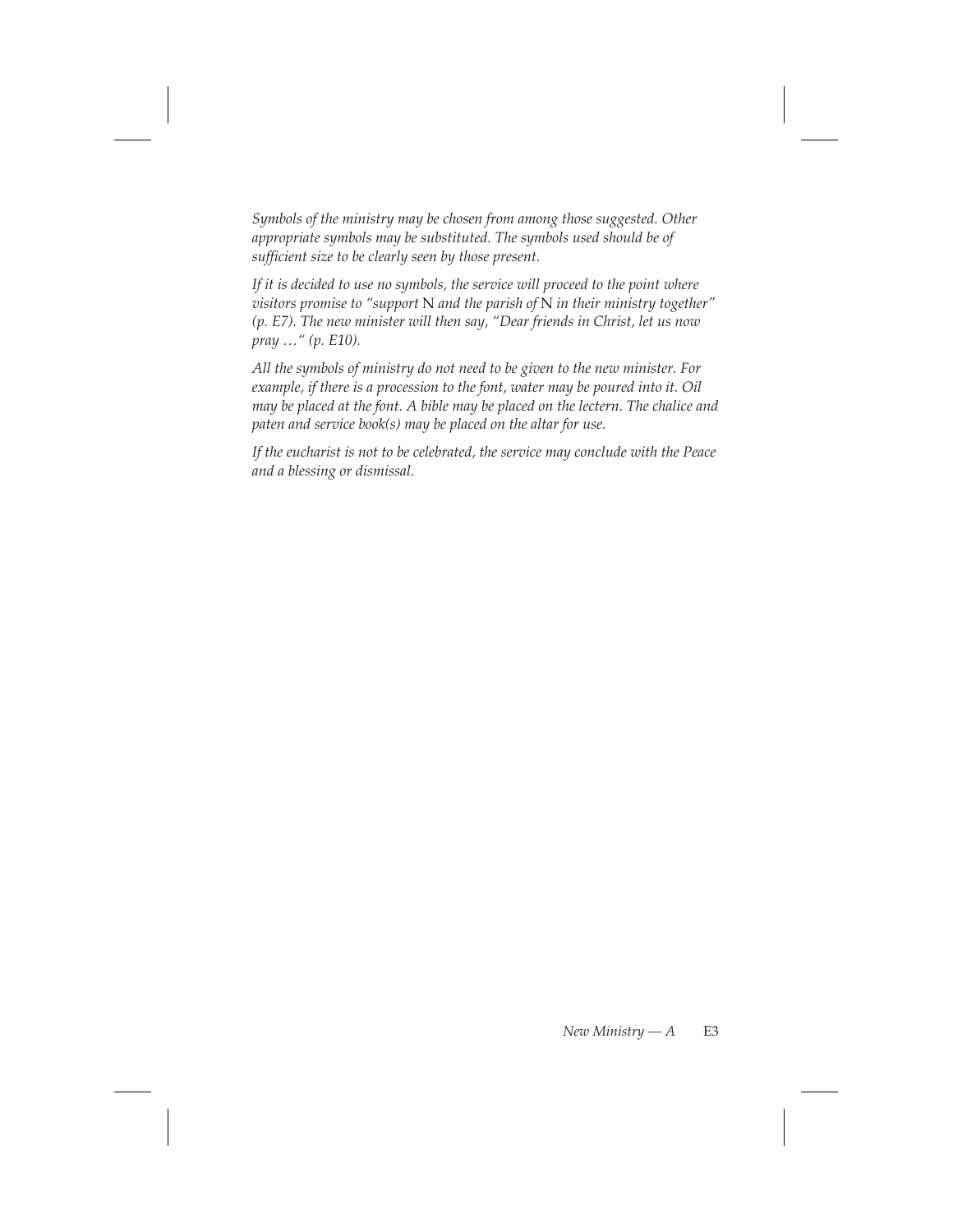# **Celebration of a New Ministry — A**

# **The Gathering of the Community**

|                         | All stand. The officiant greets the community.   |
|-------------------------|--------------------------------------------------|
| <i><b>Officiant</b></i> | The grace of our Lord Jesus Christ,              |
|                         | and the love of God,                             |
|                         | and the fellowship of the Holy Spirit,           |
|                         | be with you all.                                 |
| People                  | And also with you.                               |
|                         | Or from Easter Day through the Day of Pentecost, |
| Officiant               | Alleluia! Christ is risen.                       |

| People                  | The Lord is risen indeed. Alleluia!  |
|-------------------------|--------------------------------------|
| <i><b>Officiant</b></i> | May his grace and peace be with you. |

*People* **May he fill our hearts with joy.**

*The officiant may, in the following or similar words, introduce the theme of this celebration as that of the ministry of the whole people of God.*

*Officiant* My brothers and sisters in Christ, *NN* has been chosen to be pastor\* of this parish of *N*. After prayerful consideration, and according to the practice of this diocese, I have (*or* the bishop has) appointed *N* to this position of leadership in our common ministry. This ministry continues the good work done through the years in this community, and is part of the work and witness of the whole church. It is a new beginning because *N* brings particular gifts to our ministry together. As we stand in God's presence let us pray that grace will be given to *N*, and to all of us in this ministry, that we may fulfil the responsibilities which are ours.

*\*Another title may be substituted, as appropriate.*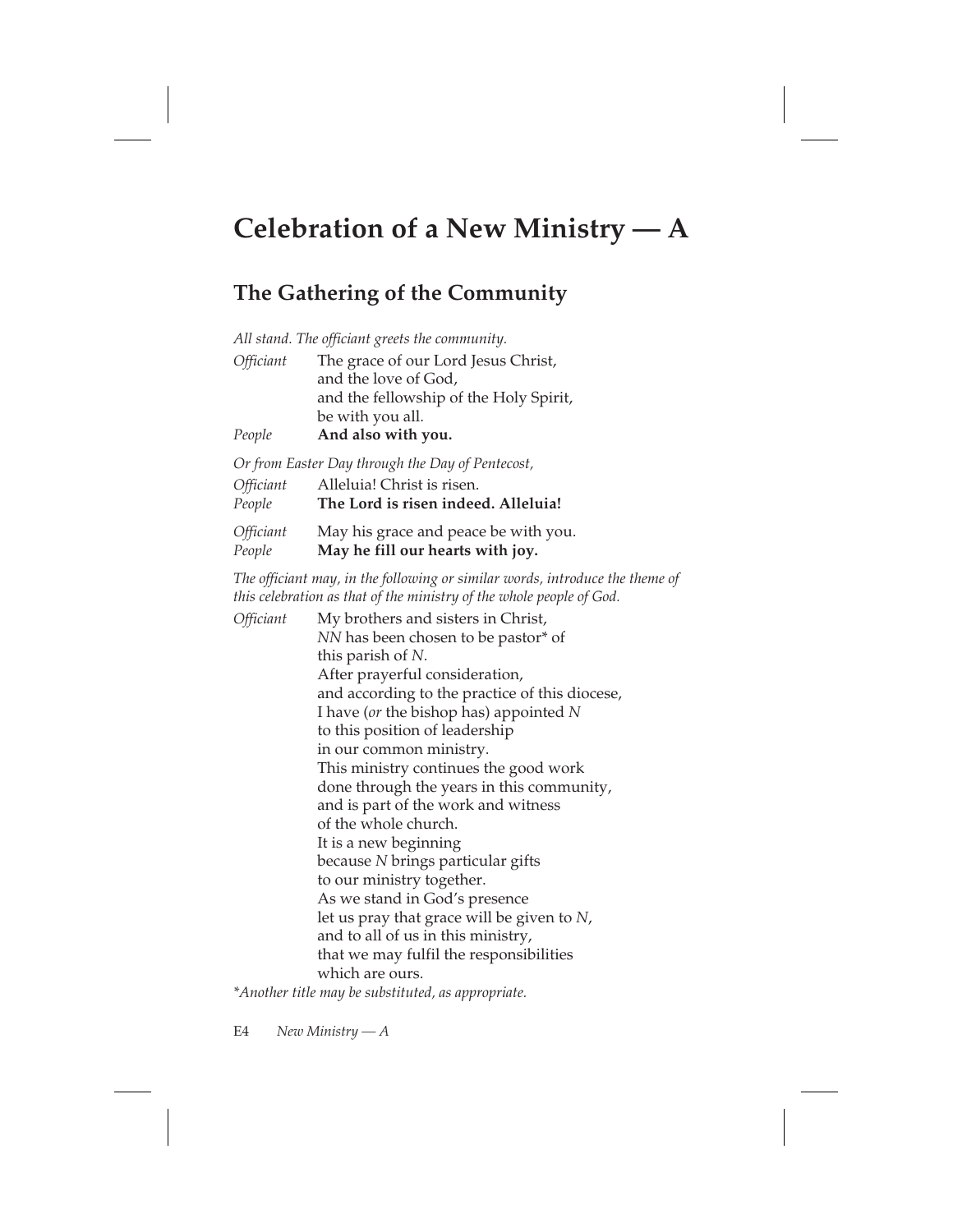*Silence is kept.*

*The prayers, readings, and preface are normally those of the day. If the propers are inappropriate, the following prayers may be used, and a selection may be made from the list of readings on p. E18.*

*The officiant sings or says either the collect of the day or the following:*

Almighty God, by your grace alone we are accepted and called to your service. Strengthen us by your Holy Spirit and make us worthy of our calling; through Jesus Christ our Lord, who is alive and reigns with you and the Holy Spirit, one God, now and for ever. *People* **Amen.**

**The Proclamation of the Word**

## **The Readings**

*A first reading as appointed. Reader* A reading from … *At the conclusion of the passage, the reader says,* The word of the Lord. *People* **Thanks be to God.** *Silence may be kept. Then shall follow a psalm as appointed. On Sundays and major festivals a second reading as appointed is read.*

*Reader* A reading from …

*At the conclusion of the passage, the reader says,*

The word of the Lord.

*People* **Thanks be to God.**

*Silence may be kept. A psalm, canticle, hymn, or anthem may follow.*

*All stand for the Gospel.*

*Reader* The Lord be with you. *People* **And also with you**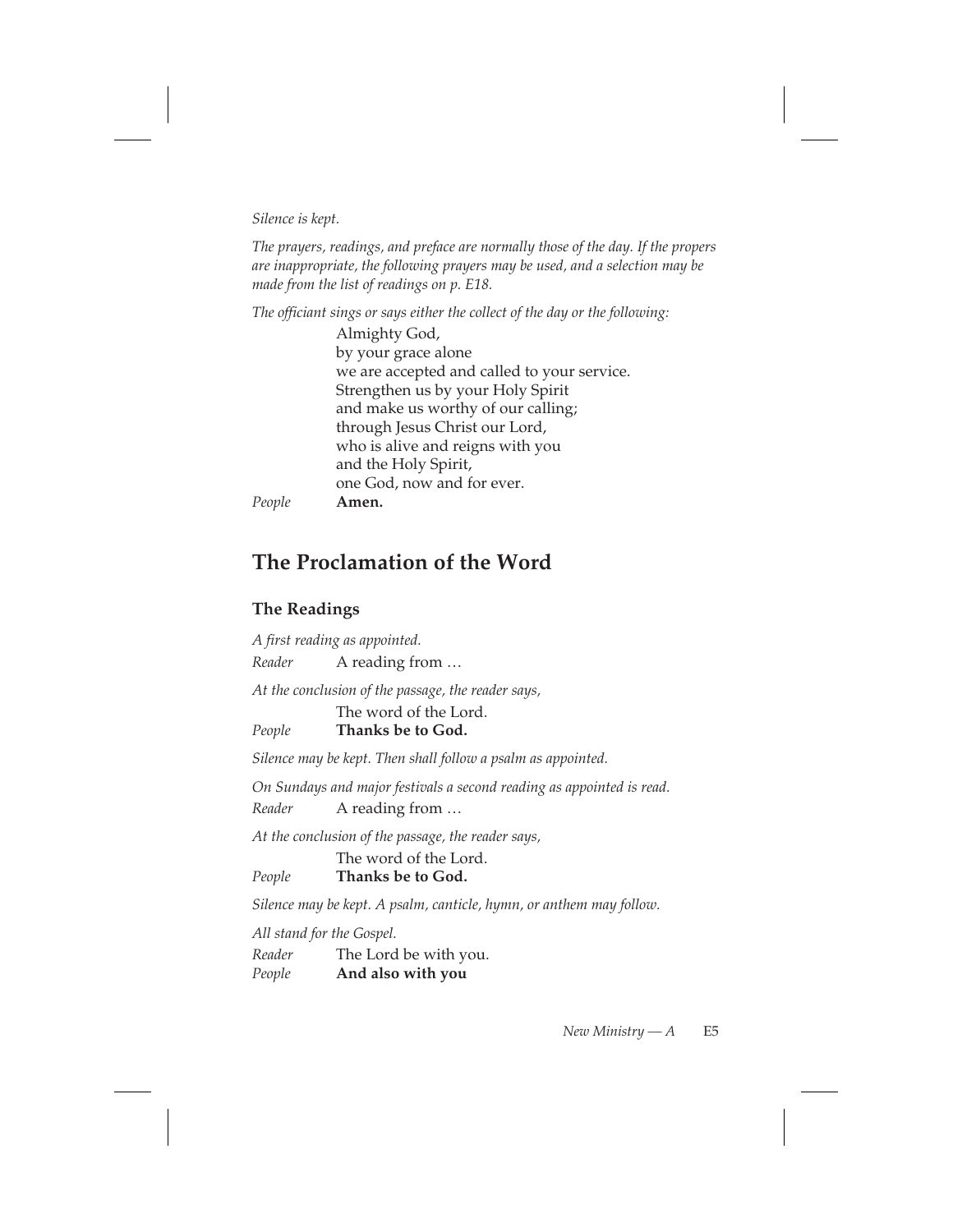| Reader | The Holy Gospel of our Lord Jesus Christ   |
|--------|--------------------------------------------|
|        | according to                               |
| People | Glory to you, Lord Jesus Christ.           |
|        | At the end of the Gospel, the reader says, |
|        | The Gospel of Christ.                      |
| People | Praise to you, Lord Jesus Christ.          |

#### **Sermon**

*A silence for reflection may follow.*

#### **Covenant in Ministry**

*The officiant, standing with the new minister and the churchwardens before the congregation, may then describe the process by which the new minister has been chosen.*

*The new minister may read any required oaths and declarations.*

*Or*

*a churchwarden, or other official, may say,*

I (we) certify that the required oaths and declarations have been made, and the letters of appointment and license have been read in my (our) presence.

*The officiant asks the new minister,*

Do you, in the presence of this congregation, commit yourself to the responsibility entrusted to you?

*The new minister replies,*

I do.

*The officiant asks the people of the parish or congregation to stand and says,*

Do you, the people of the parish of *N*, commit yourselves to share with *N* in the ministry of this parish? *People* **We do.**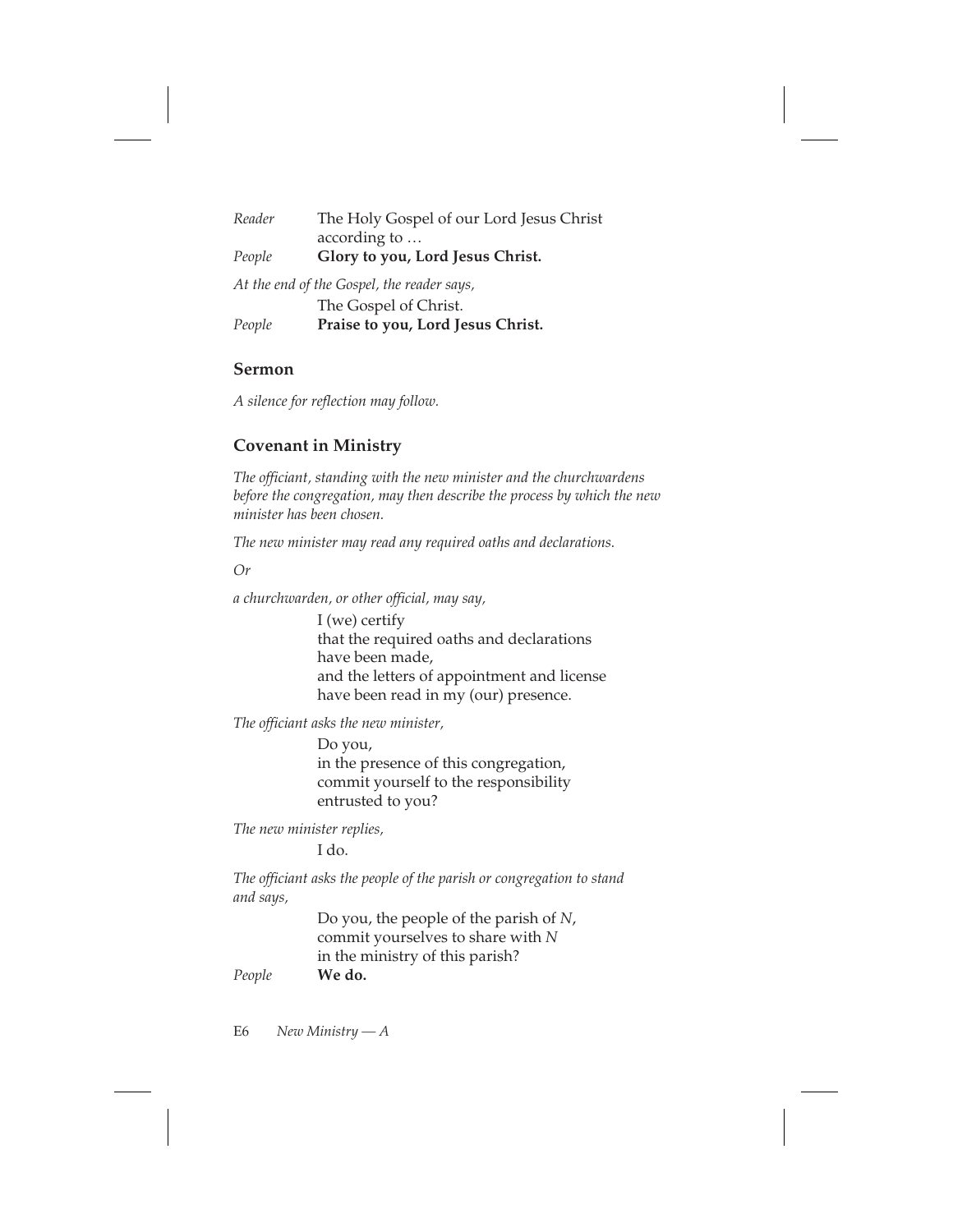*The officiant asks visitors to stand, and says,*

As brothers and sisters in the body of Christ, will you support *N and the parish of N* in their ministry together? *People* **We will.**

*Representatives of the congregation may present various appropriate symbols of the ministry of the whole people of God.*

*A representative presents a bible, saying,*

*N*, hold before us the story of God's love and mercy and, above all, the Gospel of our Saviour Christ. Be among us as a preacher of the word of God and teacher of the faith.

*The new minister replies,*

I invite you all to join with me in proclaiming the Gospel of hope and life. *People* **Amen. We have good news to share.**

*Others may present a vessel of water, saying,*

*N*, in the water of baptism we are buried with Christ in his death. By it we share in his resurrection. Through it we are reborn by the Holy Spirit. Be among us as one who baptizes into the community of Christ.

*The new minister replies,*

I invite you all to join with me in rejoicing in our baptismal fellowship, and in nurturing the community of faith.

#### *People* **Amen. May we all grow into the full stature of Christ.**

*Others may present oil, saying,*

*N*, hold before us the anointing of the Holy Spirit for wholeness of life. Be among us as reconciler and healer.

*The new minister replies,*

I invite you all to join with me in the ministry of reconciliation and healing,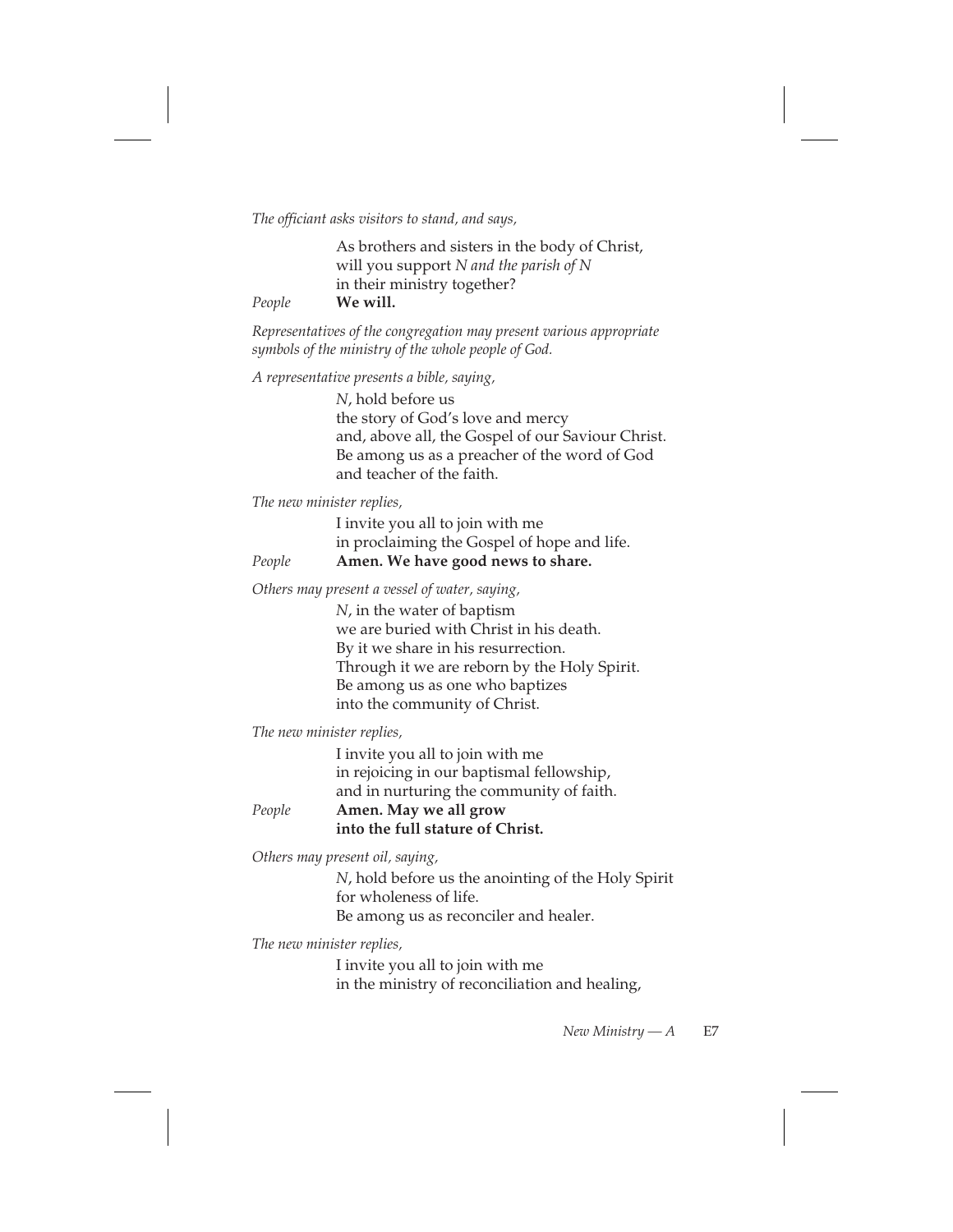|        | so that through the power of God              |
|--------|-----------------------------------------------|
|        | we may bring wholeness of life to all people. |
| People | Amen. In forgiveness and healing              |
|        | we find new life.                             |

*Others may present a copy of the canons of the diocese, saying,*

*N*, we look to you to work with the committees and organizations of the church, and in our community, so that our administration may serve Christ and his Gospel and not just ourselves. Be among us in wisdom and humility, in discernment and good humour.

*The new minister replies,*

I invite you all to join with me in working for the building up of Christ's Church. *People* **Amen. We are the Body of Christ.**

*A churchwarden may present the keys of the church, saying,*

*N*, we look to you to lead and encourage us to be an open, welcoming community. Accept these keys, and let the doors of this place be open to everyone.

*The new minister replies,*

I invite you all to join with me in welcoming all who would come into the fellowship of the people of God. *People* **Amen. May we greet Christ in all who come.**

*A representative may present (a) prayer book(s), saying*

*N*, we look to you to lead us in worship, so that, in word and sacrament, we may be renewed in our life together in our Lord Jesus Christ. Receive these books (this book) and be among us as a person of prayer.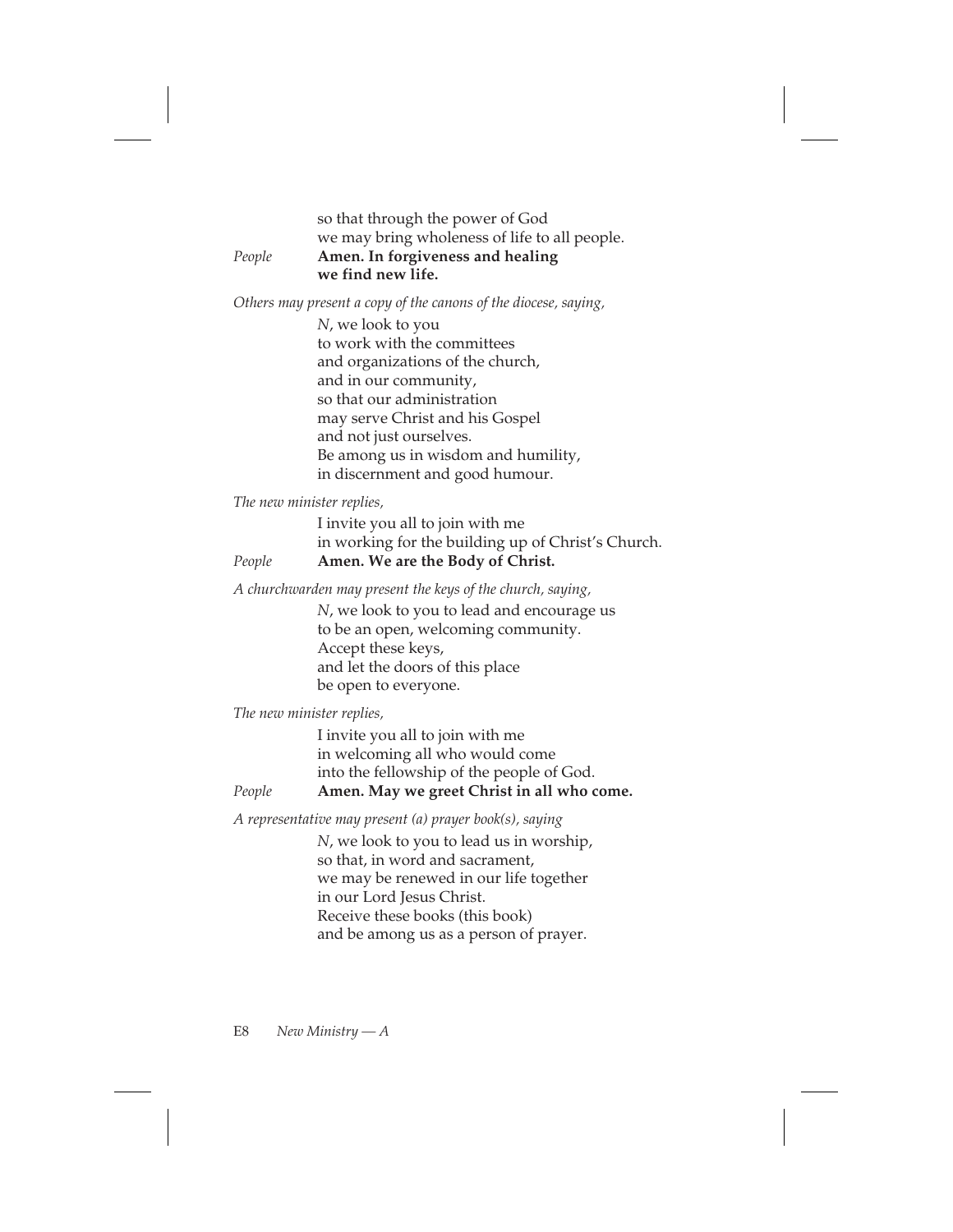*The new minister replies,*

|        | I invite you all to join with me,          |
|--------|--------------------------------------------|
|        | and with the whole Church,                 |
|        | in regular and constant prayer to our God. |
| People | Amen. In quietness and confidence          |
|        | will be our strength.                      |
|        |                                            |

*Representatives of the congregation may present bread and wine, saying,*

*N*, we look to you as one who presides at the eucharist and shares with us and with the whole church in the breaking of the bread as a foretaste of the heavenly banquet. Be among us to break the bread and bless the cup.

*The new minister replies,*

I invite you all to join with me in making eucharist together, in company with the church in every age.

*[If the new minister is not a priest, the representatives of the congregation may say,*

|                         | We look to you                                                                                                                  |
|-------------------------|---------------------------------------------------------------------------------------------------------------------------------|
|                         | as one who shares with us                                                                                                       |
|                         | and with the whole church                                                                                                       |
|                         | in the breaking of the bread,                                                                                                   |
|                         | as a foretaste of the heavenly banquet.                                                                                         |
|                         | Be among us in making eucharist.]                                                                                               |
| People                  | Amen. May we know the Lord Jesus                                                                                                |
|                         | in the breaking of the bread.                                                                                                   |
| Officiant               | N, let all these be signs of the ministry<br>which is mine (the bishop's) and yours,<br>and is shared by all the people of God. |
|                         | The new minister replies,                                                                                                       |
|                         | Amen. May we find joy together<br>in the service of Christ.                                                                     |
| <i><b>Officiant</b></i> | I present N as the leader of your ministry,<br>and I invite your welcome.                                                       |

*The congregation may respond.*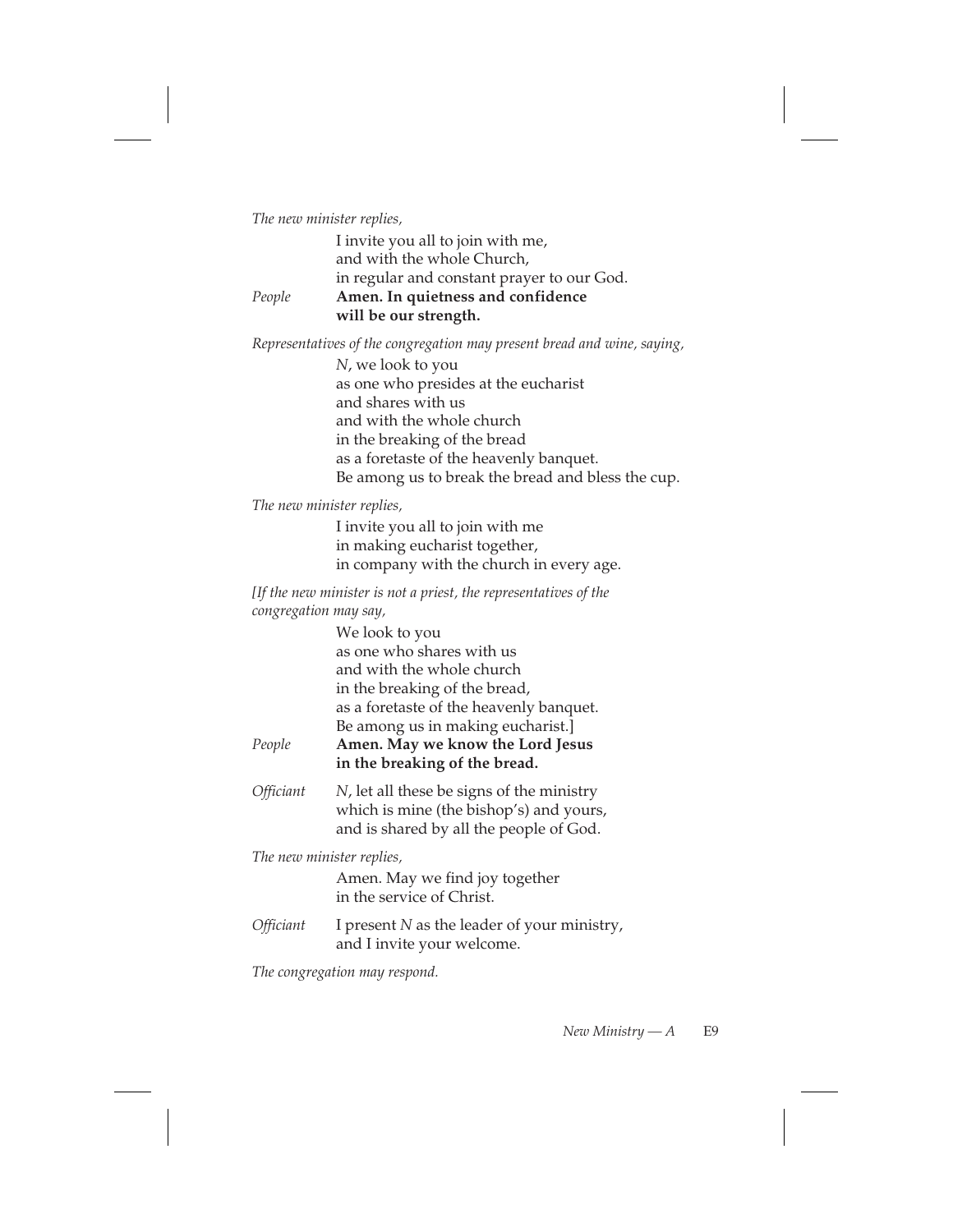*The new minister says,*

Dear friends in Christ, let us pray that this ministry we share may accomplish the purpose of God's grace. Let us pray for the world, the universal Church, and for ourselves.

*Members of the community may lead the congregation in prayer for the Church, for the world, and for all people. A leader may conclude the prayers with the following (or other suitable) collect.*

Almighty God,

you have given us grace at this time with one accord to make our common supplications to you, and you have promised through your well-beloved Son that when two or three are gathered together you will hear their requests. Fulfil now our desires and petitions, as may be best for us, granting us in this world knowledge of your truth, and in the age to come eternal life; for you are good and loving, and we glorify you through your Son Jesus Christ our Lord, in the Holy Spirit,

now and for ever. **Amen**.

*The new minister says,*

The peace of the Lord be always with you.

#### *People* **And also with you.**

*The members of the community, ministers and people, may greet one another in the name of the Lord.*

*The service may continue with the preparation of the gifts for the eucharist.*

\* \* \*

*The readings are those of the day or other appropriate texts. A list of readings may be found on p. E18.*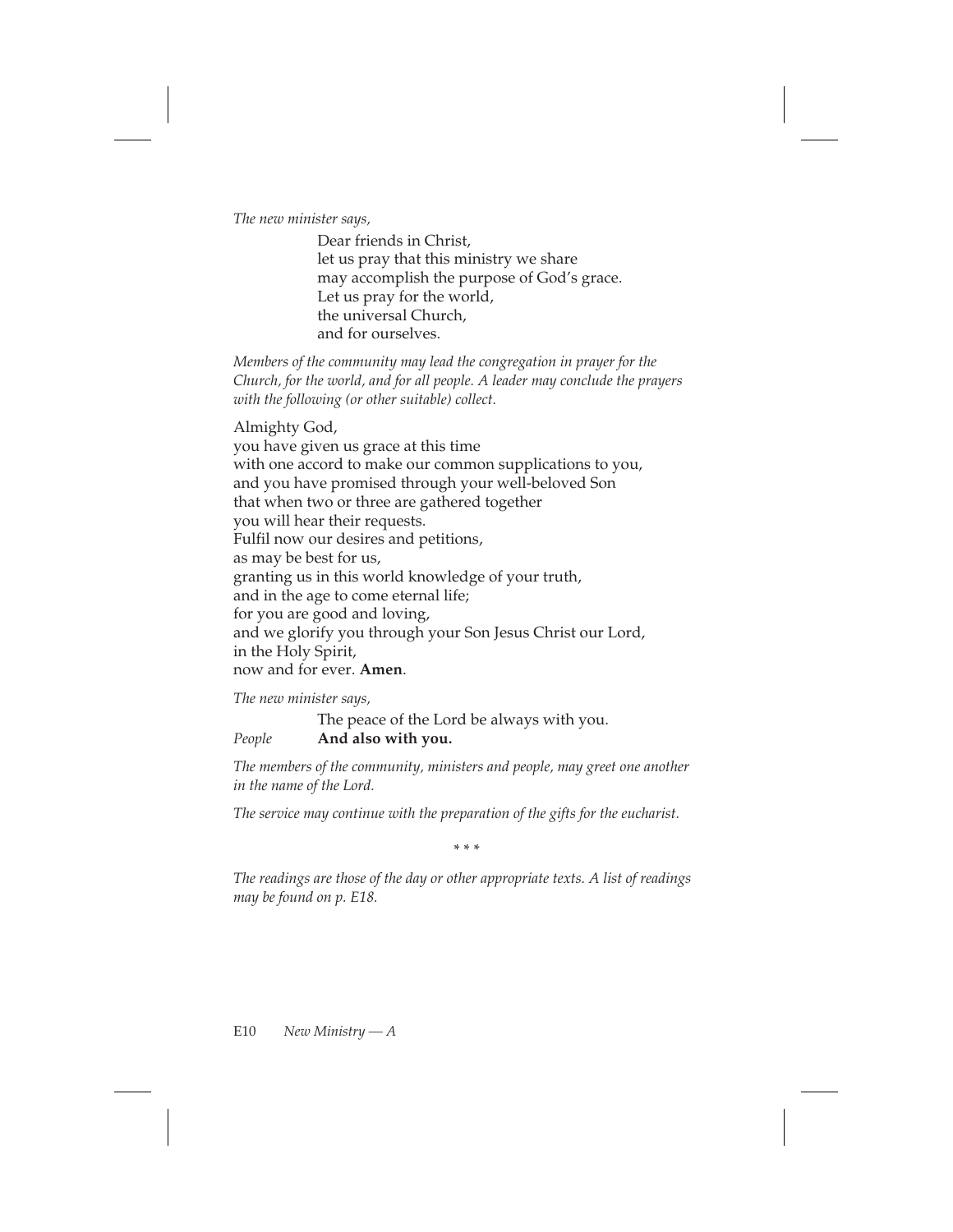# **Celebration of a New Ministry — B**

The installation of a new leader of ministry is a significant moment in the life of a community of faith. The new minister, whether priest, deacon, or lay person, has been chosen to teach and proclaim God's word, to lead in prayer and worship, and to guide in living according to the Gospel — in short, to equip the people to live out their baptismal ministry as God's royal priesthood.

The local community has a particular reference to specific people and concerns. It has its own traditions and customs which ought to be considered when planning the celebration. Usually the celebration marks a new phase in a ministry of many years, and therefore ought to acknowledge the work which has gone on before.

The local community does not stand in isolation, but is linked to the ministry of the whole church. It is therefore desirable that, if possible, the bishop be the officiant. Together, the local community and new minister, with the bishop and the whole church, continue the ministry of the people of God.

#### **Concerning the Service**

*This service is intended for use at the installation of a person who has been given responsibility for leadership within a community of faith. It should take place as close in time as possible to the beginning date of the new ministry, and should occur at a time when the members of the community directly involved may conveniently attend.*

*The officiant is the bishop or the bishop's appointee. The bishop, when present, presides at the eucharist; otherwise, the new minister should preside, when that person is a priest.*

*Provision for involvement of the whole parish should be made when the ministry being celebrated is in a multi-point setting.*

*Due caution should be exercised in the use of the space available, e.g. in processions.*

*Psalms, canticles, and hymns may be sung at some of the following points: at the beginning of the service, between the readings, during the preparation of the gifts, and at the conclusion of the service.*

*If the eucharist is not to be celebrated, the service may conclude with the Peace and a blessing or dismissal.*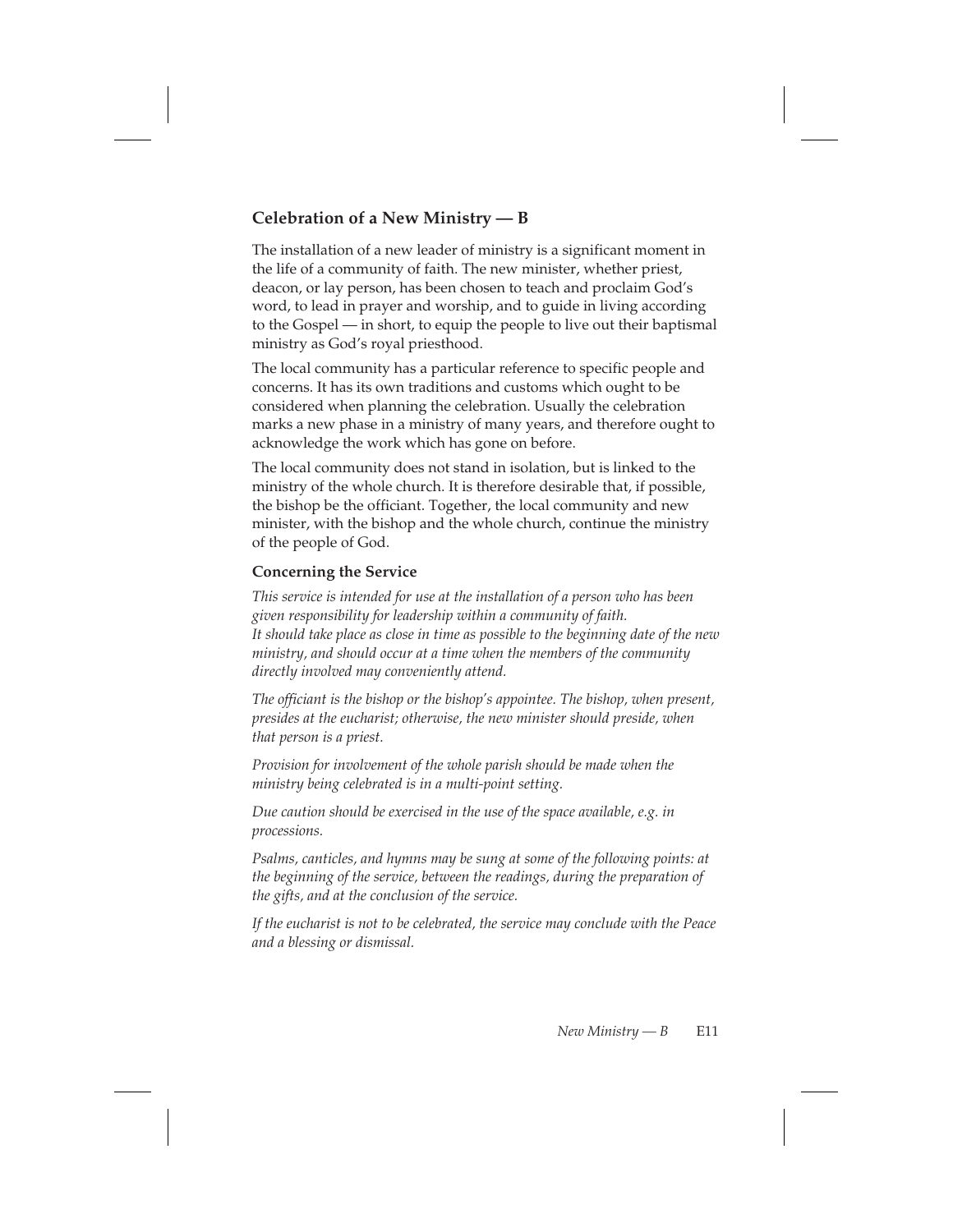# **Celebration of a New Ministry — B**

# **The Gathering of the Community**

|                         | All stand. The officiant greets the community.   |
|-------------------------|--------------------------------------------------|
| <i><b>Officiant</b></i> | The grace of our Lord Jesus Christ,              |
|                         | and the love of God,                             |
|                         | and the fellowship of the Holy Spirit,           |
|                         | be with you all.                                 |
| People                  | And also with you.                               |
|                         | Or from Easter Day through the Day of Pentecost, |
| Officiant               | Alleluia! Christ is risen.                       |

| People                  | The Lord is risen indeed. Alleluia!  |
|-------------------------|--------------------------------------|
| <i><b>Officiant</b></i> | May his grace and peace be with you. |
| People                  | May he fill our hearts with joy.     |

*The officiant may, in the following or similar words, introduce the theme of this celebration as that of the ministry of the whole people of God.*

*Officiant* My brothers and sisters in Christ, *NN* has been chosen to be pastor\* of this parish of *N*. After prayerful consideration, and according to the practice of this diocese, I have (*or* the bishop has) appointed *N* to this position of leadership in our common ministry. This ministry continues the good work done through the years in this community, and is part of the work and witness of the whole church. It is a new beginning because *N* brings particular gifts to our ministry together. As we stand in God's presence let us pray that grace will be given to *N*, and to all of us in this ministry, that we may fulfil the responsibilities which are ours.

*\*Another title may be substituted, as appropriate.*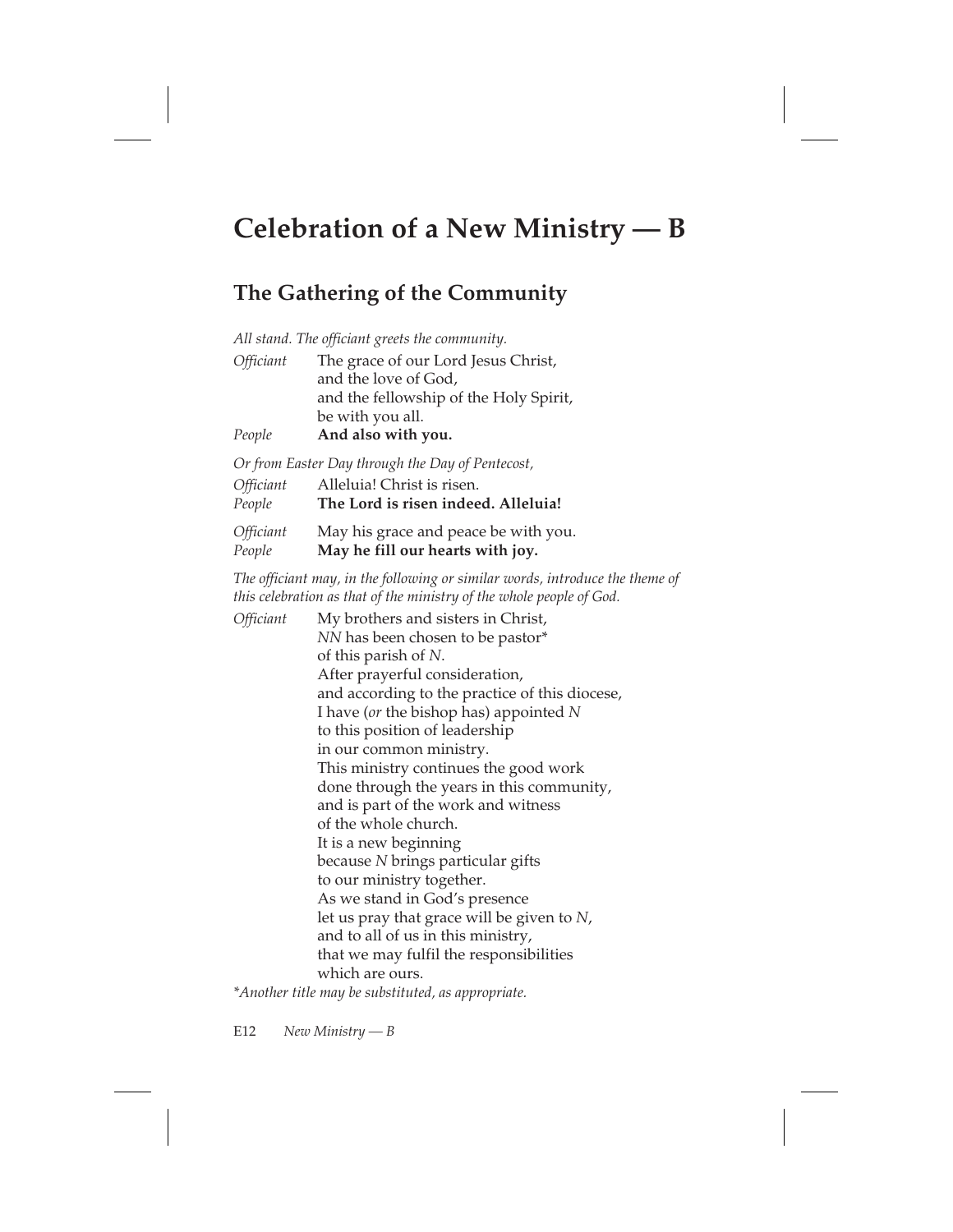*Silence is kept.*

*The prayers, readings, and preface are normally those of the day. If the propers are inappropriate, the following prayers may be used, and a selection may be made from the list of readings on p. E18.*

*The officiant sings or says either the collect of the day or the following:*

Almighty God, by your grace alone we are accepted and called to your service. Strengthen us by your Holy Spirit and make us worthy of our calling; through Jesus Christ our Lord, who is alive and reigns with you and the Holy Spirit, one God, now and for ever. *People* **Amen.**

**The Proclamation of the Word**

## **The Readings**

*A first reading as appointed. Reader* A reading from … *At the conclusion of the passage, the reader says,* The word of the Lord. *People* **Thanks be to God.** *Silence may be kept. Then shall follow a psalm as appointed. On Sundays and major festivals a second reading as appointed is read.*

*Reader* A reading from …

*At the conclusion of the passage, the reader says,*

The word of the Lord.

*People* **Thanks be to God.**

*Silence may be kept. A psalm, canticle, hymn, or anthem may follow.*

*All stand for the Gospel.*

*Reader* The Lord be with you. *People* **And also with you.**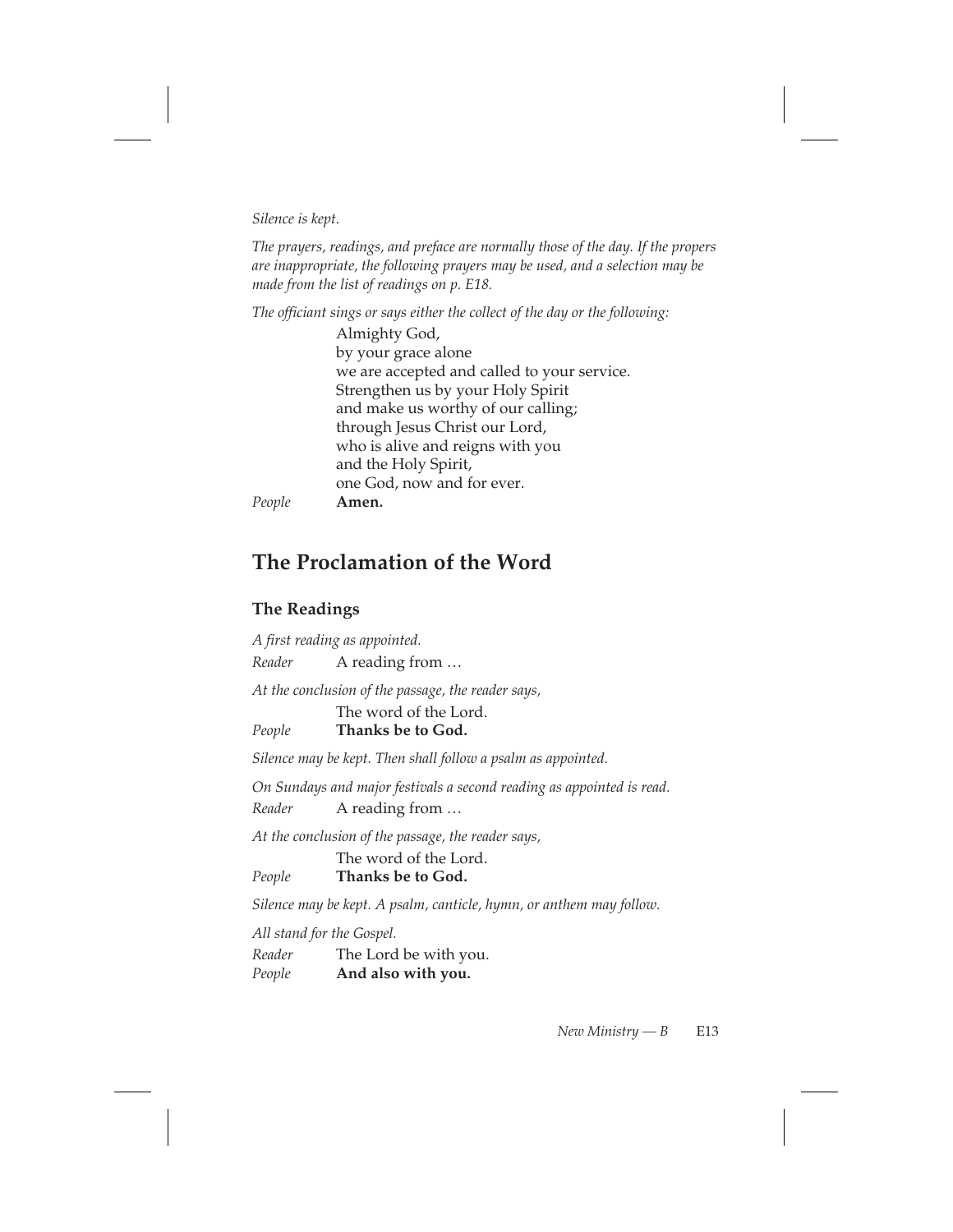| Reader | The Holy Gospel of our Lord Jesus Christ   |
|--------|--------------------------------------------|
|        | according to                               |
| People | Glory to you, Lord Jesus Christ.           |
|        | At the end of the Gospel, the reader says, |
|        | The Gospel of Christ.                      |
| People | Praise to you, Lord Jesus Christ.          |

#### **Sermon**

*A silence for reflection may follow.*

## **Covenant in Ministry**

*The officiant, standing with the new minister and the churchwardens before the congregation, may then describe the process by which the new minister has been chosen.*

*The new minister may read any required oaths and declarations.*

*Or*

*a churchwarden, or other official, may say,*

I (we) certify that the required oaths and declarations have been made, and the letters of appointment and licence have been read in my (our) presence.

*Officiant* Do you, in the presence of this congregation, commit yourself to the responsibility entrusted to you?

*The new minister replies,*

I do.

*The officiant asks the people of the parish to stand and says,*

Do you, the people of the parish of *N*, commit yourselves to share with *N* in the ministry of this parish?

*People* **We do.**

*The officiant asks visitors to stand, and says,*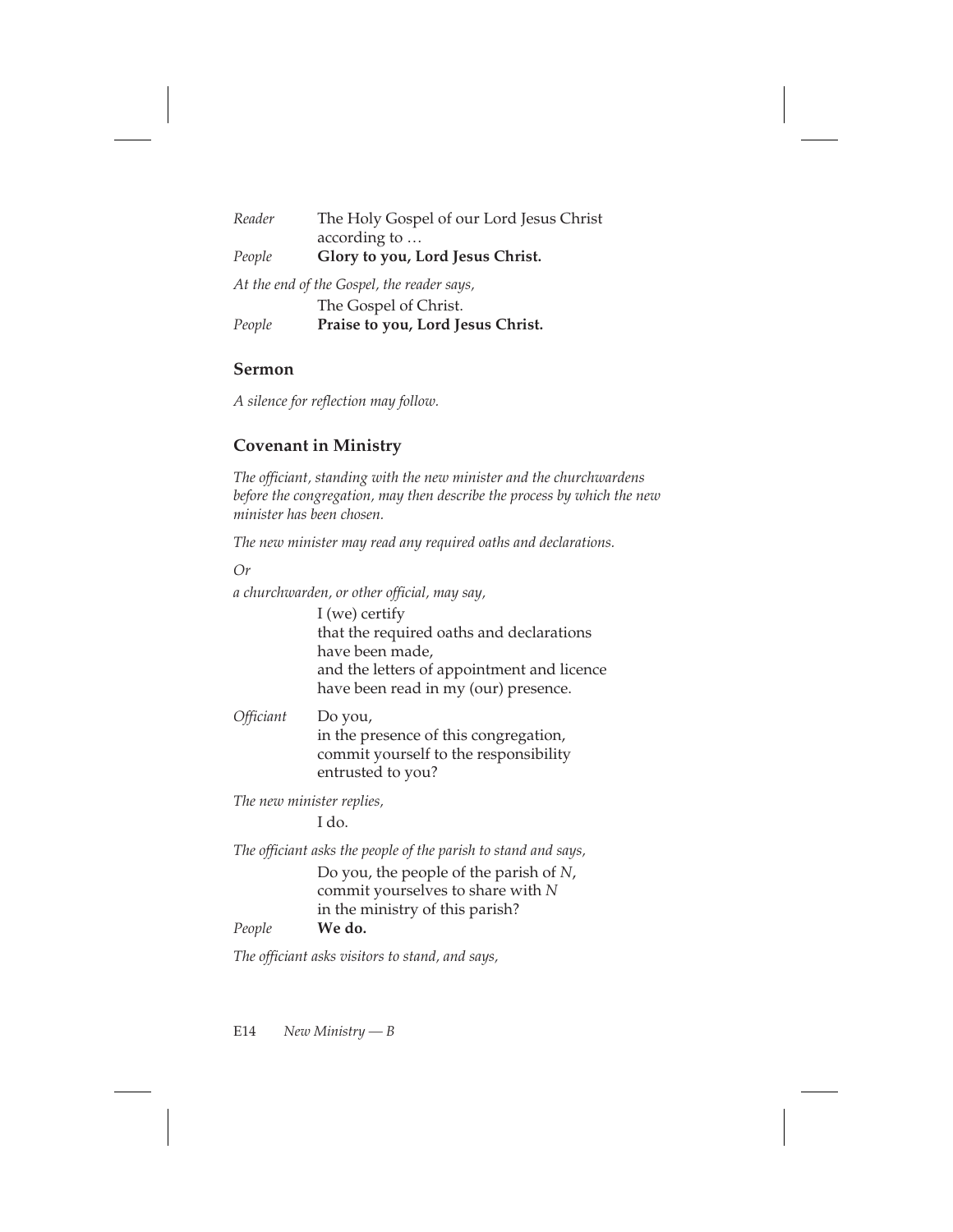| People                         | As brothers and sisters in the body of Christ,<br>will you support $N$ and the parish of $N$<br>in their ministry together?<br>We will.                                                         |
|--------------------------------|-------------------------------------------------------------------------------------------------------------------------------------------------------------------------------------------------|
| <i><b>Officiant</b></i><br>All | Let us affirm the ministry of our baptism.<br>We are the household of God.<br>We confess the faith of Christ crucified,<br>we proclaim his resurrection,<br>we share in his eternal priesthood. |

*A hymn may be sung.*

## **The Prayers of the People**

*The Prayers of the People may be led by a number of members of the congregation. The following prayers may be adapted as required. The fourth suffrage may be offered by the new minister. The litany of the Holy Spirit, p. 123 in* The Book of Alternative Services*, may be used instead of this form of prayer.*

Sisters and brothers in Christ, we are called to proclaim the story of God's love and mercy and, above all, the Gospel of our Saviour Christ: I ask your prayers for *N* who has come among us to preach the word of God and to teach the faith.

*Silence*

| Leader | Lord in your mercy, |
|--------|---------------------|
| People | Hear our prayer.    |

We are called to be a sign and witness of God's purpose for all the human family: I ask your prayers for *N* who has come among us to share our joys and sorrows, to counsel, reconcile, and comfort; to nurture this community of faith.

*Silence*

| Leader | Lord in your mercy, |
|--------|---------------------|
| People | Hear our prayer.    |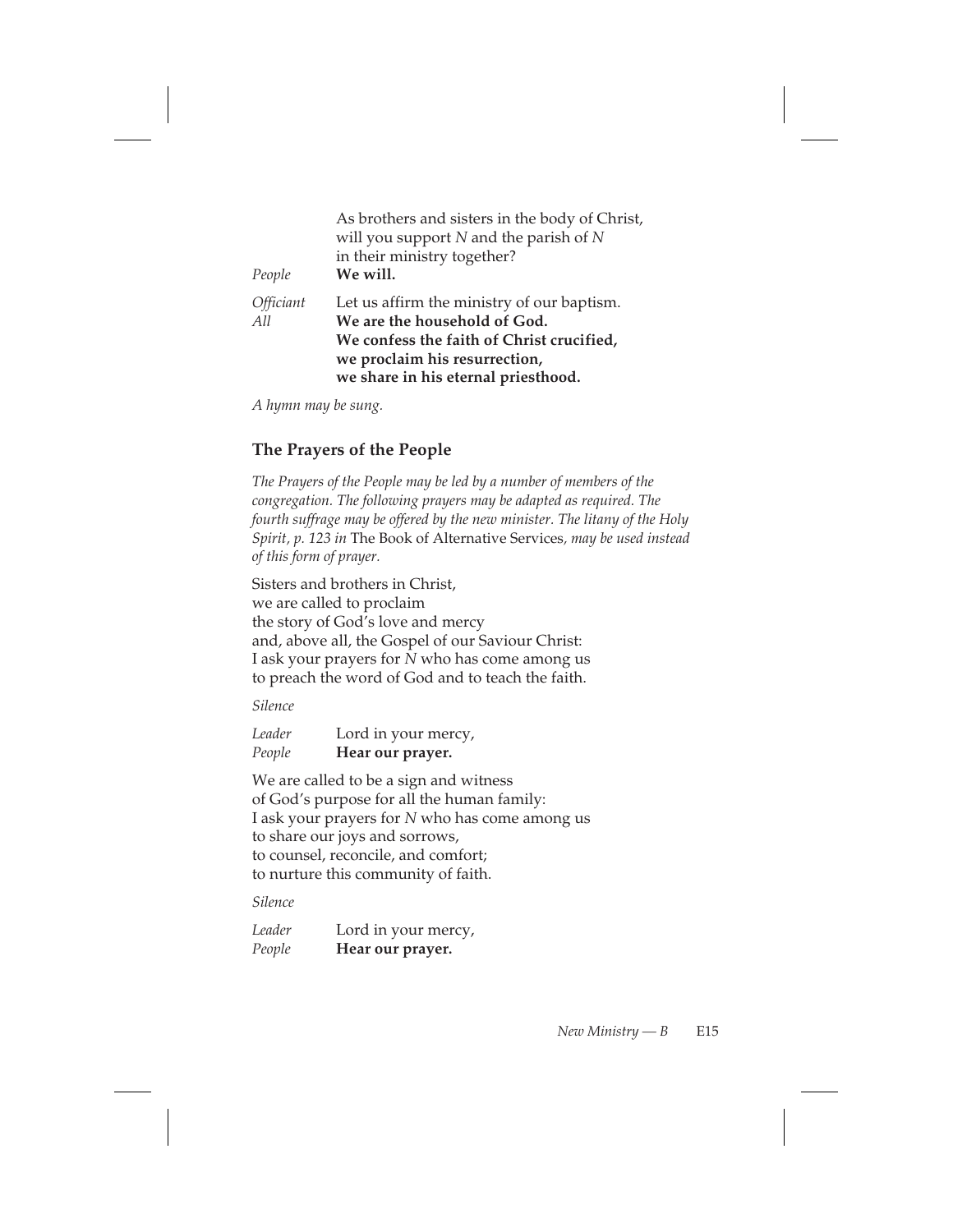I ask your prayers for the committees and organizations of our church and community, and for *N*, that in wisdom and humility, in discernment and good humour *he/she* may join with us in working for the building up of Christ's Church.

*Silence*

*Leader* Lord in your mercy, *People* **Hear our prayer.**

I ask your prayers for us all, that together we may learn the ways of the kingdom, patterned in worship and practised in love. Together may we welcome strangers, stand with outcasts, and support those who are broken, in the pattern of our Saviour Jesus Christ.

*Silence*

| Leader | Lord in your mercy, |
|--------|---------------------|
| People | Hear our prayer.    |

*Other petitions for the world, the Church, the local community, the sick, friends and family of those present, and the departed, may be offered.*

*Silence*

| Leader | Lord in your mercy, |
|--------|---------------------|
| People | Hear our prayer.    |

*The officiant may conclude in these or similar words.*

Almighty God,

you have given us grace at this time

with one accord to make our common supplications to you,

and you have promised through your well-beloved Son

that when two or three are gathered together

you will hear their requests.

Fulfil now our desires and petitions,

as may be best for us,

granting us in this world knowledge of your truth,

and in the age to come eternal life;

for you are good and loving,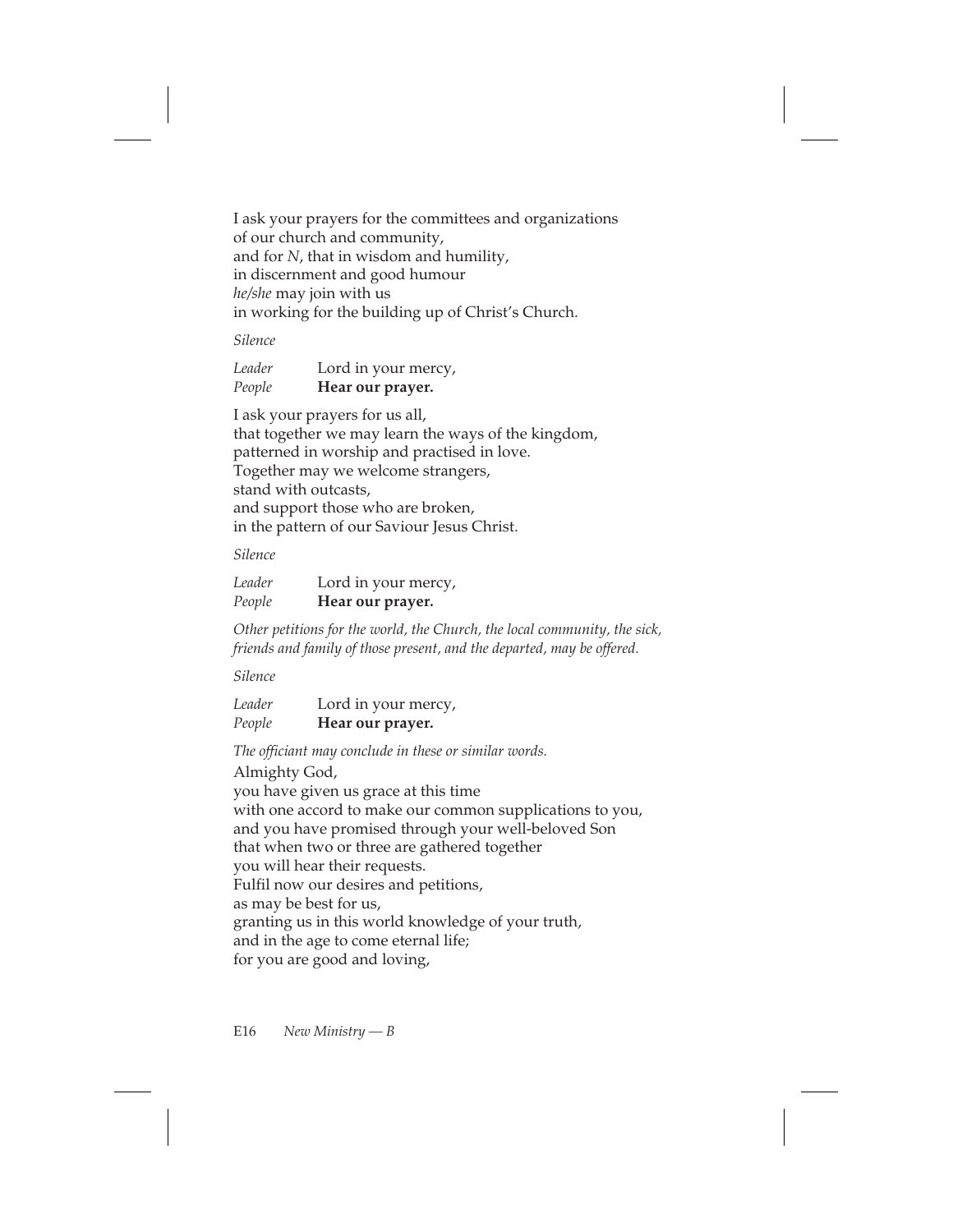and we glorify you through your Son Jesus Christ our Lord, in the Holy Spirit, now and for ever. **Amen**.

#### **The Peace**

*The new minister says,*

#### The peace of the Lord be always with you. *People* **And also with you.**

*The members of the community, ministers and people, may greet one another in the name of the Lord.*

*The service may continue with the preparation of the gifts for the eucharist.*

\* \* \*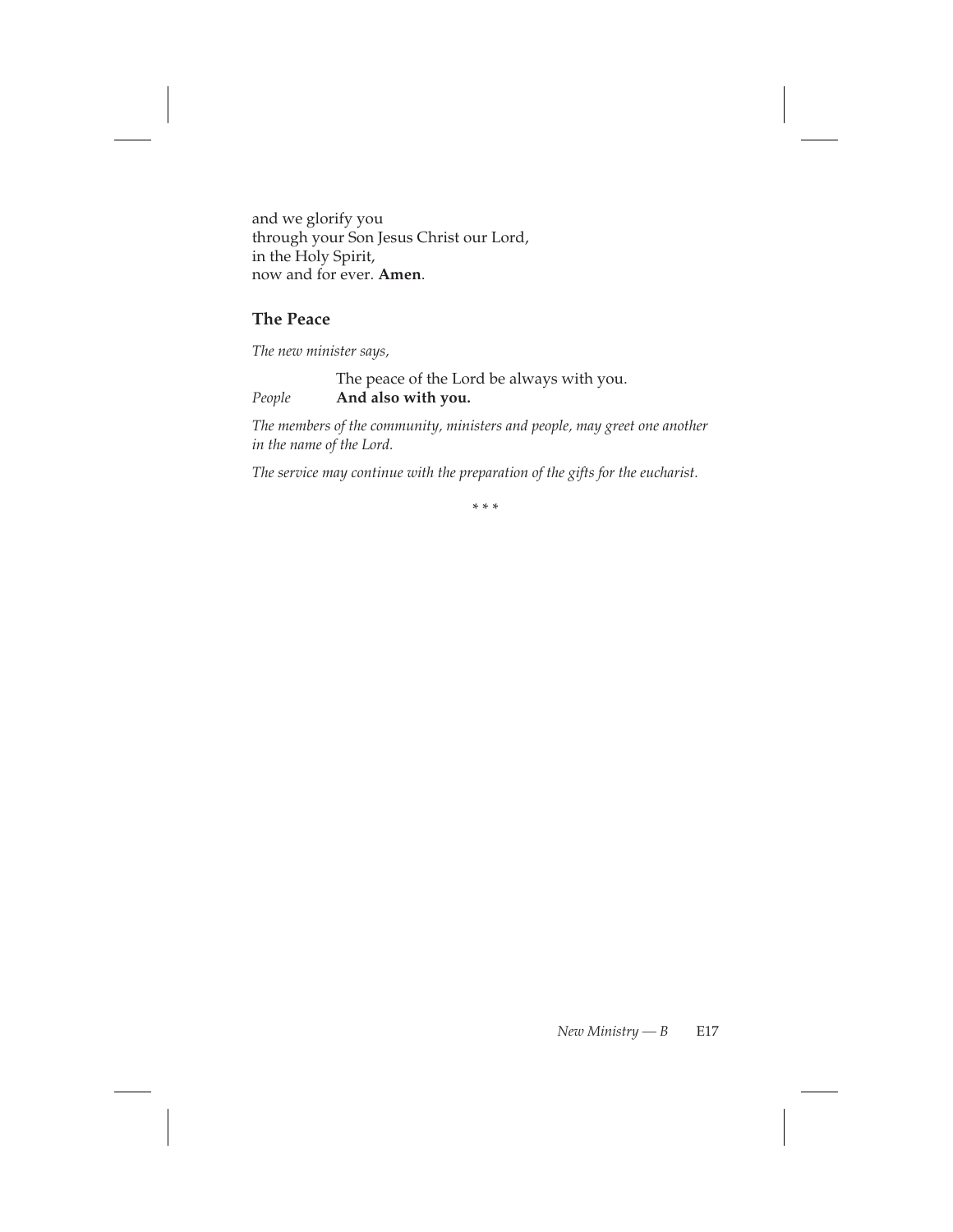## **Readings and Psalms Suitable for the Celebration of a New Ministry**

*The readings are those of the day, or may be chosen from the following list. This list is intended to be helpful, but not restrictive.*

#### **Old Testament Readings**

*Numbers 11.16–17,24–25a (Gather for me seventy of the elders of Israel) Jeremiah 1.4–9 (Before I formed you in the womb, I knew you)*

#### **Psalms and Suitable Refrains**

*84 (Happy are the people whose strength is in you) 119.33–40 (Give me life in your ways) 146 (God keeps his promise for ever* or *Allelujah)*

#### **New Testament Readings**

*Romans 12.1–18 (We have gifts that differ according to the grace given to us) 2 Corinthians 4.1–6 (We do not proclaim ourselves; we proclaim Jesus Christ as Lord) Ephesians 4.7,11–16 (To equip the saints for the work of ministry)*

#### **Gospel Readings**

*Luke 10.1–2 (The Lord appointed seventy others) John 14.11–15 (If in my name you ask me for anything, I will do it) John 15.9–16 (Love one another)*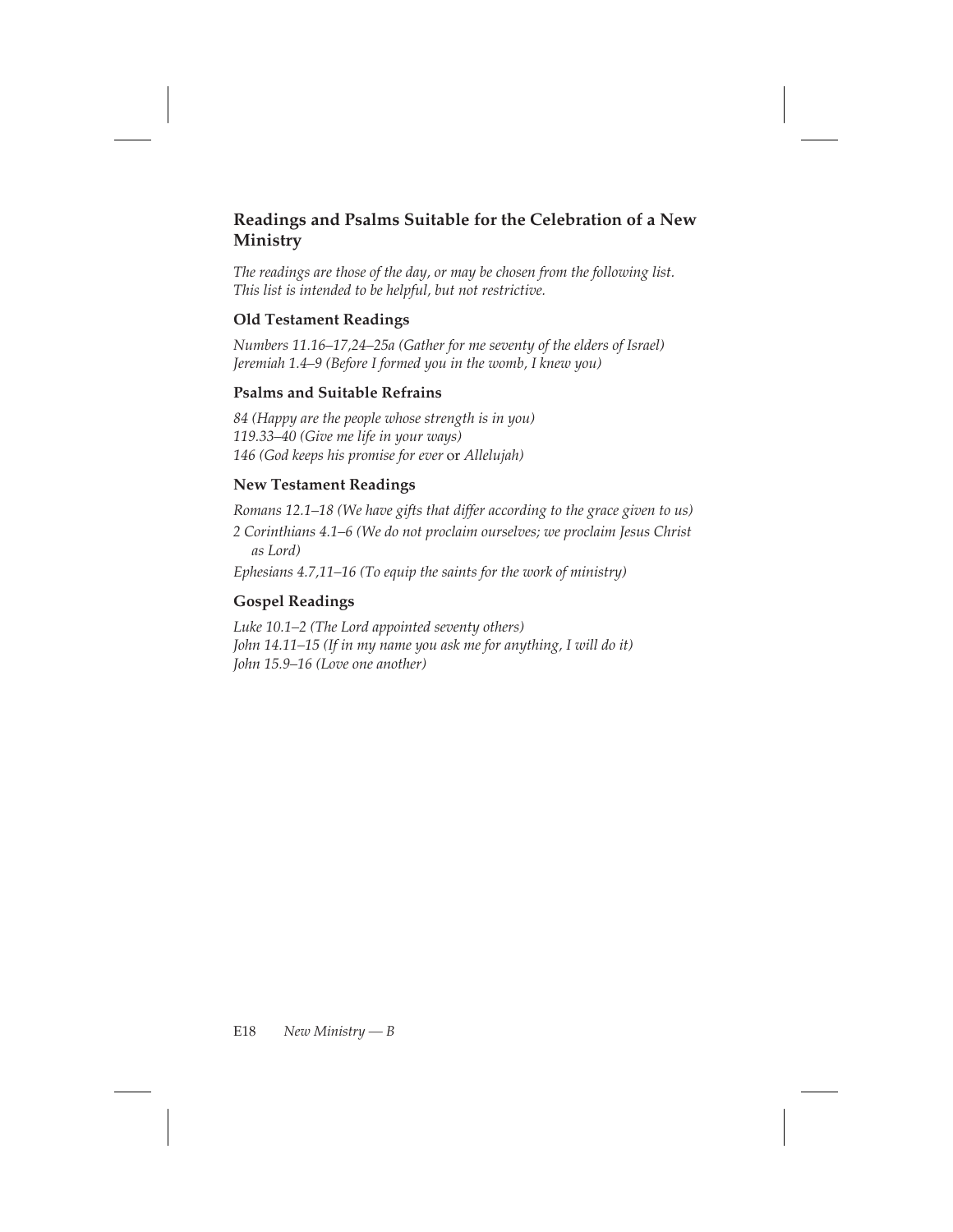## **Form of Institution**

#### **Concerning the Occasion**

*This form is intended for the institution of the incumbent of a parish at a time and place other than the public celebration of the new ministry.*

*The rite may take place in the bishop's office, the cathedral, the diocesan chapel, or the vestry of the parish church prior to the public celebration.*

*If this form is used during a celebration of the eucharist, it takes place before the prayers of the people.*

*This text may require revision to meet local canonical and statutory provisions.*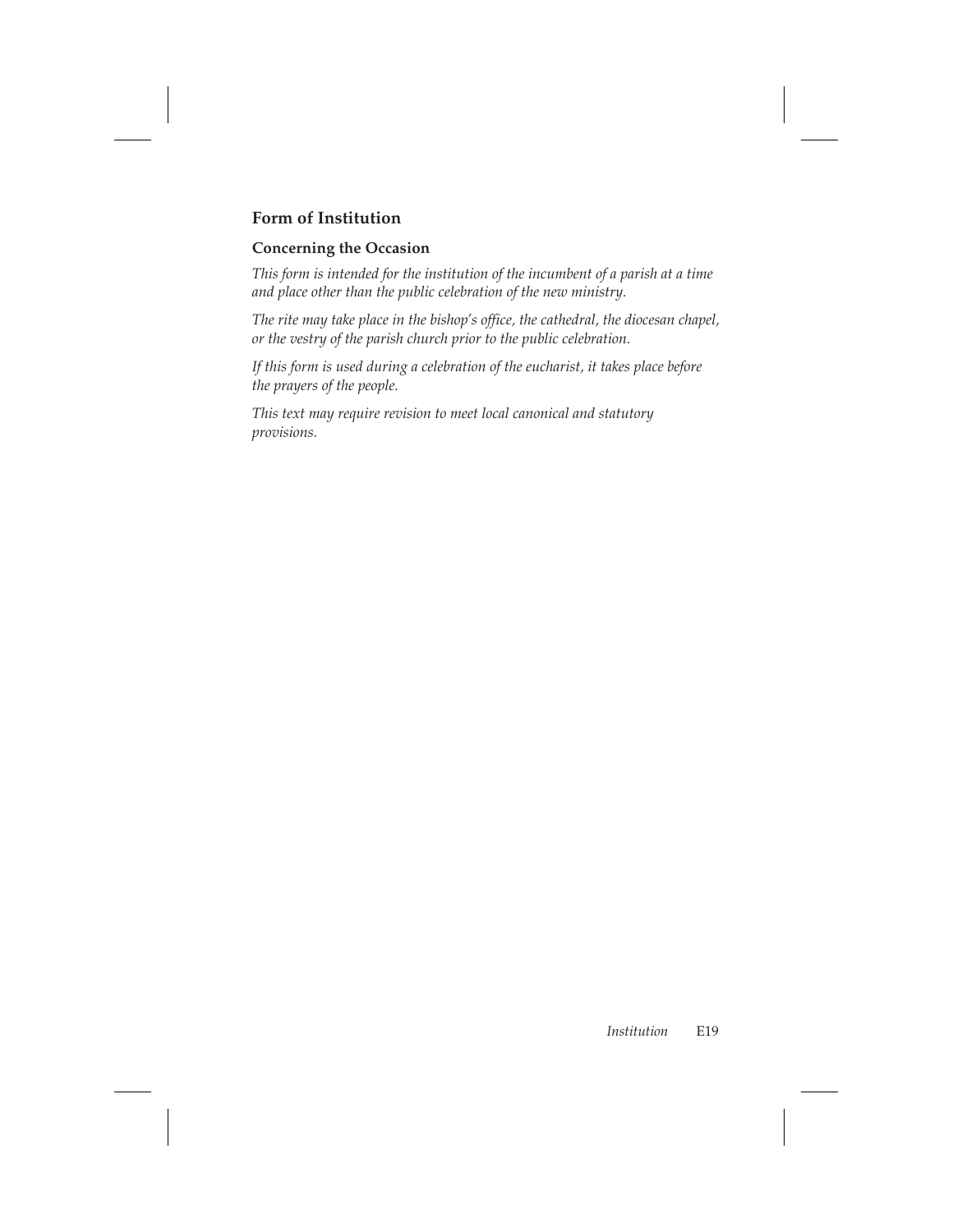# **Form of Institution**

#### *All stand.*

*If there are others present, the bishop may begin with a brief statement of the purpose of the gathering.*

*Bishop* Let us pray.

*The community may pray silently. The bishop says the following prayer.*

Almighty and everlasting God, by your Spirit the whole body of your faithful people is governed and sanctified. Receive our supplications and prayers, which we offer before you for all members of your holy Church, that in our vocation and ministry we may truly and devoutly serve you; through our Lord and Saviour Jesus Christ.

*People* **Amen.**

*The required oaths and declarations may be read.*

*Or*

|        | the letter of appointment and licence may be read. |
|--------|----------------------------------------------------|
| Bishop | N, do you commit yourself                          |
|        | to this trust and responsibility?                  |
| Answer | I do.                                              |
| Bishop | Do you promise to obey your bishop,                |
|        | in accordance with the canons of this church?      |
| Answer | I do.                                              |

*The bishop may say,*

Most gracious God, we praise you for the gifts which you bestow on all who minister in your Church. Hear us as we pray for *N*, for the parish of *N*, and for this diocese, that we may be strengthened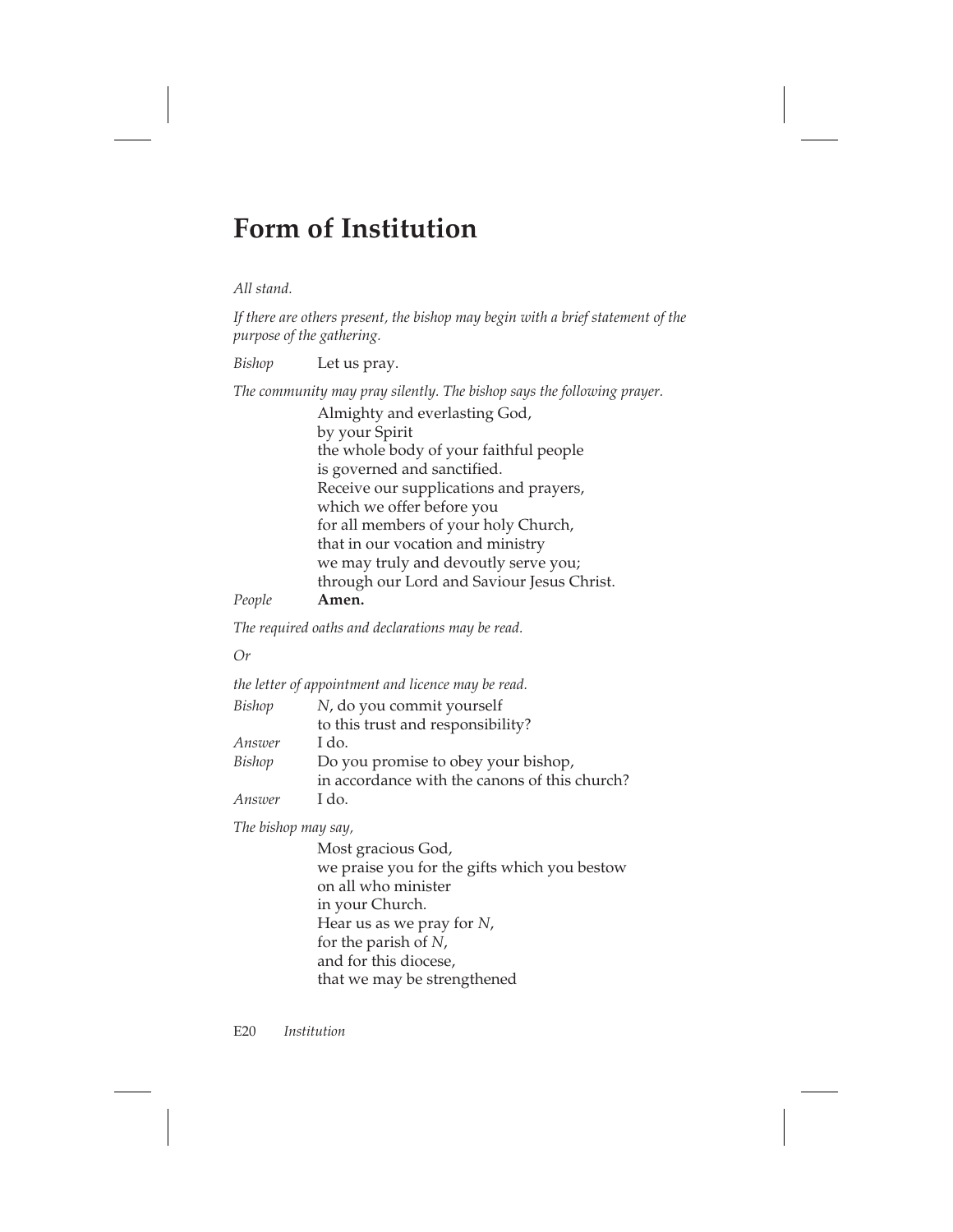in our ministry together. We ask this for the sake of him who is the shepherd of your flock, Jesus Christ our Lord. *People* **Amen.**

*The bishop may bless the people.*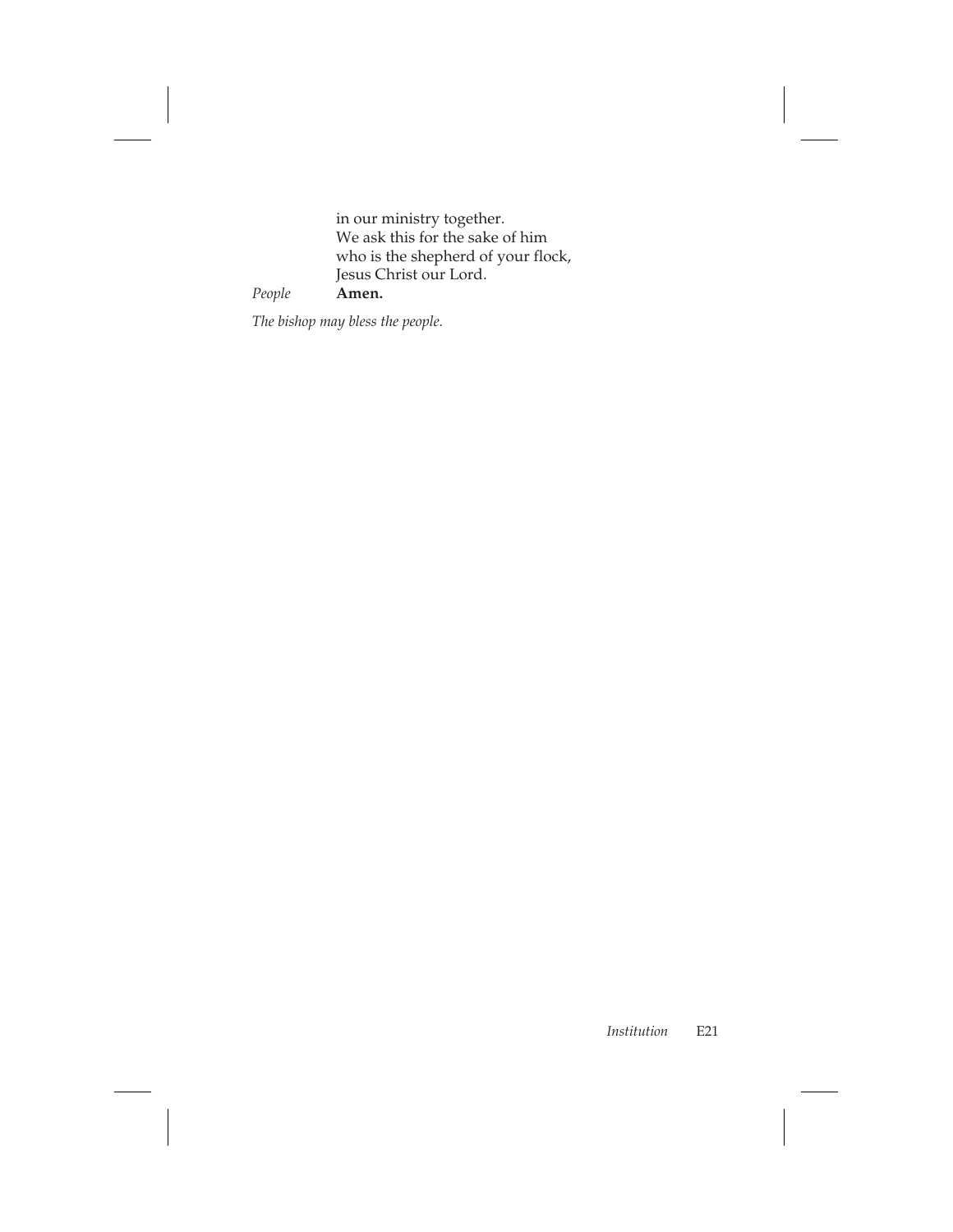# **Installation of a Dean**

#### **Concerning the Occasion**

*The installation of a dean is a diocesan event but is inseparable from the cathedral's ministry as (parish and) mother church.*

*The position of the dean in the structures of the church varies considerably, and this rite may be adapted to reflect the particular circumstances.*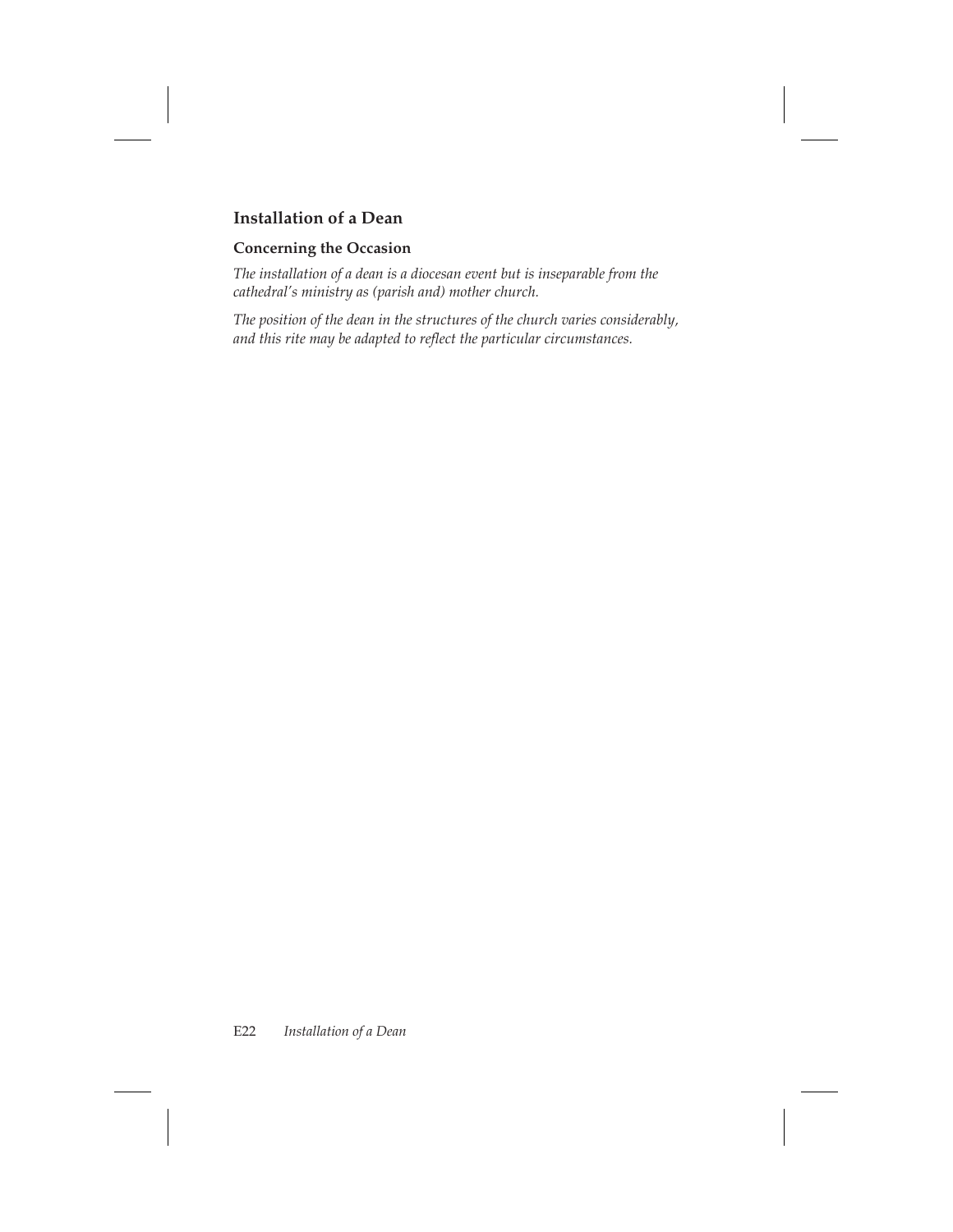# **Installation of a Dean**

*Following the greeting (p. 185 or p. 230 in* The Book of Alternative Services*), the bishop says in these or similar words.*

*Bishop* My brothers and sisters in Christ, *NN* has been chosen to be *dean of … pastor of this cathedral church of … (or …)* You, of the cathedral congregation share with *N* in many varieties of ministry, among those who come regularly to this place, and those who are present on special occasions.

*Here the bishop may describe briefly the roles of the dean and of the cathedral.*

> After prayerful consideration, and according to the practice of this diocese, I have appointed *N* to this position of leadership in our common ministry. This ministry will continue the good work done through the years in this cathedral and diocese, and is part of the work and witness of the whole church. It is a new ministry because *N* brings particular gifts to our life and work together. As we stand in God's presence let us pray that grace will be given to *N*, and to all of us in this ministry, that we may fulfil the responsibilities which are ours.

*The service continues with the collect of the day.*

*After the Proclamation of the Word, sections of the liturgy for the Celebration of a New Ministry (pp. E2ff or pp. E11ff) may be used as appropriate. The installation follows.*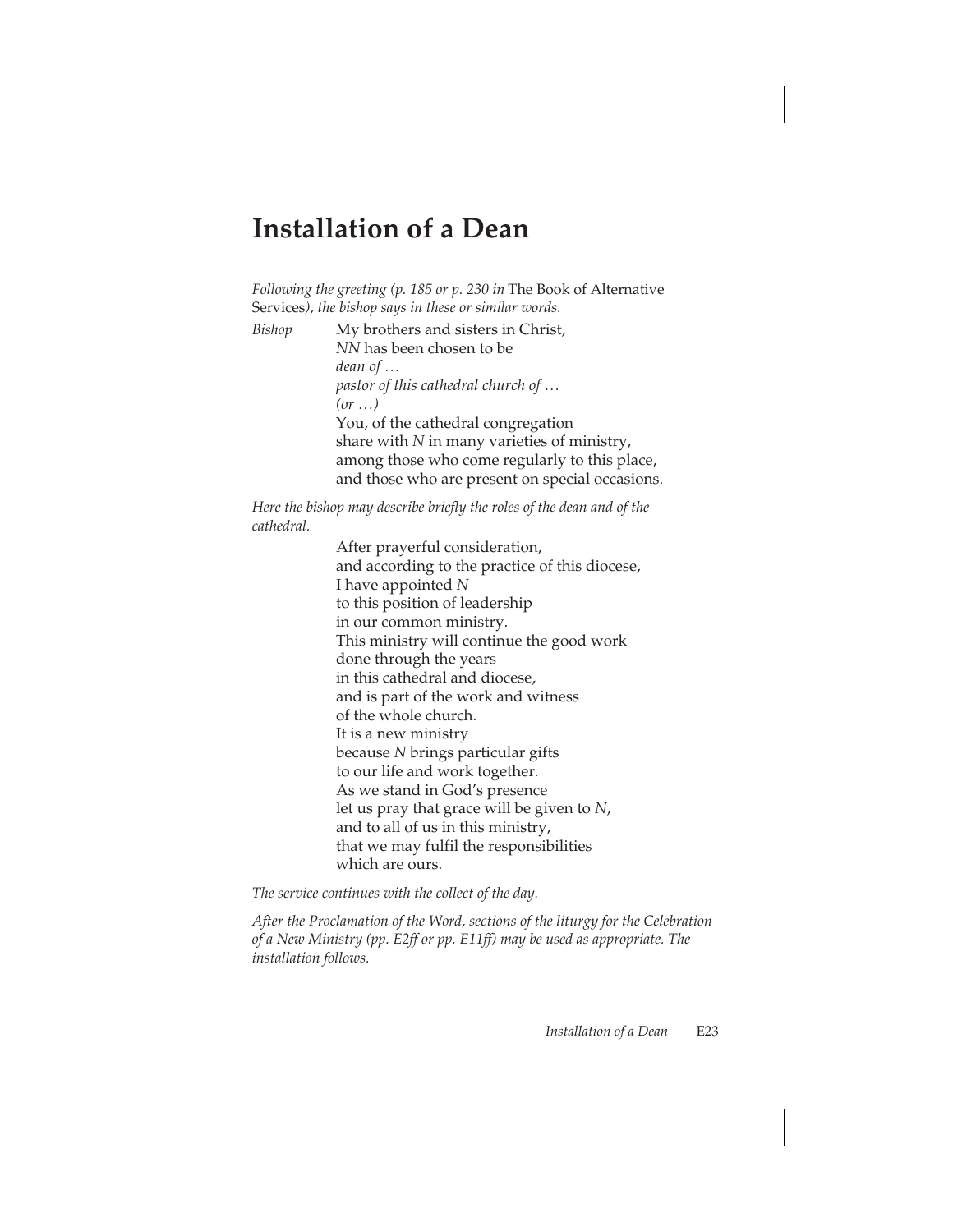*The bishop and chancellor (or other diocesan officer or officers), accompanied by the churchwardens, lead the dean to his/her stall.*

| Bishop | As bishop of                                  |
|--------|-----------------------------------------------|
|        | I install you as Dean of                      |
|        | with the rights and responsibilities          |
|        | belonging to that office.                     |
|        | May the power and presence of God be with you |
|        | in all that you do.                           |
| Dean   | I promise, with God's help,                   |
|        | faithfully to discharge the duties            |
|        | which are committed to me.                    |

*The service continues with the Prayers of the People.*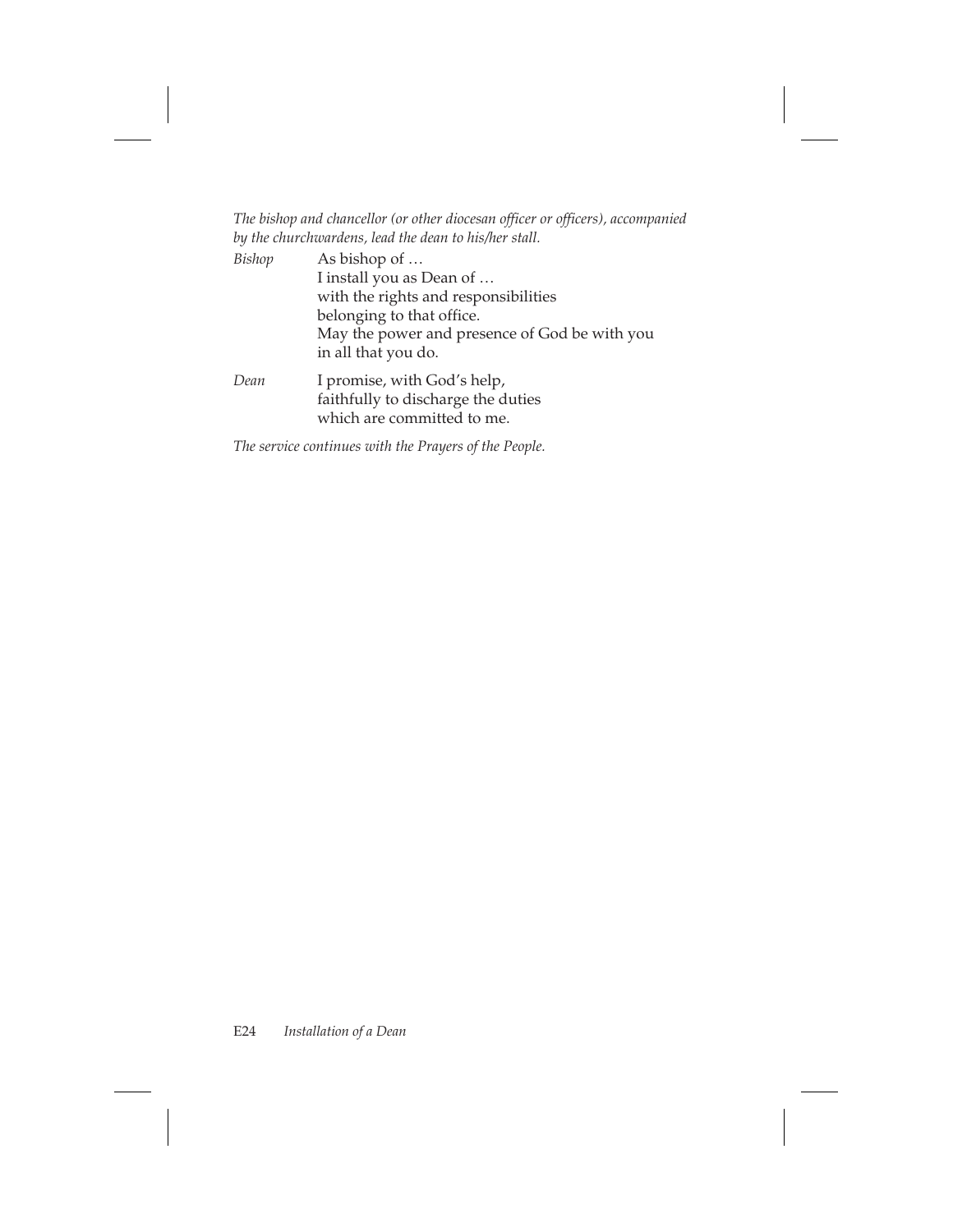### **Installation of a Diocesan Officer**

#### **Concerning the Occasion**

*The installation is appropriate when representatives of the diocesan community are present, such as a synod or a meeting of the diocesan council.*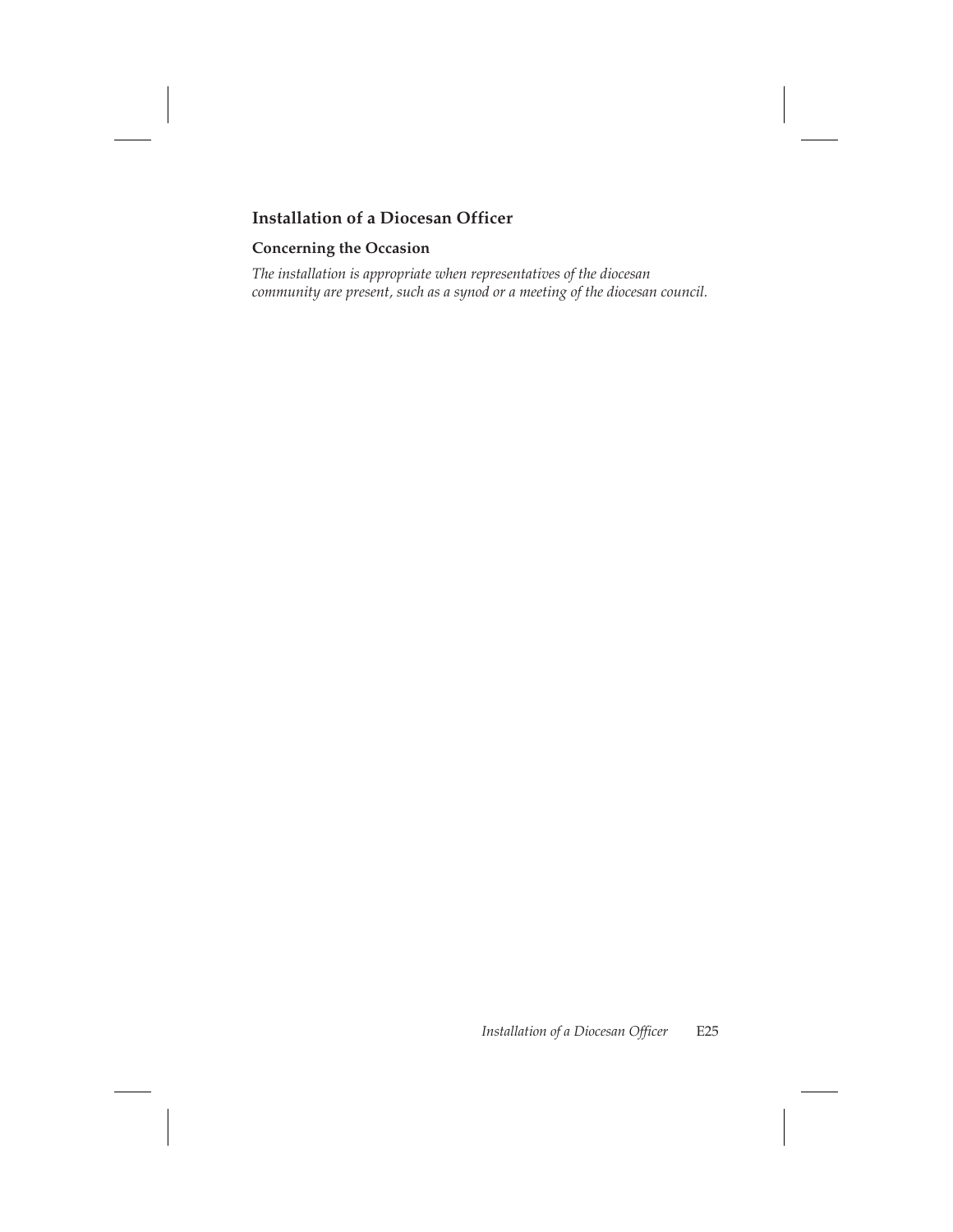# **Installation of a Diocesan Officer**

*At the eucharist, or at Morning or Evening Prayer, before the Prayers of the People or the Intercessions and Thanksgivings, the bishop or the bishop' s appointee shall say,*

> Brothers and sisters in Christ today I call *NN* to be …

*The person designated shall come forward.*

| Bishop | NN, it will be your task                                                                                                                              |
|--------|-------------------------------------------------------------------------------------------------------------------------------------------------------|
|        | to share in the administration of the church,                                                                                                         |
|        | to care for the people and their pastors,                                                                                                             |
|        | $to \ldots$                                                                                                                                           |
|        | to pray for the mission of Christ's Church.<br>Will you commit yourself to this ministry,<br>as it is determined by the practices of this<br>diocese? |
|        | The person designated says,                                                                                                                           |
|        | I will.                                                                                                                                               |
| Bishop | I appoint you<br>and entrust you with this ministry.                                                                                                  |

Let us pray. Blessed are you, Shepherd of Israel, you lead your people like a flock. Now strengthen your servant *N* to care for your church in faithful integrity and gentle humility, for the sake of your Son Jesus Christ our Lord. **Amen.**

*If appropriate, the bishop or dean may lead the new officer to his/her stall.*

*A member of the community leads the Prayers of the People, or the Intercessions and Thanksgivings.*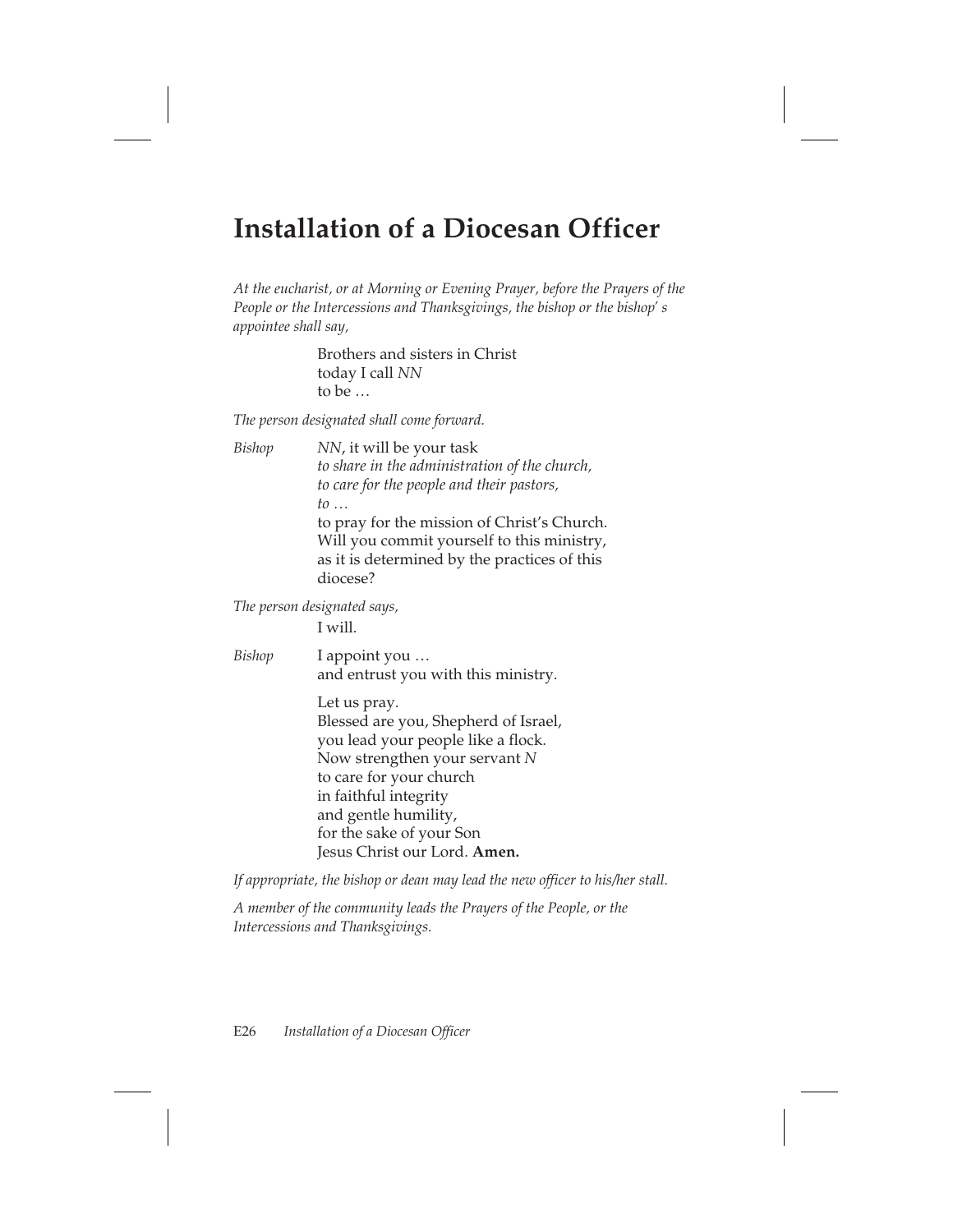# **Blessing or Commissioning for Service in Mission**

## **Concerning the Occasion**

*This form of service is intended for the commissioning of those who are undertaking an extended period of service, for instance as teachers or health care workers in a developing country, in the north, or in an urban project. Commissioning for Lay Ministries, pp. E31ff, should be used for the commissioning of various kinds of leaders in the local congregation.*

*On a Sunday or holy day at the principal celebration of a congregation the readings of the day should be used. At other times choice may be made from among the following readings, Is 49.1–6, Is 52.7–10, Acts 13.46–49, Acts 26. 19–23, Ps 16.5–11, 2 Cor 5.14–20, Eph 2.13–end, Mk 16.15–20, Lk 5.1–11.*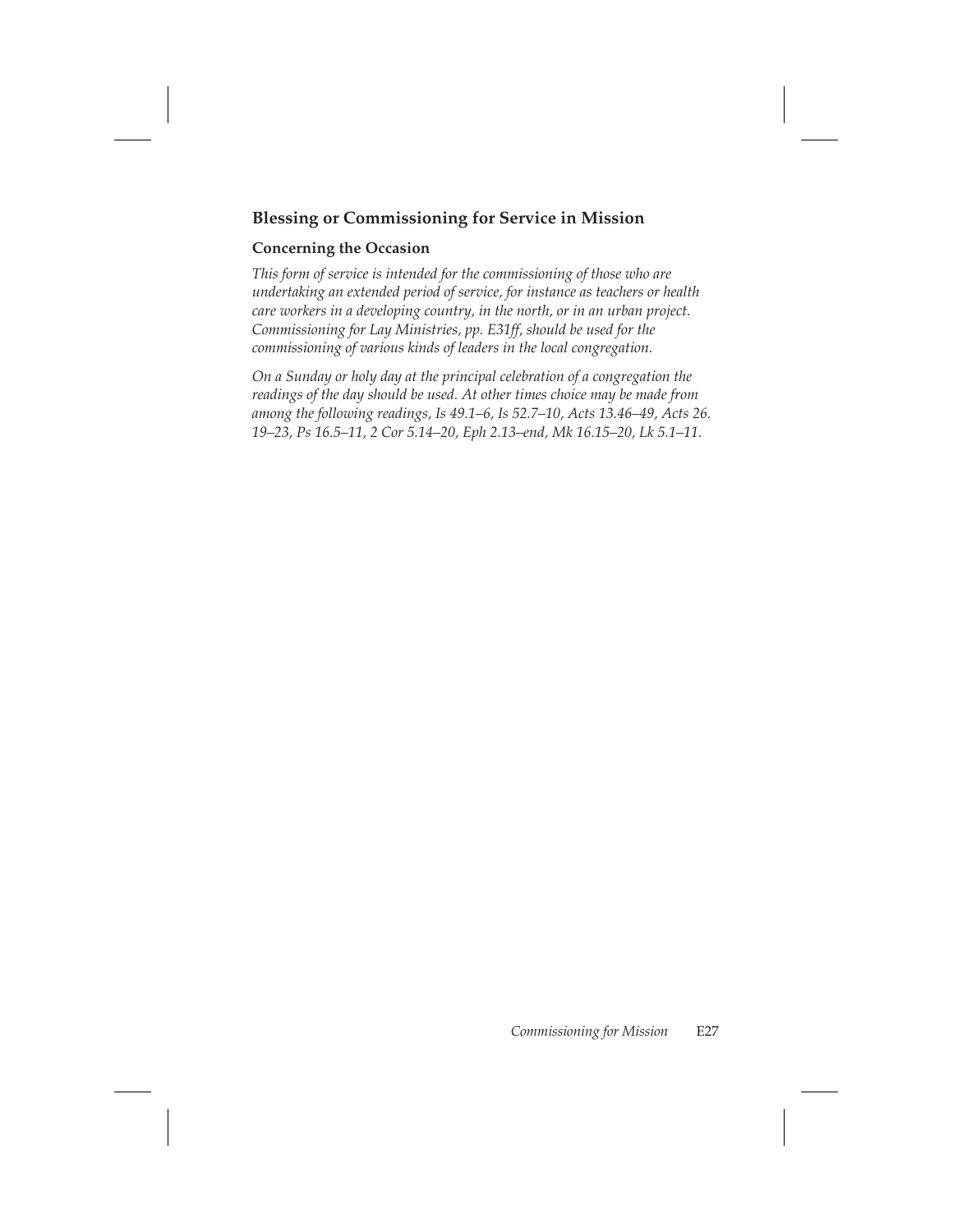# **Blessing or Commissioning for Service in Mission**

*At the time of the Prayers of the People or Intercessions the presiding minister says in these or similar words.*

Dear friends, in the mission of Jesus Christ we are constantly brought together and sent out. We are gathered by God's word and table, and we are sent out to do God's work of healing, justice, and peace. Today that rhythm unfolds in our midst: *N* (or *N*, and *NN*) has (*have*) been called to work in . . .

*The presiding minister may add further information about the person or persons to be commissioned, and about the context in which they will serve.*

*The presiding minister continues,* We are one body with one mission, united in both call and prayer. Let us now offer prayer for *N* (*N*, and *NN*) and those whose tasks they will share.

*Silence is kept.*

*A litany, or other form of intercession shall be offered. Either Litany No. 6 or Litany No. 7 on pp. 115f in* The Book of Alternative Services *is suitable for adaptation at this point. The following or similar suffrages may be inserted in Litany No. 6. Some existing suffrages may be omitted.*

For *N* (or *N*, and *NN*), that *his/her/their* presence in … may strengthen the bonds of communion between our churches, let us pray to the Lord.

## **Lord have mercy.**

For *N* (or *N*, and *NN*), that in ministering in … *he/she/they* may acknowledge and respect the gifts of others, let us pray to the Lord.

**Lord have mercy.**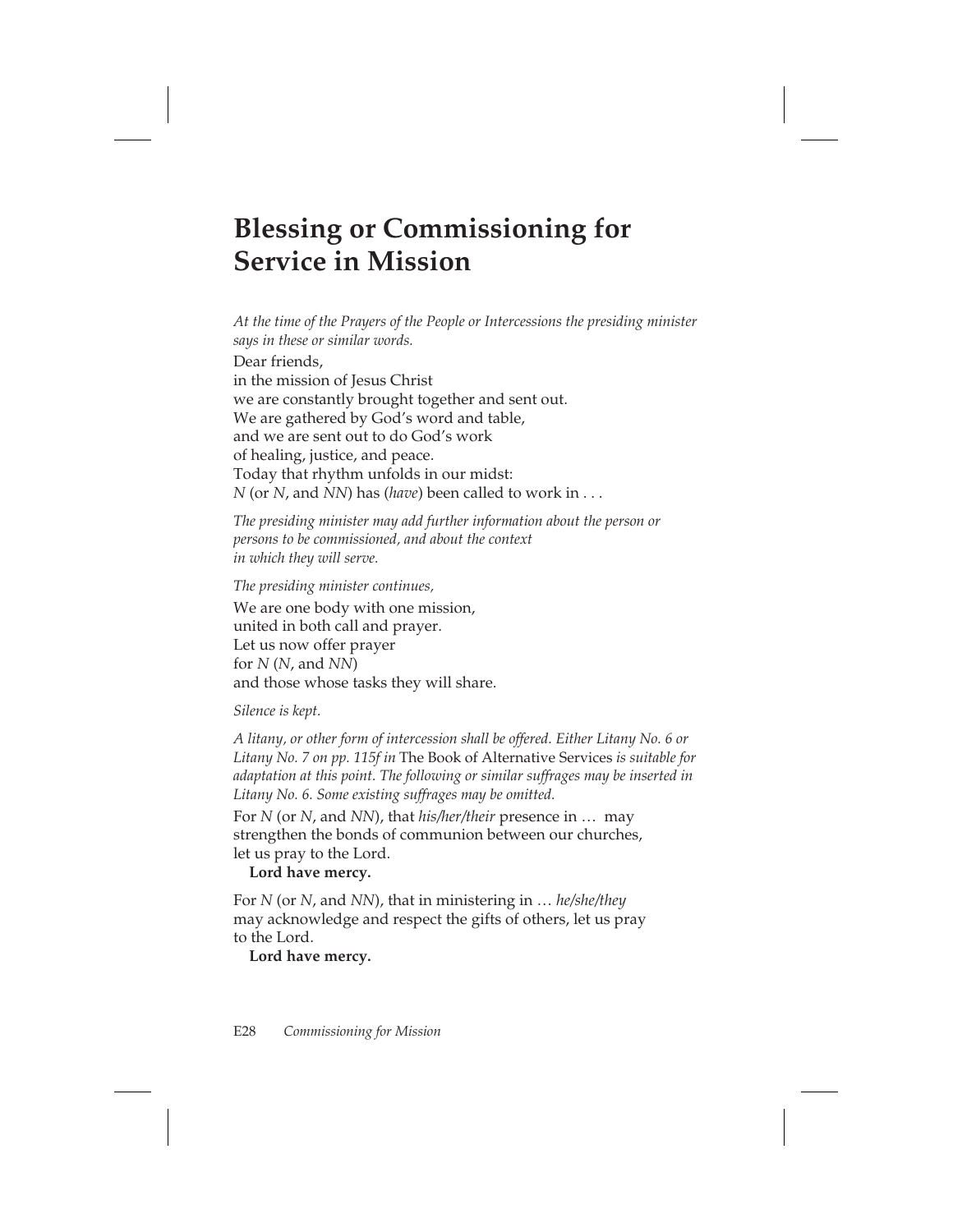*The following or similar suffrages may be inserted in Litany No. 7. Some existing suffrages may be omitted.*

For *N* (or *N*, and *NN*), and the people of … in their common task, let us ask the unity Christ gives.

## **Lord, hear and have mercy.**

For *N* (or *N*, and *NN*), that in ministering in … *he/she/they* may acknowledge and respect the gifts of others, let us ask the loving-kindness of the Lord.

## **Lord, hear and have mercy.**

*Other Intercessions or Prayers of the People may be offered.*

*The presiding minister concludes the Intercessions or Prayers of the People in these or similar words.*

We thank you, gracious God, for enriching us with the gifts of your Spirit. Grant that as we send forth *N* (or *N*, and *NN*) in your name, so *he/she/they* may return to us with a new sense of your presence in the lives of others; through Christ our Lord. **Amen.**

*The presiding minister then invites the person orpersons to be commissioned to come forward, and continues in these or similar words with hands outstretched.*

We bless you, O God, and we praise your name, you anointed your own Son with the Holy Spirit to preach good news to the poor, to heal the broken-hearted, and to comfort the sorrowful. Look kindly on your servant(s) whom we send forth as *a messenger(s)* of salvation and peace. Guide *his/her/their* steps, and with the power of your grace strengthen *him/her/them* in spirit. Make *his/her/their* words the echo of Christ's voice, so those who hear *him/her/them* may be drawn to his Gospel. Through *him/her/them* may your Holy Spirit touch the hearts of all *he/she/they* meet(s). We ask this through Christ our Lord, who lives and reigns with you and the same Holy Spirit, one God, now and for ever. **Amen.**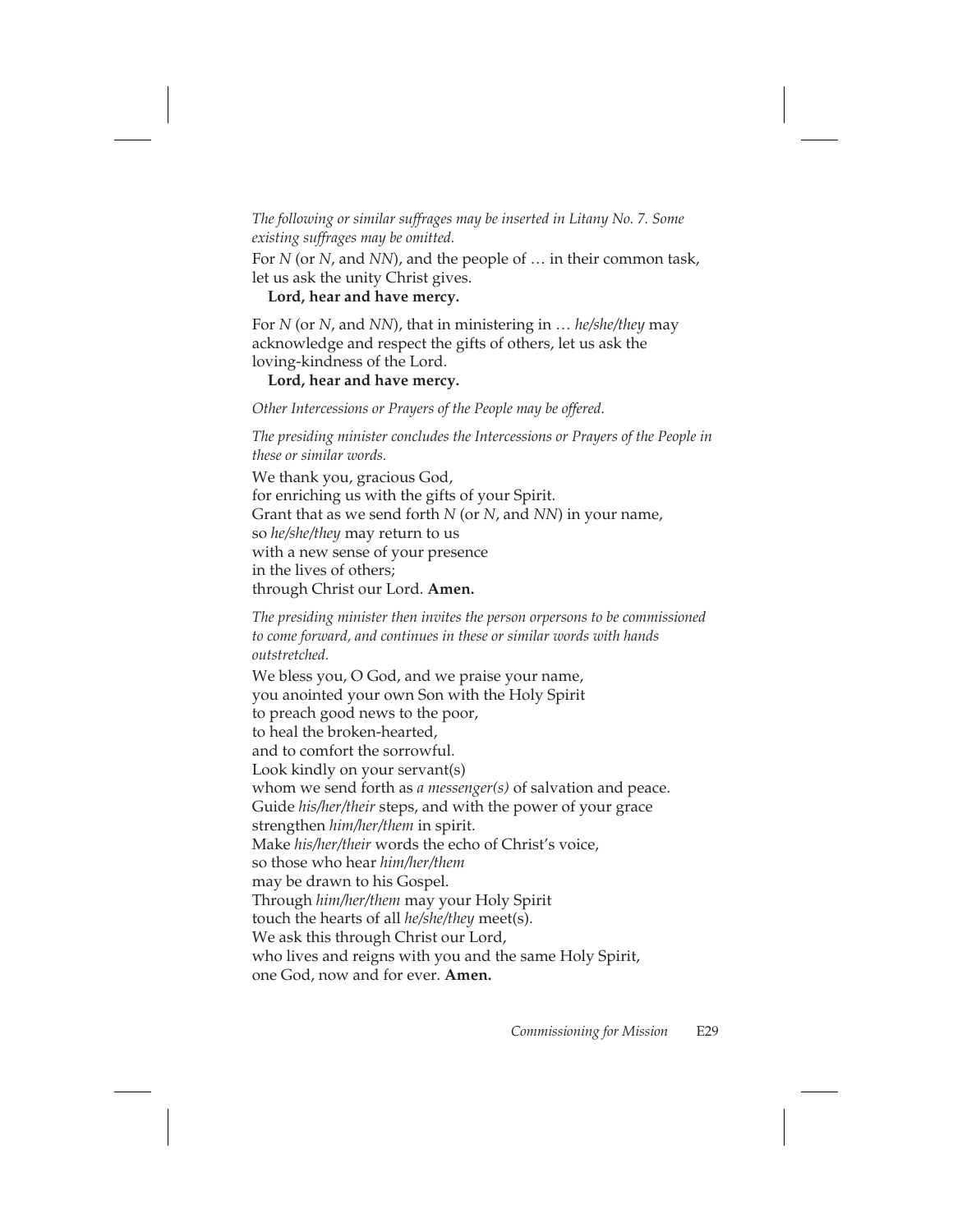*The presiding minister greets the people with the Peace. Members of the congregation greet one another. If this form of commissioning is used at a liturgy of the word it is followed by the Lord's Prayer and the dismissal; if it is used at a celebration of the eucharist it is followed by the preparation of the gifts. Eucharistic Prayers No. 4 and No. 5 are particularly appropriate.*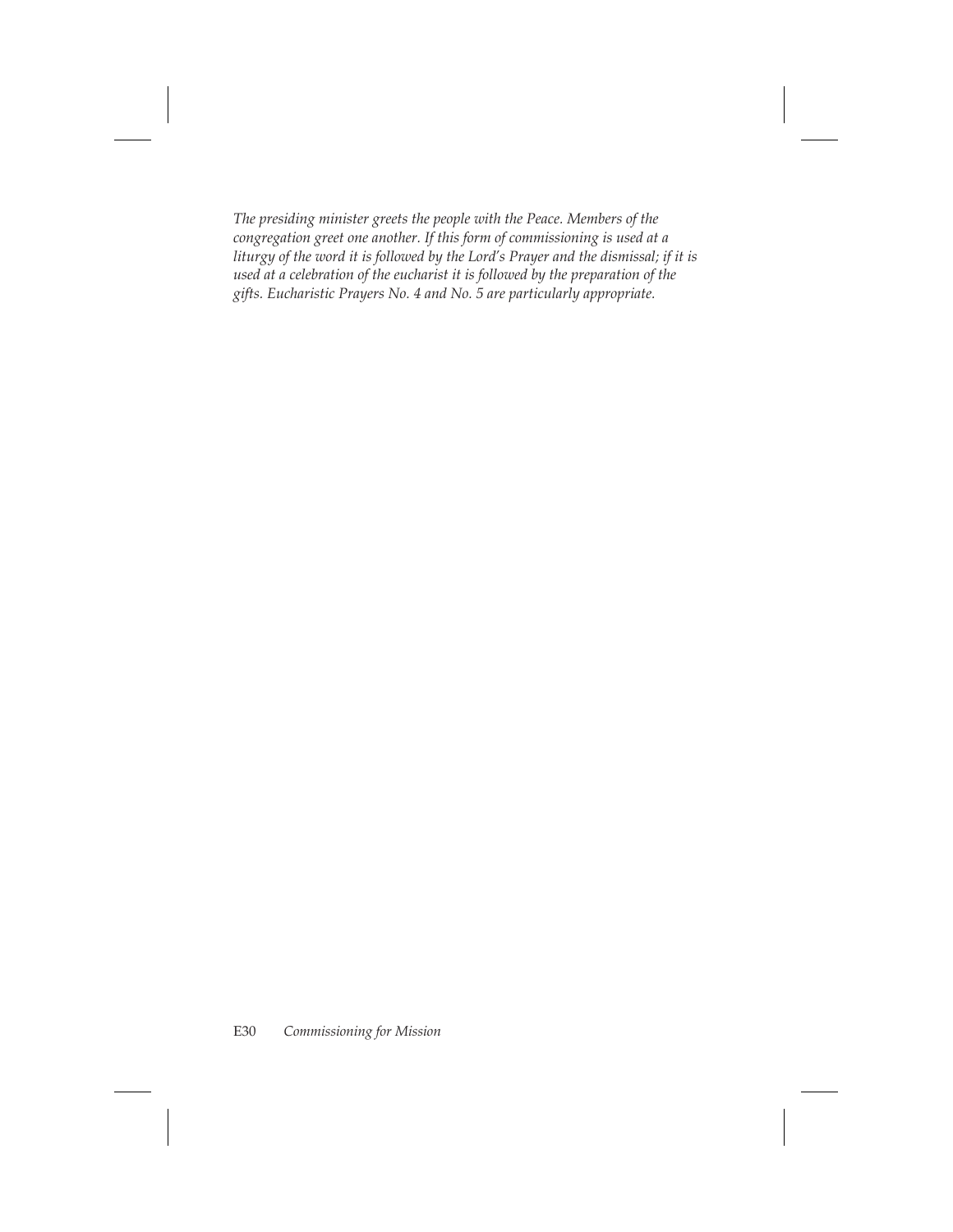# **Commissioning for Lay Ministries in the Church**

## **Concerning the Occasion**

*All Christians are commissioned for ministry at their baptism and no further form of commissioning is necessary for lay ministry. Individuals who undertake a particular ministry share in the task of equipping "the saints for the work of ministry, for building up Body of Christ" (Eph 4.12). The form which follows is intended for use when public recognition of a particular lay ministry is desired. It may be used at the beginning of a professional ministry, for example, of a youth worker or a parish musician, or to recognize volunteer ministers such as wardens, members of the parish council or vestry, Sunday School teachers, choristers, members of the altar guild, pastoral visitors, and acolytes or servers. It may also be used when a member of the parish assumes a ministry in the community on behalf of the parish.*

*A number of people may be commissioned to related ministries at the same time, but the distinctive features of different ministries should be clear in the celebration of the rite.*

*Following the sermon (and creed) at the eucharist, or before the Intercessions and Thanksgivings at morning or evening prayer, those to be commissioned stand before the presiding minister.*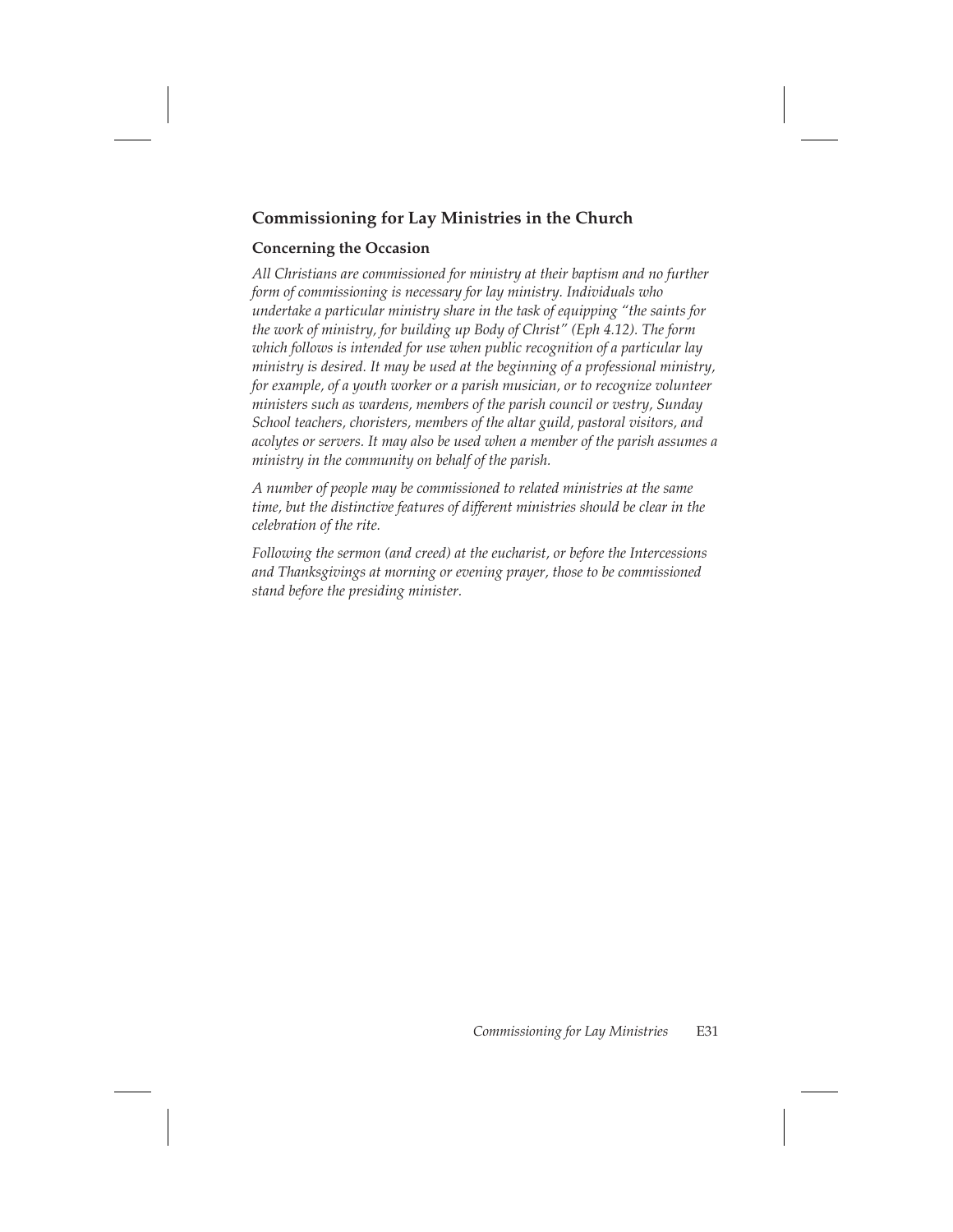# **Commissioning for Lay Ministries in the Church**

*The presiding minister says in these or similar words.*

Brothers and sisters in Christ, we are all baptized by the one Spirit into one body, and given gifts for a variety of ministries for the common good.

Our purpose today is to recognize and affirm the *ministry* for which *this person* has offered *himself/herself*.

*The presiding minister describes the ministry and then continues* Is it your will that *N* (or *NN*) fulfil this ministry? *People* **It is.**

*The presiding minister addresses those to be commissioned.*

*N* (*or NN*),

you have been called to this ministry.

Will you, as long as you are engaged in this work, perform it with care,

to the honour of God and the benefit of the Church?

*Answer* **I will.**

*The presiding minister addresses the congregation.*

*Minister* Will you uphold *him/her* in this service? *People* **We will.**

*The presiding minister continues,*

Let us pray. Blessed are you, gracious God, our creator and redeemer. In every age you call people to minister in your name. May the work of *this* your *servant* so build up your Church, that we may faithfully serve you and show your love in all the world. Blessed are you, O God, now and for ever. **Amen.**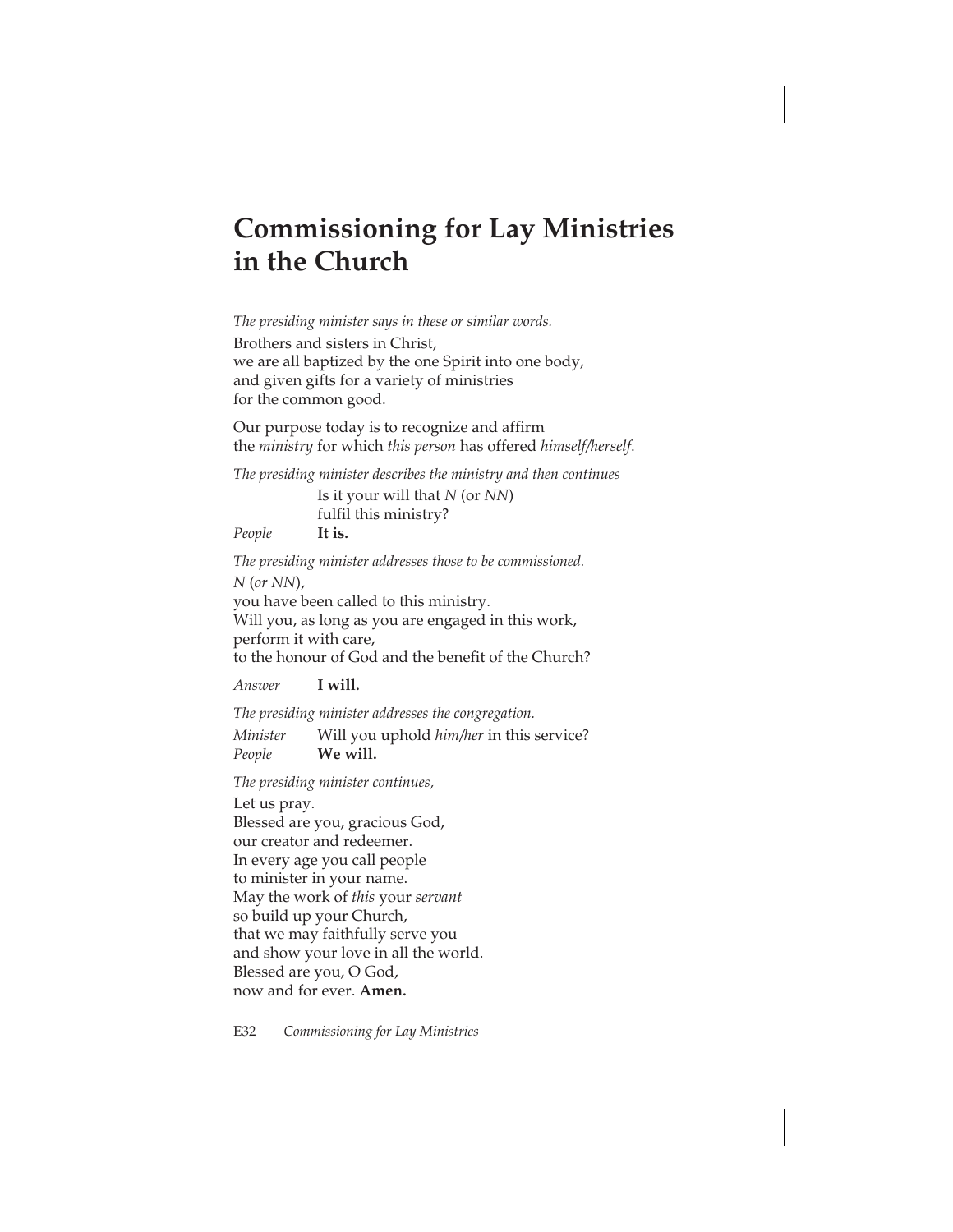*Symbols appropriate to the ministry may be presented.*

*The presiding minister may say,*

*N* (or *NN*), the Lord enable and uphold you in this ministry.

*The service continues with the Prayers of the People, or the Intercessions and Thanksgivings, during which prayer may be offered for the ministry of the congregation, and for those newly commissioned. Litany 3 or Litany 6 in* The Book of Alternative Services *(pp. 112, 116) is appropriate.*

*In Litany 3 the following may be inserted after the first petition.* We pray for this parish and for all who minister here (especially *N* or *NN*), that we may find joy in your service.

### **Lord, hear our prayer.**

*In Litany 6 the following may be inserted after the first petition.*

For the ministry of this parish, (and especially for *N* or *NN*), that we may bear faithful witness to the gospel of Christ, let us pray to the Lord.

## **Lord, have mercy.**

*The prayers may conclude with this collect.* Almighty God, by your grace alone we are accepted and called to your service. Strengthen us by your Holy Spirit and make us worthy of our calling; through Jesus Christ our Lord, who lives and reigns with you and the Holy Spirit, one God, now and for ever. **Amen.**

*At the exchange of the Peace, the presiding minister and others may greet the newly commissioned minister(s).*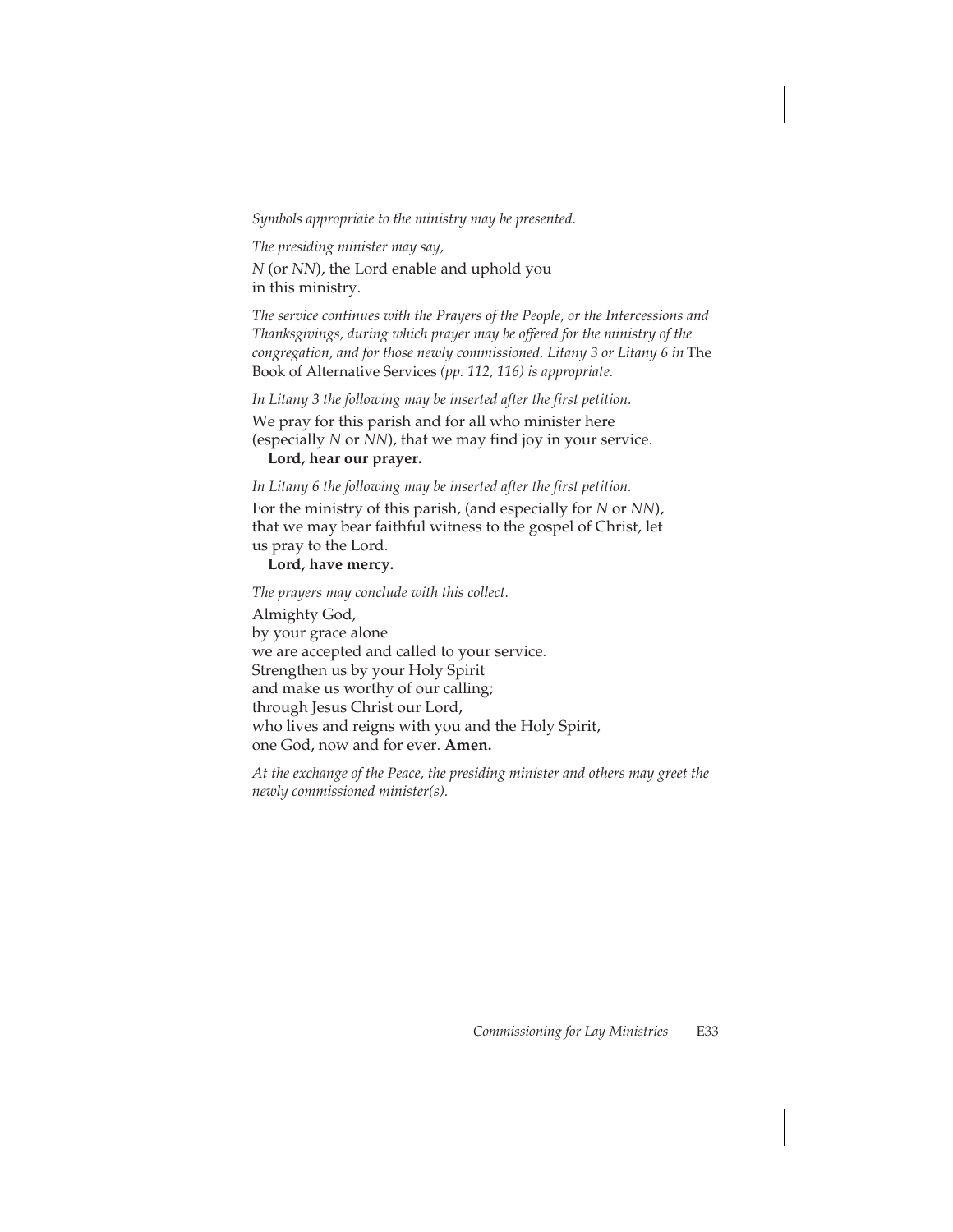## **The Welcoming and Seating of the Bishop in the Cathedral**

## **Concerning the Service**

*The service which follows is intended for use when a bishop who has been ordained at another time or place is welcomed to the cathedral church for the first time as diocesan bishop.*

*This service may be adapted to include local customs or to conform to the requirements of local canons and should reflect the distinct character of the particular community.*

*Although the following rite presupposes that the dean of the cathedral first welcomes the bishop on behalf of the diocese, in some cases this responsibility may fall to another diocesan officer for local reasons.*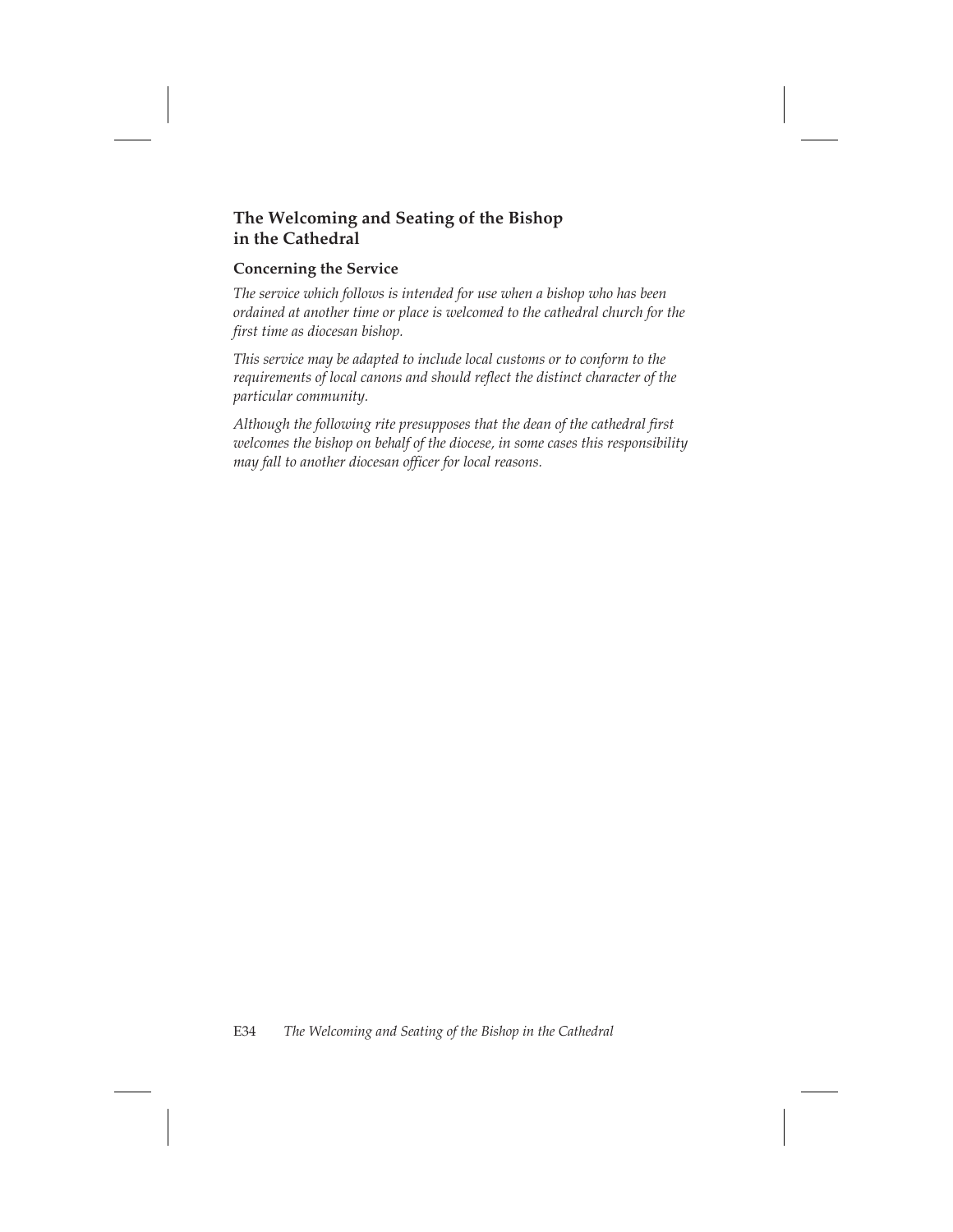# **The Welcoming and Seating of a Bishop in the Cathedral**

*The ministers and people assemble in the cathedral church.*

*The bishop, accompanied by representatives of the diocese, clergy and laity, waits outside the principal door. The dean and other diocesan representatives await him/her within.*

*The bishop knocks three times on the door. As the wardens open the door, the people stand. The dean welcomes the bishop in these or similar words.*

> *N*, bishop in the Church of God and our bishop, we welcome you to your cathedral church, the symbol and centre of your pastoral, liturgical, and teaching ministry in this diocese.

*The bishop responds, saying,*

I thank you for your welcome. I promise, with God's help, to be a faithful pastor and servant among you. I pray that the ministry we share may be pleasing to God and may strengthen the life of this diocese and the whole Church of God.

*The bishop enters and greets the congregation, saying,*

The grace of our Lord Jesus Christ, and the love of God, and the fellowship of the Holy Spirit, be with you all.

*People* **And also with you.**

*Or from Easter Day through the Day of Pentecost,*

| Bishop | Alleluia! Christ is risen.           |
|--------|--------------------------------------|
| People | The Lord is risen indeed, Alleluia!  |
| Bishop | May his grace and peace be with you. |
| People | May he fill our hearts with joy.     |

*The bishop may then continue,*

| Bishop | There is one body and one Spirit, |
|--------|-----------------------------------|
|--------|-----------------------------------|

- *People* **There is one hope in God's call to us;**
- *Bishop* One Lord, one faith, one baptism,
- *People* **One God and Father of all.**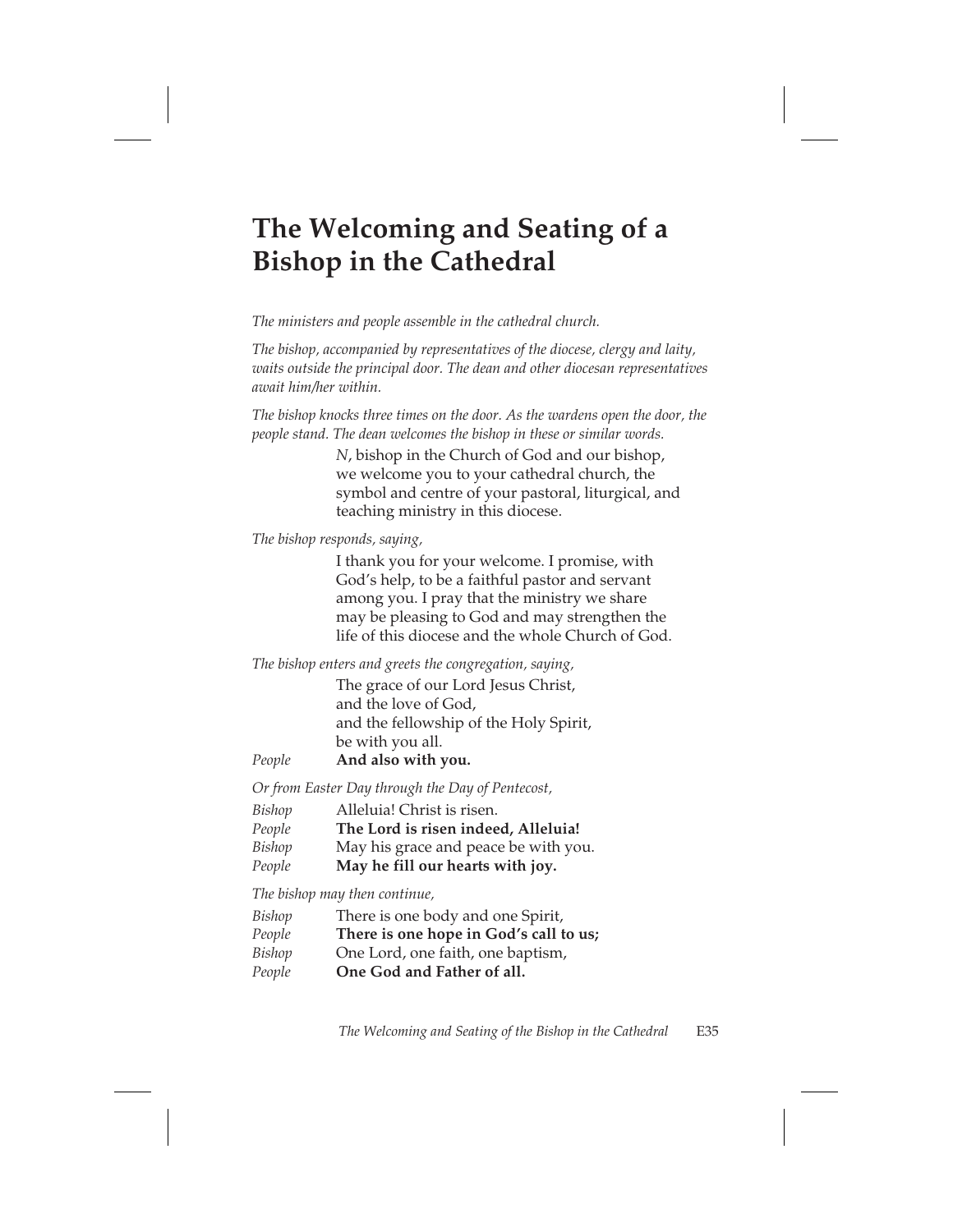*A psalm, anthem, or hymn is sung as the bishop is escorted to a place in full sight of the people.*

*The chancellor of the diocese reads the certificates of election and ordination.*

*The bishop is escorted to the chair. The people say,*

*N***, we, the people of this diocese, receive you as our bishop. Be seated among us as our pastor and leader. May the Lord stir up in you the flame of holy charity, and the power of faith that renews the world. Amen.**

*The bishop is seated and the people may offer their acclamations and applause.*

*A hymn may be sung.*

*The prayers and readings, are normally those of the day. If the propers are inappropriate, the following prayer may be used and a selection may be made from the readings provided for Ember Days or the Common of a Pastor, and the Prayer over the Gifts and the Prayer after Communion provided for Ember Days may be used (see* The Book of Alternative Services*, pp. 395–396, 441–442).*

*The bishop says,* Let us pray*. The community may pray silently.*

*The bishop sings or says the following collect.*

Almighty God, by your grace alone we are accepted and called to your service. Strengthen us by your Holy Spirit and make us worthy of our calling; through Jesus Christ our Lord, who is alive and reigns with you and the Holy Spirit, one God, now and for ever. Amen.

# **The Proclamation of the Word**

*After each reading silence may be kept. A psalm, canticle, hymn, or anthem may follow.*

*Following the sermon, either the Nicene Creed or the Apostles' Creed may be used.*

*The appointed person leads the Prayers of the People. The following form may be used.*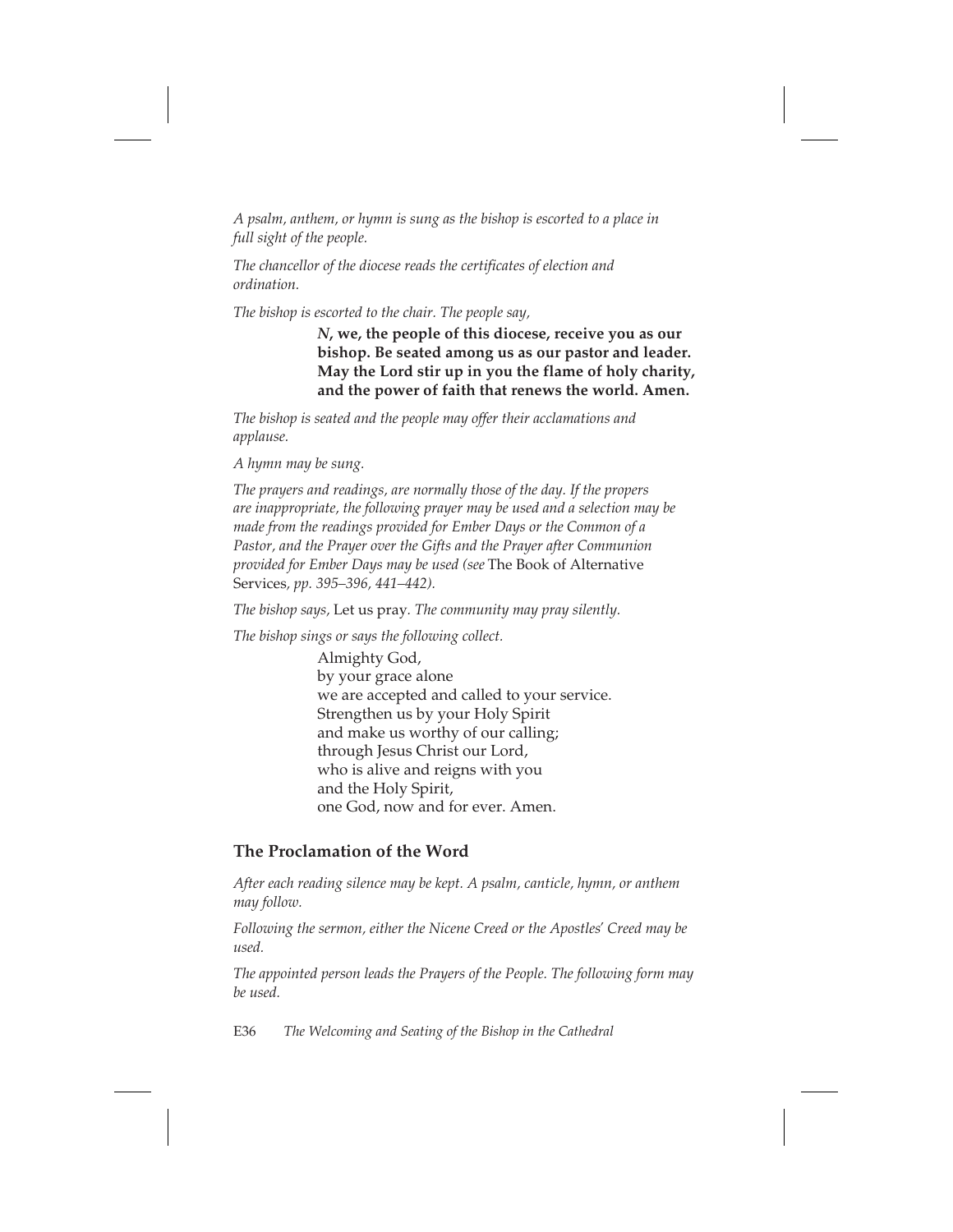|                  | Sisters and brothers in Christ, we are called to<br>proclaim the story of God's love and mercy and,<br>above all, the Gospel of our Saviour Christ: I ask<br>your prayers for N who has come among us to<br>preach the word of God and to teach the faith. |
|------------------|------------------------------------------------------------------------------------------------------------------------------------------------------------------------------------------------------------------------------------------------------------|
| Silence          |                                                                                                                                                                                                                                                            |
| Leader<br>People | Lord, in your mercy,<br>Hear our prayer.                                                                                                                                                                                                                   |
| Silence          |                                                                                                                                                                                                                                                            |
|                  | We are called to be a sign and witness of God's<br>purpose for all the human family: I ask your<br>prayers for N who has come among us to share<br>our joys and sorrows, to counsel, reconcile, and<br>comfort, to nurture our diocesan family.            |
| Leader<br>People | Lord, in your mercy,<br>Hear our prayer.                                                                                                                                                                                                                   |
| Silence          |                                                                                                                                                                                                                                                            |
|                  | I ask your prayers for the congregations and<br>communities of this diocese, and for N, that<br>she/he will encourage and support all the baptized<br>in theft gifts and ministries.                                                                       |
| Leader<br>People | Lord, in your mercy,<br>Hear our prayer.                                                                                                                                                                                                                   |
| Silence          |                                                                                                                                                                                                                                                            |
|                  | I ask your prayers for the committees and<br>organizations of the diocese, and for N, that in<br>wisdom and humility, in discernment and good<br>humour, we may build up the Church of Christ.                                                             |
| Leader<br>People | Lord, in your mercy,<br>Hear our prayer.                                                                                                                                                                                                                   |
| Silence          |                                                                                                                                                                                                                                                            |
|                  | I ask your prayers for us all, that together we<br>may learn the ways of the kingdom, patterned in<br>worship and practised in love. Following the                                                                                                         |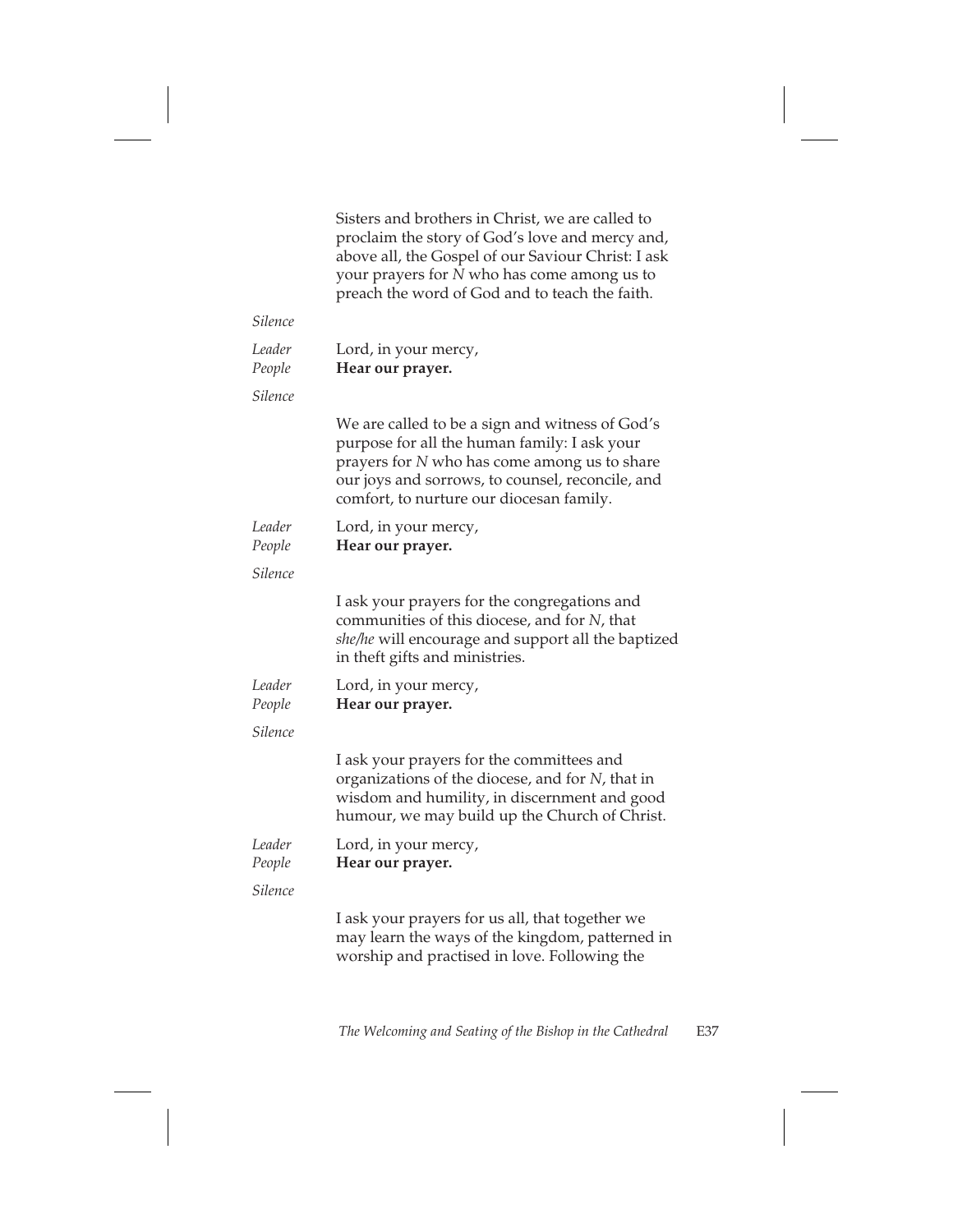example of our Saviour Jesus Christ may we welcome strangers, stand with outcasts, and support those who are broken.

*Leader* Lord, in your mercy, *People* **Hear our prayer.**

*Silence*

*Other petitions for the world, the church, the local community, the sick, friends and family of those present, and the departed, may be offered.*

*Silence*

| Leader | Lord, in your mercy, |
|--------|----------------------|
| People | Hear our prayer.     |

*The bishop may conclude in these or similar words.*

Giver of all gifts, you have made us one body. Bring us to unity of faith and maturity of life that we may build one another up in Christ who, with you and the Holy Spirit, is one God, now and for ever. Amen.

*All stand, and the bishop addresses the people.*

| Bishop | The peace of the Lord be always with you. |
|--------|-------------------------------------------|
| People | And also with you.                        |

*The members of the community may greet one another in the name of the Lord.*

# **The Celebration of the Eucharist**

*It is appropriate that a hymn be sung during the offertory.*

*Representatives of the people may present the gifts of bread and wine for the eucharist (with money and other gifts for the needs and responsibilities of the church).*

*If Eucharistic Prayer 3 is used, the Preface of the Day, or the third Preface of the Lord's Day, or the Preface of Ordination is appropriate.*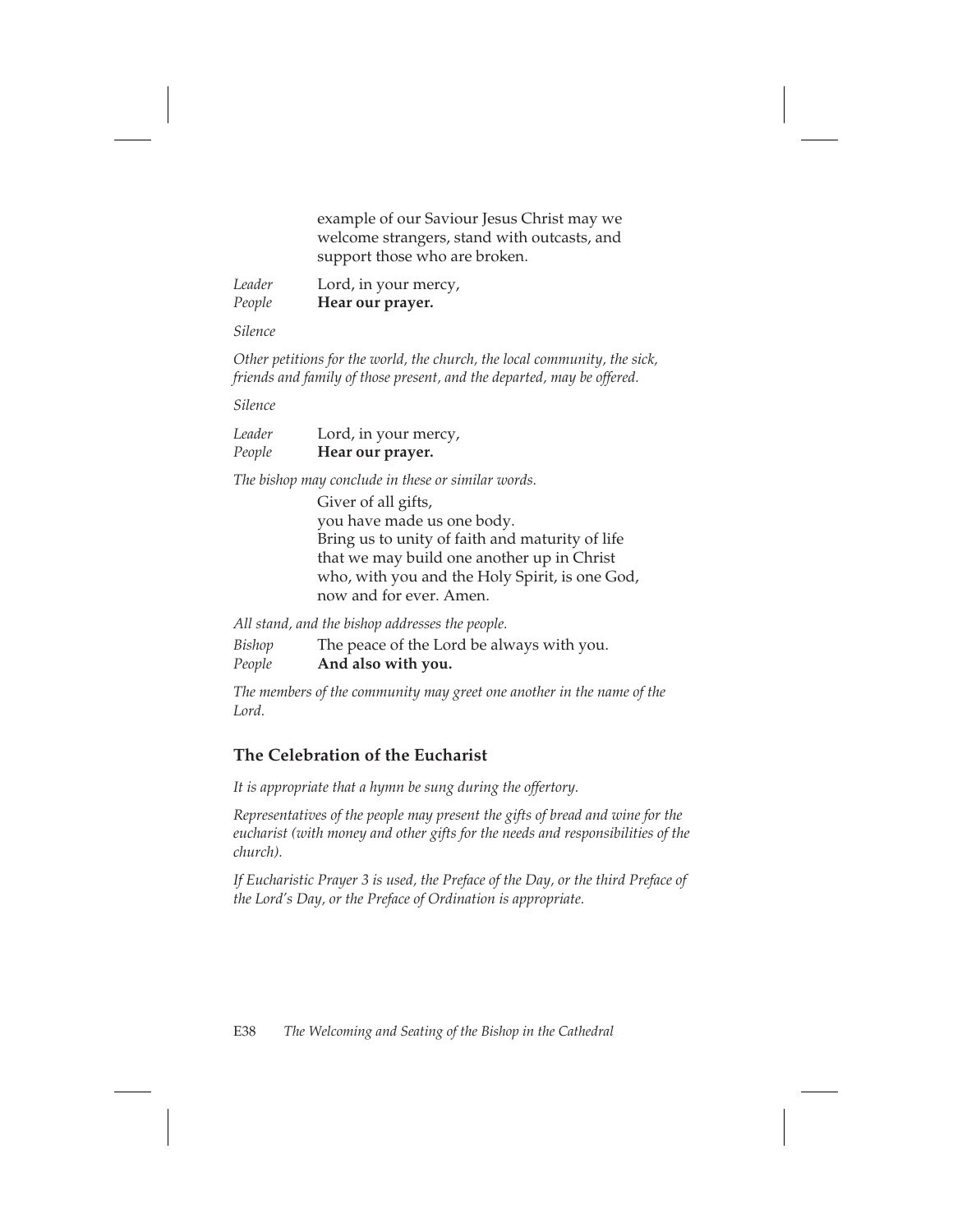*When the Prayer after Communion has been said, the bishop may bless the people in these or similar words.*

| Bishop | Our help is in the name of the Lord             |
|--------|-------------------------------------------------|
| People | The maker of heaven and earth.                  |
| Bishop | Blessed be the name of the Lord.                |
| People | From this time forth for evermore.              |
| Bishop | The blessing, mercy, and grace of God almighty, |
|        | the Father, the Son, and the Holy Spirit,       |
|        | be upon you and remain with you for ever.       |
| People | Amen.                                           |

*A deacon dismisses the people with these or similar words.*

| Deacon | Go forth into the world,              |
|--------|---------------------------------------|
|        | rejoicing in the power of the Spirit. |
| People | Thanks be to God.                     |

*From Easter Day through the Day of Pentecost,* **Alleluia** *is added to the dismissal and the people's response.*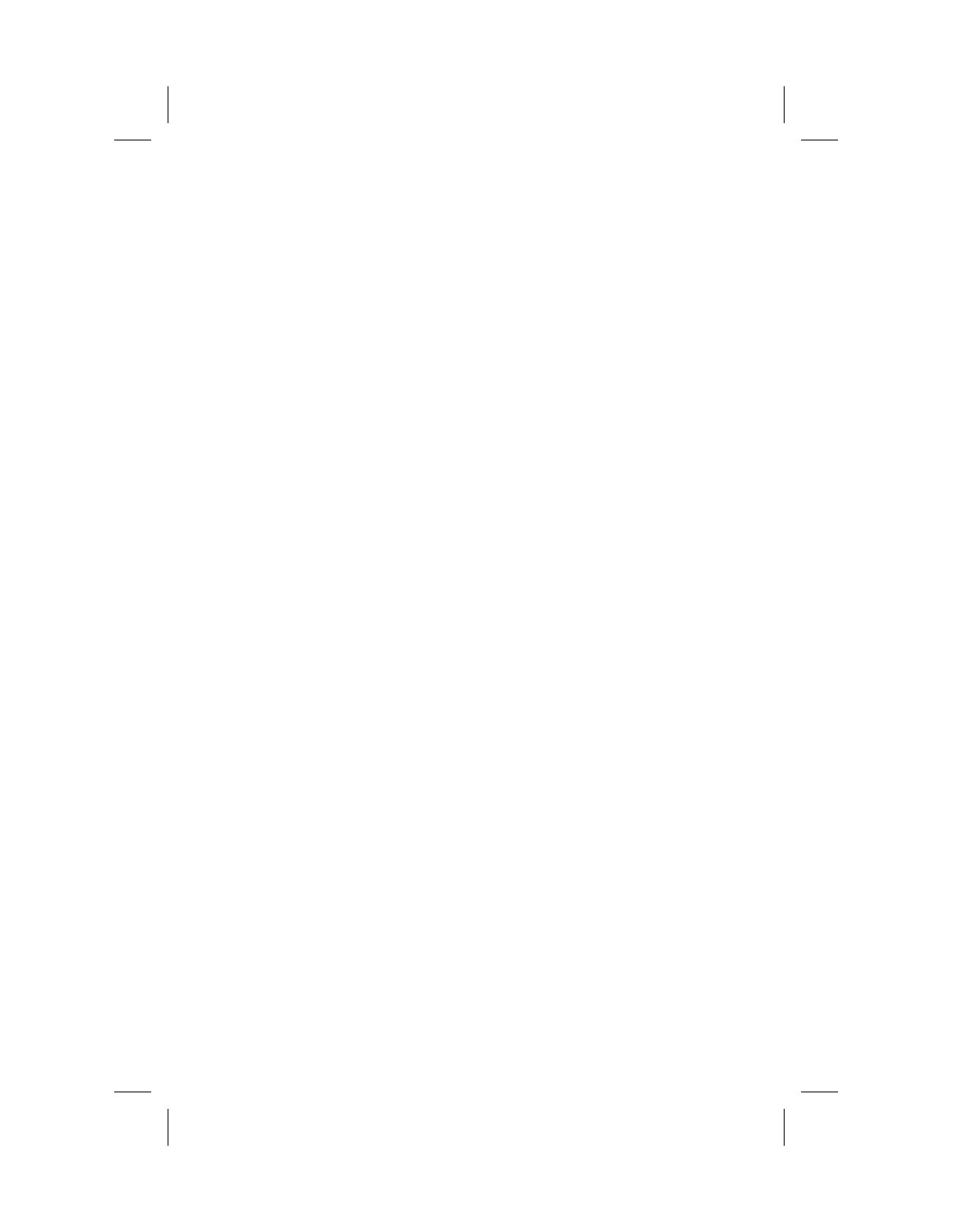# **Blessings and Prayers for the Created Order**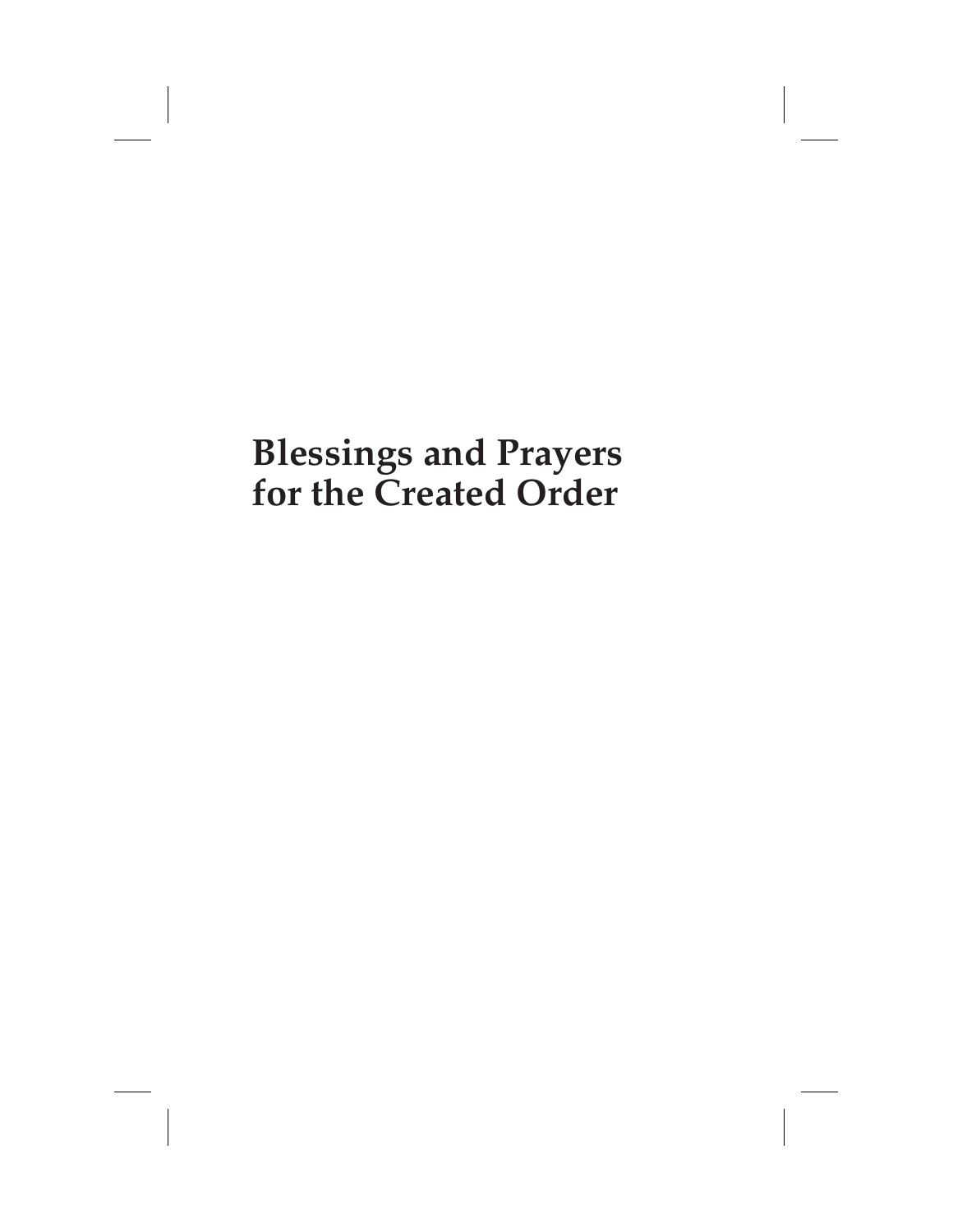# **Blessing**

Blessing is a common feature of Christian worship. The presiding minister often blesses the congregation at the conclusion of a liturgy. Blessing is an integral part of the marriage rite. Baptismal water and marriage rings are blessed before their liturgical use. Traditionally, church buildings are blessed in a very solemn rite known as *consecration*. In popular practice, the Advent wreath and the Christmas crèche are blessed at the beginning of their respective seasons. And so on.

In recent years some Christians have begun to ask questions about blessings. What is intended by a blessing? What happens? Is there a difference between blessing people and blessing places and things? What is the most appropriate form of a blessing? Who may bless? Certainly there is room here for consideration and review.

Some stories in the bible seem to suggest that the power to bless is a force held by certain people because of their place in the order of human relationships. In the story of Isaac and his sons, for instance, Isaac holds a blessing which he intends to give to Esau, his eldest son, before he dies. However, Isaac's younger son, Jacob, masquerades as the elder brother and tricks his blind father into giving the blessing to the wrong son. The blessing passes almost like an impersonal force, and the deed once done cannot be reversed. Esau weeps and begs his father to bless him too, but Isaac is powerless and the gift remains with Jacob.<sup>1</sup>

Another strand of biblical thought suggests that blessing belongs primarily to God and is given only at God's initiative. In one story, Balak, king of Moab, watches with horror as the people of Israel march triumphantly towards his land. He hires Balsam, a soothsayer, to curse the Israelites. But God tells Balaam that he has already blessed the Israelites, and warns him not to curse them. When Balaam is pressed by the king of Moab, God allows him to proceed with the ritual but commands him to repeat only what he is allowed to say. Three times Balsam tries to keep his contract with the king of Moab, but three times the words that come from his mouth are words of blessing. (It is a lovely irony that the words of Balaam's unwilling blessing, "How fair are your tents, O Jacob, your encampments, O Israel," are now part of the introduction to the daily synagogue liturgy.) (See Num 22–24.)

Some stories tend to imply that blessing opens the gateway to wealth and success for the person who receives the blessing. In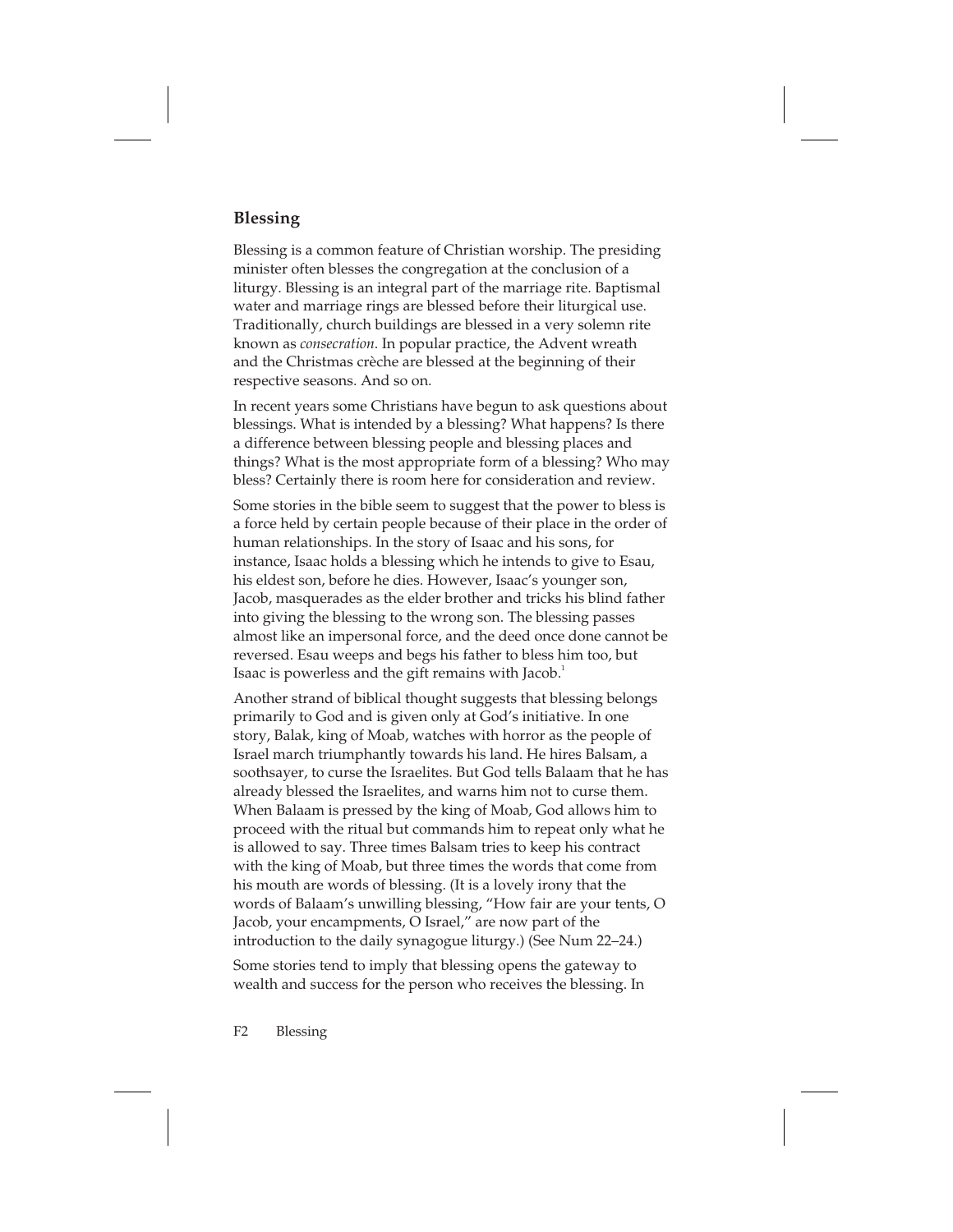other stories, like the story of Abraham, blessing has implications for the long-range future. God's blessing of Abraham is a covenant which will extend to future generations. As the story of Abraham's descendants unfolds, it becomes apparent that blessing may be withheld because of disobedience. The absence of blessing may take the form of judgement.

The first appearance of a blessing in a congregational liturgy is recorded in Numbers 6. Part of this particular form of blessing is still used by Jews and Christians.

The Lord commanded Moses to tell Aaron and his sons to use the following words in blessing the people of Israel: May the Lord bless you and take care of you; May the Lord be kind and gracious to you; May the Lord look on you with favour and give you peace. And the Lord said, "If they pronounce my name as a blessing upon the people of Israel, I will bless them."

In Hebrew thought a name connotes identity. Blessing the people with God's name identifies them as the people of God. They are, as it were, inscribed with God's signature.

The first creation story (Gen 1.1—2.3) contains a whole theology of blessing. Some non-biblical creation stories seem to suggest that nature is sacred in itself or may be infused with sacred qualifies through the practice of ritual and festival. The creation story at the beginning of Genesis stands stoutly against that tradition. The world is not divine but is here because God made it, and it has vitality because God blessed it.

The creation story unfolds in the sequence of the days of the first week, but twice the flow of events is interrupted for a blessing (Gen 1.22 and 28), and a third blessing is added at the end (Gen 2.3). There appear to be two moments or dimensions in the Genesis view of creation: first God creates, then God blesses. It will not be necessary for people to have recourse to the gods of fertility because God's blessing confers the vitality and power which the world will need for its fullness.

Blessing in the Hebrew scriptures is about life, full and overflowing. God blesses the creatures of water and air. God blesses the man and the woman with fertility and with responsibility for the world. Finally, at the end of the process of creation, God blesses the day of rest. Blessing is not just a gesture of good will. Blessing is a state of well-being given for the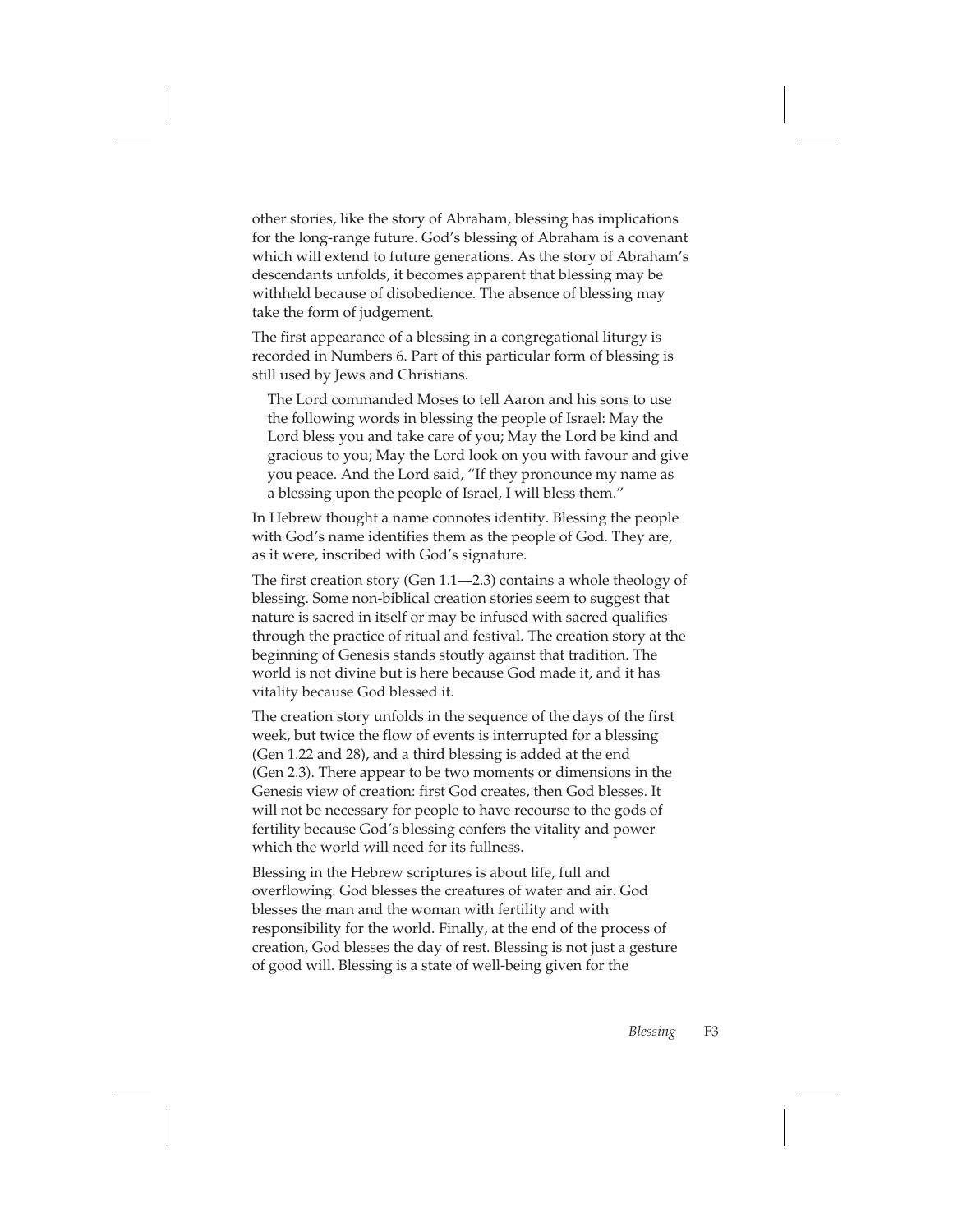fulfilment of creation. It is wholeness. It is everything we have come to understand by the Hebrew word *shalom*.

We may untangle a sequence of thought in which blessing is presented in the scriptures of the Old Testament:

- 1 God blesses all life for its extension and well-being; humans participate in this blessing through procreation and by accepting responsibility for the created order;
- 2 people bless people (fathers bless their sons, priests bless the congregation, brothers bless their sisters when they marry) as a sign of their common participation in God's blessing;
- 3 people bless God as a response to God's blessing and as prayer for their participation in God's blessing (see Psalms 103 and 134 as examples).

While the Hebrew scriptures abound with examples of people blessing each other and blessing God for his goodness, at first glance there does not appear to be much evidence of their blessing places and things as Christians have developed that practice. Perhaps a close example is Solomon's dedication of the Temple, a rite that was clearly intended to inaugurate the use of the new liturgical space he had built. However, his prayer of dedication (1 Kings 8.22–61) is less concerned with the state of the Temple as a blessed place than with the use of the Temple in the piety of Israel. When his prayer is ended, Solomon blesses the people by blessing God (vv. 55f).

As Judaism developed, an elaborate scheme of blessings was created, to be recited on most important occasions of life, including everyday occasions like eating, drinking, being in a storm, on seeing a rainbow, etc. (A prayer of this kind is called a *berakah*, because of its opening word in Hebrew.) Rabbis taught that "It is forbidden to a man to enjoy anything of this world without a benediction, and if anyone enjoys anything of this world without a benediction, he commits sacrilege." Another rabbi said, "To enjoy anything of this world without a benediction is like making personal use of thing consecrated to heaven, since it says 'The earth is the Lord's and the fullness thereof.'"

Jewish blessings often begin with the formula, "Blessed are you, Lord God, King of the universe." They continue with a statement of the reason why the blessing is offered. A simple blessing before eating bread continues, "who bring forth bread from the earth." Longer blessings include petitions. Such blessings are prayers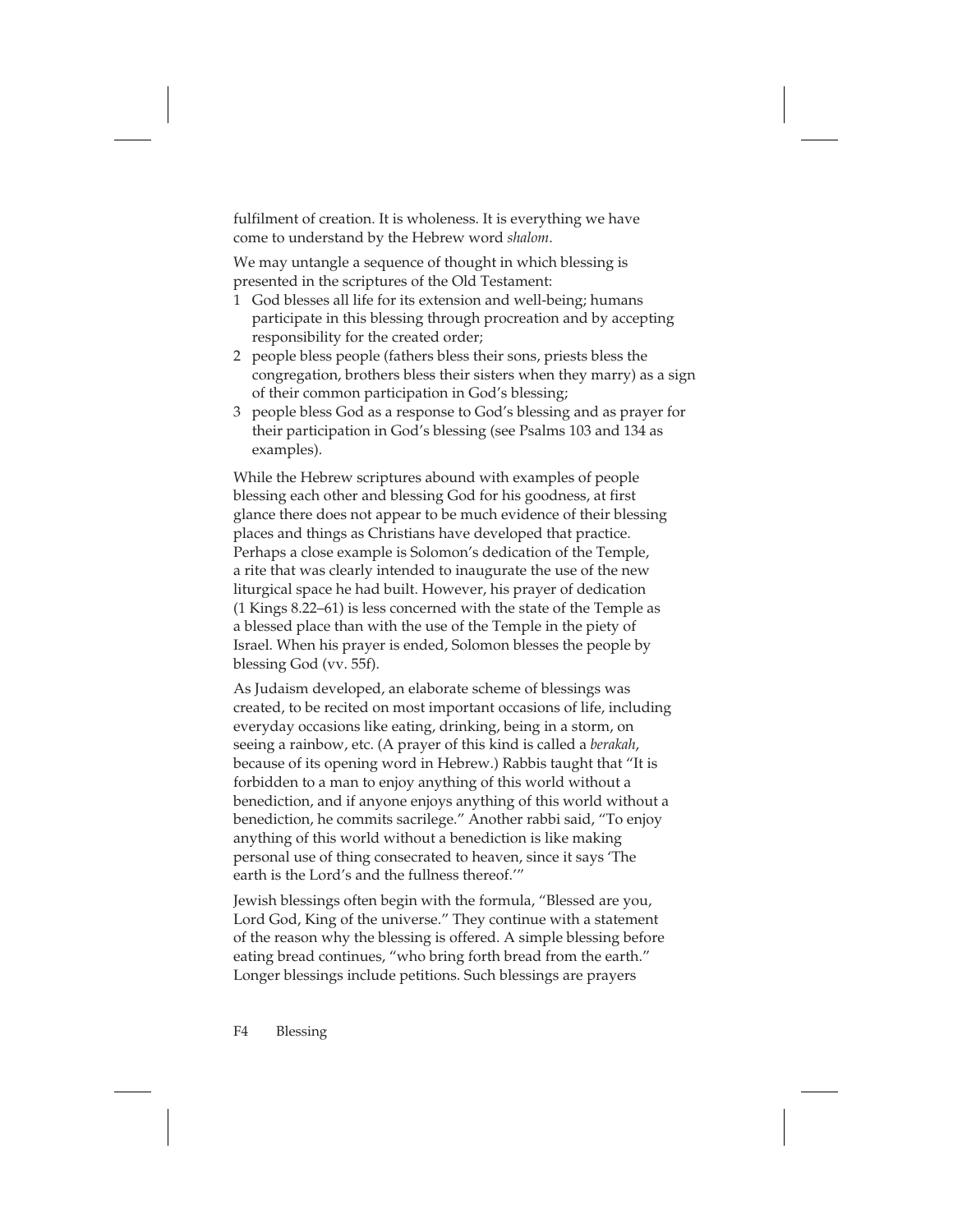related to the ongoing process of life and the fulfilment of God's creation.

Prayer of this kind passed into Christian practice. In the *Benedictus*, for instance, Zechariah blesses his son John by blessing God for the covenant of salvation (Lk 1.68–79). Paul refers to the eucharistic cup as "the cup of blessing that we bless" (1 Cor 10.16). However, at a very early date in their history, Christians began to translate the Hebrew word for "blessing" into the Greek word for "thanksgiving," especially when it referred to the eucharist. The practice of blessing the food of the eucharist by giving thanks continued, but (in the West in particular) other blessings eventually appeared to be prayers in which we ask God to do something quite different. A split was created between blessing and thanksgiving.

If we analyze our traditional Western forms of blessing we find that they tend to suggest that something has to be done to things like wedding rings and candlesticks and vestments and church buildings to make them fit for the holy purposes in which they are to be used. There is an implication that the object in question is not holy but has to be made holy. At this point a return to the Jewish roots of blessing may be helpful. Rabbi Lawrence Hoffman has written,

contrary to popular opinion, "blessing food" does not add to its sanctity, but the very reverse. Like cultic property, food in its natural state is holy, reserved to God, who is holy . . . . We release it for profane use only by acknowledging God's holiness in a blessing.<sup>2</sup>

Perhaps it is time to recover this sense that everything which comes from the Creator's hand is holy and is released for our use by grateful praise and thanksgiving. In doing so we may discover again a vision of the universe as sacramental (and consequently of the environment as a sacred trust). We must remind ourselves that although not every blessing is the eucharist, every blessing is eucharistic (i.e., an act of thanksgiving) and finds its fulfilment and completion in that central Christian act of worship.

The same point applies to the blessing of people. We bless people not to increase their spiritual dignity but to give thanks for the role they have been called to play within the reign of God and thus to release them to play their part. Every eucharistic prayer is such a blessing: we give thanks for the mighty acts of God and pray that those who gather at the table may be "one body and one holy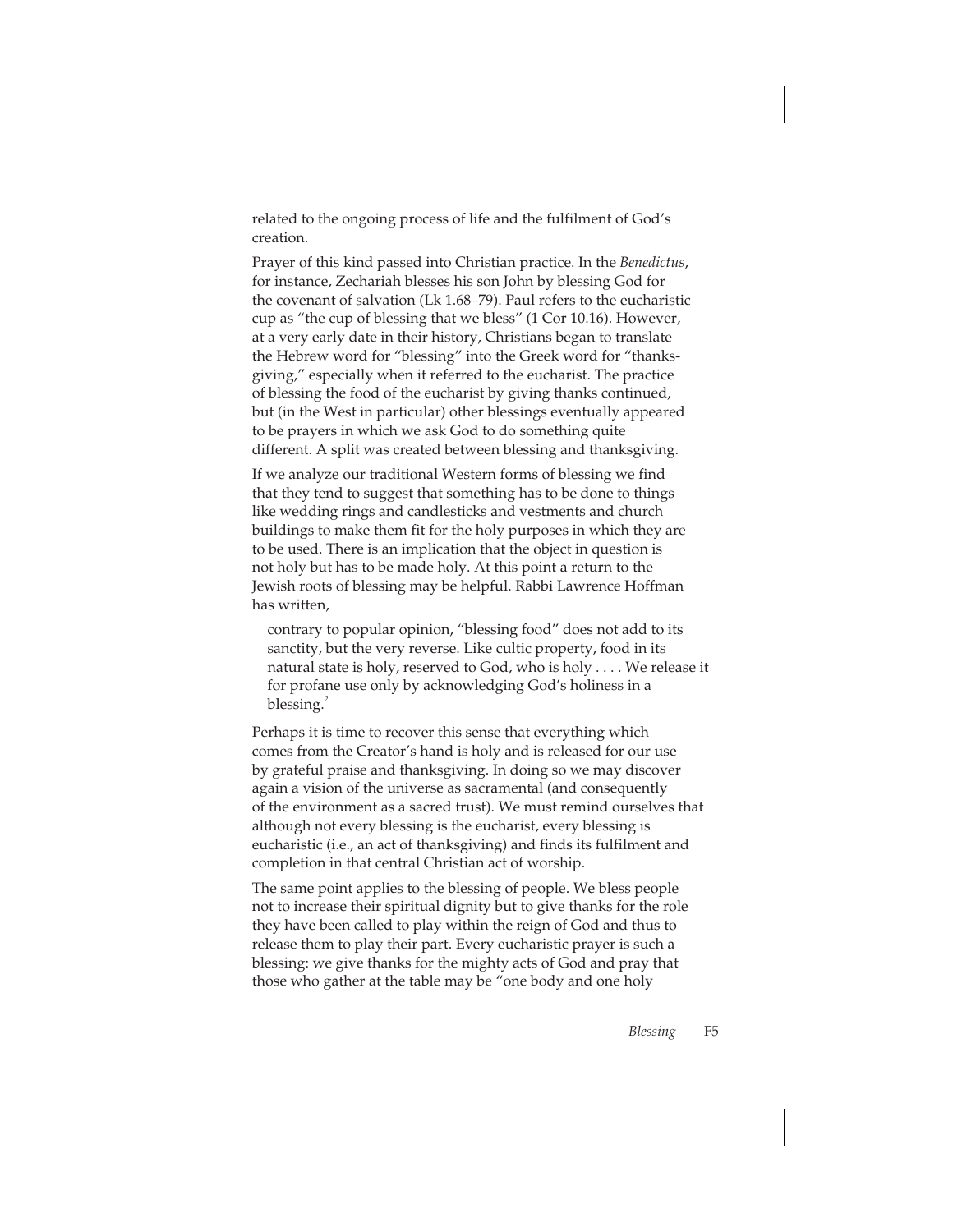people, a living sacrifice in Jesus Christ, our Lord." Of course our traditional forms of blessing people may continue (e.g., "Almighty God … bless you"), but we should remember that they are prayers of thanksgiving for God's goodness and grace already received, and for its completion in these people.

For centuries the Church has blessed people, places, and things apart from celebrations of the eucharist, and this is appropriate as long as the eucharistic context of the Church's whole life is remembered. Strictly speaking, Christians cannot separate blessing and thanksgiving. Every prayer of blessing is thanksgiving for creation and redemption, offered in petition for the fulfilment of the divine purpose in God's people and in all the world. Like the eucharist itself, prayers of blessing are the return of refracted light to its source. Blessings are always extensions and applications of the Church's central prayer.

## **Ministers of blessing**

Who may bless? In recent centuries Christian tradition has generally reserved blessing to the ministry of a bishop or presbyter, as though they had received a power which other Christians did not share. Bishops and presbyters are the normal presidents of the eucharistic assembly because they are leaders of the local church, and it is appropriate that they offer prayers of blessing on behalf of the congregation, especially when a blessing takes place within the context of a eucharist. There are, however, other communal structures in which Christians live and meet (and other occasions of blessing than the eucharist) and there is no reason why their leaders should not offer prayers of blessing within them. It is, for instance, appropriate for parents to pray for the blessing of their families and the food of their families. Leaders of religious communities and other intentional societies may offer similar prayers. The ministers of blessing are those who exercise appropriate roles in the community where the prayer is offered. They include not only the person who presides but also all those who participate.

Any worthy celebration of the liturgy involves the whole community. In a liturgy of blessing, it is important to invite all to take part as fully as they can, by preparation, participation during the celebration, and reflection after it has been completed.

The following people are involved in blessing as an act of worship.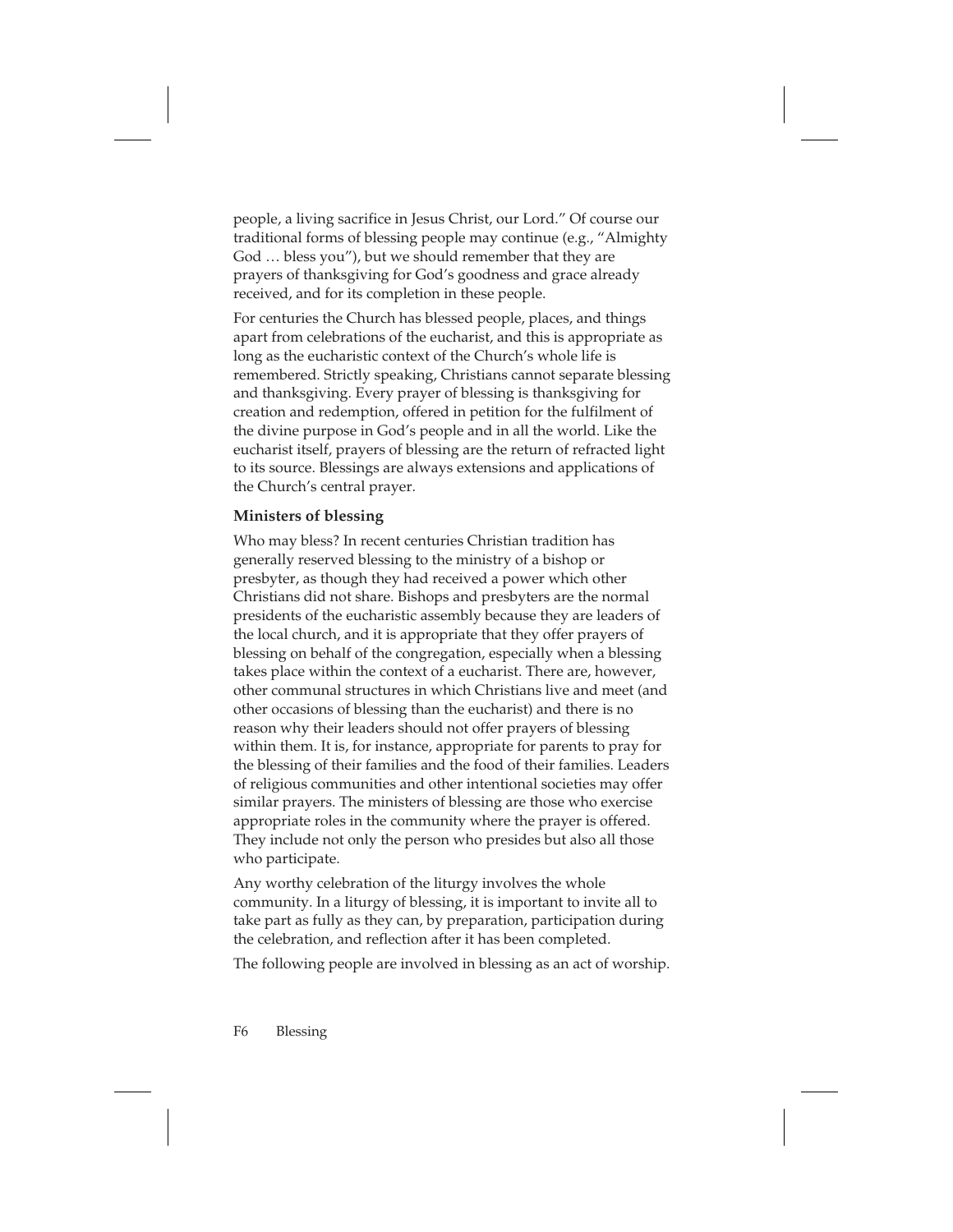*Recipients of the blessing.* The persons who are most closely involved are the ones being blessed, or over whose actions or property the community is praying.

*Readers of God's word.* In a celebration in the church or a public place, it is preferable to have trained readers proclaim the word to the community. In a home or small group setting, one of the family members may be prepared ahead of time to read during the service.

*Musicians and singers.* In a public celebration, a cantor, choir, or group of singers, along with one or more instrumentalists, will help the community to sing, and provide music to make the event more beautiful. In a celebration in a home, family members may be encouraged to sing at least one hymn.

*Servers and assistants.* These are helpful in larger celebrations. At home, one of the family may assist the presider by holding the book or in other ways.

*The person who presides over the celebration.* This person has a particularly important ministry: the presider helps the assembled people to feel part of the Lord's family, and to join together in giving praise and thanks. It is the presider's task to see that the other ministers are prepared and ready to carry out their ministries for the good of the community. He/she will help to set a mood of reverence, and the right tone of formality or informality according to the circumstances of the celebration.

*All the members of the community or family who gather for the celebration.* As the chosen people of God, they are here to hear the Lord's word, to praise God, to receive a blessing, and to offer themselves anew as living sacrifices to God (see Rom 12.1–2). Their full participation, offered through Christ, gives glory to God and benefits all the people of God.

## **The Liturgy of Blessings**

**1 Shape of the Liturgy of Blessings.** The following form or structure is appropriate to this type of worship.

*Introductory rite.* This part of the rite may be simply a greeting. Its purpose is to invite the assembled people to join in this act of worship.

*Liturgy of the word.* If the blessing takes place within the eucharist, it normally comes after the homily, and is followed by the intercessions. The eucharistic liturgy then continues as usual. All but the most brief forms of blessing (like thanksgiving at meals) should include proclamation of the word.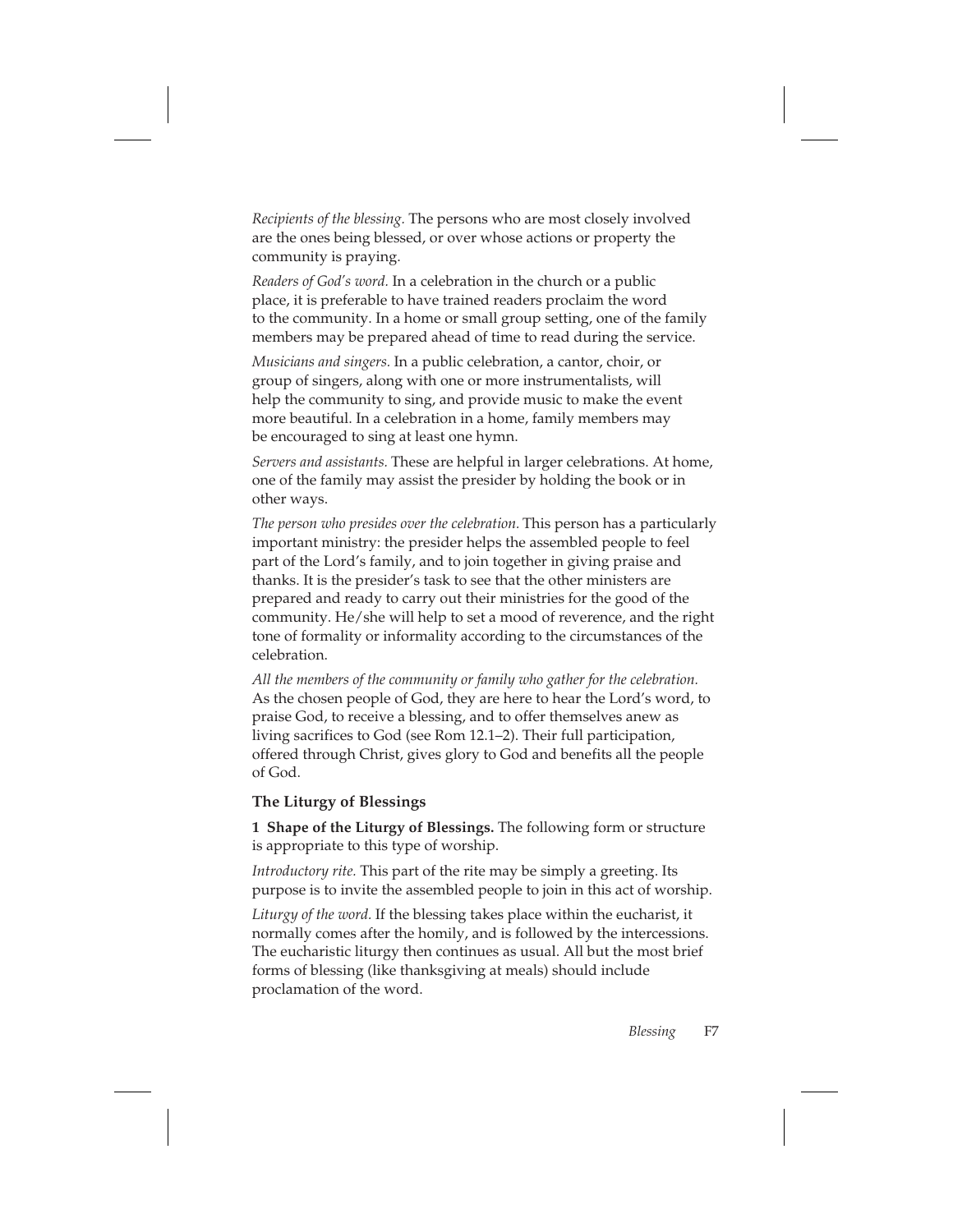God's people listen as the word is proclaimed, as God speaks to them. Listening to the scriptures helps the gathered family or community to recognize that God loves them and is with them in this act of blessing.

Blessings which do not take place at the eucharist should include at least one reading from scripture, followed by a time of reflection and prayer in silence. However, this part of the rite may be developed with two or three readings, silent prayer, responsorial psalm, or simple gospel acclamation, as in the Sunday or weekday eucharist. A brief homily or reflection may be included to bring out the importance and meaning of the blessing in the life of this group.

*Liturgy of the blessing.* The people praise God and ask for the help they need. The blessing is often expressed within a prayer of praise e.g., a *berakah*) or a collect. Symbolic elements, which are described below, may be part of this rite. The rite of blessing may conclude with appropriate intercessions.

*Concluding rite.* This brief conclusion sends the participants back into daily living with Christ for God.

**2 Symbolic elements.** The ritual of blessing goes beyond the use of words. It also incorporates various symbolic elements, and is celebrated within a context of word, symbol, and gesture. These gestures may clothe the words of the blessing prayer with deeper meaning, and help the participants to become more closely involved in the celebration. Their faith may be expressed, shared, and deepened by reverent actions.

Blessing rites may include,

appropriate postures;

ritual actions — e.g., bowing, sharing a sign of peace, making the sign of the cross;

movement — gestures, processions, rhythmic movement, dance;

music;

silence for reflection and personal prayer;

use of water — in memory of our baptism into Christ's dying and rising, by such gestures as sprinkling, washing hands, dipping hands (taking care to avoid any actions which might appear to be a repetition of baptism);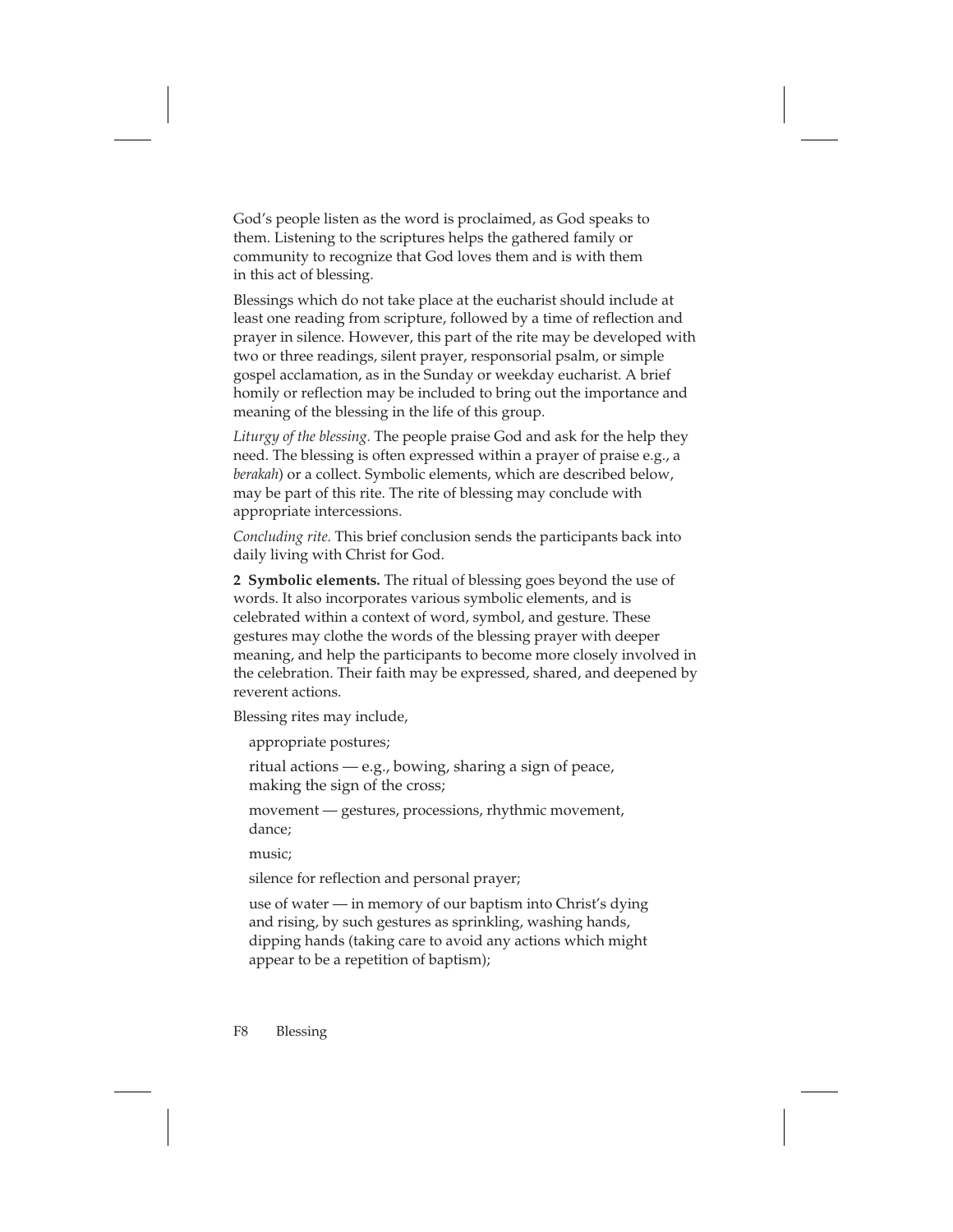use of incense — in a stationary or portable censer, carved by one or more persons, moved rhythmically around people, holy table, objects, places.

**3 Form of a blessing prayer.** *The Book of Alternative Services* contains a number of models of blessing.

| berakah                         | blessing of weddings rings | 532     |
|---------------------------------|----------------------------|---------|
| collect                         | dying person               | 561     |
|                                 | new home                   | 696     |
| litany                          | baptismal water            | 156-157 |
| preface                         | paschal candle blessing    | 323-324 |
| thanksgiving                    | baptismal water            | 156-157 |
| scriptural text                 | family                     | 614     |
| meal prayers                    |                            | 694-695 |
| blessings at end of celebration |                            | 683-684 |
| second consecration             |                            | 184     |
|                                 |                            | 229     |

### **4 Writing blessing prayers**

Liturgical communities and their leaders should be free to prepare liturgies of blessing as they are required. *The Book of Alternative Services* and this book provide models of blessings.

When a community (or presider) wishes to develop a specific prayer of blessing, traditional models should be followed. The prayer of blessing should include scriptural language or allusions, and avoid stilted language or modern slang or jargon.

The use of sense lines helps people proclaim prayers clearly and intelligibly.

Prayers should be clear, simple, and sincere. They should avoid being too wordy on one hand, or too terse on the other.

Prayers of blessing should be of a suitable length for the actual celebration, neither too short nor too long. After a blessing prayer, people should feel that they have been present at a solemn prayer of the Church, rather than a hit-and-run accident.

In any celebration, it is always necessary to consider the whole context: the people present, and their needs and expectations; the type of blessing; the mood of celebration; the place where it will be celebrated (in a church, in a public building, at home, outdoors); the liturgical season or feast; the secular occasion; the community or family event.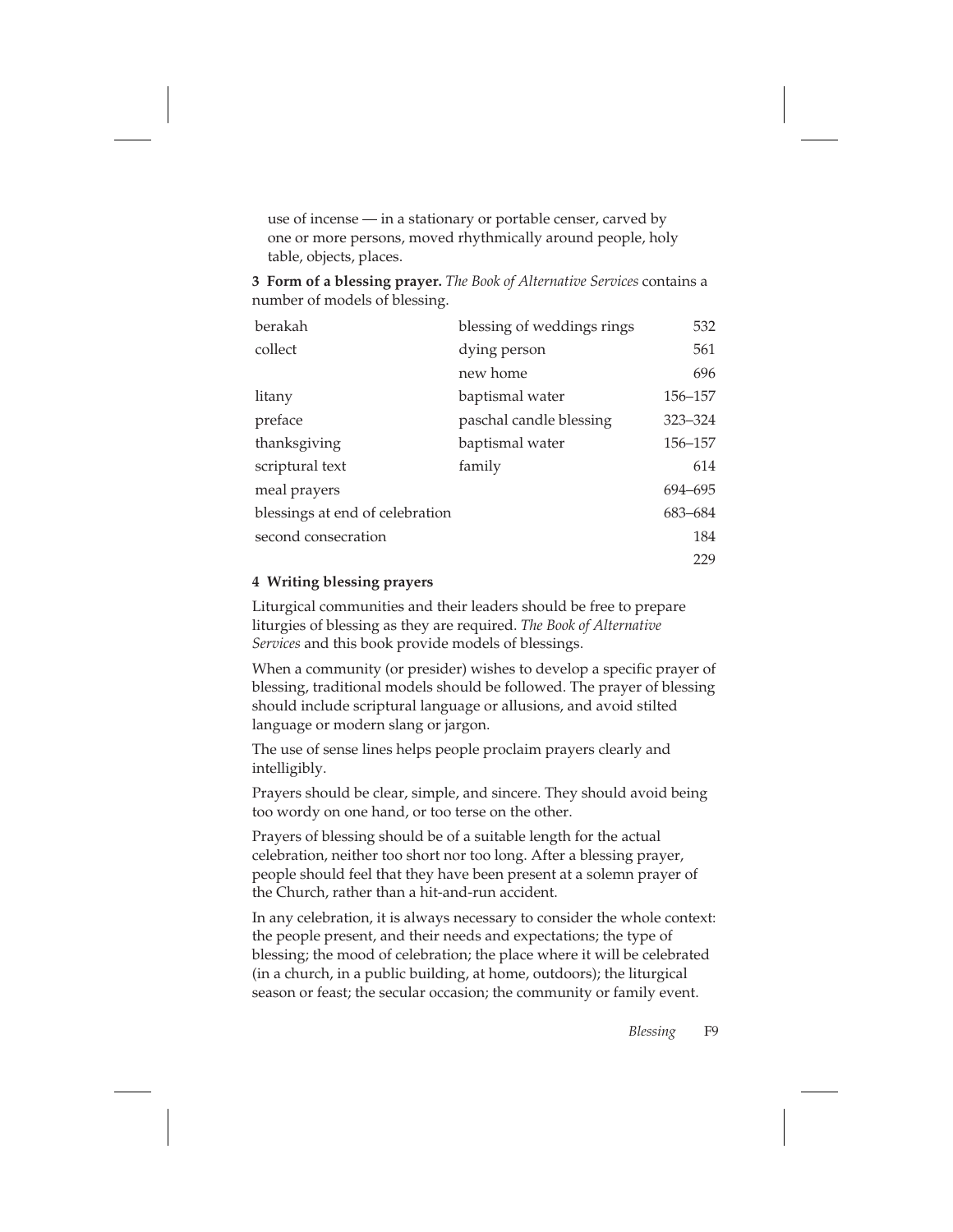All these will affect the celebration, and the natural energies of these circumstances can be harnessed to make it truly an occasion of grace and joy, of seeing Christ present and active among us, and of recognizing that we are indeed the Church in this place.

The following shapes and forms of prayers may be considered by those preparing blessings.

*Shape of a developed* berakah. A *berakah* form of blessing may contain a number of sections or stages. At its simplest it consists of,

a brief prayer blessing God,

a remembrance of God's creating and saving power,

a statement of the reason for praise.

The grace at meals suggested at the top of p. 694 in *The Book of Alternative Services* is an example.

Blessed are you, Lord our God,

ruler of the universe;

you give us food from the earth.

The various parts of the prayer may be expanded and developed. It would be appropriate to add a conclusion like, "We give you thanks and praise in Jesus Christ our Lord."

As noted above, there are parallels between this structure and the great prayer of thanksgiving (the eucharistic prayer).

*Shape of a collect.* The collect is a prayer form which is popular in the Christian tradition. In the eucharist, this form is usually used for the opening prayer in The Gathering of the Community, for the Prayer over the Gifts, and for the variable prayer after communion. It is also used in Morning and Evening Prayer, and in other rites.

The collect has four sections or stages:

an introductory address,

an act of remembering God's saving work in the life of the community of faith,

a request for help in our time,

a conclusion offering the prayer through or with Jesus as our mediator.

These stages may be clearly seen in the collect for the Epiphany (p. 280, *The Book of Alternative Services*).

Let us pray.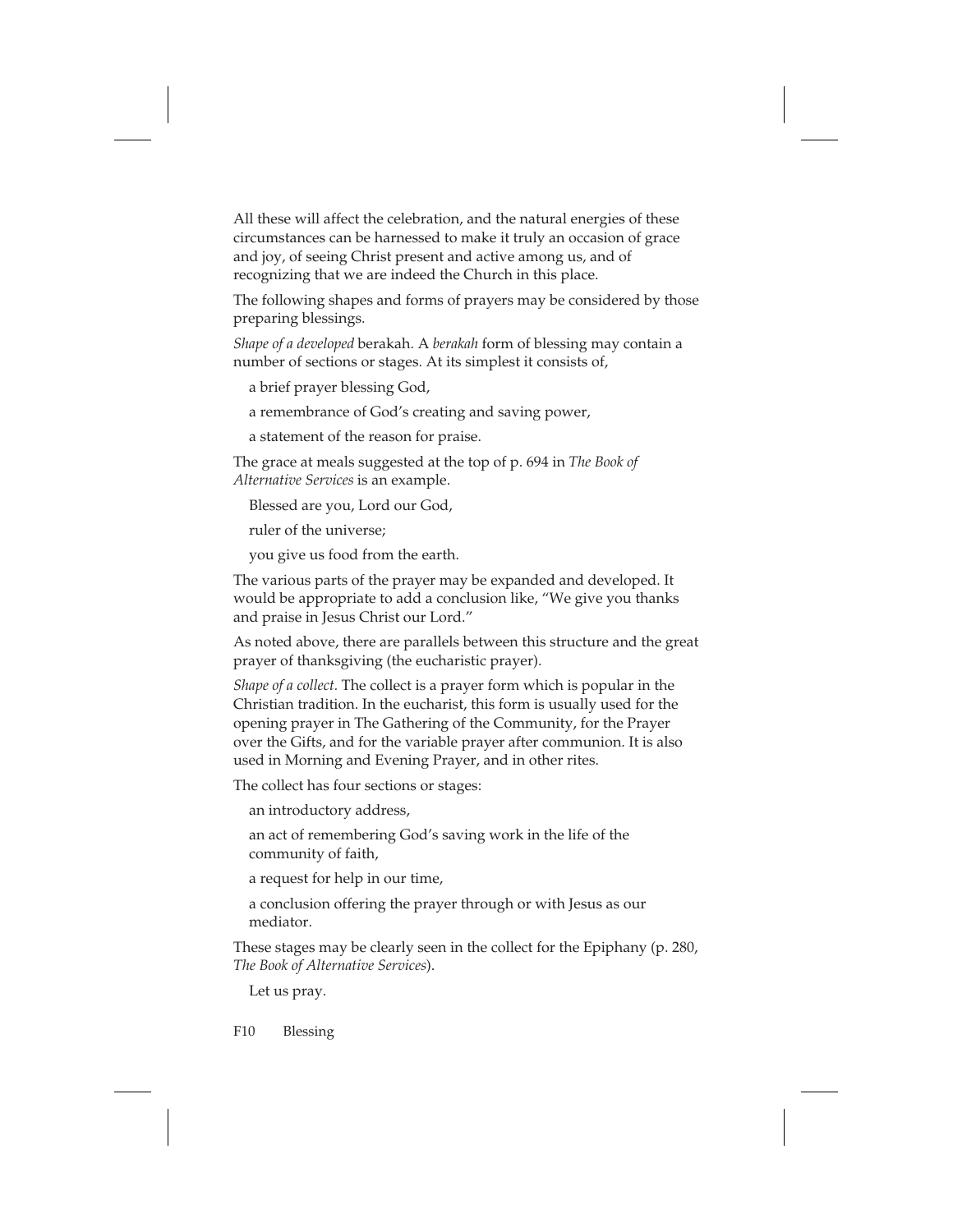*All pause for silent prayer.* Eternal God, who by a star led wise men to the worship of your Son, guide by your light the nations of the earth, that the whole world may know your glory; through Jesus Christ our Lord, who lives and reigns with you and the Holy Spirit, one God, now and for ever. **Amen**.

\*\*\*

#### **Notes**

- 1 Some scholars hold that Isaac's blessing is, in fact, a legal action which constitutes his last will and testament, for which there are parallels in near-Eastern practice and literature. In any case, however, Isaac's power to bless was held because of his place in the order of human relationships, and (according to the story as we have received it) he was powerless to revoke his action even when it was proved that the blessing had been fraudulently obtained.
- 2 Lawrence Hoffman, "Blessings and Their Translation in Current Jewish Liturgies," *Worship*, March 1986, Vol. 60, No. 2, pp. 134–161.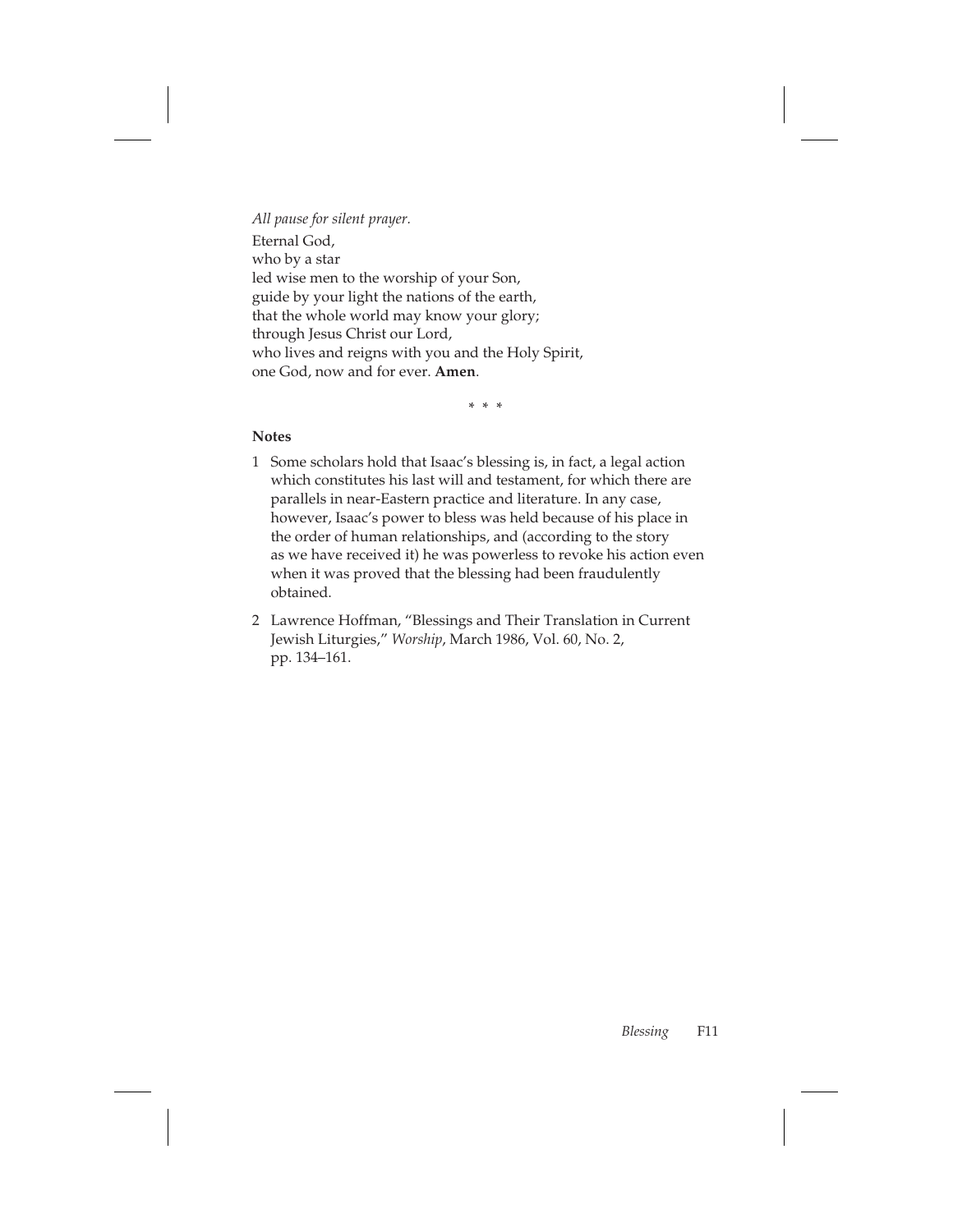# **Blessing of a Church or Chapel**

From the point of view of the New Testament, the baptized community, not its place of worship, is the house of God (Ephesians 2.21, 1 Peter 2.5) and the temple of God (2 Corinthians 6.16). New Testament Christians sometimes went to the Jerusalem Temple to pray, and also attended synagogue liturgies, but their own typical acts of worship are identified with upper rooms (in Troas as well as Jerusalem), with the home at Emmaus, and with the domestic facilities of their members.

It was, and is, a principle of Christianity that encounter with God is possible at any time and place, that the Lord is present where two or three are gathered in his name. The Ethiopian eunuch could say, " Here is some water. What is to keep me from being baptized?" The essential ingredients of the eucharist were the basic provisions of a Mediterranean table of any class. Christian identity was found in the fellowship of disciples, bound together by God's Spirit.

The first generation of Christians was not the last group in the Church to attempt to exist without buildings. Eventually, like others after them, they were probably subverted by numbers: a domestic house is not large enough when a group has grown beyond a certain size. At that point it becomes necessary to move liturgy out of the house of this person or that person into the house of the church, thereby expanding the range of the word's meaning to include the building in which the community meets. Thus the Church meets in the church.

In the course of time the Christian use of space ceased to be merely functional and became symbolic. The arrangement of the community within the building, the provision made for the community's movement, the decoration of the building's walls, the choice of furnishings, the admission or exclusion of light — all these and more contributed to the development of the church building as a symbolic commentary on the nature of the Church, on the Christian vision of the cosmos and its destiny, and on the dynamics of the spiritual quest.

Strictly speaking, however, the Christian church building has never been the "house of God." The Church as community is the house of God; the church as building interprets the vocation of the Church. The enclosed space is not more holy than the world outside, any more than a festival is more holy than other days.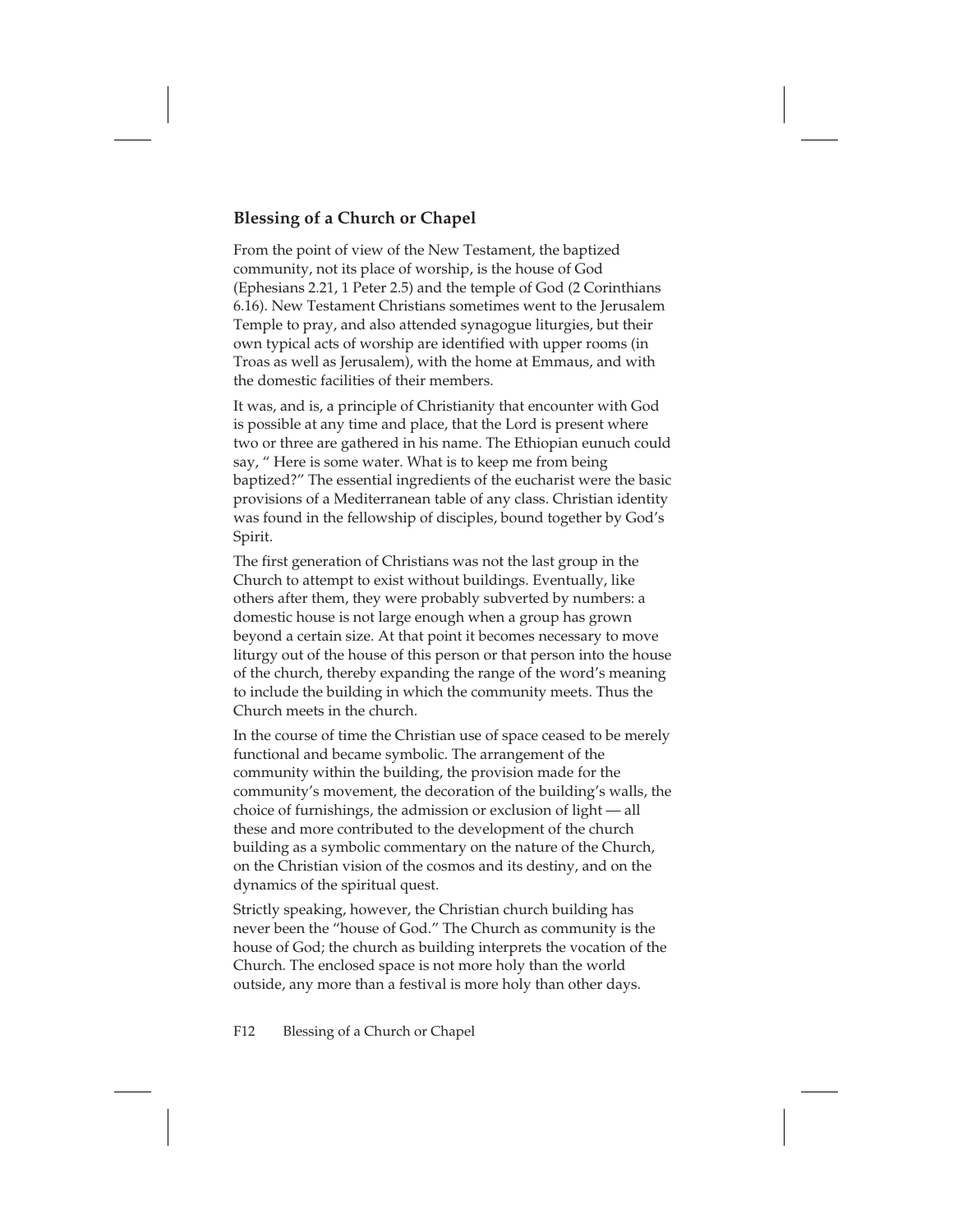The Christian use of festival and building symbolically secures our commitment to time and space as the sphere of salvation, the earthy realm in which we pray that God's reign may come and God's will be done. At the same time, Christian festivals and Christian buildings bend our ancient human instincts for sacred time and space towards the Gospel's call to the practice of self-giving love on the plane of history, in the time between the present moment and the completion of all things.

So we Christians acquired buildings, and our buildings are a key not only to our history but also to the history of our vision of what it means to be Christian. It is not surprising that, from an early date, Christians have wanted to mark their buildings as, in some unique sense, their own.

The appropriation of buildings for liturgical use has been marked in a number of ways. At a relatively early point it would appear that the use of a building for the eucharist was considered to be, in itself, an act of blessing, or dedication, or consecration. (Obviously this marks the completion of a transition from domestic liturgies to buildings intended exclusively for liturgical use.) A second form of consecration appears among Roman Christians, for whom the remains of many beloved martyrs were understandably important: a building was set apart for liturgical use by placing the bones of a martyr within it, and the form of service used was derived from burial rites.

When Christianity became both legal and popular many pagan shrines were converted to Christian use. Christians wanted to dissociate these buildings from their past, just as their personal lives were dissociated from their pagan origins. They appear to have developed rites which were based on baptism and its attendant anointing. They literally baptized and anointed the building to make it Christian.

In the course of time these traditions were combined in rites of great complexity. Early Anglican Prayer Books did not include rites for the consecration or dedication of church buildings because England had a plentiful supply of them. Anglican rites have tended to follow a model originated by Bishop Andrews in 1620, which involves a procession to the chief liturgical furnishings in the church building, followed by the eucharist.

The older forms of blessing or consecrating church buildings are not entirely satisfactory for some Christians today. As J.G. Davies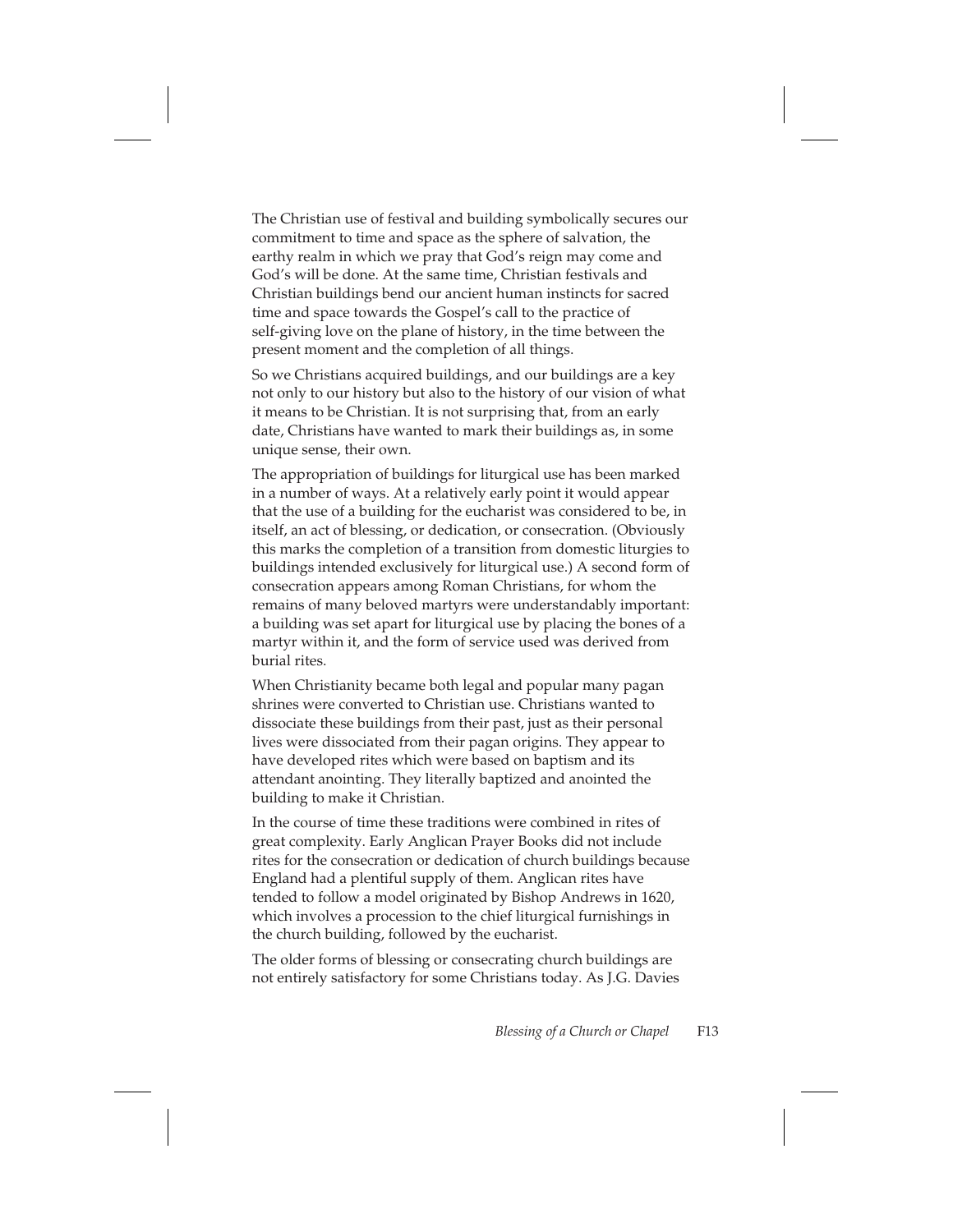has observed, relics cannot be regarded as necessary to a place of worship because Christian worship can (and does) exist without them, the baptism of a building as though it were a human being is little more than a legal fiction, and consecration by use raises questions about the status of places in which the eucharist is celebrated which are *not* intended for regular liturgical assembly (e.g. private houses, hospital rooms, camps, etc.).<sup>1</sup>

The rite which follows is based on the conviction that the most appropriate form for the blessing of a church is one of thanksgiving as Davies suggests), with appropriate prayer for the community which uses it, in the context of a celebration of the eucharist. $2$ 

The rite of blessing in this liturgy involves a procession with four stations, at the font, at the lectern, at the pulpit, and at the holy table. Because many church buildings today are actually used before they are solemnly blessed, no attempt has been made to provide for the prayers at each station to precede an initial liturgical act. The community gathers for a liturgy of the word and then, as the prayers of the people on this occasion, offers thanksgiving and intercession for the building and the community to which it belongs before the ultimate thanksgiving of the eucharistic meal.

The themes of the four stations are: baptism as the definitive sign of the community of new life (at the font), the reading of the scriptures as the proclamation of the divine Word of creation and re-creation (at the lectern), preaching as the people's search for wisdom appropriate to their time and place (at the pulpit), the unity and mission of the gathered community (at the holy table).

It is important that psalms and hymns be sung during the procession to each station. They are the congregation's expression of participation in the words of blessing which are spoken by the bishop as pastor of the community.

\*\*\*

#### **Notes**

1 J.G. Davies, "Consecration of Churches," in *The New Westminster Dictionary of Liturgy and Worship*, ed. J.G. Davies, The Westminster Press, 1986. This article also provided data for these notes.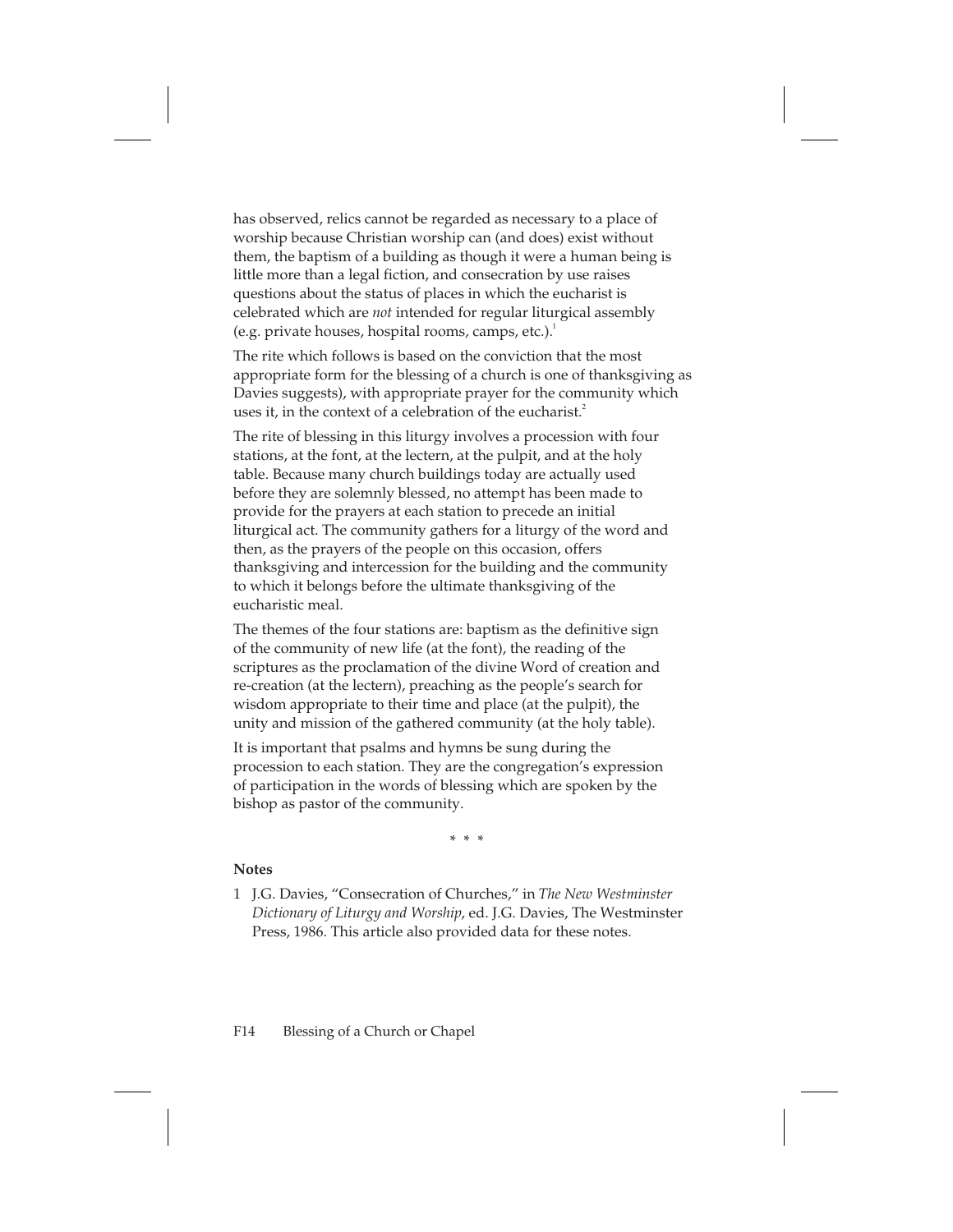2 This rite does not provide for the use of relics, or for sprinkling with water or anointing with oil (although the *congregation*, rather than the building, might be sprinkled after the prayers at the font). Nor does it suggest that the bishop claim the place for Christ, as though Christ were not the ruler of the whole cosmos (cf. Ephesians 1.18–23, Philippians 2.10f, Colossians 1.20). There is no provision for tracing the Greek letters *chi* and *rho*, or the sign of the cross, on the floor of the building, a ritual which is reminiscent of non-Christian depictions of sacred space as the point at which heaven and earth are joined on a vertical axis which also impales the dragon of the underworld (see Mircea Eliade, *The Sacred and the Profane*). It is important that the symbolism in this rite emphasizes the church building as a place where Christian people find an opening into spiritual growth and maturity and into their vocation in the world, rather than into a mode of understanding which polarizes the sacred and the profane.

\*\*\*

#### **Concerning the Service**

*The Blessing of a Church or Chapel may be celebrated on the first occasion of its use. The prayers and readings assigned for the day may be used, or the bishop may substitute some or all of the prayers and readings on pp. F28–F29, except on Principal Feasts when the prayers and readings of the day should be used. The Blessing of a Church or Chapel should not be celebrated on Ash Wednesday, or during Holy Week.*

*If the Blessing of a Church or Chapel occurs on an occasion subsequent to its first use, it is appropriately celebrated on a Sunday or Holy Day, preferably on the Holy Day by which the congregation and its building are identified. The prayers and readings assigned for the day should therefore be used. If, for some reason, they are unsuitable, the bishop may substitute some or all of the prayers and readings on pp. F28–F29.*

*If the Blessing of a Church or Chapel is celebrated before the property is free of debt, this service or Thanksgiving on the Anniversary of a Parish (pp. 668–674 in* The Book of Alternative Services*) may be celebrated when payment of the mortgage has been completed.*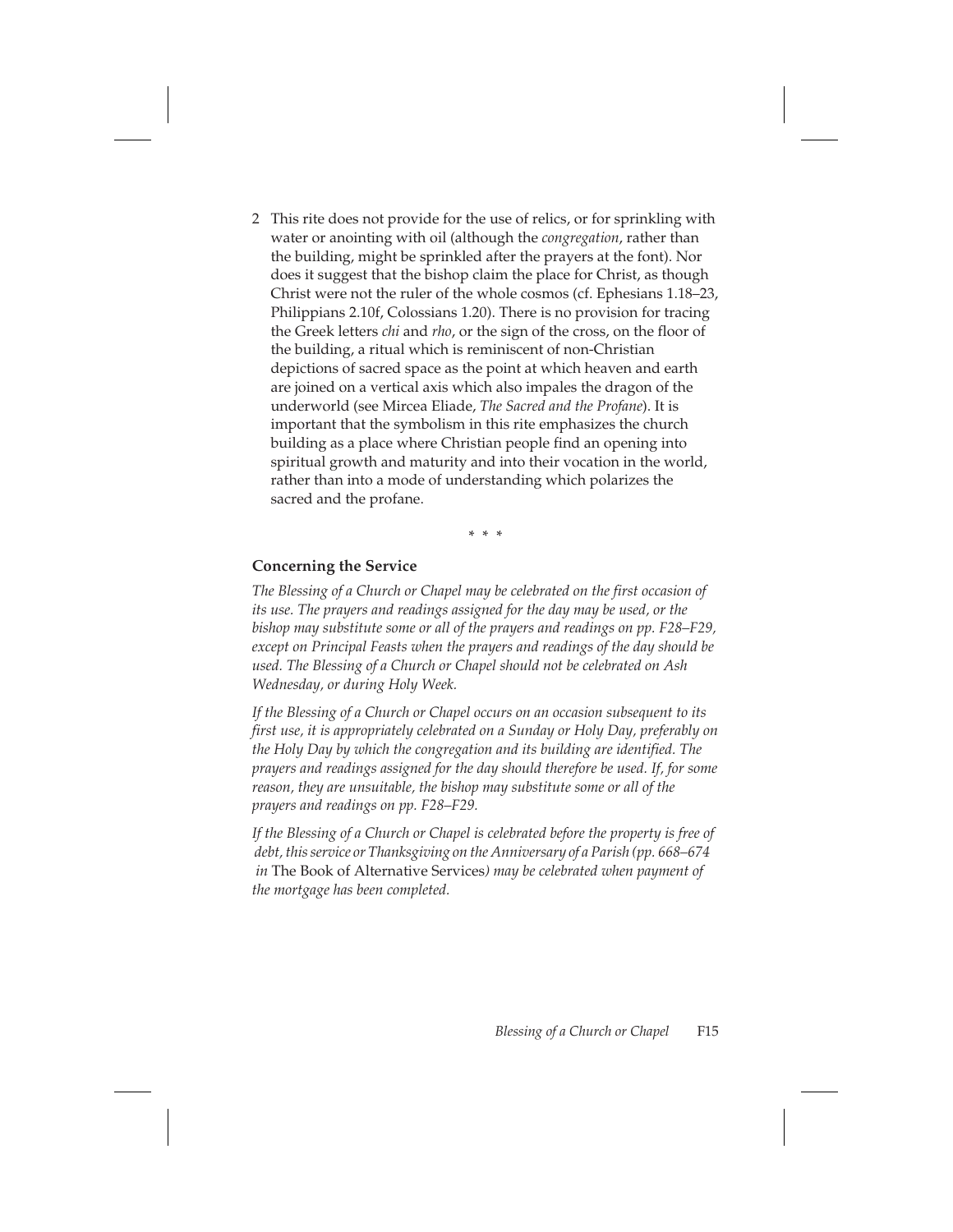# **Blessing of a Church or Chapel**

*The congregation may assemble in the church building, or in some other suitable place nearby, in which case a procession will follow the bishop's greeting and opening address.*

*Representatives of the congregation may greet the bishop.*

# **The Gathering of the Community**

*All stand. The bishop greets the community.*

*Bishop* The grace of our Lord Jesus Christ, and the love of God, and the fellowship of the Holy Spirit, be with you all. *People* **And also with you.**

|        | Or from Easter Day through the Day of Pentecost, |
|--------|--------------------------------------------------|
| Bishop | Alleluia! Christ is risen.                       |
| People | The Lord is risen indeed. Alleluia!              |
| Bishop | May his grace and peace be with you.             |
| People | May he fill our hearts with joy.                 |

*The bishop addresses the people in these or similar words.*

Sisters and brothers in Christ, we have gathered here today to hear God's word and to eat and drink at the table of the kingdom. Today we lift our hearts in thanksgiving and our voices in praise. This is a day of joyful celebration: we have come to pray for God's blessing on this house of assembly and worship (which we name …). As the pilgrim people of God we now join in song.

*If there is a procession, the bishop may add,* Let us go to the house of the Lord!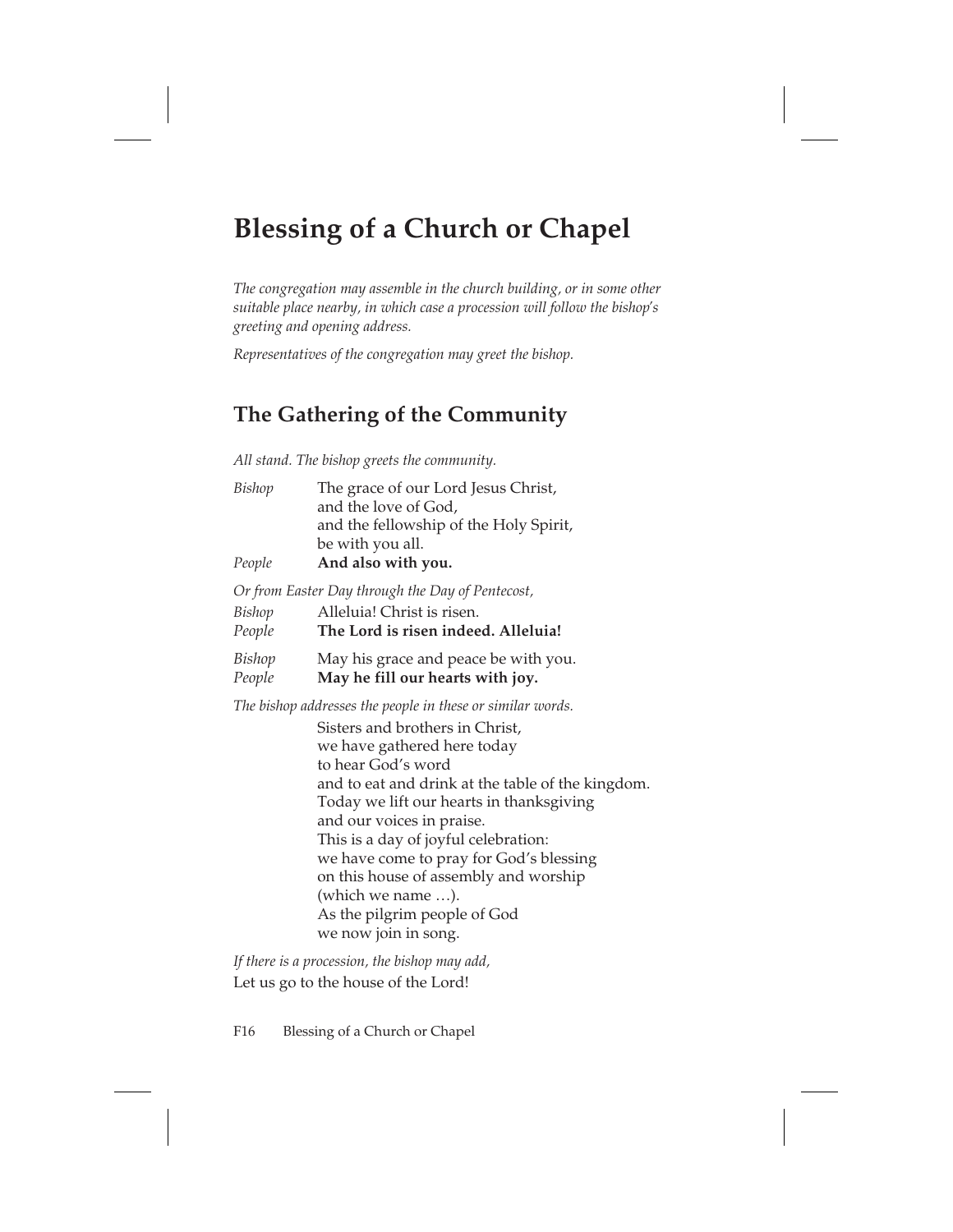*Glory to God, or another hymn of praise, is sung.*

# **The Collect of the Day**

*Bishop* Let us pray.

*The community may pray silently. The bishop then sings or says the collect, after which the people respond, Amen.*

# **The Proclamation of the Word**

# **The Readings**

*A first reading as appointed. Reader* A reading from … *At the conclusion of the passage, the reader says,* The word of the Lord. *People* **Thanks be to God.** *Silence may be kept. Then shall follow a psalm as appointed. A second reading as appointed is read. Reader* A reading from … *At the conclusion of the passage, the reader says,* The word of the Lord. *People* **Thanks be to God.** *Silence may be kept. A psalm, canticle, hymn, or anthem may follow. All stand for the Gospel. Reader* The Lord be with you. *People* **And also with you.** *Reader* The Holy Gospel of our Lord Jesus Christ according to … *People* **Glory to you, Lord Jesus Christ.** *At the conclusion of the Gospel, the reader says,* The Gospel of Christ. *People* **Praise to you, Lord Jesus Christ.**

*Blessing of a Church or Chapel* F17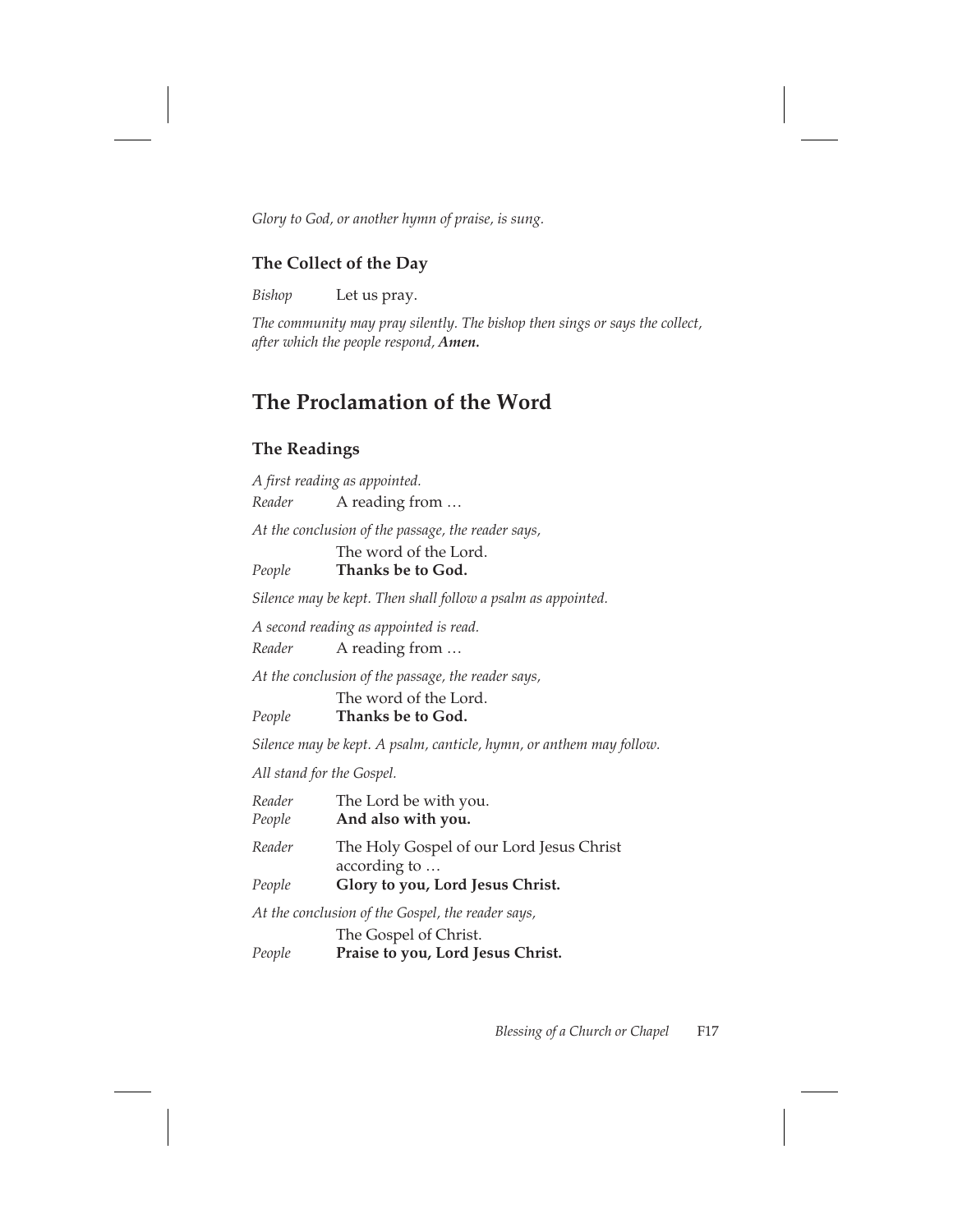### **Sermon**

*A silence for reflection may follow.*

*The Nicene Creed shall be said.*

## **The Nicene Creed**

*The bishop may invite the people, in these or similar words, to join in the recitation of the creed.*

*Bishop* As living stones in God's holy temple, let us confess our faith, as we say, *All* **We believe in one God, the Father, the Almighty, maker of heaven and earth, of all that is, seen and unseen. We believe in one Lord, Jesus Christ, the only Son of God, eternally begotten of the Father, God from God, Light from Light, true God from true God, begotten, not made, of one being with the Father. Through him all things were made. For us and for our salvation he came down from heaven: by the power of the Holy Spirit he became incarnate from the Virgin Mary, and was made man. For our sake he was crucified under Pontius Pilate; he suffered death and was buried. On the third day he rose again in accordance with the scriptures; he ascended into heaven and is seated at the right hand of the Father. He will come again in glory to judge the living and the dead, and his kingdom will have no end. We believe in the Holy Spirit, the Lord, the giver of life, who proceeds from the Father.**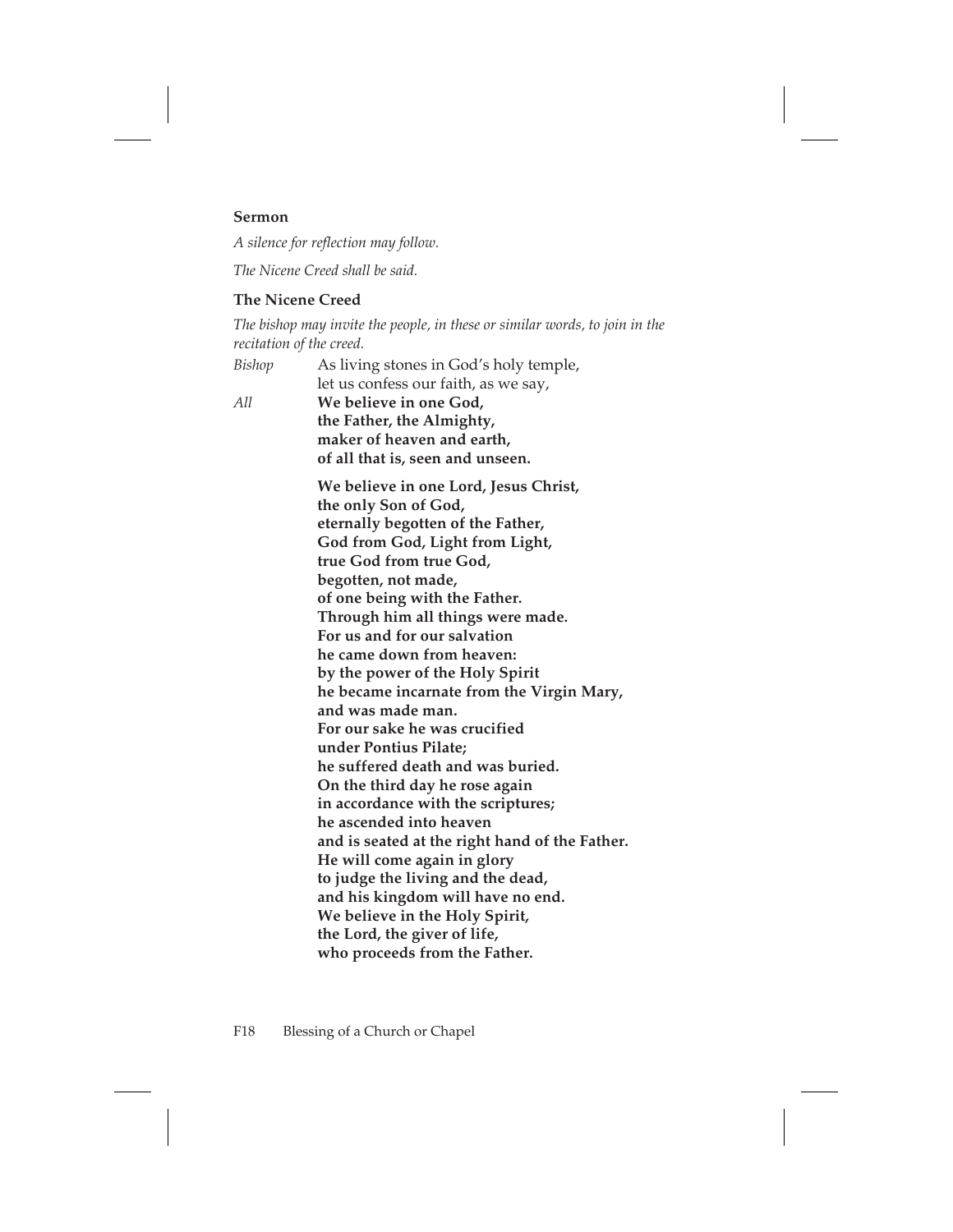**With the Father and the Son he is worshipped and glorified. He has spoken through the prophets. We believe in one holy catholic and apostolic Church. We acknowledge one baptism for the forgiveness of sins. We look for the resurrection of the dead, and the life of the world to come. Amen.**

# **The Dedication of the Church**

*The bishop addresses the congregation in these or similar words.* Dear friends in Christ, pray that God will bless this place.

*Silence is kept.*

Remember before God with thanksgiving our forebears in faith.

*Silence is kept.*

Remember those who by witness, generosity, and work have prepared our way to this holy house, and pray that God will bless them.

*Silence is kept.*

Pray that God will bless us who worship here, and those who come after us, our children and successors in the pilgrimage of faith.

*Other prayers may be added. Silence is kept, then the bishop continues,*

## Let us give thanks to the Lord our God. *People* **It is right to give our thanks and praise.**

*The bishop, with the leaders of the congregation, processes to the font. Or, if there is enough room, the whole congregation accompanies the bishop. Psalms 42 and 43, or a hymn, are sung.*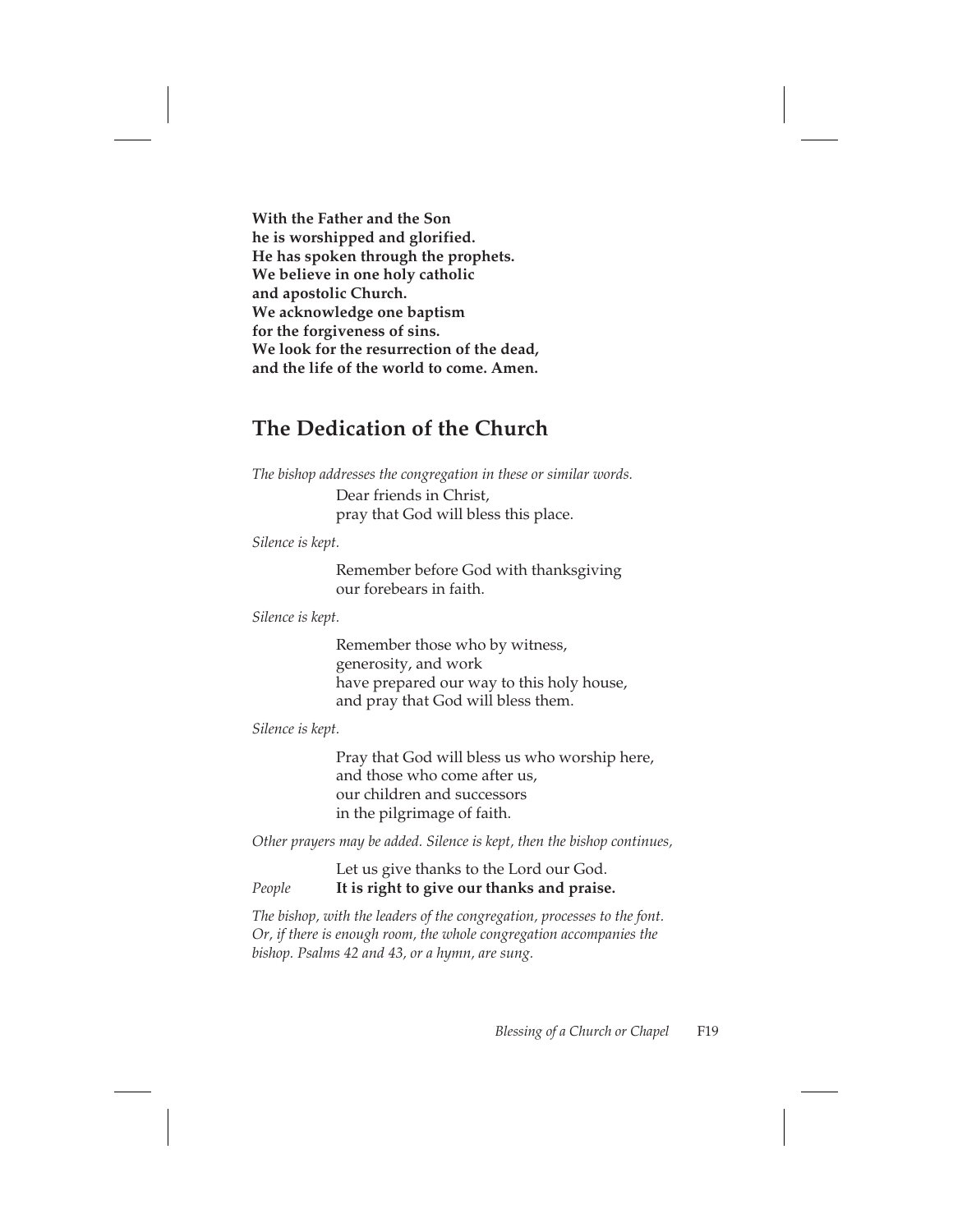*Water is poured into the font. The bishop says,*

We thank you, Almighty God, for the gift of water. Over water the Holy Spirit moved in the beginning of creation. Through water you led the children of Israel out of their bondage in Egypt into the land of promise. In water your son Jesus received the baptism of John and was anointed by the Holy Spirit as the Messiah, the Christ to lead us, through his death and resurrection, from the bondage of sin into everlasting life.

We thank you for the water of baptism. In it we are buried with Christ in his death. By it we share in his resurrection. Through it we are reborn by the Holy Spirit. Therefore in joyful obedience to your Son we celebrate our fellowship in him in faith.

We pray that all who here pass through the water of baptism may continue for ever in the risen life of Jesus Christ our Saviour.

To him, to you, and to the Holy Spirit, be all honour and glory, now and for ever. **Amen.**

*The bishop and the leaders of the congregation proceed to the lectern. Psalm 29, or a portion of Psalm 119.89–112, or a hymn, is sung. The bishop says,*

Blessed are you, Lord our God: creator of the universe, your Word brings order out of chaos, light out of darkness; your Word gives abundant life.

We give thanks for your word proclaimed by the prophets, for the word of judgement in times of oppression, for the word of hope to those in exile, for the word of freedom to those who are enslaved.

Most of all we give you thanks for Jesus Christ, your Word made flesh,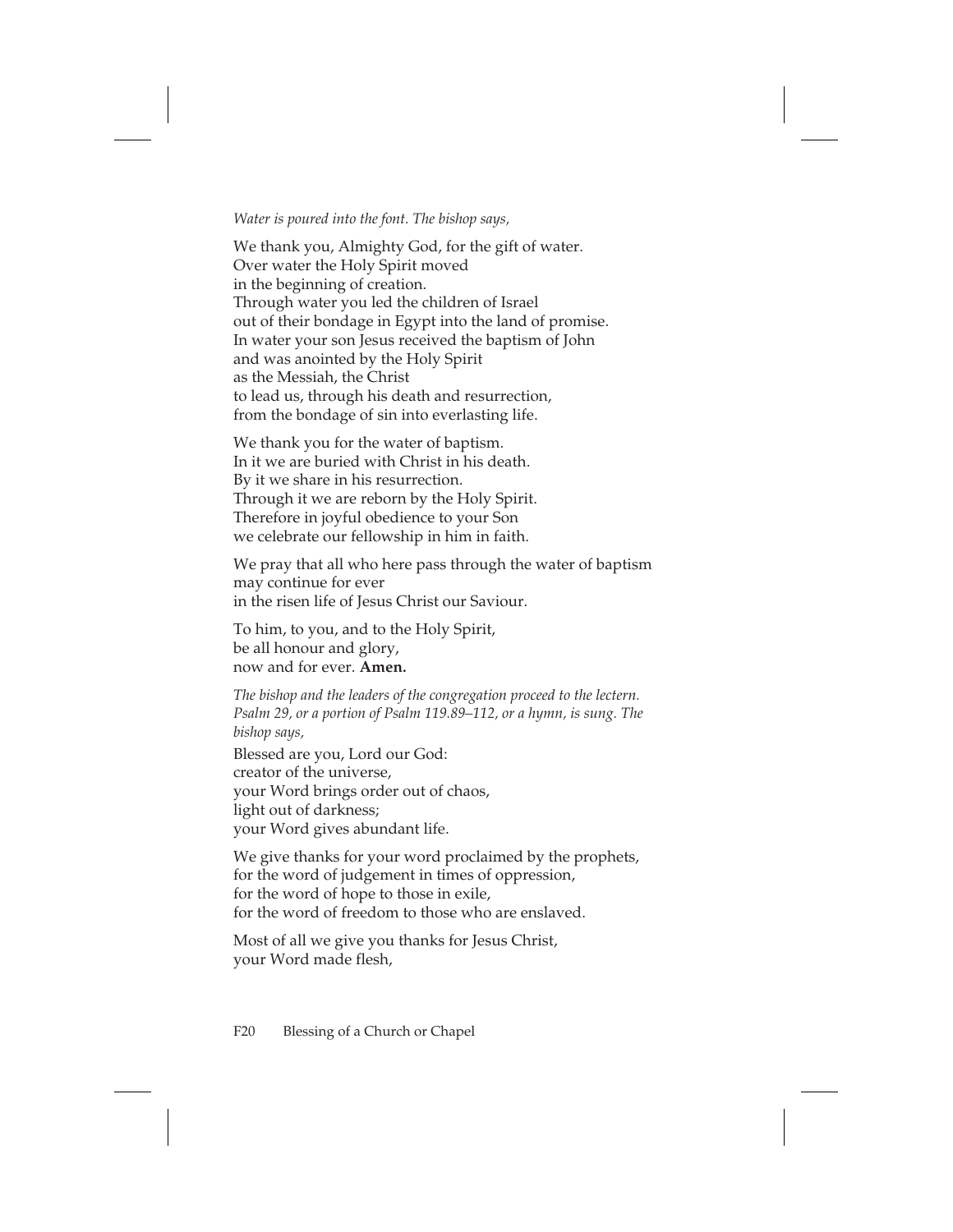the pattern of your new creation, in whose death we die to destruction, and in whose new life we hope and live.

We give thanks for the words of human speech that give voice to thought and feeling. We give thanks for the words which here proclaim the story of your eternal Word. Open our ears to hear and our hearts to love. We ask this through Jesus Christ the Lord. **Amen.**

*The bishop and the leaders of the congregation proceed to the pulpit. Canticle 11 (p. 81 in* The Book of Alternative Services*), or Psalm 112, or a hymn, is sung. However, if the sermon is usually preached where the scriptures are read, the bishop and others may remain where they are during the canticle, psalm, or hymn. The bishop says,*

Blessed are you, Lord our God, you are light in our darkness and the lamp of our journey.

We give you thanks for the light of wisdom, shining in the hearts of faithful men and women. We give thanks for the light of interpretation, making the pathway clear.

Most of all we give you thanks for your Wisdom among us, for Jesus Christ, in whom your saving will is known. Inspire with your Holy Spirit all who teach and interpret in his name. Give open and discerning minds to all who listen with attention. Make us all the agents of your light in the darkness of our times for his sake, who is the light of the world, Jesus Christ, our Lord. **Amen.**

*The bishop and the leaders of the congregation proceed to the holy table. Psalm 107.1–9, or Psalm 116.10–17, or Canticle 12 (pp. 81f in* The Book of Alternative Services*), or a hymn, is sung. The bishop says,*

Blessed are you, Lord our God, giver of bread, giver of wine. You spread a table before us in the wilderness. You call us from a world of discord to be your holy people;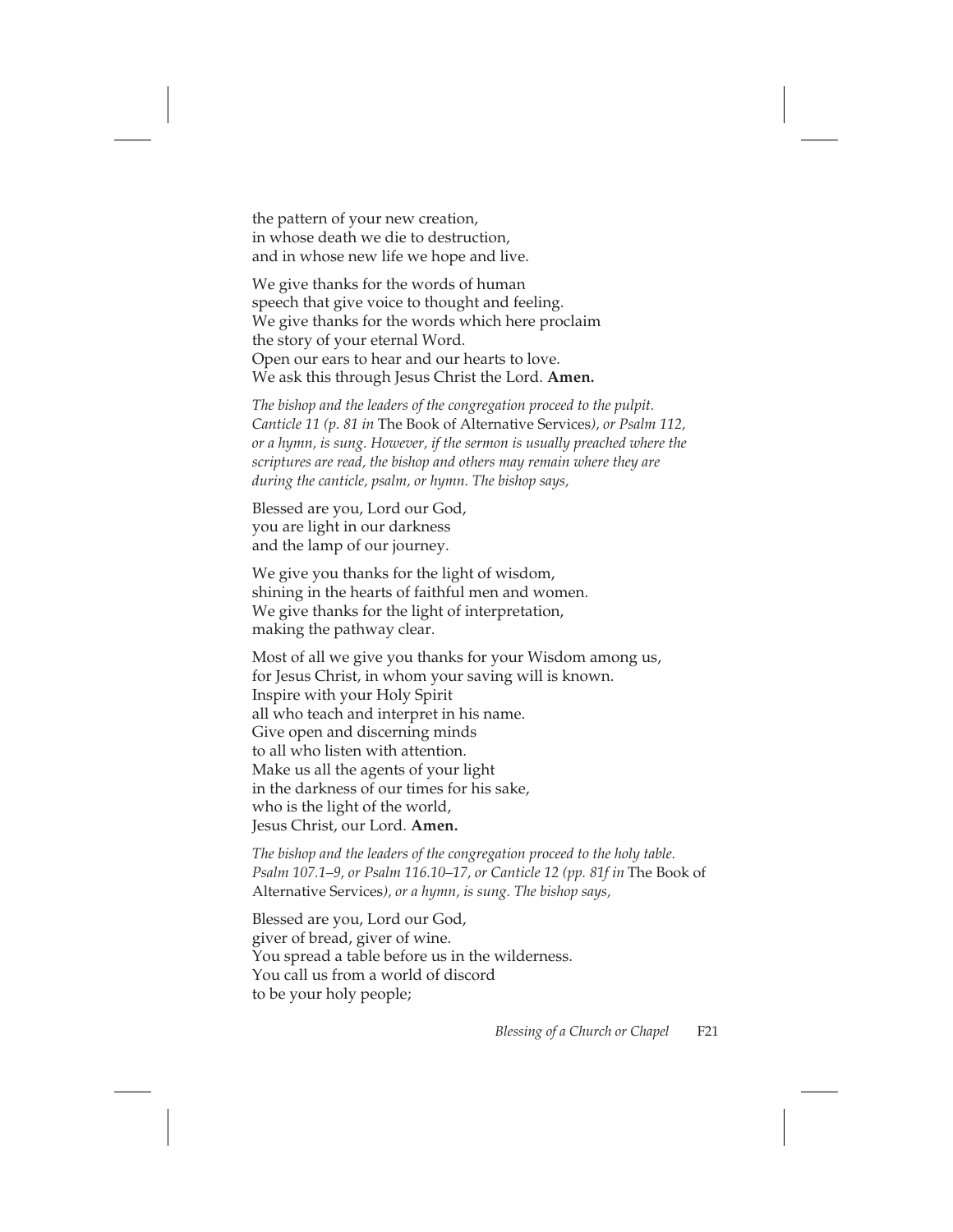you call us from the exile of sin to be a royal priesthood.

Now give your blessing to all who gather here, and give your blessing to this place. May it be a sign of our unity, the house of our new vision, the womb of our witness.

May we learn peace from the care we bring each other, may we learn justice from the holy food we share. Unite us in the mission of your Son whose saving love extends to every person, whose presence reaches into every place, Jesus Christ, who makes all things new, who lives and reigns with you and the Holy Spirit, one God, now and forever. **Amen.**

## **The Peace**

| Bishop | The peace of the Lord be always with you. |
|--------|-------------------------------------------|
| People | And also with you.                        |

*The members of the community, ministers and people, may greet one another in the name of the Lord.*

# **The Celebration of the Eucharist**

# **The Preparation of the Gifts**

*Representatives of the people may present the gifts of bread and wine for the eucharist.*

## **The Prayer over the Gifts**

*When the gifts have been prepared, the bishop may say the Prayer over the Gifts, following which the people say, Amen.*

# **The Great Thanksgiving**

*Bishop* The Lord be with you. *People* **And also with you.**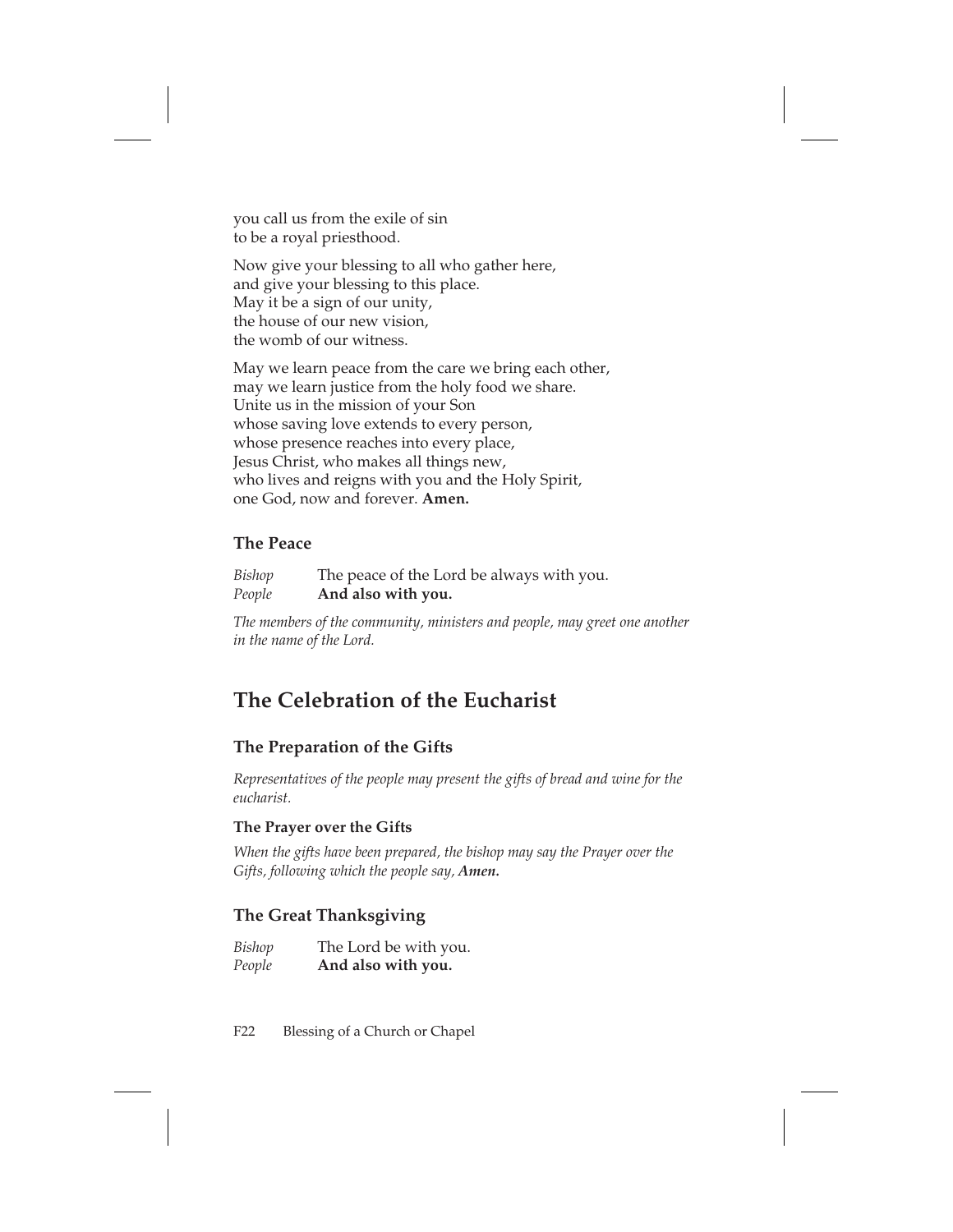| Bishop | Lift up your hearts.                       |
|--------|--------------------------------------------|
| People | We lift them to the Lord.                  |
| Bishop | Let us give thanks to the Lord our God.    |
| People | It is right to give our thanks and praise. |

*The bishop continues.*

Blessed are you, gracious God, creator of heaven and earth; heaven itself cannot contain you, but you dwell with lowly people and humble hearts. Through your Son, our Saviour Jesus Christ, you have called us to be your holy temple, living stones, raised to the glory of your service, built upon Christ, the foundation of our faith. Now in this house we join our voices, with all your people of every time and place, to proclaim the glory of your name.

*All* **Holy, holy, holy Lord, God of power and might, heaven and earth are full of your glory. Hosanna in the highest.**

> **Blessed is he who comes in the name of the Lord. Hosanna in the highest.**

We give thanks to you, Lord our God, for the goodness and love you have made known to us in creation; in calling Israel to be your people; in your Word spoken through the prophets; and above all in the Word made flesh, Jesus your Son. For in these last days you sent him to be incarnate from the Virgin Mary, to be the Saviour and Redeemer of the world. In him, you have delivered us from evil, and made us worthy to stand before you. In him, you have brought us out of error into truth, out of sin into righteousness, out of death into life.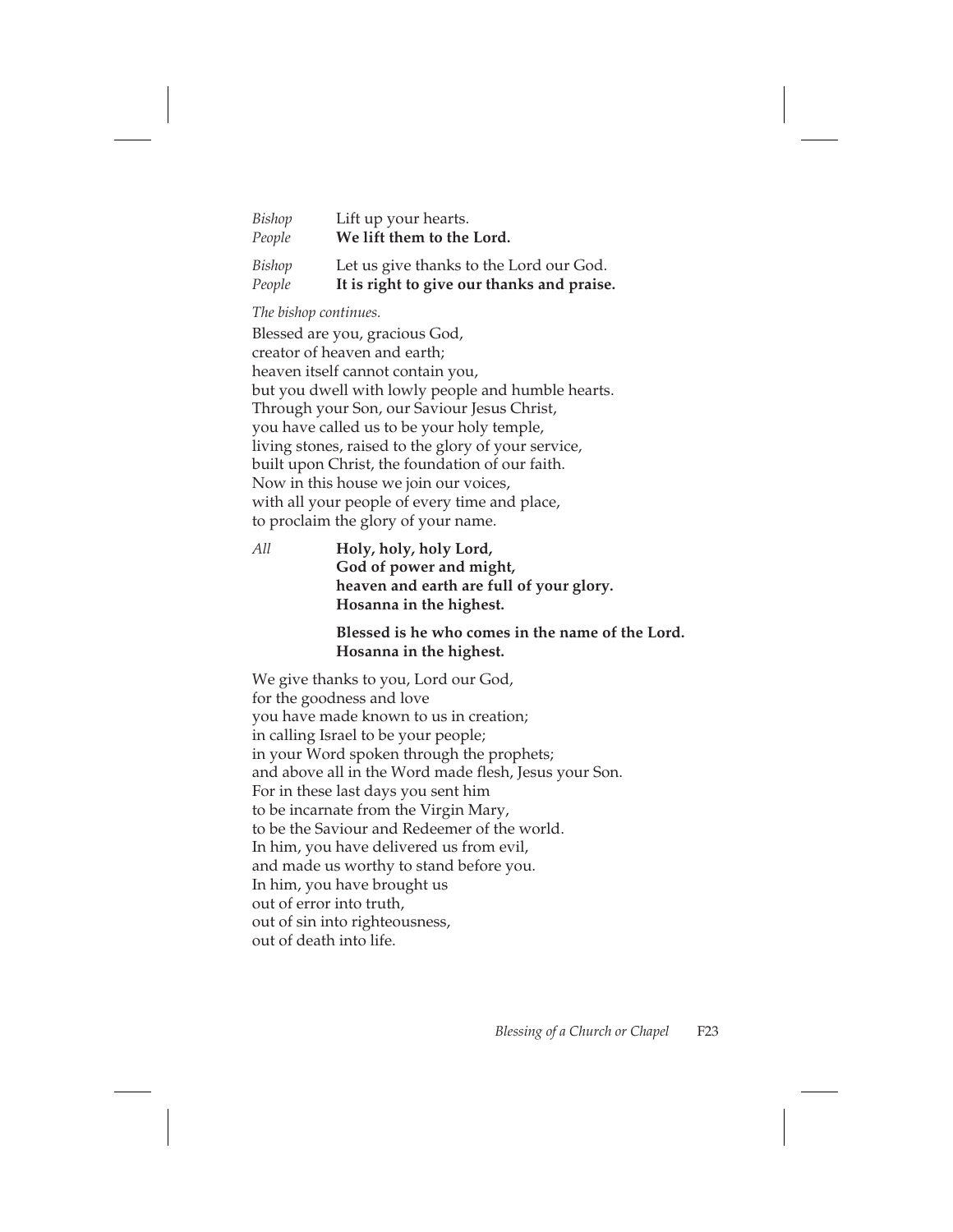On the night he was handed over to suffering and death, a death he freely accepted, our Lord Jesus Christ took bread; and when he had given thanks to you, he broke it, and gave it to his disciples, and said, "Take, eat: this is my body which is given for you. Do this for the remembrance of me."

After supper he took the cup of wine, and when he had given thanks, he gave it to them, and said, "Drink this, all of you: this is my blood of the new covenant, which is shed for you and for many for the forgiveness of sins. Whenever you drink it, do this for the remembrance of me."

Therefore, Father, according to his command,

*All* **we remember his death, we proclaim his resurrection, we await his coming in glory;**

*The bishop continues,*

and we offer our sacrifice of praise and thanksgiving, to you, Lord of all; presenting to you, from your creation, this bread and this wine.

We pray you, gracious God, to send your Holy Spirit upon these gifts, that they may be the sacrament of the body of Christ and his blood of the new covenant. Unite us to your Son in his sacrifice, that we, made acceptable in him, may be sanctified by the Holy Spirit.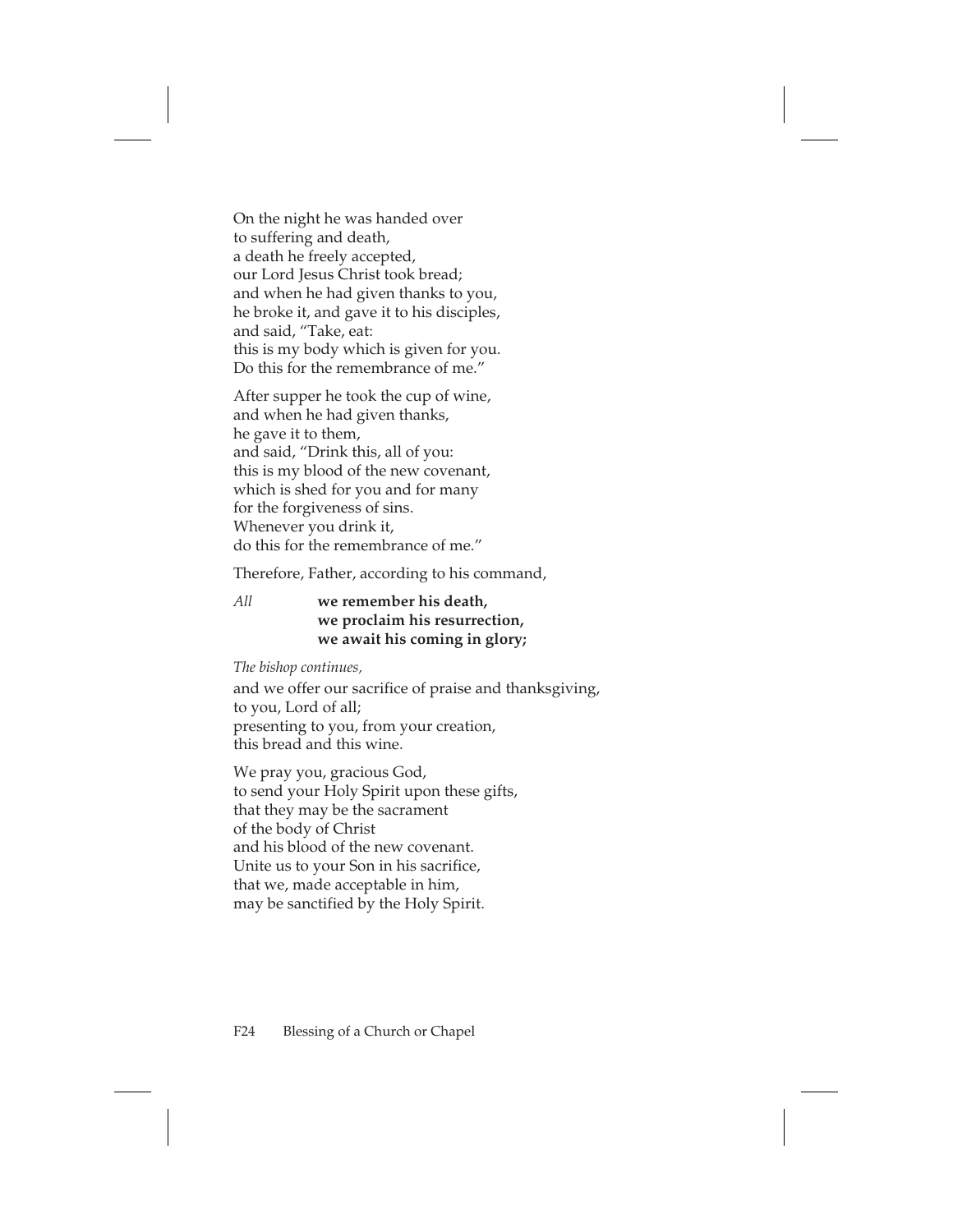In the fullness of time, reconcile all things in Christ, and make them new, and bring us to that city of light where you dwell with all your sons and daughters; through Jesus Christ our Lord, the firstborn of all creation, the head of the Church, and the author of our salvation;

by whom, and with whom, and in whom, in the unity of the Holy Spirit, all honour and glory are yours, almighty Father, now and for ever. **Amen.**

## **The Lord's Prayer**

| Celebrant | As our Saviour taught us, let us pray.        |
|-----------|-----------------------------------------------|
| All       | Our Father in heaven,                         |
|           | hallowed be your name,                        |
|           | your kingdom come,                            |
|           | your will be done,                            |
|           | on earth as in heaven.                        |
|           | Give us today our daily bread.                |
|           | Forgive us our sins                           |
|           | as we forgive those who sin against us.       |
|           | Save us from the time of trial,               |
|           | and deliver us from evil.                     |
|           | For the kingdom, the power,                   |
|           | and the glory are yours,                      |
|           | now and for ever. Amen.                       |
| Or        |                                               |
| Celebrant | And now, as our Saviour Christ has taught us, |
|           | we are bold to say,                           |
| All       | Our Father, who art in heaven,                |
|           | hallowed be thy name,                         |
|           | thy kingdom come,                             |
|           | thy will be done,                             |
|           | on earth as it is in heaven.                  |
|           | Give us this day our daily bread.             |
|           |                                               |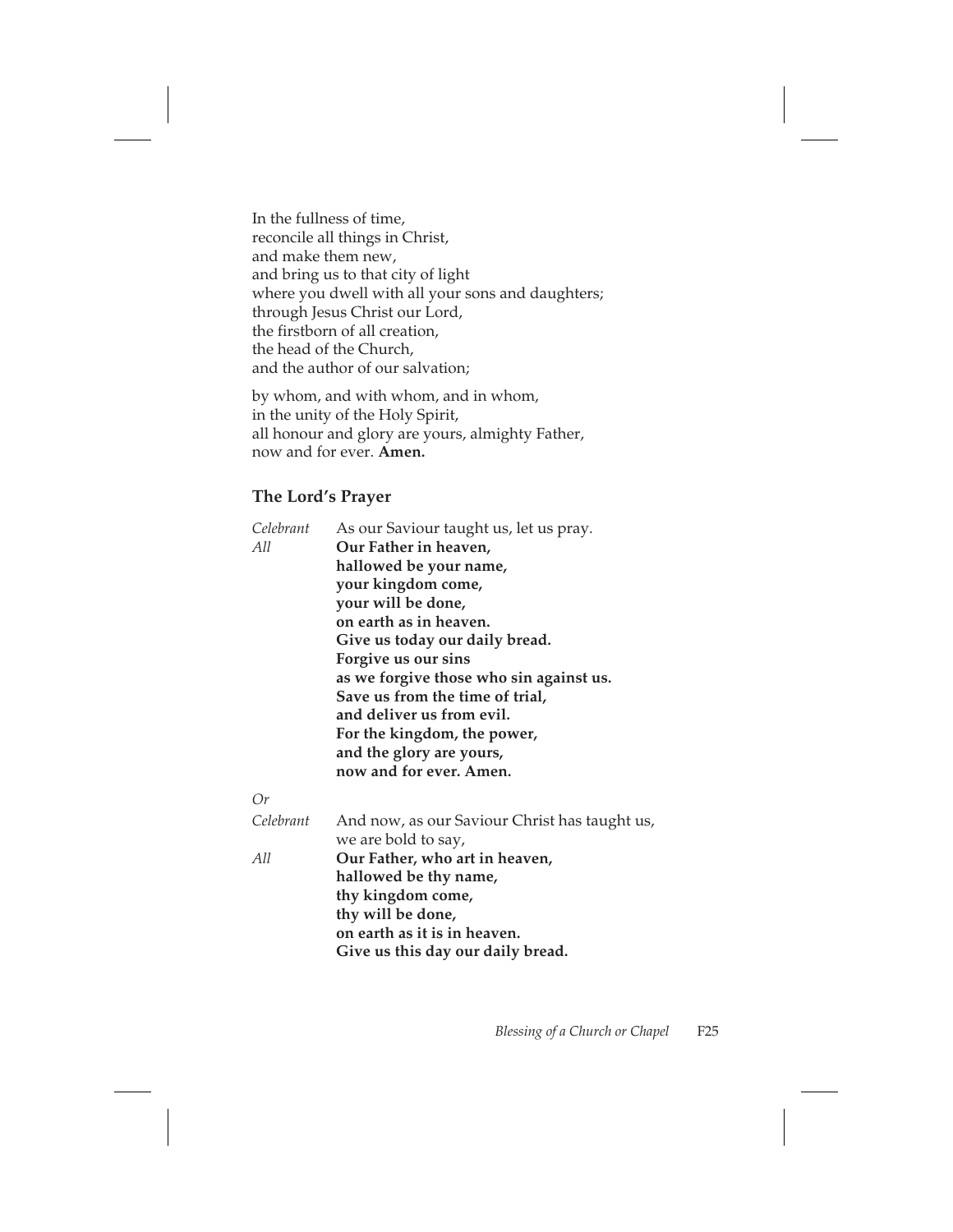**And forgive us our trespasses, as we forgive those who trespass against us. And lead us not into temptation, but deliver us from evil. For thine is the kingdom, the power, and the glory, for ever and ever. Amen.**

*Silence*

# **The Breaking of the Bread**

*The bishop breaks the consecrated bread for distribution, and may say the following:*

| Bishop | From our birth you have sustained us, |
|--------|---------------------------------------|
| People | Let our mouth be full of your praise  |
|        | and your glory all the day long.      |

# **The Communion**

*The bishop invites the people to share in communion and may say,*

The gifts of God for the People of God.

*People* **Thanks be to God.**

*The celebrant and people then receive communion. The sacrament is given with the following words.*

> The body of Christ (given for you). The blood of Christ (shed for you).

*Or*

The body of Christ, the bread of heaven. The blood of Christ, the cup of salvation.

*The communicant responds each time,* **Amen.**

*During the breaking of the bread and the communion, psalms, hymns, and anthems may be sung.*

*At the conclusion of the communion, silence may be kept.*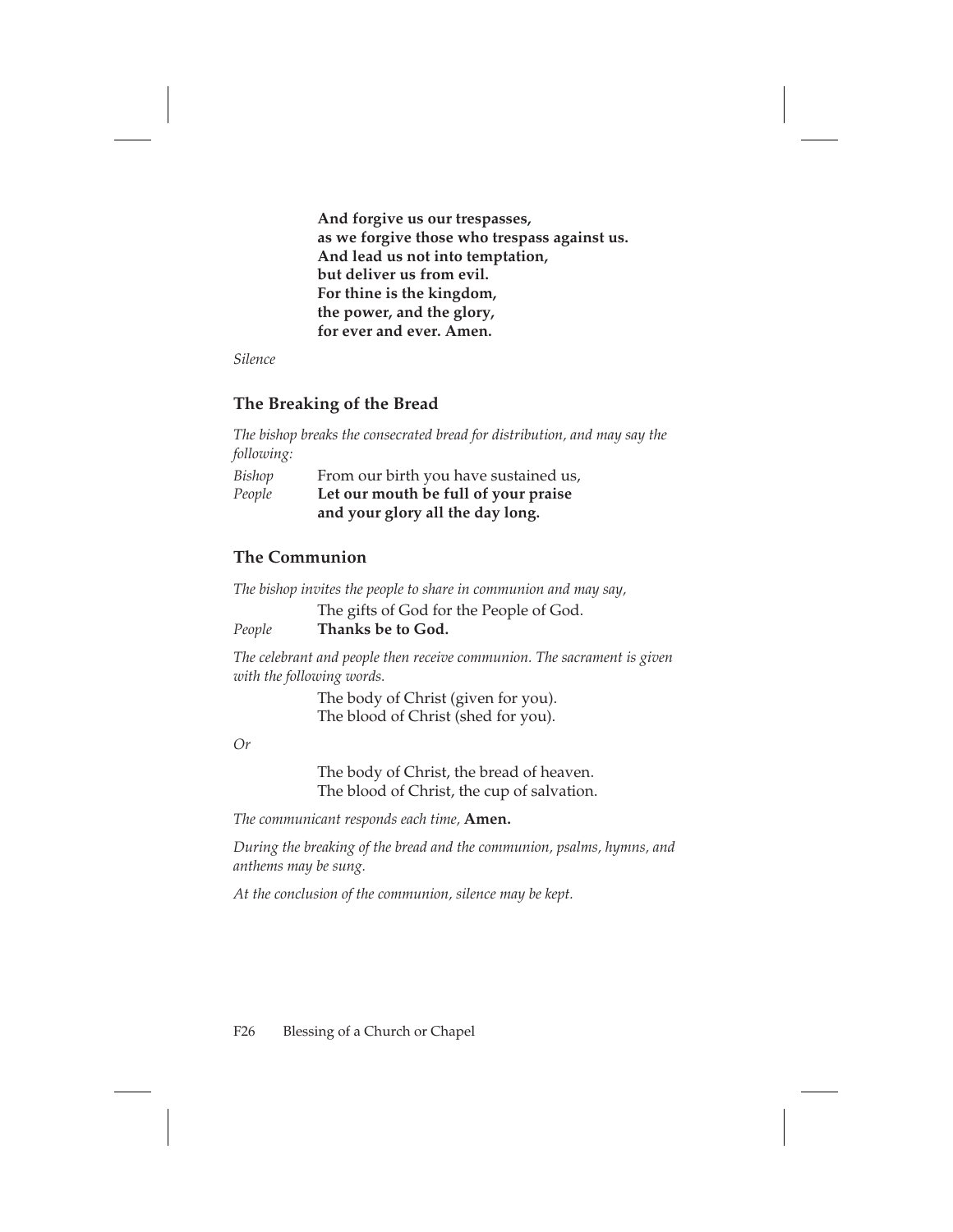# **Prayer after Communion**

*Bishop* Let us pray.

*Standing, the community prays in silence. The bishop may say the Prayer after Communion appointed for the day. At the conclusion of the prayer the congregation says,* **Amen.**

*Then the following doxology may be said.*

| Glory to God,                               |
|---------------------------------------------|
| whose power, working in us,                 |
| can do infinitely more                      |
| than we can ask or imagine.                 |
| Glory to God from generation to generation, |
| in the Church and in Christ Jesus,          |
| for ever and ever. Amen.                    |
|                                             |

## **Dismissal**

*The bishop may bless the people in these or similar words.*

You are the people of God, a holy nation, a royal priesthood, the temple of God's presence. May God, Father, Son, and Holy Spirit, bless you in this calling, now and always. **Amen.**

*The deacon, or other leader, dismisses the people in these or similar words.*

Go forth in the name of Christ.

*People* **Thanks be to God.**

*Or the following:*

| Leader | Go in peace to love and serve the Lord. |
|--------|-----------------------------------------|
| People | Thanks be to God.                       |

*Or the following:*

| Leader | Go forth into the world,              |
|--------|---------------------------------------|
|        | rejoicing in the power of the Spirit. |
| People | Thanks be to God.                     |

*Or the following:*

| Leader | Let us bless the Lord. |
|--------|------------------------|
| People | Thanks be to God.      |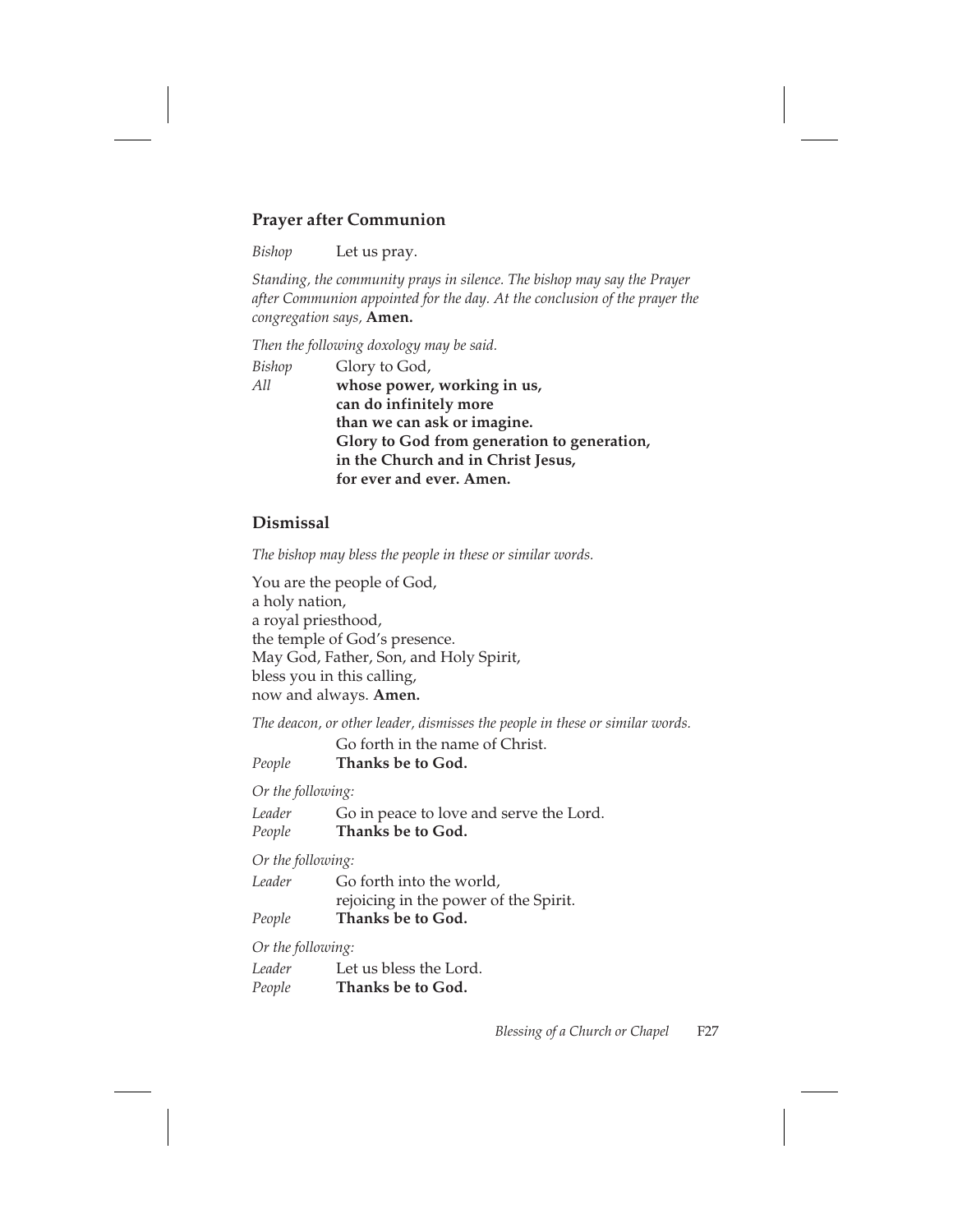# **Alternative Prayers and Readings**

*To be used if required.*

# **Collect**

Almighty God, watchful and caring, our source and our end, all that we are and all that we have are yours. Accept us now, as we ask your blessing on this place where we have come to praise your name, to pray for forgiveness, to know your healing power, to hear your word, and to be nourished by the body and blood of your Son. Be present always to guide and to judge, to illumine and to bless. This we pray in the name of Jesus Christ our Lord. **Amen.**

## **Old Testament Readings**

*Genesis 28.10–17 (Surely the Lord is in this place) 1 Kings 8.22–30 (O hear the plea of your servant and of your people Israel when they pray towards this place) 1 Chronicles 29.6–19 (They gave for the service of the house of God)*

## **Psalms and Suitable Refrains**

*84 (My soul has a desire and longing for the courts of the Lord) 122 (Peace be within your walls and quietness within your towers)*

#### **New Testament Readings**

*1 Peter 2.1–5,9–10 (Let yourselves be built into a spiritual house) Revelation 21.1–4, 22—22.5 (See, the home of God is among mortals)*

## **Gospel Readings**

*Matthew 21.12–16 (My house shall be called a house of prayer) John 20.19–21 (Jesus came and stood among them and said, "Peace be with you")*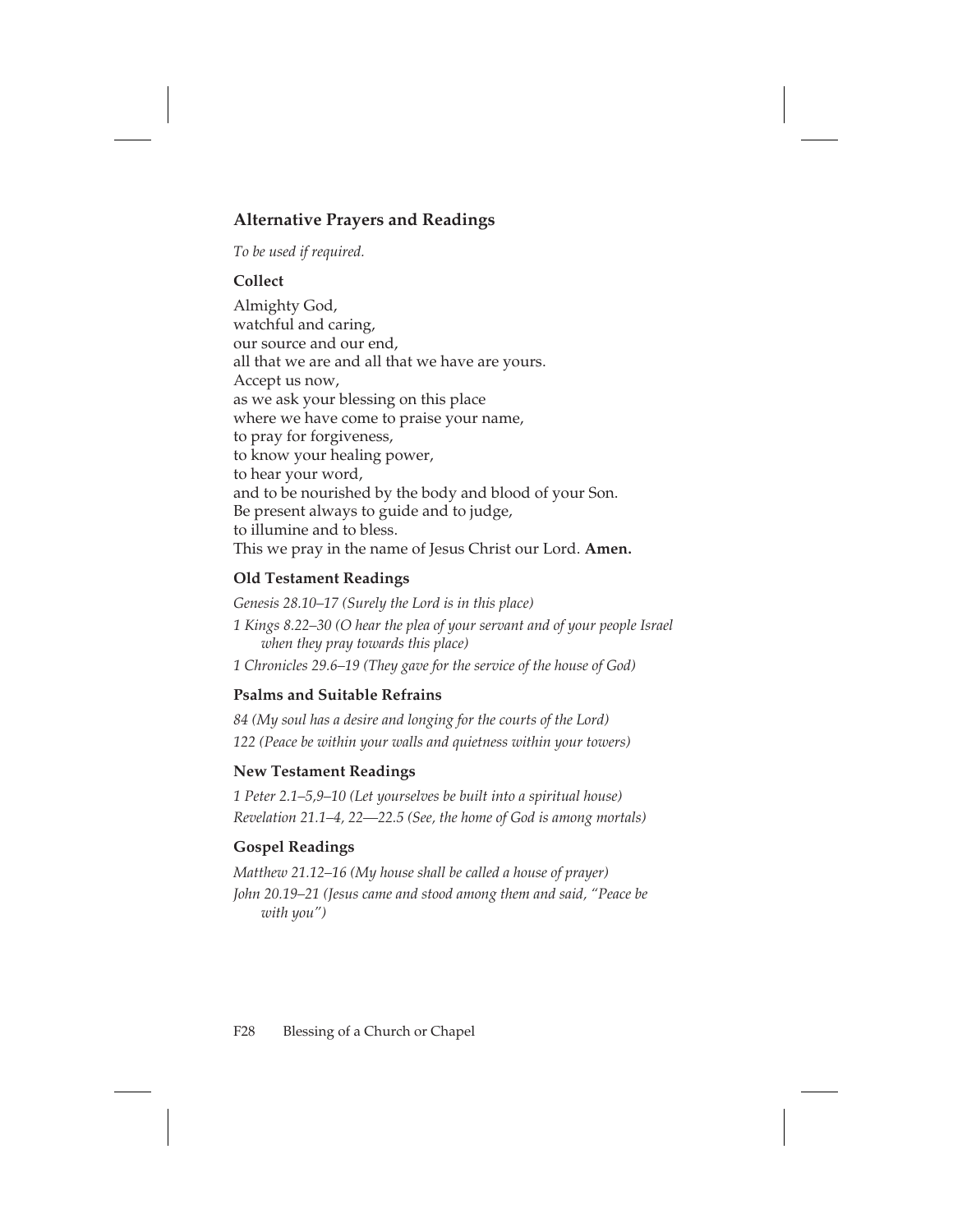#### **Prayer over the Gifts**

Gracious God, hear the prayers of your faithful people. Grant that all who celebrate this eucharist may fulfil your will in reasonable service. We ask this in the name of Jesus Christ the Lord.

#### **Prayer after Communion**

God of glory, you have made us citizens of your eternal city, and fed us at the table of life. May we worship you in our lives, and proclaim your holy will in all we do. We ask this in the name of Jesus Christ the Lord.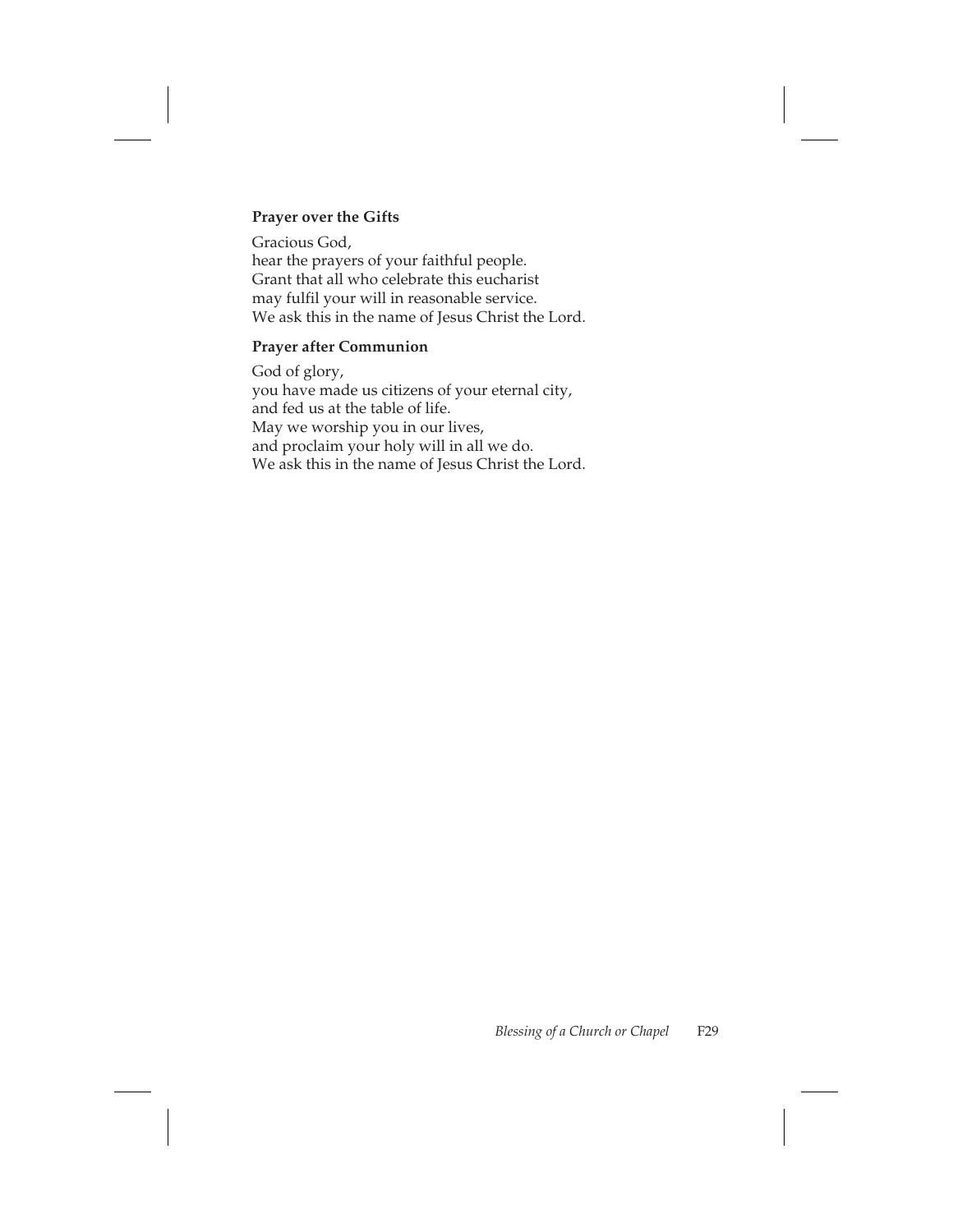# **Blessing of a Family**

The form of blessing which follows is intended as a model only. Family life is both a sign and a model of the life of the Church. Both the traditional and contemporary rites of the Anglican Church of Canada, for instance, provide prayers for use on Good Friday which ask God to look graciously on the family of the Church (*The Book of Common Prayer*, p. 174, *The Book of Alternative Services*, p. 308). Such Christian devotion finds in family life both a common centre of shared living and a network of interdependent relationships which together illustrate and signify the nature of the Church as the company of God's children in Christ the firstborn. At the same time, the family is a church community, a community of service and worship, organized in accordance with responsibility, age, and service (not always the same), and bound together by affection, mutual dependence, and customs which often have the character of holy rites. It shares with the larger Church the ordinary imperfections and struggles of human nature.

Not all people today live in family relationships: nothing in the text which follows should be understood as a criticism of their situation. Not all relationships which this text is intended to address are necessarily based on kinship. Some families are constituted by physical parenting; some communities which resemble families are intentional and are based on decisions made by those involved. Monastic and religious communities are a kind of family, and there are other examples both small and large, formal and informal.

#### **Concerning the Occasion**

*Like all solemn blessings this form should consist at least of the reading of scripture and the offering of prayer. Such prayer should include thanksgiving to God for the grace which may complete and fulfil the lives of those people who are the focus of the rite. Both readings and prayer may be changed as seems best for the people and the time.*

*The minister of this rite of blessing is appropriately a member of the family who most naturally assumes a role of leadership on such an occasion. If a family blessing takes place in the context of the liturgical worship of the local church (perhaps on a notable occasion, like a major wedding anniversary or birthday), the minister who presides at that liturgy may be the obvious leader of the rite of blessing (in which case the opening remarks suggested below will require adaptation). However,*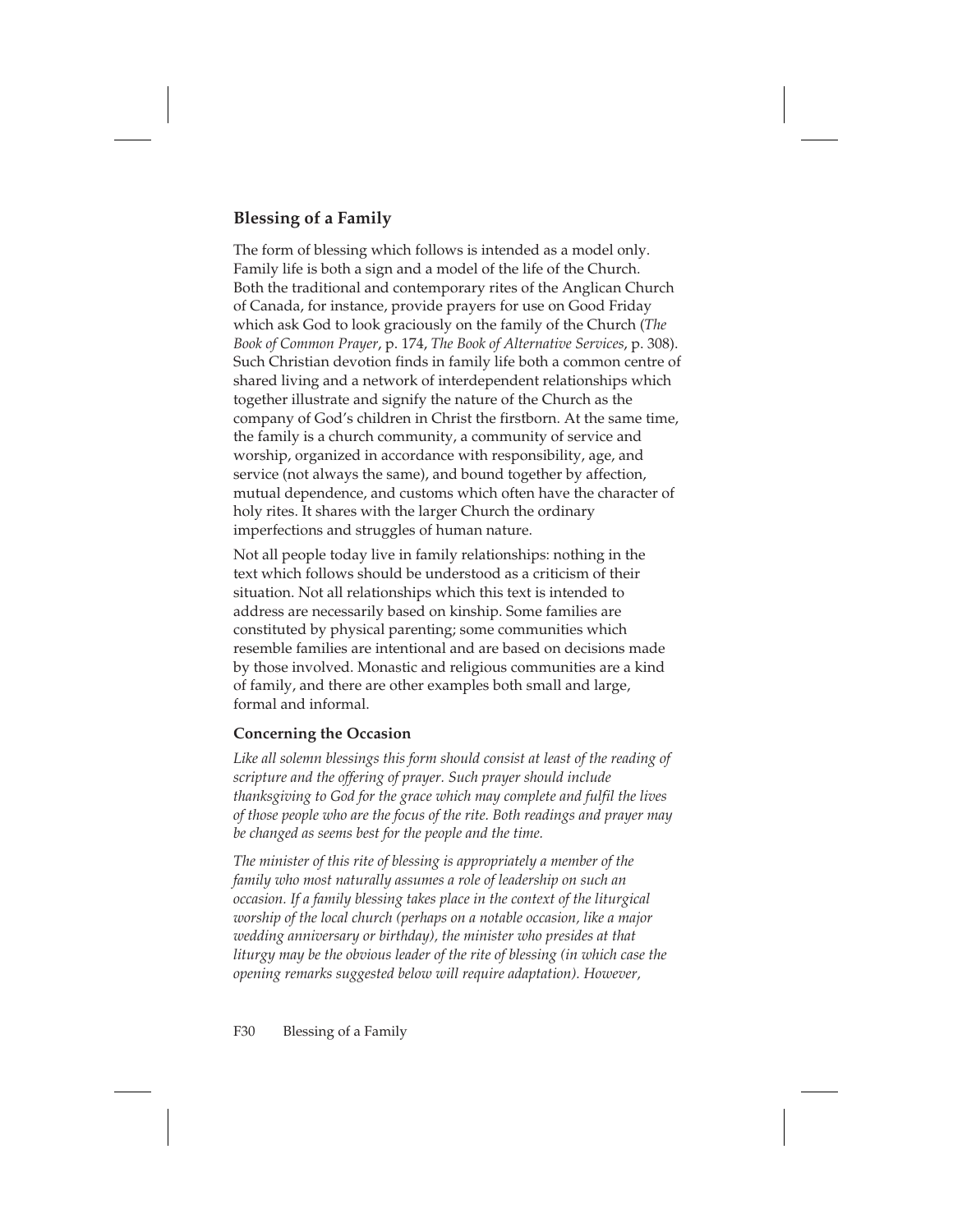*within the context of the family the members of the family are ministers to each other and are therefore qualified to pray formally for God's blessing.*

*The greeting, Lord's Prayer, and dismissal are intended to be used when the rite of blessing takes place as an independent event. They are omitted when the rite of blessing takes place within the context of another liturgy, e.g., as part of the Prayers of the People.*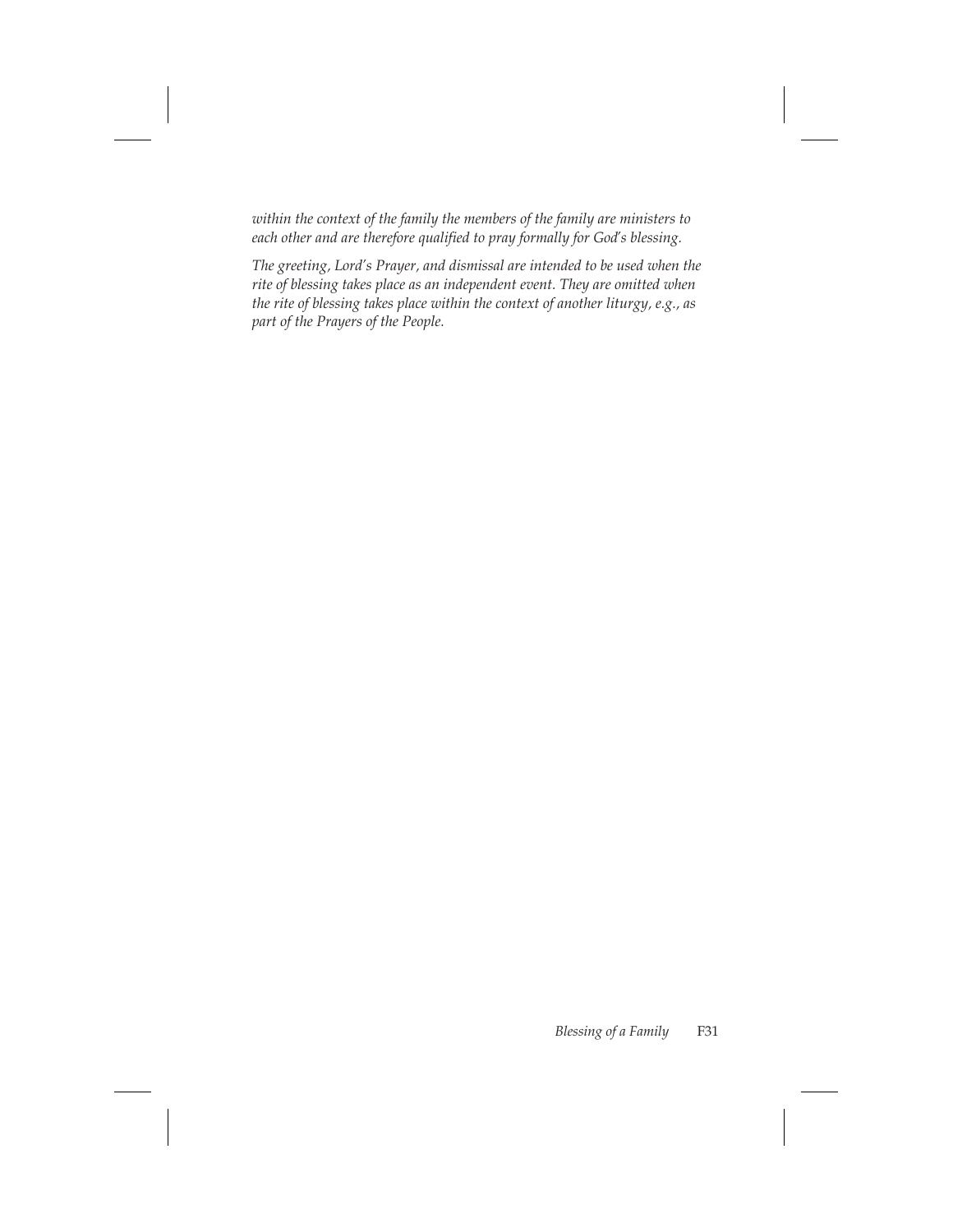# **Blessing of a Family**

*Leader* The God of peace be with us. *All* **Amen.**

*The leader says in these or similar words.* We have come together at this time to ask for God's blessing on this family. (This is an important moment because …) We have come to give thanks for the life we share together, to forgive one another as we pray to be forgiven, to ask for strength to support one another in all that lies ahead of us.

Let us first listen to God's purpose for us, and then give thanks for the grace which fills our needs and directs our journey.

# **Reading**

*One or more of the following or other passages of holy scripture shall be read, Ruth 1.15–17, Mk 10.13–16, Jn 15.1–7, Rom 12.9–21, 1 Cor 12.31—13.7.*

## **Prayers**

*Intercessions may be offered for the family, for all families, and for those who live alone. The litany on p. 691 in* The Book of Alternative Services *may be used or adapted. Other prayers may be found on pp. 728–736 in* The Book of Common Prayer*.*

# **Blessing**

*The leader says the prayer of blessing in these or similar words.* Let us keep silence and pray for God's blessing.

*After a period of silence the leader continues,* Blessed are you, Lord our God, centre of being and source of life: we give you thanks and praise through Jesus Christ our Lord.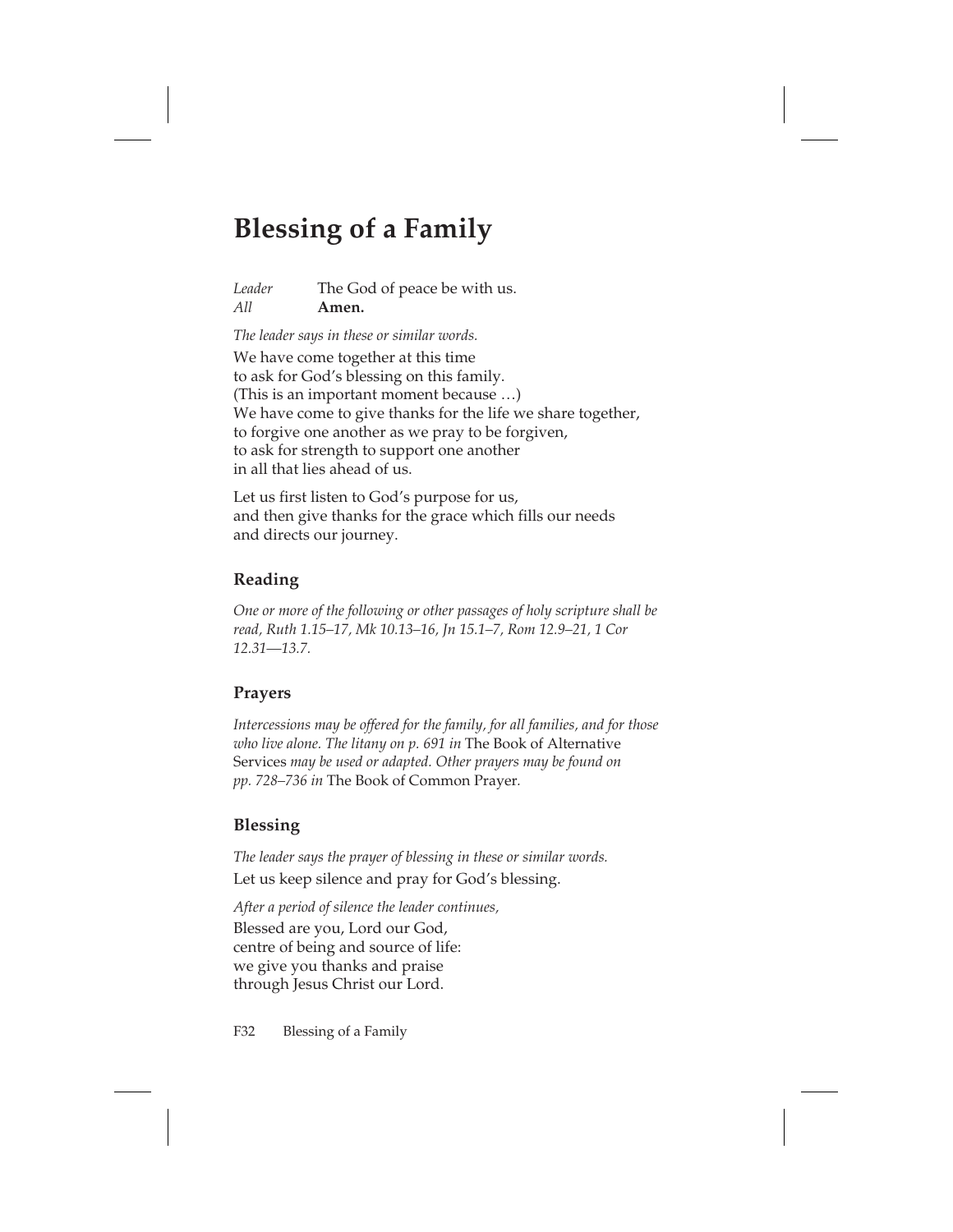We give you thanks for life and breath, for eyes to see and ears to hear, for touch and taste and warmth, for food and shelter, for minds to think and hearts to love.

We give you thanks for the life of this family, for the strength and love *we* give one another in this journey of life: for joy in times of celebration, for support in times of trouble, for forgiveness in times of failure.

Bless this family, we pray. Make *us* strong in love, committed in affection, grateful for our differences, eager in seeking the good of others, generous in hospitality, daring in the quest for justice and peace. Bless *us* within the walls of *our* home; bless *us* when *we* are apart. Make this family a sign of your kingdom, and an instrument of your grace.

The Lord bless *us* and keep *us*; the Lord's face shine upon *us* with grace; the Lord's countenance rise upon *us* and give *us* peace. **Amen**.

Look graciously, Lord, on this your family, and teach us to pray, **Our Father in heaven, hallowed be your name, your kingdom come, your will be done, on earth as in heaven. Give us today our daily bread. Forgive us our sins as we forgive those who sin against us. Save us from the time of trial, and deliver us from evil.**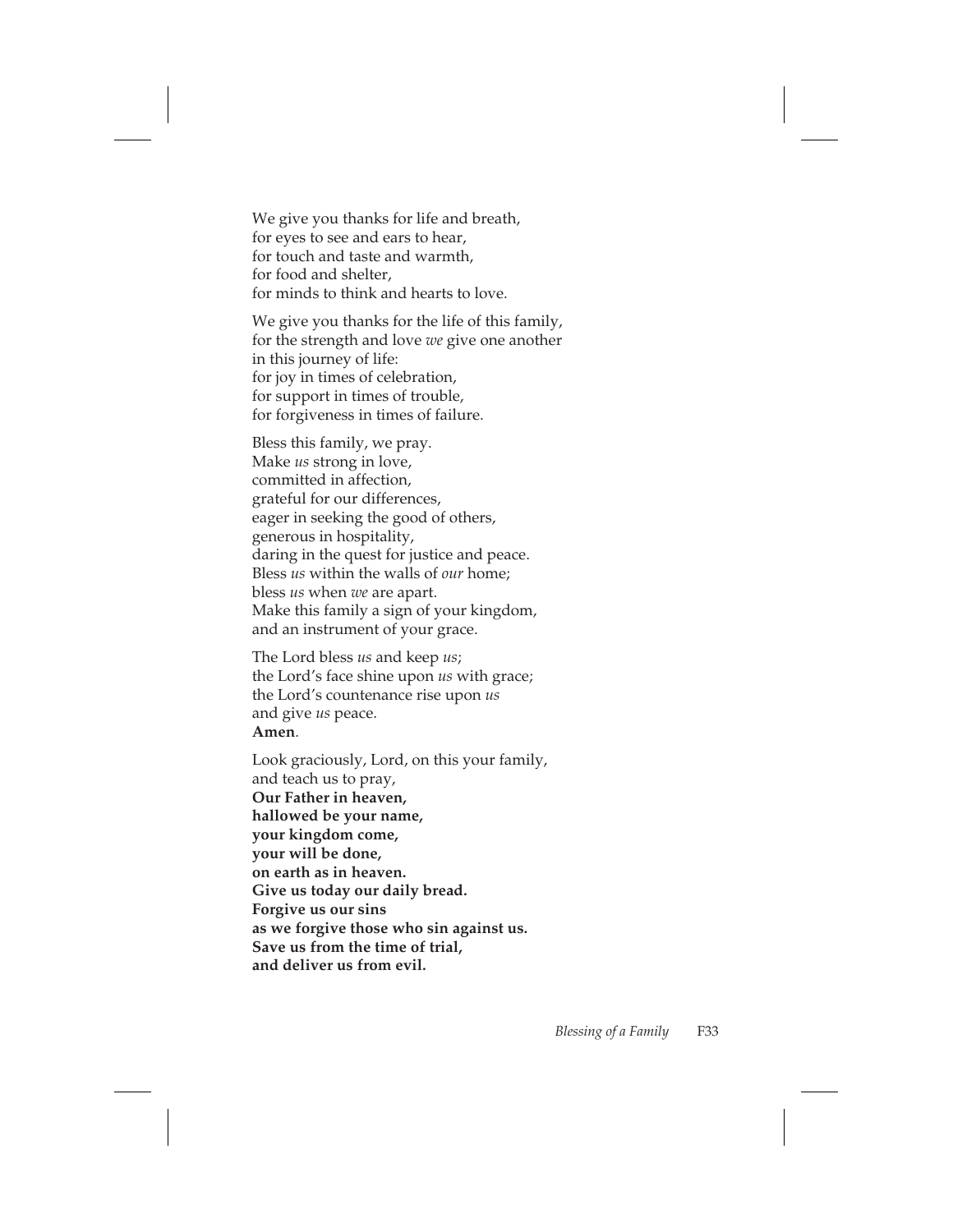**For the kingdom, the power, and the glory are yours, now and for ever. Amen.**

#### *Or*

And now, as our Saviour Christ has taught us, we are bold to say, **Our Father, who art in heaven, hallowed be thy name, thy kingdom come, thy will be done, on earth as it is in heaven. Give us this day our daily bread. And forgive us our trespasses, as we forgive those who trespass against us. And lead us not into temptation, but deliver us from evil. For thine is the kingdom, the power, and the glory, for ever and ever. Amen.**

| Leader | Let us bless the Lord. |
|--------|------------------------|
| All    | Thanks be to God.      |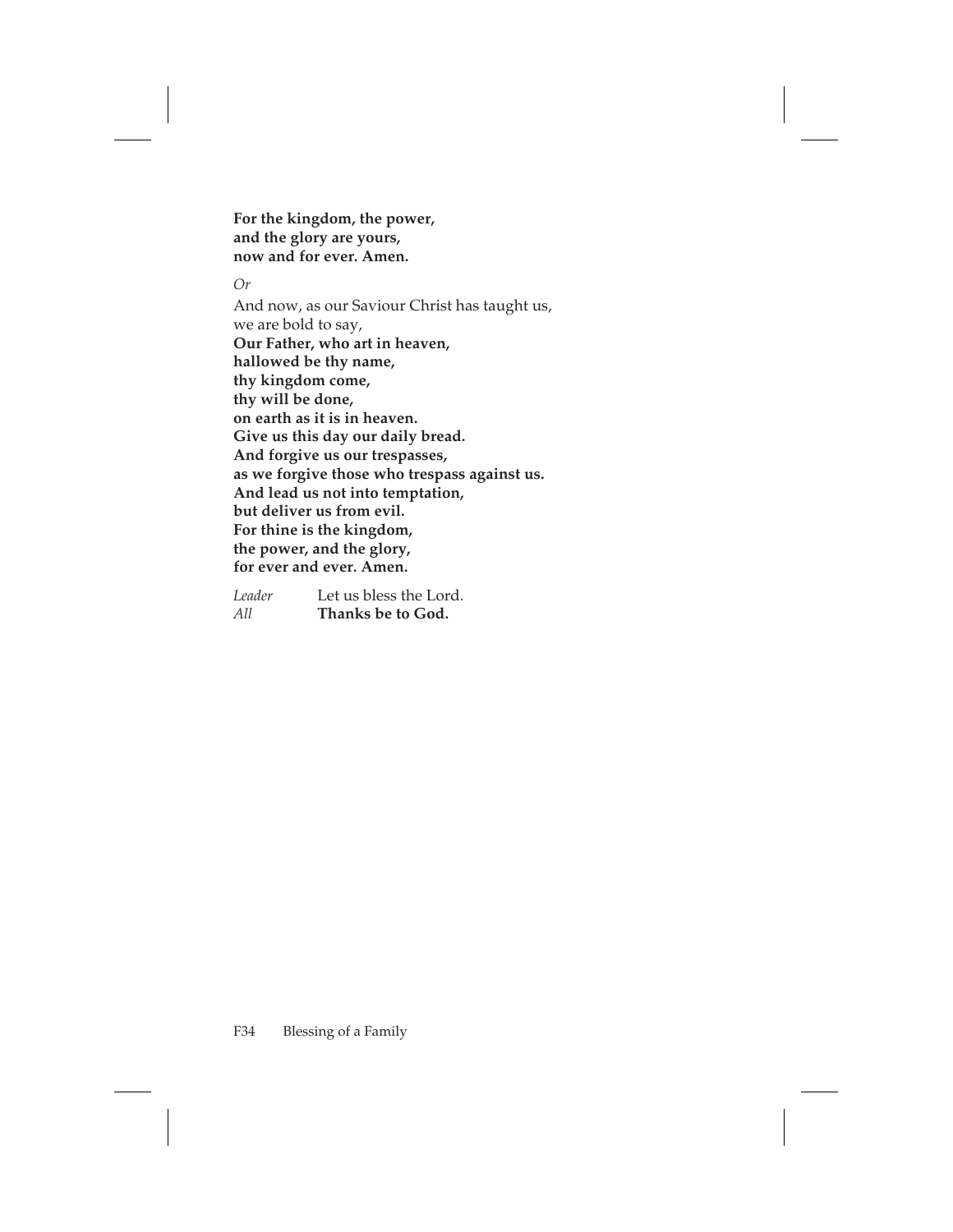## **Prayers in a New Place of Residence**

#### **Concerning the Service**

*The blessing of a home has traditionally involved a procession from room to room, the presiding minister offering an appropriate prayer in each room. The following rite may be used in that way as indicated, or all the prayers may be said in a central place.*

*The rite which follows is based upon the conviction that a space is sanctified by the presence and activity of the people of God. This rite asks for God's blessing on the inhabitants of the home, their friends and guests, and on the life of those who will live there.*

*The presiding minister, members of the household, and friends gather in an appropriate room. If the eucharist is celebrated, a table should be prepared for this purpose.*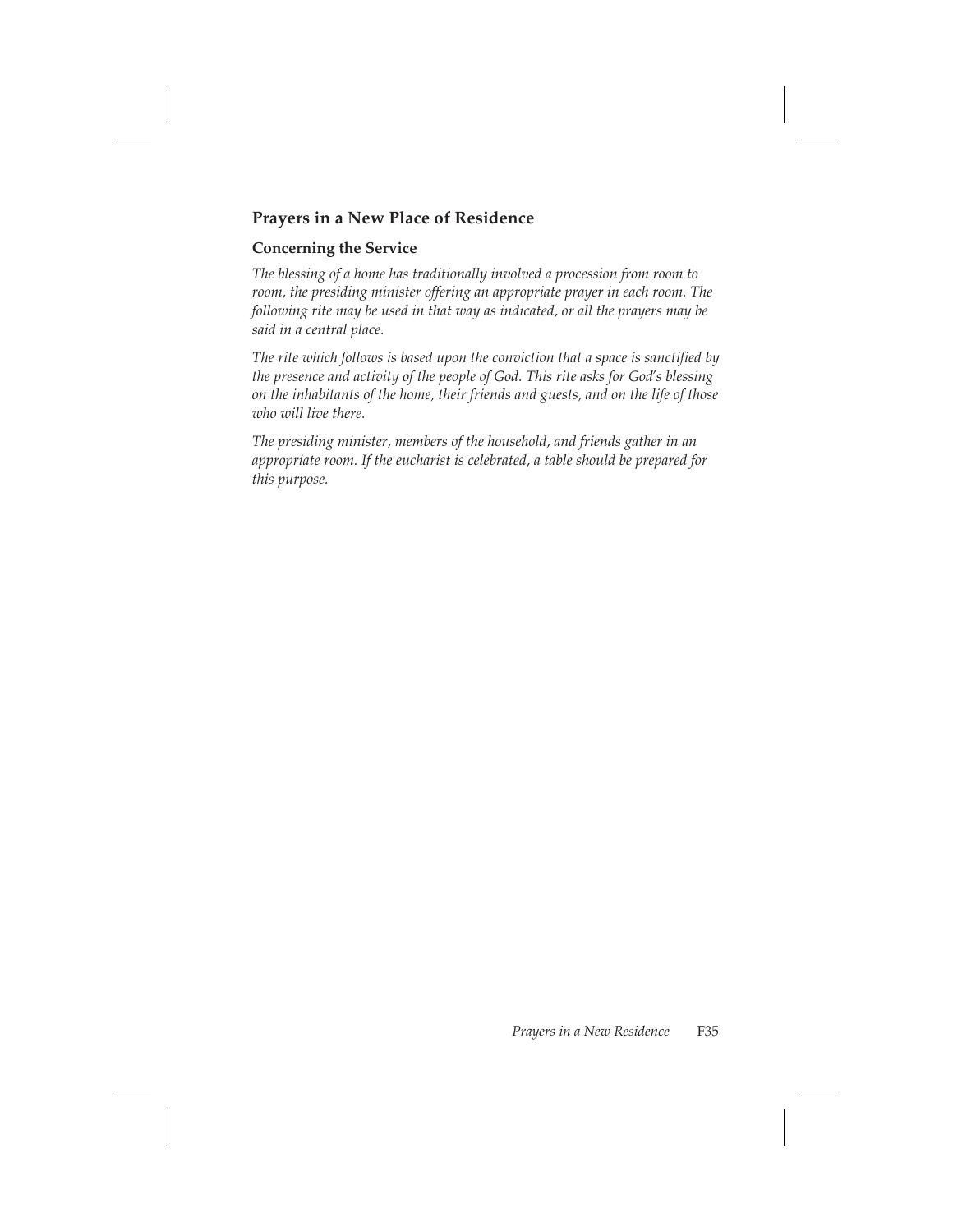# **Prayers in a New Place of Residence**

*The presiding minister greets the people.*

The grace of our Lord Jesus Christ, and the love of God, and the fellowship of the Holy Spirit, be with you all. *People* **And also with you.**

*Minister* Let us pray.

*The community may pray silently. The minister then says or sings the collect of the day (or the following collect).*

God of love, whose will it is that all the world should live in harmony, grant that the life and worship of this home may witness to your coming reign of peace, through your Son Jesus Christ our Lord. **Amen.**

*An appropriate reading (or readings) follow the collect. If the readings proper to the day are not appropriate, the reading may be selected from the list below. If the eucharist is celebrated, a reading from the Gospels and a homily are included. Hymns or other suitable songs may be chosen for the occasion.*

*Following the reading(s) (and homily), the presiding minister addresses the people in these or similar words.* Sisters and brothers in Christ, in his ministry Jesus accepted the hospitality of those who opened their homes to him. Jesus visited the home of Mary, Martha, and Lazarus at Bethany, and was welcomed at their table. At Emmaus, his disciples recognized him in the breaking of bread. The apostles broke bread and led the prayers in the homes of the faithful.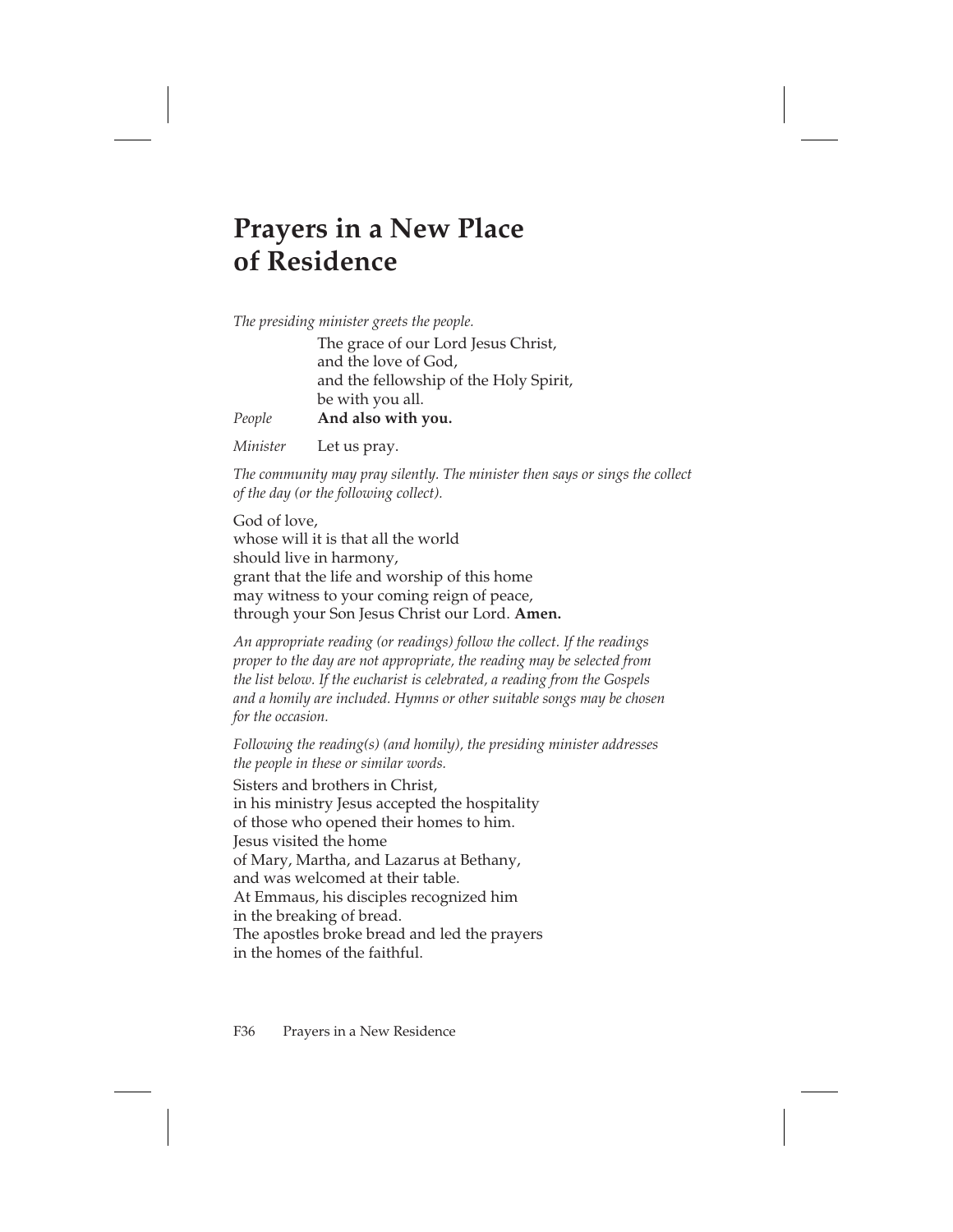We gather in the new home of *N* (*or N* and *N*) to ask God's blessing (and to break the bread of life).

*A member of the household, a friend, or another appointed person leads the prayers. Individual petitions may be modified, added, or omitted as needed or appropriate.*

#### **Entrance**

| Leader | God of our beginning and our end:<br>accompany $N$ (or $N$ and $N$ )                                                                                                                       |
|--------|--------------------------------------------------------------------------------------------------------------------------------------------------------------------------------------------|
|        | in his/her/their going out and coming in.<br>May he/she/they be blessed by you for ever.                                                                                                   |
| People |                                                                                                                                                                                            |
| Study  |                                                                                                                                                                                            |
| Leader | God of truth,<br>in you we live and move and have our being:<br>enlighten the <i>heart</i> (s) and $mind(s)$ of $N$ (or $N$ and $N$ )<br>in his/her/their pilgrimage to know and love you. |
| People | May he/she/they be blessed by you for ever.                                                                                                                                                |

#### **Bedroom**

| Leader | God of life and love,                         |
|--------|-----------------------------------------------|
|        | you are the true rest of your people:         |
|        | give rest and refreshment to your servant(s). |
| People | May he/she/they be blessed by you for ever.   |

#### **Child's Room**

| Leader | Lover of children.                                         |
|--------|------------------------------------------------------------|
|        | you embrace and bless the young:                           |
|        | bring $N$ (or $N$ and $N$ ) to the full stature of Christ. |
| People | May he/she/they be blessed by you for ever.                |

#### **Guest Room**

| Leader | God of pilgrims and friend of strangers,         |
|--------|--------------------------------------------------|
|        | may $N$ ( <i>or</i> $N$ and $N$ ) welcome others |
|        | into this home as Christ himself.                |
| People | May he/she/they be blessed by you for ever.      |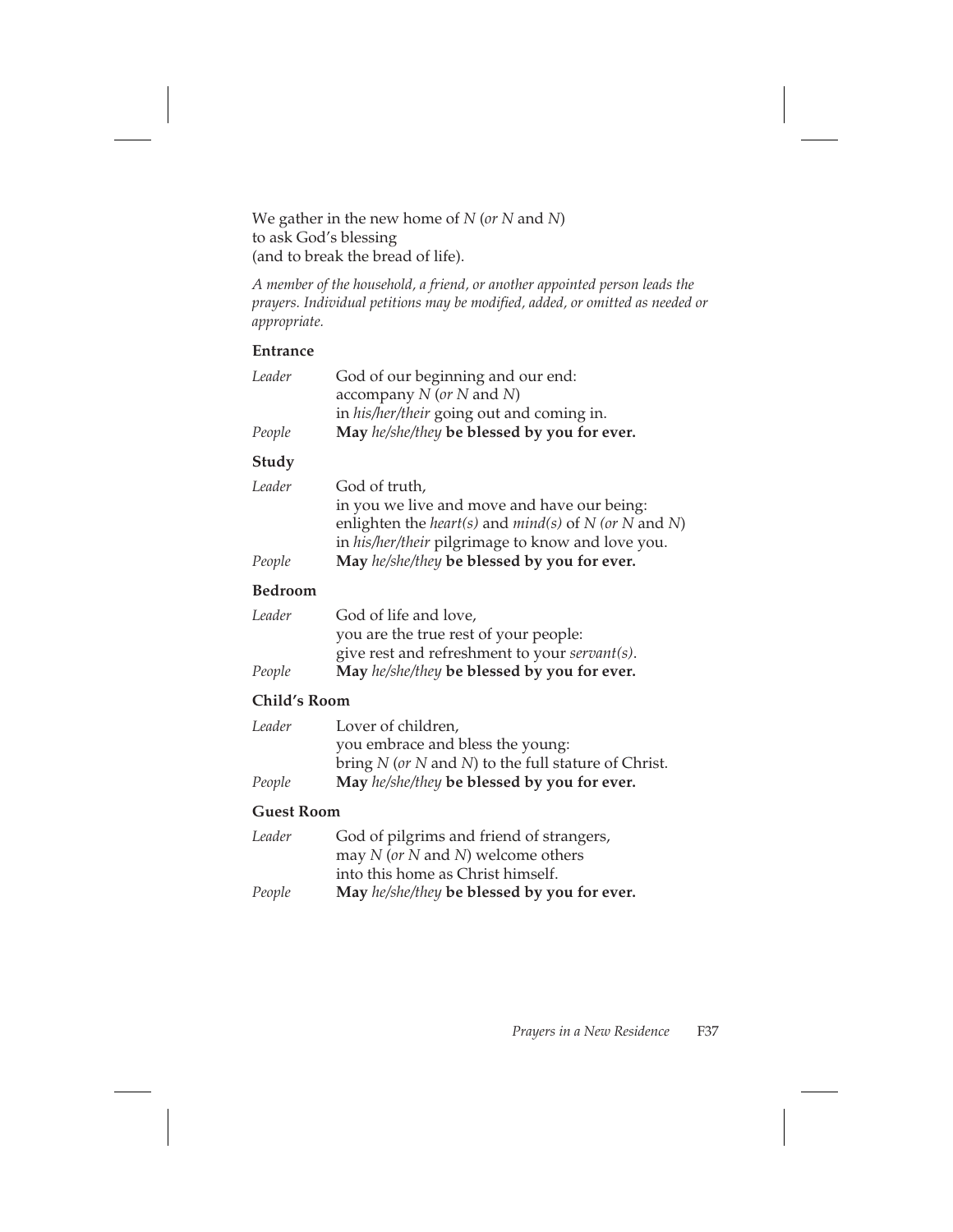#### **Bathroom**

| Leader | Creating Breath of life,                    |
|--------|---------------------------------------------|
|        | give health of body and wholeness of being  |
|        | to $N$ (or $N$ and $N$ ).                   |
| People | May he/she/they be blessed by you for ever. |

### **Workroom**

| Leader | Creating God,                                          |
|--------|--------------------------------------------------------|
|        | sculptor of the land and sea,                          |
|        | be present with $N$ (or $N$ and $N$ )                  |
|        | as <i>he/she/they</i> share the joy of your holy work. |
| People | May he/she/they be blessed by you for ever.            |

#### **Kitchen**

| Leader | God of bounty,                                 |
|--------|------------------------------------------------|
|        | you open your hands                            |
|        | and fill all living things with plenteousness: |
|        | bless the hands that prepare the daily bread   |
|        | of this home.                                  |
| People | May he/she/they be blessed by you for ever.    |

#### **Dining Room**

| Ruler of the universe,                           |
|--------------------------------------------------|
| you give us food and drink to sustain our lives: |
| may your <i>servant</i> (s) be grateful          |
| for all your mercies                             |
| and mindful of the needs of others.              |
| May he/she/they be blessed by you for ever.      |
|                                                  |

#### **Terrace or Garden**

| Leader | Source of all life,                         |
|--------|---------------------------------------------|
|        | you have made us the stewards of the earth: |
|        | prosper $N$ (or $N$ and $N$ )               |
|        | in their care of soil and plants,           |
|        | and let the knowledge of your presence      |
|        | grow in them.                               |
| People | May he/she/they be blessed by you for ever. |

#### **Living or Family Room**

*The following prayer shall be used as the conclusion of the prayers.*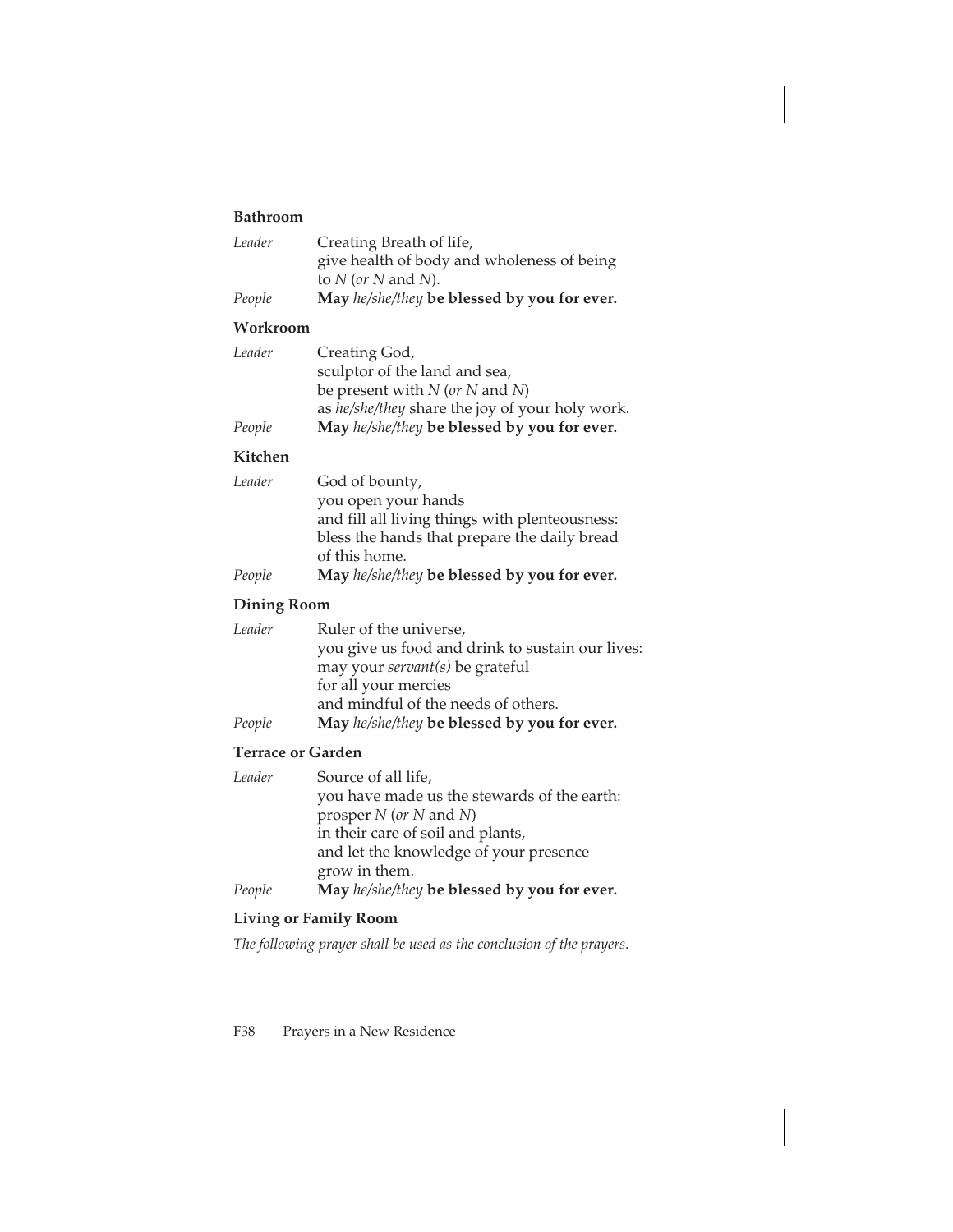*Minister* Blessed are you, O Lord our God, you are pleased to dwell among us and to fill our lives with your presence. May *he/she/they* who *dwell(s)* here be filled with your love. May this home be a haven of peace and a sign of your promised reign of justice and peace. Glory to you for ever and ever, through Jesus Christ our Lord. **Amen.**

*The presiding minister then says to the people,*

The peace of the Lord be always with you.

*People* **And also with you.**

*If the eucharist is not celebrated, the rite concludes with the Peace (and a meal).*

*When the eucharist is celebrated, members of the household present the bread and wine at the offertory.*

*The Prayer over the Gifts proper to the day, or the following prayer, may be recited.*

Loving God,

receive all we offer you this day.

May this home be a sign of your transforming love. We ask this in the name of Jesus Christ the Lord. **Amen.**

*Either Eucharistic Prayer 1 or Eucharistic Prayer 5 is appropriate.*

*The Prayer after Communion proper to the day, or the following prayer, may be recited.*

How wonderful you are, gracious God, in all your dealings with your people! Stay among us, we pray, to bind us together in your love and peace. May we serve you, and others in your name, through Jesus Christ our Lord. **Amen.**

*The liturgy concludes with the doxology and the dismissal.*

\*\*\*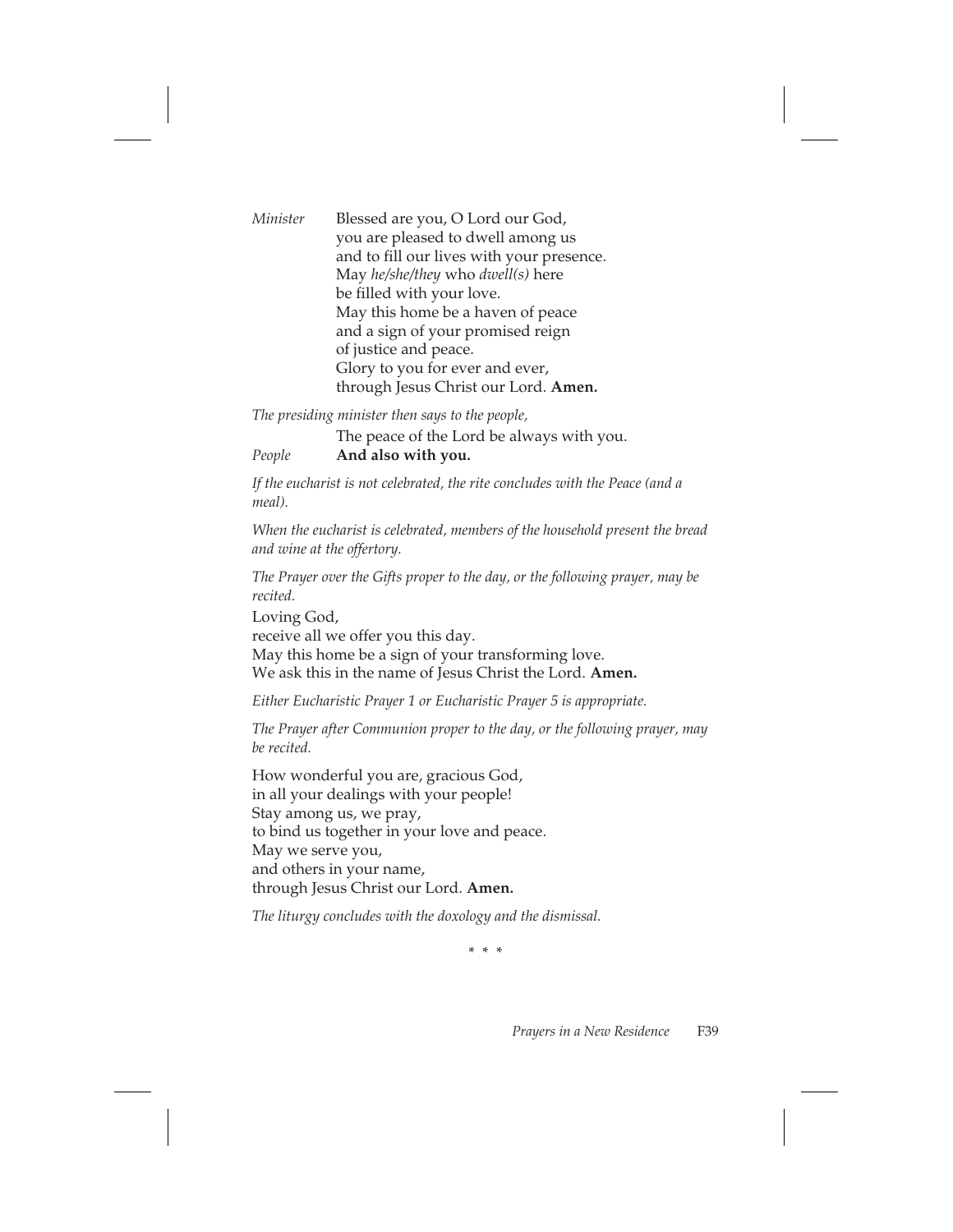## **Suitable Readings and Psalms**

#### **Old Testament Readings**

*Gen 18.1–8 (The Lord appeared to Abraham … as he sat at the entrance of his tent) Jos 24.14–15 (As for me and my household, we will serve the Lord) Is 65.21–25 (They shall build houses and inhabit them)*

#### **Psalms and Suitable Refrains**

*Ps 84 (Happy are they who put their trust in you) Ps 112.1–7 (Happy are they who fear the Lord) Ps 127.1–5 (Unless the Lord builds the house, their labour is in vain who build it)*

#### **New Testament Readings**

*Rom 12.9–17 (Extend hospitality to strangers) Col. 3.12–17 (Bear with one another and … forgive each other) 1 Jn 4.7–12 (If we love one another, God lives in us)*

#### **Gospel Readings**

*Mt 6.25–33 (Will he not much more clothe you) Mt 10. 40–42 (Whoever welcomes you welcomes me) Lk 12.22–31 (How much more will he clothe you) Jn 15.1–11 (I am the vine, you are the branches) Jn 15.12–17 (Love one another)*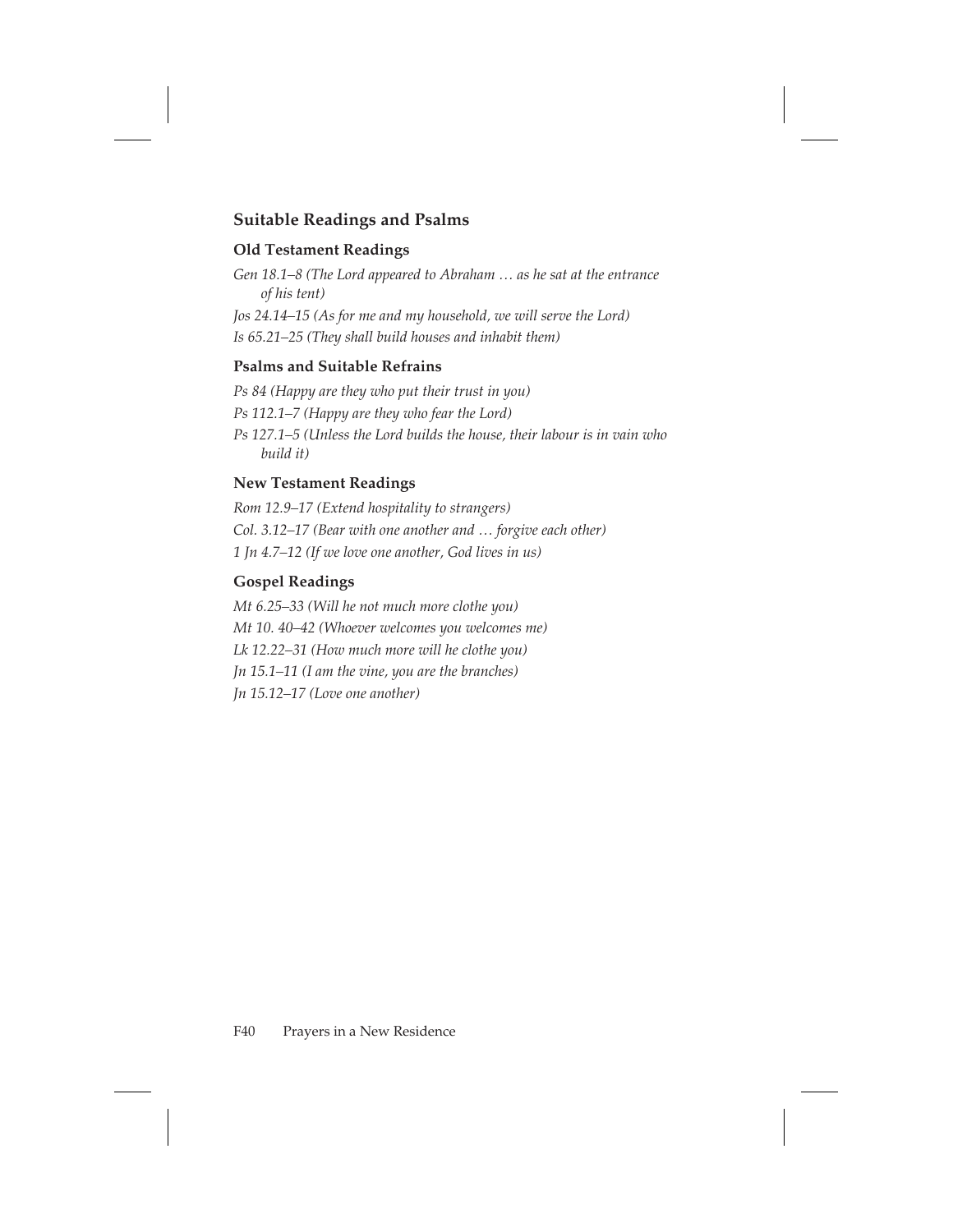## **Blessing of a Home**

#### **Concerning the Service**

*Prayers in a New Place of Residence are provided on pp. F35–F40 in this book. The service which follows may be used when people wish to ask God's blessing on their home at times other than the beginning of their residence in a new place. Among some people it is customary to pray for God's blessing on a home each year after one of the great festivals. Some people wish to pray for God's blessing on their home after a stressful or tragic event, such as a violent quarrel or a death. This form of service may be used in these and other appropriate circumstances and may be adapted as required.*

*The presiding minister may be a bishop, priest, deacon, or lay person, unless the eucharist is to be celebrated, when the presiding minister shall be a bishop or priest.*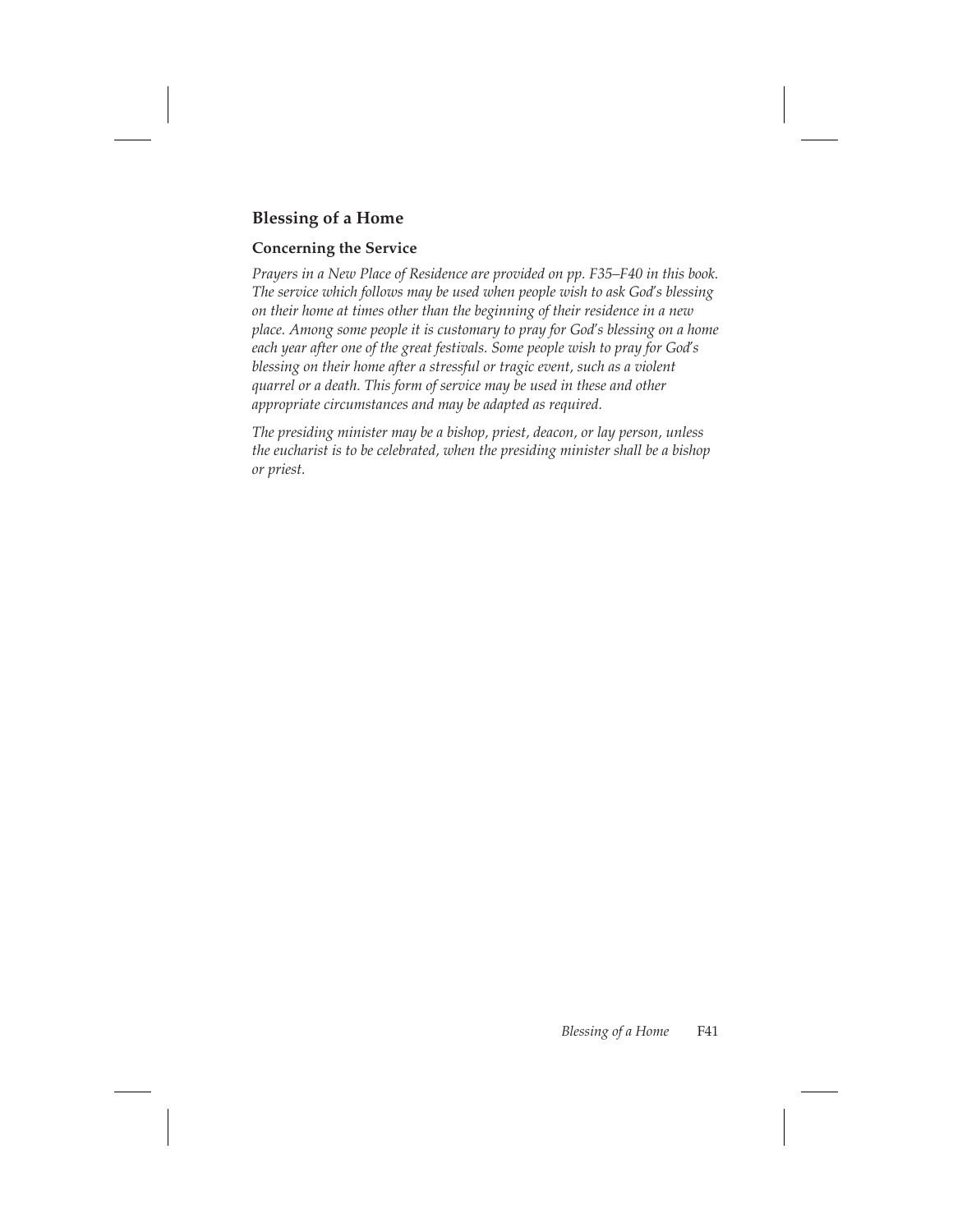# **Blessing of a Home**

# **The Gathering of the Community**

*When all have gathered in a central room, the presiding minister says,* Blessed is the kingdom of the Father, and of the Son, and of the Holy Spirit, now and for ever, and to the ages of ages. *All* **Amen.**

*The congregation says together,*

- **Behold now, bless the Lord, all you servants of the Lord,\* you that stand by night in the house of the Lord.**
- **Lift up your hands in the holy place and bless the Lord;\* the Lord who made heaven and earth bless you out of Zion.**

*Minister* Let us pray. God our creator and redeemer, give us grateful hearts and willing hands, that we may worthily praise your name and build your kingdom among all people, to the glory of your Son, our Saviour Jesus Christ. **Amen.**

# **The Proclamation of the Word**

# **The Readings**

*One reading at least shall be read. If the eucharist is to be celebrated there shall be two readings at least, one of which shall be from the Gospels. The reading(s) proper to the day may be used, or a selection may be made from the table of suitable readings at the end of this section.*

*When there are two readings, a psalm (such as 43, 127, or 133) may be said between the readings, or a hymn may be sung. If the eucharist is celebrated there shall be a homily.*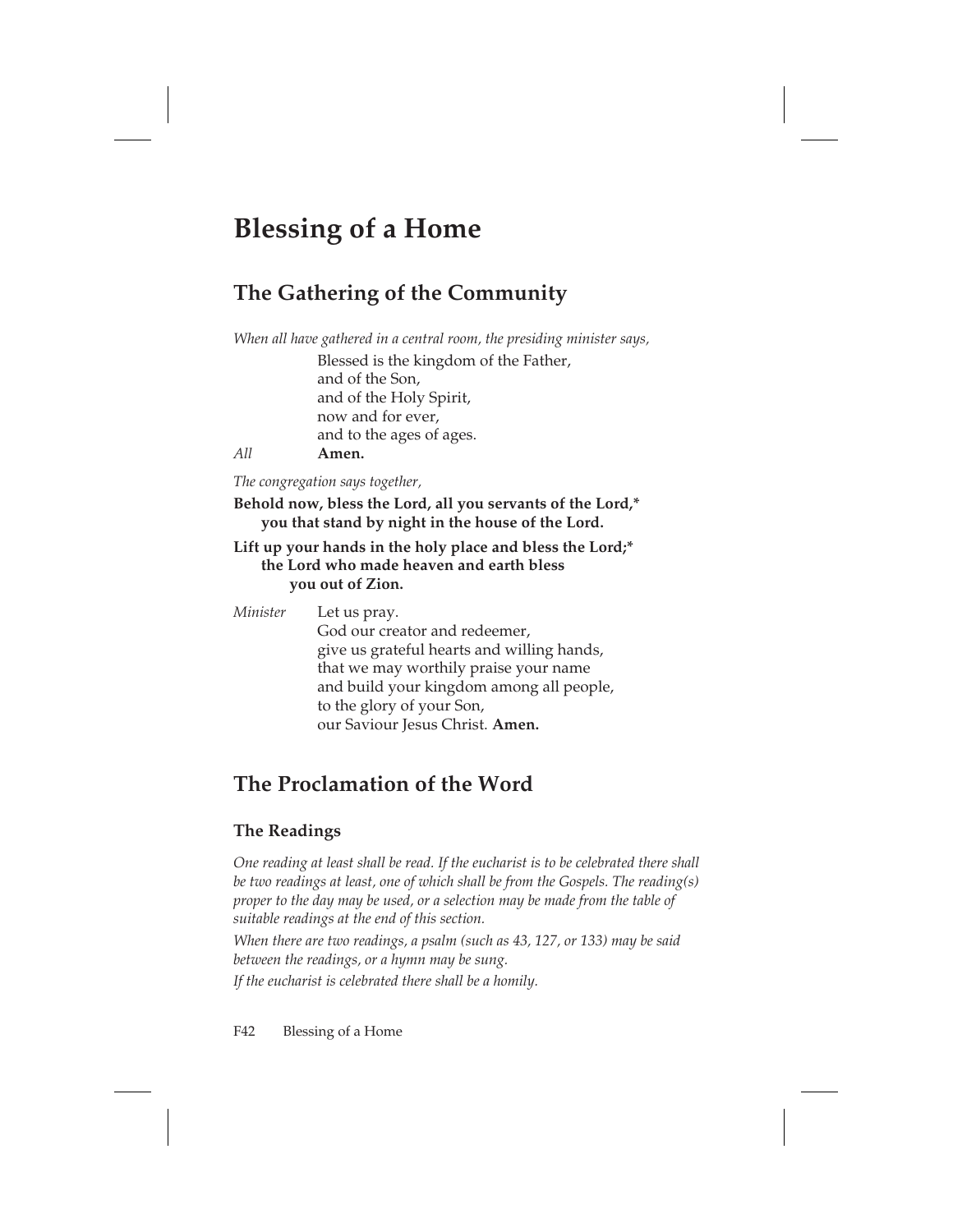## **Intercessions or Prayers of the People**

*The intercessions may be led by friends, members of the household, the presiding minister, or another minister. The litany on pp. 691f in* The Book of Alternative Services *may be used. Litany No. 8 on p. 117 in* The Book of Alternative Services *or Litany No. 13 on p. 120f in* The Book of Alternative Services *may be used with suitable adaptation. Other prayers of intercession may be said for the householders, their families, and friends. Suitable prayers may be found on p. 696 in* The Book of Alternative Services*. The Intercessions or Prayers of the People may conclude with,*

#### **Prayer of Blessing**

*The presiding minister says,* Blessed are you, O God, for you framed the universe as the dwelling-place of your glory and your Word pitched a tent in our midst. Grant that those who dwell in this place may find only harmony and peace May they, and all who search for you, find shelter in your presence. This we ask through Jesus Christ our Lord. **Amen.**

*The presiding minister greets the people with the words of the Peace.*

The peace of the Lord be always with you.

*People* **And also with you.**

*The people may greet each other. If the eucharist is not to be celebrated, the liturgy concludes with the Lord's Prayer and a dismissal. If the eucharist is to be celebrated, the liturgy continues with the preparation of the gifts.*

*The Prayer over the Gifts and the Prayer after Communion proper to the day may be used.*

\* \* \*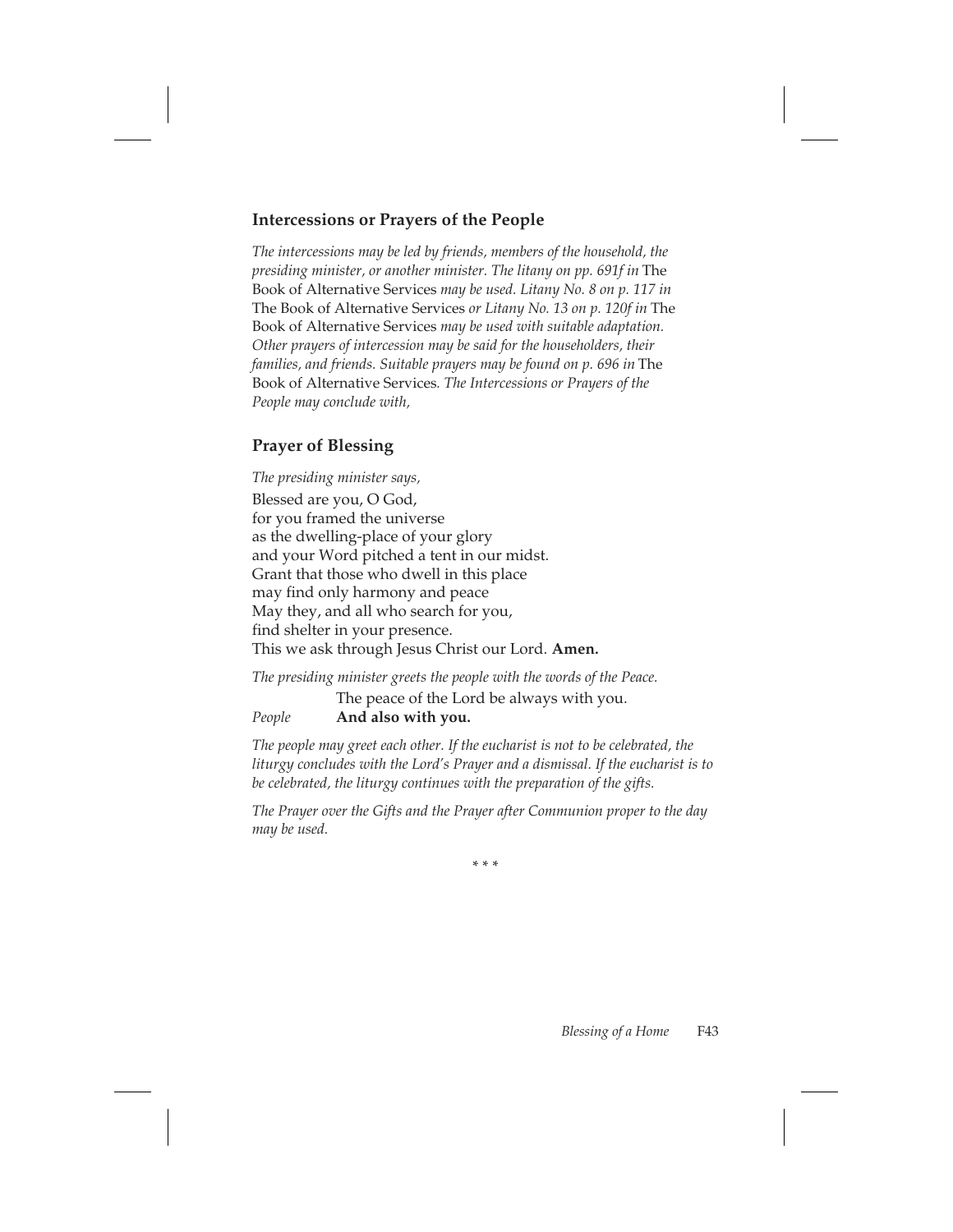# **Readings Suitable for the Blessing of a Home**

#### **Old Testament Readings**

*Gen 18.1–10a (The Lord appeared to Abraham … as he sat at the entrance to his tent) Jos 24.14–17 (As for me and my household, we will serve the Lord) Sir 4.11–16 (The Lord blesses the place [Wisdom] enters)*

#### **Psalms and Suitable Refrains**

*Ps 84 (Happy are they who put their trust in you) Ps 112.1–7 (Happy are they who fear the Lord) Ps 127.1–5 (Unless the Lord builds the house, their labour is in vain who build it)*

#### **New Testament Readings**

*Rom 12.9–21 (Extend hospitality to strangers) Eph 4.25–32 (Be kind to one another)*

### **Gospel Readings**

*Mk 1.29–30 (They entered the house of Simon and Andrew) Lk 10.5–9 (Say, 'Peace to this house!') Lk 10.38–42 (A woman named Martha welcomed [Jesus] into her home) Lk 19.1–9 (Zacchaeus, … I must stay at your house today) Lk 24.28–32 (Stay with us, because it is almost evening)*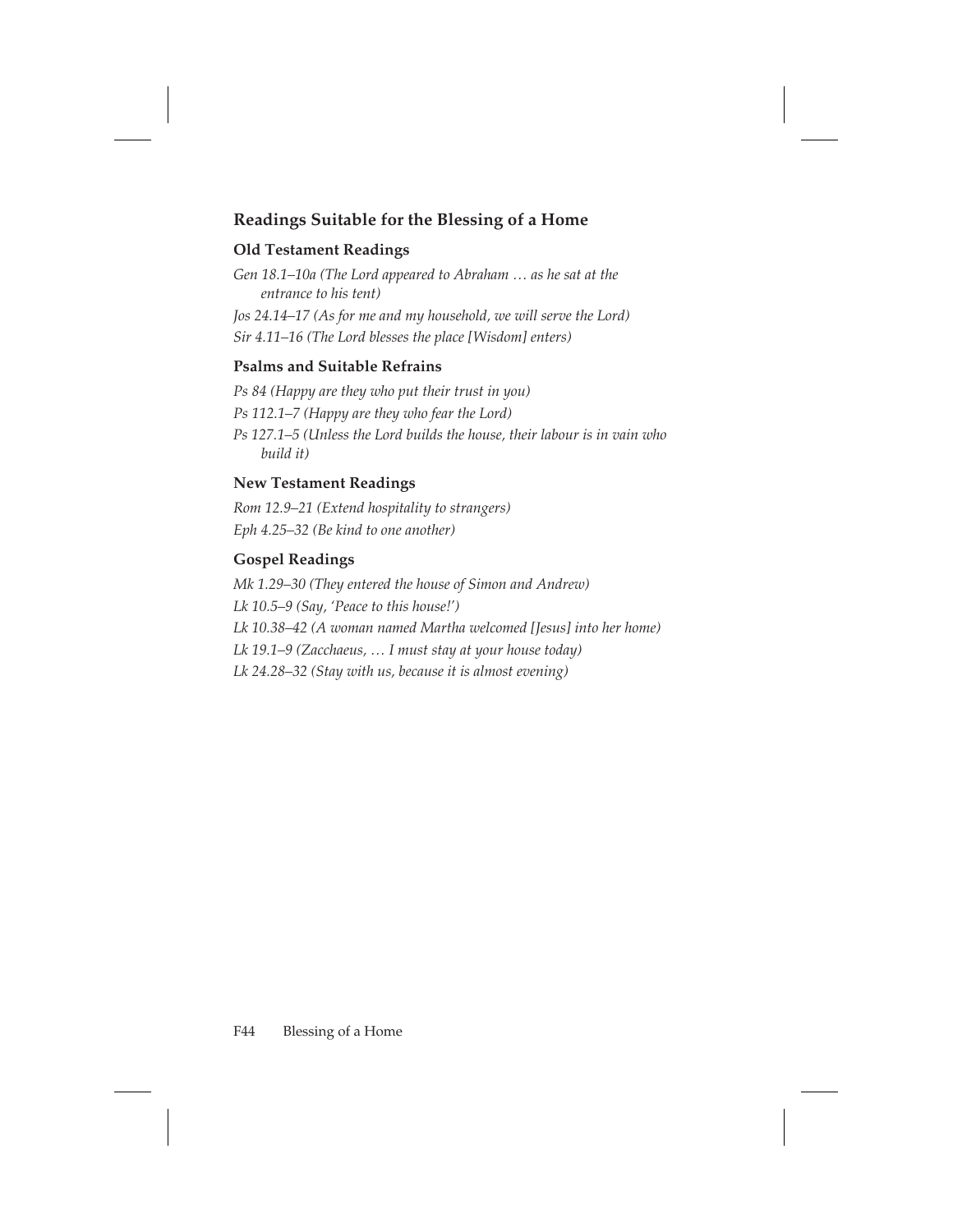### **Blessing of Home Animals**

#### **Concerning the Occasion**

*Animals are a vital part of the creation of which human beings have been given stewardship. They provide us with companionship, and in some cases assist in independent daily living. The rite which follows is intended for use when it is desired to give thanks and to pray for God's blessing on pets and other domestic animals. It is anticipated that a significant number of children will be present, and their participation and leadership should be encouraged. The service may take place on an occasion such as the feast of a saint or a Sunday whose proper readings illustrate the theme. The service may be modified as appropriate to the circumstances.*

*Portions of this material may be incorporated into the Sunday liturgy of a congregation, but this service should not replace the Sunday liturgy and the readings proper to the day.*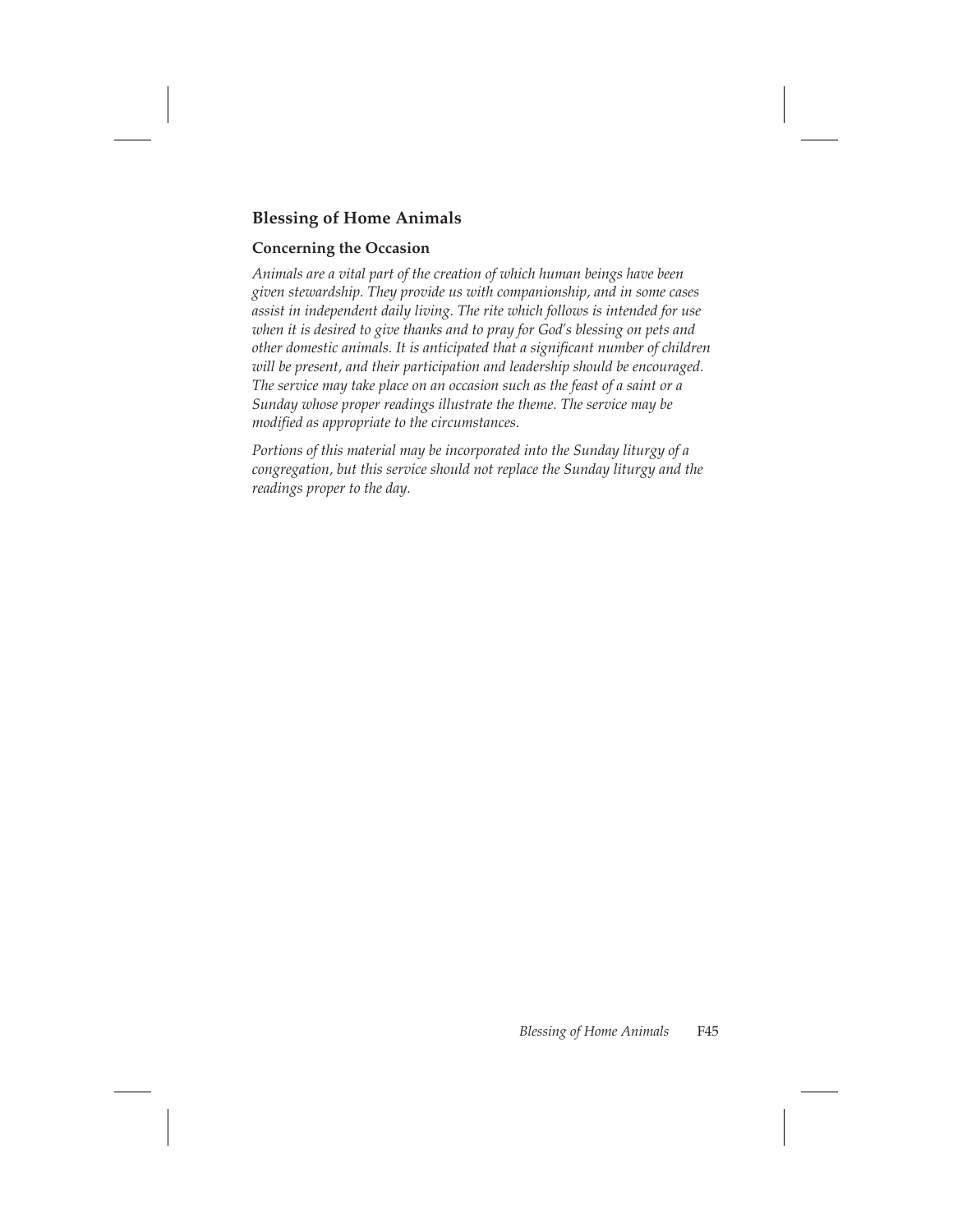# **Blessing of Home Animals**

# **The Gathering of the Community**

*When the community has gathered the presiding minister says,* Let us bless our God, creator and giver of all. *People* **Blessed be God, now and for ever. Amen.**

*A canticle or hymn may follow.*

# **The Proclamation of the Word**

## **The Readings**

*One or more of the following, or another passage, is read. Gen 2.18–20a (The Lord God formed every animal of the field.) Gen 9.8–17 (This is the sign of the covenant … between me … and every living creature) Is 11.1–9 (They will not hurt or destroy) Mt 6.25–34 (Look at the birds of the air) Mt 18.10–14 (If a shepherd has a hundred sheep) Jn 10.2–5 (The [shepherd] calls his own sheep by name) Psalm 8 or Psalm 65 may follow the reading. A homily or other reflection on the reading(s) may follow.*

#### **Intercessions and Thanksgivings**

*A deacon or other member of the community may lead the prayers. Leader* We thank you, God, for the gift of life: for the beauty and wonder of creation, and for our own life which comes from you. *People* **Glory to you for ever and ever.** *Leader* We thank you for the richness of animal life: for fish and birds, insects, reptiles, and mammals. *People* **Glory to you for ever and ever.**

F46 Blessing of Home Animals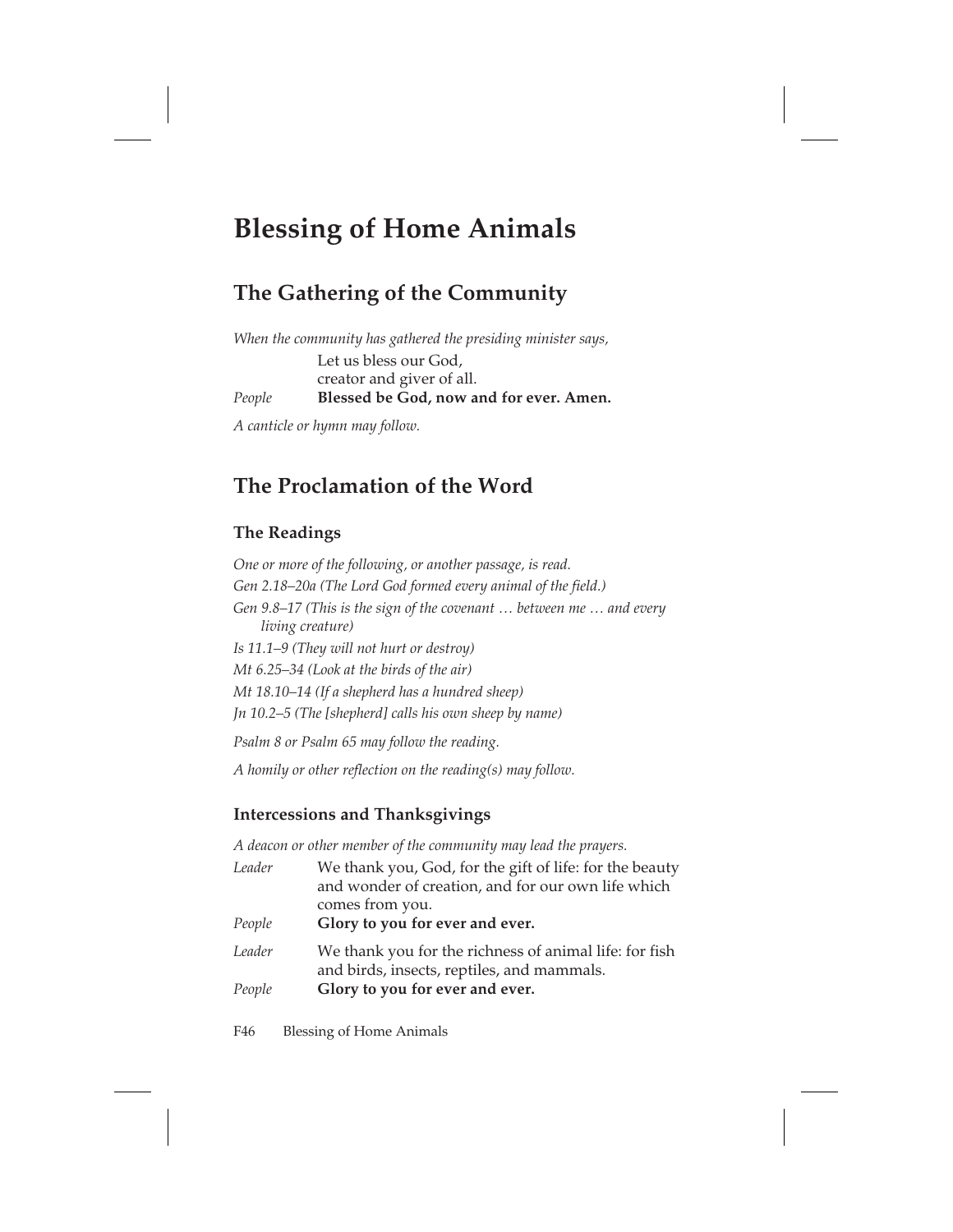| Leader | We thank you for the animals who give us faithful<br>companionship, joy when we are happy and comfort<br>when we are sad. |
|--------|---------------------------------------------------------------------------------------------------------------------------|
| People | Glory to you for ever and ever.                                                                                           |
| Leader | We thank you for calling us to care for these animals.<br>May we learn love and respect for all living things.            |
| People | Glory to you for ever and ever.                                                                                           |

*The minister says the prayer of blessing.*

Blessed are you, living, loving God. All creation praises you, yet you have given the earth into our hands. You made animals as our companions, that in caring for them we might learn to love and care for all your creatures, and find in them a sign of your grace. As we fulfil this calling may we draw close to you, the giver of all life, through Jesus Christ our Lord. **Amen.** *The Lord's Prayer may be said.*

*The minister may dismiss the congregation.*

Go forth in the name of Christ.

| People | Thanks be to God. |  |
|--------|-------------------|--|
|        |                   |  |

*Or the following:*

| Minister | Go in peace to love and serve the Lord. |
|----------|-----------------------------------------|
| People   | Thanks be to God.                       |

*Or the following:*

| Minister | Go forth into the world,              |
|----------|---------------------------------------|
|          | rejoicing in the power of the Spirit. |
| People   | Thanks be to God.                     |

*Or the following:*

| Minister | Let us bless the Lord. |
|----------|------------------------|
| People   | Thanks be to God.      |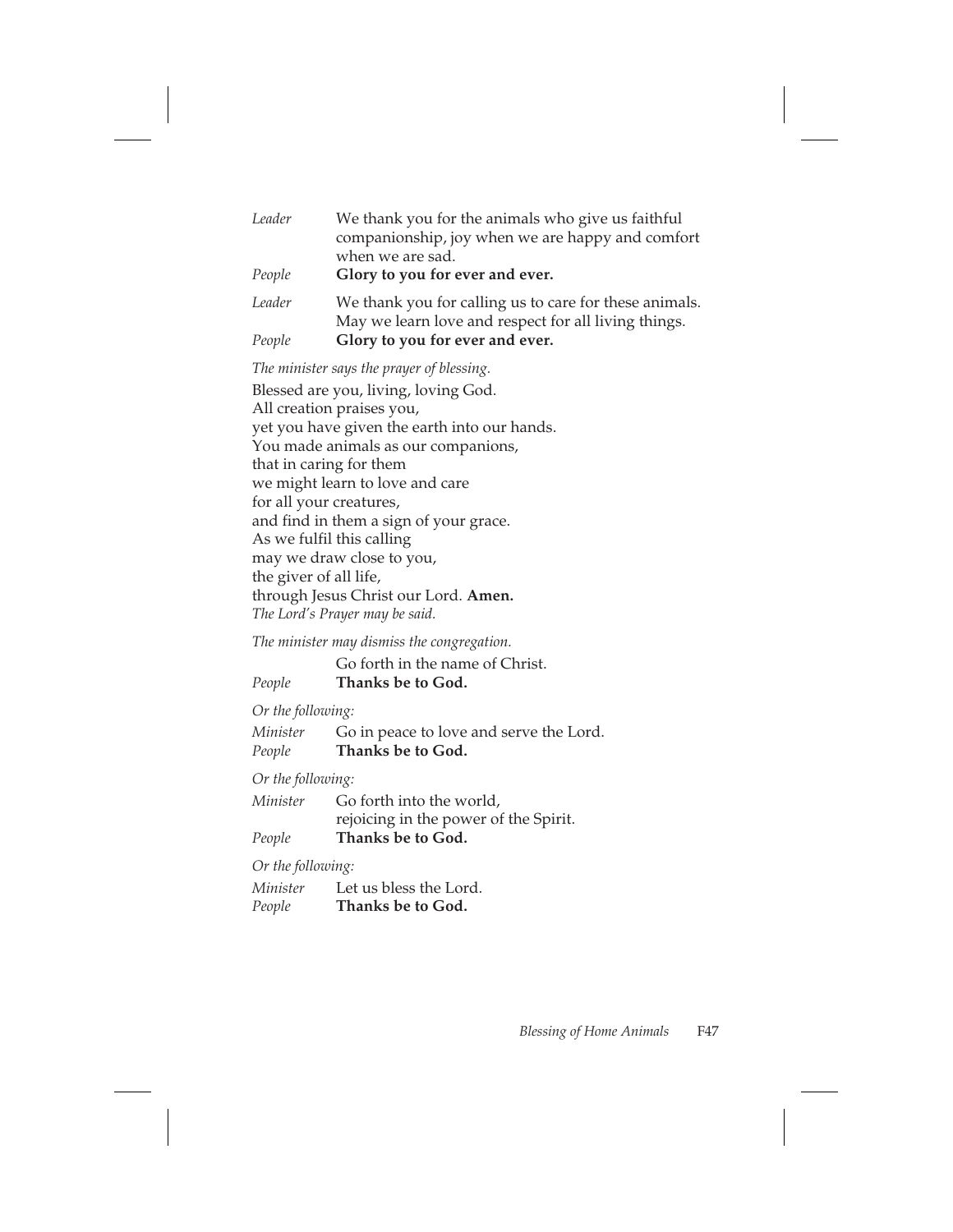# **Blessing of Farm Animals**

Since time immemorial animals and human beings have co-existed in close relationship and together form a part of the web of life. Prehistoric hunting-gathering societies were dependent on animals to sustain life, not only for food but also for shelter and clothing. The domestication of animals has brought humans into greater dependence on animals as beasts of burden, assistants in hunting and herding, and as a source of food and other products (fleece, milk, etc.).

As part of the created order as it has developed, animals are a cause of gratitude, and deserve respect and humane treatment. Farmers and ranchers who raise animals contribute honorably to the provision of some of the necessities of life.

#### **Concerning the Occasion**

*The rite may be used on suitable occasions in rural life to sanctify the work of the farm/ranch. The service may be modified as appropriate to the circumstances of time and place.*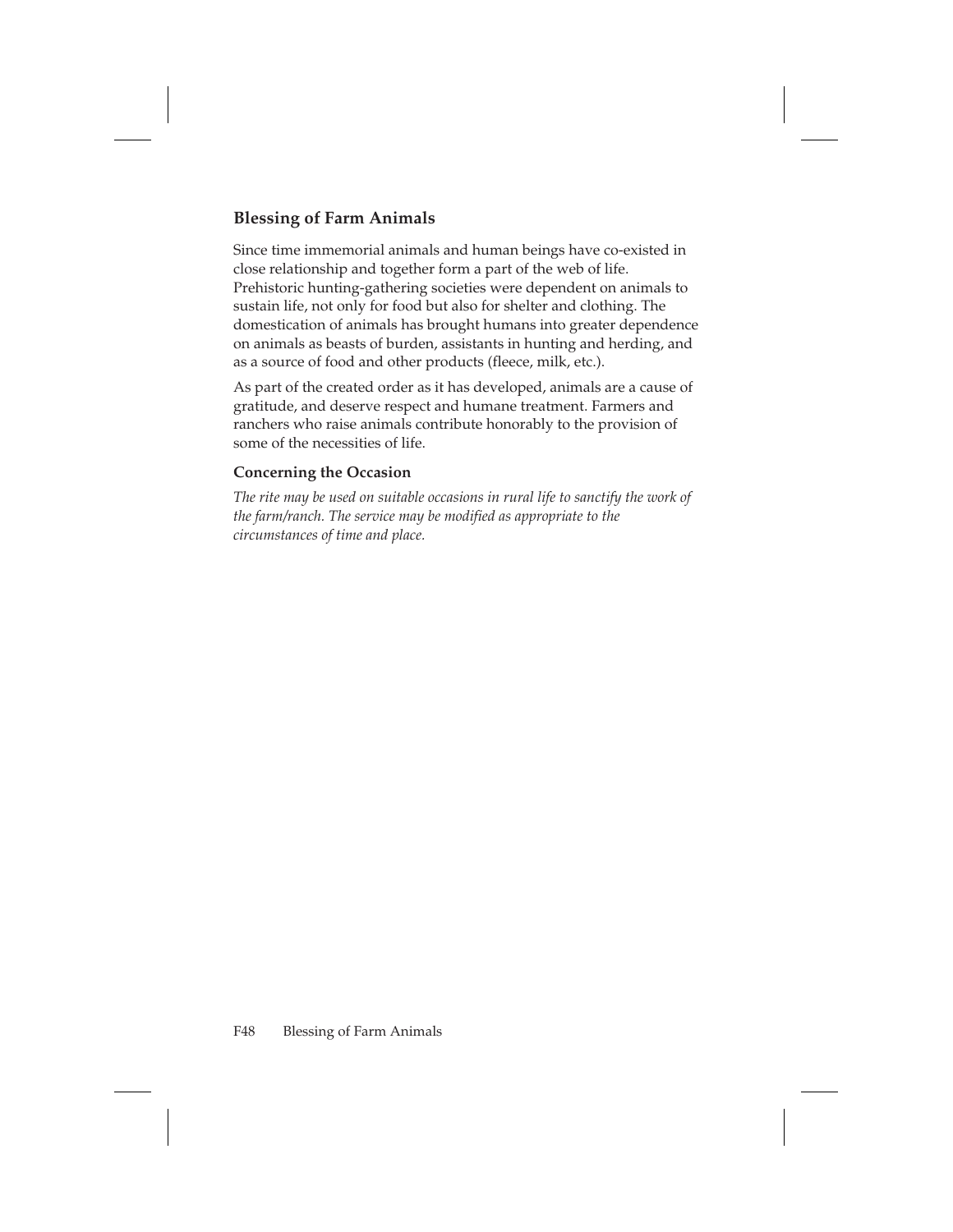# **Blessing of Farm Animals**

# **The Gathering of the Community**

*When the community has gathered the presiding minister says,*

| People | Let us bless our God,<br>creator and giver of all.<br>Blessed be God, now and for ever. Amen.                                                                                                              |
|--------|------------------------------------------------------------------------------------------------------------------------------------------------------------------------------------------------------------|
|        | This canticle, or another canticle or hymn, may follow.                                                                                                                                                    |
|        | Glorify the Lord, all you works of the Lord,*<br>sing praise, and highly exalt God for ever.<br>In the firmament of his power, glorify the Lord,*<br>sing praise, and highly exalt God for ever.           |
|        | Let the earth glorify the Lord.*<br>Glorify the Lord, O mountains and hills,<br>and all that grows on the earth,*<br>sing praise, and highly exalt God for ever.                                           |
|        | Glorify the Lord, O springs of water, seas, and streams,*<br>O whales and all that moves in the waters.<br>All birds of the air, glorify the Lord,*<br>sing praise, and highly exalt God for ever.         |
|        | Glorify the Lord, O beasts of the wild,*<br>and all you flocks and herds.<br>O men and women everywhere, glorify the Lord,*<br>sing praise, and highly exalt God for ever.                                 |
|        | Let us glorify the Lord: Father, Son, and Holy Spirit,*<br>sing praise, and highly exalt God for ever.<br>In the firmament of his power, glorify the Lord,*<br>sing praise, and highly exalt God for ever. |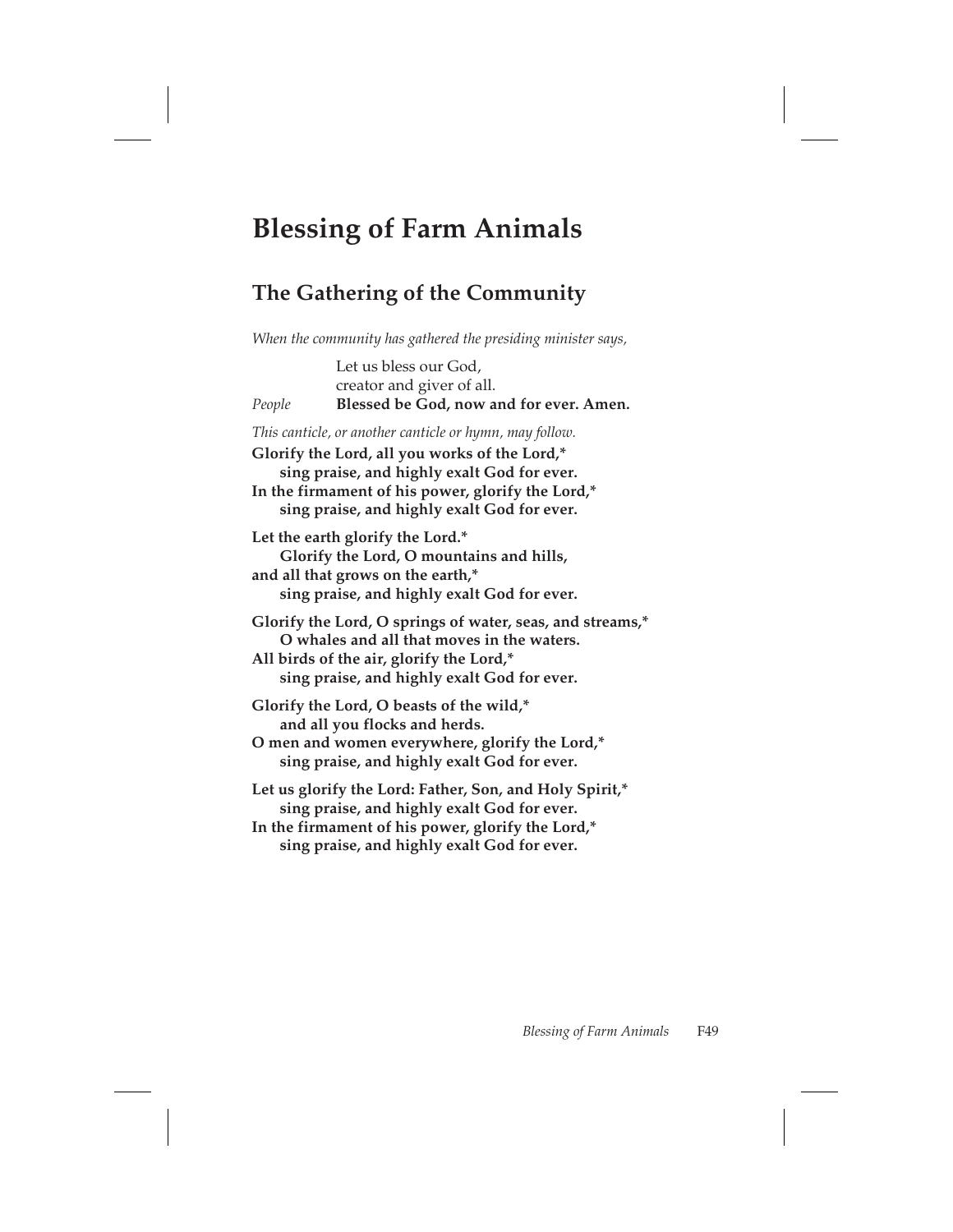# **The Proclamation of the Word**

# **Reading**

*One of the following, or another passage of scripture, is read. Gen 1.20–31a (God saw … that … it was very good) Gen 9.8–17 (This is the sign of the covenant) Is 11.1–9 (They will not hurt or destroy) Mt 6.25–34 (Look at the birds of the air) Mt 18.10–14 (If a shepherd has a hundred sheep) Jn 10.2–5 (The [shepherd] calls his own sheep by name) Psalm 8 or Psalm 65 may follow the reading.*

# **Intercessions**

*It is appropriate to use Litany 2 in* The Book of Alternative Services*. The following may be inserted as the fourth and fifth petitions.*

Give us grateful hearts for the animals of pasture and range which serve the many needs of humanity.

#### **Lord, hear our prayer.**

Encourage those whose labour helps to provide abundantly from the vast treasure of your bounty.

#### **Lord, hear our prayer.**

*The minister says the prayer of blessing.*

Blessed are you, Giver of life, Form of our form and Breath of our breath. This living world you make our home; you put your creatures in our care. Forgive, we pray, our carelessness and waste, renew our hearts and renew the face of the earth. Blessed are you for life and for new life.

#### **We give you thanks and praise in Jesus Christ our Lord.**

*The Lord's Prayer may be said.*

*The minister may dismiss the congregation.*

Go forth in the name of Christ.

*People* **Thanks be to God.**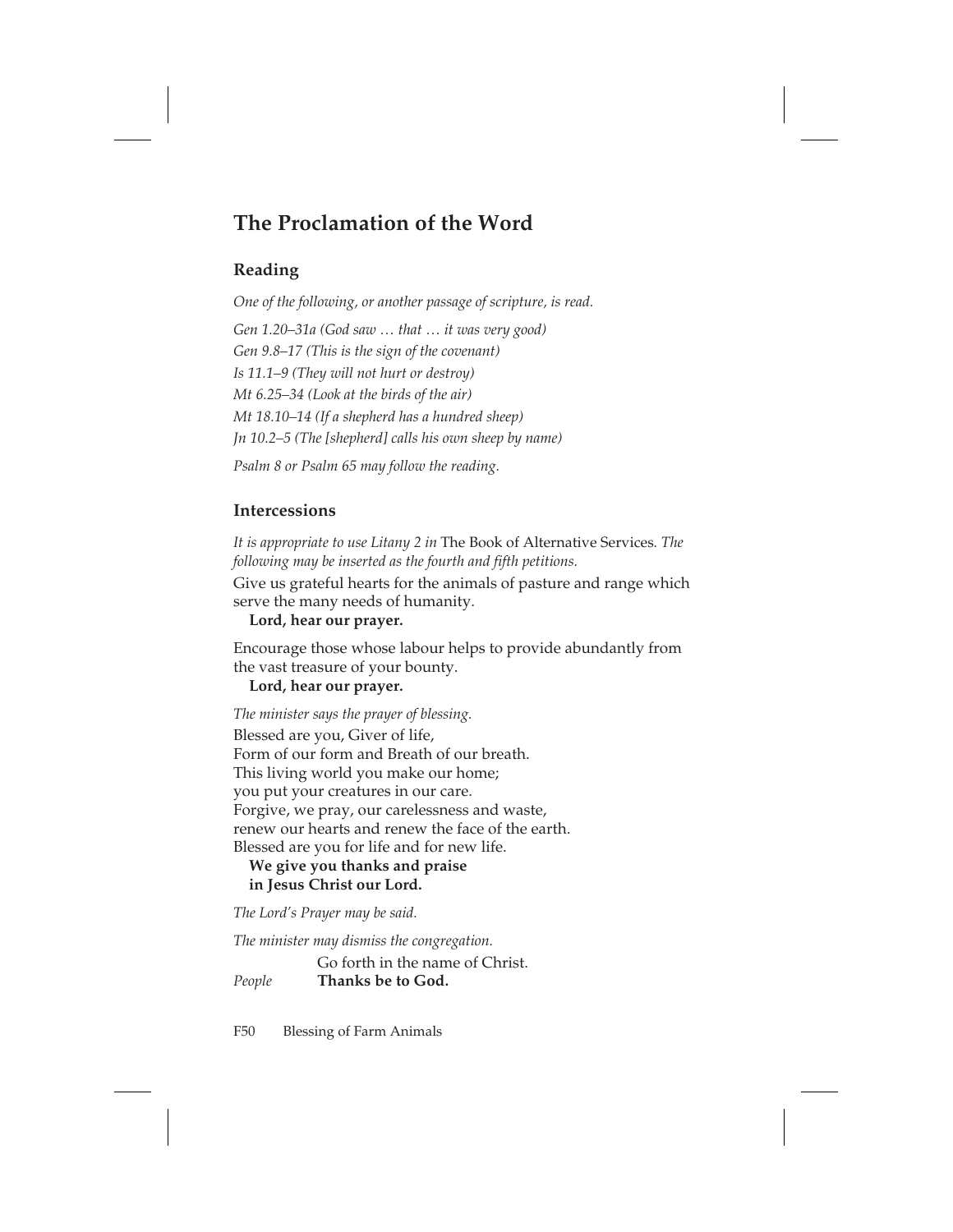*Or the following:*

| Minister | Go in peace to love and serve the Lord. |
|----------|-----------------------------------------|
| People   | Thanks be to God.                       |

*Or the following:*

| Minister | Go forth into the world,              |
|----------|---------------------------------------|
|          | rejoicing in the power of the Spirit. |
| People   | Thanks be to God.                     |

*Or the following:*

| Minister | Let us bless the Lord. |
|----------|------------------------|
| People   | Thanks be to God.      |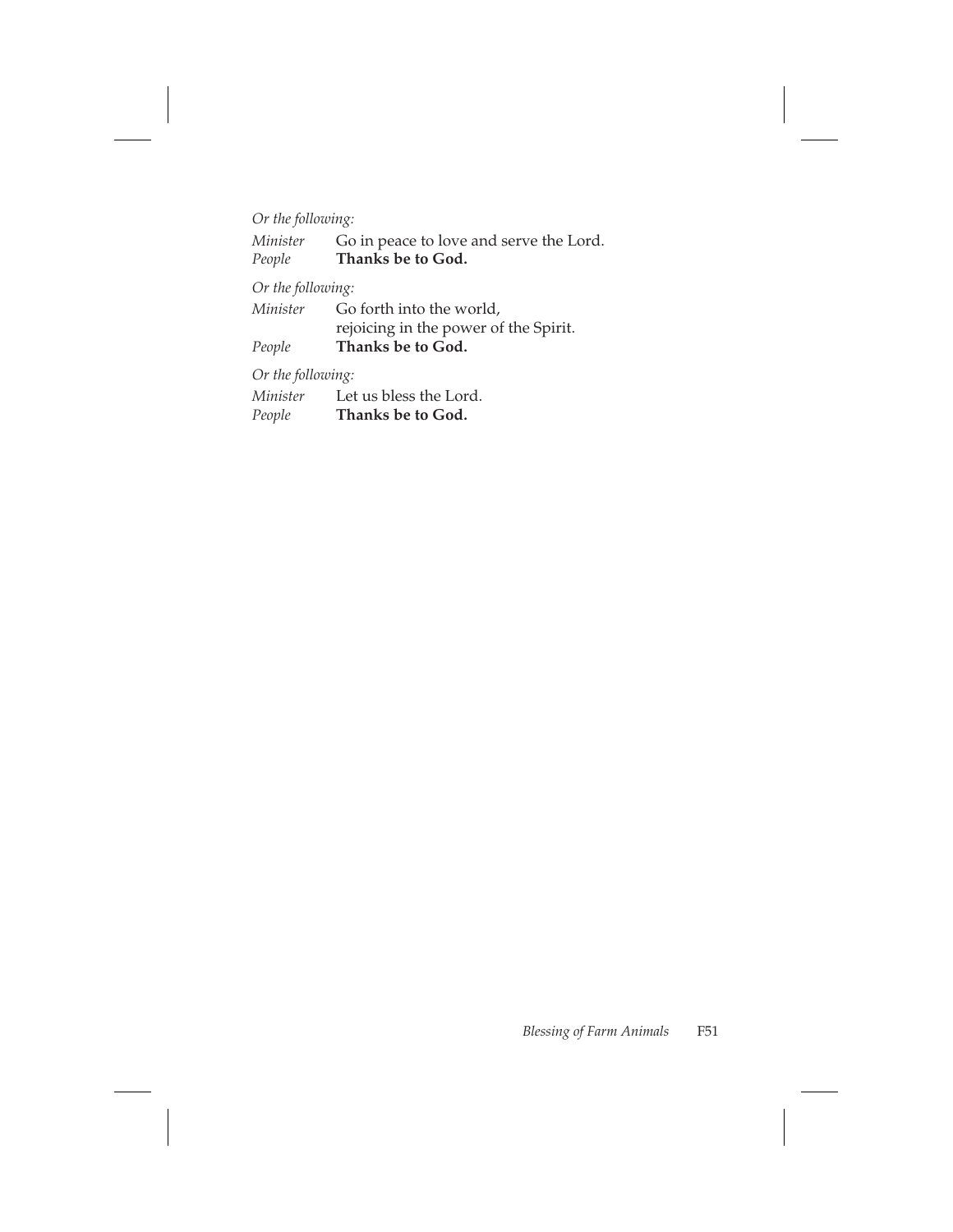# **Blessing of Fisheries**

#### **Concerning the Occasion**

*Fishing is an important form of livelihood for many. It is a hazardous occupation. This rite may be used for the blessing of fishing fleets as well as individual boats and gear. The service may be modified as appropriate to circumstances.*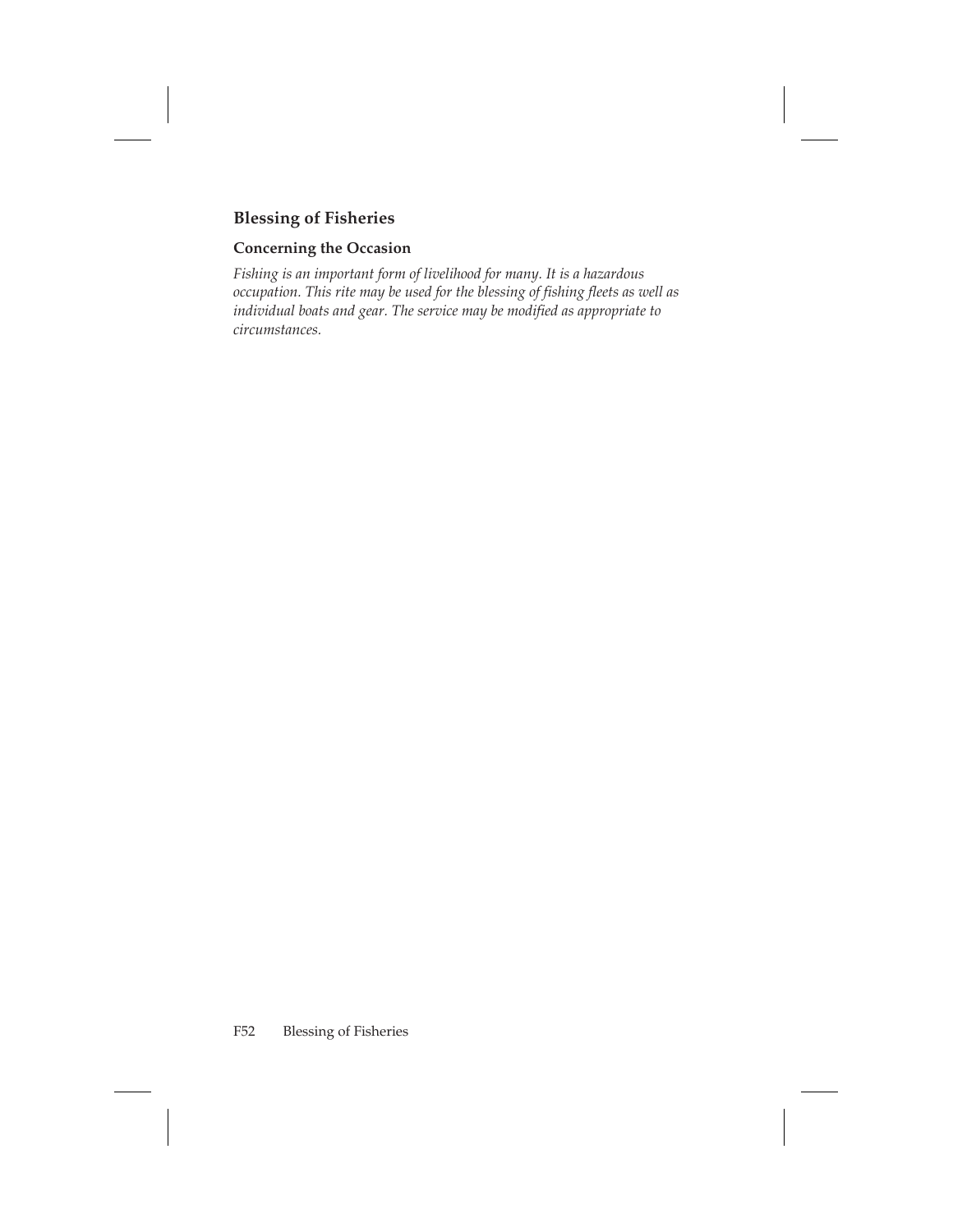# **Blessing of Fisheries**

# **The Gathering of the Community**

|              | When the community has gathered the presiding minister says,                                                                                                                                                           |
|--------------|------------------------------------------------------------------------------------------------------------------------------------------------------------------------------------------------------------------------|
|              | Let us bless our God,                                                                                                                                                                                                  |
| People       | creator and giver of all.<br>Blessed be God, now and for ever. Amen.                                                                                                                                                   |
| All now say, |                                                                                                                                                                                                                        |
|              | O Lord, how manifold are your works!*<br>in wisdom you have made them all;<br>the earth is full of your creatures.                                                                                                     |
|              | Yonder is the great and wide sea<br>with its living things too many to number,*<br>creatures both small and great.                                                                                                     |
|              | There move the ships,<br>and there is that Leviathan,*<br>which you have made for the sport of it.                                                                                                                     |
|              | All of them look to you*<br>to give them their food in due season.                                                                                                                                                     |
|              | You give it to them; they gather it;*<br>you open your hand, and they are<br>filled with good things.                                                                                                                  |
|              | You hide your face, and they are terrified;*<br>you take away their breath,<br>and they die and return to theft dust.<br>You send forth your Spirit, and they are created;*<br>and so you renew the face of the earth. |
|              | May the glory of the Lord endure for ever;*<br>may the Lord rejoice in all his works.                                                                                                                                  |
|              | He looks at the earth and it trembles;*<br>he touches the mountains and they smoke.                                                                                                                                    |
|              | I will sing to the Lord as long as I live;*<br>I will praise my God while I have my being.                                                                                                                             |
|              |                                                                                                                                                                                                                        |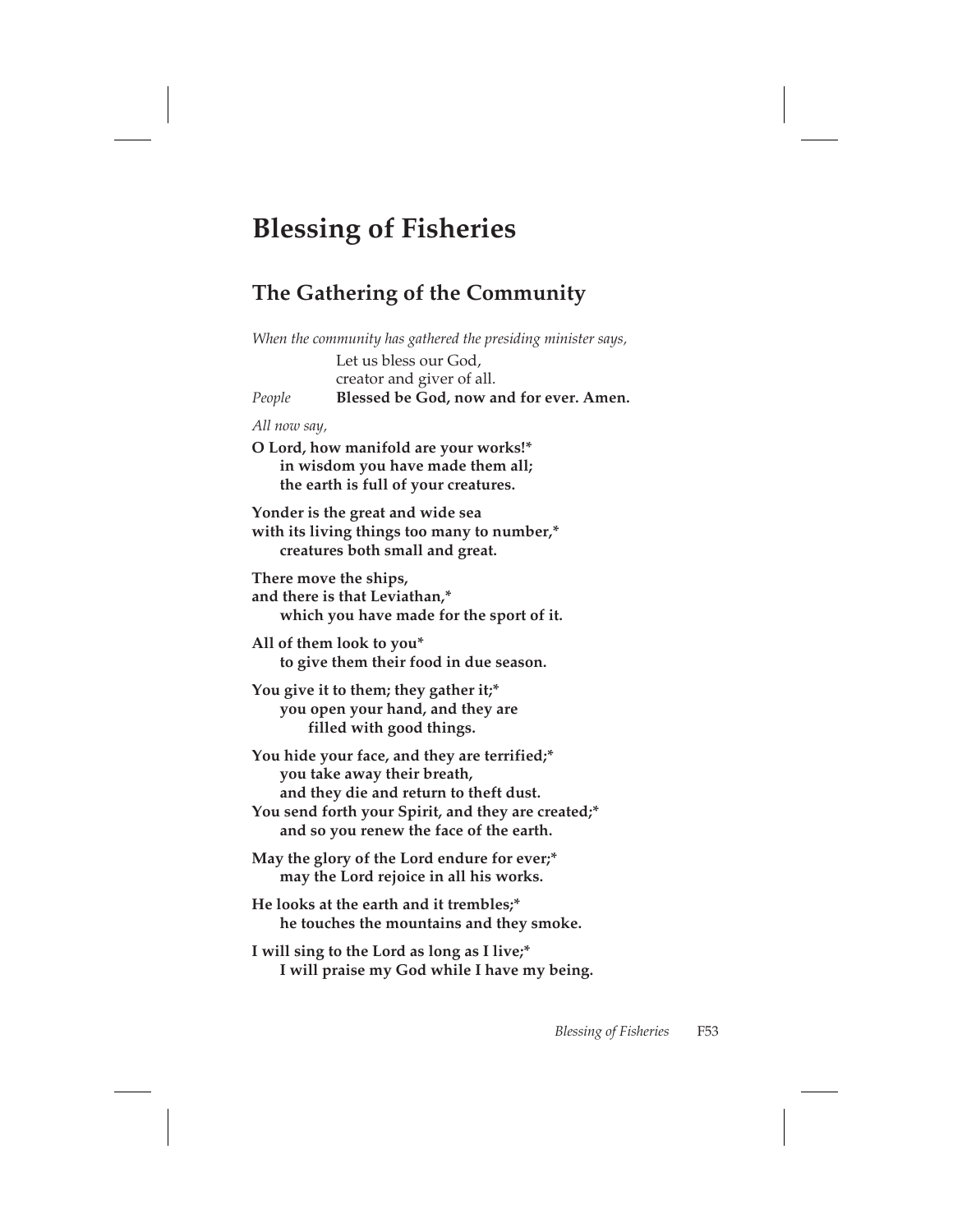**May these words of mine please him;\* I will rejoice in the Lord.**

# **The Proclamation of the Word**

# **Reading**

*One of the following may be read.*

*Job 38.4–11 (Where were you when I laid the foundation of the earth?) Mt 14.22–33 (You of little faith, why did you doubt?) Jn 21.1–24 (Cast the net to the right side of the boat, and you will find some)*

*Psalm 8, Psalm 107.23–32 or Psalm 148 may follow the reading.*

# **Intercessions**

*It is appropriate to use Litany 1 from* The Book of Alternative Services*. After the petition for good weather, the following petitions should be inserted.*

For the safety of those who labour on the waters, let us pray to the Lord.

#### **Lord, have mercy.**

For clean and abundant waters, and for ourselves as stewards of the seas, let us pray to the Lord.

#### **Lord, have mercy.**

*The minister says the prayer of blessing.* Blessed are you, O God, whose Spirit hovered over the deep and filled it with all manner of living things. May the sea continue to teem with abundant life. May those who move upon the face of the waters rejoice in its beauty and find safety in its perils. May Christ, who calmed the storm, and filled the nets of his disciples, bring us all to the harbour of light and peace. **Amen**.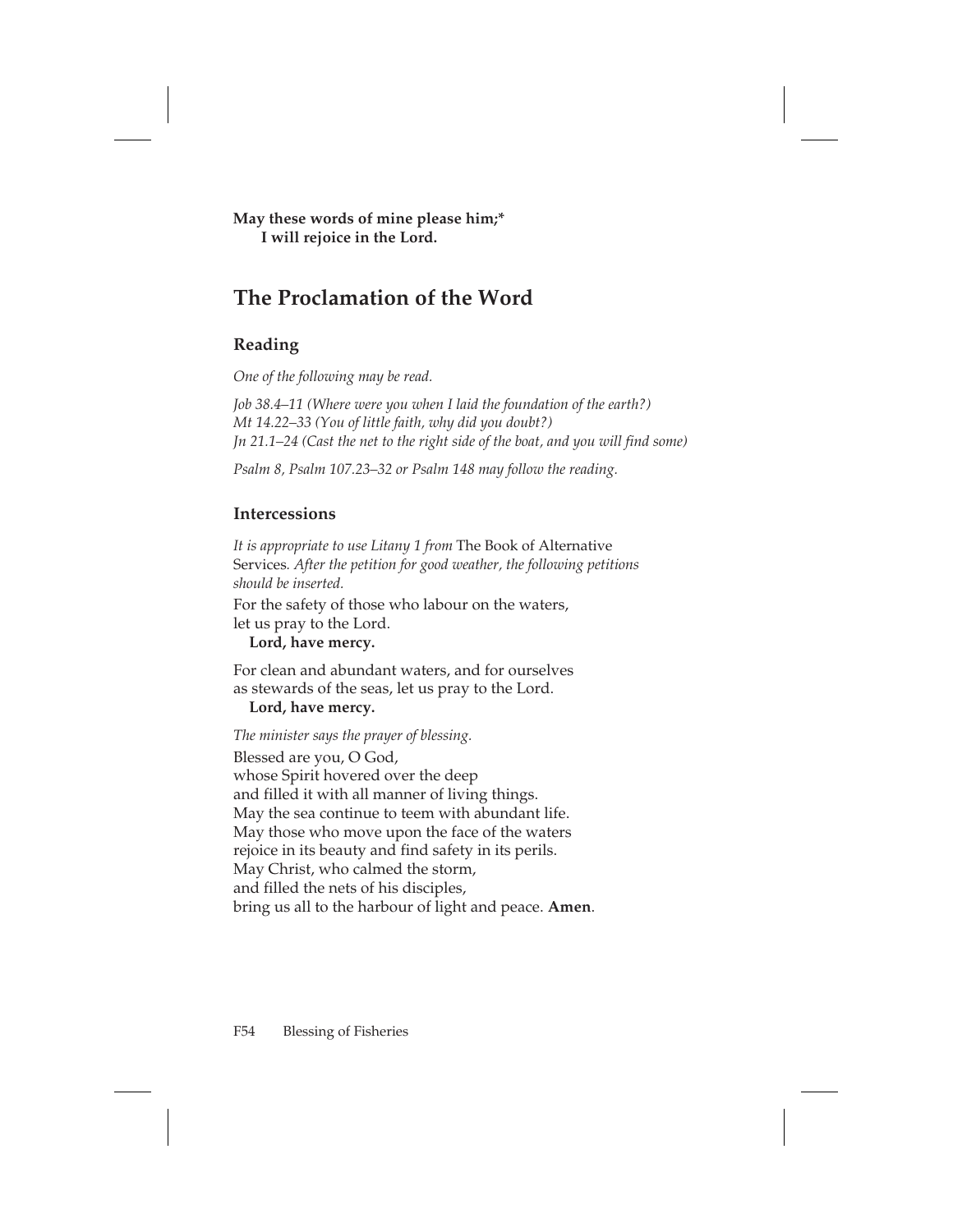*The minister may dismiss the congregation,*

|        | Go forth in the name of Christ. |
|--------|---------------------------------|
| People | Thanks be to God.               |

*Or the following:*

| Minister | Go in peace to love and serve the Lord. |
|----------|-----------------------------------------|
| People   | Thanks be to God.                       |

*Or the following:*

| Minister | Go forth into the world,              |
|----------|---------------------------------------|
|          | rejoicing in the power of the Spirit. |
| People   | Thanks be to God.                     |

*Or the following:*

| Minister | Let us bless the Lord. |
|----------|------------------------|
| People   | Thanks be to God.      |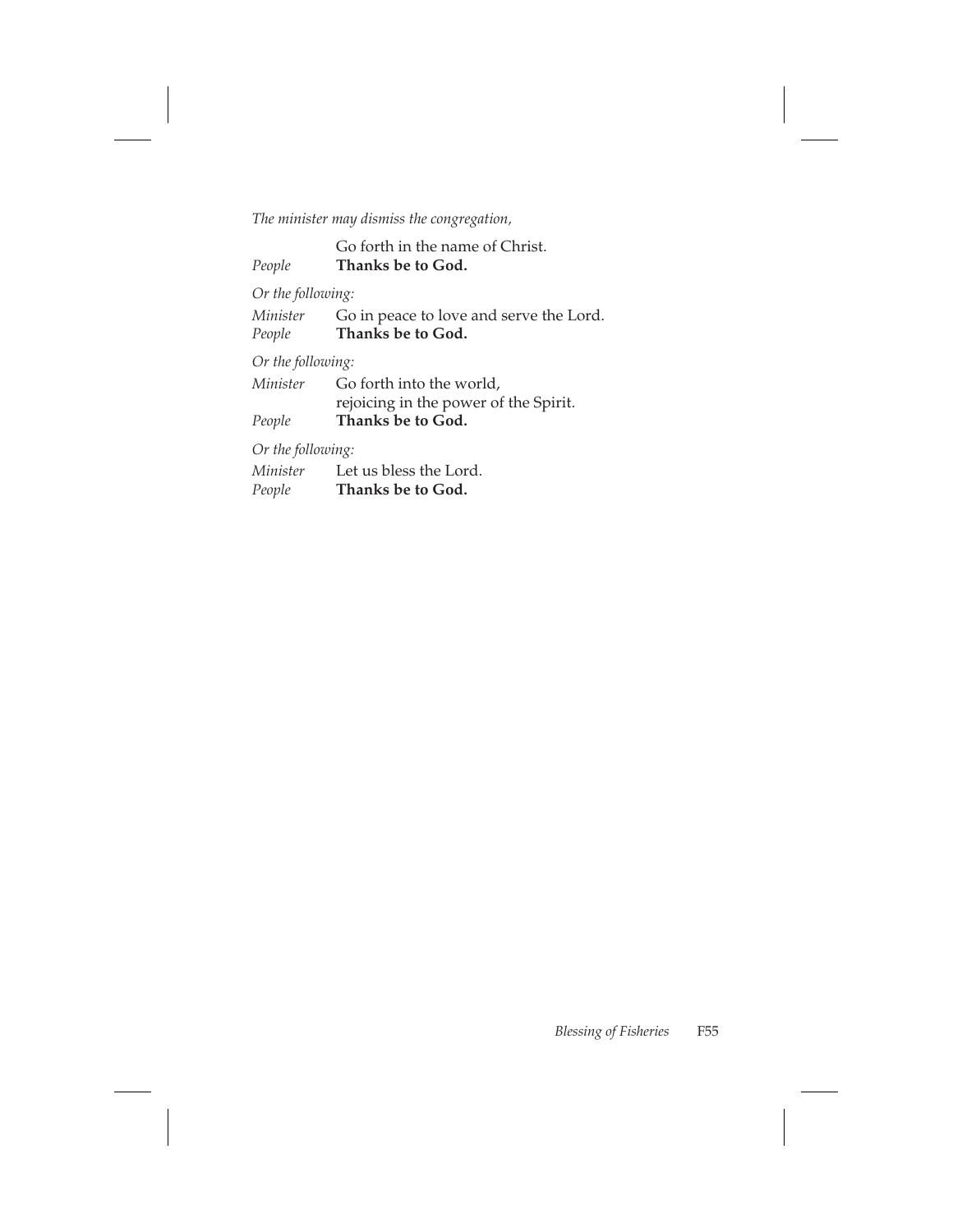# **Blessing of Forests and Forestry**

Forests are an important part of the ecology of planet earth, for they are the major source of oxygen generation. In addition, they serve as important economic resources and the focus of much recreational activity. For many of the Native People they are home. Renewed respect for our forests is an important part of humanity's stewardship of creation in an increasingly technological culture. The service may be modified as appropriate to the circumstances of time and place.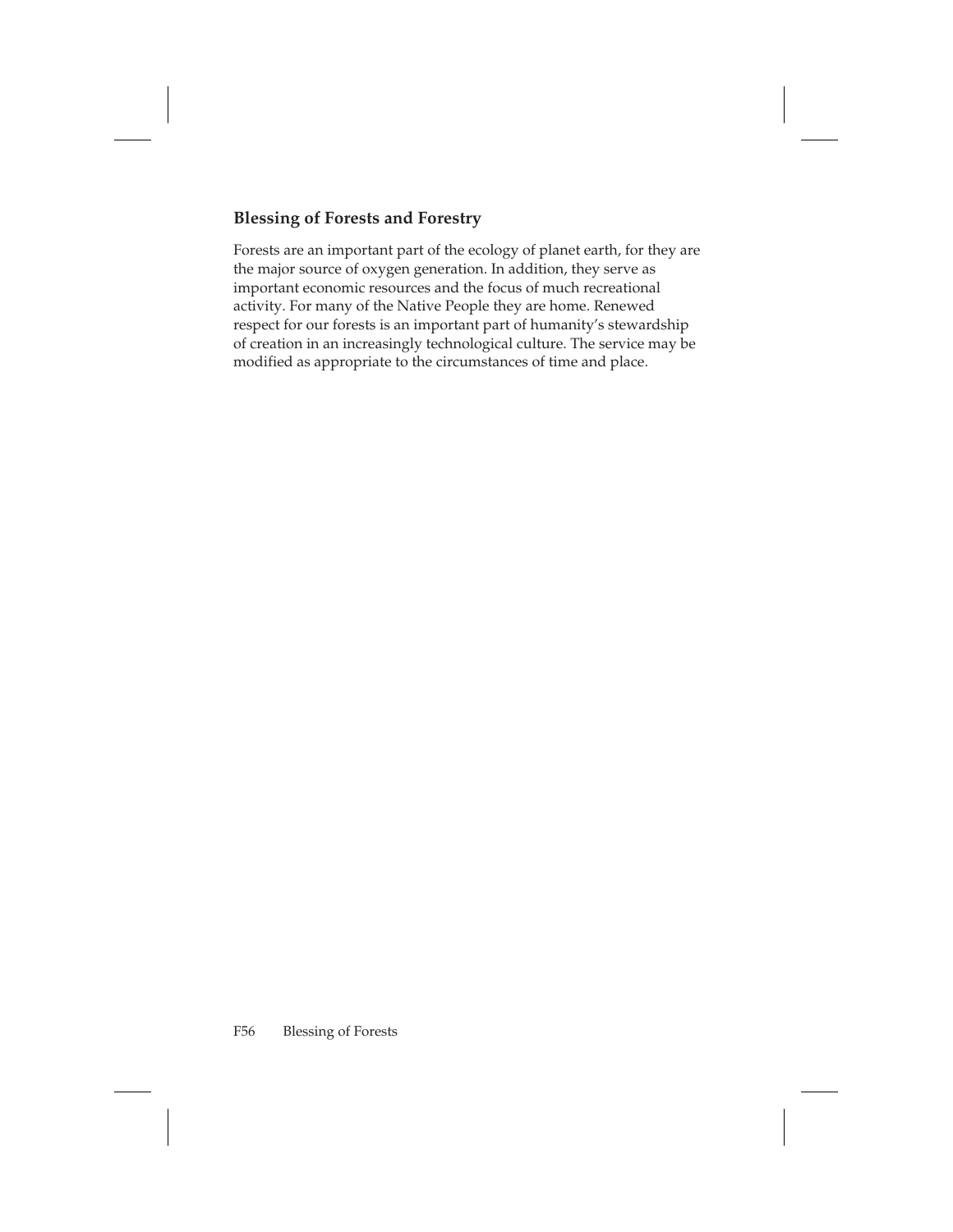# **Blessing of Forests and Forestry**

# **The Gathering of the Community**

|              | When the community has gathered the presiding minister says,                                                                                            |
|--------------|---------------------------------------------------------------------------------------------------------------------------------------------------------|
| People       | Let us bless our God,<br>creator and giver of all.<br>Blessed be God, now and for ever. Amen.                                                           |
| All now say, |                                                                                                                                                         |
|              | A new hymn we sing to our God.<br>LORD you are great and glorious,<br>wonderful in strength, invincible.                                                |
|              | Let the whole creation serve you:<br>for you spoke, and all things came into being.                                                                     |
|              | You sent out your breath and it formed them:<br>no one is able to resist your voice.                                                                    |
|              | Mountains and seas are stirred to their depths:<br>rocks melt like wax at your presence.                                                                |
|              | But to those who revere you:<br>you will continue to show mercy.                                                                                        |
|              | Glory to the Father, and to the Son, and to the Holy Spirit,<br>as it was in the beginning, is now,<br>and will be for ever. Amen.<br>(Judith 16.13–15) |

# **The Proclamation of the Word**

#### **Reading**

*One of the following may be read. Gen 1.9–13, 26–31 (Trees of every kind) Pr 8.22–31 (The Lord created [Wisdom] at the beginning of his work) Ezek 17.22–24 (I bring low the high tree, I make high the low tree)*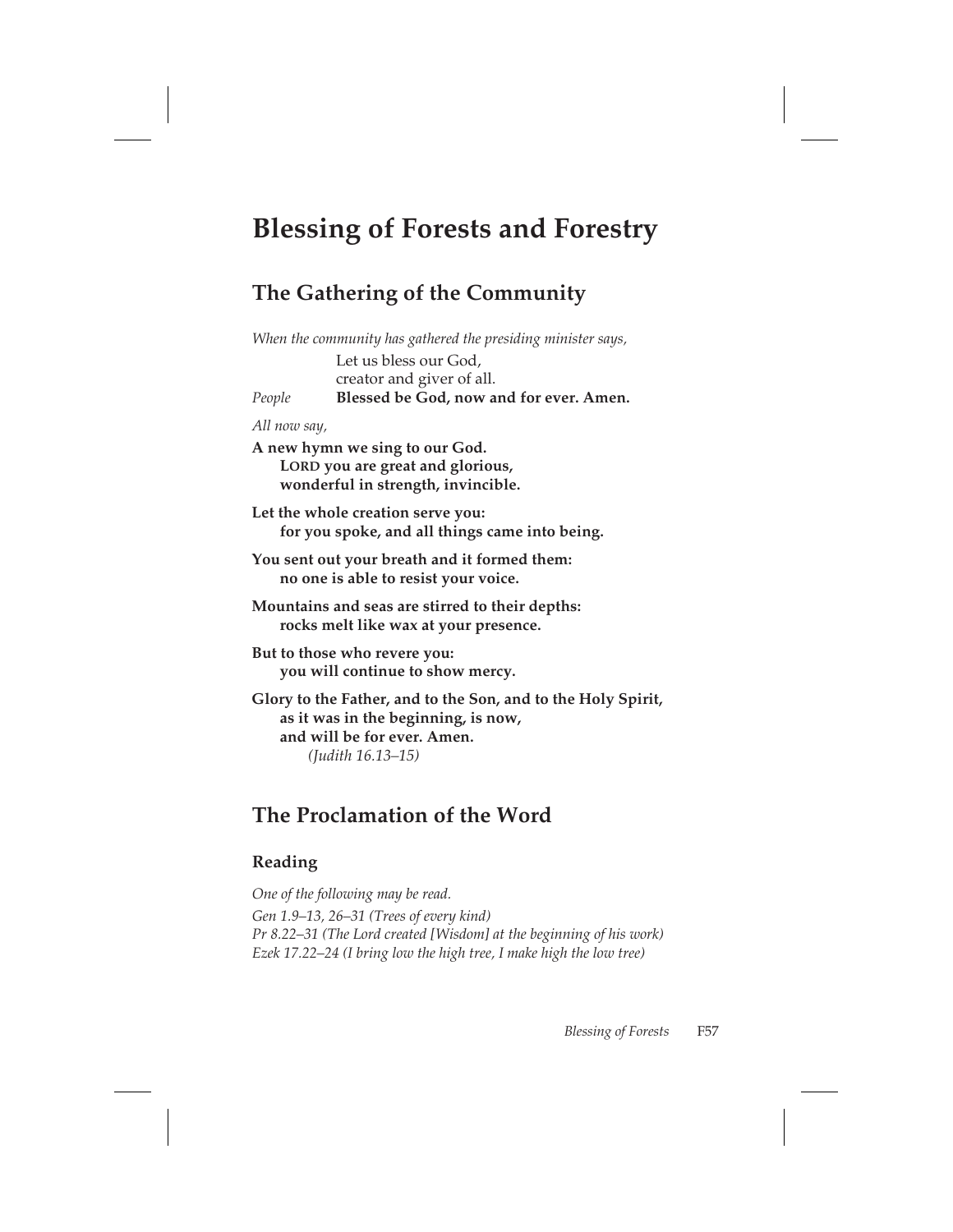*Rev 21.1–4;22.1–5 (The leaves of the tree are for the healing of the nations) Mk 13.28–30 (From the fig tree learn its lesson)*

*Psalm 96 may follow the reading.*

# **Intercessions**

*The Thanksgiving Litany in* The Book of Alternative Services*, p. 128, is appropriate. Petitions similar to the following may be inserted after the first petition.*

For a renewed spirit of stewardship of all created things, let us pray to the Lord.

For will to make the air clean, the water pure, and the soil rich, let us pray to the Lord.

For renewed reverence before the mystery of life, let us pray to the Lord.

For the safety and well-being of those who work in the forests, let us pray to the Lord.

*The minister says the prayer of blessing.*

Blessed are you, O God, creator of forest and plain. You have given us the trees as a homeland of abundant life, a place of shelter and play, and a resource for the work of human hands. Renew within us a sense of the unity of all things. May we discover in the forest the beauty of your presence, so generations to come may praise your Holy Name through Jesus Christ, your Word, in the power of your Holy Spirit. **Amen.**

*The Thanksgiving Prayers on pp. 129f in* The Book of Alternative Services *are also appropriate.*

*The minister may dismiss the congregation,*

Go forth in the name of Christ. *People* **Thanks be to God.**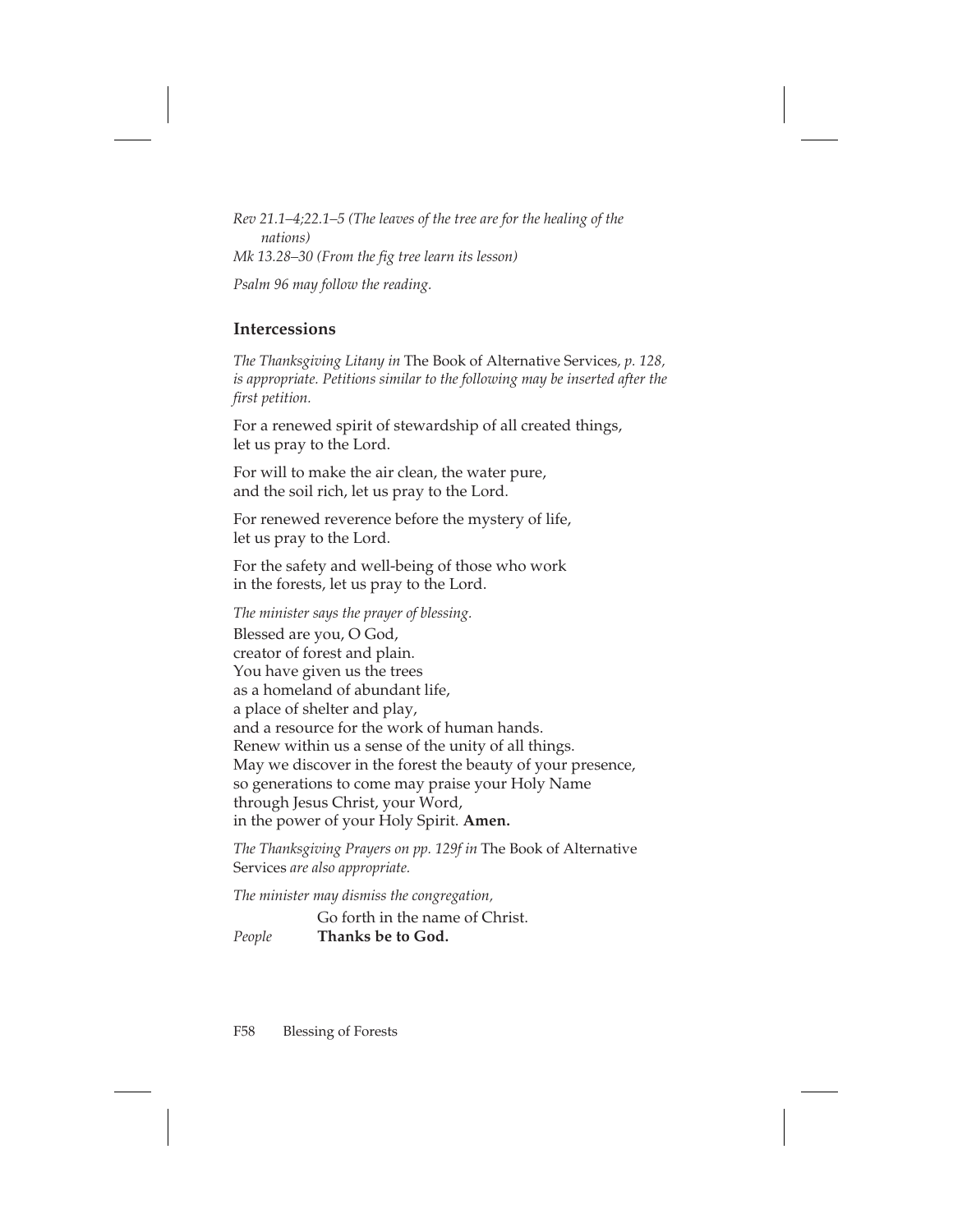*Or the following:*

| Minister | Go in peace to love and serve the Lord. |
|----------|-----------------------------------------|
| People   | Thanks be to God.                       |

*Or the following:*

| Minister | Go forth into the world,              |
|----------|---------------------------------------|
|          | rejoicing in the power of the Spirit. |
| People   | Thanks be to God.                     |

*Or the following:*

| Minister | Let us bless the Lord. |
|----------|------------------------|
| People   | Thanks be to God.      |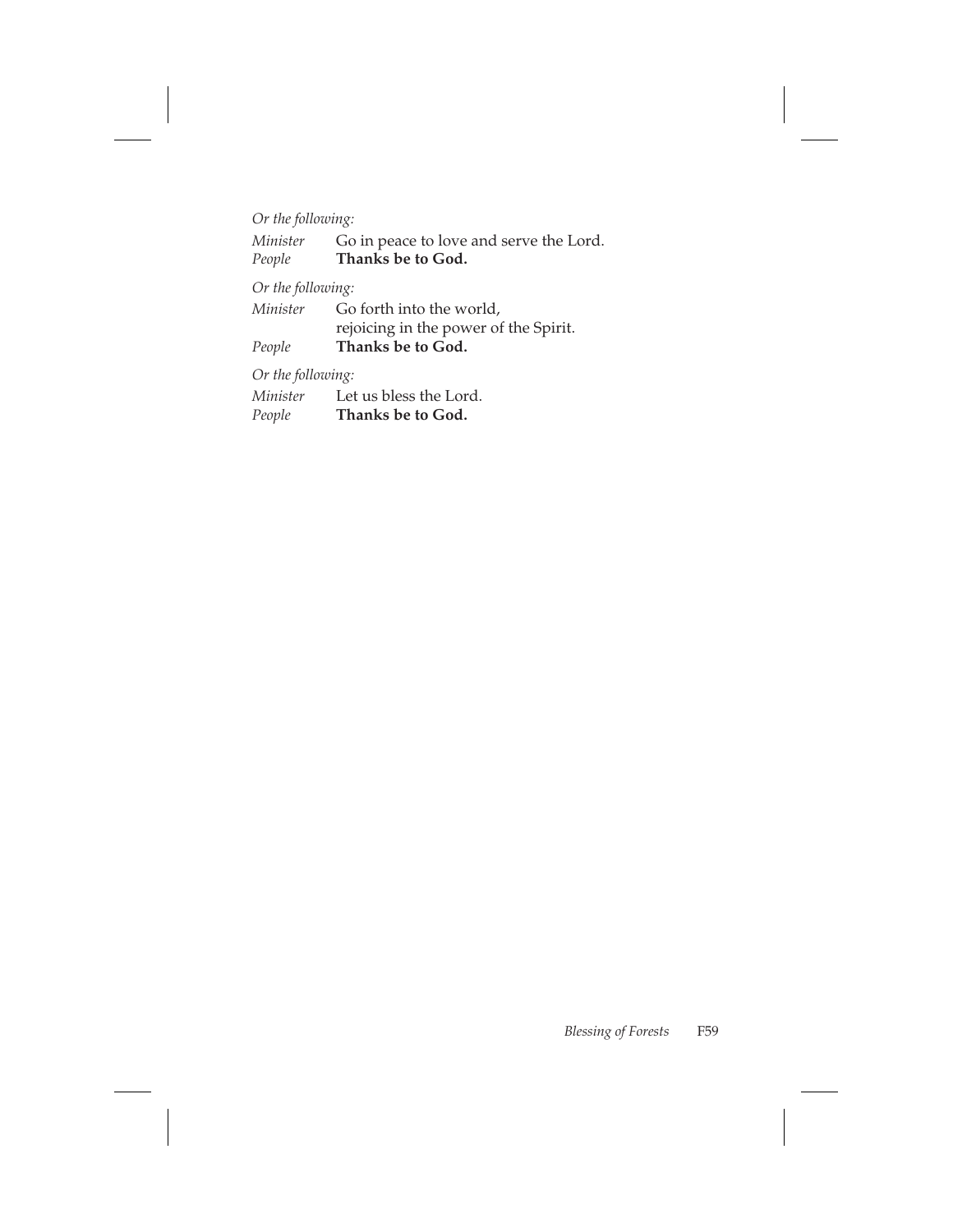### **Blessing of Mines**

#### **Concerning the Occasion**

*Mining constitutes an important source of livelihood in many parts of Canada. Minerals are a significant part of the abundance of creation of which humanity has been granted stewardship. The service may be modified as appropriate to the circumstances of time and place.*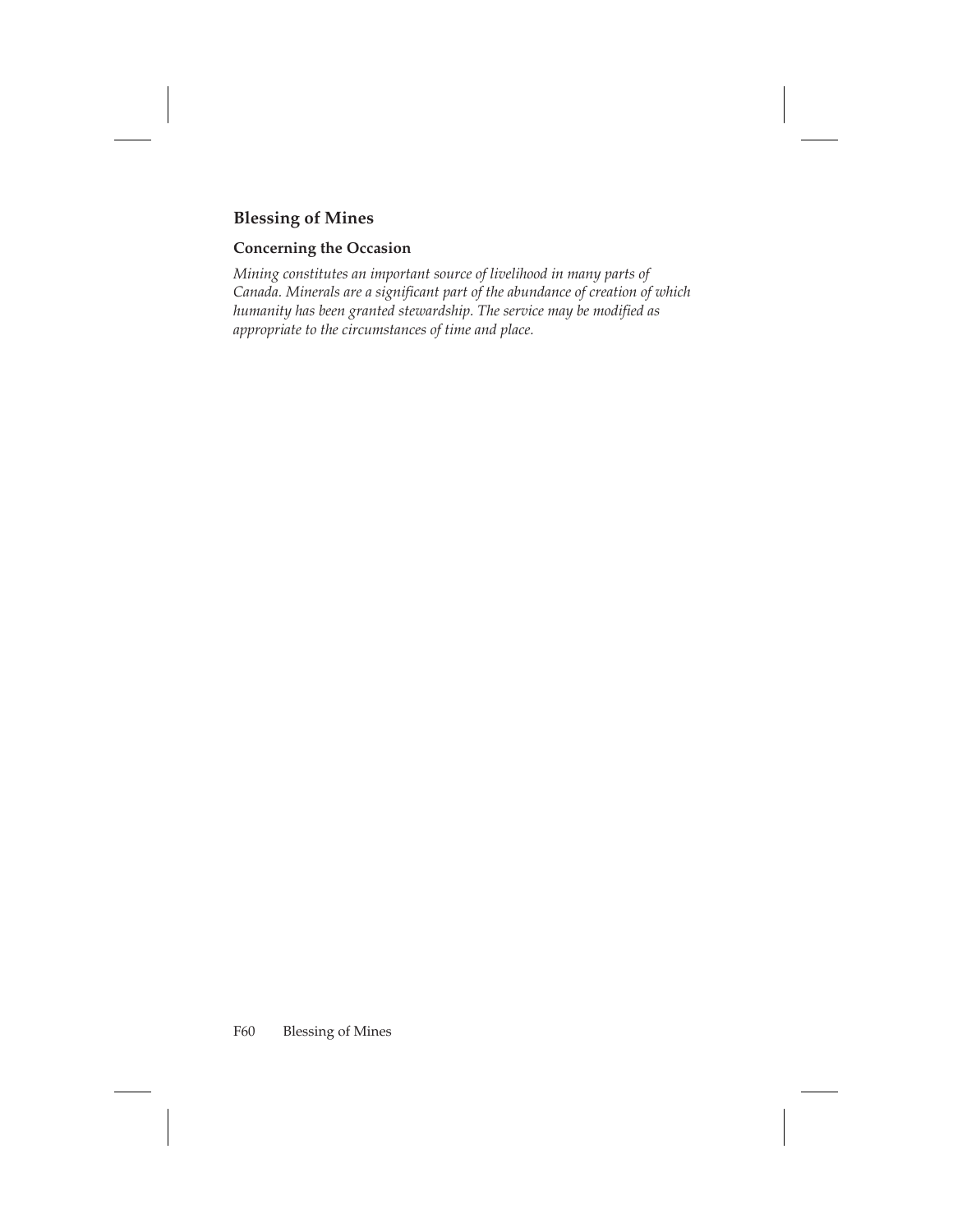# **Blessing of Mines**

# **The Gathering of the Community**

|              | When the community has gathered the presiding minister says,                                                                                                                                    |
|--------------|-------------------------------------------------------------------------------------------------------------------------------------------------------------------------------------------------|
|              | Let us bless our God,                                                                                                                                                                           |
|              | creator and giver of all.                                                                                                                                                                       |
| People       | Blessed be God, now and for ever. Amen.                                                                                                                                                         |
| All now say, |                                                                                                                                                                                                 |
|              | By your word, O Lord, all things are made;<br>and all your creatures do your will.<br>The sun looks down on everything with its light,<br>and your work is full of your glory.                  |
|              | You have not empowered even your holy ones<br>to recount all your marvellous works,<br>which you, the Lord Almighty have established<br>so that the universe may stand firm in your glory.      |
|              | You search out the abyss and the human heart;<br>you understand their innermost secrets.<br>For you, Most High, know all that may be known;<br>you see from of old the things that are to come. |
|              | You disclose what has been and what is to be,<br>and you reveal the traces of hidden things.<br>No thought escapes you,<br>and nothing is hidden from you.                                      |
|              | You have set in order the splendours of your wisdom;<br>you are from all eternity one and the same.<br>Nothing can be added or taken away,<br>and you need no one to be your counsellor.        |
|              | How desirable are all your works,<br>and how sparkling they are to see!<br>Who could ever tire of seeing your glory?<br>(See Sir 42.15b-22, 25b)                                                |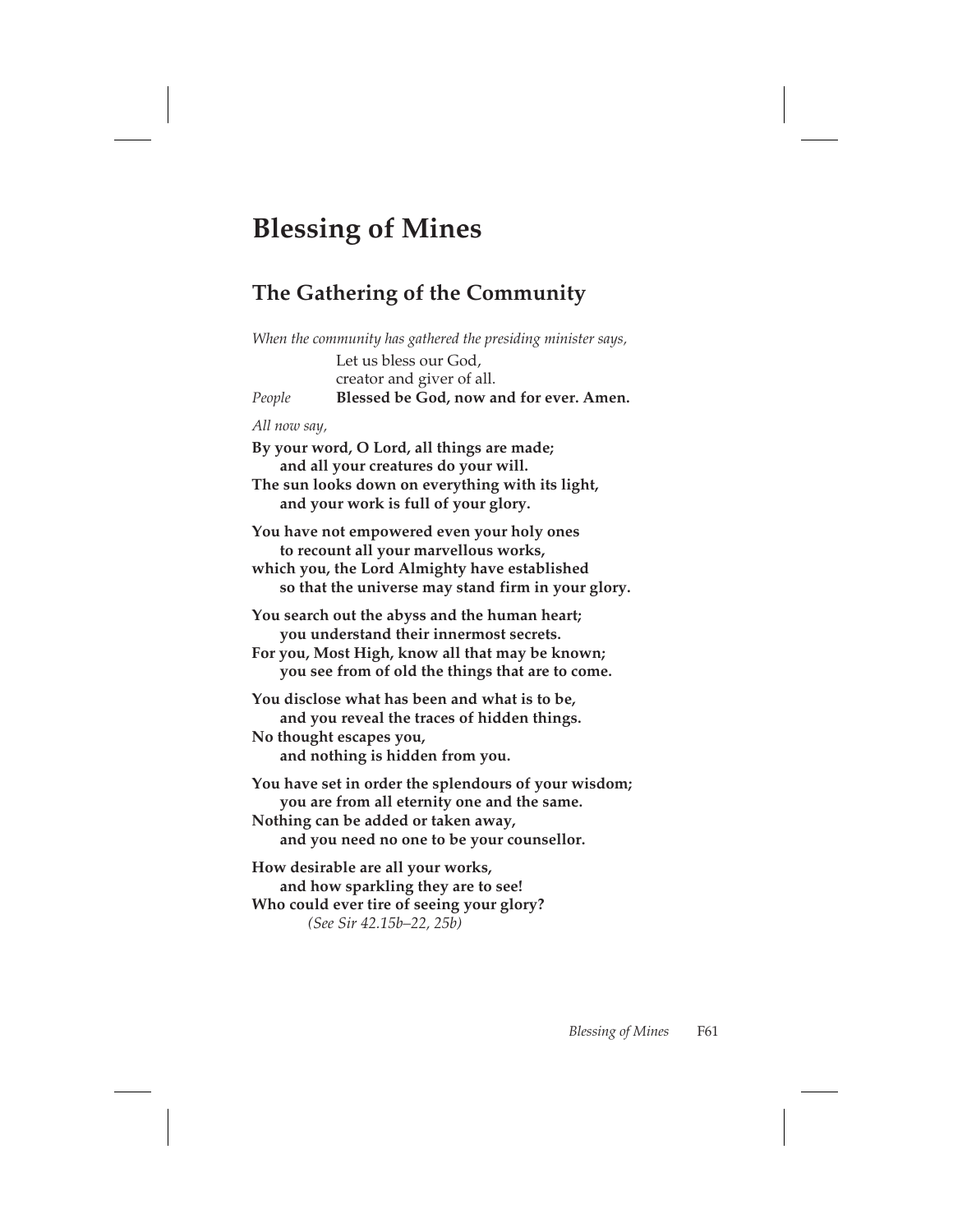# **The Proclamation of the Word**

# **Reading**

*One of the following or another passage of scripture is read.*

*Dt 8.6–18 (A land whose stones are iron) Job 28.1–28 ([Wisdom] cannot be gotten for gold) Rev 21.9–21 (The holy city Jerusalem coming down)*

*Psalm 139.6–17 may follow the reading.*

# **Intercessions**

*The Thanksgiving Litany in* The Book of Alternative Services*, p. 128, is appropriate. Petitions such as the following may be inserted after the first petition of that litany.*

For the richness of mountains and the abundance of minerals, **We thank you, Lord.**

*The minister says the prayer of blessing.*

Blessed are you, O God, whose hand has enriched the earth with minerals for our use. We bless you for the gifts which we discover in the earth, and we pray that you will so fill us with wisdom that our miners may labour in safety, and our children may continue to bless your name for the bounty of rock and soil. We praise you through Jesus Christ, the Rock of our salvation. **Amen.**

*The prayers of General Thanksgiving in* The Book of Alternative Services *(pp. 129f) are also appropriate.*

*The minister may dismiss the congregation,*

Go forth in the name of Christ. *People* **Thanks be to God.**

*Or the following:*

| Minister | Go in peace to love and serve the Lord. |
|----------|-----------------------------------------|
| People   | Thanks be to God.                       |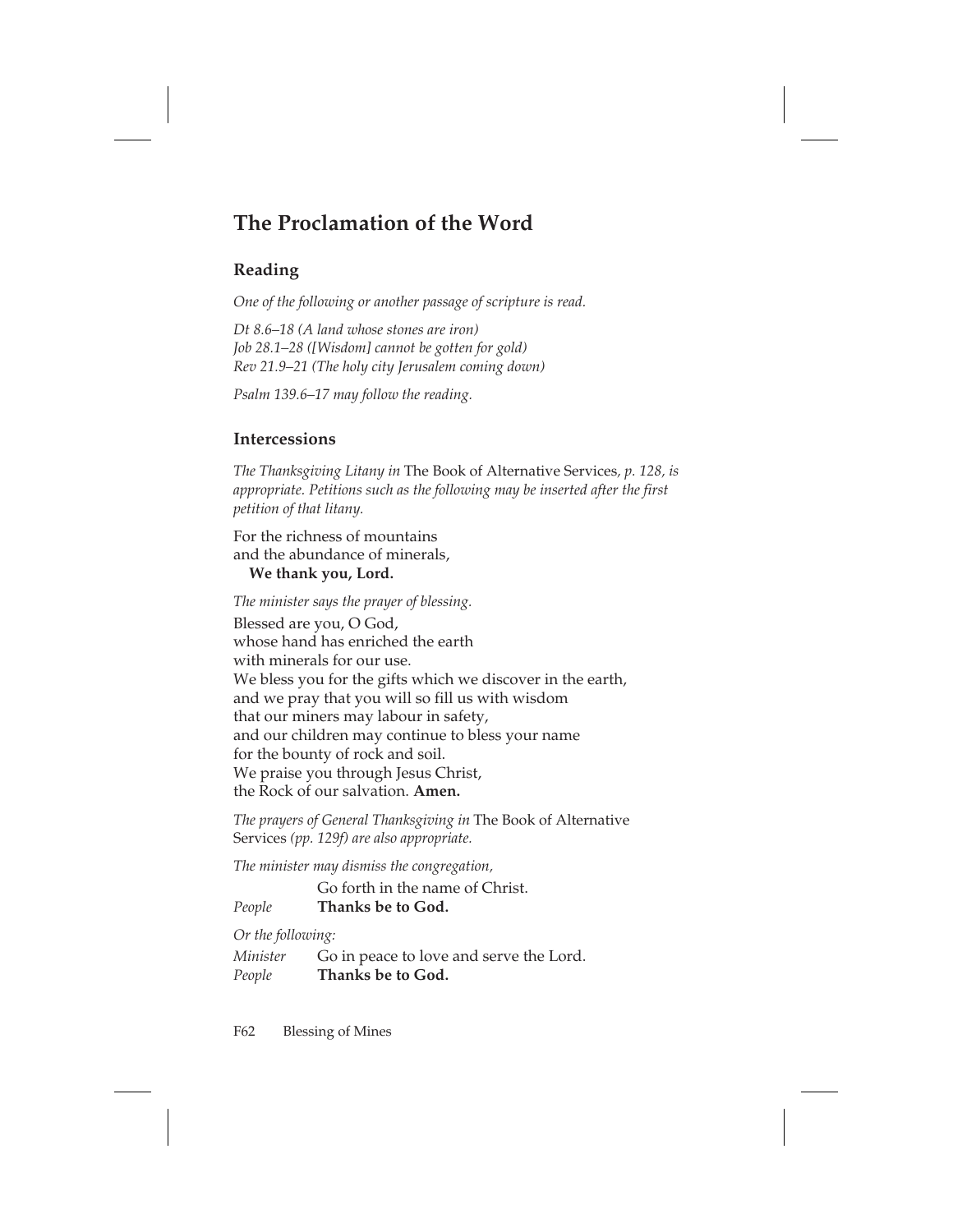### *Or the following:*

| Minister | Go forth into the world,              |
|----------|---------------------------------------|
|          | rejoicing in the power of the Spirit. |
| People   | Thanks be to God.                     |

*Or the following:*

| Minister | Let us bless the Lord. |  |
|----------|------------------------|--|
|          |                        |  |

*People* **Thanks be to God.**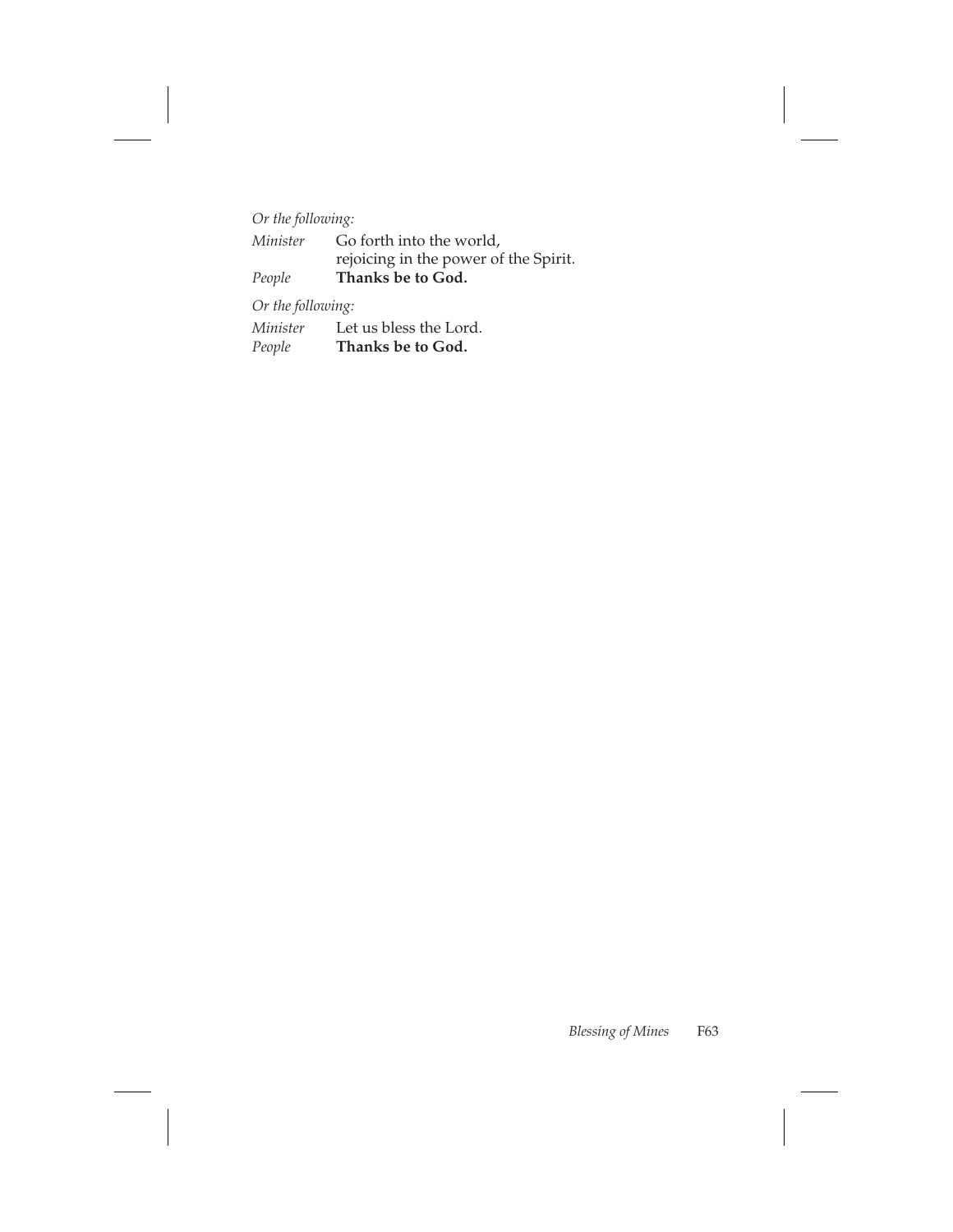# **Blessing of Seeds at Planting Time**

#### **Concerning the Occasion**

*This order may be used for the blessing of seeds or seedlings. The service may be modified as appropriate to the circumstances of time and place.*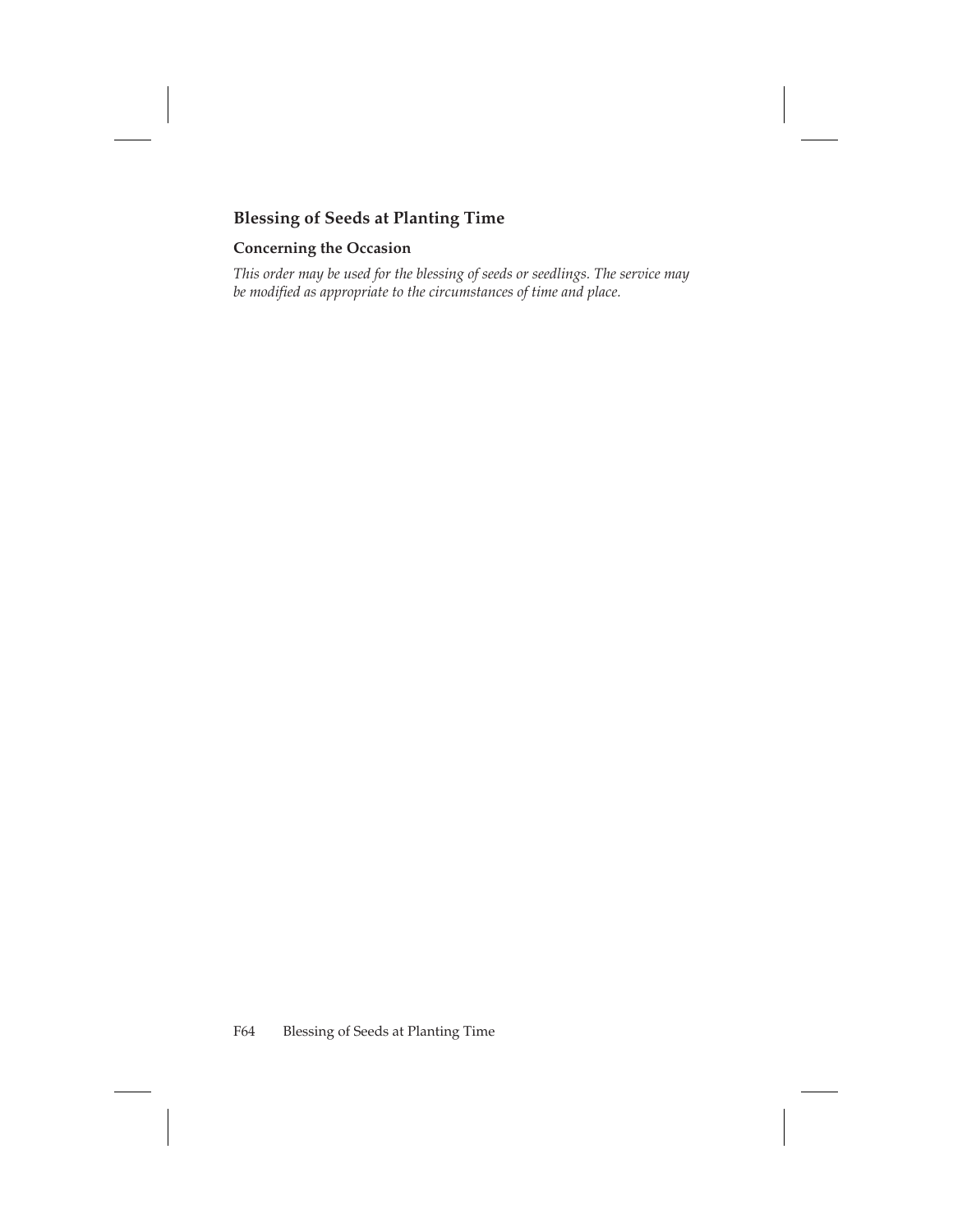# **Blessing of Seeds at Planting Time**

# **The Gathering of the Community**

|              | When the community has gathered the presiding minister says,                                                                  |
|--------------|-------------------------------------------------------------------------------------------------------------------------------|
|              | Let us bless our God,<br>creator and giver of all.                                                                            |
| People       | Blessed be God, now and for ever. Amen.                                                                                       |
| All now say, |                                                                                                                               |
|              | Bless the Lord, O my soul;*<br>O Lord my God, how excellent is your greatness!<br>You are clothed with majesty and splendour. |
|              | You water the mountains from your dwelling on high;*<br>the earth is fully satisfied by the fruit of your works.              |
|              | You make grass grow for flocks and herds*<br>and plants to serve humankind;                                                   |
|              | That they may bring forth food from the earth,*<br>and wine to gladden our hearts,                                            |
|              | Oil to make a cheerful countenance,*<br>and bread to strengthen the heart.                                                    |
|              | You send forth your Spirit, and they are created;*<br>and so you renew the face of the earth.                                 |
| Hallelujah!  | Bless the Lord, O my soul*<br>$(104.13 - 16.31 - 37)$                                                                         |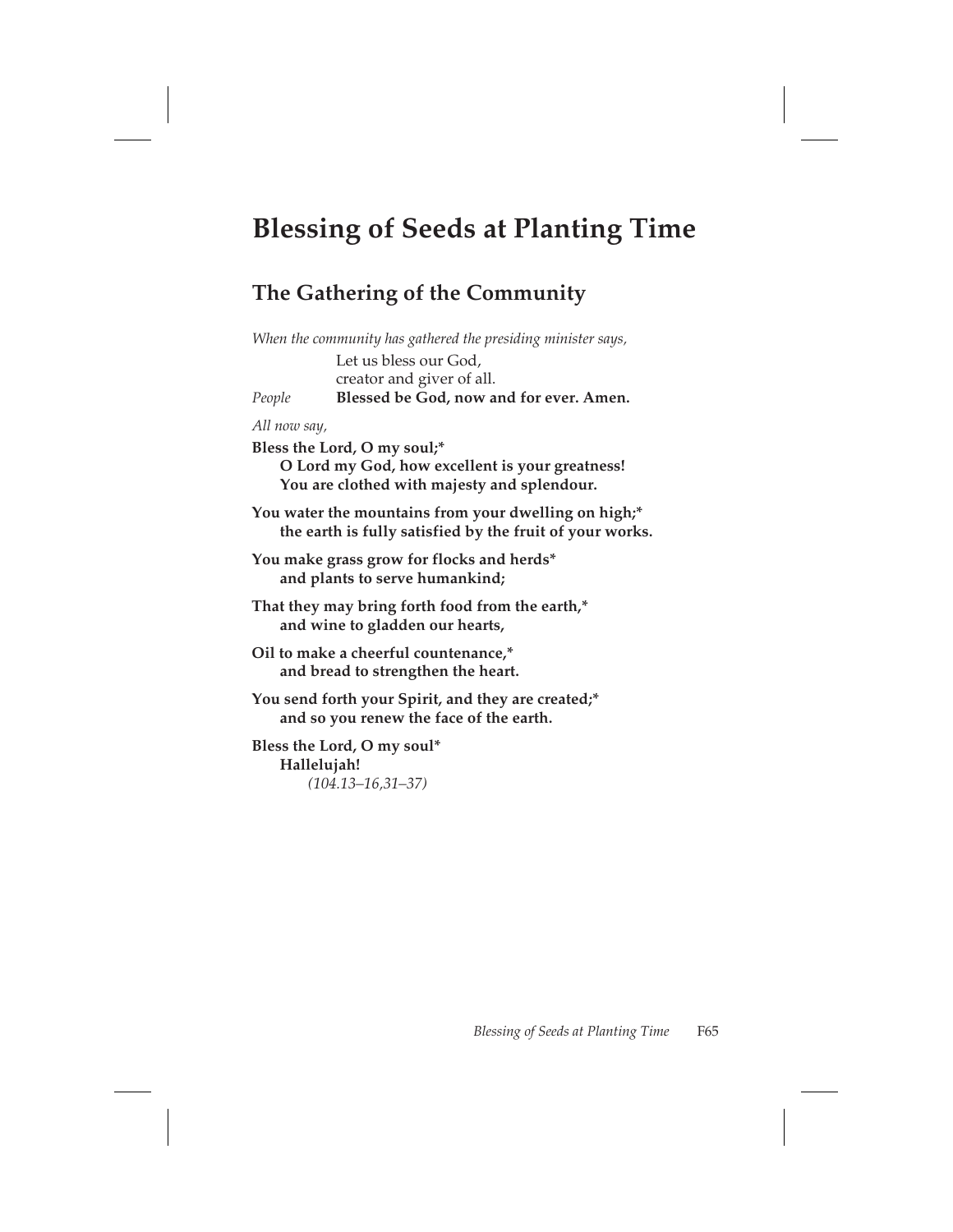# **The Proclamation of the Word**

# **Reading**

*One of the following may be read.*

*Gen 1.27–31 (I have given you every plant yielding seed) Is 55.10–13 (Giving seed to the sower) Sir 43.1–33 (The Lord has made all things) 2 Cor 9.6–10 ([God] who supplies seed to the sower) Mt 13.31–32 (The kingdom of heaven is like a mustard seed) Mark 4. 26–32 (With what can we compare the kingdom of God)*

*Psalm 65 or Psalm 148 may follow the reading.*

# **Intercessions**

*It is appropriate to use Litany 1 or Litany 2 in* The Book of Alternative Services*. If Litany 1 is used the following petition is inserted after the petition for good weather.*

For deliverance from despair in times of drought or flood, and from wastefulness in times of plenty, let us pray to the Lord.

**Lord, have mercy.**

For rich and fertile land and for ourselves as stewards of the soil, let us pray to the Lord.

### **Lord, have mercy.**

*If Litany 2 is used the following petition is inserted after the petition for the proper use of creation.*

Deliver us from despair in times of drought or flood, and from wastefulness in times of plenty.

#### **Lord, hear our prayer.**

Give us rich and fertile land and make us faithful stewards of the soil.

### **Lord, hear our prayer.**

*The minister says the prayer of blessing.* Blessed are you, God of planting and of harvest,

you have called us to till the earth

and make it fruitful.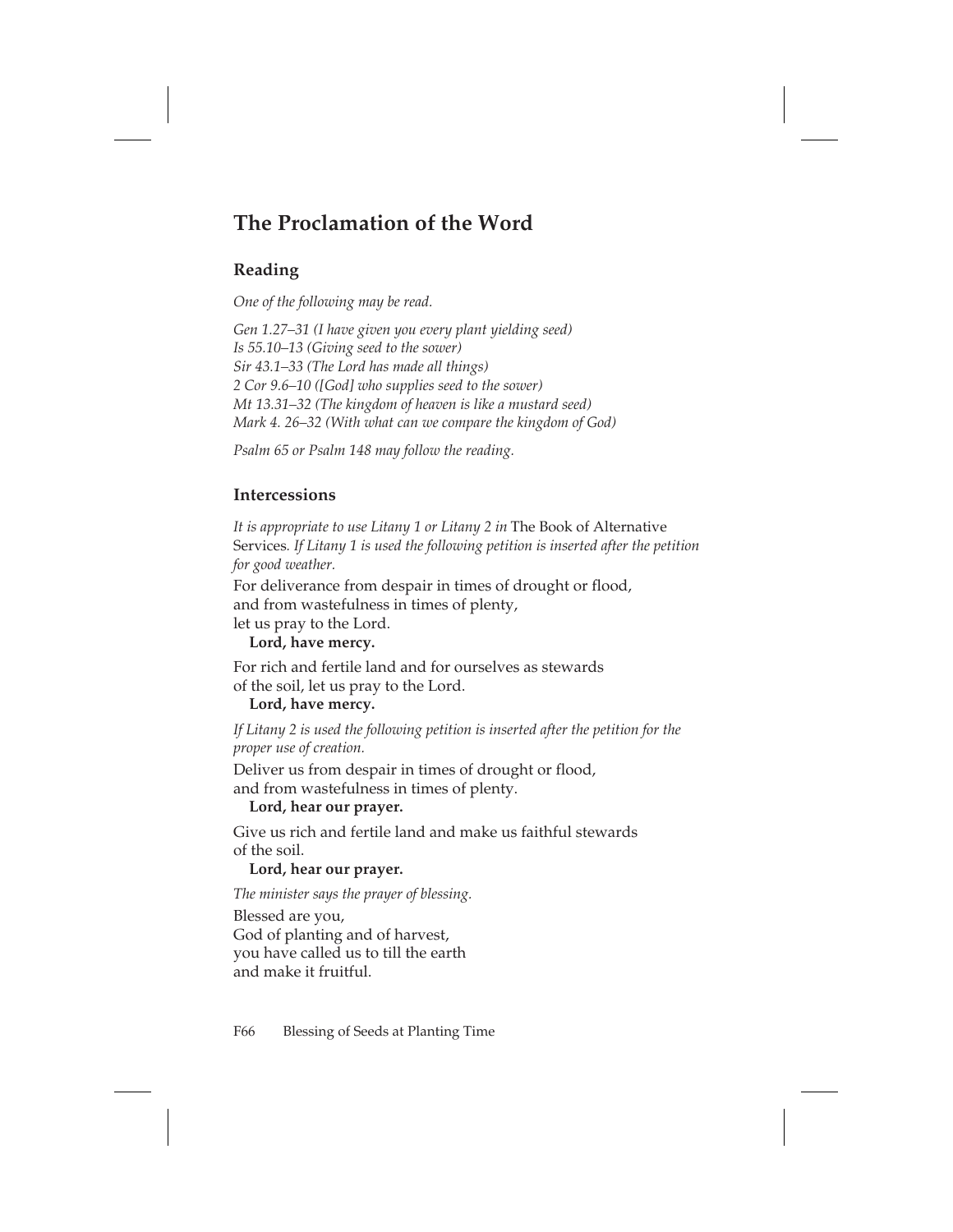Work in our lives the beauty, peace, abundance, and joy which are the tokens of your presence in all creation, that by these signs we may see the splendour of your love and praise you through Jesus Christ our Lord. **Amen.**

*Or*

Blessed are you, Creator of the universe. May the pastures be rich for grazing, and the hills be clothed with joy; may the fields be covered with grain; and may we, with all creation, shout for joy and sing your praise through Jesus Christ our Lord, in the power of the Holy Spirit. **Amen.**

*The minister may dismiss the congregation,*

Go forth in the name of Christ.

| People | Thanks be to God. |  |
|--------|-------------------|--|
|        |                   |  |

*Or the following:*

| Minister | Go in peace to love and serve the Lord. |
|----------|-----------------------------------------|
| People   | Thanks be to God.                       |

*Or the following:*

| Minister | Go forth into the world,              |
|----------|---------------------------------------|
|          | rejoicing in the power of the Spirit. |
| People   | Thanks be to God.                     |

*Or the following:*

| Minister | Let us bless the Lord. |
|----------|------------------------|
| People   | Thanks be to God.      |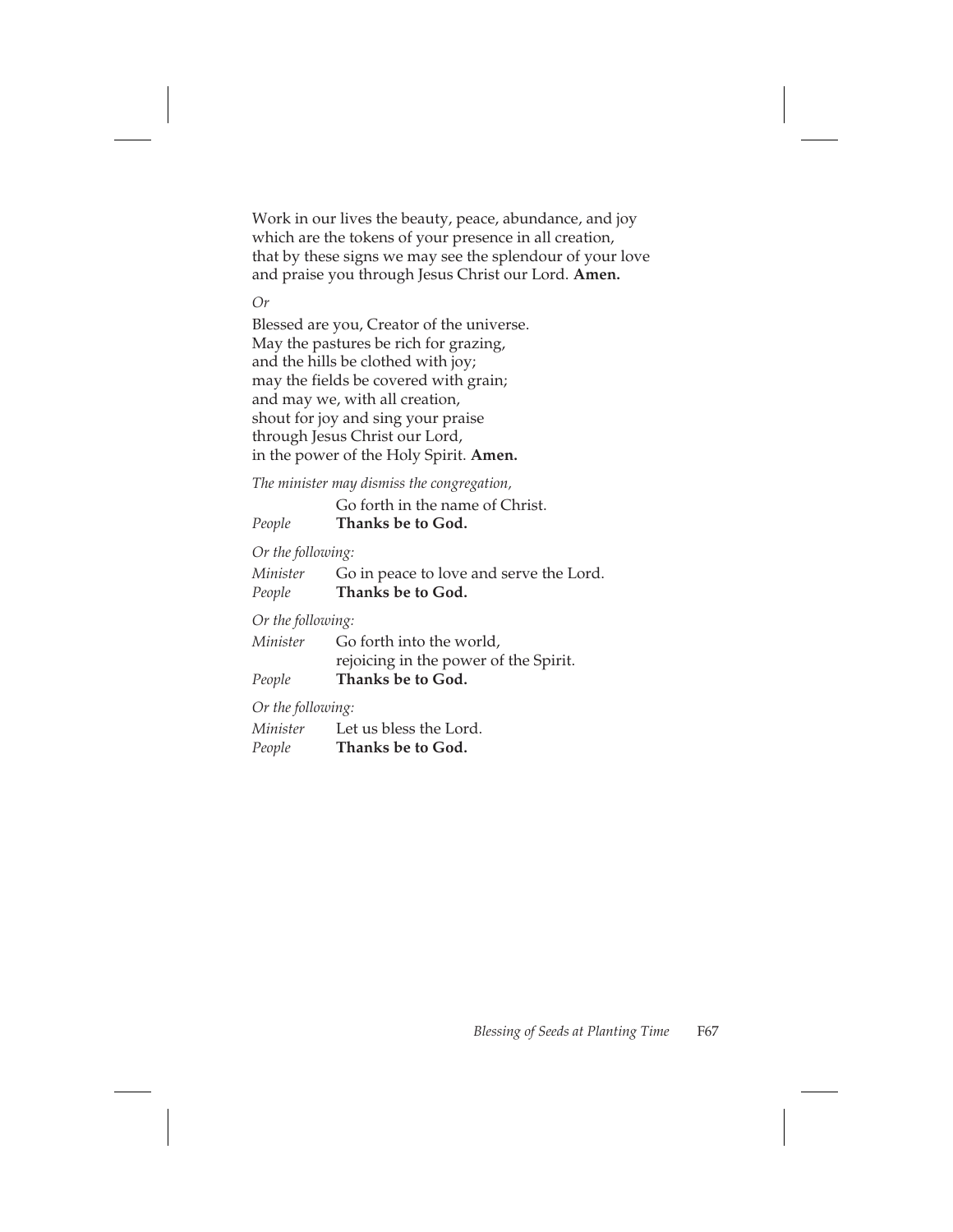### **Prayer for the Environment**

There is increasing concern that the world, as the environment of life, is being destroyed by pollution, exploitation, and waste. More and more people recognize that the human race is in danger of corrupting the very envelope in which life subsists, and that we do not know what to do about it.

For Christians in particular, misuse of the environment is a spiritual problem. Christians believe that it is God's purpose that the whole created order should be transparent to the divine Spirit, should be an outward and visible sign of God's being, generosity, and love. Misuse of creation frustrates that purpose and creates a problem which is theological, sacramental, and devotional.

The creation stories of Genesis provide the basis of a theology of the environment. They tell us that creation is not an enchanted forest dominated by the random and arbitrary caprice of elemental spirits, but is the gift of God. They tell us that the material order is not the product of God's shadow or opposite, but is good because God gave it. They tell us that people are not alien spirits destined eventually to escape their material bonds, but are intended to be at home here, living in responsible harmony with the world of which they are part. The rebellion of human pride may be an impediment to complete harmony, but it is not an excuse for destructive behaviour and the bible in its long-range view looks forward to a remedy and not to despair.

Creation and new creation form a central strand of the salvation story of the bible. The God who creates, creates again. The eternal Word through whom all things were made is the first-born of the new creation. One of the final images of the bible describes not people going up to heaven but heaven coming down to earth (Rev 21.1—22.5), to fulfil and complete this world of water, trees, mountains, nations, and food. God's new creation embraces the whole natural order and not merely souls; degradation of the natural order is, consequently, blasphemy.

We face the dilemma that we (the human race) are destroying our own environment and do not know how to stop. Any dilemma is an opportunity for prayer, but especially this dilemma with its awful ultimacy. When we pray in a time of dilemma we do not ask God to impose a solution from outside; we ask for help in our helplessness to find a solution within.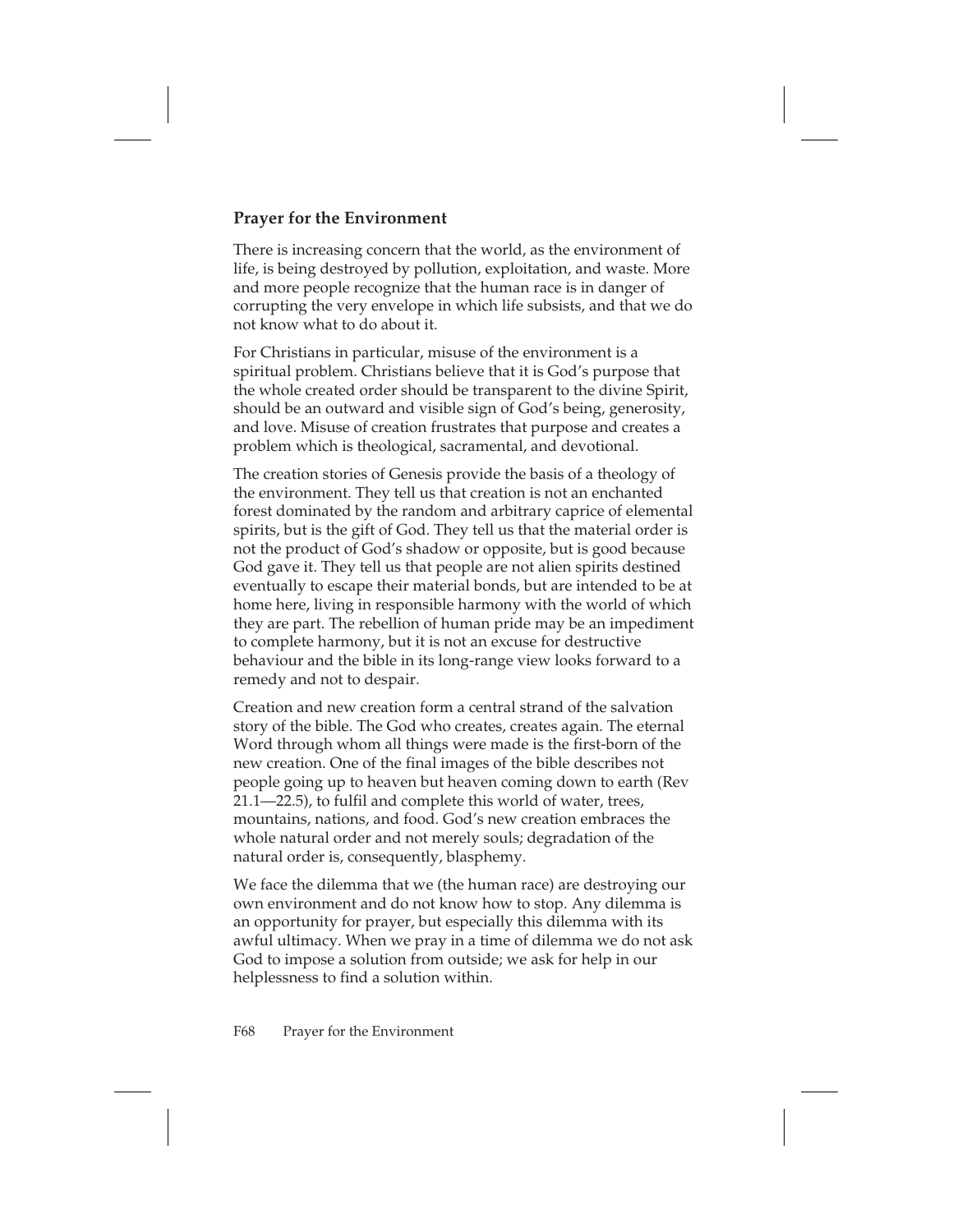Prayer for ourselves and our environment should be a constant feature of our liturgy, not merely the subject of special occasions. The future of our environment is not one cause among many and should not be relegated to a special Sunday once a year. The material which follows identifies readings proposed for various points in the liturgical year which raise issues related to our world context. A litany follows which may be used as it is, with one of the prayers which follow it; alternatively one or more of the petitions in the litany may be excerpted for use in the intercessions and prayers of the people, in this or an adapted form.

### **Readings in Year A**

- *Advent 2: Is 11.1–10 (They will not hurt or destroy)*
- *Lent 1: Gen 2.4b–9, 15–17, 25—3.7 (The Lord God planted a garden in Eden)*
- *Lent 5: Ezek 37.1–14 (I will place you on your own soil)*
- *Easter Vigil: Gen 1.1—2.2 (God saw everything that he had made, and indeed, it was very good)*
	- *Ps 33 (By the word of the Lord were the heavens made)*
	- *Gen 7.1–5, 11–18; 8.6–18; 9.8–13 (I am establishing my covenant with you and your descendants after you, and with every living creature)*
	- *Ps 46 (There is a river whose streams make glad the city of God)*
	- *Is 54.5–14 (In righteousness you shall be established)*
	- *Is 55.1–11 (Ho, everyone who thirsts)*
	- *Canticle: Song of Thanksgiving, Is 12.2–6*
	- *Bar 3.9–15, 32—4.4 (The one who prepared the earth for all time. … This is our God)*
	- *Ps 19 (The heavens are telling the glory of God)*
	- *Ezek 36.24–28 (I will sprinkle clean water upon you)*
	- *Ps 42 (As the deer longs for the water-brooks)*
	- *Ezek 37.1–14 (I will place you on your own soil)*
	- *Zeph 3.14–20 (The Lord has taken away the judgements against you)*
	- *Ps 98 (Let the rivers clap their hands and let the hills ring out with joy)*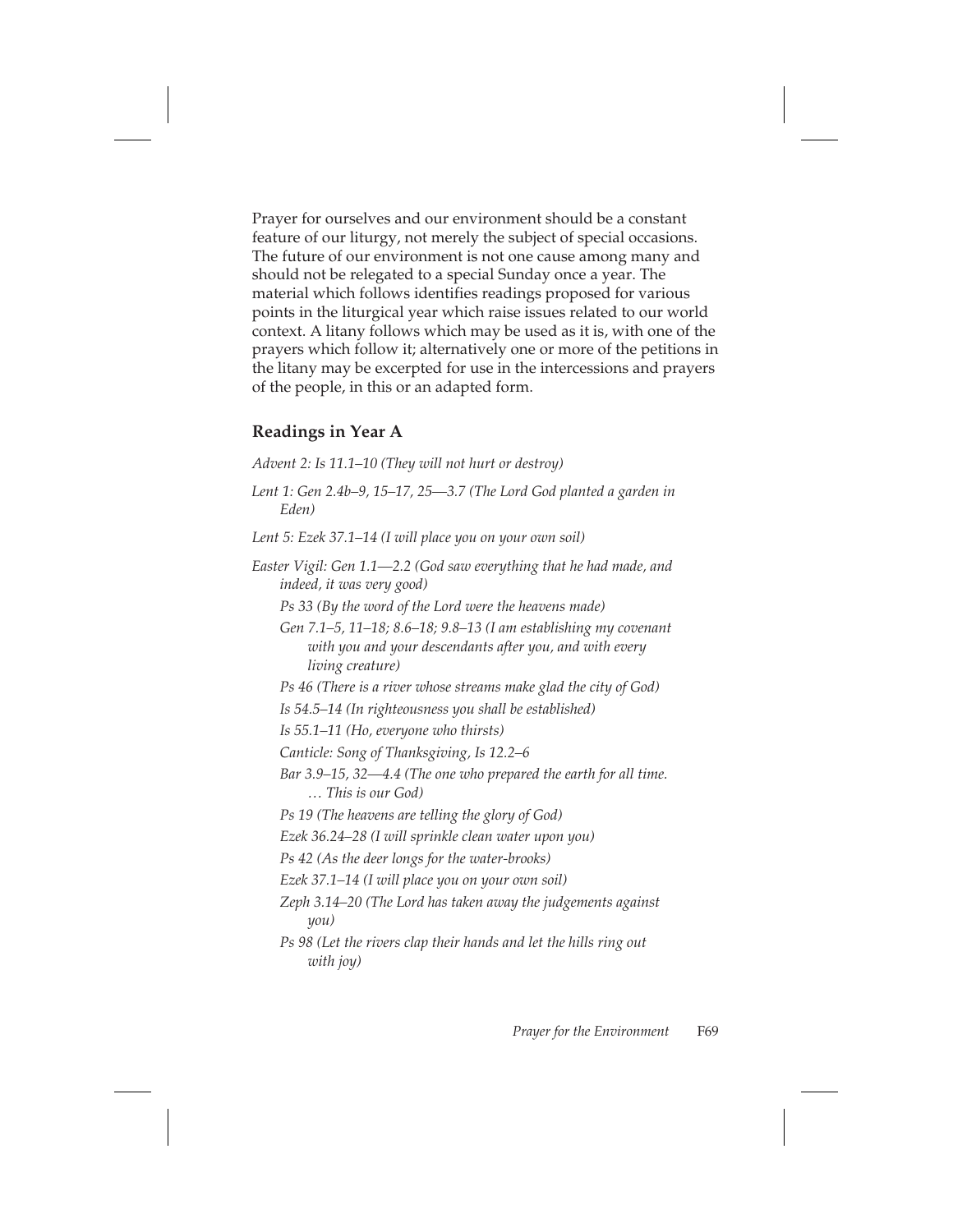*Pentecost: Ps 104 (O Lord, how manifold are your works)*

- *Proper 1 (Baptism of the Lord): Is 42.1–9 (God … who created the heavens and … spread out the earth)*
- *Proper 20: Ex 16.2–15 (Your fill of bread in the morning)*
- *Proper 30: Ru 2.1–13 (Let me go to the field and glean among the ears of grain)*
- *Rogation or Harvest: Dt 8.7–18 (A good land, a land with flowing streams)*
	- *Ps 65 (You make the dawn and the dusk to sing for joy) 2 Cor 9.6–15 (He who supplies seed to the sower and bread for food) Jl 2.21–27 (Do not fear, O soil; be glad and rejoice) Ps 126 (Restore our fortunes, O God, like the watercourses of the Negev) Mt 6.25–33 (Consider the lilies of the field) Dt 26.1–11 (The Lord … gave us this land, a land flowing with milk and honey) Ps 100 (Be joyful in the Lord, all you lands)*

#### **Readings in Year B**

- *Lent 1: Gen 9.8–17 (I am establishing my covenant with you and your descendants afteryou, and with every living creature that is with you)*
- *Easter Vigil: as in YearA*
- *Pentecost: as in YearA*
- *Proper l (Baptism of the Lord): Gen 1.1–5 (In the beginning when God created the heavens and the earth)*
- *Proper 17: 2 Sam 12.1–14 (The poor man had nothing but one little ewe lamb)*
- *Proper 23: Jas 1.17–27 (Religion that is pure and undefiled … is … to care for orphans and widows in their distress)*
- *Proper 24: Jas 2.1–5,8–10,14–17 (If a brother or sister is naked … and yet you do not supply their bodily needs, what is the good of that?)*

*Proper 31: Dt 6.1–9 (A land flowing with milk and honey)*

*Rogation or Harvest: as in YearA*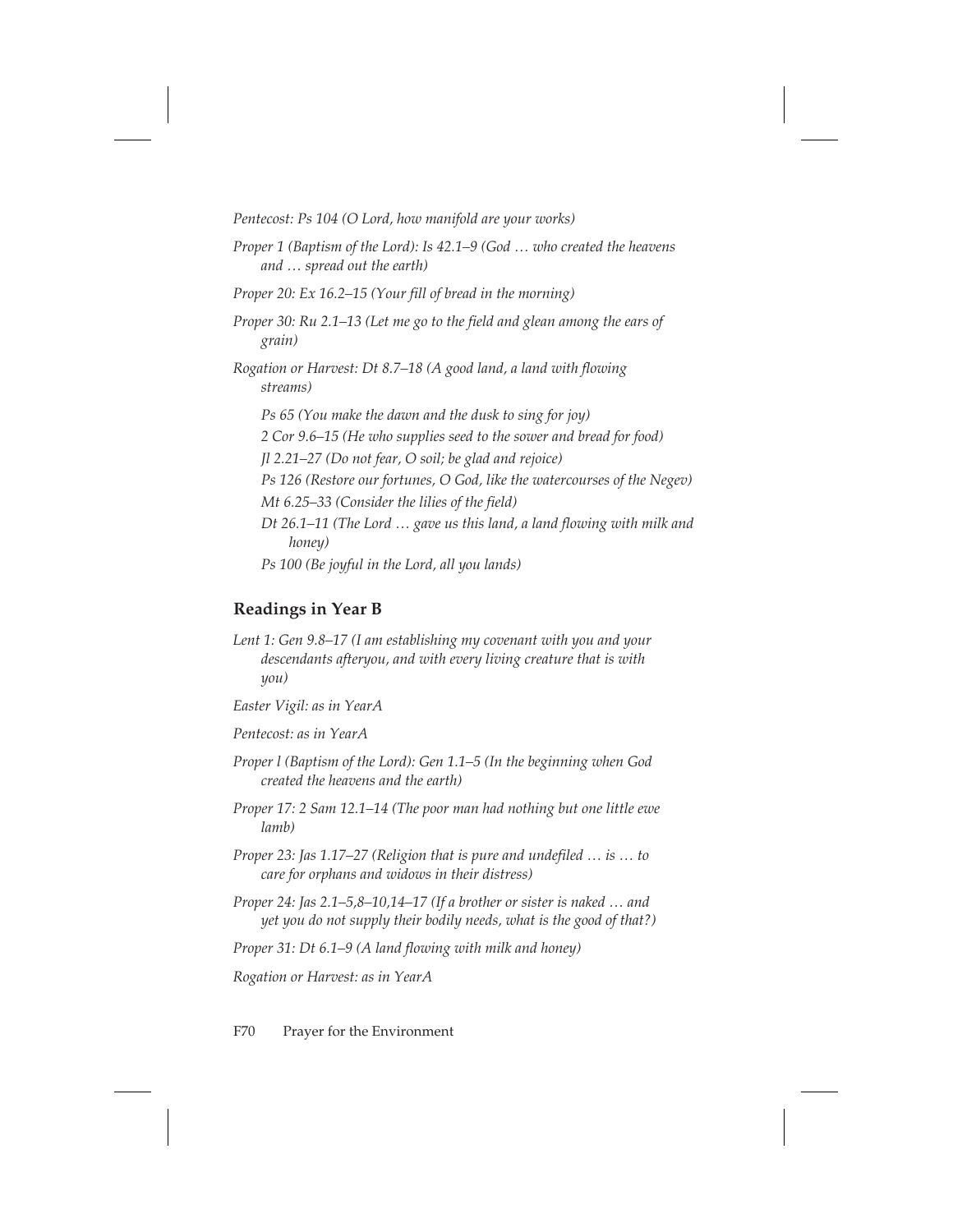### **Readings in Year C**

*Lent 1: Dt 26.1–11 (A land flowing with milk and honey)*

*Easter Vigil: as in YearA*

*Pentecost: as in YearA*

*Proper 1 (Baptism of the Lord): Is 61.1–4 (They shall raise up the former devastations)*

*Proper 14: 1 Kgs 21.1–3,17–21 (I will not give you my ancestral inheritance)*

*Gal 6.7–18 (Let us not grow weary in doing what is right, for we will reap at harvest-time)*

- *Proper 26: Jl 2.23–30 (The threshing floors shall be full of grain) 1 Tim 6.6–19) (If we have food and clothing, we will be content)*
- *Proper 27 Am 5.6–7,10–17 (In all the vineyards there shall be wailing)*

*Rogation or Harvest: as in YearA*

\*\*\*

### **Prayer for the Environment**

Creator of the land, the water, and the sky, come and renew the face of the whole earth: O Lord, hear our prayer.

Giver of life, we are the sons and daughters of your holy breath; give us new purpose to care in love for the world of your making: O Lord, hear our prayer.

Saviour of the world, touch our lips in the power of your new creation, that we may proclaim your word of life: O Lord, hear our prayer.

God of steadfast love, turn our hearts and the hearts of the whole human family to care in thanksgiving and reverence for the world you have given: O Lord, hear our prayer.

God of sparrows and wild flowers, teach us to see and preserve the simple beauty of the gifts of your hands: O Lord, hear our prayer.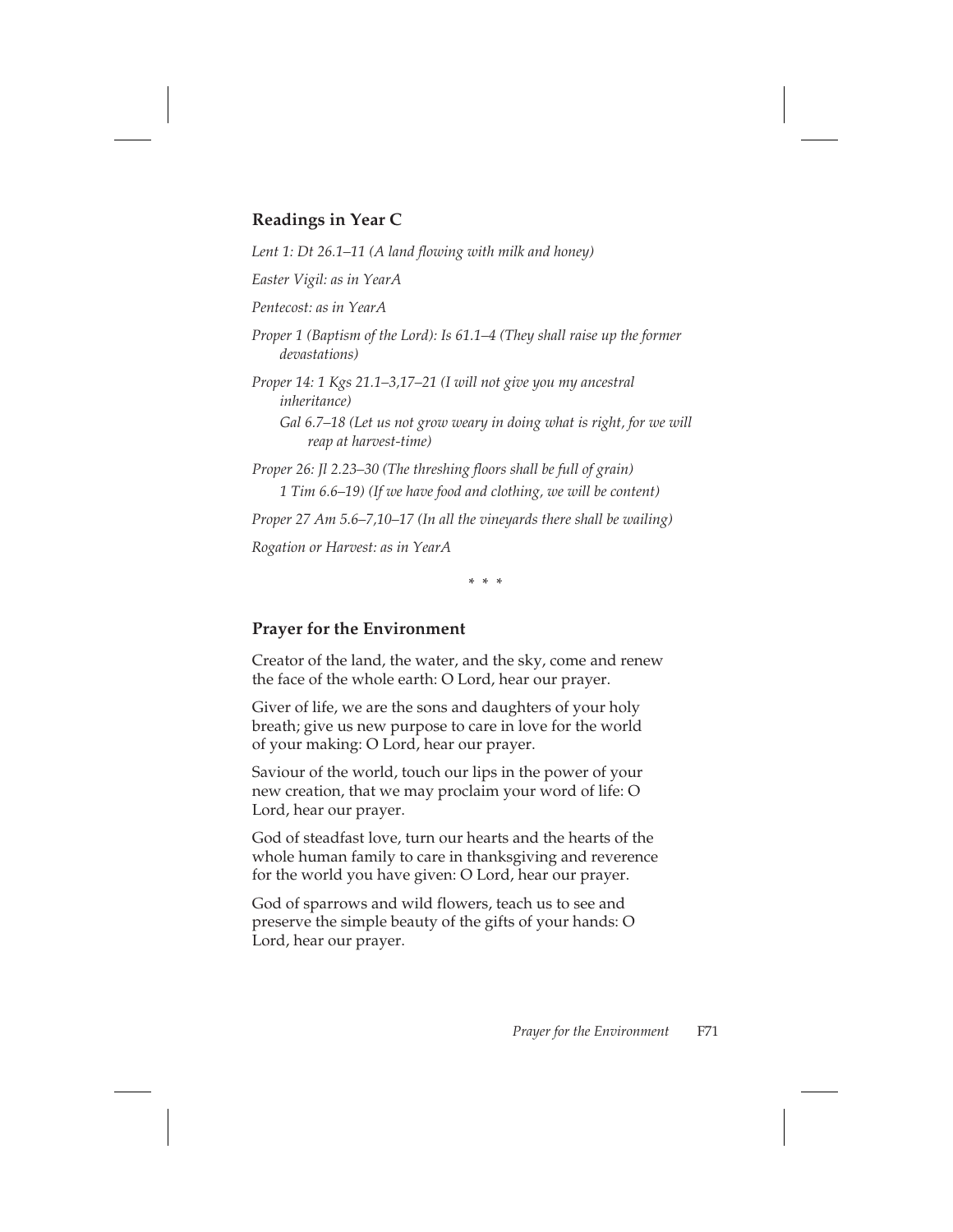Friend of the helpless and the poor, strengthen the will of people everywhere to use your creation to the benefit of all: O Lord, hear our prayer.

Creator of the fruitful earth, you made us stewards of all things. Give us grateful hearts for all your goodness, and steadfast wills to use your bounty well, that the whole human family, today and in generations to come, may with us give thanks for the riches of your creation. We ask this in the name of Jesus Christ the Lord. **Amen.**

*Or*

Lord God,

joy marks your presence;

beauty, abundance, and peace

are the tokens of your work in all creation.

Work also in our lives,

that by these signs we may see the splendour of your love and praise you through Jesus Christ our Lord. **Amen.**

*Or*

Almighty God,

your whole creation declares your glory. May we perceive you in all your works and live in the light of your righteousness, through him who is the light of the world, Jesus Christ our Lord. **Amen.**

*Or*

God our Father, you have created us as your people, and you sustain us by your hand. Help us always to give you thanks, for you alone are worthy of thanksgiving and praise and honour, now and for ever. **Amen.**

*Or*

O God, the source of all life, you have filled the earth with beauty. Open our eyes to see your gracious hand in all your works,